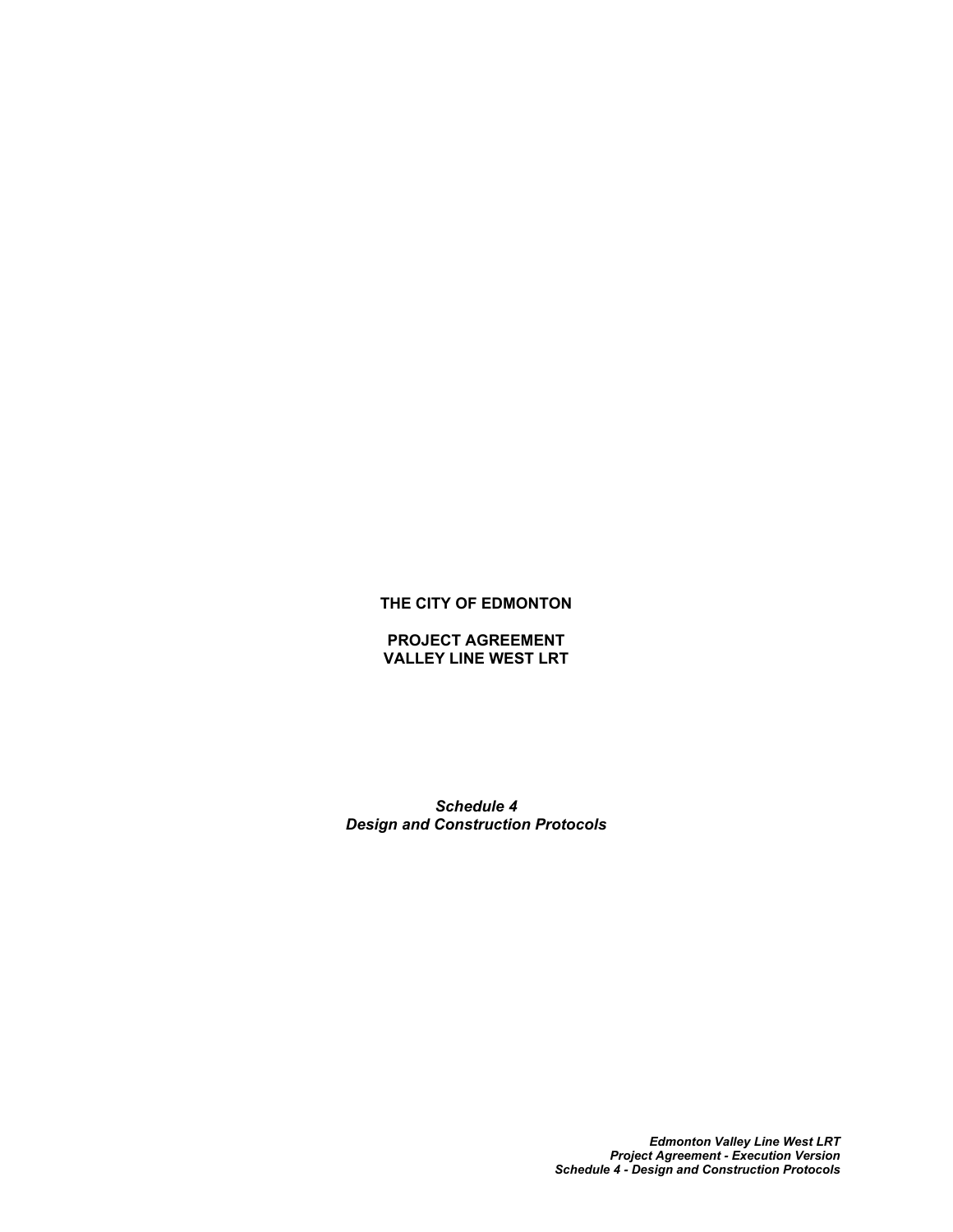# **TABLE OF CONTENTS**

| $\mathbf 1$ . |      |  |  |  |
|---------------|------|--|--|--|
| 2.            |      |  |  |  |
|               | 2.1  |  |  |  |
|               | 2.2  |  |  |  |
|               | 2.3  |  |  |  |
|               |      |  |  |  |
| 3.            |      |  |  |  |
|               | 3.1  |  |  |  |
|               | 3.2  |  |  |  |
| 4.            |      |  |  |  |
|               | 4.1  |  |  |  |
|               | 4.2  |  |  |  |
|               | 4.3  |  |  |  |
|               | 4.4  |  |  |  |
|               | 4.5  |  |  |  |
|               | 4.6  |  |  |  |
| 5.            |      |  |  |  |
|               | 5.1  |  |  |  |
|               | 5.2  |  |  |  |
|               | 5.3  |  |  |  |
|               | 5.4  |  |  |  |
|               | 5.5  |  |  |  |
|               | 5.6  |  |  |  |
|               | 5.7  |  |  |  |
|               | 5.8  |  |  |  |
|               | 5.9  |  |  |  |
|               | 5.10 |  |  |  |
| 6.            |      |  |  |  |
|               | 6.1  |  |  |  |
|               | 6.2  |  |  |  |
|               | 6.3  |  |  |  |
|               | 6.4  |  |  |  |
|               | 6.5  |  |  |  |
|               | 6.6  |  |  |  |
|               | 6.7  |  |  |  |
|               | 6.8  |  |  |  |
|               | 6.9  |  |  |  |
|               | 6.10 |  |  |  |
|               | 6.11 |  |  |  |
|               | 6.12 |  |  |  |
|               | 6.13 |  |  |  |
|               | 6.14 |  |  |  |
|               | 6.15 |  |  |  |
| 7.            |      |  |  |  |
|               | 7.1  |  |  |  |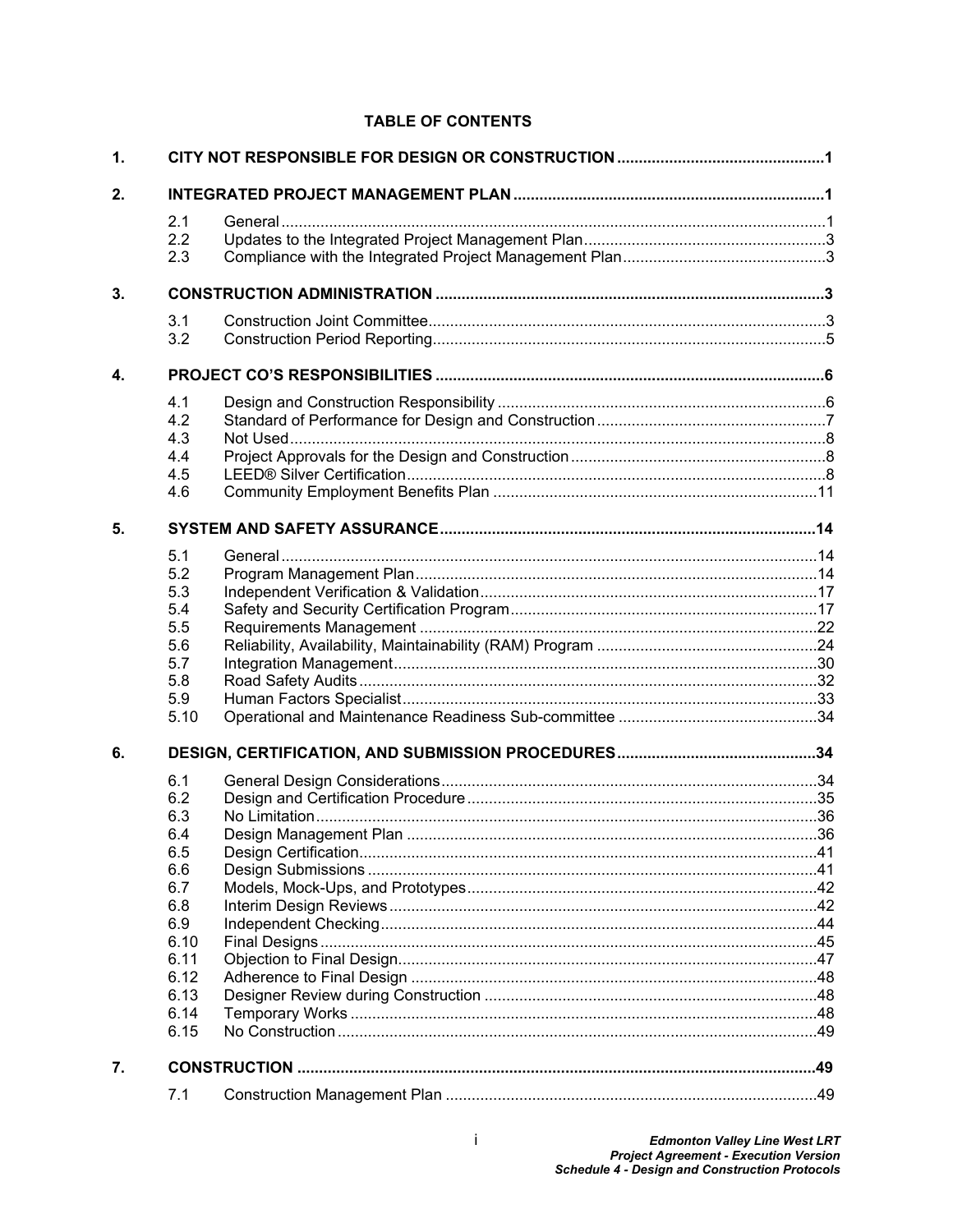|     | 7.2   |                                                                    |     |
|-----|-------|--------------------------------------------------------------------|-----|
|     | 7.3   |                                                                    |     |
|     | 7.4   |                                                                    |     |
| 8.  |       |                                                                    |     |
|     | 8.1   |                                                                    |     |
|     | 8.2   |                                                                    |     |
|     | 8.3   |                                                                    |     |
| 9.  |       |                                                                    |     |
|     | 9.1   |                                                                    |     |
|     | 9.2   |                                                                    |     |
|     | 9.3   |                                                                    |     |
|     | 9.4   |                                                                    |     |
|     | 9.5   |                                                                    |     |
|     | 9.6   |                                                                    |     |
|     | 9.7   |                                                                    |     |
|     | 9.8   |                                                                    |     |
|     | 9.9   |                                                                    |     |
|     | 9.10  |                                                                    |     |
| 10. |       |                                                                    |     |
|     | 10.1  |                                                                    |     |
|     | 10.2  |                                                                    |     |
|     | 10.3  |                                                                    |     |
|     | 10.4  |                                                                    |     |
|     | 10.5  |                                                                    |     |
|     | 10.6  |                                                                    |     |
| 11. |       |                                                                    |     |
|     | 11.1  |                                                                    |     |
|     | 11.2  |                                                                    |     |
|     | 11.3  |                                                                    |     |
|     | 11.4  |                                                                    |     |
|     | 11.5  |                                                                    |     |
| 12. |       | <b>CONSTRUCTION COMPLETION OF PHASE 1</b>                          | 98. |
|     | 12.1  |                                                                    |     |
|     | 12.2  |                                                                    |     |
|     | 12.3  |                                                                    |     |
|     | 12.4  |                                                                    |     |
|     | 12.5  |                                                                    |     |
|     | 12.6  | Application for Certificate of Phase 1 Construction Completion 101 |     |
|     | 12.7  |                                                                    |     |
|     | 12.8  |                                                                    |     |
|     | 12.9  |                                                                    |     |
|     | 12.10 | Completion of Further Work for Phase 1 Construction Completion102  |     |
|     | 12.11 |                                                                    |     |
|     | 12.12 |                                                                    |     |
|     | 12.13 |                                                                    |     |
|     | 12.14 |                                                                    |     |
|     | 12.15 |                                                                    |     |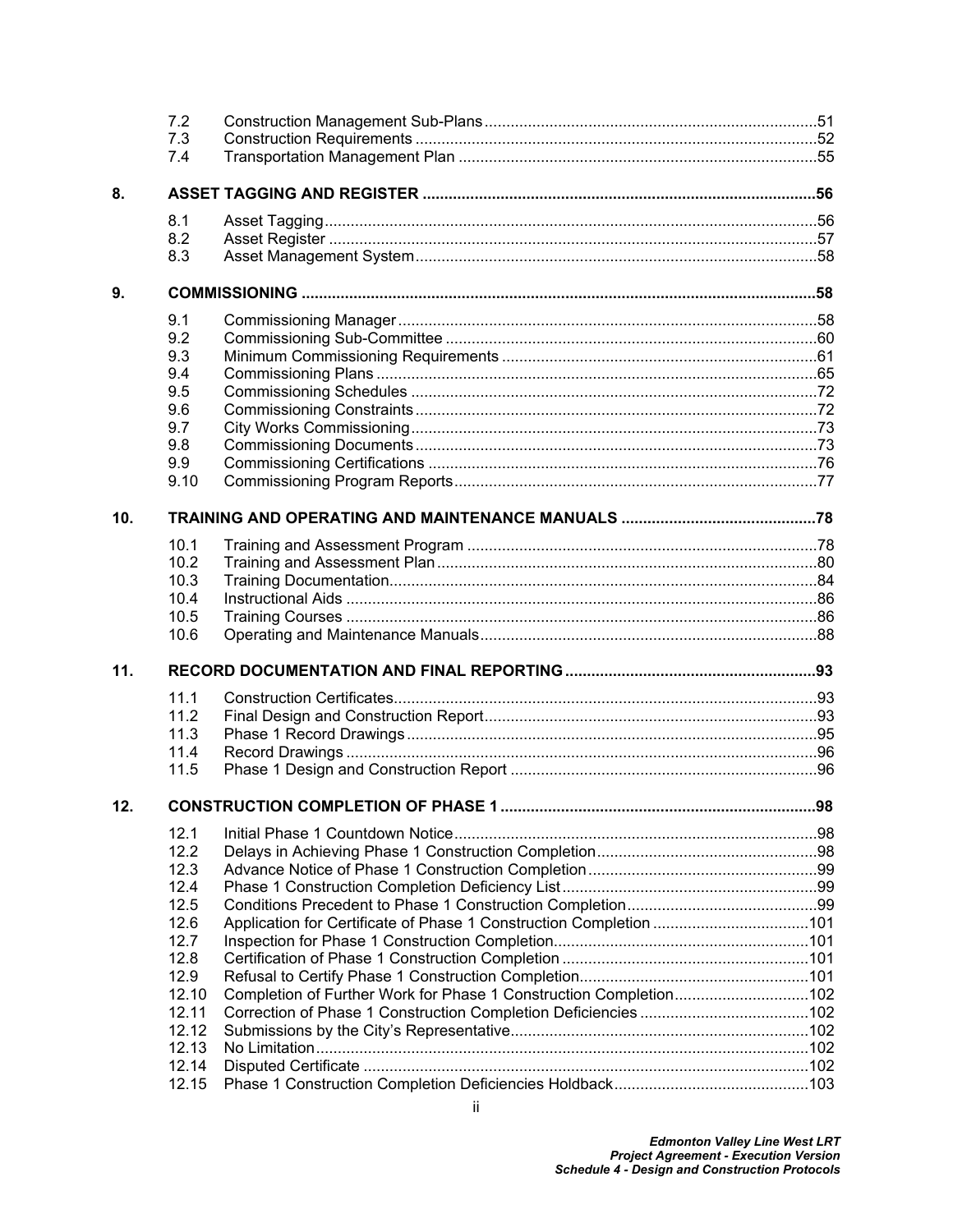|     |       | 12.16 Phase 1 Construction Completion Deficiencies Letter of Credit103 |  |  |
|-----|-------|------------------------------------------------------------------------|--|--|
| 13. |       |                                                                        |  |  |
|     | 13.1  |                                                                        |  |  |
|     | 13.2  |                                                                        |  |  |
|     | 13.3  |                                                                        |  |  |
|     | 13.4  |                                                                        |  |  |
|     | 13.5  |                                                                        |  |  |
|     | 13.6  |                                                                        |  |  |
|     | 13.7  |                                                                        |  |  |
|     | 13.8  |                                                                        |  |  |
|     | 13.9  |                                                                        |  |  |
|     | 13.10 |                                                                        |  |  |
| 14. |       |                                                                        |  |  |
|     | 14.1  |                                                                        |  |  |
|     | 14.2  |                                                                        |  |  |
|     | 14.3  |                                                                        |  |  |
|     | 14.4  |                                                                        |  |  |
|     | 14.5  |                                                                        |  |  |
|     | 14.6  |                                                                        |  |  |
|     | 14.7  |                                                                        |  |  |
|     | 14.8  |                                                                        |  |  |
|     | 14.9  |                                                                        |  |  |
|     | 14.10 |                                                                        |  |  |
|     | 14.11 |                                                                        |  |  |
|     | 14.12 |                                                                        |  |  |
|     | 14.13 |                                                                        |  |  |
|     | 14.14 |                                                                        |  |  |
|     | 14.15 |                                                                        |  |  |
|     | 14.16 |                                                                        |  |  |
| 15. |       |                                                                        |  |  |
|     | 15.1  |                                                                        |  |  |
| 16. |       |                                                                        |  |  |
|     | 16.1  |                                                                        |  |  |
|     | 16.2  |                                                                        |  |  |
|     | 16.3  |                                                                        |  |  |
|     | 16.4  |                                                                        |  |  |
|     | 16.5  |                                                                        |  |  |
|     | 16.6  |                                                                        |  |  |
|     | 16.7  |                                                                        |  |  |
|     | 16.8  |                                                                        |  |  |
|     | 16.9  |                                                                        |  |  |
|     | 16.10 |                                                                        |  |  |
| 17. |       |                                                                        |  |  |
| 18. |       |                                                                        |  |  |
|     |       |                                                                        |  |  |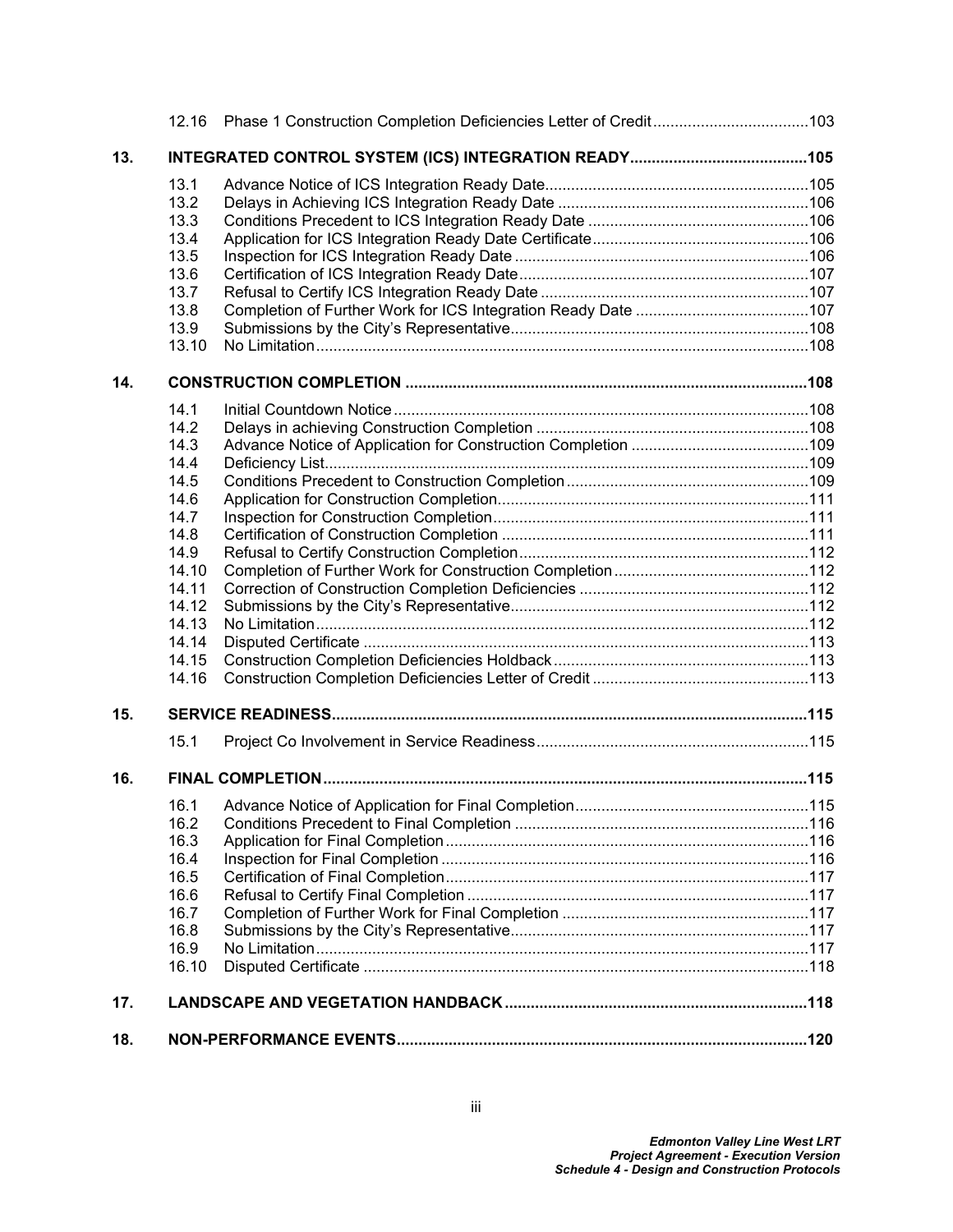### **LIST OF APPENDICES**

Appendix 4A - Certificate Forms

Appendix 4B - Project Specific Submission Requirements

Appendix 4C - Project Drawing Standards

Appendix 4D - Work Breakdown Structure

Appendix 4E - Construction Joint Committee Terms of Reference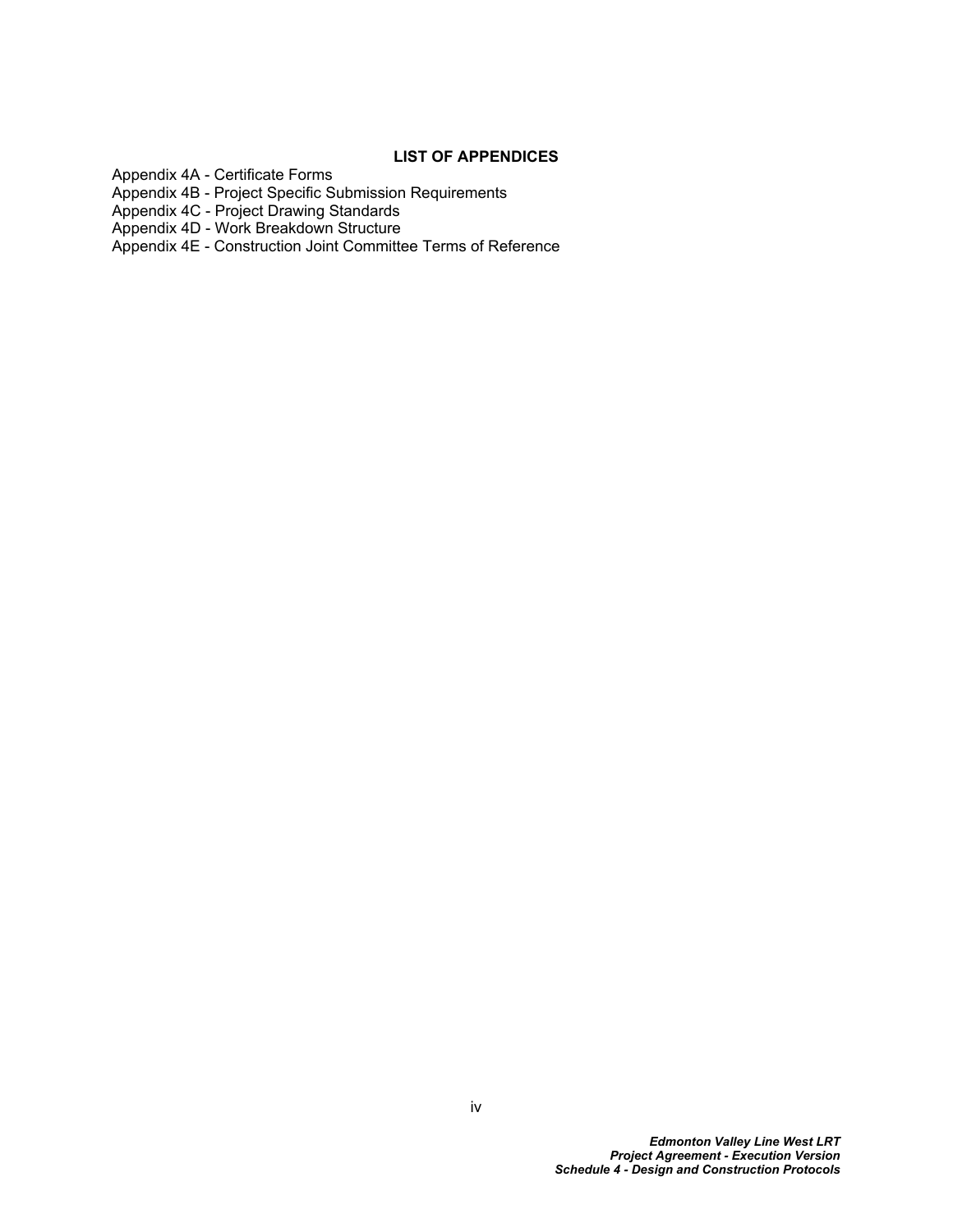#### **SCHEDULE 4**

#### **DESIGN AND CONSTRUCTION PROTOCOLS**

#### <span id="page-5-0"></span>**1. CITY NOT RESPONSIBLE FOR DESIGN OR CONSTRUCTION**

The City's rights of review, consent, acceptance, approval or confirmation of compliance with respect to any aspect of the Design or the Construction, including pursuant to Schedule 2 *[Submittal Review Procedure]*, shall be for the City's benefit only and no review, consent, acceptance, approval or confirmation of compliance by the City's Representative or any other representative of the City shall, in any way, relieve Project Co of its obligation or responsibility for all aspects of the Design and Construction of the Infrastructure, except as may be expressly set out in this Agreement.

#### <span id="page-5-1"></span>**2. INTEGRATED PROJECT MANAGEMENT PLAN**

#### <span id="page-5-2"></span>**2.1 General**

- (a) Within 120 days after the Effective Date, or at an alternate date Accepted by the City in the Submittal Schedule and Register, Project Co shall prepare and submit an integrated Project management plan, which shall be administered by Project Co's Representative, (the "**Integrated Project Management Plan**"). The Integrated Project Management Plan shall describe:
	- (i) the methodology for implementing integrated project management for the Project;
	- (ii) how Project Co will be organized at the company level and personnel level to optimize empowerment and effectiveness of Key Individuals and all other key participants;
	- (iii) integrated controls and processes to ensure Integration between disciplines in both the Design and Construction and prevent any single discipline (Design or Construction) from working in isolation from any other discipline;
	- (iv) how the management plans required in this Agreement, including the Design Management Plan, Construction Management Plan, Quality Management Plan, Overall Communications Strategy, Annual Design and Construction Communications Plans and Commissioning Plan, are integrated to ensure cohesive delivery of the Design and Construction in compliance with the Project Requirements;
	- (v) how Project Co intends to maintain relationships with, and optimize contributions of, its Subcontractors;
	- (vi) outline approach to maintaining proactive and effective communication with the City and how on-going communications with the City will be managed, including how issue resolution protocols are aligned to organization of the City's teams;
	- (vii) how communications with Stakeholders will be managed and aligned with Schedule 12 *[Communications and Engagement]*;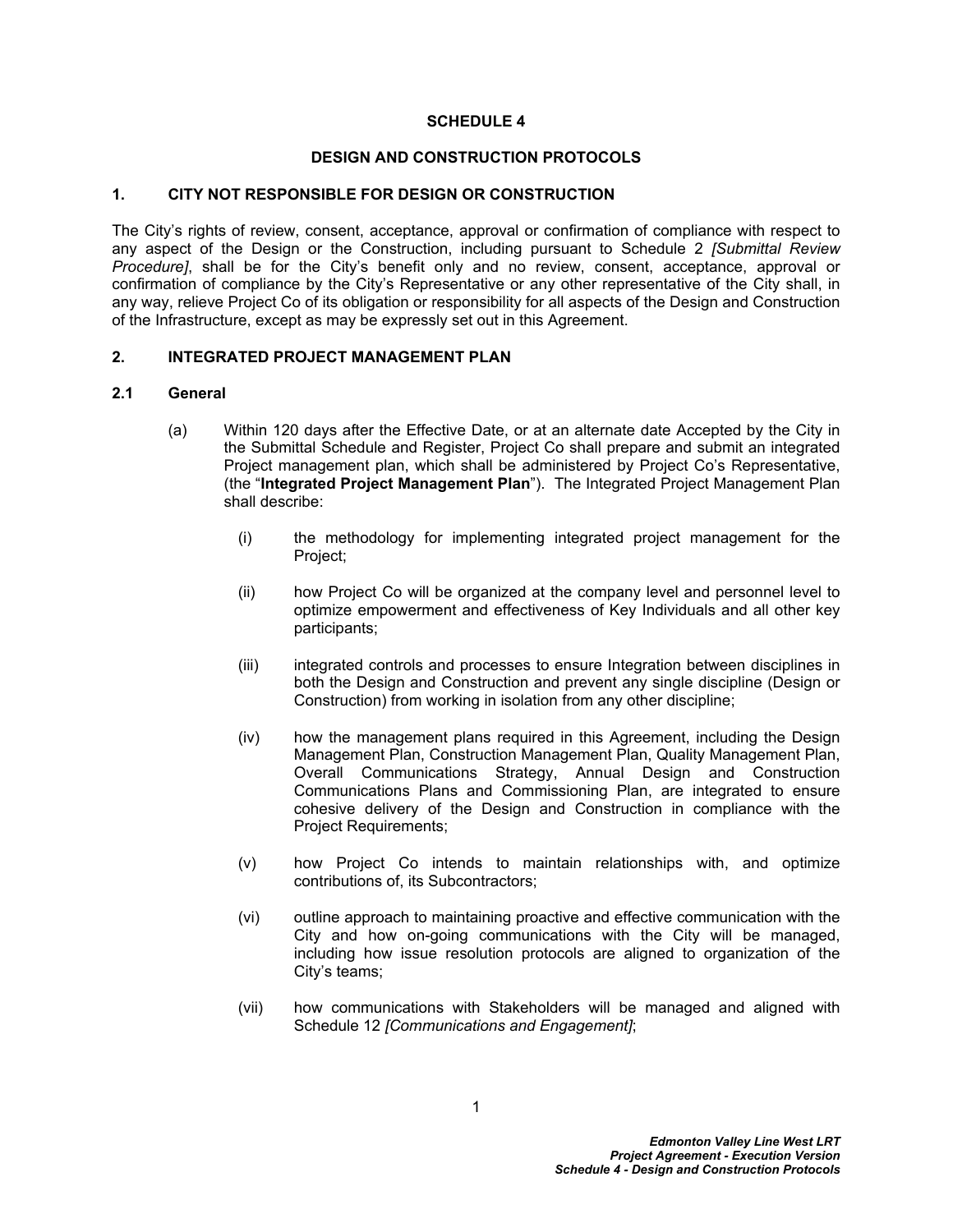- (viii) how Project risks will be managed, including identification of specific Project risks that may materially affect Project Co's ability to comply with the Project Requirements and Project Co's strategy for mitigation of such risks; and
- (ix) how Project Co will manage its work to minimize impacts to operations of Valley Line LRT Stage 1 and Valley Line LRT.
- (b) Project Co shall segment the Design and Construction into discrete, logically organized work packages (each a "**Work Package**"). Subject to Section [6.6\(c\)](#page-46-2), each Work Package shall:
	- (i) match the structure identified in the "Work Breakdown Structure" as shown in Appendix 4D *[Work Breakdown Structure]* or as otherwise agreed by the City, provided however, that Project Co may submit proposed modifications to the Work Breakdown Structure to the City within 60 days of the Effective Date for the City's review. Such modifications shall be minor in nature and result in substantially equivalent breakdown of the work acceptable to City. Failure to achieve an Accepted endorsement within 90 days of the Effective Date will result in the Work Breakdown Structure located in Appendix 4D *[Work Breakdown Structure]* being the Accepted Work Breakdown Structure;
	- (ii) provide sufficient context to permit the City to understand and review the applicable Design scope in accordance with Schedule 2 *[Submittal Review Procedure]*;
	- (iii) be traceable to the applicable Project Requirements in accordance with the Requirements Management process;
	- (iv) be comprised of a sufficient scope of work, to the satisfaction of the City acting reasonably, to permit logical and efficient management, administration, reporting and review; and
	- (v) preserve its scope of work as delivery of the Work Package progresses throughout Design and Construction.
- (c) Without limiting Section [2.1\(](#page-5-2)a) *[General]* of this Schedule, the Integrated Project Management Plan shall also:
	- (i) define the scope and geographic limits of the Design and Construction activities comprising each Work Package and identify each Site on which Construction related to the Work Package will be performed;
	- (ii) ensure that all aspects of the Design and Construction are assigned to Work Packages;
	- (iii) establish a Work Package numbering scheme that ensures that each Work Package has a unique and clear identifier;
	- (iv) describe the sequencing of Work Packages in terms of predecessor and successor relationships between Work Packages; and
	- (v) establish a process for monitoring the progress of each Work Package.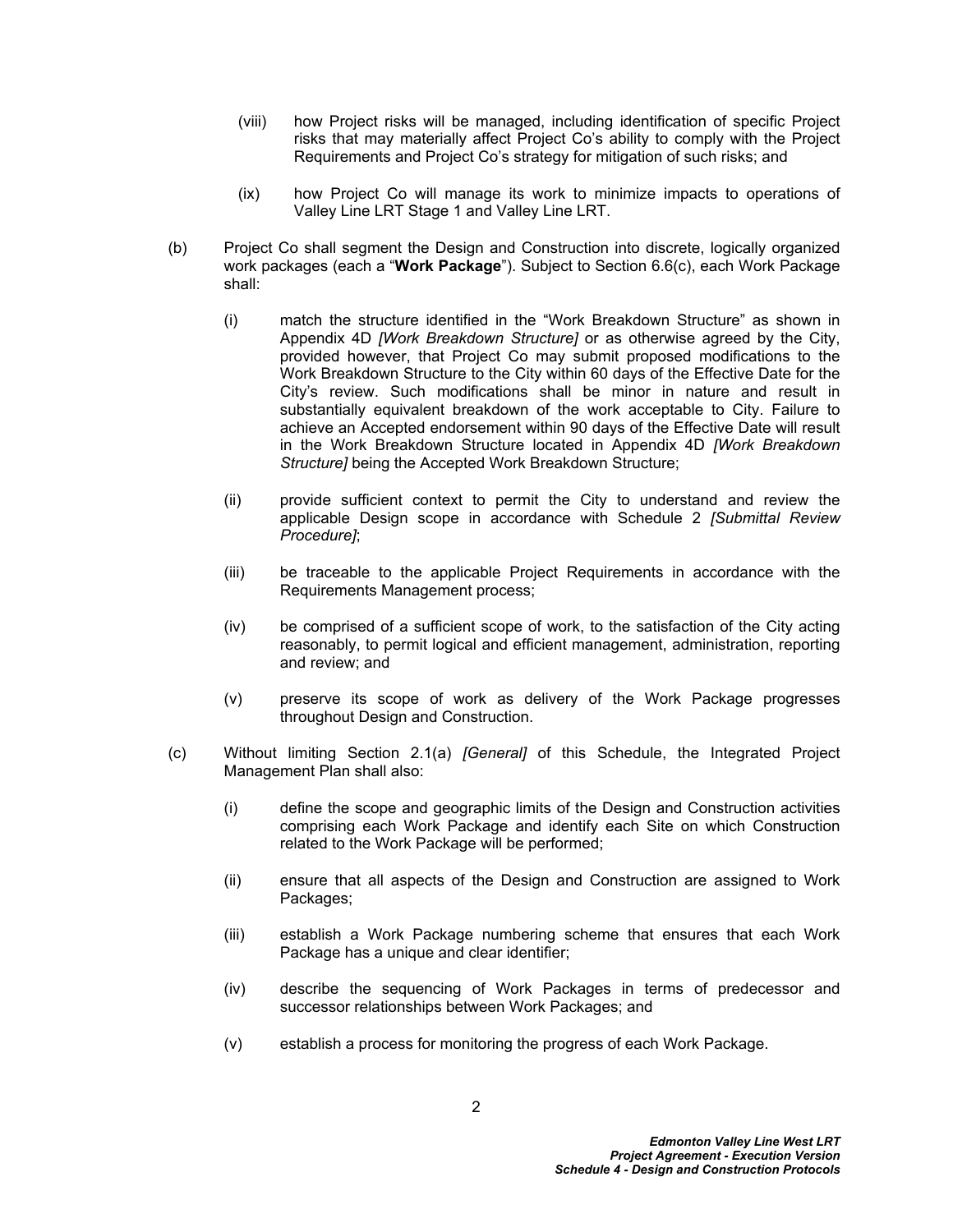(d) Project Co shall issue one or more Design Certificates, Construction Certificates and, where applicable, Commissioning Certificates for each Work Package in the form required by the NBCAE or in the form attached as Appendix 4A *[Certificate Forms]* to this Schedule, as applicable.

### <span id="page-7-0"></span>**2.2 Updates to the Integrated Project Management Plan**

Prior to implementation of any amendments or updates to the Integrated Project Management Plan, Project Co shall submit the proposed amendments or updates to the City in accordance with Schedule 2 *[Submittal Review Procedure]*.

### <span id="page-7-1"></span>**2.3 Compliance with the Integrated Project Management Plan**

Throughout the Construction Period, Project Co shall implement and comply, and ensure that all Project Co Persons comply, with the Integrated Project Management Plan and any amendments or updates which have been Accepted by the City.

### <span id="page-7-2"></span>**3. CONSTRUCTION ADMINISTRATION**

#### <span id="page-7-3"></span>**3.1 Construction Joint Committee**

#### **3.1.1 General**

- (a) Within 20 Business Days after the Effective Date, the City and Project Co shall establish a joint liaison committee (the "**Construction Joint Committee**") consisting of the City's Representative, Project Co's Representative, Key Individuals as reasonably necessary or as required by the City, and such other members as the Parties may agree from time to time.
- (b) The duties and obligations of the Construction Joint Committee shall end at the Final Completion Date.
- (c) The purpose of the Construction Joint Committee is to provide a formal forum for the Parties to consult and cooperate in all matters relating to the Project. Any member appointed to the Construction Joint Committee will not have any duties or obligations arising out of such appointment independent of such member's duties or obligations to the Party making such appointment.
- (d) The Construction Manager, or a member of the Construction Joint Committee as approved by the City, shall attend Communications Working Group meetings in accordance with the requirements set out in Section 3.15 *[Communications and Engagement Working Group]* of Schedule 12 *[Communications and Engagement]*.

### **3.1.2 Authority**

The Construction Joint Committee:

- (a) shall only have authority as expressly delegated to it by the City and Project Co and both Parties will give reasonable consideration to delegating appropriate authority to permit efficient decision making with respect to the Project;
- (b) shall adopt the terms of reference provided in Appendix 4E *[Construction Joint Committee Terms of Reference]* of this Schedule and any revisions agreed to by the City**;**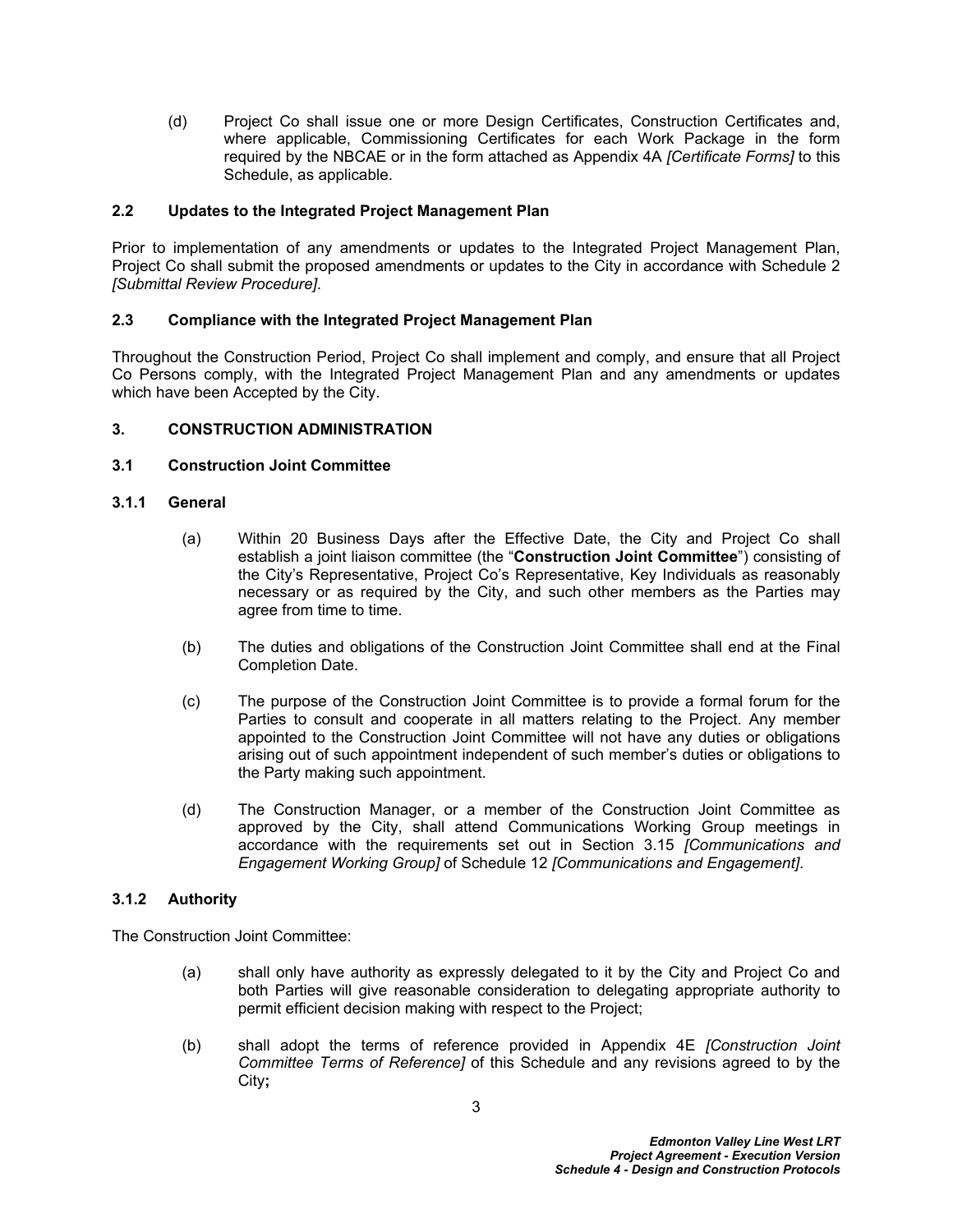- (c) shall strike, establish terms of reference for, delegate authority and appoint members having the necessary experience and qualifications to, the following sub-committees:
	- (i) Safety Sub-committee, comprised of:
		- (A) fire and life safety, as further described as the "Fire-Life Safety Committee (FLSC)" in the 'Handbook for Transit Safety and Security Certification' published by the U.S. Department of Transportation, Federal Transit Administration; and
		- (B) safety and security, as further described as the "Safety and Security Review Committee (SRC)" in the 'Handbook for Transit Safety and Security Certification' published by the U.S. Department of Transportation, Federal Transit Administration;
	- (ii) Commissioning Sub-committee, as further described in Section [9](#page-62-1)  *[Commissioning]* of this Schedule;
	- (iii) Interim Design Review Sub-committee, as further described in Section [6.8](#page-46-1)  *[Interim Design Reviews]* of this Schedule;
	- (iv) Integration Sub-committee, as further described in Section [5.7.4](#page-36-1) *[Integration Sub-committee]* of this Schedule;
	- (v) Operational and Maintenance Readiness Sub-committee, as further described in Section [5.10](#page-38-0) *[Operational and Maintenance Readiness Sub-committee],* closely aligned with the Integration Sub-committee, but focused upon operations and maintenance preparedness;
- (d) may strike, establish terms of reference for, delegate authority and appoint members having the necessary experience and qualifications to, such sub-committees as the Construction Joint Committee may determine are necessary from time to time and all such sub-committees shall report to the Construction Joint Committee; and
- (e) shall have no authority to agree to any amendments or to give any waivers of this Agreement.

#### **3.1.3 Meetings**

- (a) Meetings of the Construction Joint Committee shall be convened by the chair on not less than five (5) Business Days' notice (which notice will also identify the agenda items to be discussed at the meeting), provided that in an emergency a meeting may be called at any time by any member on such notice as may be reasonable in the circumstances.
- (b) Construction Joint Committee shall be chaired by a representative of the City unless the City requires that a representative of Project Co chair the Construction Joint Committee.
- (c) The Construction Joint Committee meetings shall be attended by all members.
- (d) The Construction Joint Committee shall meet at least once each month at a location selected by the City, within the city of Edmonton (unless otherwise agreed by its members) and, at other times, as determined by the Construction Joint Committee.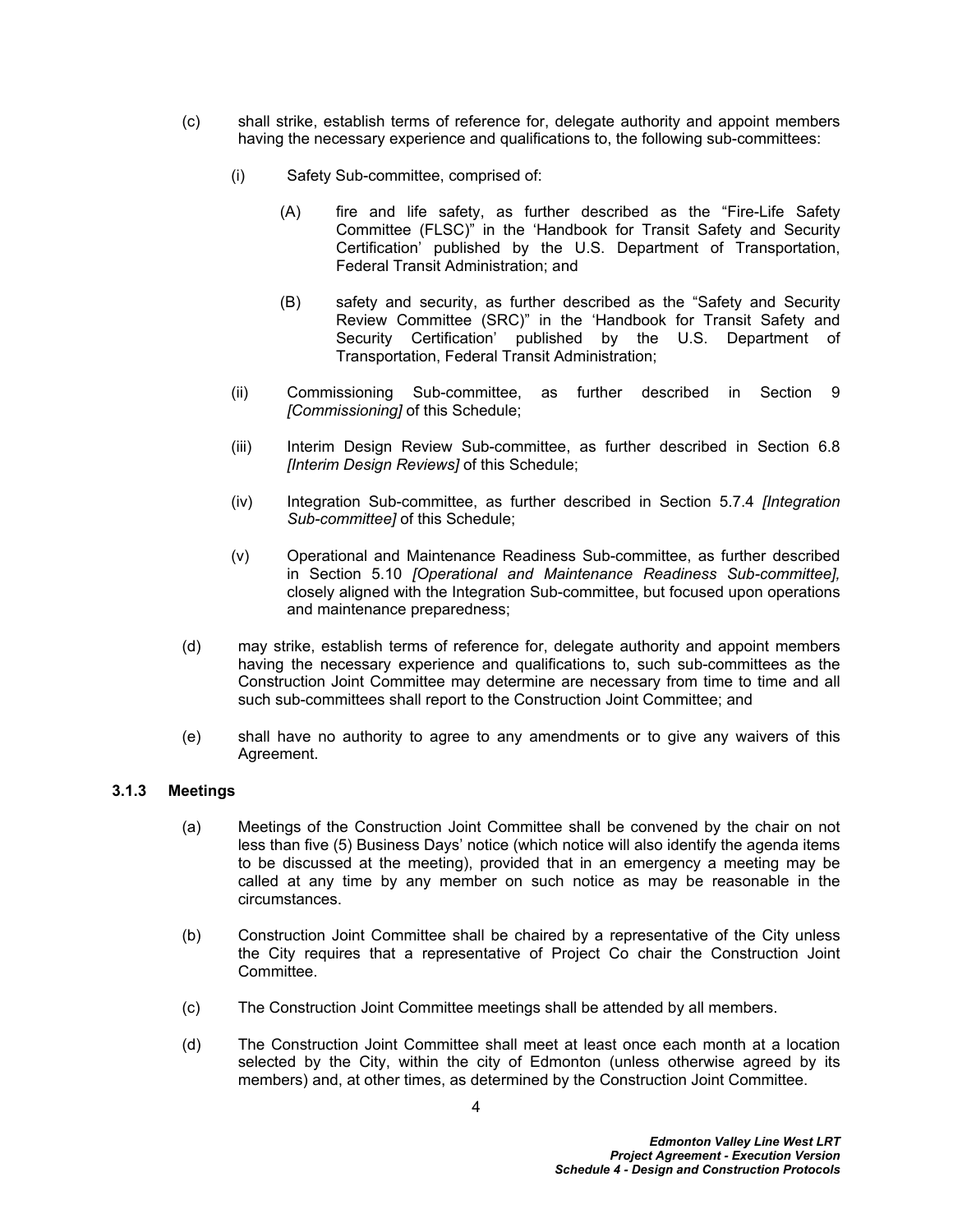- (e) The Construction Joint Committee shall accommodate reasonable requests for additional meetings by any member of the Construction Joint Committee.
- (f) The City shall keep minutes of all meetings and any recommendations of the Construction Joint Committee and shall circulate such minutes to Project Co within ten (10) Business Days of the holding of the meeting or the making of the recommendation. Any comments on the minutes shall be provided within five (5) Business Days of circulation.
- (g) Project Co shall deliver a copy of the then-current look ahead summary, prepared in accordance with Section [3.2.1\(b\)\(ii\)](#page-9-1) *[Monthly Progress Report]* of this Schedule, to the City's Representative not less than five (5) Business Days prior to each monthly meeting of the Construction Joint Committee.

### <span id="page-9-0"></span>**3.2 Construction Period Reporting**

### **3.2.1 Monthly Progress Report**

- (a) No later than seven (7) days after the end of each month during the Construction Period, Project Co shall submit a Monthly Progress Report which shall describe the progress of the Design and Construction during the preceding month.
- <span id="page-9-1"></span>(b) Each Monthly Progress Report shall include:
	- (i) an executive summary describing all Project Work completed during the applicable month and the status of ongoing work;
	- (ii) a Project look ahead working level schedule, aligned to the Construction Schedule and the most recent Schedule Update, describing all planned Project Work activities over the next 30, 60 and 90 days, including details of all associated activities required to be completed by the City (if any); and
	- (iii) dashboard narratives on the following topics, each in separate report sections:
		- (A) safety statistics and man-hours (broken down by Project Co work forces and Subcontractors) for the previous month, as reported pursuant to Section 9 *[Accidents and Incidents]* of Schedule 11 *[Project Safety Requirements];*
		- (B) quality issues for the previous month, including a summary of NCR status and audits performed, as reported pursuant to Section 3.7 *[Monthly Quality Management Reports]* of Schedule 9 *[Quality Management]*;
		- (C) financial reporting of the previous month's invoicing against contract value, along with a table listing all the previously approved invoices and their respective values plus a similar table for all Change Order Confirmations to date;
		- (D) environmental inspection reports and issues for the previous month, as reported pursuant to Schedule 10 *[Environmental Performance Requirements]*;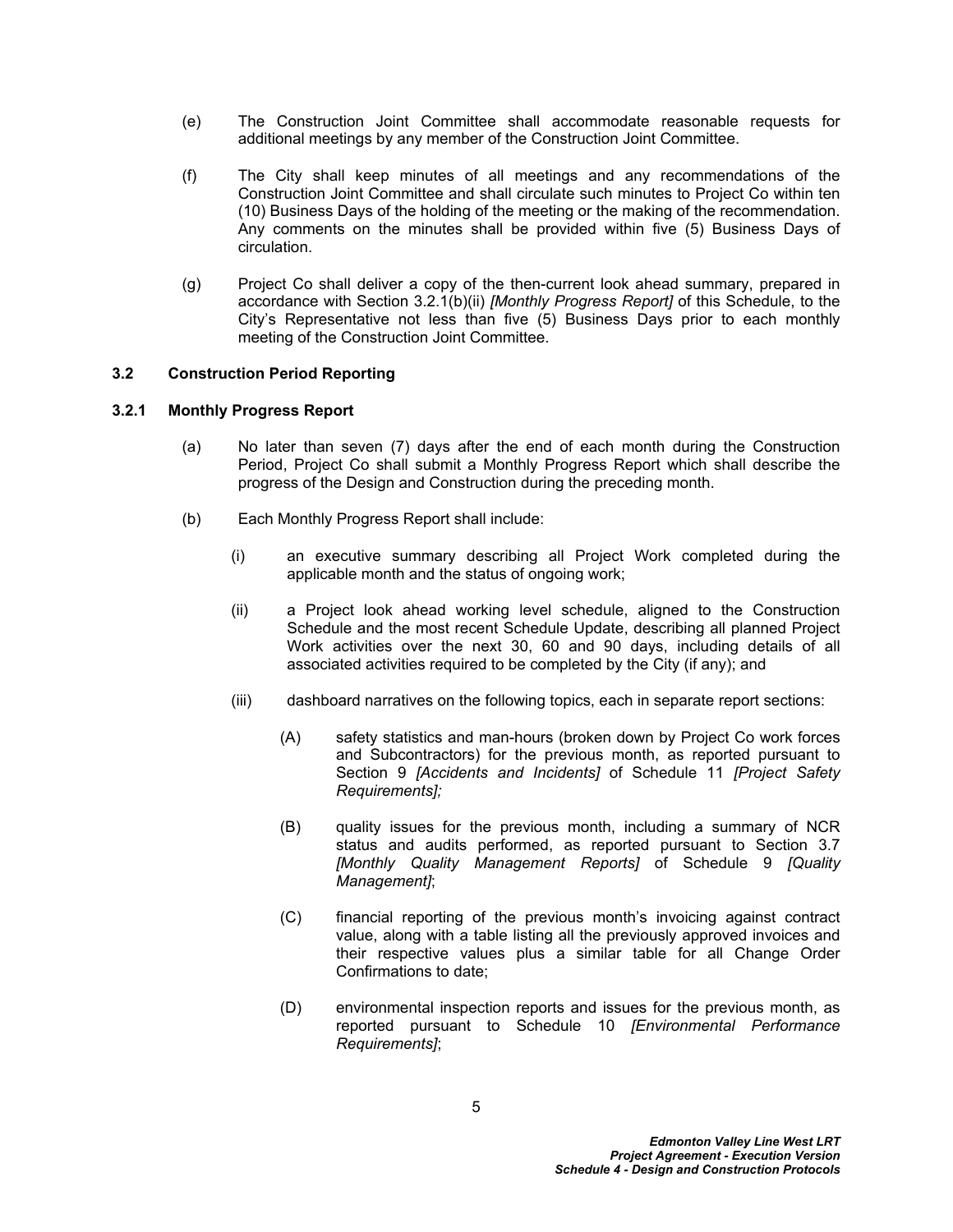- (E) Transportation Accommodation reports and issues for the previous month, as reported pursuant to Section 1-4 *[Transportation Management]* of Schedule 5 *[D&C Performance Requirements]*;
- (F) Design and Construction progress for the previous month, including variances from the Construction Schedule and the Submittal Schedule and Register and any related issues, including identification of problems and issues that have arisen during the current reporting period, and are causing delay or may cause delay to the Design or Construction, outstanding problems and issues and summary of resolved problems and issues;
- (G) interfaces and Integration progress for the previous month, including meetings held with the LRV Supplier, the Operator and TransEd;
- (H) updates to the Hazard Logs;
- (I) communication and engagement progress and issues for the previous month, including a summary of any events and inquiries;
- (J) any other information or data which describes the previous month's progress or issues related to the Design and Construction;
- (K) Project risks, including:
	- (1) descriptions of all Project risks identified during the applicable reporting period that may materially affect Project Co's ability to comply with the Project Requirements, together with Project Co's strategy for mitigation of each such risk; and
	- (2) updates with respect to the status of, and any changes in, each previously identified Project risk, updated to the current reporting period;
- (L) progress photographs for each Site that support the assessment of progress;
- (iv) to the extent not included in the foregoing, the reports required pursuant to Section 1.7(a) of this Agreement; and
- (v) corrections to the most recent past monthly report where the City has identified errors or lack of clarity in reporting that have not been corrected in that past report. This shall include reference to the section and a statement of the corrected information.

#### <span id="page-10-0"></span>**4. PROJECT CO'S RESPONSIBILITIES**

#### <span id="page-10-1"></span>**4.1 Design and Construction Responsibility**

Project Co shall:

(a) have complete responsibility for the Design and Construction of the Infrastructure;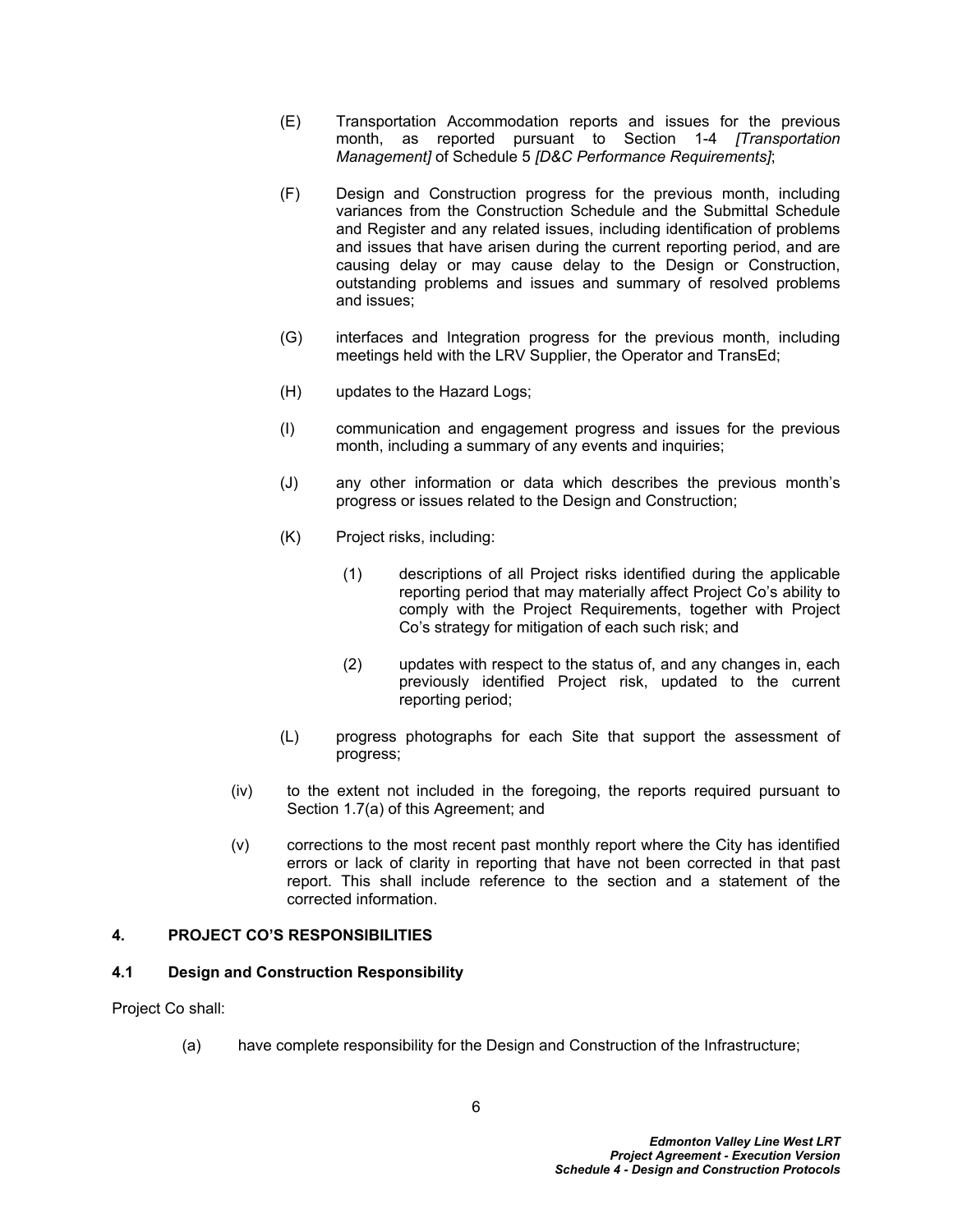- (b) provide written notice to the City's Representative of any conflict or inconsistency in the Project Requirements, as soon as practicable, but no later than 15 days, after becoming aware of such conflict or inconsistency in the Project Requirements;
- (c) perform and complete the Design, the Construction and all other activities, including Commissioning, in accordance with all terms of this Agreement, so as to provide a low floor, urban, Light Rail Transit system and supporting Infrastructure that, at the Construction Completion Date:
	- (i) is complete, safe, secure and operational in accordance with and as described in the Project Requirements;
	- (ii) conforms to Section 1-2.1.2 [*Operational Design Parameters*] and Section 1- 2.1.3 *[Operational Principles]* of Schedule 5 *[D & C Performance Requirements]*;
	- (iii) complies with the specifications, criteria, terms, conditions and mitigation measures described in the applicable Project Approvals, including all Environmental Permits, provided that where more stringent specifications, criteria, terms, conditions or mitigation measures are specified in this Agreement, the provisions of this Agreement shall, to the extent that they are not in conflict, take precedence over those in the applicable Project Approvals;
	- (iv) is fully integrated with the City's existing transit system and conforms to the SUI requirements described in Part 2 *[Sustainable Urban Integration]* of Schedule 5 *[D&C Performance Requirements]*; and
	- (v) reflects and captures the intent and benefits of the Proposal Extracts;
- (d) ensure that, as at the Final Completion Date, the Lands are clear of all Temporary Works, including construction site offices;
- (e) maintain a complete, unfolded hard copy, full-sized (nominally A1), original set of:
	- (i) all signed and stamped Design Drawings; and
	- (ii) all shop or fabrication drawings required to be signed and stamped, together with all revisions thereto, on 24 lb. bond, until delivered to the City in accordance with this Agreement. The drawings set shall be logically organized and structured and shall be made available to the City's Representative and the Independent Certifier upon request; and
- (f) comply with all Applicable Law and City Policies.

#### <span id="page-11-0"></span>**4.2 Standard of Performance for Design and Construction**

Project Co shall, at all times during the Term and in all respects, perform the Design and Construction in accordance with Good Industry Practice, the Design and Construction Requirements, and to the standards required by Schedule 5 *[D&C Performance Requirements]*.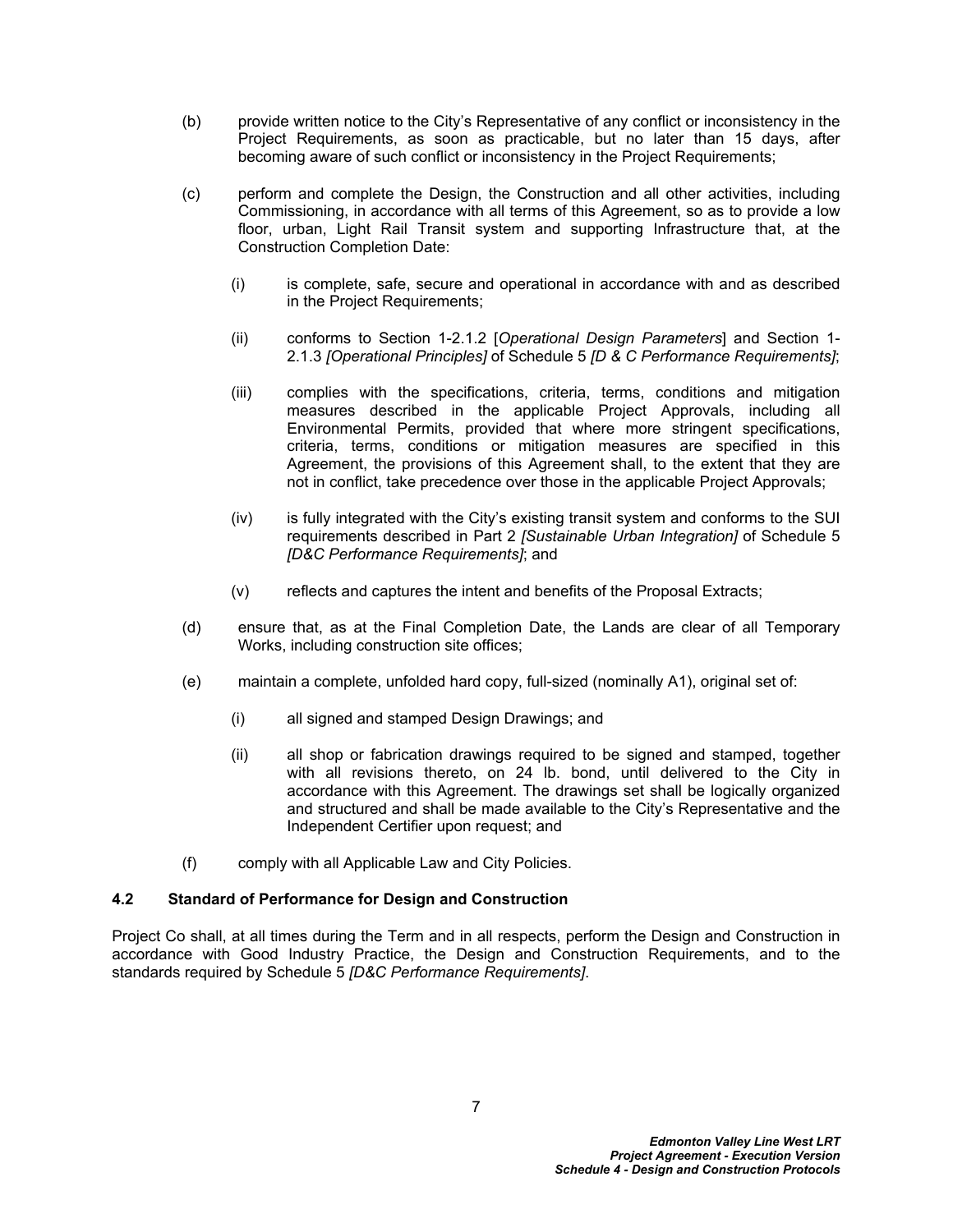### <span id="page-12-0"></span>**4.3 Not Used**

### <span id="page-12-1"></span>**4.4 Project Approvals for the Design and Construction**

Project Co and the City each acknowledge and agree that risk and responsibility for all Project Approvals required for the Design and Construction shall be as specified in this Agreement, including in Schedule 10 *[Environmental Performance Requirements]* and Part 1 of Schedule 28 *[Project Approvals and Utility Matters]*.

### <span id="page-12-2"></span>**4.5 LEED® Silver Certification**

- <span id="page-12-4"></span><span id="page-12-3"></span>(a) Project Co shall obtain LEED® Silver Certification for:
	- (i) those portions of the Gerry Wright OMF Building B and the Lewis Farms Storage Facility Building specified in Section 8-2.6.1 *[Gerry Wright OMF Sustainability Requirements]* and Section 8-3.6.2 *[Lewis Farms Storage Facility Building Sustainability Requirements]* of Schedule 5 *[D&C Performance Requirements]* using LEED Building Design and Construction: New Construction and in accordance with the following:
		- (A) within 30 days after the Effective Date, or at an alternate date agreed by the City, Project Co shall register the relevant aspects of the Gerry Wright OMF Building B and Lewis Farms Storage Facility Building with the Canadian Green Building Council (CaGBC);
		- (B) except as otherwise contemplated or permitted by this Section 4.5(a) *[LEED® Silver Certification]* Project Co shall achieve all necessary prerequisites, credits and points under the LEED® Rating System required to achieve the LEED® Silver Certification and may in its discretion determine which of the credits and points to pursue, except that Project Co shall not include any points or credits which require any action by or on behalf of the City without the City's prior written consent, which may be granted or withheld in the City's discretion. Where the City consents to the inclusion of points or credits which require any action by or on behalf of the City, the City shall take reasonable steps to cooperate with Project Co in respect of its achievement of such LEED® points and credits, provided that such cooperation shall not require the City to incur any liability, cost or expense;
		- (C) if at any time after registration with CaGBC in accordance with Section [4.5\(a\)\(i\)](#page-12-3) *[LEED® Silver Certification]* of this Schedule, the requirements to achieve LEED® Silver Certification under the LEED® Rating System change and Project Co is required to comply with such change in order to achieve LEED® Silver Certification of the Gerry Wright OMF Building B and Lewis Farms Storage Facility Building, Project Co shall forthwith notify the City of such change and such change shall be handled in accordance with Schedule 13 *[Changes]*;
		- (D) Project Co shall compile and submit all required documents for LEED® Silver Certification;
		- (E) If for any reason, Project Co fails to obtain LEED® Silver Certification for the Gerry Wright OMF Building B or for the Lewis Farms Storage Facility Building by 24 months following the Construction Completion Date,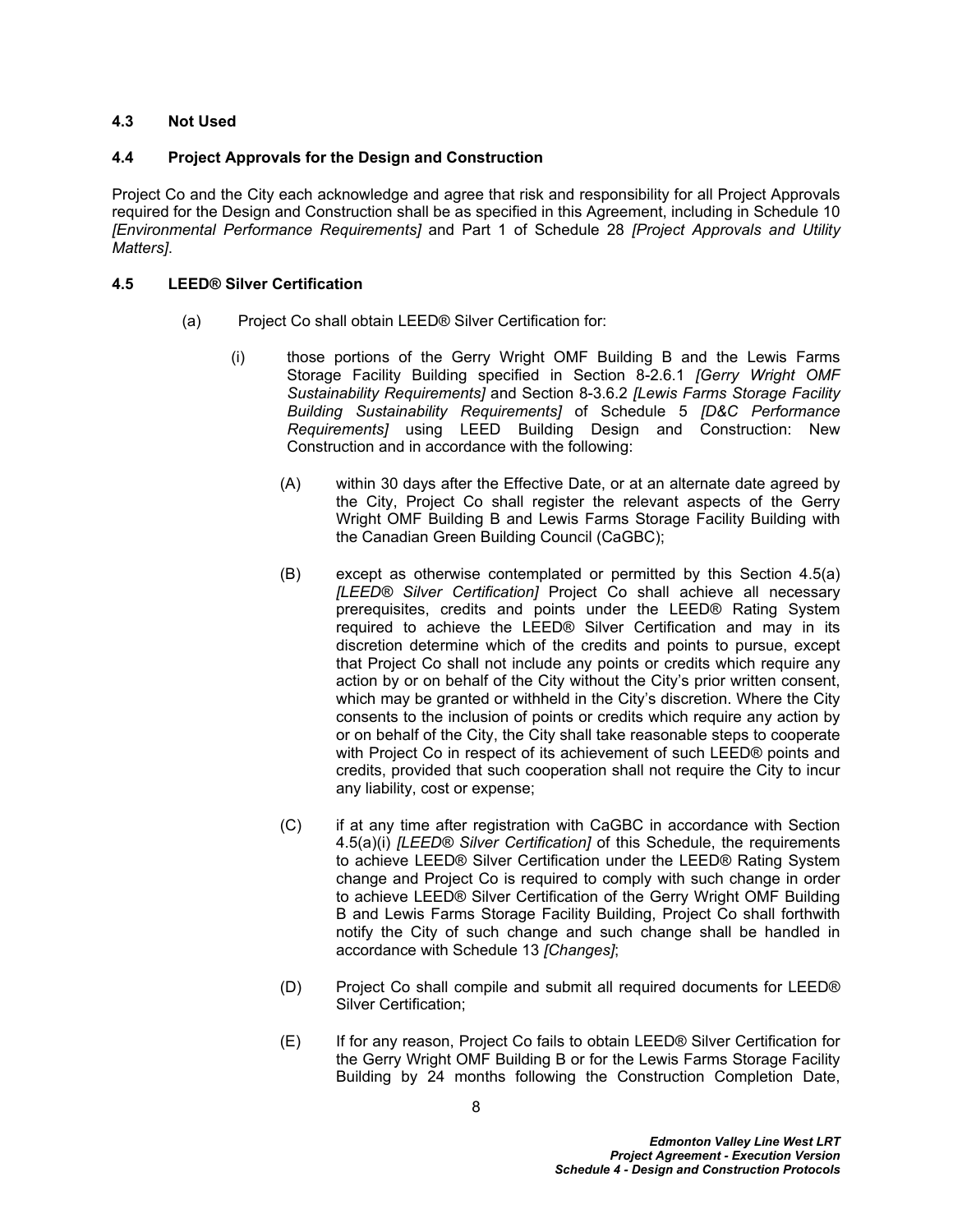Project Co shall, upon written demand from the City, promptly and in any event, within three (3) Business Days, pay to the City the amount of as liquidated damages for each of such facilities for which Project Co fails to obtain LEED® Silver Certification; and

- (F) Project Co and the City acknowledge and agree that such liquidated damages are not a penalty but a genuine pre-estimate of the damages suffered by the City as a result of Project Co failing to obtain LEED® Silver Certification for the Gerry Wright OMF Building B or for the Lewis Farms Storage Facility Building by 24 months following the Construction Completion Date and, upon payment of the amount, if any, owing under this Section 4.5 *[LEED*® *Silver Certification]*, Project Co will have no further obligations or liabilities in respect of obtaining LEED® Silver Certification, except to provide the City with such information and administrative assistance as the City may reasonably require in relation to obtaining LEED® Silver Certification of the Gerry Wright OMF Building B and the Lewis Farms Storage Facility Building, as applicable. For greater certainty, the failure to obtain LEED® Silver Certification will not be a Termination Event.
- (b) Project Co shall prepare and submit to the City no later than 30 days prior to the Phase 1 Construction Completion Date for the relevant aspects of the Gerry Wright OMF Building B and no later than 30 days prior to the Construction Completion Date for the relevant aspects of the Lewis Farms Storage Facility Building:
	- (i) LEED® checklists, generally in accordance with CaGBC requirements, together with a written confirmation that, in Project Co's judgment, LEED® Silver Certification will be achieved as required by this Section 4.5 *[LEED Silver Certification]*;
	- (ii) a written opinion from a LEED® accredited professional, supporting the confirmation described in Section 4.5(b)(i) [*LEED® Silver Certification*] of this Schedule.
- <span id="page-13-1"></span><span id="page-13-0"></span>(c) As security for Project Co's obligations pursuant to Section [4.5\(a\)\(i\)\(E\)](#page-12-4) *[LEED® Silver Certification]*, Project Co shall deliver, or cause to be delivered, to the City no later than Construction Completion, an irrevocable letter of credit (the "**LEED Letter of Credit**") substantially in the form of Schedule 30 *[Letter of Credit]* to the Agreement. The LEED Letter of Credit shall be in an amount equal to four million dollars (\$4,000,000) (the "**LEED Amount**"). The LEED Letter of Credit shall be subject to the following:
	- (i) The LEED Letter of Credit must be issued by one or more Permitted Letter of Credit Providers;
	- (ii) In the event that the LEED Letter of Credit must be renewed at any time, Project Co agrees to provide to the City reasonable evidence of the renewal of such LEED Letter of Credit no later than ten (10) Business Days prior to the renewal date, if any, of such LEED Letter of Credit;
	- (iii) In the event that Project Co does not deliver the LEED Letter of Credit in accordance with Section [4.5\(c\)](#page-13-0) *[LEED® Silver Certification]*, the City may withhold from any amount otherwise due to Project Co by the City, including without limitation, any release of the Construction Completion Payment or the Construction Completion Deficiencies Holdback, an amount equal to the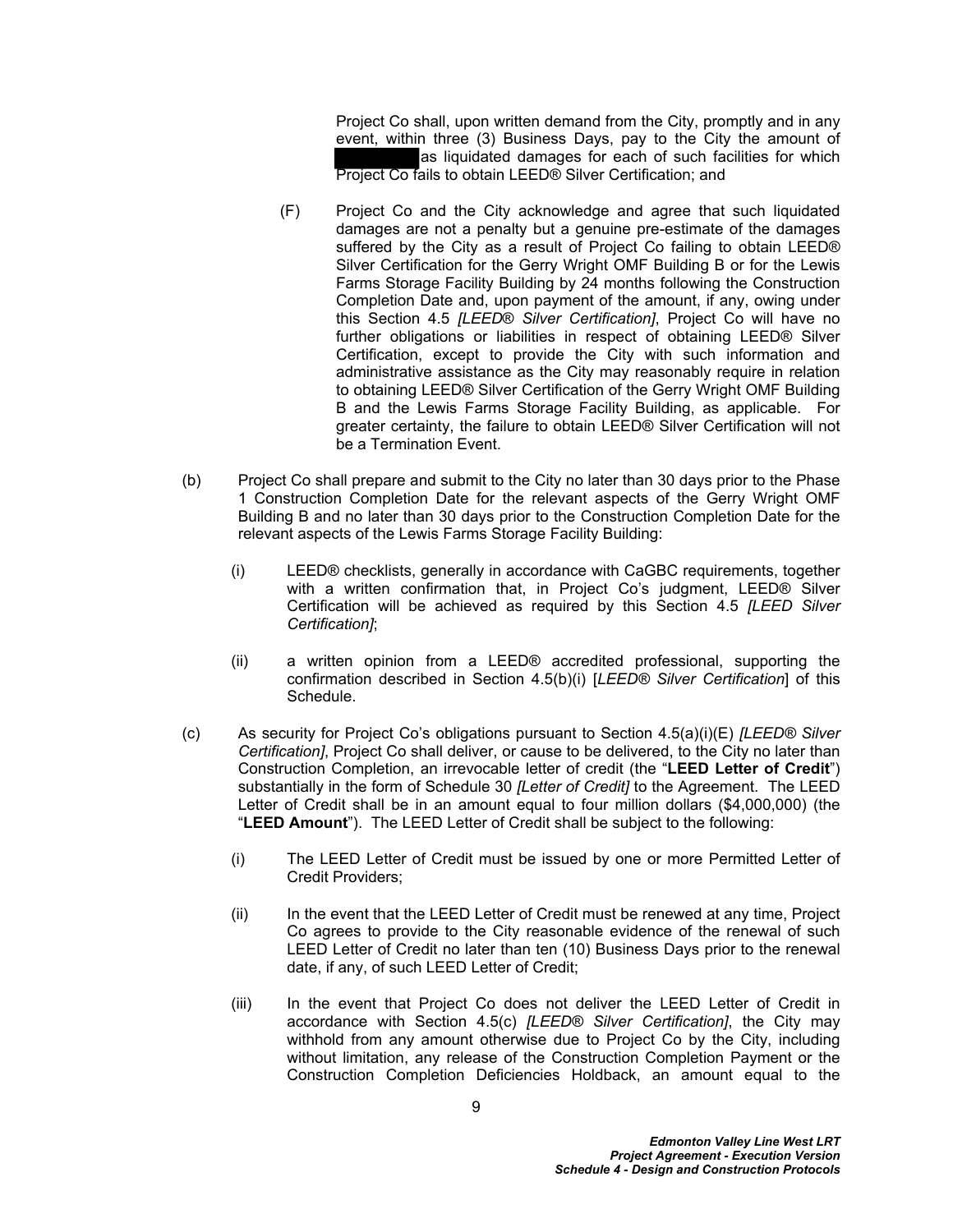LEED Amount (the "**LEED Letter of Credit Holdback**"), which holdback shall be held in an interest bearing account until such time as Project Co delivers the LEED Letter of Credit;

- (iv) The City shall release the LEED Letter of Credit Holdback and together with all interest accrued thereon, no later than five (5) days following delivery of the LEED Letter of Credit to the City;
- <span id="page-14-0"></span>(v) The City shall be entitled to draw on the LEED Letter of Credit or the LEED Letter of Credit Holdback, as applicable, in an amount equal to any unpaid liquidated damages owing by Project Co pursuant to and as a result of Project Co's breach of its obligations under Section 4.5(a)(i)(E) *[LEED® Silver Certification]*;
- (vi) Notwithstanding anything to the contrary in this Section [4.5\(c\)](#page-13-0) *[LEED® Silver Certification]*, the City shall be entitled to draw on the LEED Letter of Credit:
	- (A) upon the failure of Project Co to renew the LEED Letter of Credit pursuant to Section [4.5\(c\)\(ii\)](#page-13-1) *[LEED® Silver Certification]*;
	- (B) upon the downgrading of any of the banks or other financial institutions that issued the LEED Letter of Credit so that they no longer meet the requirements of a "Permitted Letter of Credit Provider" where the LEED Letter of Credit has not been replaced by Project Co with a replacement LEED Letter of Credit from a Permitted Letter of Credit Provider within 30 calendar days of such downgrading; or
	- (C) upon the bankruptcy or insolvency of any of the banks or other financial institutions that issued the LEED Letter of Credit,

provided that the City shall provide Project Co at least two Business Days prior written notice before drawing on the LEED Letter of Credit pursuant to this Section [4.5\(c\)\(v\)](#page-14-0) *[LEED® Silver Certification]*;

- (vii) In the event that the LEED Letter of Credit is drawn down in accordance with Section [4.5\(c\)\(v\)](#page-14-0) *[LEED® Silver Certification]*, the City shall hold the cash proceeds thereof in an interest bearing account (provided that such account must be at a Permitted Letter of Credit Provider*)* and such cash proceeds shall thereupon stand in place of the LEED Letter of Credit until Project Co delivers (or causes the delivery of) a replacement LEED Letter of Credit to the City. All interest earned on such cash proceeds shall be for the benefit of Project Co. The City shall be entitled to withdraw such cash proceeds in the same manner that it is permitted to draw upon the LEED Letter of Credit pursuant to Section [4.5\(c\)\(v\)](#page-14-0) *[LEED® Silver Certification]*. Upon the replacement of the LEED Letter of Credit by Project Co, the City shall return all remaining cash proceeds and all accrued interest thereon from such segregated bank account to Project Co or as Project Co may direct within five (5) Business Days
- (viii) The City may make multiple calls on the LEED Letter of Credit in accordance with this Section [4.5\(c\)](#page-13-0) *[LEED® Silver Certification]*; and
- (ix) Unless the LEED Letter of Credit is fully drawn by the City in accordance with the provisions of this Agreement, the City shall, upon receipt of a written request from Project Co, release and deliver the LEED Letter of Credit to Project Co on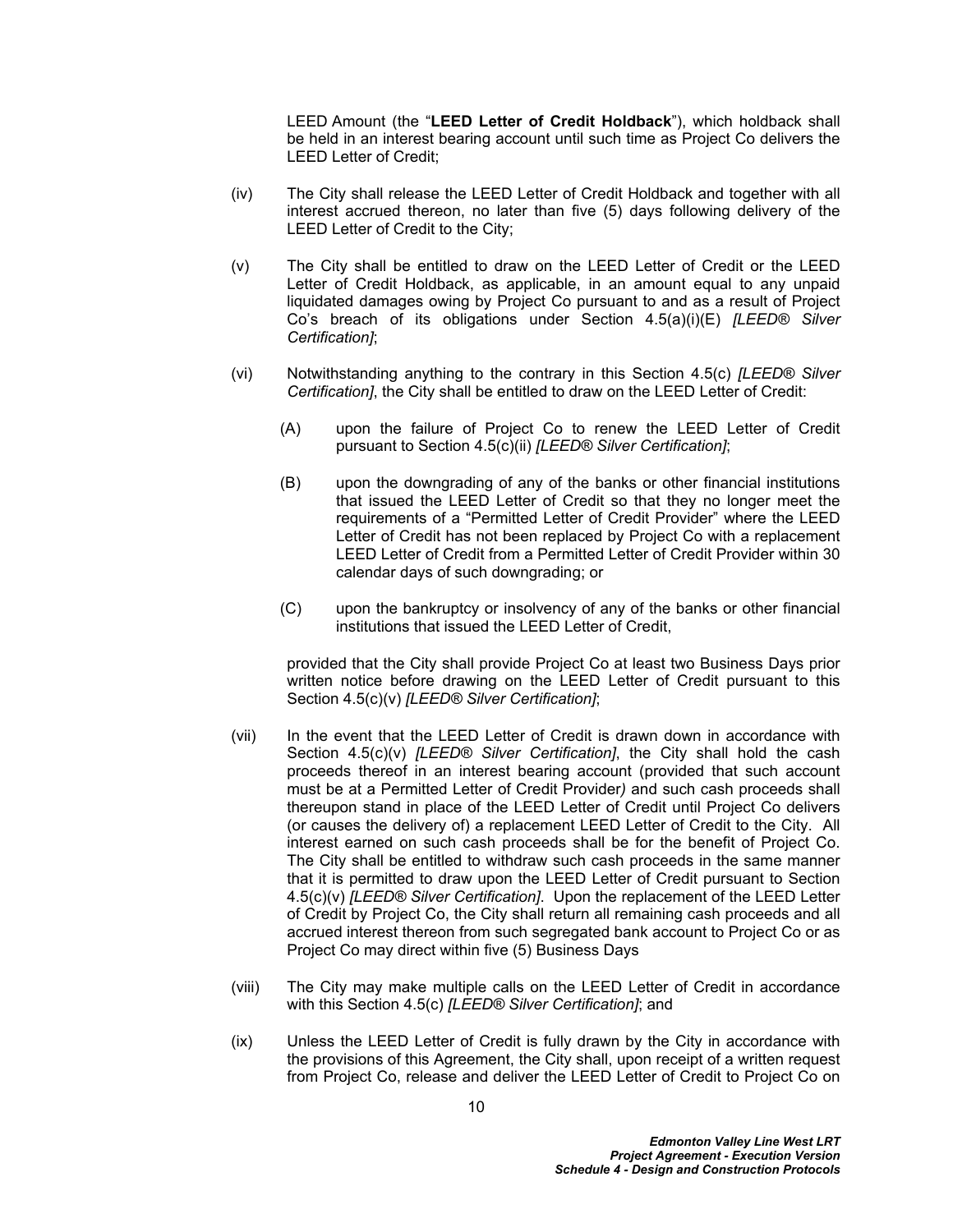the next business day following the receipt of such request; provided that such request shall not be made prior to the earlier of (i) the date Project Co obtains LEED® Silver Certification for the Gerry Wright OMF Building B and Lewis Farms Storage Facility Building; and (ii) the date Project Co pays the liquidated damages pursuant to and in accordance with Section [4.5\(a\)\(i\)\(E\)](#page-12-4) [LEED® Silver Certification].

#### <span id="page-15-0"></span>**4.6 Community Employment Benefits Plan**

- (a) Project Co shall submit a completed Community Employment Benefits Plan within 90 Business Days of the Effective Date.
- (b) Project Co shall implement the approved Community Employment Benefits Plan. The Community Employment Benefits Plan shall include:
	- (i) identification of the Project Co Person responsible for developing and implementing the Community Employment Benefits Plan and an overall team composition that will support the Community Employment Benefits Plan, including their roles and responsibilities. Individual(s) must have the necessary experience to undertake this initiative including a combination of the following: cultural competency training, diversity and inclusion training, experience with recruitment and maintaining employment of equity seeking groups, etc. Include an organizational chart demonstrating integration of the Community Employment Benefits Plan among Project Co and Project Co Persons.
	- (ii) planned initiatives to recruit, hire and train members of Targeted Groups, including identification and mitigation of barriers to employment of Targeted Groups;
	- (iii) planned initiatives to hire and/or procure services from small, medium, social or diversity-owned enterprises;
	- (iv) planned initiatives to ensure the Community Employment Benefits Plan is utilized by Sub-contractors;
	- (v) planned initiatives to communicate and engage potential Stakeholders about employment opportunities that are available to Targeted Groups;
	- (vi) a description of Project Co's approach to monitoring the Community Employment Benefits Plan and the submission of annual reports to the City;
	- (vii) a description of Project Co's diversity and inclusion training that will be made available to Project Co and Project Co Persons; and
	- (viii) any other considerations, tools and mechanisms that Project Co will employ to meet, advance and achieve the goals and objectives for the Community Employment Benefits Plan in alignment and compliance with the federal Community Employment Benefits Framework.
- (c) The Table 4-4.6 below shall set the minimum standard target hours, contract value and employment opportunities to be met for each category of Targeted Groups: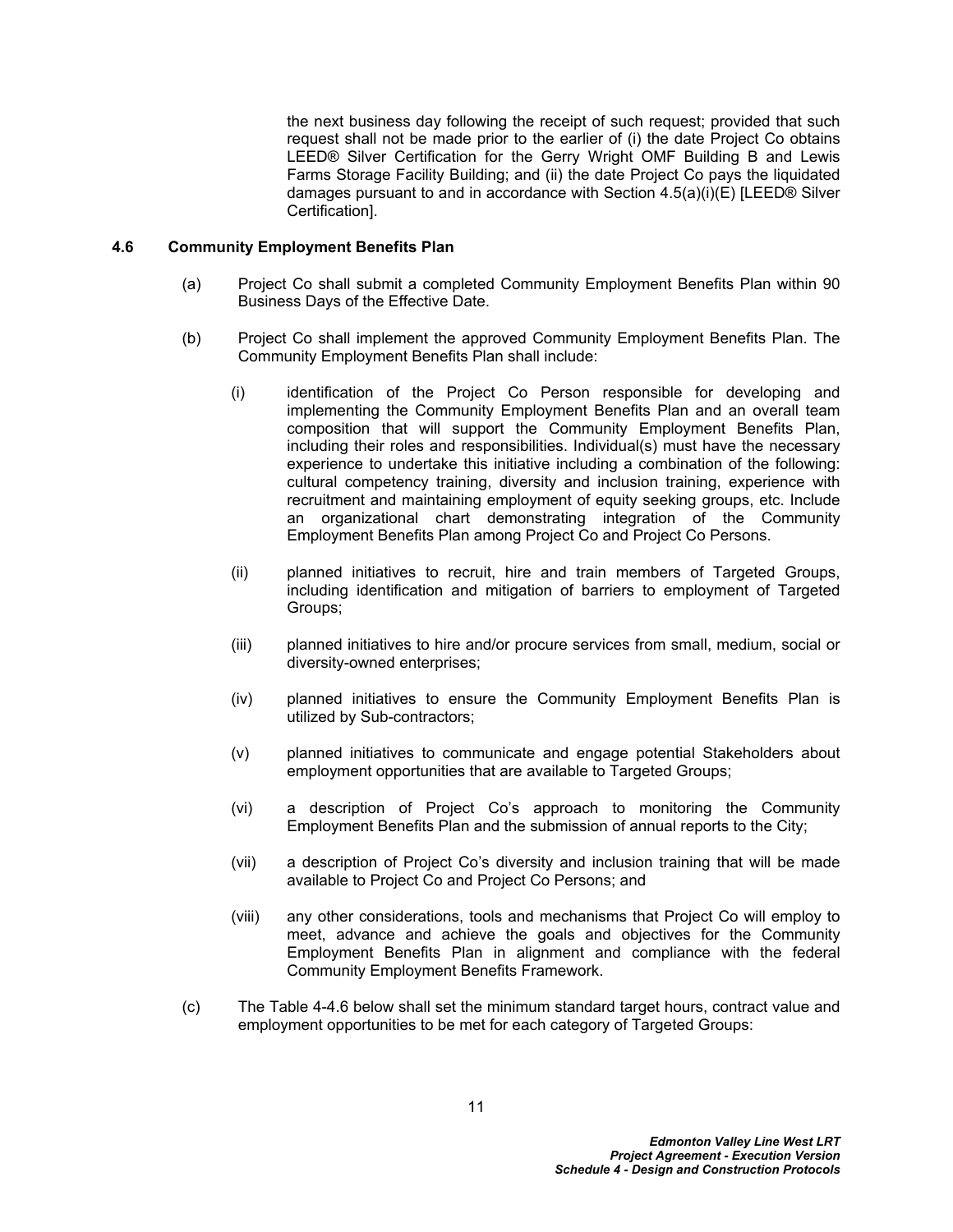### **Table 4-4.6: Minimum Standard Target Hours, Contract Value and Employment Opportunities for Categories of Target Groups**

| $4 - 4.6$              |                                                                                                                                           |                                                  |                                                                                                                                                                                                                          |
|------------------------|-------------------------------------------------------------------------------------------------------------------------------------------|--------------------------------------------------|--------------------------------------------------------------------------------------------------------------------------------------------------------------------------------------------------------------------------|
| <b>Targeted Groups</b> | <b>Definition</b>                                                                                                                         | <b>Target Ratio (% of total</b><br>hours worked) | <b>Employment</b><br><b>Opportunities</b>                                                                                                                                                                                |
| Apprentices            | Individuals receiving skills<br>training for designated<br>occupations under the<br>supervision of a certified<br>journeyperson.          | 50 Apprentices                                   | All available project trades<br>will have apprenticeship<br>opportunities.                                                                                                                                               |
| Indigenous Peoples     | Original peoples of North<br>America and their<br>descendants which include<br>First Nations (Status and Non-<br>Status), Inuit and Metis | 10 %                                             | Employment opportunities<br>throughout the<br>organization, including<br>Project Management,<br>Engineering and<br>Construction will be made<br>available.                                                               |
| Women                  | Individuals who reported<br>identifying with the female<br>gender                                                                         | 20 %                                             | Employment opportunities<br>throughout the<br>organization, focusing in<br>areas traditionally<br>underrepresented by<br>women such as Project<br>Management, Engineering<br>and Construction will be<br>made available. |
| Youth                  | Individuals between the ages<br>of 15 to 29                                                                                               | 10%                                              | Training and employment<br>opportunities for entry-<br>level positions and<br>intermediate positions<br>throughout the<br>organization.                                                                                  |
| <b>New Canadians</b>   | Permanent residents or new<br>citizens of Canada arriving<br>within the past 7 years who are<br>eligible to work in Canada                | 10 %                                             | Employment opportunities<br>throughout the<br>organization, including<br>Project Management,<br>Engineering and<br>Construction will be made<br>available.                                                               |
| <b>Targeted Groups</b> | <b>Definition</b>                                                                                                                         | <b>Contract Value (\$)</b>                       | <b>Contract Opportunities</b>                                                                                                                                                                                            |
| Small enterprise       | Businesses with less than 100<br>employees                                                                                                | \$1,800,000.00                                   | Providing contract<br>opportunities for goods<br>and services across the<br>Project.                                                                                                                                     |
| Medium enterprise      | Business with between 100<br>and 499 employees                                                                                            | \$4,800,000.00                                   | Providing contract<br>opportunities for goods                                                                                                                                                                            |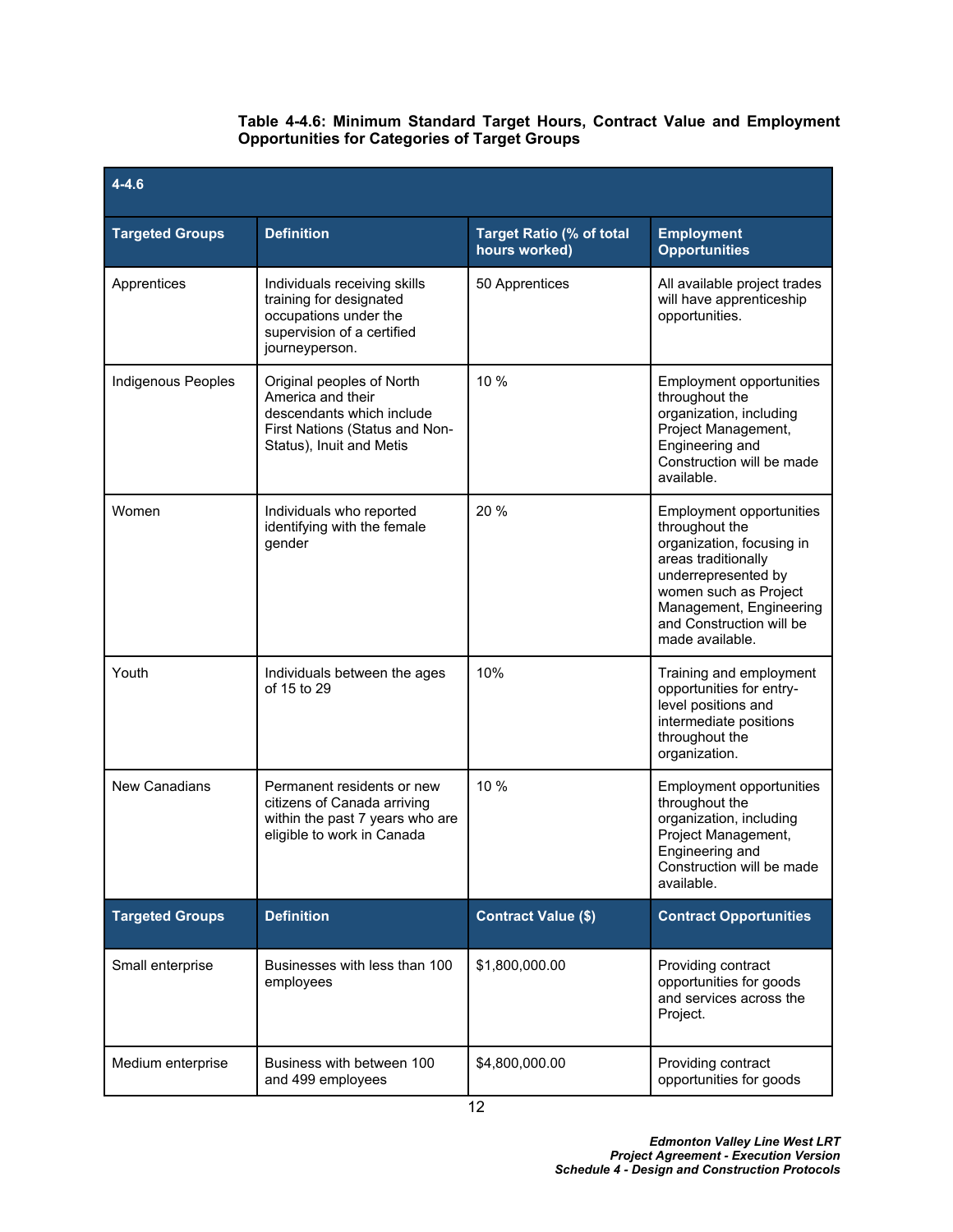|                     |                                                                                                                                                                                                                     |              | and services across the<br>Project.                                                  |
|---------------------|---------------------------------------------------------------------------------------------------------------------------------------------------------------------------------------------------------------------|--------------|--------------------------------------------------------------------------------------|
| Social enterprise   | Businesses owned by non-<br>profit organizations, that<br>produce and/or sell goods<br>and services for the blended<br>purpose of generating income<br>and achieving social, cultural,<br>and/or environmental aims | \$50,000.00  | Providing contract<br>opportunities for goods<br>and services across the<br>Project. |
| Diversity Ownership | Businesses owned by a visible<br>minority, Indigenous peoples,<br>women, persons with<br>disabilities or any other<br>underrepresented group                                                                        | \$500,000.00 | Providing contract<br>opportunities for goods<br>and services across the<br>Project. |

- (d) On each anniversary of Commercial Close until the Construction Completion Date (on which date the last submission under this Section 4.6 [Community Employment Benefits Plan] shall be made), Project Co shall provide an annual report to the City on the implementation of the Community Employment Benefits Plan which report shall include:
	- (i) an overall summary report including Project Co's overall experience in implementing the Community Employment Benefits Plan, finalized target ratios, lessons learned for application to future projects, as well as an executive summary for public release; and
	- (ii) detailed information setting out Project Co's progress toward achieving the objectives set out in the Community Employment Benefits Plan, including:
		- (A) identification of successes achieved by Project Co in meeting its objectives under the Community Employment Benefits Plan;
		- (B) an identification of any barriers that prevented Project Co from achieving its objectives and approaches to mitigate barriers;
		- (C) the number of hours worked by each class of Targeted Groups in the relevant annual period and cumulatively from the Effective Date; and
		- (D) the value of contracts provided to diversity ownership, small, medium and social enterprises;
	- (iii) if targets for each of the Targeted Groups as outlined in Table 4-4.6 are not met, a mitigation strategy and approach to achieving target ratios by the next annual report.
- (e) The City may require Project Co to submit bi-annual and/or quarterly reports supporting going implementation of the Community Employment Benefits Plan, if in the City's opinion, acting reasonably, Project Co is failing to meet targets as outlined in Table 4- 4.6 and mitigation strategies and results have failed to demonstrate continuous improvement to achieving target ratios.
- (f) The City may require Project Co to amend its Community Employment Benefits Plan if in the City's opinion, acting reasonably, Project Co is failing to maximize employment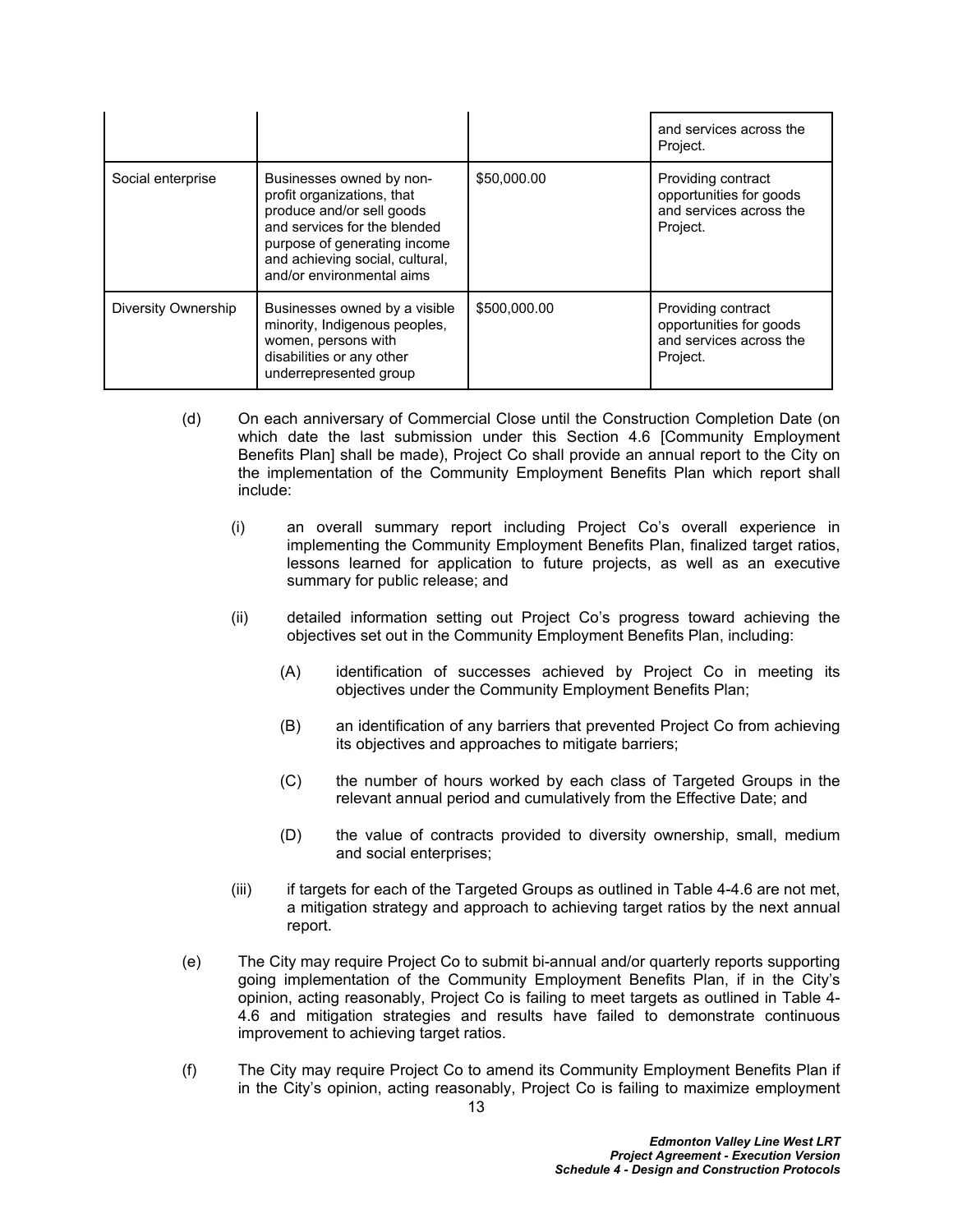opportunities on the Project pursuant to the then current Community Employment Benefits Plan.

(g) Project Co's Community Employment Benefits Plan shall not be Confidential Information and the City may, in its sole discretion, release Project Co's Community Employment Benefits Plan to the public. The City shall consult and coordinate with Project Co in such release.

### <span id="page-18-0"></span>**5. SYSTEM AND SAFETY ASSURANCE**

### <span id="page-18-1"></span>**5.1 General**

Project Co shall implement and execute a structured approach to system and safety assurance that includes the following activities as described in further detail in this Section 5 *[System and Safety Assurance]*:

- (a) independent verification and validation;
- (b) the Safety and Security Certification Program;
- (c) Requirements Management;
- (d) the RAM Program;
- (e) Integration Management;
- (f) configuration management;
- (g) Road Safety Audit;
- (h) human factors;
- (i) climatic extremes; and
- (j) Design Service Life.

#### <span id="page-18-2"></span>**5.2 Program Management Plan**

#### **5.2.1 General**

- (a) Within 90 days after the Effective Date, or at an alternate date Accepted by the City in the Submittal Schedule and Register, Project Co shall prepare and submit a program management plan, (the "**Program Management Plan**") which shall include:
	- (i) an Integration Management Sub-Plan, described in Section [5.2.2.1](#page-19-0) *[Integration Management Sub-Plan]* of this Schedule;
	- (ii) a Requirements Management Sub-Plan, described in Section [5.2.2.2](#page-19-1)  *[Requirements Management Sub-Plan]* of this Schedule;
	- (iii) a Configuration Management Sub-Plan, described in Section [5.2.2.3](#page-20-0)  *[Configuration Management Sub-Plan]* of this Schedule;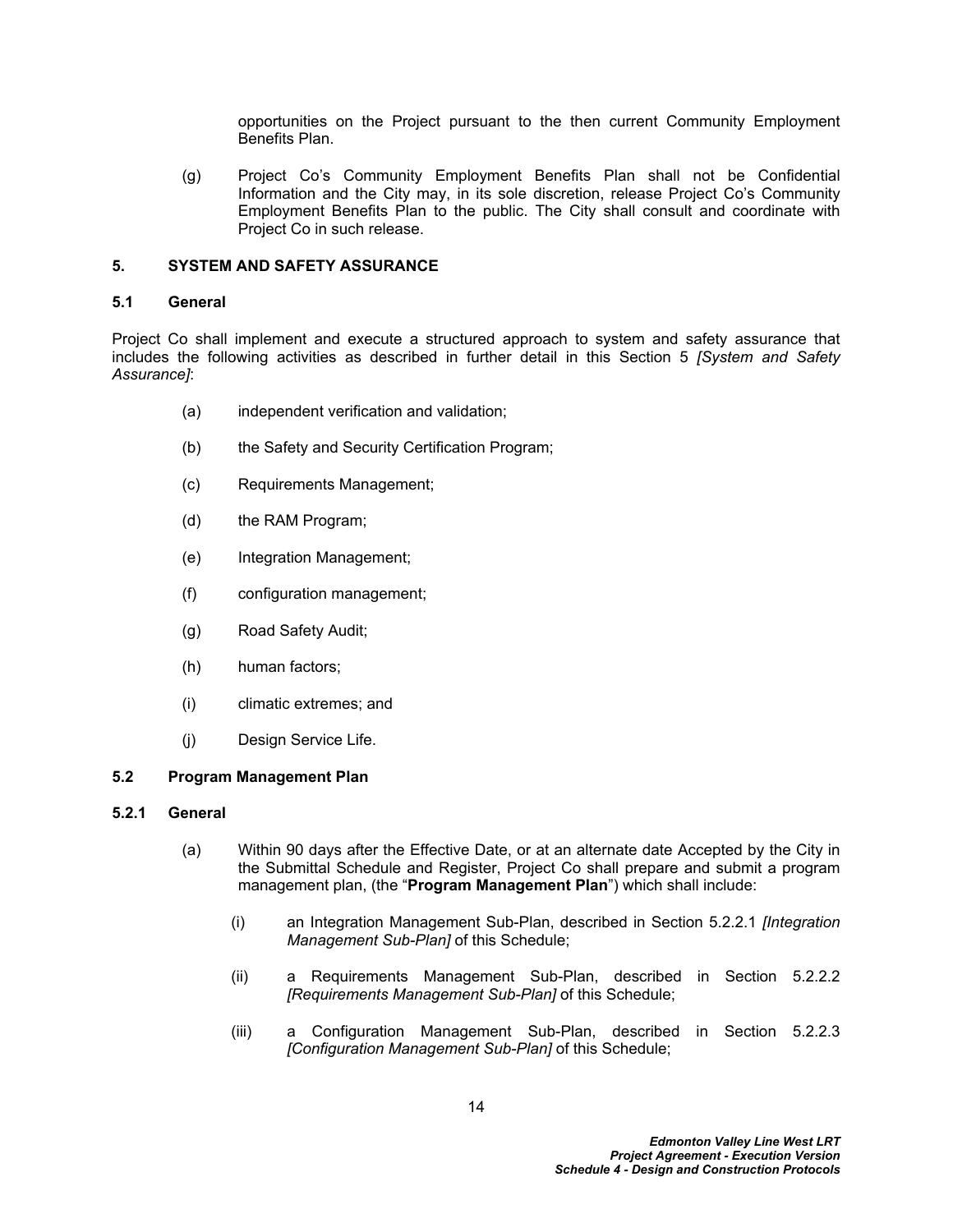(b) The Program Management Plan shall be developed in conjunction with the Design Management Plan.

### **5.2.2 Program Management Sub-Plans**

### <span id="page-19-0"></span>**5.2.2.1 Integration Management Sub-Plan**

The Integration Management Sub-Plan shall:

- (a) describe the processes and procedures required to satisfy the requirements of Section [5.7](#page-34-0) *[Integration Management]* of this Schedule and how the Integration milestones will be delivered successfully in time;
- (b) describe the processes and technical Integration requirements required to satisfy the requirements of Part 7 *[LRV Integration Requirements]* of Schedule 5 *[D&C Performance Requirements]*;
- (c) include details of the organization, roles and responsibilities for all Integration Management activities;
- (d) describe the process to proactively identify, assign responsibility, co-ordinate, track, resolve and test interface and Integration issues;
- (e) describe any software tools to be used for Integration Management;
- (f) describe the process for incorporating relevant interface and Integration issues into the other system and safety assurance activities;
- (g) be based on the preliminary Integration Management narrative included in the Proposal Extracts; and
- (h) include an Integration Register.

#### <span id="page-19-1"></span>**5.2.2.2 Requirements Management Sub-Plan**

The Requirements Management Sub-plan shall:

- (a) describe the processes and procedures required to satisfy the requirements of Section [5.5](#page-27-0) *[Requirements Management]* of this Schedule;
- (b) include details of the organization, roles and responsibilities for all Requirements Management activities;
- (c) describe the processes and software tool(s) to be used to track and administer the Requirements Management activities;
- (d) list all data categories and fields, including those required by Section [5.5.1\(b\)](#page-27-1) *[General]*  of this Schedule, to be tracked including all verification and validation data fields;
- (e) describe the process for acquiring, populating and updating the Requirements Management data, including the frequency of such updates;
- (f) describe the method for tracking Changes and their impacts, if any; and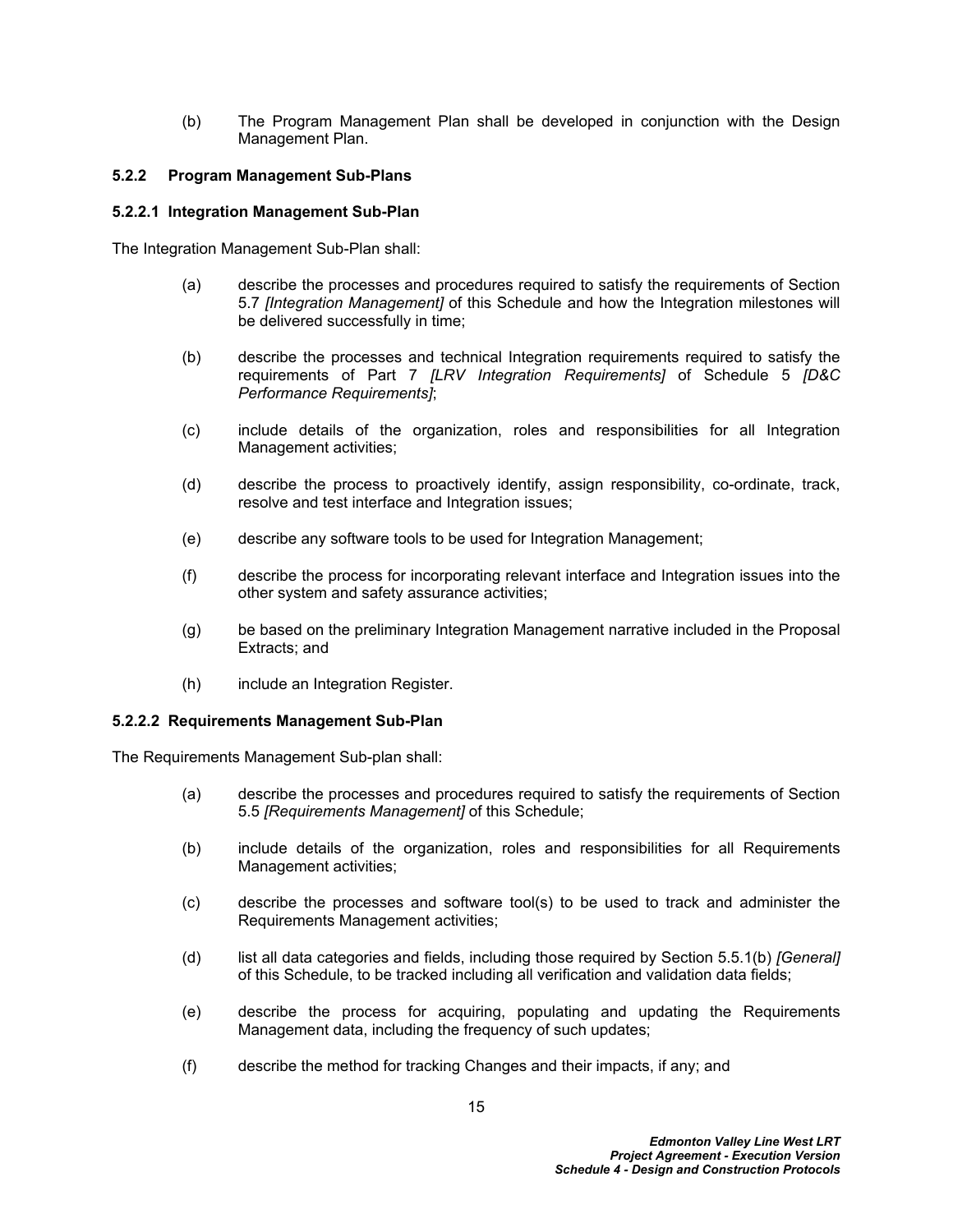(g) be based on the preliminary Requirements Management Sub-Plan included in the Proposal Extracts.

### <span id="page-20-0"></span>**5.2.2.3 Configuration Management Sub-Plan**

The Configuration Management Sub-Plan shall include:

- (a) a detailed description of the overall configuration management strategy that will be implemented across all project phases;
- (b) a demonstration of compliance with the configuration management processes detailed in IEEE 15288-2015 and IEEE 828-2012;
- (c) the roles, responsibilities, accountabilities, and authorities with respect to configuration management;
- (d) the integration of configuration management with the Design Management Plan;
- (e) a list of configuration items, including the hierarchy and structure of all information;
- (f) the full details of the numbering scheme for all documents, drawings and products including all configuration items, including system, subsystem, components, hardware, firmware and software components;
- (g) the description of all tools being used in the configuration management process;
- (h) a disposition of, access to, release of and control of changes to configuration items;
- (i) the necessary baselines to be established;
- (j) the locations and conditions of storage, storage media and its environment, in accordance with designated levels of integrity, security and safety;
- (k) the criteria or events for commencing configuration control and maintaining baselines of evolving configurations;
- (l) the audit strategy and the responsibilities for assessing continual integrity and security of the configuration definition information;
- (m) change management, including any planned configuration control boards, regular and emergency change requests and procedures for change management;
- (n) a description of how configuration management will be coordinated across of Project Co supplier and supply chain organizations;
- (o) the archive and retrieval approach for configuration items, configuration management artifacts and data; and
- (p) a description of how the configuration management process will be integrated with the configuration management used on the Valley Line LRT Stage 1, including document nomenclature and numbering scheme.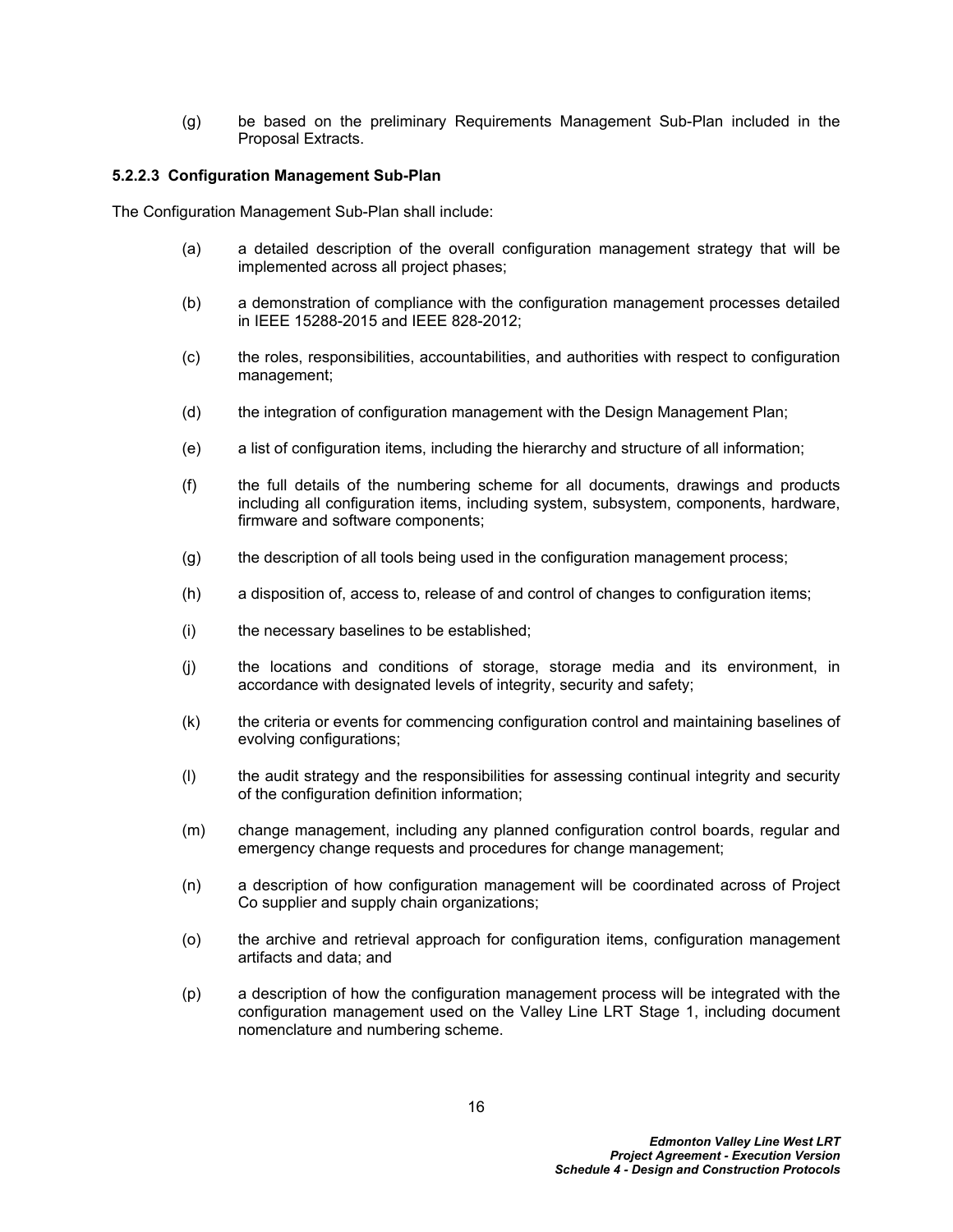### **5.2.3 Updates to the Program Management Plan**

Prior to implementation of any amendments or updates to the Program Management Plan, Project Co shall submit the proposed amendments or updates to the City in accordance with Schedule 2 *[Submittal Review Procedure]*.

### **5.2.4 Compliance with the Program Management Plan**

Throughout the Construction Period, Project Co shall implement and comply with, and ensure that all Project Co Persons implement and comply with, the Program Management Plan, and any amendments or updates which have been Accepted by the City.

### <span id="page-21-0"></span>**5.3 Independent Verification & Validation**

Project Co shall retain a qualified organization or team of individuals, independent of each of the Design Team, Project Co, Project Contractors and Subcontractors, to verify, validate and certify the safety and security of the Infrastructure (the "**IV&V Team**"). The IV&V Team shall:

- (a) be appointed for the purpose of performing independent verification and validation of the safety and security of the Infrastructure;
- (b) be comprised of individuals who have demonstrable experience in the implementation, administration and certification of safety and security programs for transit systems and who are acceptable to the City;
- (c) verify and validate compliance with the Safety and Security Certification Program while upholding the City's SUI Principles, such that the least intrusive combination of means consistent with Good Industry Practice are applied to the mitigation of identified Hazards;
- (d) be responsible to prepare and submit a Safety and Security Certification Verification Report in accordance with Section [5.4.1\(o\)\(i\)](#page-25-0) *[Safety and Security Certification Program]* of this Schedule;
- (e) be responsible to prepare and submit a Project Safety and Security Certificate in accordance with Section [5.4.1\(p\)\(ii\)](#page-26-0) *[Safety and Security Certification Program]* of this Schedule; and
- (f) not be or include any Person who is an Affiliate of Project Co or any Project Co Person.

#### <span id="page-21-1"></span>**5.4 Safety and Security Certification Program**

### **5.4.1 General**

(a) Safety shall be Project Co's primary design and performance requirement for the Project. The Infrastructure shall be Designed and Constructed, and LRV Commissioning undertaken, so that it demonstrates that the Valley Line Stage 2 will operate in a safe manner under all operating conditions. Safety components shall be Designed according to safety principles consistent with Good Industry Practice and shall incorporate high reliability parts, selective redundancy and warning and protective devices, as required, to contribute to the achievement of the specified safety requirements.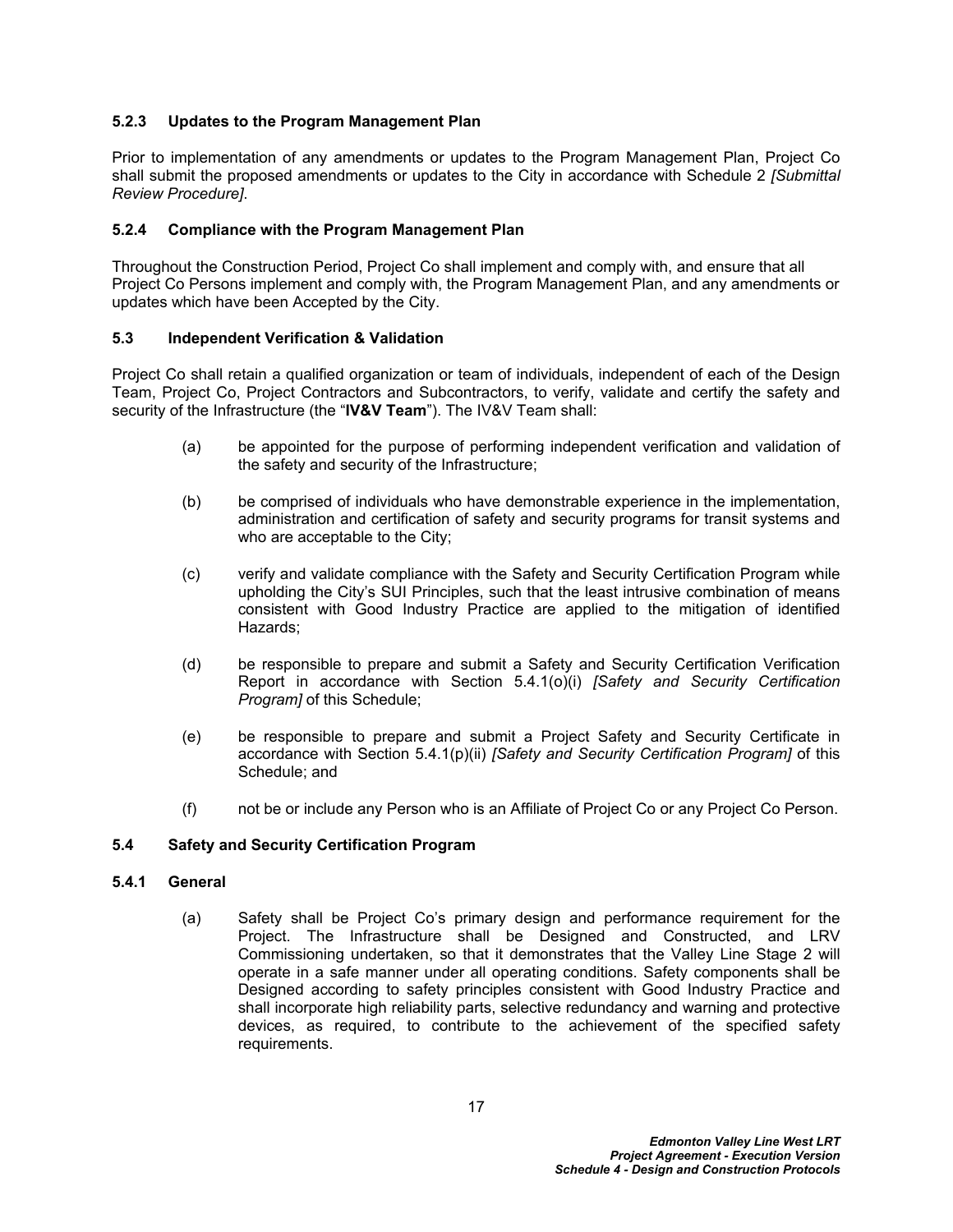- (b) Project Co shall use commercially reasonable efforts to ensure that all material Design and operating Hazards and security vulnerabilities are identified, evaluated, and properly controlled or mitigated, to a level as low as reasonably achievable, prior to the Construction Completion Date taking into consideration the role and obligations of the Operator.
- (c) The safety of the Infrastructure shall, when operating under normal conditions, preclude inadvertent/incorrect actions and/or procedures used by operating personnel. In no case shall procedures be substituted to accomplish any safety functions provided by specific aspects, components, subsystems and equipment. Frequent and/or infrequent use shall not be a reason to justify unsafe design. At all other times (when carrying out maintenance and/or failure recovery), there shall be minimum dependence on correctness of actions and/or procedures used by operating and maintenance personnel.
- (d) Project Co shall coordinate and chair Hazard and operability studies, reviews, inspections and technical discussions between the City, the LRV Supplier and the Operator, and all other relevant Persons (including the SRC) and incorporate the results, including any applicable SRC decision relating to the Safety and Security Certification Program, into the Design and Construction.
- (e) Project Co shall cause the IV&V Team to prepare a program for the verification, validation and certification of the safety and security of the Infrastructure, (the "**Safety and Security Certification Program**"). The Safety and Security Certification Program shall:
	- (i) describe the series of processes to be implemented to collectively verify, validate and certify the safety and security of the Infrastructure;
	- (ii) include details of the organization, roles and responsibilities for all safety and security activities;
	- (iii) implement the practices described in the 'Handbook for Transit Safety and Security Certification' published by the U.S. Department of Transportation, Federal Transit Administration;
	- (iv) apply CPTED principles for deterrence of criminal behaviour through natural access control (entry and exit points, fences), boundaries (clear ownership, clearly marked private spaces) and natural surveillance (visibility, positive social activities), as set out in the City's Design Guide for a Safer City and as more particularly set out in the Project Requirements;
	- (v) identify how sub-committees of the Construction Joint Committee will support the implementation of the Safety and Security Certification Program by performing the functions of the associated safety and security committees as described in the 'Handbook for Transit Safety and Security Certification' published by the U.S. Department of Transportation, Federal Transit Administration;
	- (vi) incorporate the Hazard analysis process stipulated by the 'Hazard Analysis Guidelines for Transit Projects' published by the U.S. Department of Transportation, Federal Transit Administration into the Design;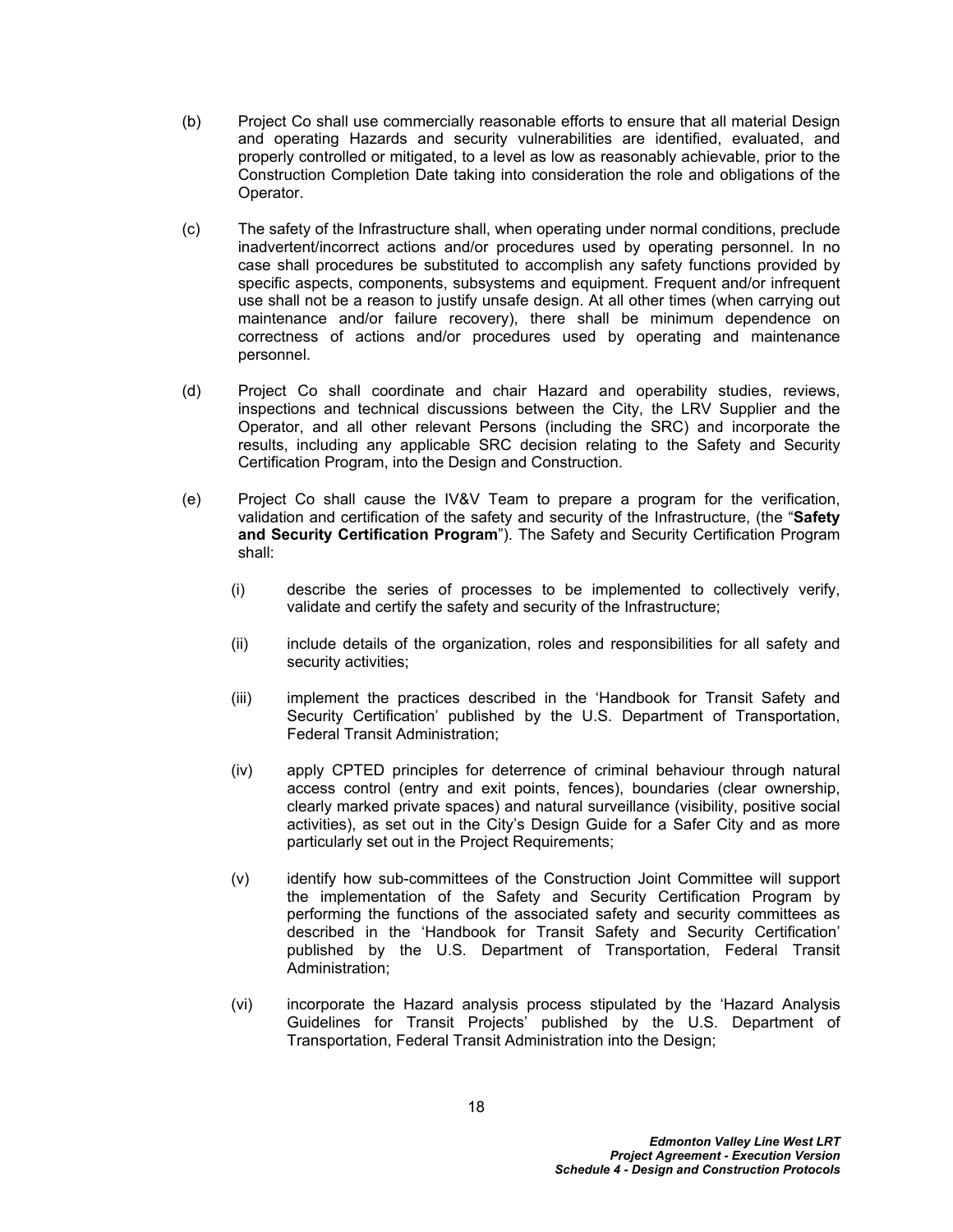- (vii) describe the approach, methodology and schedule for all of the Hazard Analyses which will be performed, including but not limited to the Preliminary Hazard Analysis (PHA), Failure Modes and Effects Analysis (FMEA), Operating Hazard Analysis (OHA), Threat and Vulnerability Analysis (TVA) and any additional system/subsystem Hazard or safety analysis required to demonstrate the safety of the Infrastructure;
- (viii) identify the standards, consistent with Good Industry Practice, to be used to establish integrity levels and to be used in the development and validation of software for equipment, components, systems and sub-systems in which software is performing a safety function;
- (ix) be co-ordinated with the other system and safety assurance activities described in this Section [5](#page-18-0) *[System and Safety Assurance]*; and
- (x) include an outline of the contents of the Safety and Security Certification Verification Report and Hazard Log.
- (f) Within 120 days after the Effective Date, Project Co shall submit the Safety and Security Certification Program prepared by the IV&V Team.
- (g) Project Co shall prepare and submit all Hazard Analyses which have been performed as part of the Safety and Security Certification Program including the mitigation measures proposed in accordance with the following:
	- (i) PHA within 150 days after the Effective Date, or an alternate date agreed by the City;
	- (ii) TVA at first Interim Design and updated and resubmitted at second Interim Design and Final Design:
	- (iii) OHA -at first Interim Design and updated and resubmitted at second Interim Design and Final Design; and
	- (iv) FMEA at Final Design.
- (h) Project Co shall prepare a comprehensive Hazard analysis of each Grade Crossing (each a "**Grade Crossing Hazard Analysis**") in accordance with the Safety and Security Certification Program and Good Industry Practice, which analysis shall identify:
	- (i) all Hazards to Persons and property, including the Infrastructure, other infrastructure, Passengers, pedestrians, motorists, cyclists and other members of the public; and
	- (ii) the Design, Construction and operational procedures available to mitigate the identified Hazards.

Grade Crossing Hazard Analyses shall take into account all applicable variables, including sightlines (for all pedestrians, road users and LRVs), Train speed, motor vehicle speeds, grades, pedestrian count, proximity of playground/school zones, and clearance distances. Project Co shall submit each Grade Crossing Hazard Analysis, together with the applicable Final Design, in accordance with Schedule 2 *[Submittal Review Procedure]*.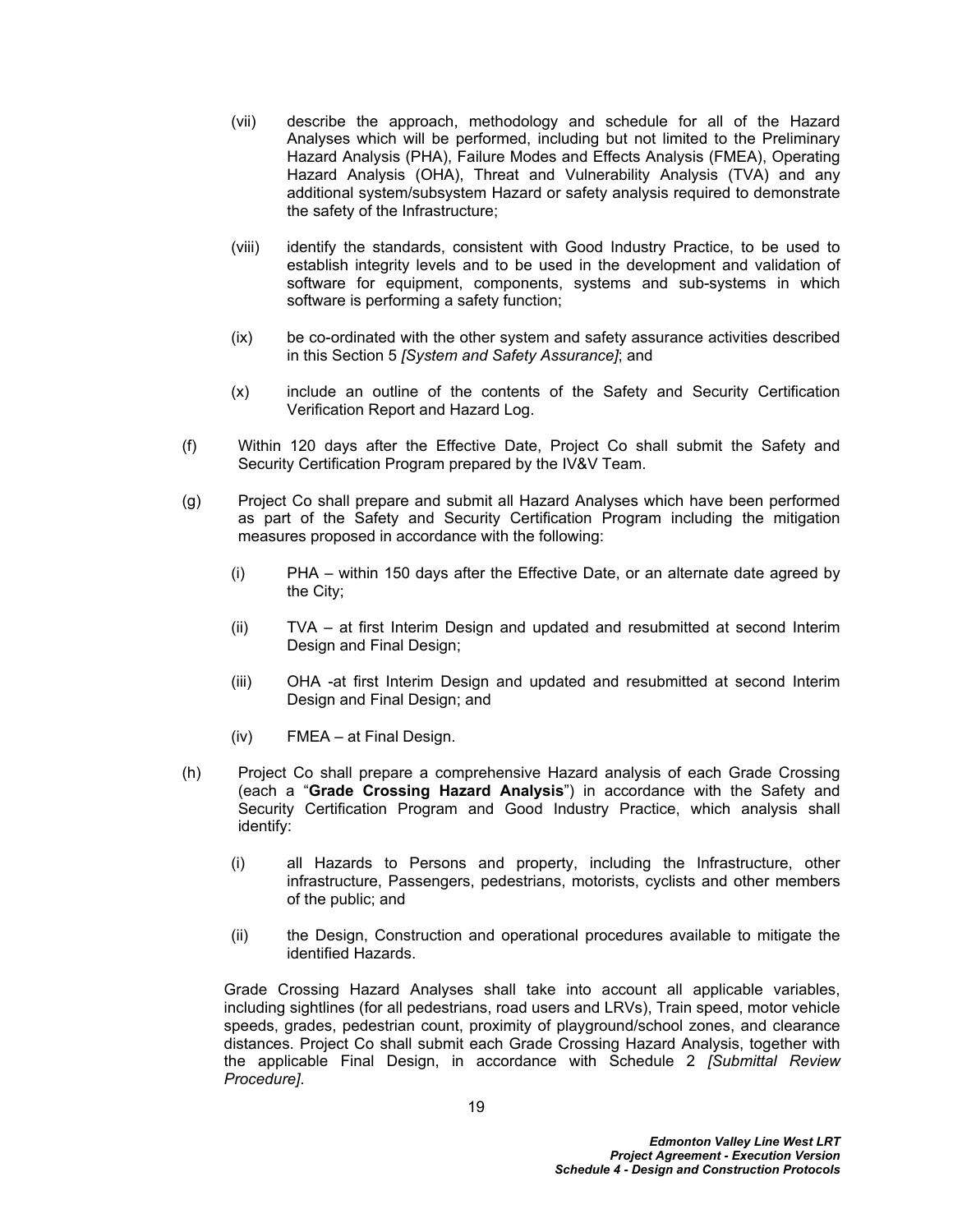- (i) Project Co shall prepare and submit additional Hazard Analyses at Final Design, including at minimum the following system elements:
	- (i) LRV integration and operation;
	- (ii) Train Control System;
	- (iii) Train Routing and Priority System;
	- (iv) communications;
	- (v) Special Trackwork;
	- (vi) fire protection, including ventilation;
	- (vii) electrical;
	- (viii) elevators/escalators;
	- (ix) Traction Power; and
	- $(x)$  OCS.
- (j) Techniques used for the additional Hazard Analyses shall include at minimum the following:
	- (i) system/sub-system Hazard Analysis;
	- (ii) software safety analysis;
	- (iii) failure mode, effects and criticality analysis; and
	- (iv) fault tree analysis.
- (k) Project Co shall establish and maintain an overall project level log to record and track Hazards for resolution as addressed in all of the Hazard Analyses (the "**Hazard Log**"). The Hazard Log will also be the mechanism used to document the transfer of Hazards to the City and any other Person(s). No Hazard shall be exported or transferred to the City or any other Person without City consent. The Hazard Log shall follow the format of the hazard log depicted in the 'Hazard Analysis Guidelines for Transit Projects' published by the U.S. Department of Transportation. The Hazard Log shall:
	- (i) describe all identified Hazards;
	- (ii) describe all measures taken to resolve each Hazard (references citing document, revision, section number) and shall document all reviews, comments, Acceptances and consents by the City;
	- (iii) clearly identify the Party responsible for each mitigation of a Hazard;
	- (iv) track all Hazards through to resolution; and
	- (v) be included in the Safety and Security Certification Verification Report.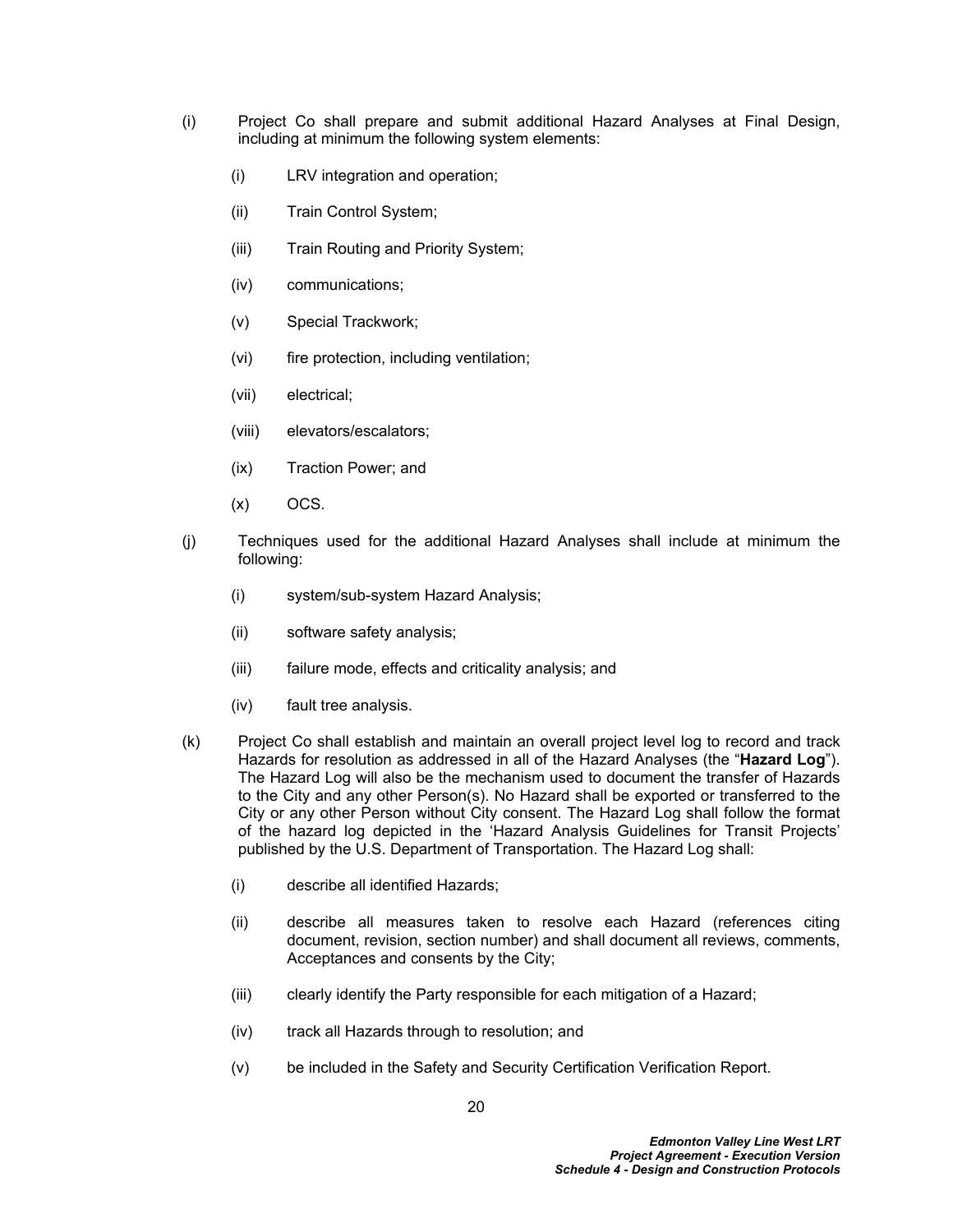- (l) Project Co shall submit the Hazard Log at the first and second Interim Design, and Final Design and throughout the Construction Period when requested by the City.
- (m) The Hazard resolution process involves the analysis and actions taken to reduce, to the lowest level practical, the risk associated with an identified Hazard. The Hazard resolution process shall include, but not be limited to confirming the following:
	- (i) that the resolution of a Hazard in one system does not create a new Hazard in or to another system;
	- (ii) that Hazards involving interfaces between two or more systems have been analyzed and resolved;
	- (iii) that all Project Co suppliers and Subcontractors are providing required Hazard Analyses in a timely manner and identification of circumstances where delinquent receipt is delaying Hazard resolution; and
	- (iv) that appropriate resolutions are being implemented for identified Hazards that require a change in system Design or development of special procedures.
- (n) All Hazard mitigations identified in the Hazard Log shall be incorporated into the Requirements Management program as outlined in Section [5.5](#page-27-0) *[Requirements Management]*.
- <span id="page-25-0"></span>(o) Not less than twenty eight (28) Business Days prior to the Phase 1 Construction Completion Date, Project Co shall cause the IV&V Team to submit:
	- (i) a safety and security certification verification report (the "**Phase 1 Safety and Security Certification Verification Report**") that summarizes the readiness of Gerry Wright OMF Stage 2 for Phase 1 Construction Completion and includes:
		- (A) an executive summary describing the status of the Safety and Security Certification Program;
		- (B) a description of all activities performed under the Safety and Security Certification Program;
		- (C) a description of the current certification status of each element of the Gerry Wright OMF Stage 2;
		- (D) a list of any operating restrictions;
		- (E) actions required to mitigate or minimize the consequences of any remaining operating restrictions; and
		- (F) a schedule for eliminating all remaining Phase 1 Construction Completion Deficiencies by the applicable Deficiency Deadline(s); and
	- (ii) a safety and security certificate, authenticated by an Appropriate Person, in the form attached hereto as Appendix 4A *[Certificate Forms] [2-Project Safety & Security Certificate]* of this Schedule, (the "**Phase 1 Project Safety and Security Certificate**").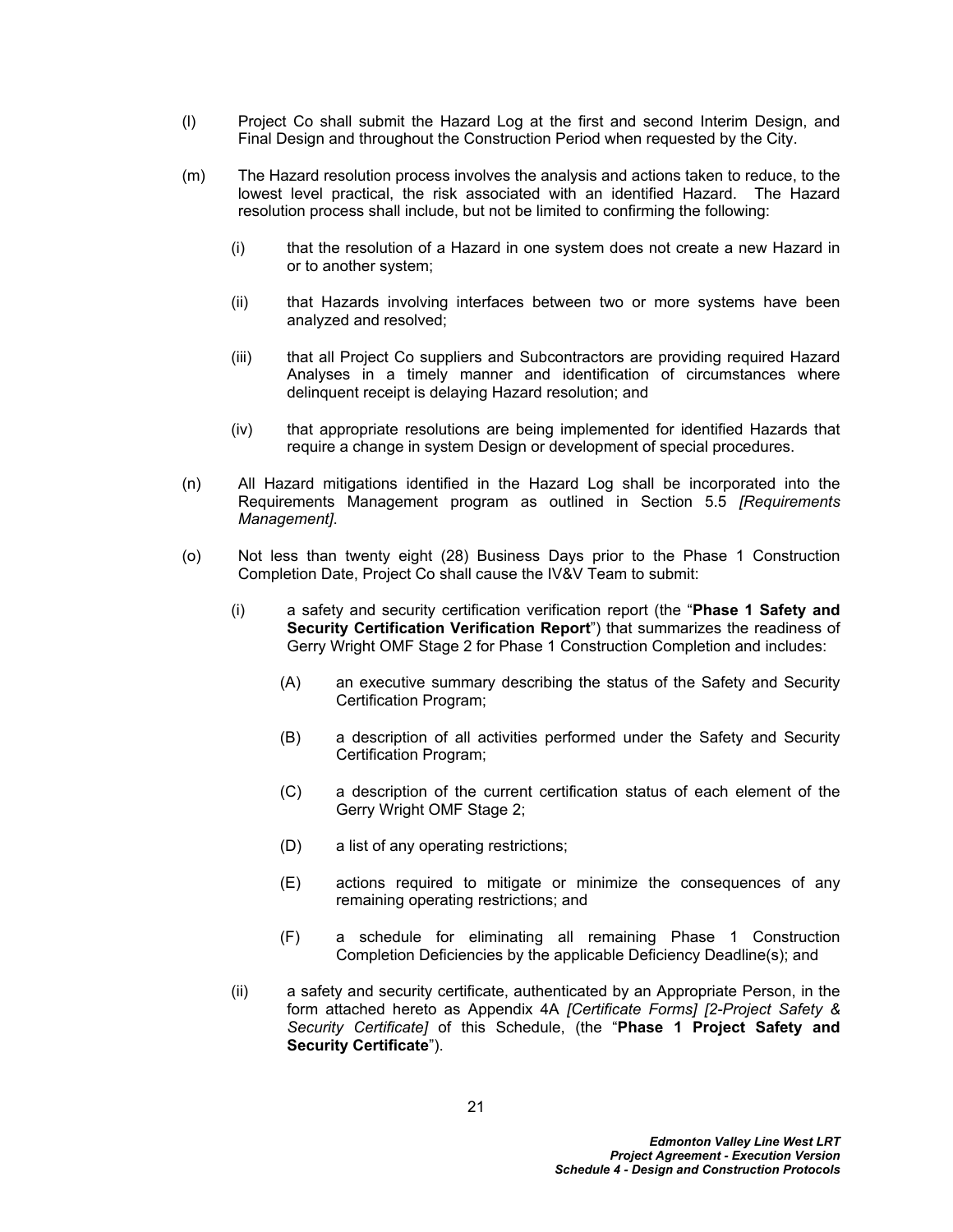- (p) Not less than twenty (20) Business Days prior to the Construction Completion Date, Project Co shall cause the IV&V Team to submit:
	- (i) a safety and security certification verification report (the "**Safety and Security Certification Verification Report**") that summarizes the readiness of the Infrastructure for Construction Completion and includes:
		- (A) an executive summary describing the status of the Safety and Security Certification Program;
		- (B) a description of all activities performed under the Safety and Security Certification Program;
		- (C) a description of the current certification status of each element of the Infrastructure;
		- (D) a list of any operating restrictions;
		- (E) actions required to mitigate or minimize the consequences of any remaining operating restrictions; and
		- (F) a schedule for eliminating all remaining Construction Completion Deficiencies by the applicable Deficiency Deadline(s); and
	- (ii) a safety and security certificate, authenticated by an Appropriate Person, in the form attached hereto as Appendix 4A *[Certificate Forms] [2-Project Safety & Security Certificate]* of this Schedule, (the "**Project Safety and Security Certificate**").
- <span id="page-26-0"></span>(q) Project Co shall submit an addendum to the Project Safety and Security Certificate within five (5) days of the Accepted rectification of any Major Deficiency related to the safe operation of the Infrastructure during the Warranty Period and Infrastructure Performance Demonstration Period.
- (r) All safety analysis shall use the risk assessment and risk acceptance criteria defined in the FTA for accepting a Hazard risk level and shall be in accordance with 'Hazard Analysis Guidelines for Transit Projects' published by the U.S. Department of Transportation.

#### **5.4.2 Updates to the Safety and Security Certification Program**

Prior to implementation of any amendments or updates to the Safety and Security Certification Program, Project Co shall submit the proposed amendments or updates to the City in accordance with Schedule 2 *[Submittal Review Procedure]*.

#### **5.4.3 Compliance with the Safety and Security Certification Program**

Throughout the Term, Project Co shall implement and comply with, and ensure that the IV&V Team and all Project Co Persons implement and comply with, the Safety and Security Certification Program and any amendments or updates which have been Accepted by the City.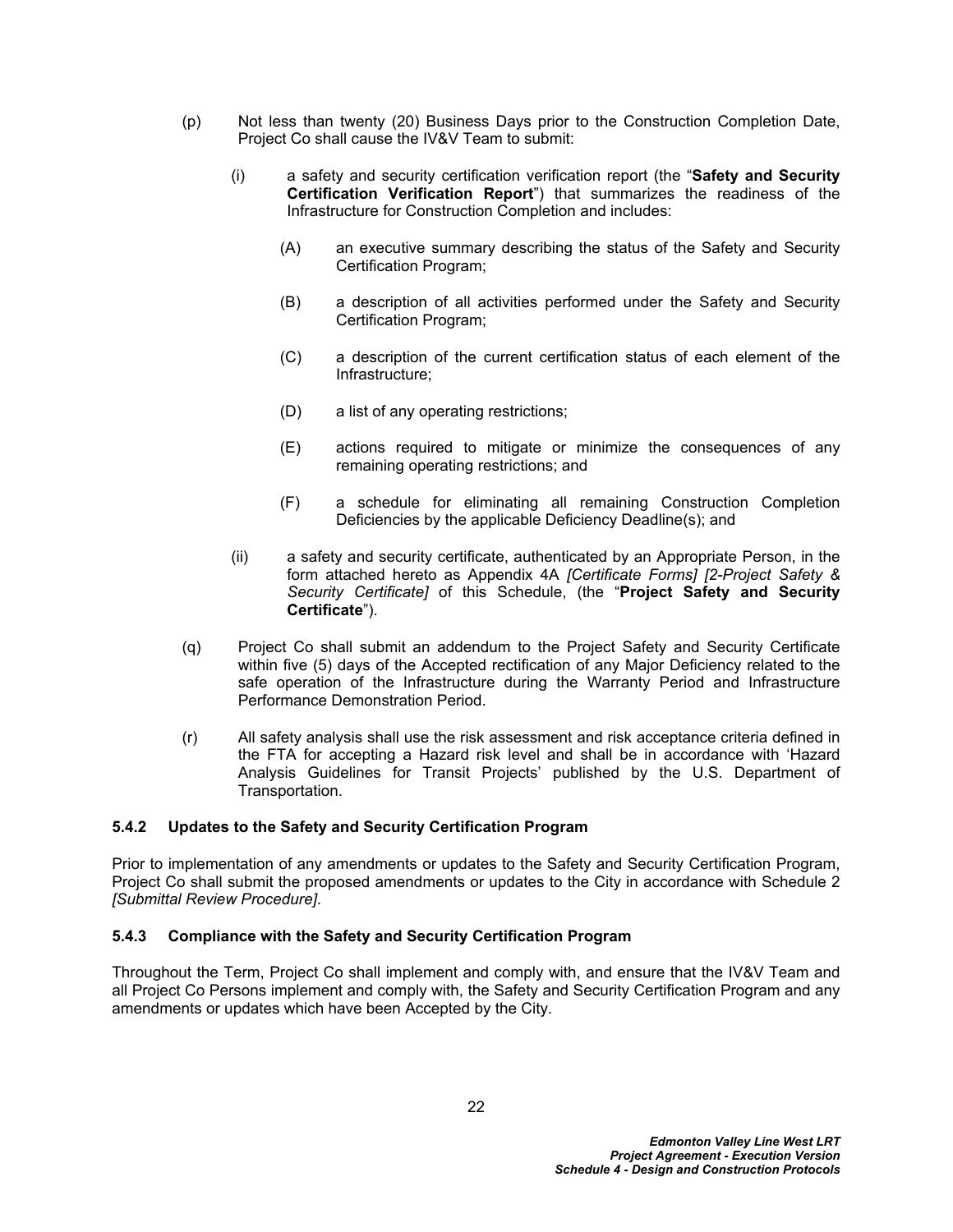### <span id="page-27-0"></span>**5.5 Requirements Management**

## **5.5.1 General**

- (a) Project Co shall be responsible for establishing a formal protocol for requirements management that identifies, captures, documents, traces, manages, verifies and validates compliance with the Project Requirements (the "**Requirements Management**") prior to the Acceptance of the Program Management Plan and shall comply with such Requirements Management protocol throughout the Construction Period.
- <span id="page-27-1"></span>(b) The Requirements Management protocol shall include a commercially available requirements management database software tool to record and keep current all data and tracking fields required to identify, capture, document, trace, manage, verify and validate compliance with the Project Requirements, including:
	- (i) Design requirements;
	- (ii) Construction requirements;
	- (iii) Commissioning requirements;
	- (iv) operational requirements;
	- (v) safety requirements;
	- (vi) security requirements;
	- (vii) environmental requirements;
	- (viii) RAM requirements;
	- (ix) functional requirements;
	- (x) performance requirements;
	- (xi) interface requirements;
	- (xii) Integration requirements;
	- (xiii) expandability requirements;
	- (xiv) SUI requirements;
	- (xv) quality requirements;
	- (xvi) Communications requirements;
	- (xvii) Community Employment Benefit requirements;
	- (xviii) requirements in accordance with the Human Factors Report; and
	- (xix) all other derived requirements.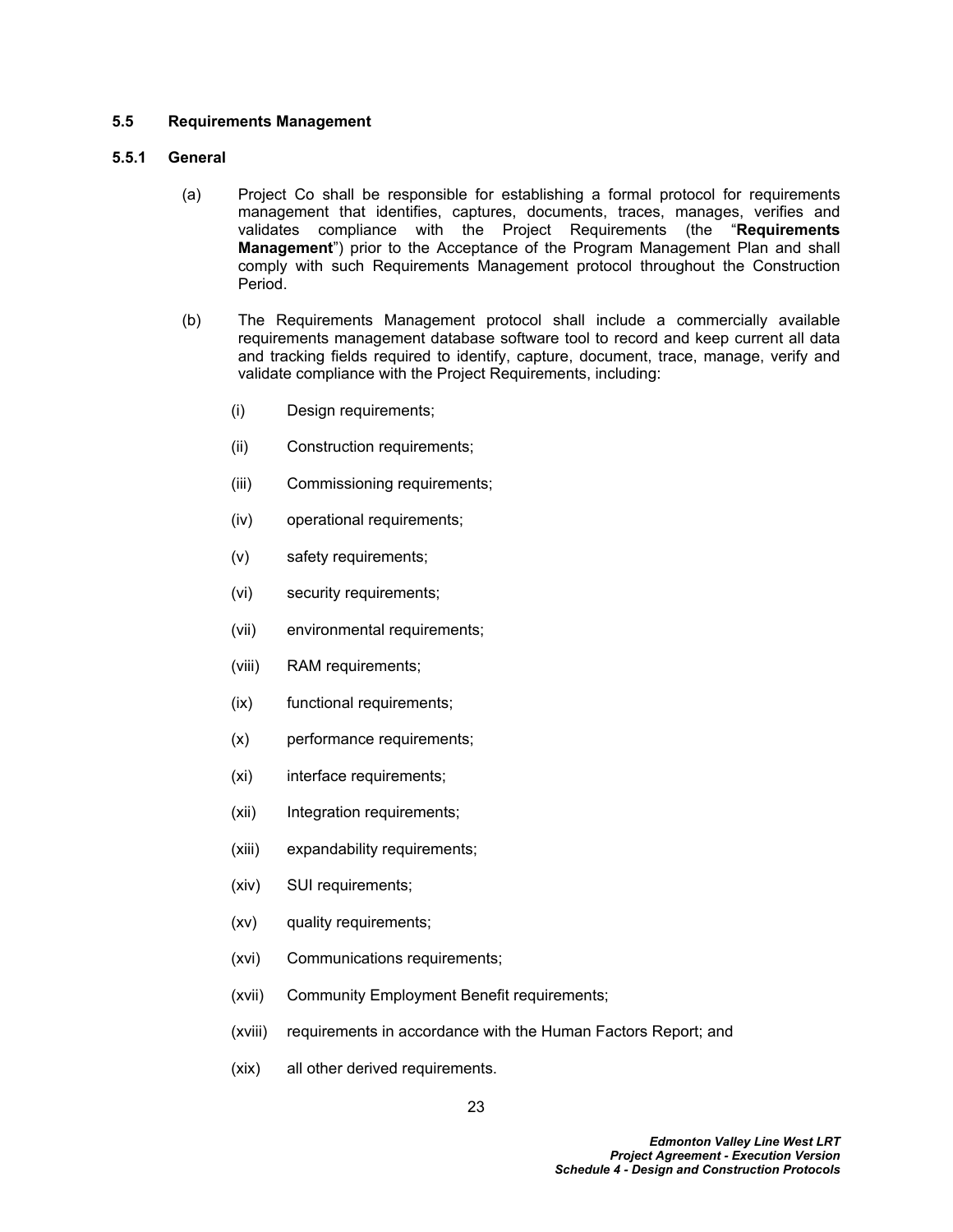- (c) Project Co shall maintain and keep current all Requirements Management data.
- (d) The Final Design(s) for each Work Package shall include clear and complete evidence of traceability between the content of the Final Design and all applicable Project Requirements.
- (e) Project Co shall submit the Requirements Management data in the native format of the Requirements Management database software tool at the first and second Interim Design, and Final Design and throughout the Construction Period when requested by the City. Project Co shall provide full read-only access to the Requirements Management data, with access to all content, attributes and links, ensuring that the chosen methodology for access allows the user to create views showing attributes of his or her choosing and provides the ability to seamlessly follow traceable links.
- (f) With the Requirements Management Sub-Plan, Project Co shall provide the Requirements Management database software tool along with two (2) read-only licenses to the City, which licenses shall be maintained throughout the Term. Project Co shall transfer the administrative rights to the Requirements Management database software tool and all data base files associated with the Requirements Management database to the City following the achievement of Construction Completion and shall provide the City with one (1) administrator license and one (1) read/write access license, which license shall be maintained for a period of two (2) years following achievement of Construction Completion.
- (g) Requirements Management shall follow the Requirements Management Sub-Plan as defined in Section [5.2.2.2](#page-19-1) *[Requirements Management Sub-Plan]* of this Schedule.

### **5.5.2 Updates to Requirements Management**

Prior to implementation of any amendments or updates to the Requirements Management protocol, Project Co shall submit the proposed amendments or updates to the City in accordance with Schedule 2 *[Submittal Review Procedure]*.

### **5.5.3 Compliance with Requirements Management**

Throughout the Construction Period, Project Co shall implement and comply, and ensure that all Project Co Persons comply, with the Requirements Management process and any amendments or updates, which have been Accepted by the City.

#### <span id="page-28-0"></span>**5.6 Reliability, Availability, Maintainability (RAM) Program**

#### **5.6.1 General**

The Infrastructure must meet the requirements outlined in the reliability, availability, maintainability program (the **"RAM Program"**). Project Co shall be responsible for modifying the Design and implementing any required changes to enable the Infrastructure to meet the requirements outlined in the RAM Program.

#### **5.6.2 RAM Program**

Within 60 days after the Effective Date, Project Co shall prepare and submit a RAM Program in compliance with EN 50126-1, *Railway Applications - The specification and demonstration of Reliability, Availability, Maintainability and Safety (RAMS)*. The RAM Program shall: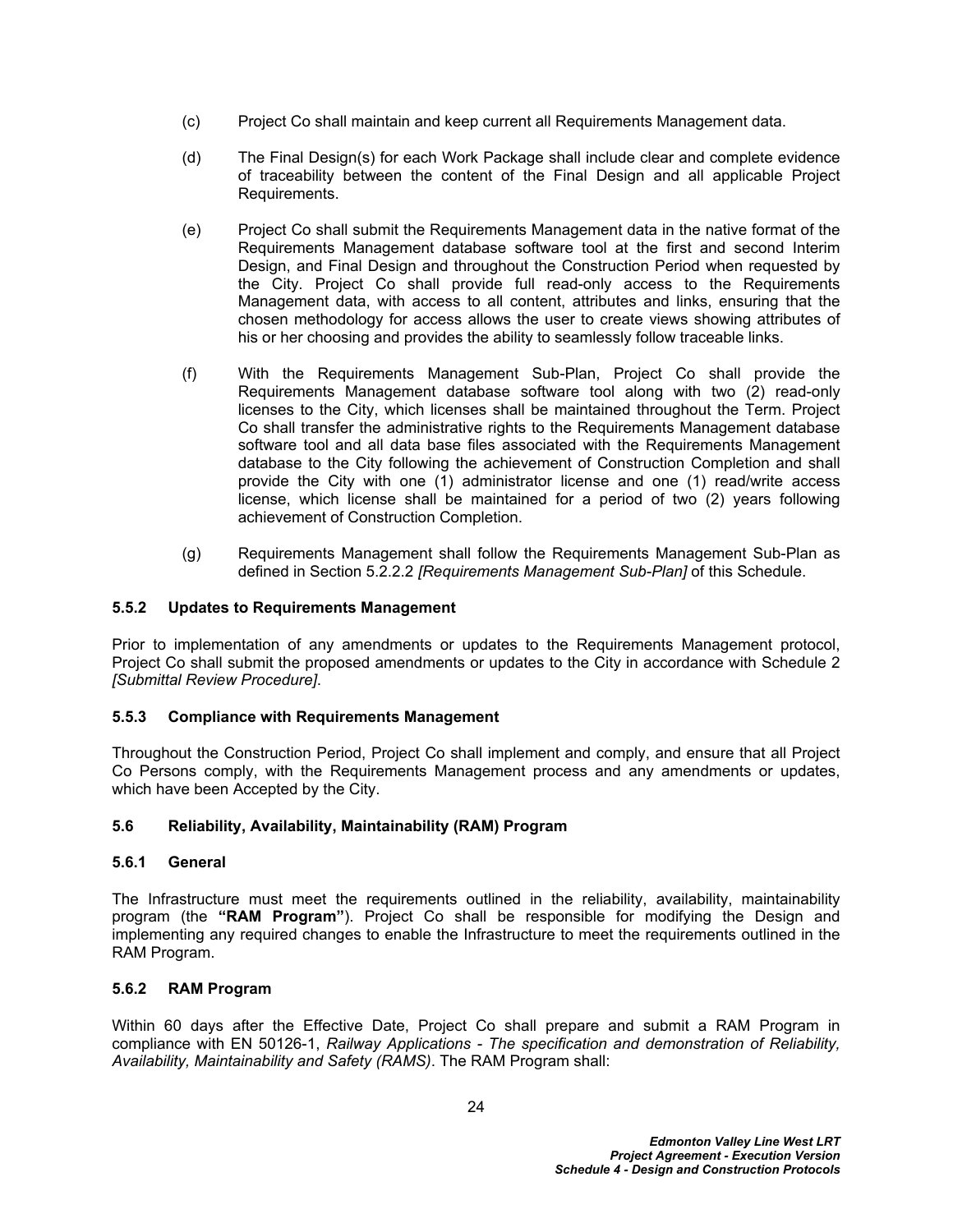- (a) describe the processes and procedures to satisfy the requirements outlined in the RAM Program;
- (b) include details of the organization, roles and responsibilities for all RAM Program activities;
- (c) identify the individual responsible for leading the RAM Program;
- (d) establish quantified and measurable RAM Program targets for all equipment, components, systems and sub-systems to assure Infrastructure reliability, availability and maintainability levels sufficient to satisfy all the requirements outlined in the RAM Program;
- (e) define the RAM Program tasks, deliverables, milestones and the methodology for establishing, assigning and adjusting RAM Program targets;
- (f) describe the RAM Program analyses and testing, feedback and reporting to be used to demonstrate compliance with the RAM Program targets;
- (g) guide and co-ordinate the RAM Program design, analysis, test documentation and certification activities through all Project stages and phases;
- (h) employ a consistent approach to RAM Program analysis across all equipment, components, systems and sub-systems that influence the RAM targets;
- (i) account for the appropriate RAM Program allocations in the applicable Design(s);
- (j) identify the software tools which will be used as part of the RAM Program to model the system and conduct the analysis; and
- (k) be co-ordinated with the other activities described in Section [5](#page-18-0) *[System and Safety Assurance]* and Section [9](#page-62-1) *[Commissioning]* of this Schedule, and Schedule 7 *[Performance Demonstration Requirements]*.

#### **5.6.3 RAM Analysis Report**

Prepare and submit a RAM analysis report at the first and second Interim Design and Final Design that:

- (a) provides a narrative description and an overall analytical model for the Infrastructure demonstrating that the RAM Program requirements have been achieved by the Design;
- (b) lists the RAM Program targets for the Infrastructure as a whole and for the equipment, components, systems and sub-systems that make up the Infrastructure;
- (c) includes narrative analyses, together with charts, diagrams, modelling or simulations demonstrating the statistical basis and sensitivity of the RAM Program target contributions from major equipment, components, systems and sub-systems to the RAM Program target(s) for the Infrastructure as a whole;
- (d) provides a reliability prediction performed in accordance with MIL-HDBK-217F, parts stress method, supplemented by Non-Electronic Parts Reliability Data (NPRD-2016 - Quanterion);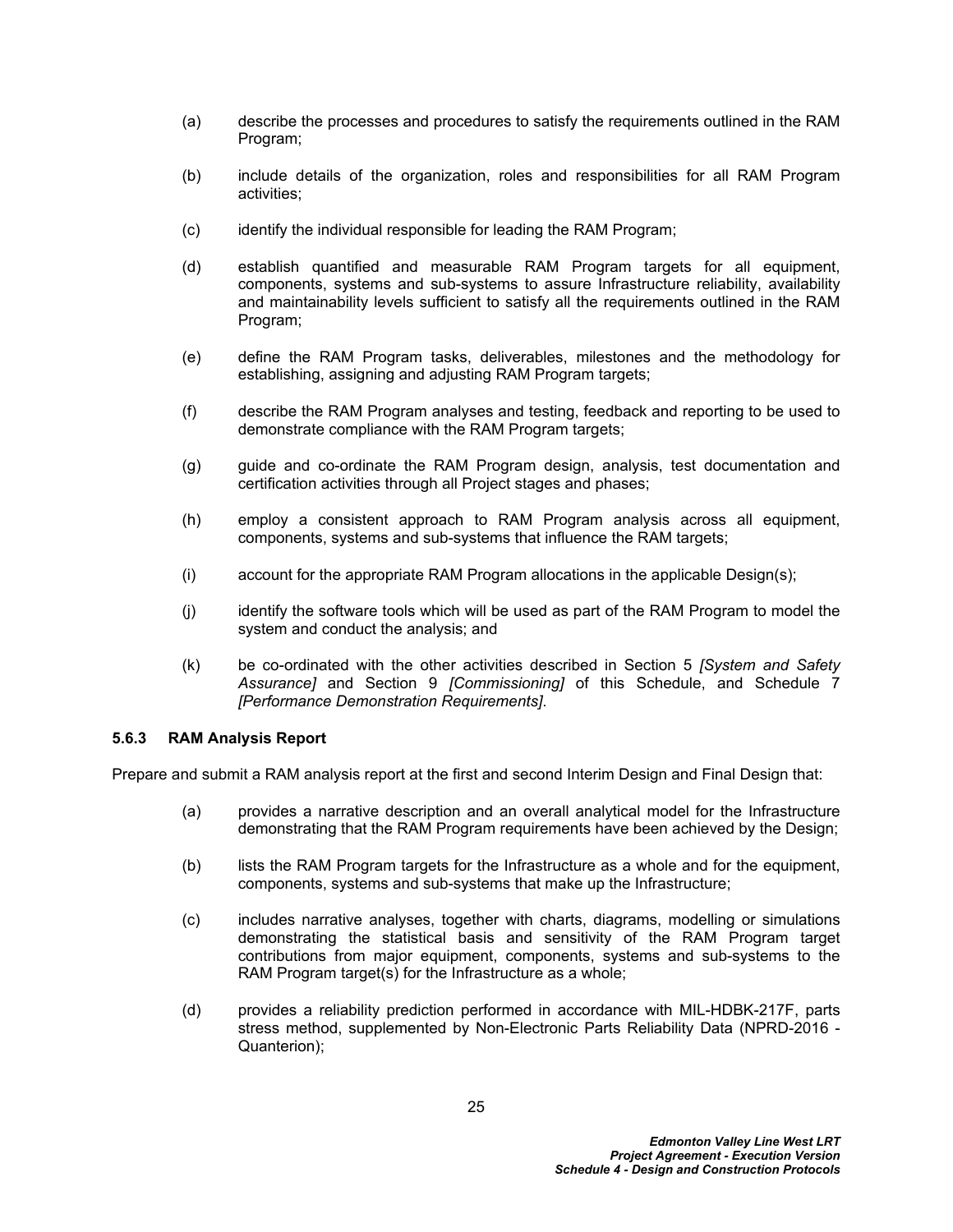- (e) identifies the Design, operating and maintenance solutions to control any identified failures and conditions which impact RAM targets; and
- (f) is prepared, signed and stamped by a Professional Engineer,

## (collectively, the "**Final RAM Analysis Report**").

### <span id="page-30-0"></span>**5.6.4 RAM Requirements**

- (a) The Infrastructure shall have an overall Availability of 98%.
- (b) Availability percentage shall be determined on the basis of the equation MTBF/{MTBF+MTTR} × 100.
- (c) The Infrastructure, excluding the LRV and on-board equipment, shall have an overall MTBSAF of 1,200 hours.
- (d) RAM Failure Category
	- (i) Significant Failure: A failure that prevents Train movement or causes a delay to service greater than five (5) minutes.
	- (ii) Major Failure: A failure that must be rectified for the Train to achieve its specified performance and does not cause a delay to service more than the headway specified in Section 1-2.1 *[General Design Parameters]* of Schedule 5 *[D&C Requirements]*
	- (iii) Minor Failure: Any failure of Equipment that does not meet the criteria of Major Failure or Significant Failure.
- (e) The Infrastructure shall have an MTTR of no more than one (1) hour unless otherwise specified in Table 4-5.6.4 [*RAM Requirements*] of this Schedule.
- (f) MTTR shall be calculated for equipment elements defined as either line replaceable units or lowest level replaceable units. All elements defined with the same part number or piece of equipment performing the same function within the failed unit shall be used for the calculation. Note the MTTR shall be calculated for all in-service corrective maintenance and out-of-service corrective maintenance. It shall include any time required to perform fault isolation, troubleshooting and repair following failure of an element. It shall not include travel time to site.
- (g) Specific RAM requirements are set out in Table 4-5.6.4 *[RAM Requirements]* of this Schedule.

| System/Subsystem | <b>Requirement:</b>                                                                                                    |
|------------------|------------------------------------------------------------------------------------------------------------------------|
| <b>SCADA</b>     | Availability $> 99.99\%$                                                                                               |
|                  | SCADA outstations shall have an MTBF of<br>$[20,000$ hours, MTBSAF of 50,000 hours and<br>$\lambda$ MTTR of < 2 hours. |

### **Table 4-5.6.4: RAM Requirements**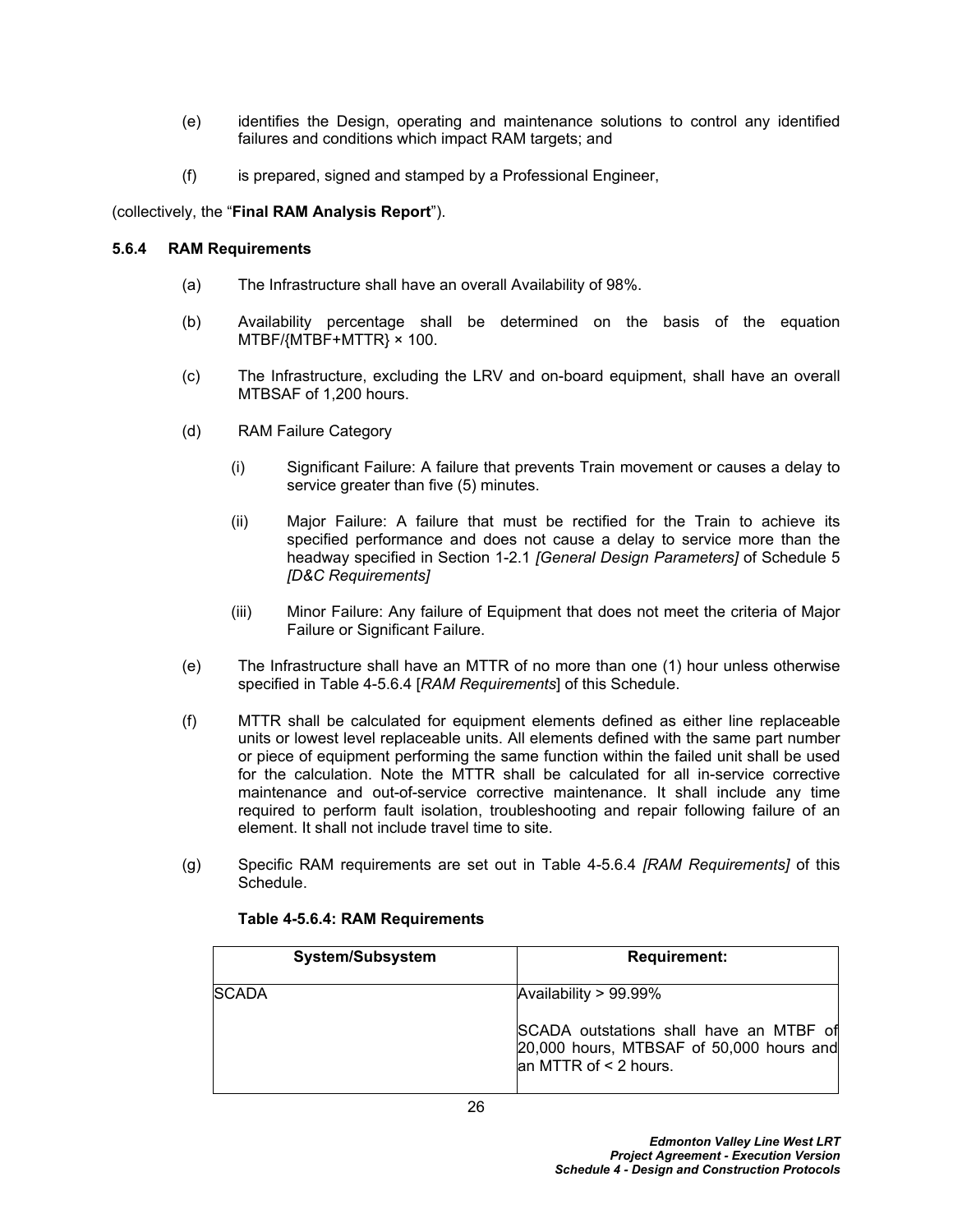| Fibre Optic backbone                                                                                | Availability > 99.995%                                                                                                                                                                                                                                                                                                                                            |
|-----------------------------------------------------------------------------------------------------|-------------------------------------------------------------------------------------------------------------------------------------------------------------------------------------------------------------------------------------------------------------------------------------------------------------------------------------------------------------------|
|                                                                                                     | Fibre Optic Nodes shall have an MTBF of<br>20,000 hours, MTBSAF of 50,000 hours and<br>an MTTR of $\leq$ 1 hours.                                                                                                                                                                                                                                                 |
| Radio System                                                                                        | Availability > 99.99%                                                                                                                                                                                                                                                                                                                                             |
|                                                                                                     | Individual radios shall have an MTBF of<br>20,000 hours, MTBSAF of 50,000 hours and<br>an MTTR of < 2 hours.                                                                                                                                                                                                                                                      |
| ∣TPSS                                                                                               | Switchgear shall have an MTBF of 20,000<br>hours, MTBSAF of 50,000 hours and an<br>$MTR$ of $\leq 4$ hours.                                                                                                                                                                                                                                                       |
|                                                                                                     | Transformer/Rectifier Unit MTBF of 20,000<br>hours, MTBSAF of more than 250,000 hours<br>and an MTTR of $<$ 4 hours.                                                                                                                                                                                                                                              |
| <b>OCS</b>                                                                                          | The Overhead Catenary System (inclusive of<br>poles, mounts, messenger and contact wire,<br>tensioners, mounts etc.) shall have an MTBF<br>of 6,000 hours for the system.                                                                                                                                                                                         |
|                                                                                                     | MTTR < 4 hours.                                                                                                                                                                                                                                                                                                                                                   |
| Train Routing and Priority System and Availability > 99.99%<br>Train Control Systems (Wayside only) |                                                                                                                                                                                                                                                                                                                                                                   |
|                                                                                                     | Train Routing and Priority System and Train<br>Control Systems shall have an MTBF of<br>20,000 hours, MTBSAF of 50,000 hours and<br>an MTTR of $\leq$ 2 hours.                                                                                                                                                                                                    |
| Elevators                                                                                           | Availability > 97%                                                                                                                                                                                                                                                                                                                                                |
|                                                                                                     | i. Availability is calculated as total operational<br>time (in hours) divided by the total number of<br>downtime (in hours), which includes<br>scheduled preventative maintenance and<br>failures, plus total operational time (in hours).<br>ii. A% = total operational time / (total<br>operational time + total downtime).<br>iii. MTTR < 4 hours.             |
| Escalators                                                                                          | Availability > 97%                                                                                                                                                                                                                                                                                                                                                |
|                                                                                                     | i. Availability is calculated as total operational<br>time (in hours) divided by the total number of<br>downtime (in hours), which includes<br>scheduled preventative maintenance and<br>failures, plus total operational time (in hours).<br>$\parallel$ ii. A% = total operational time / (total<br>operational time + total downtime).<br>iii. MTTR < 4 hours. |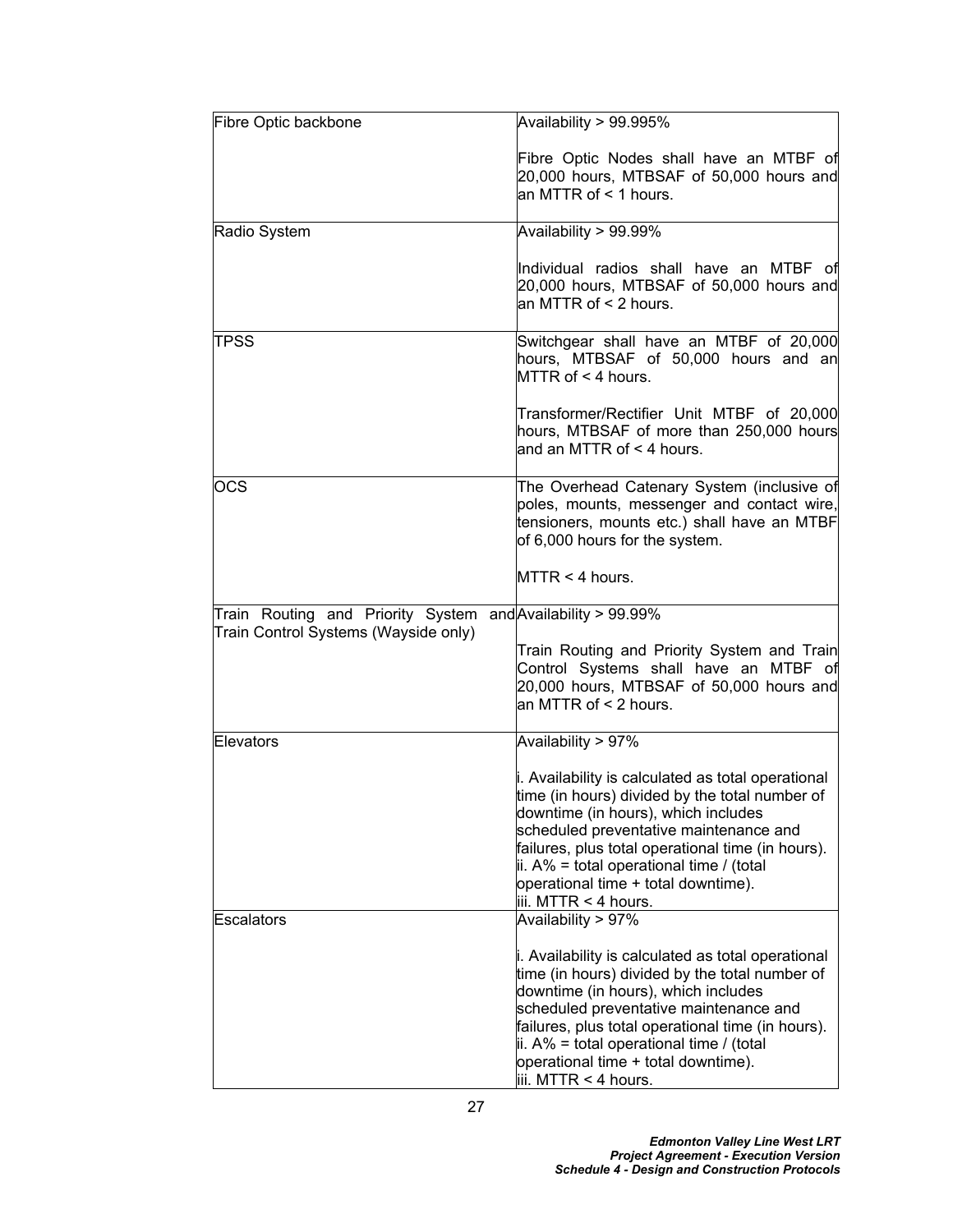| <b>UPS</b>                                  | Availability > 99.999%                                                                                                                                                     |
|---------------------------------------------|----------------------------------------------------------------------------------------------------------------------------------------------------------------------------|
|                                             | Each UPS shall have an MTBF of 30,000<br>hours, MTBSAF of 100,000 hours and an<br>MTTR of < 0.25 hours                                                                     |
| Network Management System                   | MTBF of 500,000 hours.                                                                                                                                                     |
|                                             | $M TTR < 0.5$ hours                                                                                                                                                        |
| Telephones:                                 | Each outdoor phone shall have a minimum<br>MTBF of 50,000 hours, and MTTR of $\leq$ 2<br>lhours                                                                            |
|                                             | Each indoor phone shall have a minimum<br>MTBF of 130,000 hours and MTTR of $\leq 2$<br>hours.                                                                             |
| Public<br>(PA)/variable<br>Address<br>signs | message Each PA loudspeaker shall have a minimum<br>MTBF of 120,000 hours. Each variable<br>message sign shall have a minimum MTBF of<br>$50,000$ hours. MTTR < 0.5 hours. |
| <b>CCTV</b>                                 | Overall CCTV system availability shall be<br>99.99%                                                                                                                        |
|                                             | Each camera shall have a minimum MTBF of<br>$90,000$ hours with an MTTR < 0.5 hours.                                                                                       |
|                                             | NVR shall have a minimum MTBF of 50,000<br>lhours with an MTTR $\leq$ 0.5 hours.                                                                                           |

#### **5.6.5 Not Used**

#### <span id="page-32-0"></span>**5.6.6 Spare Parts**

- (a) at Final Design, Project Co shall prepare and submit a list of Spare Parts (the "**Spare Parts List**") in accordance with Schedule 2 *[Submittal Review Procedure]* which shall include, at a minimum, all of the items listed in Section 1-9 *[Spare Parts]* of Schedule 5 *[D&C Performance Requirements]* as well as any other spare parts and replacement components which have been identified through the RAM Program as being necessary to maintain the Availability requirements of Section [5.6.4](#page-30-0) *[RAM Requirements]* of this Schedule. The list of Spare Parts shall show which Spare Parts will be provided at the Phase 1 Construction Completion Date and which Spare Parts will be provided at the Construction Completion Date.
- (b) The Spare Parts List shall identify, for each Spare Part in an electronically editable format suitable for importing into the Asset Management System:
	- (i) name and description of part;
	- (ii) recommended quantity to be supplied as part of the Project Work, which shall be: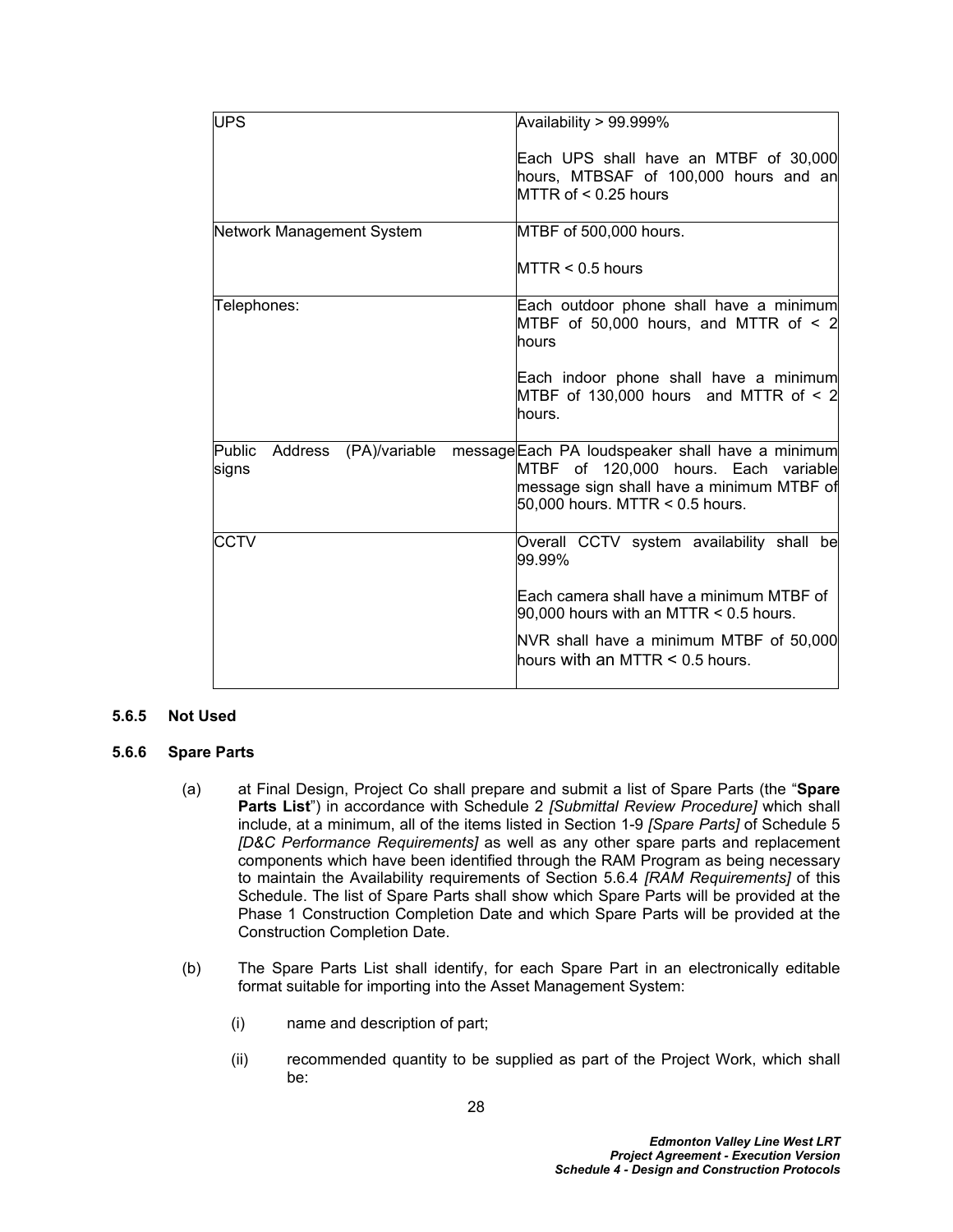- (A) a sufficient quantity to allow the City to support all operations and maintenance (including all preventative and corrective) for a period of 3 (three) years following the Service Readiness Date; and
- (B) at a minimum, the quantity set out for that Spare Part in Section 1-9 *[Spare Parts]* of Schedule 5 *[D&C Performance Requirements]*;
- (iii) calculations in support of the recommended quantity based on the Final RAM Analysis Report;
- (iv) type of assembly;
- (v) design drawing reference number;
- (vi) sub-assembly or larger assembly in which part is used. Identify if used in different assemblies;
- (vii) suggested Spare Part strategy replace components or larger assembly;
- (viii) recommendation for the minimum number of Spare Parts, at which point the Spare Parts should be reordered;
- (ix) recommended re-order quantity;
- (x) procurement lead time;
- (xi) commercial supplier of Spare Part, including name and address, and appropriate contact information. Identify if manufacturer, distributor, agent or other. Local and Canadian distributors are preferred by the City for logistical reasons;
- (xii) Project Co's part number, if applicable;
- (xiii) supplier's and/or manufacturer's part number(s);
- (xiv) the dimensions and mass of the spare parts individually and the sum of those listed in (ii) above; and
- (xv) Unit price, price break quantities and prices.
- (c) The Spare Parts described in this Section [5.6.6](#page-32-0) *[Spare Parts]* of this Schedule shall exclude those spare parts required for Commissioning Work and Warranty Work.
- (d) Spare parts required for Commissioning Work and Warranty Work shall be segregated from the Spare Parts defined in the Spare Parts List and stored off Site.

#### **5.6.7 Updates to the RAM Program**

Prior to implementation of any amendments or updates to the RAM Program, Project Co shall submit the proposed amendments or updates to the City in accordance with Schedule *2 [Submittal Review Procedure]*.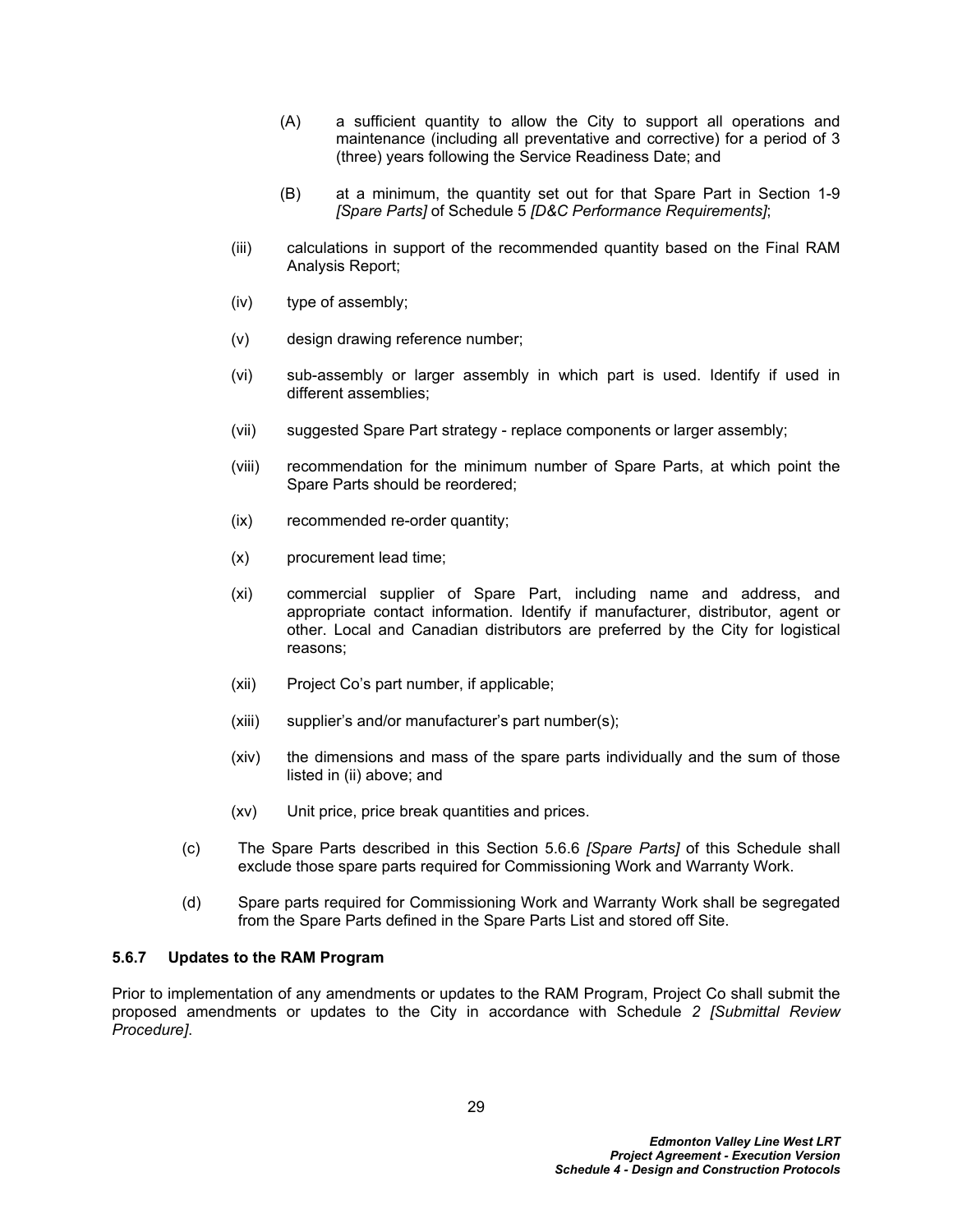### **5.6.8 Compliance with the RAM Program**

Throughout the Construction Period, Project Co shall implement and comply, and ensure that all Project Co Persons comply, with the RAM Program and any amendments or updates which have been Accepted by the City.

### <span id="page-34-0"></span>**5.7 Integration Management**

### **5.7.1 General**

- (a) Project Co shall be responsible for establishing a formal Integration management process ("**Integration Management**") prior to the Acceptance of the Program Management Plan, designed to ensure:
	- (i) all Integration between Stage 1 LRVs, Stage 2 LRVs, and other On-track Vehicles, fixed infrastructure, operations systems, and Valley LRT Stage 1 is achieved in the Design and Construction of the Infrastructure;
	- (ii) the applicable Design performance criteria are co-ordinated during the Design of the Infrastructure so that the constructed Infrastructure performs in accordance with the Project Requirements;
	- (iii) all interface and Integration issues are proactively identified and recorded in an integration register (the **"Integration Register"**), with assigned responsibilities for tracking, resolution and testing of each identified issue; and
	- (iv) the Integration Manager has direct oversight of Integration Management,

and Project Co shall comply with such Integration Management process throughout the Construction Period.

- (b) The Integration Register shall:
	- (i) be submitted as part of the Integration Management Sub-Plan, described in Section [5.2.2.1](#page-19-0) *[Integration Management Sub-Plan]* of this Schedule;
	- (ii) include all interface and Integration issues identified through the Requirements Management and Requirements Management Sub-Plan activities;
	- (iii) include all of the data and tracking fields identified in the Integration Management Sub-Plan;
	- (iv) be co-ordinated with the other system and safety assurance activities described in Section [5](#page-18-0) *[System and Safety Assurance]* of this Schedule;
	- (v) be updated to reflect resolution of existing interfaces and addition of new interface and Integration issues as they arise; and
	- (vi) be maintained and updated in accordance with the Integration Management Sub-Plan.
- (c) Project Co shall develop and populate the Integration Register with all interface and Integration issues and how they have been satisfactorily addressed in Design and Construction and Commissioning, including the following: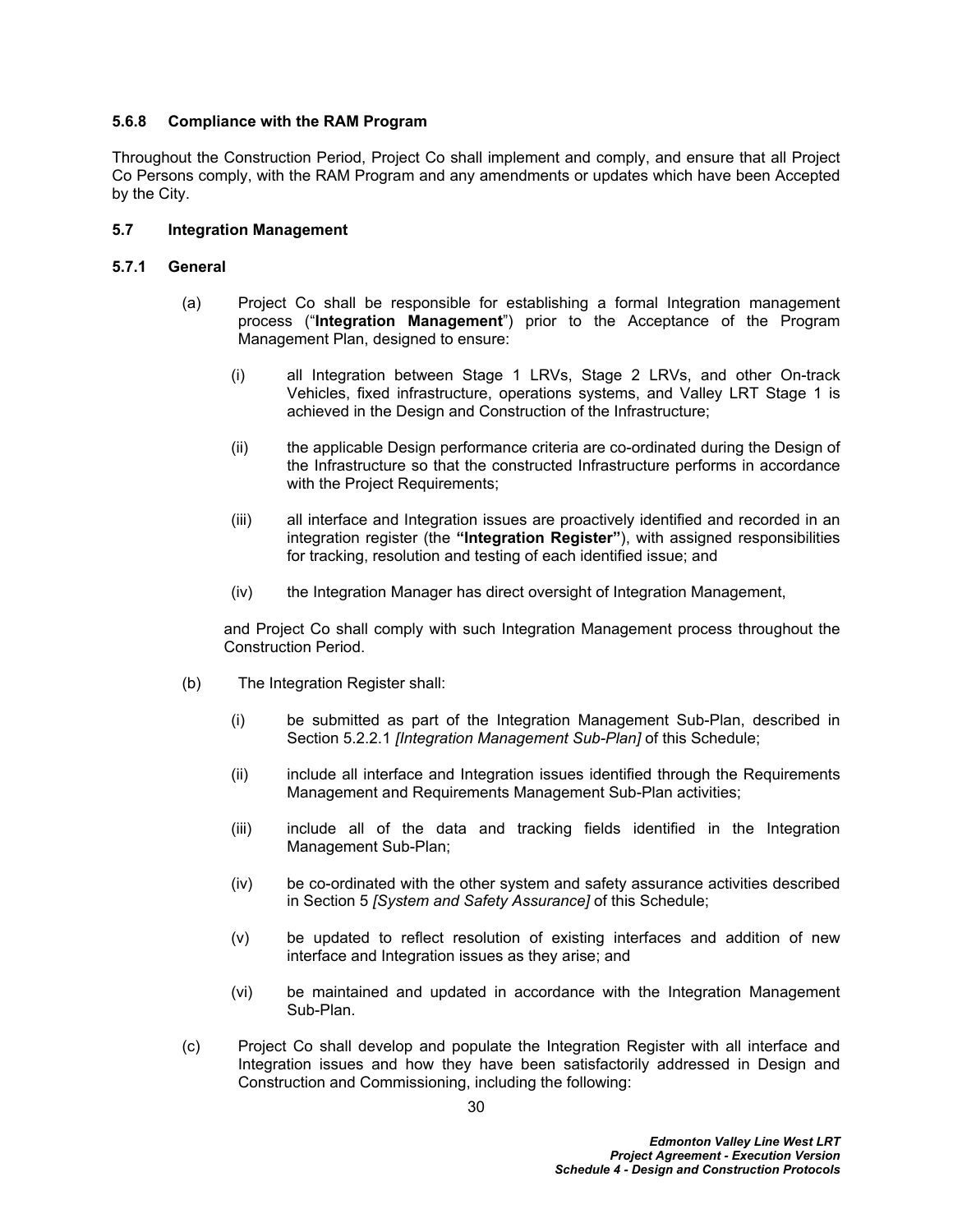- (i) LRV wheel to Track interface;
- (ii) LRV pantograph to Overhead Catenary System interface;
- (iii) LRV door threshold to Platform gap (horizontal and vertical) interface;
- (iv) SCADA to end device interfaces;
- (v) Public Address intelligibility;
- (vi) Station and Stop surface finish interfaces;
- (vii) Driver sightlines, Passenger sightlines, CCTV sightlines and other Roadway user sightlines, in each case taking into account all potential obstructions including signals, signs, OCS poles, Passenger information displays, and landscaping;
- (viii) noise and vibration from the Infrastructure;
- (ix) grounding and bonding interfaces;
- (x) Electromagnetic Compatibility;
- (xi) Stray Current and corrosion control;
- (xii) duct bank and Access Vault drainage requirements;
- (xiii) cable and duct routing;
- (xiv) Roadway to rail elevations;
- (xv) Utilities to Infrastructure;
- (xvi) Valley Line LRT Stage 1 to Valley Line LRT Stage 2 interface; and
- (xvii) any other interfaces that need to be addressed to ensure the Design and Construction are functional and Integrated with operations and maintenance of the Valley Line West LRT.
- (d) Integration Management shall follow the Integration Management Sub-Plan as defined in Section [5.2.2.1](#page-19-0) *[Integration Management Sub-Plan]* of this Schedule.

### **5.7.2 Updates to Integration Management**

Prior to implementation of any amendments or updates to the Integration Management process, Project Co shall submit the proposed amendments or updates to the City in accordance with Schedule 2 *[Submittal Review Procedure]*.

#### **5.7.3 Compliance with Integration Management**

Throughout the Construction Period, Project Co shall implement and comply, and ensure that all Project Co Persons comply, with the Integration Management process, including any amendments or updates which have been Accepted by the City, to ensure all Project interfaces are tracked and managed to eliminate the likelihood of design errors.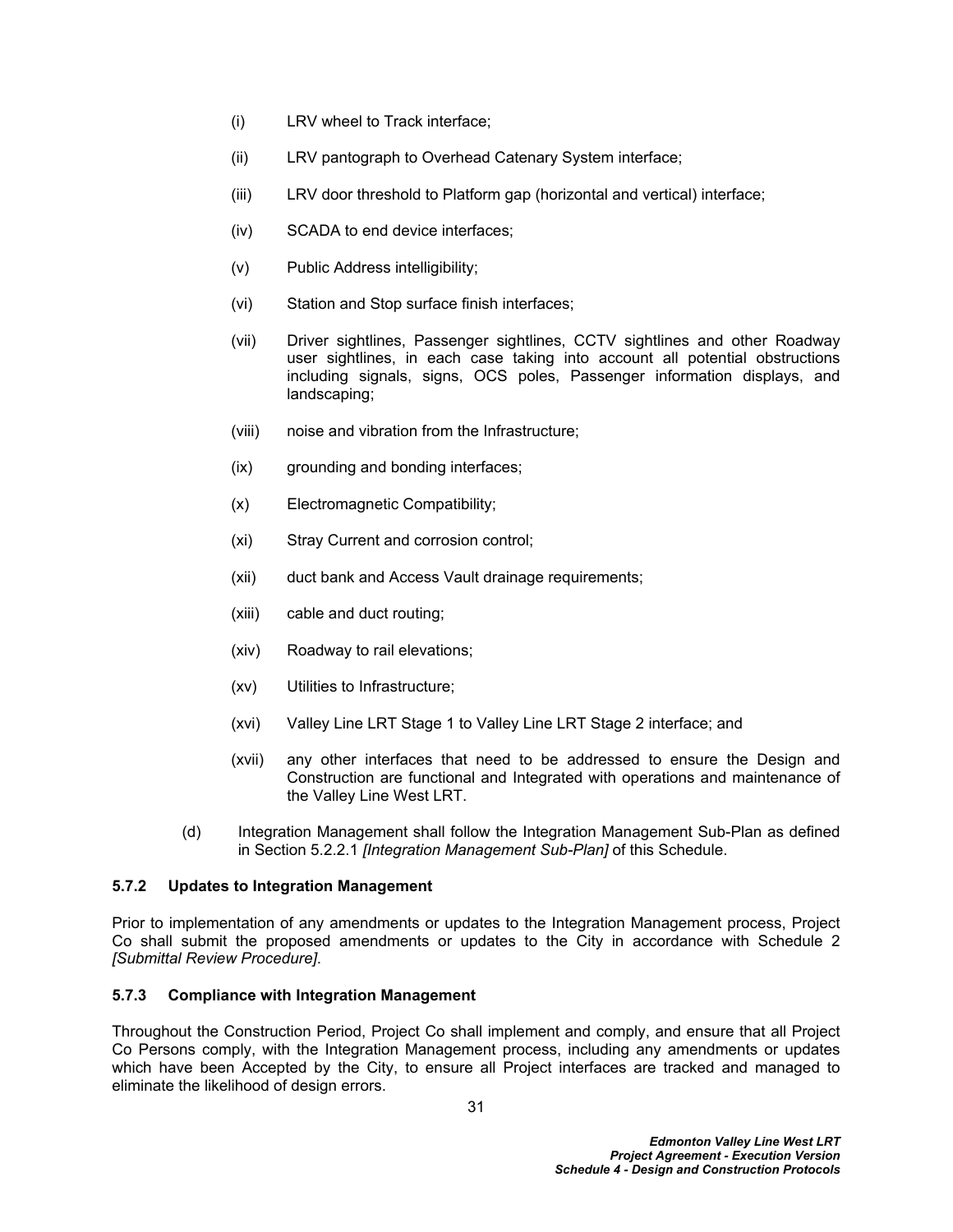### **5.7.4 Integration Sub-committee**

- (a) The Integration Sub-committee shall be convened no less than 60 days following the Effective Date and maintained throughout the Construction Period. The Integration Sub-committee shall be comprised of representatives from TransEd Partners, the City and Project Co. Project Co shall require the Integration Manager and any other relevant Project Co Persons to attend meetings of the Integration Sub-committee at the request of the City.
- (b) The Integration Sub-committee shall provide a formal forum for escalation and resolution of integration issues between Project Co and TransEd Partners that have not been satisfactorily resolved at a working level by Project Co and to oversee the consultation and cooperation in all matters relating to the interface between, and the Integration of the Valley Line LRT Stage 2 and Valley Line LRT Stage 1.
- (c) Project Co shall provide agendas identifying the issues for discussion and relevant background two (2) Business Days before each meeting, Project Co shall keep an action register updated and minutes of all decisions, recommendations, action items and meetings of the Integration Sub-Committee and shall circulate such minutes to the City and the other members of the Integration Sub-Committee within five (5) Business Days of the holding of the meeting, the making of the recommendation or the identification of the action item. Meeting minutes shall clearly identify all agreed upon items.

## <span id="page-36-0"></span>**5.8 Road Safety Audits**

## **5.8.1 General**

- (a) No later than 120 days after the Effective Date, Project Co shall engage a road safety auditor, independent of the Design Team and acceptable to Project Co and the City, acting reasonably, (the "**Independent Road Safety Auditor**"). The Independent Road Safety Auditor shall have the following minimum qualifications:
	- (i) recognized expert in the field of road safety engineering;
	- (ii) minimum of 15 years of road safety engineering experience on projects with similar scope and complexity as the Project; and
	- (iii) having completed a minimum of five (5) road safety audits on projects involving integration of roads with light rail in an urban environment using the procedures set out in *The Canadian Road Safety Audit Guide*.
- (b) Where, for any reason during the Construction Period, the Independent Road Safety Auditor is, or becomes, unable or unwilling to continue to perform the Independent Road Safety Auditor's services as set out herein Project Co shall promptly engage a replacement Independent Road Safety Auditor, acceptable to Project Co and the City, acting reasonably.
- (c) Project Co shall carry out all of its obligations set out in this Section [5.8](#page-36-0) *[Road Safety Audits*];
- (d) Project Co shall cause the Independent Road Safety Auditor to: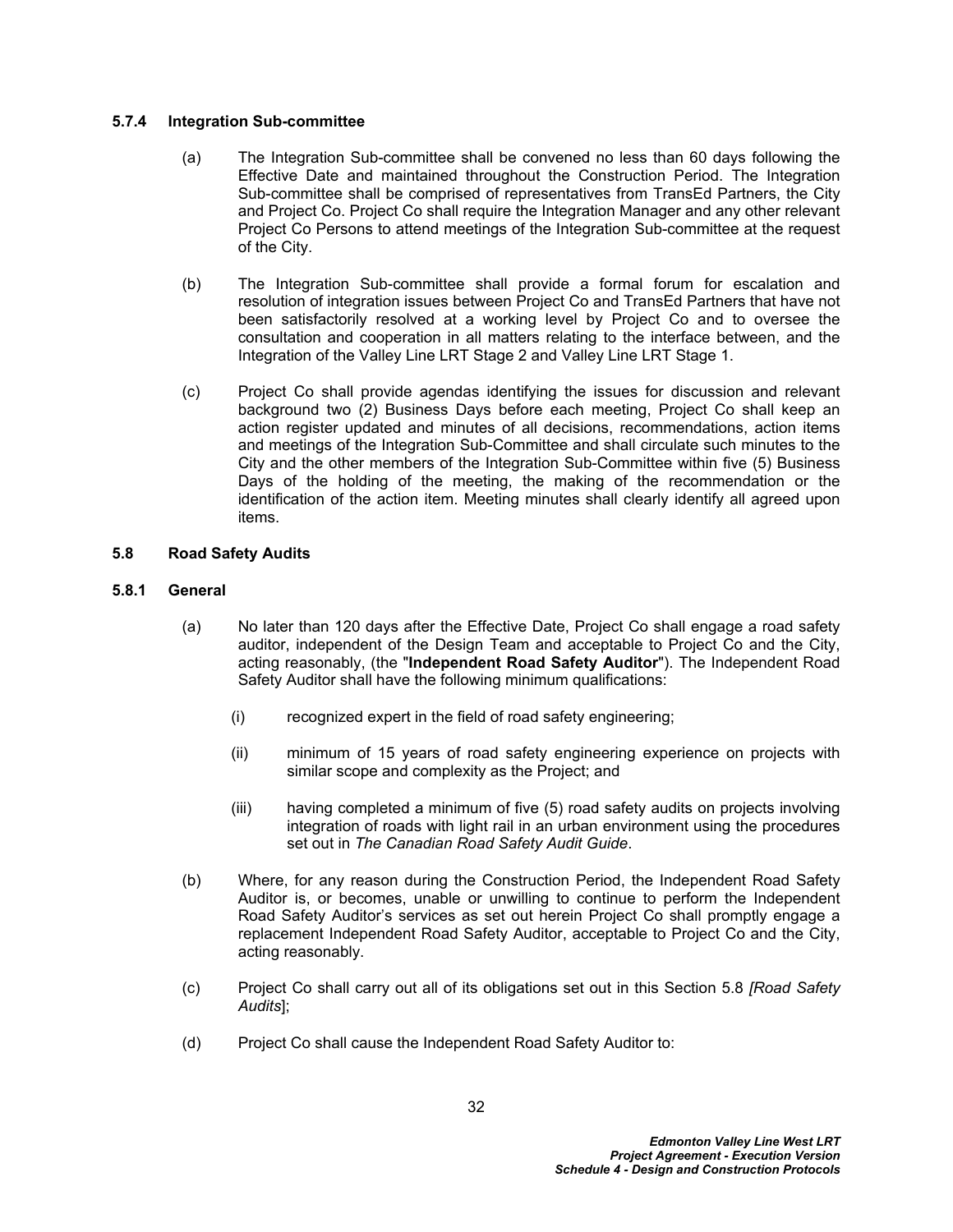- (i) carry to out all of its obligations in accordance with the *Canadian Road Safety Audit Guide;*
- (ii) carry out a road safety audit on the Second Interim Design for each Roadway Work Package (each, a "**Detailed Design Road Safety Audit**");
- (iii) prepare a report setting out the findings of such each Detailed Design Road Safety Audit (each, a "**Detailed Design Road Safety Audit Report**"); and
- (iv) promptly after completion, provide a copy of each Detailed Design Road Safety Audit Report concurrently to Project Co and the City.
- (e) As soon as practicable following receipt of each Detailed Design Road Safety Audit Report, Project Co shall prepare a response to the Detailed Design Road Safety Report (each, a "**Detailed Design Road Safety Response Report**") and submit it to the City.
- (f) Project Co shall implement all measures contained in the Accepted Detailed Design Road Safety Audit Response Report, unless otherwise directed by the City, after which Project Co shall cause the Independent Road Safety Auditor to issue a certificate to this effect, in the form of Appendix 4A *[Certificate Forms] [1-Road Safety Audit Certificate]* to this Schedule, which Project Co shall submit to the City with the associated Final Design of the applicable Roadway Work Package, in accordance with Section [6.10](#page-50-0) *[Final Designs]* of this Schedule.

## **5.8.2 In-Service Road Safety Audit**

- (a) Not later than 60 Business Days prior to the Target Construction Completion Date, Project Co shall cause the Independent Road Safety Auditor to:
	- (i) complete a comprehensive Project wide "In-Service" road safety audit, (the "**In-Service Road Safety Audit**").
	- (ii) prepare a report setting out the findings of the In-Service Road Safety Audit (the "**In-Service Road Safety Audit Report**"); and
	- (iii) promptly following completion, provide a copy of the In-Service Road Safety Audit Report concurrently to Project Co and the City.
- (b) As soon as practicable following receipt of the In-Service Road Safety Audit Report, but prior to Construction Completion, Project Co shall prepare an In-Service Road Safety Response Report (the "**In-Service Road Safety Response Report**") and submit it to the City.
- (c) Project Co shall implement all measures contained in the Accepted In-Service Road Safety Response Report prior to Construction Completion, unless otherwise directed by the City, after which Project Co shall cause the Independent Road Safety Auditor to issue a certificate to this effect, in the form of Appendix 4A-1 [*Road Safety Audit Certificate*] to this Schedule (the "**In-Service Road Safety Audit Certificate**").

### <span id="page-37-0"></span>**5.9 Human Factors Specialist**

Project Co shall provide a Human Factors Specialist, with work experience of comparable complexity and scope, to perform the following services: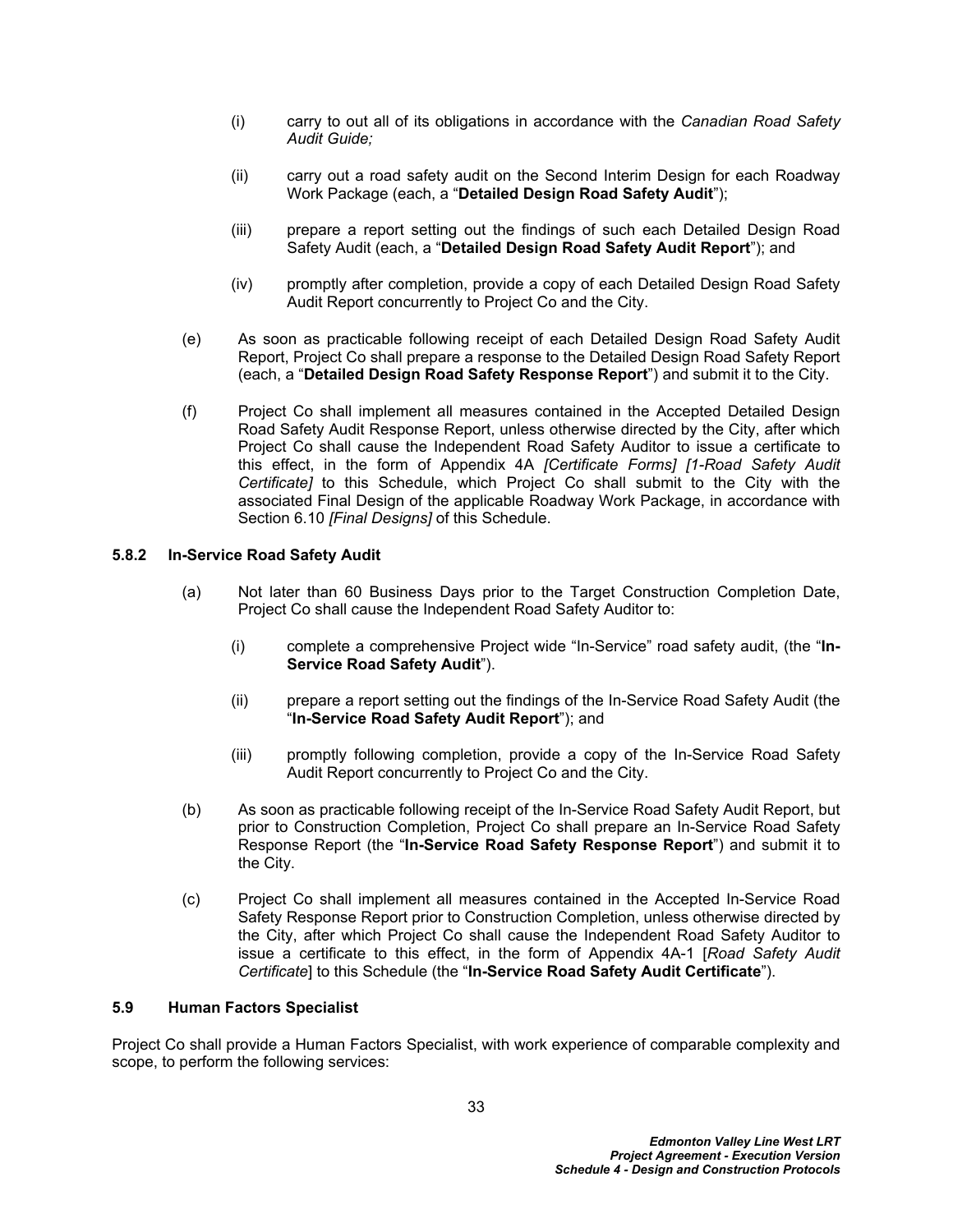- (a) advise the designers of the Infrastructure of all Design considerations as the Human Factors Specialist considers appropriate including how this is relates to interactions and interfaces with other equipment and infrastructure e.g. LRVs, other rail vehicles; and
- (b) prepare and submit at the second Interim Design and Final Design, a Human Factors Report (the "**Human Factors Report**") in accordance with Schedule 2 *[Submittal Review Procedure]*, showing compliance of the Infrastructure with all of the requirements identified as 'shall' in the *FAA Human Factors Design Standard document HF-STD-001B*, as well as any of the recommendations identified as 'should' which are appropriate for this application.

## **5.10 Operational and Maintenance Readiness Sub-committee**

- (a) The Operational and Maintenance Readiness Sub-committee shall be convened no less than six (6) months prior to the commencement of any testing and Commissioning activities and maintained until Construction Completion. The Operational and Maintenance Readiness Sub-committee shall be comprised of representatives from the City, the LRV Supplier, the Operator, and Project Co. Project Co shall require the O&M Lead and any other relevant Project Co Persons to attend meetings of the Operational and Maintenance Readiness Sub-committee at the request of the City.
- (b) The Operational and Maintenance Readiness Sub-committee shall provide a formal forum to consult and cooperate in all matters relating to the operational and maintenance readiness of the Valley Line LRT.
- (c) Project Co shall provide agendas identifying the issues for discussion and relevant background two (2) Business Days before each meeting, Project Co shall keep an action register updated and shall keep minutes of all decisions, recommendations, action items and meetings of the Operational and Maintenance Readiness Sub-Committee and circulate such minutes to the City and the other members of the Integration Sub-Committee within five (5) Business Days of the holding of the meeting, the making of the recommendation or the identification of the action item. Meeting minutes shall clearly identify all agreed upon items.

# **6. DESIGN, CERTIFICATION, AND SUBMISSION PROCEDURES**

### **6.1 General Design Considerations**

- (a) Project Co shall undertake and perform the Design activities so that the Design of the Infrastructure:
	- (i) is undertaken by a Design Team exercising such degree of care, skill and diligence as would reasonably be expected from consultants qualified to perform services similar in scope, nature and complexity to the Design activities;
	- (ii) includes specific consideration of safety, constructability, operations, maintainability and life cycle cost issues at all stages of the Design development process, as appropriate; and
	- (iii) includes consideration of safe, efficient and cost-effective operation and maintenance of the Infrastructure.
- (b) Project Co shall appoint a Design Team that: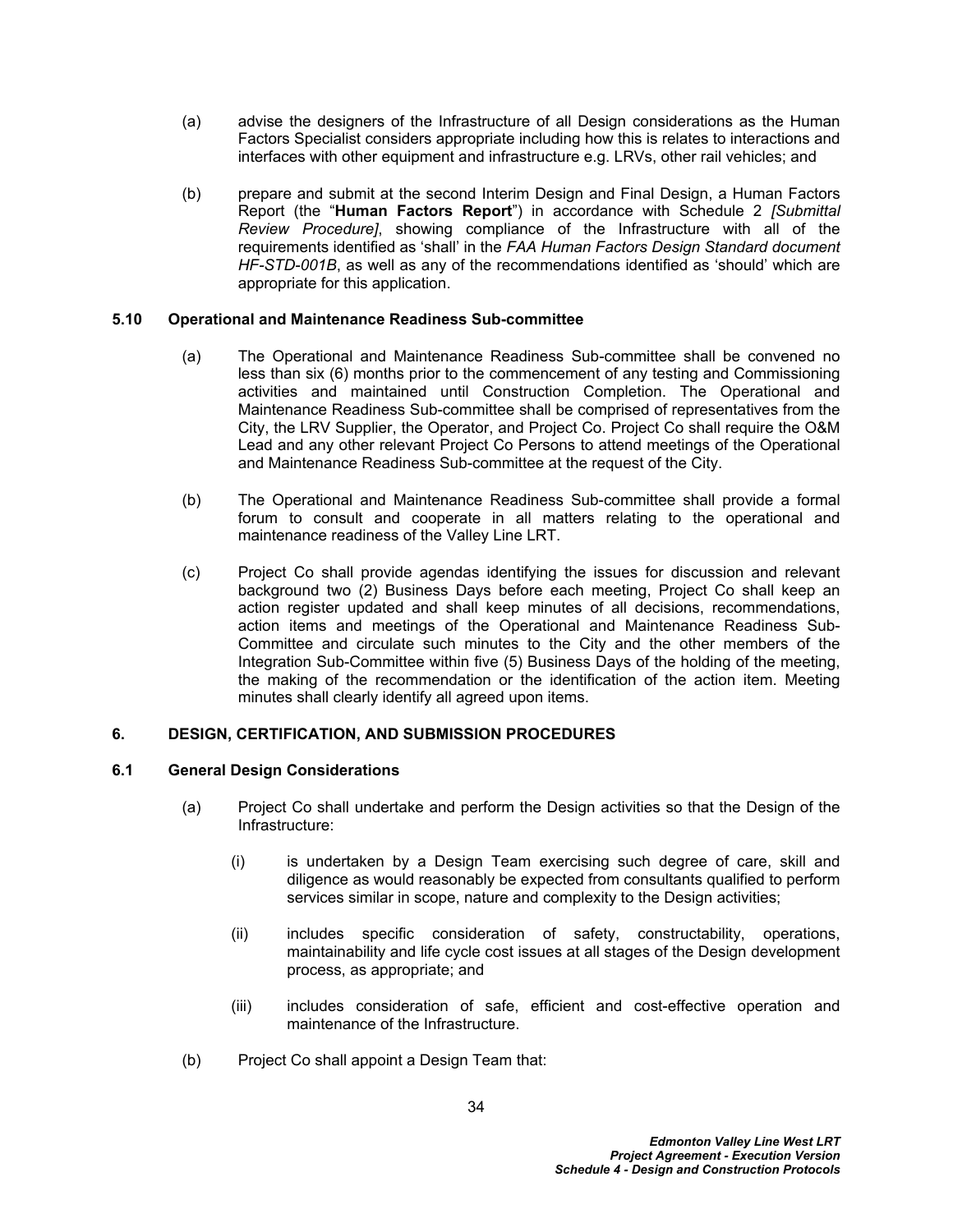- (i) includes (as required by Applicable Law or Good Industry Practice) Professional Engineers;
- (ii) includes architects who are registered or licensed to practice as architects under the *Architects Act* (Alberta);
- (iii) has sufficient expertise and experience to expeditiously and efficiently perform all of the Design activities in a proper and professional manner to the standards set out in this Agreement; and
- (iv) includes core Design personnel whose primary place of business during the Design Development Phase, is within a joint project office located in the greater Edmonton area and is comprised of, at a minimum, the Design Manager, Integration Manager, SUI Leader, O&M Leader, Utilities Manager and representatives from each Design discipline including all Engineers of Record (the "**Core Design Team**").
- (c) Project Co shall prepare and submit a final Stage 2 LRV OMF B design criteria document that contains a list of all the Stage 2 LRV design information required from the LRV Supplier to design the Gerry Wright OMF Part B no later than 90 days after the Effective Date, (the "**Stage 2 LRV OMF-B Design Criteria**"). At minimum, the list must contain the Stage 2 LRV items as defined in Section 7-1.3 *[City Integration Obligations]*  of Schedule 5 *[D&C Performance Requirements].* The City will use commercially reasonable efforts to provide Project Co with Stage 2 LRV OMF-B Design Criteria as soon as reasonably practicable, and in any case will provide Project Co with:
	- (i) all LRV information relating to weight, physical dimensions and power requirements within 12 months after the Effective Date; and
	- (ii) all information defined in the Stage 2 LRV OMF-B Design Criteria on or before the date that is 18 months following the Effective Date.

### **6.2 Design and Certification Procedure**

- (a) Throughout the Construction Period, Project Co shall implement and enforce the Design development, certification, submission and implementation procedures set out in:
	- (i) this Schedule 4 *[Design and Construction Protocols]*; and
	- (ii) the Design Management Plan, and any subsequent amendments or updates thereto,

(collectively, the "**Design and Certification Procedure**").

- (b) The Design and Certification Procedure shall apply to all Design Data prepared or adopted in connection with the Design and Construction and any other construction activities taking place during the Construction Period, including any further Design development or changes to a Design submitted and Accepted in accordance with Schedule 2 *[Submittal Review Procedure]*.
- (c) Project Co shall ensure that all certification procedures referred to in the Design and Certification Procedure are complied with by the Appropriate Persons, including the members of the Design Team and any independent team, and that all Appropriate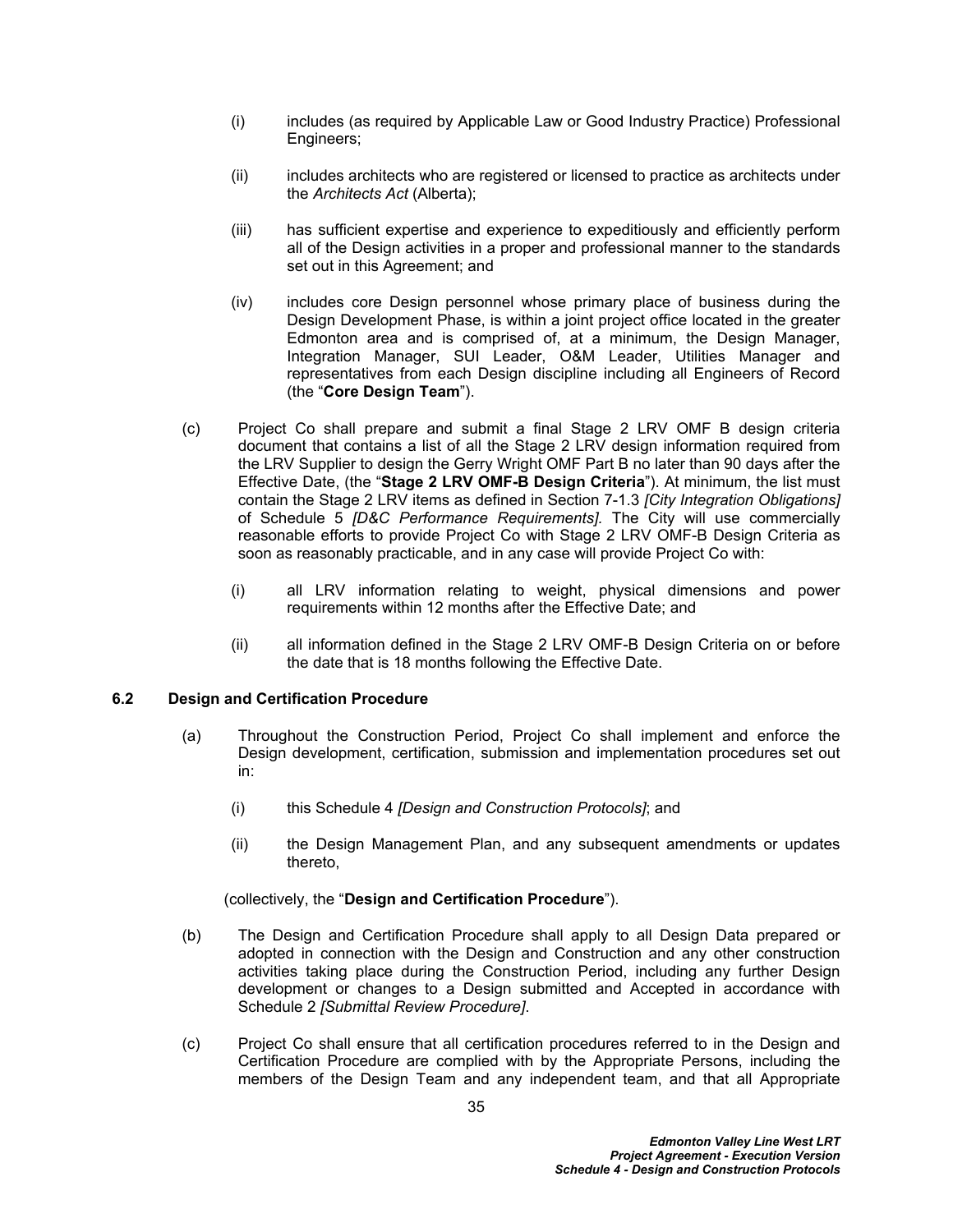Persons are at all relevant times duly authorized and qualified to carry out such procedures and to sign the relevant Certificates. Any failure by any Appropriate Person to fulfill the obligations required of him under the Design and Certification Procedure shall be a breach of Project Co's obligations under this Agreement.

(d) In the case of an Emergency, Project Co may proceed with such measures as are immediately necessary for the protection of persons and/or property prior to complying with the applicable provisions of the Design and Certification Procedure, provided that Project Co shall comply with the provisions of the Design and Certification Procedure as soon as reasonably possible in the circumstances.

## **6.3 No Limitation**

A requirement for certification or for any check, audit or review pursuant to, and for purposes of, this Schedule is in addition to, and does not in any way limit, qualify, replace or relieve Project Co from, the obligation to comply with any other certification, check, audit or review requirement provided elsewhere in this Agreement or in any of the Project Requirements or pursuant to any Applicable Law, professional standards or practices.

## **6.4 Design Management Plan**

## **6.4.1 General**

Within 60 days after the Effective Date, or at an alternate date Accepted by the City in the Submittal Schedule and Register, Project Co shall prepare and submit a design management plan, (the "**Design Management Plan**"), which shall include:

- (a) an organization chart for all Design activities;
- (b) the identification of the procedures to be used for designing and checking, including:
	- (i) inter-disciplinary Integration and interface between Design elements, including;
		- (A) the proposed timing for inter-disciplinary review meetings based on the Submittal Schedule for Design Submittals; and
		- (B) how actions recorded during inter-disciplinary review meetings will be documented and tracked by the Designer for each discipline during the Design Development Phase;
	- (ii) compliance with the Design and Construction Requirements, including adherence to the SUI requirements described in Part 2 *[Sustainable Urban Integration]* of Schedule 5 *[D&C Performance Requirements]* and compliance with environmental obligations described in Schedule 10 *[Environmental Performance Requirements]*;
- (c) the following management sub-plans, each as further described in Section [6.4.5](#page-44-0)  *[Design Management Sub-Plans]* of this Schedule:
	- (i) Vibration Control Sub-Plan; and
	- (ii) Noise Control Sub-Plan;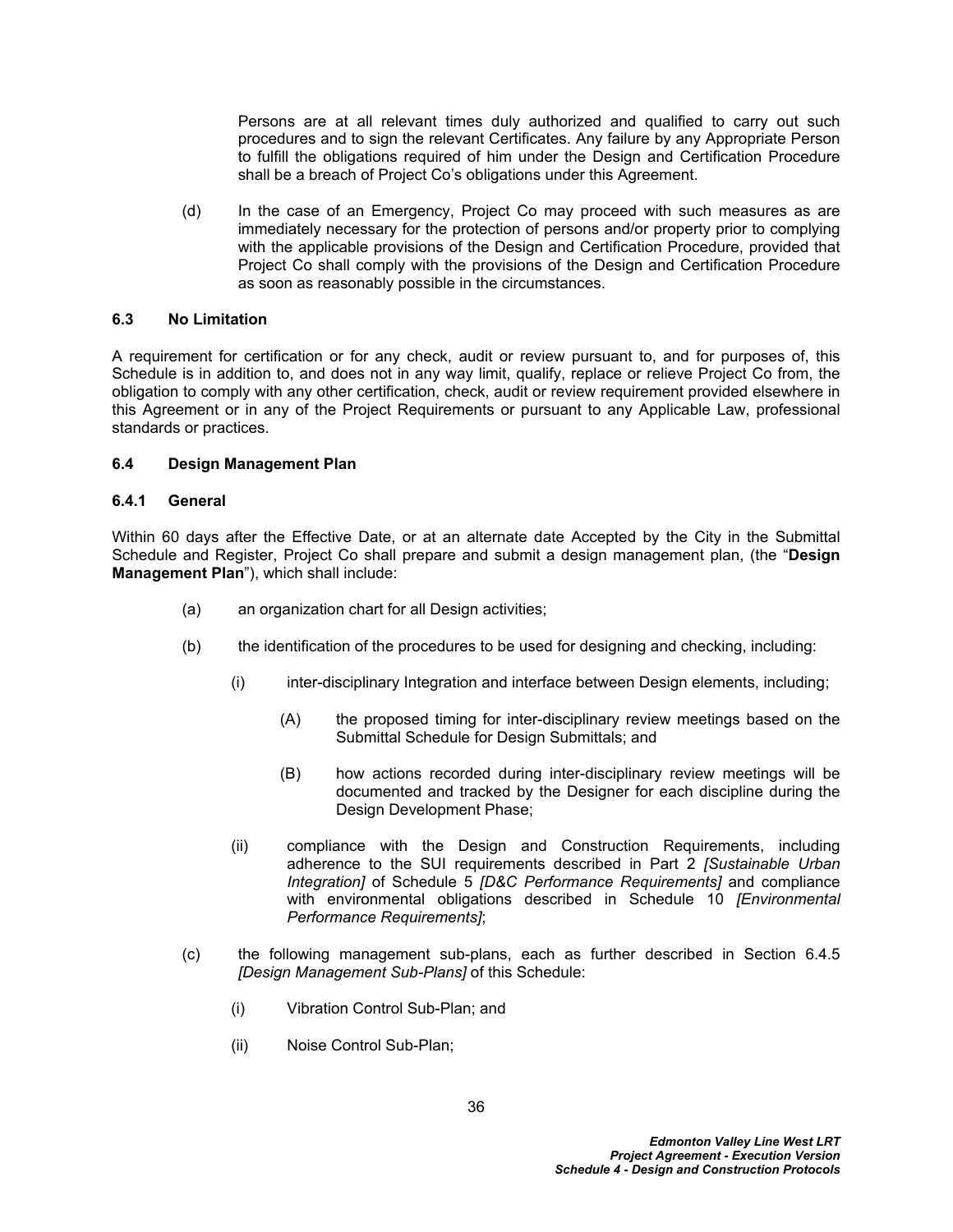- (d) the form of review to be undertaken by the Appropriate Persons for each Work Package:
- (e) the identification of the proposed Checking Team(s), including the IV&V Team;
- (f) details of the Integration of the following into the Design Development process:
	- (i) resolution of Integration and interface issues;
	- (ii) mitigation of risks and vulnerabilities identified through the Safety and Security Certification Program;
	- (iii) elimination of Deficiencies and other Nonconformities and mitigation of risks including those identified through the RAM Program; and
	- (iv) applicable Project Requirements, including the requirements of Schedule 10 *[Environmental Performance Requirements]*;
- (g) details of the timing, development, review and verification of models, mock-ups and prototypes;
- (h) include a Building Information Modelling (BIM) Execution Plan that shall:
	- (i) provide details of the chosen BIM program;
	- (ii) provide a narrative describing Project Co's approach to BIM to promote an integrated design approach;
	- (iii) describe Project Co's approach to BIM collaboration among its team members, including the specific methods and software platforms in which model data shall be shared;
	- (iv) describe Project Co's approach to BIM meetings and collaboration sessions that shall be held throughout the project phases, including their frequency;
	- (v) define the level of development that shall be used at each phase of the Project for BIM elements;
	- (vi) describe the procedure for compartmentalizing the system elements of each model, where applicable;
	- (vii) describe how Quality Assurance and Quality Control shall be incorporated into the BIM strategy and execution, including the QA and QC tasks and responsibilities of each team member involved;
	- (viii) describe the process for updating and maintaining the Design BIM data during Construction; and
	- (ix) list the BIM deliverables, including their file format and model structure hierarchy, including their relationships with other related BIM deliverables;
- (i) the contents and format of Interim Designs, if applicable, and Final Design submissions for each Work Package;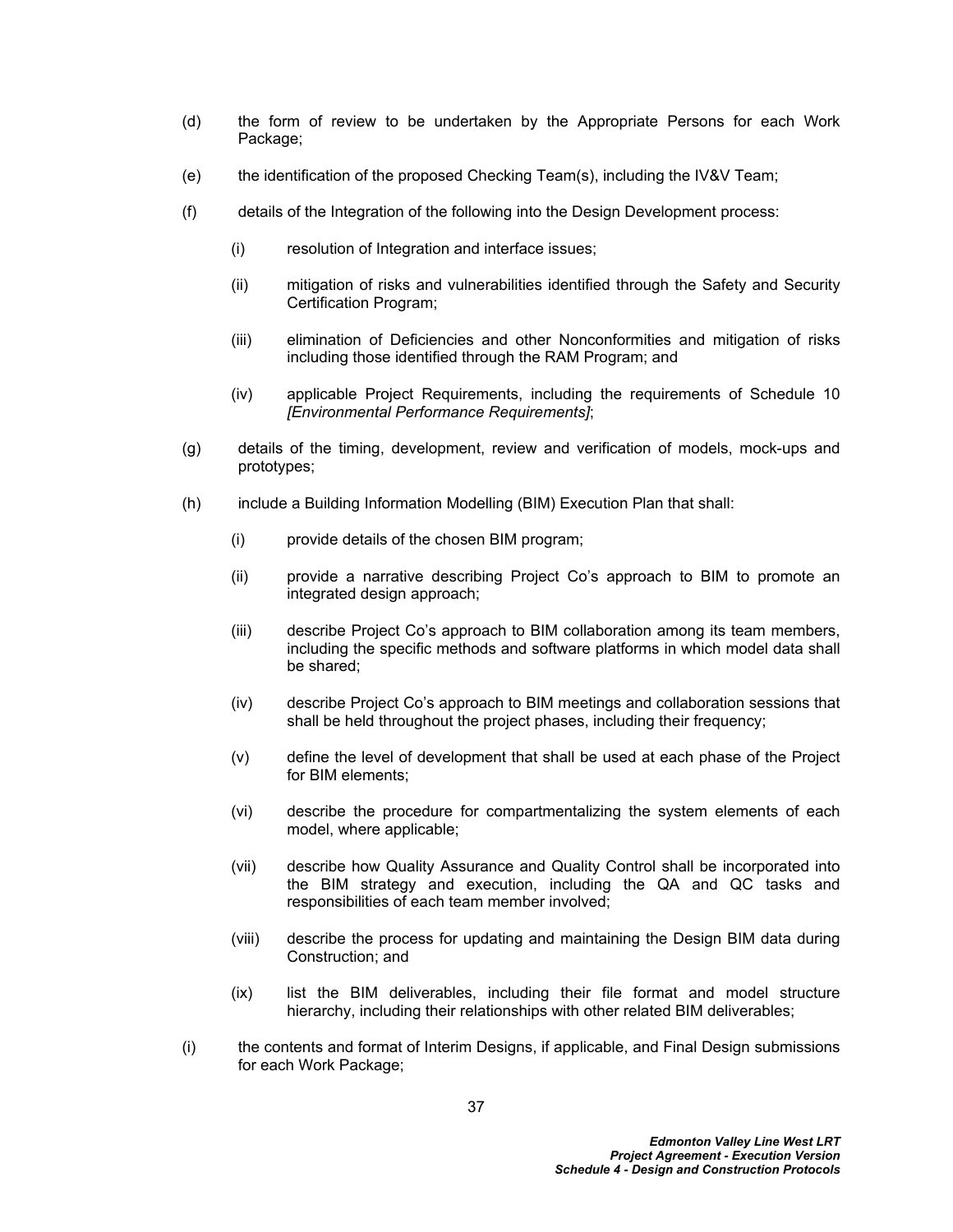- (j) a detailed Design review and audit schedule, indicating the dates that Project Co plans to:
	- (i) conduct internal audits of the Design verification process;
	- (ii) submit each Interim Design and Final Design;
	- (iii) undertake review meetings in accordance with Section [6.8\(e\)](#page-47-0) of this Schedule; and
	- (iv) verify implementation of the Design of the Infrastructure, by field review, during Construction, including during Commissioning and throughout performance of the Deconstruction Work;
- (k) details of the organization and hierarchy of all Design Data;
- (l) details of the plans for implementing, and verifying the implementation of, the Design of the Infrastructure throughout the Construction;
- (m) the procedures to be used to ensure consideration of Construction constraints including, but not limited to, those in Section 1-3 *[General Construction Requirements]* of Schedule 5 *[D&C Performance Requirements]*;
- (n) the procedures to be used to ensure compliance with the Operability and Maintainability Parameters of Appendix 5-D *[Operability and Maintainability Parameters]*;
- (o) the procedures to be used to ensure compliance with the quality assurance and quality control requirements of Schedule 9 *[Quality Management]*;
- (p) details of the plans and procedures for the identification of all Project Intellectual Property pursuant to Schedule 8 *[Intellectual Property]*;
- (q) appropriate metrics to measure the progress of the Design activities for each discipline;
- <span id="page-42-0"></span>(r) a Submittal schedule (including detailed Design Submittals) and tracker (the "**Submittal Schedule and Register**") which shall:
	- (i) provide for a progressive and orderly flow of Design Data and other Submittals from Project Co to the City appropriately staged to allow sufficient time for consideration of each Submittal by the City's Representative in accordance with Schedule 2 *[Submittal Review Procedure]*, taking into account, after consultation with the City, the volume and complexity of the Submittals and the resources required by the City to consider such Submittals;
	- (ii) be in a table format with columns that identify the following for each Submittal:
		- (A) unique Submittal tracking number;
		- (B) Submittal revision;
		- (C) name of Project Co Person responsible for preparation of the Submittal;
		- (D) Work Package identifier(s) (if applicable);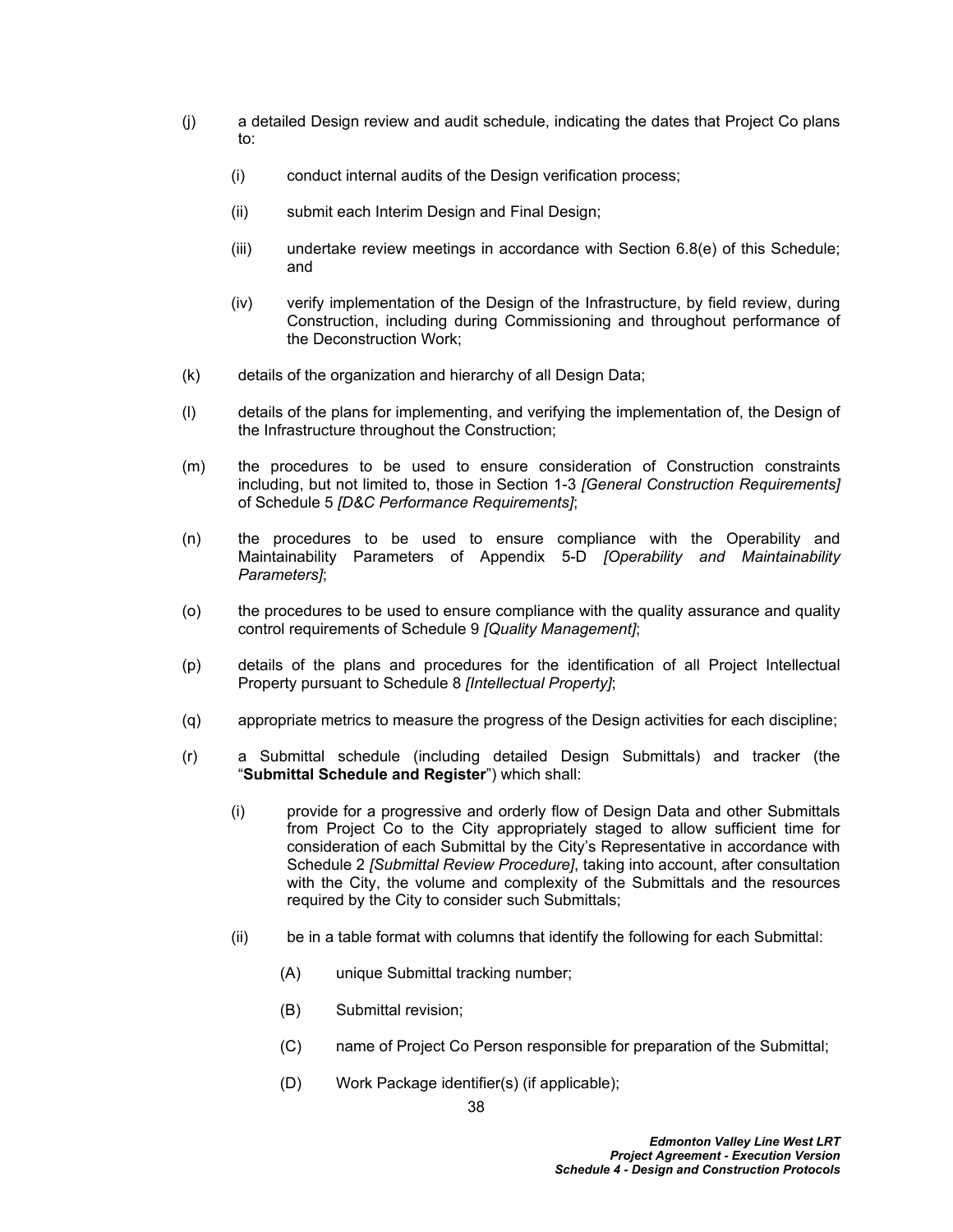- (E) Requirements Management reference(s) to applicable Project Requirement(s);
- (F) submission status (e.g. not started, in progress, submitted, endorsed, revise and resubmit);
- (G) target submission date;
- (H) actual date of submission;
- (I) target date of City endorsement; and
- (J) endorsement status under Section 4 *[Review Procedure]* of Schedule 2 *[Submittal Review Procedure]*;
- (iii) allow adequate time prior to performance of the Design and Construction that is the subject of the applicable Submittal for review of the Submittal, including all Design Data and safety, security and RAM assessments, and for Project Co to make changes to the Submittals as may be required to account for any comments received from the City; and
- (iv) as an appendix to the Submittal Schedule and Register, provide a detailed description of the Design Data that will be included in each Submittal.
- (s) be developed in conjunction with the Program Management Plan;
- (t) the procedures to be used to ensure consideration of the Human Factors Specialist's requirements and recommendations in accordance with Section [5.9](#page-37-0) [*Human Factors Specialist*] of this Schedule.

## **6.4.2 Updates to the Design Management Plan**

Prior to implementation of any amendments or updates to the Design Management Plan, Project Co shall submit the proposed amendments or updates to the City on a quarterly basis in accordance with Schedule 2 *[Submittal Review Procedure]*.

### **6.4.3 Compliance with the Design Management Plan**

Throughout the Construction Period, Project Co shall implement and comply, and ensure that all Project Co Persons comply, with the Design Management Plan and any amendments or updates which have been Accepted by the City.

### **6.4.4 Submittal Schedule and Register Updates**

- (a) On or before the last day of each month, up to and including the Construction Completion Date, Project Co shall submit an updated Submittal Schedule and Register to the City. Each updated version of the Submittal Schedule and Register shall:
	- (i) comply with the requirements of Section [6.4.1\(r\)](#page-42-0) *[General]* of this Schedule; and
	- (ii) include a design register showing all known, submitted and proposed Design Drawings and other documents, including the drawing number or document number, title, certifying engineer, revision number, issued date and status.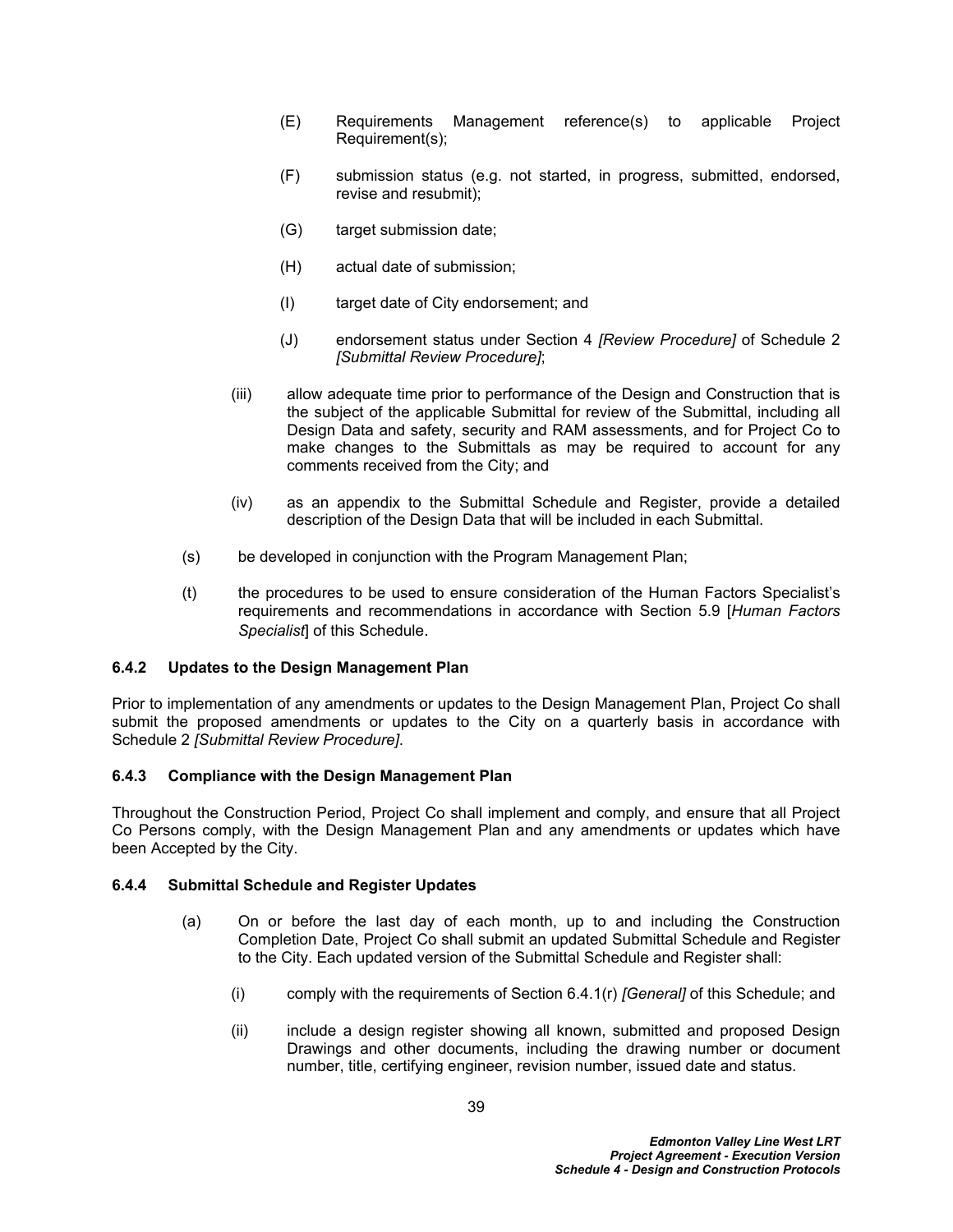- (b) Project Co shall bear the risk of delays and additional costs caused as a result of:
	- (i) the late, incomplete or non-compliant submission of any Submittal to the City; and
	- (ii) Submittals which are endorsed "Rejected" or required to be corrected and resubmitted in accordance with the terms of this Schedule or Schedule 2 *[Submittal Review Procedure]*.

### <span id="page-44-0"></span>**6.4.5 Design Management Sub-Plans**

- **6.4.5.1 Not Used**
- **6.4.5.2 Not Used**
- **6.4.5.3 Not Used**
- **6.4.5.4 Not Used**

### **6.4.5.5 Vibration Control Sub-Plan**

The Vibration Control Sub-Plan shall:

- (a) describe the processes and procedures required to satisfy the requirements of Section 1-2.1.7 *[Vibration Control]* of Schedule 5 *[D&C Performance Requirements]*;
- (b) include details of the organization, roles and responsibilities for all vibration control activities;
- (c) describe the method of verification and validation of the protective provisions to be employed to ensure that the vibration from the Infrastructure does not exceed the levels specified in Section 1-2.1.7 *[Vibration Control]* of Schedule 5 *[D&C Performance Requirements]*;
- (d) describe the approach(es) to be applied along the LRT Corridor to mitigate vibration from the Infrastructure; and
- (e) consider the noise and vibration impact report based on the Preliminary Reference Design which has been prepared by the City and is included in the Disclosed Data.

### **6.4.5.6 Noise Control Sub-Plan**

The Noise Control Sub-Plan shall:

- (a) describe the processes and procedures required to satisfy the requirements of Section 1-2.1.5 *[Noise Control]* of Schedule 5 *[D&C Performance Requirements]*;
- (b) include details of the organization, roles and responsibilities for all noise control activities;
- (c) describe the methods of verification and validation of the protective provisions to be employed to ensure the noise from the Infrastructure does not exceed the levels specified in Section 1-2.1.5 *[Noise Control]* of Schedule 5 *[D&C Performance Requirements]*;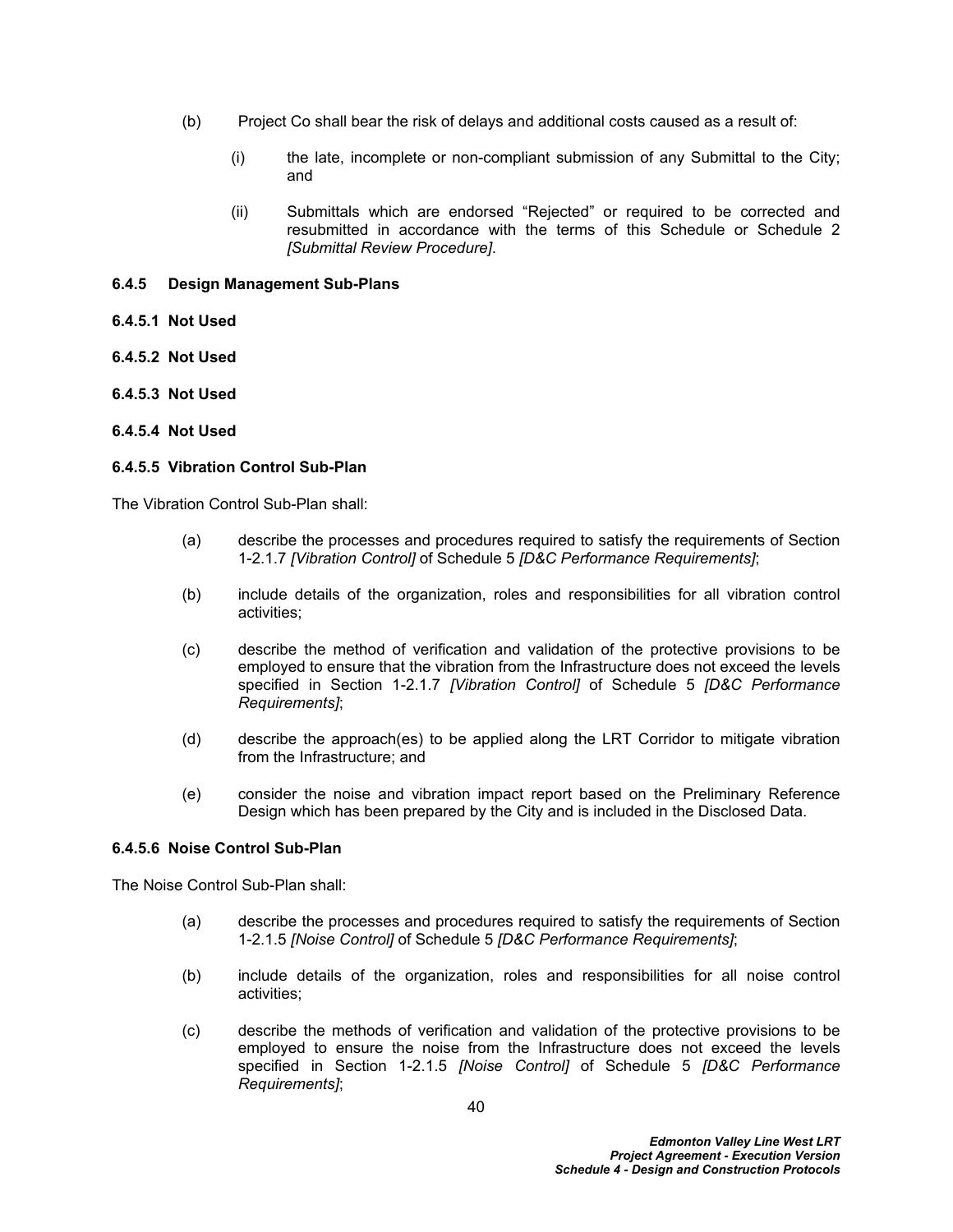- (d) describe the approach(es) to be applied along the LRT Corridor to mitigate noise from the Infrastructure; and
- (e) consider the noise and vibration impact report based on the Preliminary Reference Design which has been prepared by the City and is included in the Disclosed Data.

# **6.5 Design Certification**

# **6.5.1 Design Certificates**

- (a) Each Final Design shall be submitted with the associated Design Certificate(s). Each Work Package may be comprised of more than one Final Design.
- (b) Project Co shall issue the applicable Design Certificate(s) in accordance with Section [6.5.3](#page-45-0) *[Submission of Design Certificates]* of this Schedule for each Work Package, together with the applicable Final Design(s).
- (c) For elements of the Infrastructure that are governed by the NBCAE, the Design Certificates shall be in addition to the forms required by the NBCAE. For all other elements of the Infrastructure, the Design Certificates shall be in the form attached hereto as Appendix 4A *[Certificate Forms] [3-Certification for Design and Commitment for Field Review]* of this Schedule and shall be signed and stamped by the Designer.

# **6.5.2 Design Coordination Certificate**

- (a) The Final Design which constitutes the conclusion of the Design Development Phase shall be submitted with the Design Coordination Certificate.
- (b) Project Co shall issue Design Coordination Certificates in accordance with Section [6.5.3](#page-45-0) *[Submission of Design Certificates*] of this Schedule.
- (c) The Design Coordination Certificates shall be in the form attached hereto as Appendix 4A *[Certificate Forms] [7-Assurance of Design Coordination]* of this Schedule and shall be signed and stamped by the Design Manager.

# <span id="page-45-0"></span>**6.5.3 Submission of Design Certificates**

All Design Certificates and the Design Coordination Certificate, together with the supporting documentation, shall be submitted to the City in accordance with Schedule 2 *[Submittal Review Procedure]* with original signatures, stamps and registration numbers and in such form as to allow the City to perform its review in respect of such Design Certificate or the Design Coordination Certificate without delay.

# **6.6 Design Submissions**

- (a) All submitted Design Data shall be organized in design folders with indexes and sectional dividers.
- (b) All Design Data shall be prepared under the supervision of the Designer. Prior to submission of any Design Data, the Designer and the relevant Checking Team(s) (where applicable) shall satisfy themselves that the Design Data meets all the Project Requirements and otherwise complies with the requirements of this Agreement.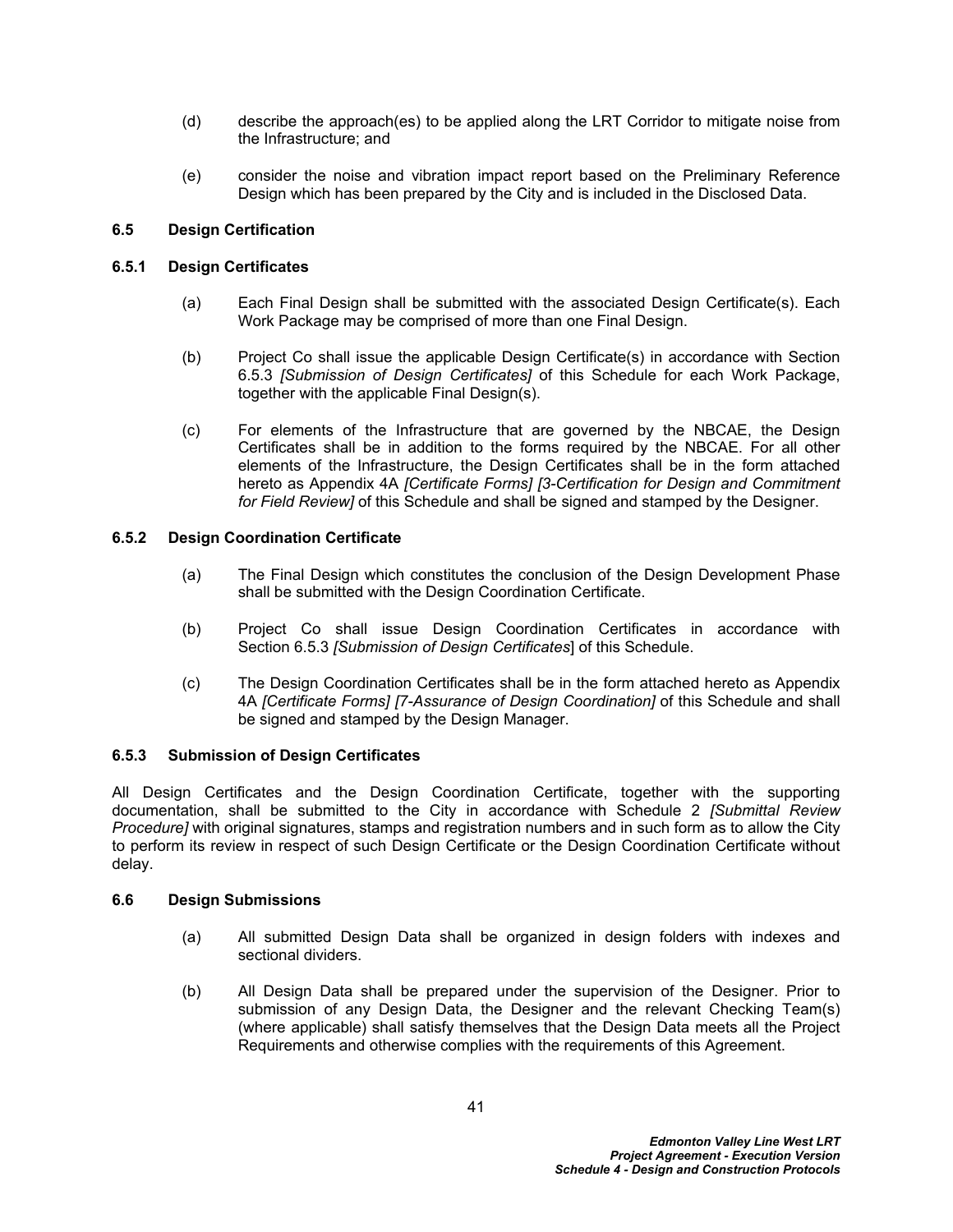- (c) Project Co may propose separating out from a Work Package and submitting independently from and prior to the rest of the Work Package**,** Design Submittals that require early submission in order to facilitate achievement of the Construction Schedule, subject to acceptance by the City. These early-submitted Design Submittals would not be subject to the full requirements of Appendix 4B [*Project Specific Submission Requirements*], subject to acceptance by the City.
- (d) Project Co may separate out from the relevant Work Package and submit independently from and prior to the rest of the Work Package**,** Design Submittals for the Gerry Wright OMF Building B Design so as to facilitate receipt of the Stage 2 LRV design information described in Section 6.1(c) *[General Design Considerations]* of this Schedule and achievement of the Construction Schedule.

# **6.7 Models, Mock-Ups, and Prototypes**

- (a) Project Co shall prepare and submit the following models and mock-ups:
	- (i) updated operational analysis and modeling in accordance with Section 6-4.5 *[Transit Signal Priority]* of Schedule 5 *[D&C Performance Requirements]*, within 180 days after the Effective Date, and at any time when the Design development materially changes the outcome of the model;
	- (ii) Traction Power modeling in accordance with Section 6-2.3 *[Design Requirements]* of Schedule 5 *[D&C Performance Requirements]* within 180 days after the Effective Date and at any time when the Design development materially changes the outcome of the model;
	- (iii) simulated CCTV camera views, as part of the Surveillance Study, with the Final Design of each Station and Stop; and
	- (iv) any other models or mock-ups specified in the Project Requirements.
- (b) All physical models and mock-ups shall be constructed at locations acceptable to City, acting reasonably.

### **6.8 Interim Design Reviews**

- <span id="page-46-0"></span>(a) Project Co shall submit, at a minimum, two (2) Interim Designs for each Work Package, unless otherwise stated in Schedule 5 *[D&C Performance Requirements]*
- <span id="page-46-1"></span>(b) Notwithstanding Section [6.8\(a\)](#page-46-0) *[Interim Design Reviews]*, Project Co may submit, at a minimum, one (1) Interim Design for each of the following Work Packages:
	- (i) Alex Decoteau Stop;
	- (ii) NorQuest Stop;
	- (iii) Glenora Stop;
	- (iv) Grovenor/142 Street Stop;
	- (v) Jasper Place Stop;
	- (vi) Aldergrove/Belmead Stop;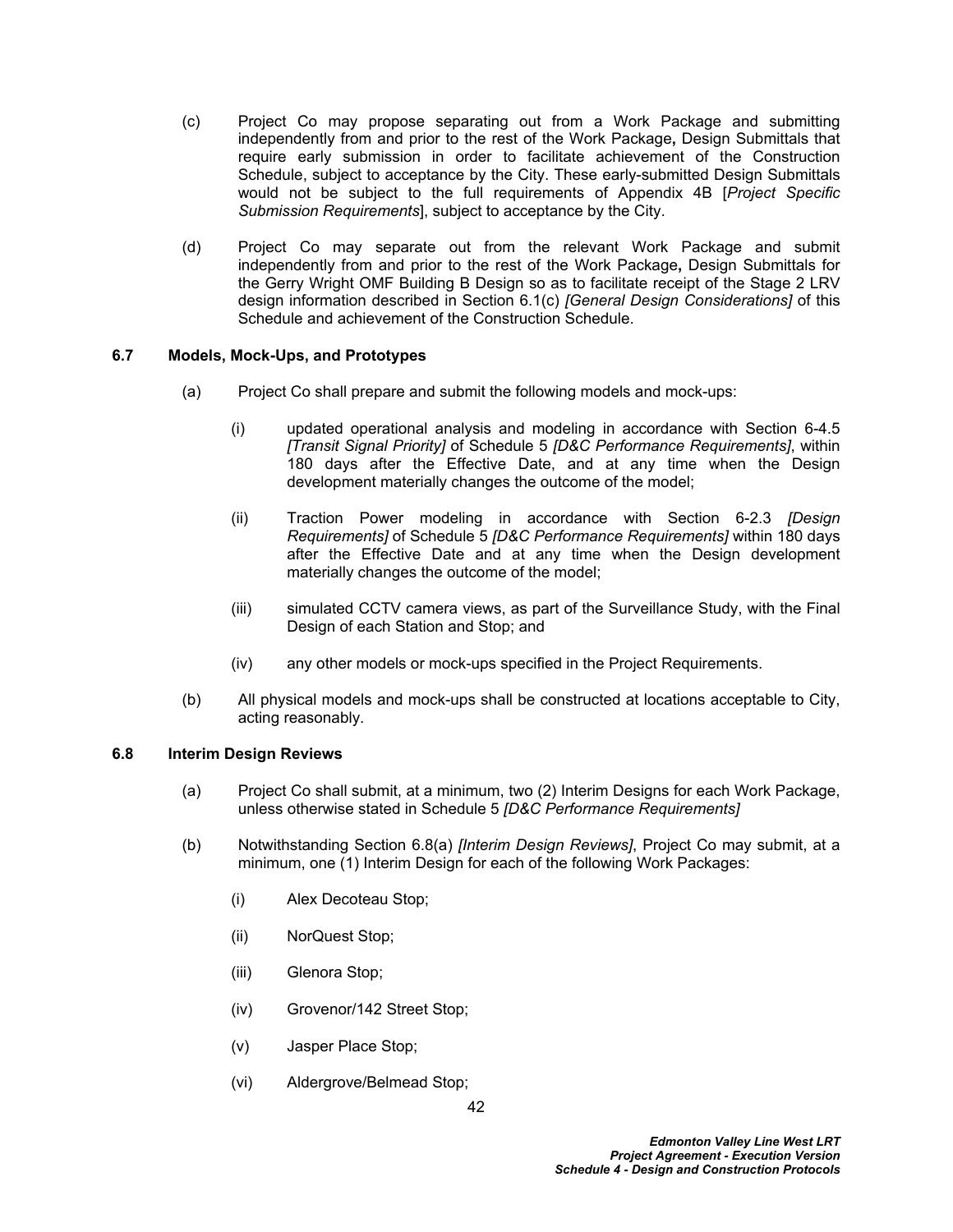- (vii) Lewis Farms Stop;
- (viii) 107 Street/104 Avenue Utility Complex;
- (ix) Oliver Square Utility Complex;
- (x) 124 Street/Stony Plain Road Utility Complex;
- (xi) Stony Plain Road/132 Street Utility Complex;
- (xii) 89 Avenue/Meadowlark Road Utility Complex;
- (xiii) 87 Avenue/165 Street Utility Complex;
- (xiv) retaining walls; and
- (xv) OCS Foundations.
- (c) Notwithstanding Section [6.8\(a\)](#page-46-0) *[Interim Design Reviews]*, Project Co need not submit any Interim Designs for each of the following Work Packages:
	- (i) all Stops not listed in Section [6.8\(b\)](#page-46-1) *[Interim Design Reviews]*;
	- (ii) all Utility Complexes not listed in Section [6.8\(b\)](#page-46-1) *[Interim Design Reviews];* and
	- (iii) Public Art.
- (d) Interim Design submissions shall be informal and shall not be subject to review under the provisions of Schedule 2 *[Submittal Review Procedure]*; instead, such informal Interim Design submissions shall be used to inform the City of the development of the Design and to provide an opportunity for a dialogue on compliance with the Project Requirements before the applicable Design is complete.
- <span id="page-47-0"></span>(e) The minimum content of each Interim Design submission is described in Appendix 4B *[Project Specific Submission Requirements]* of this Schedule. The content of each Interim Design submission shall be appropriate to the subject and discipline. The information provided shall be adequate to show that the design is proceeding in compliance with Schedule 5 *[D&C Performance Requirements]* and shall highlight any key integration points with other disciplines.
- (f) Each Interim Design submission shall include a summary of commitments included in Proposal Extracts to confirm that the Design incorporates these commitments.
- (g) An Interim Design Review Sub-committee shall be convened no less than 60 days following the Effective Date and meet at a minimum monthly through the Design period. The Interim Design Review Sub-committee shall be comprised of the Design Manager, Integration Manager, SUI Leader, O&M Leader, City representatives and other individuals who Project Co or the City deem appropriate. The Interim Design Review Sub-committee shall:
	- (i) confirm the Design Data to be submitted for review in each Interim Design submission;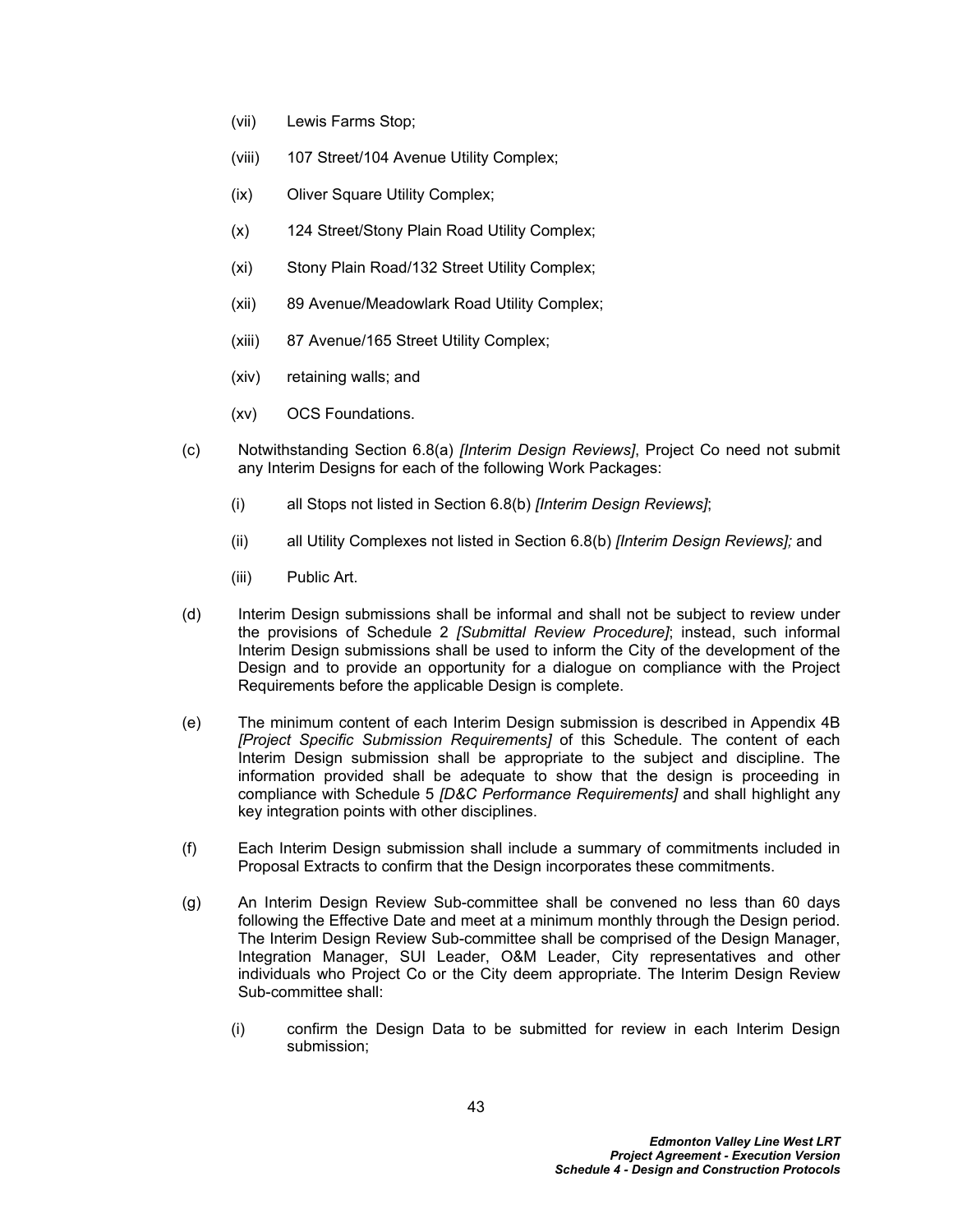- (ii) confirm the schedule of each Interim Design submission in the context of the Submittal Schedule and Register:
- (iii) confirm the review timelines of each Interim Design submission; and
- (iv) schedule any interim Design review meetings as required.
- (h) Project Co shall organize Interim Design and other review meetings with the City's Representative in accordance with the Design Management Plan, for the purpose of reviewing the applicable Interim Designs and other Design Data. Unless otherwise agreed, the meetings shall be convened in the city of Edmonton. Project Co shall provide not less than 2 days' notice of any such meeting, along with proposed agenda topics and proposed attendees.
- (i) Project Co shall prepare minutes of all review meetings, including recording the City's comments, and shall circulate copies of the minutes to the City within five (5) Business Days following the review meeting, Project Co shall promptly address the City's comments to the reasonable satisfaction of the City.
- (j) Project Co shall develop, implement and manage a comment workflow for all Interim Design submissions and other design meetings to capture and provide responses to all informal comments collected.
- (k) The minutes of such meetings, including any City comments included or addressed therein, shall not constitute Changes or Innovation Proposals.

## <span id="page-48-0"></span>**6.9 Independent Checking**

- (a) Concurrent with submission of the Design Management Plan, Project Co shall submit a proposal as to the individuals and organizations who shall serve as the Checking Team, including resumes for each proposed team member, and the proposed terms and conditions of their retainer. The Checking Team shall:
	- (i) be appointed for the sole purpose of performing independent detailed checks of the Design and Design Data;
	- (ii) report directly to Project Co;
	- (iii) be from an organization(s) which is not an Affiliate of Project Co or any Project Co Person;
	- (iv) consist of individuals who are registered or qualified to be registered as professional engineers in their North American home jurisdiction;
	- (v) have demonstrable expertise in all design disciplines involved in the Design, including the following disciplines:
		- (A) geotechnical;
		- (B) structural;
		- (C) systems; and
		- (D) track; and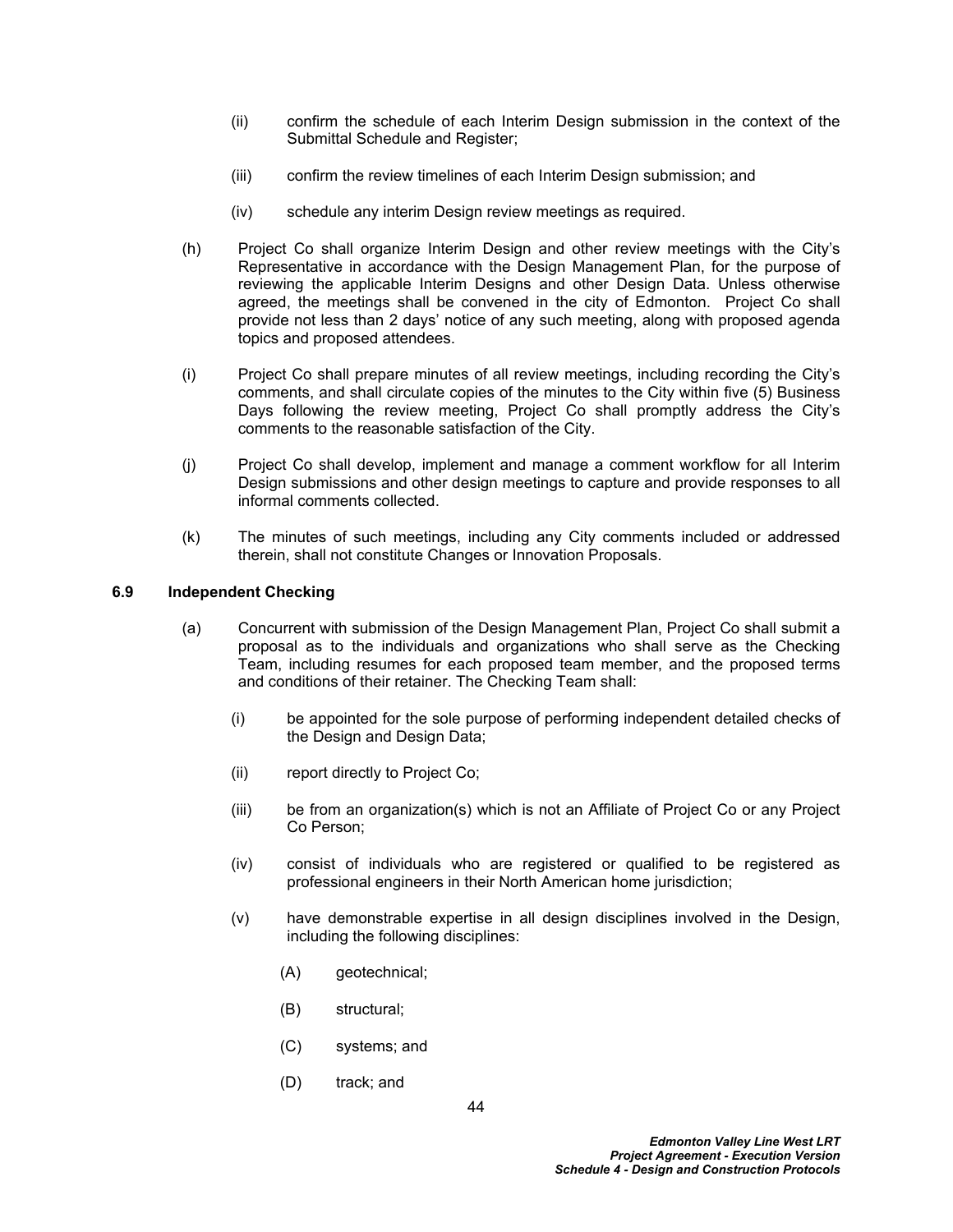- (vi) in the case of the IV&V Team, meet the requirements of Section [5.3](#page-21-0)  *[Independent Verification & Validation]* of this Schedule.
- (b) Project Co shall ensure that the Checking Team remains independent from the Design Team, Project Co and Project Contractors at all times. The methods of analysis employed by the Design Team and the Checking Team need not be the same. However, they may consult each other to ensure that the results they are obtaining are directly comparable.
- (c) Project Co shall cause the Checking Team to perform an independent detailed check of the Design Data relating to each Project element listed in Section [6.9\(d\)](#page-49-0) *[Independent Checking]* of this Schedule (including calculations, assessments and Design Drawings), and be responsible for:
	- (i) conducting design checks to ensure that the Design of each element meets the Project Requirements set out in this Agreement and that such Design is carried out according to Good Industry Practice;
	- (ii) undertaking supplementary analyses to independently verify and confirm the Design methodologies and assumptions used;
	- (iii) identifying Deficiencies and other Nonconformities in the Design and analyses, and notifying Project Co and the City of unresolved Deficiencies and other Nonconformities; and
	- (iv) preparing and issuing reports and Checking Team Design Certificates.
- <span id="page-49-0"></span>(d) Project Co shall cause the Checking Team to independently check the Design Data of the following Project elements:
	- (i) geotechnical and structural design of the Anthony Henday Drive LRT Bridge;
	- (ii) geotechnical and structural design of the 87 Avenue Elevated Guideway Structure; and
	- (iii) derailment protection measures on Transportation Structures.
- (e) The Design Team and the Checking Team shall each satisfy themselves as to the applicability and accuracy of all computer programs used and shall ensure the validity of the program for each application and each team shall also be responsible for their own interpretation.
- (f) For each applicable Final Design, Project Co shall cause the relevant Checking Team member(s) to provide a signed and stamped report and a Checking Team Design Certificate in the form attached hereto Appendix 4A-6 *[Checking Team Design Certificate]* of this Schedule, indicating the results of the independent check.
- (g) In addition to the checking procedures required above, Project Co shall ensure that all checking procedures required by APEGA are completed. Documentation of such compliance shall be included in the applicable Final Design submissions.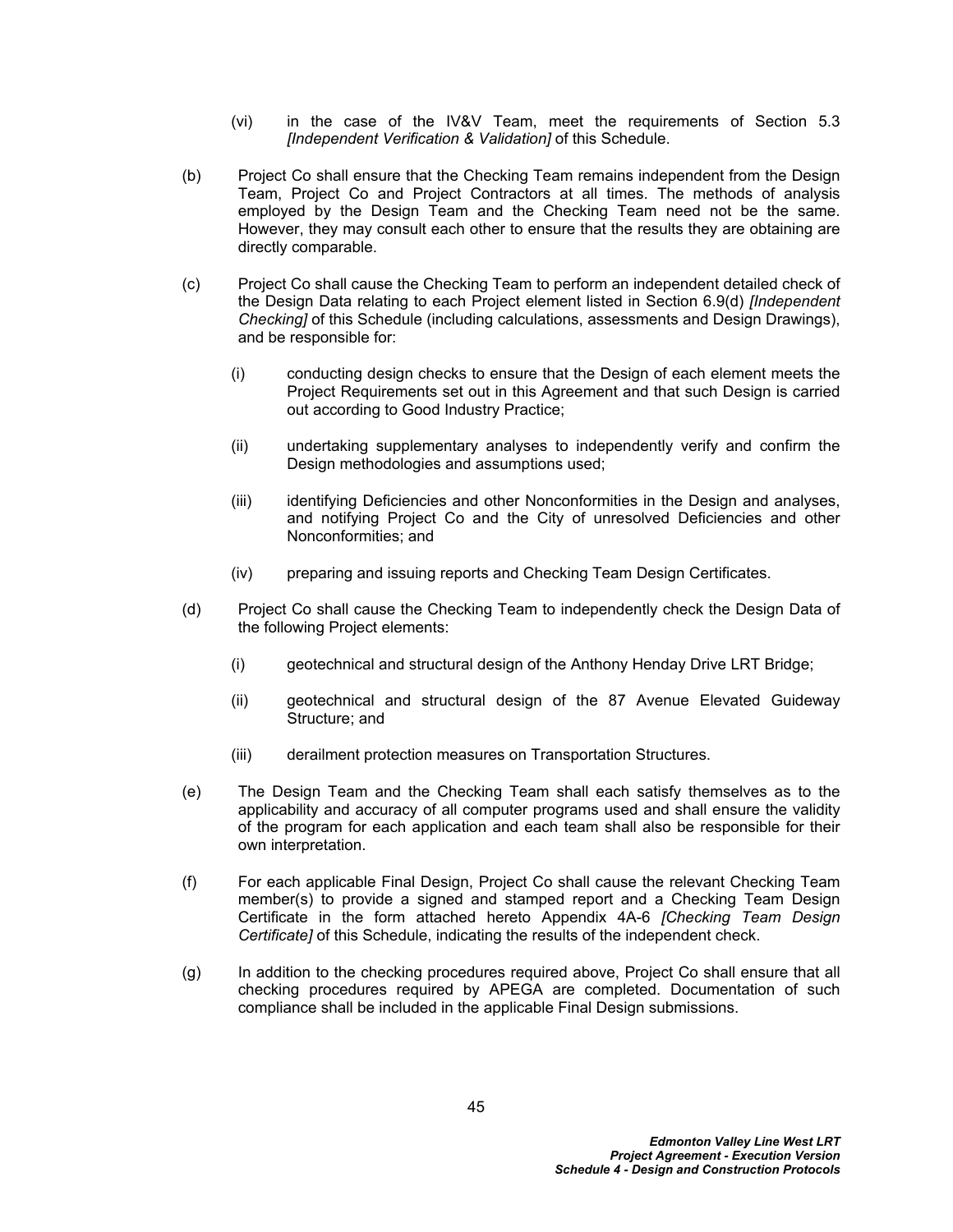### <span id="page-50-0"></span>**6.10 Final Designs**

- (a) Unless otherwise stated in Schedule 5 *[D&C Performance Requirements]*, Final Designs, including Design Data from all Design disciplines, for each Work Package shall be submitted to the City in accordance with Schedule 2 [Submittal Review Procedure] and each Final Design shall, at a minimum:
	- (i) include Design Certificates and all pertinent Design Data, including Design Drawings and copies of all Project Approvals and Design reports, and inspection and testing requirements sufficient to demonstrate conformance with the Project Requirements, along with such other supporting Design Data as requested by the City, acting reasonably;
	- (ii) include all information as listed in Appendix 4B *[Project Specific Submission Requirements]* of this Schedule, to the extent applicable to the Work Package;
	- (iii) include all applicable Design Data, signed and stamped in accordance with Applicable Law, and the policies and requirements of applicable Governmental Authorities and regulatory agencies, including APEGA, ASET, AAA, and AALA;
	- (iv) be comprised of designs that are Integrated appropriately, without conflicts, and presented in a consistent format;
	- (v) include Design Drawings that are complete, searchable, legible, scalable, accurate and provided in the formats and quantities described in Section 2.2.2(d) *[Drawing Submissions]* of Appendix 4C *[Project Drawing Standards]* of this Schedule. Any revisions to previously submitted Design Drawings shall also be complete, legible, scalable, accurate and provided in the formats and quantities described in Section 2.2.2(e) *[Drawing Submissions]* of Appendix 4C *[Project Drawing Standards]* of this Schedule;
	- (vi) include all pertinent data from the system and safety assurance activities, the pertinent information recorded pursuant to the Requirements Management protocol and an Integration Register extract, for the applicable Final Design that demonstrates that the Final Design conforms to the Project Requirements and is Integrated with the other project disciplines;
	- (vii) include all applicable Road Safety Audit Certificates, in the form attached hereto as Appendix 4A *[Certificate Forms]* of this Schedule, signed and stamped by the Independent Road Safety Auditor and the Designer;
	- (viii) include all models, mock-ups and studies applicable to the relevant Final Design or otherwise required to demonstrate compliance with the applicable Project Requirements;
	- (ix) include all plans and procedures applicable to implementation of the relevant Final Design;
	- (x) demonstrate, through comprehensive geotechnical and structural analyses and designs, that the Project Requirements and tolerances of the relevant Infrastructure and each component thereof shall be met over the applicable Design Service Life;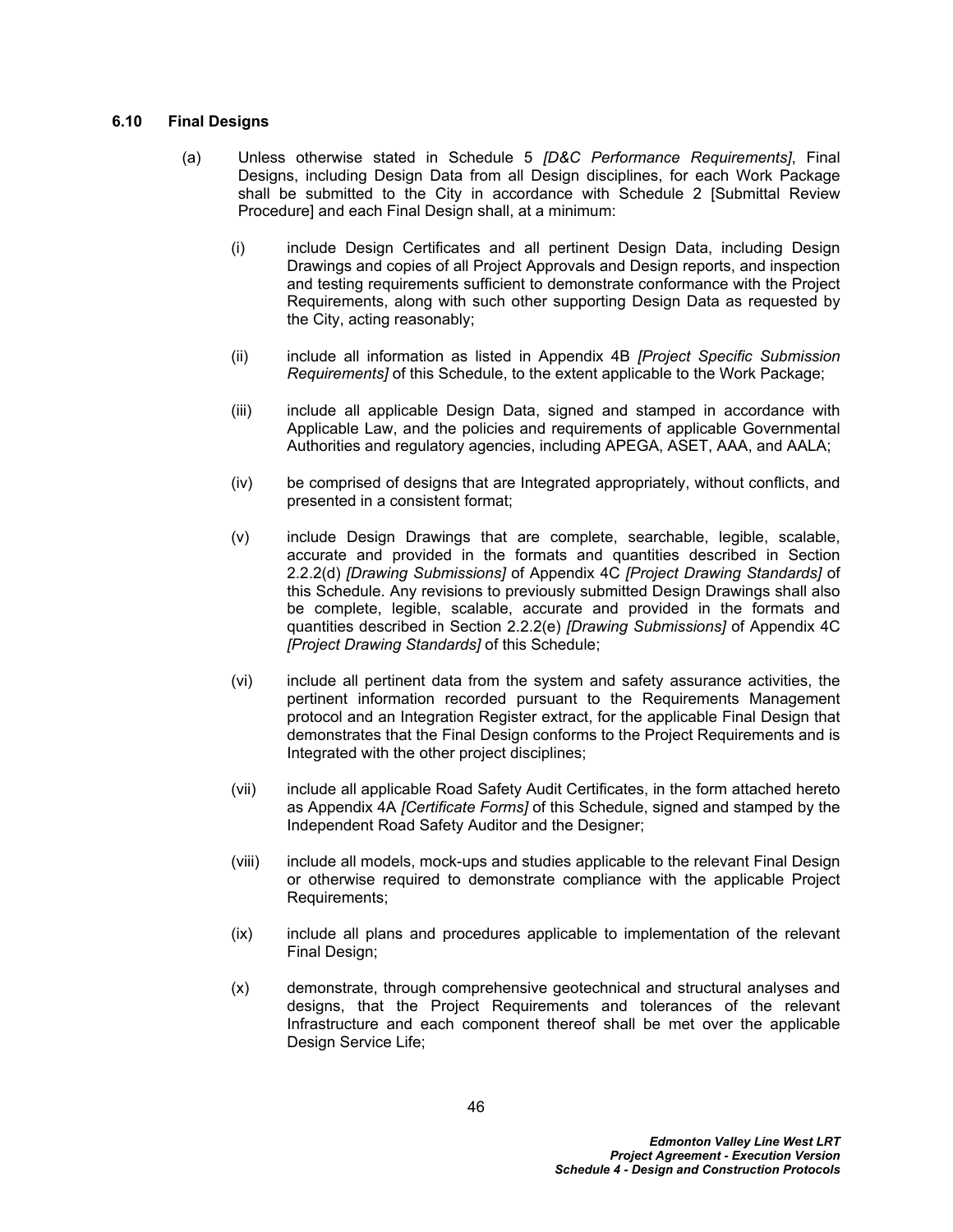- (xi) detail how the Operability and Maintainability Parameters and any other operations and maintenance requirements in this Agreement have been incorporated into the applicable Final Design;
- (xii) detail how SUI treatments and considerations have been incorporated into the applicable Final Design;
- (xiii) detail how any comments of the City, and issues identified in the course of, any Interim Design reviews and any other comments and issues resulting from internal design reviews, quality control procedures and Checking Team reviews have been addressed in the Design;
- (xiv) include a complete register of all Project Intellectual Property, including Third Party Intellectual Property, Third Party Licensed Software and Third Party Embedded Software, incorporated, embedded or otherwise included in or with, or required for the use of, the applicable Final Design and copies of all agreements (including confirmatory agreements) regarding the Project Intellectual Property and related Intellectual Property Rights required under this Agreement or otherwise requested by the City, including transfers or assignments to the City of Project Co's rights and licenses to use Project Intellectual Property and related Intellectual Property Rights;
- (xv) contain all pertinent correspondence, arranged by subject matter in chronological order; and
- (xvi) include a neat, bound and indexed set of applicable Design calculations initialled by the responsible engineer, who shall be a duly experienced Professional Engineer of the appropriate discipline.
- (b) Except as otherwise provided in the Agreement, specific content identified in the Final Designs that have been prepared and submitted to the City which have been accepted by the City in accordance with Schedule 2 *[Submittal Review Procedure]* subsequent to the submission of the Proposal Extracts shall replace the corresponding specific content contained in the Proposal Extracts, provided that:
	- (i) Final Designs that contain information that is intended to replace information contained in the Proposal Extracts are clearly marked up with a note which reads "REPLACES PROPOSAL EXTRACT" for each individual deviation from the Proposal Extracts; and
	- (ii) Final Designs in no circumstances result in lower levels of safety, reliability, durability, performance, quality and service than those described in the Proposal Extracts.

# **6.11 Objection to Final Design**

If the City objects to a Final Design package, including any of the Design Data, in accordance with Schedule 2 *[Submittal Review Procedure]*, the City shall notify Project Co and Project Co shall then:

- (a) make any alterations and additions as necessary so that the Final Design is in accordance with the Project Requirements and all other requirements of this Agreement, all in accordance with Schedule 2 *[Submittal Review Procedure]*;
- (b) subject to the other provisions of this Agreement, submit an Innovation Proposal, or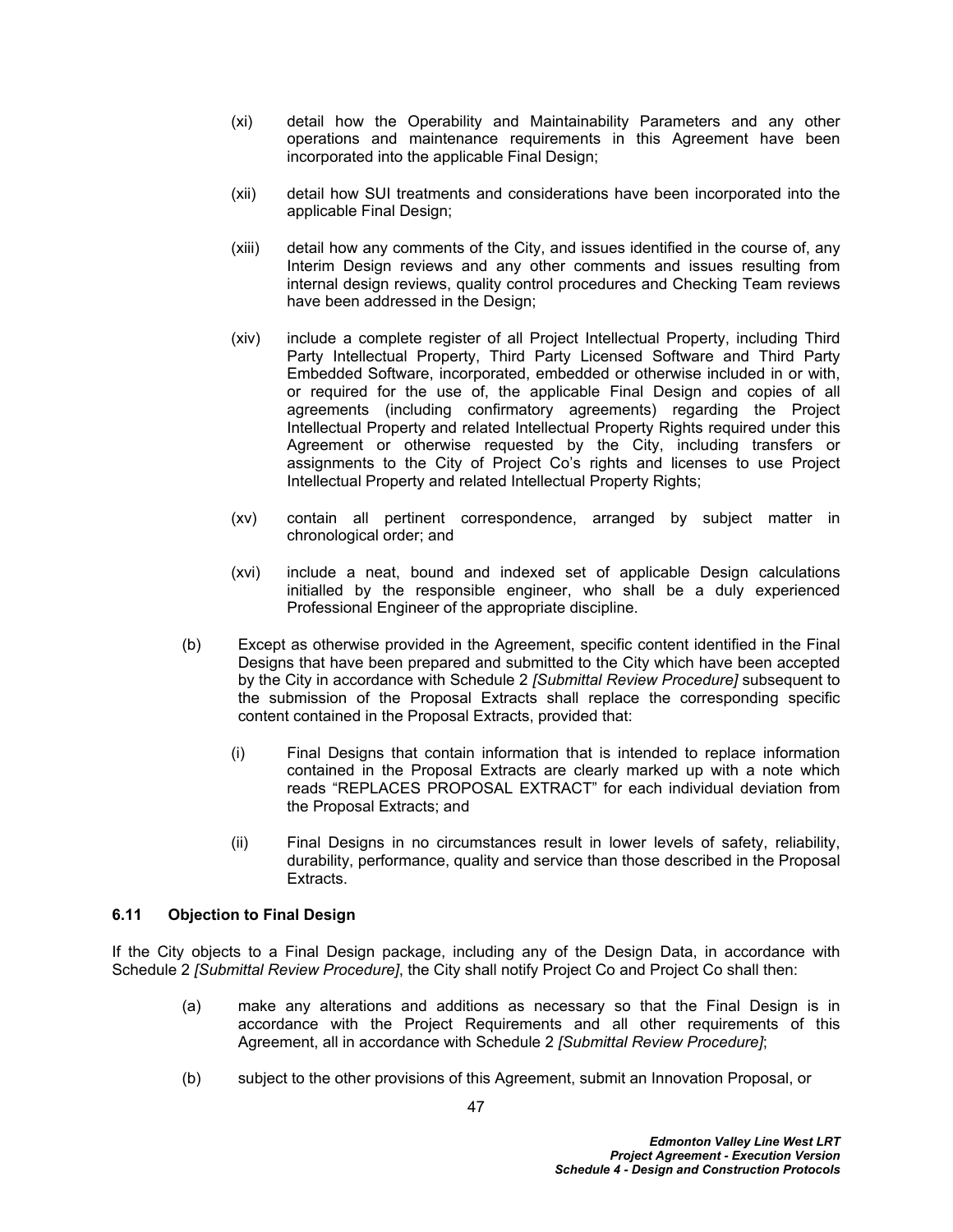(c) dispute the objection by the City in accordance with Schedule 2 *[Submittal Review Procedure]*.

# **6.12 Adherence to Final Design**

Project Co shall not depart from Final Designs, including all Design Data, that have been the subject of a Design Certificate that has been submitted to the City in accordance with the Design and Certification Procedure unless Project Co:

- <span id="page-52-2"></span>(a) first revises and resubmits the applicable Final Design, together with:
	- (i) all applicable revised Design Data;
	- (ii) a revised Design Certificate(s); and
	- (iii) all other information required to be submitted with a Final Design pursuant to Section [6.10](#page-50-0) *[Final Designs]* of this Schedule, to the City in accordance with Schedule 2 *[Submittal Review Procedure]*; or
- <span id="page-52-0"></span>(b) requests that the City consider a field-initiated change to the Final Design as a result of unforeseen construction conditions or urgent circumstances beyond Project Co's control. The City may accept or reject a request pursuant to this Section [6.12\(b\)](#page-52-0) *[Adherence to Final Design]* in its discretion and, if a request is accepted, the City may impose such conditions as it considers appropriate in the circumstances.

# **6.13 Designer Review during Construction**

During Construction, Project Co shall ensure that the Appropriate Person(s), in accordance with the procedures set out in the Design Management Plan, the relevant Quality Documentation and other Project Requirements, examine the Construction and satisfy themselves that the Infrastructure and every part thereof has been designed, fabricated, constructed, completed, commissioned, tested and maintained in all respects so as to accord with:

- (a) the Design Data in respect of which accepted Design Certificates have been issued; and
- (b) all applicable Project Requirements.

# <span id="page-52-3"></span>**6.14 Temporary Works**

- (a) At a minimum, Final Designs shall be provided for the following Temporary Works:
	- (i) all items intended for public use or potentially affecting public safety;
	- (ii) all Temporary Works within the boundaries of Bylaw 7188 and within Groat Ravine defined by below the break in slope.
- (b) Final Designs for the Temporary Works shall be submitted to the City in accordance with Schedule 2 *[Submittal Review Procedure]:*
- <span id="page-52-1"></span>(c) Without limiting Section [6.9](#page-48-0) *[Independent Checking]* of this Schedule, all Design Data relating to any Temporary Works requires an independent check by an Appropriate Person.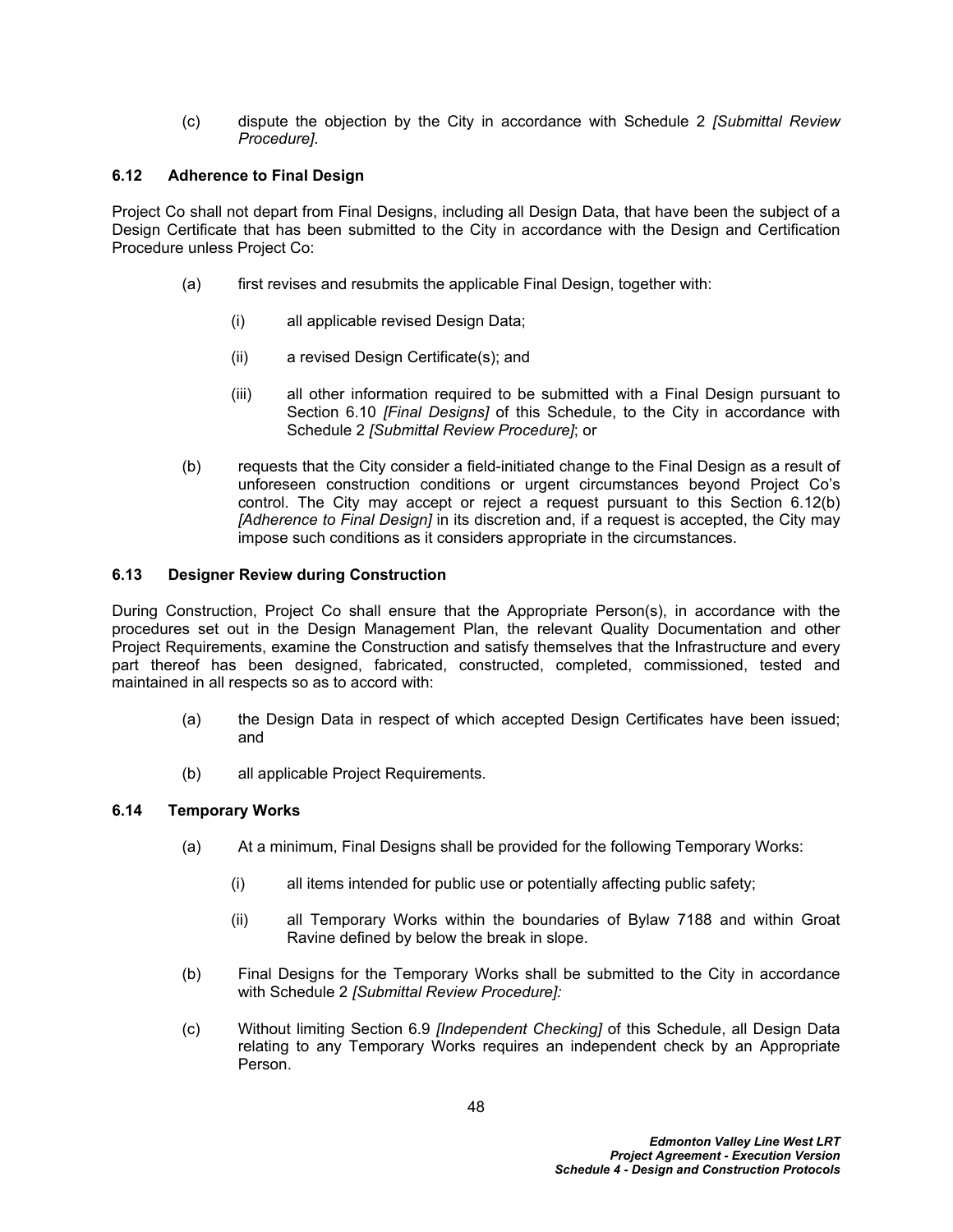- (d) In performing a check referred to in Section [6.14\(c\)](#page-52-1) *[Temporary Work]* of this Schedule, the Appropriate Person shall be satisfied that:
	- (i) the Design Data meets the Project Requirements and otherwise complies with the requirements of this Agreement;
	- (ii) the Temporary Works (as a whole, as well as the constituent parts) are satisfactory for the safe and proper discharge of Project Co's relevant obligations; and
	- (iii) the Design Data complies with all Applicable Law and the requirements of the relevant Governmental Authorities.

## **6.15 No Construction**

- (a) Project Co shall not commence or permit the commencement of Construction or any other construction activities on any Work Package, unless and until Project Co has:
	- (i) satisfied all applicable conditions precedent, as set out in this Agreement, including Schedule 10 *[Environmental Performance Requirements]*;
	- (ii) submitted all applicable Final Designs, including all Design Data and relevant Design Certificates required in respect of the relevant Work Package, in accordance with Schedule 2 *[Submittal Review Procedure]* and such Final Designs have been suitably endorsed by the City; and
	- (iii) obtained all necessary Project Approvals and fulfilled any other applicable requirements in respect of the relevant Work Package; and
- (b) Notwithstanding Section [6.12\(a\)](#page-52-2) *[Adherence to Final Design]* of this Schedule, the City may grant certain exceptions for Temporary Works on a case by case basis, subject to the requirements of Section [6.14](#page-52-3) *[Temporary Works]* of this Schedule being fulfilled in a manner deemed to be equivalent by the City, in its discretion.

### **7. CONSTRUCTION**

### **7.1 Construction Management Plan**

### **7.1.1 General**

Within 90 days after the Effective Date, or at an alternate date Accepted by the City in the Submittal Schedule and Register, Project Co shall prepare and submit a construction management plan, (the "**Construction Management Plan**"), which shall:

- (a) include an organizational chart identifying the entities responsible for performance of each major construction activity;
- (b) include construction staging and site plans;
- (c) include the documented processes, methods and procedures which will be employed in Construction work for critical subsystems, including the Traction Power System, Traffic Signals, Train Control System, Fibre Optic Backbone and all supporting infrastructure including Wayside Equipment and Wayside Equipment Enclosures, Systems Duct Banks, and wire and cable. The processes, method and procedures employed on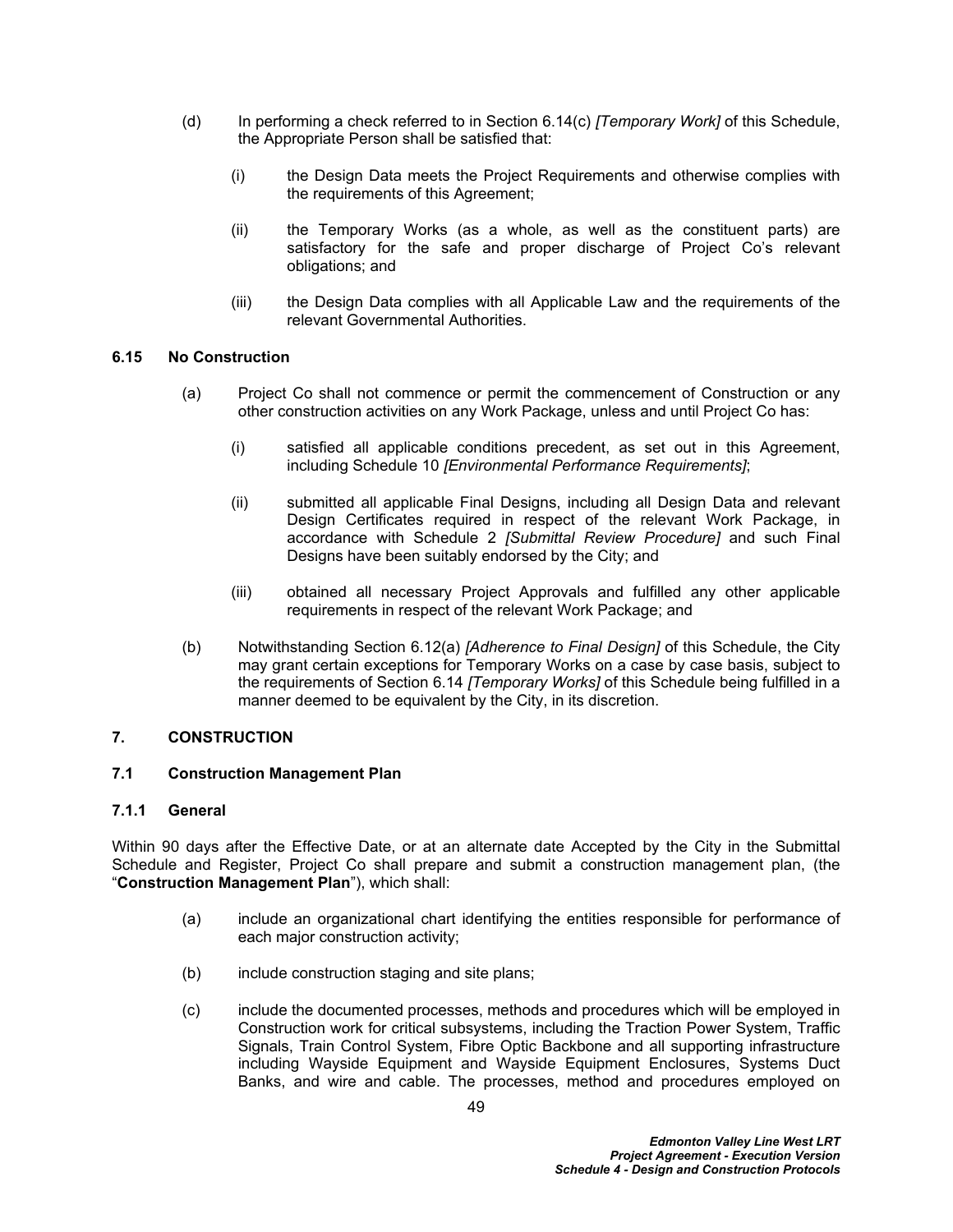critical subsystems shall be based on Good Industry Practice and minimising impact on Valley Line LRT Stage 1 operations.

- (d) include procedures for ensuring coordination of all Construction performed by Subcontractors, including manufacturers of materials, plant or equipment;
- (e) include procedures for ensuring coordination of all Other Works performed by Other Contractors;
- (f) include a soil management plan describing how Project Co will manage all soil excavation, handling, storage and reuse of soils within the Project. The soil management plan shall also include descriptions on how Project Co will manage all backfill that is required. Project Co shall ensure the soil management plan complies with the requirements in Schedule 10 *[Environmental Performance Requirements]*.
- (g) include procedures to regularly inform the Communications Manager to ensure that the requirements and activities of the communications plans and the engagement plans can be executed;
- (h) describe the quality control and quality assurance checks and field review process that will be implemented to ensure compliance of the constructed Infrastructure with the applicable Design Data, including any planned use of Field Review Monitors;
- (i) describe the procedures for accurately redlining on-site issued-for-construction Design Drawings and how revisions to the issued-for-construction Design Drawings will be managed;
- (j) include a log of lessons learned from similar projects and plan for implementing mitigation measures to address similar issues;
- (k) include procedures for identifying and correcting Deficiencies and other Nonconformities;
- (l) include the following construction sub-plans, each as further described in Section [7.2](#page-55-0)  *[Construction Management Sub-Plans]* of this Schedule:
	- (i) Construction Noise Control Sub-Plan; and
	- (ii) Construction Vibration Control Sub-Plan;
- (m) describe the approach to managing the construction constraints described in Section 1- 3.1 *[Construction Constraints]* of Schedule 5 *[D&C Performance Requirements]*; and
- (n) be consistent with the preliminary Construction Management Plan included in the Proposal Extracts, unless otherwise appropriately endorsed by the City.

### **7.1.2 Updates to the Construction Management Plan**

Prior to implementation of any amendments or updates to the Construction Management Plan, Project Co shall submit the proposed amendments or updates to the City in accordance with Schedule 2 *[Submittal Review Procedure]*.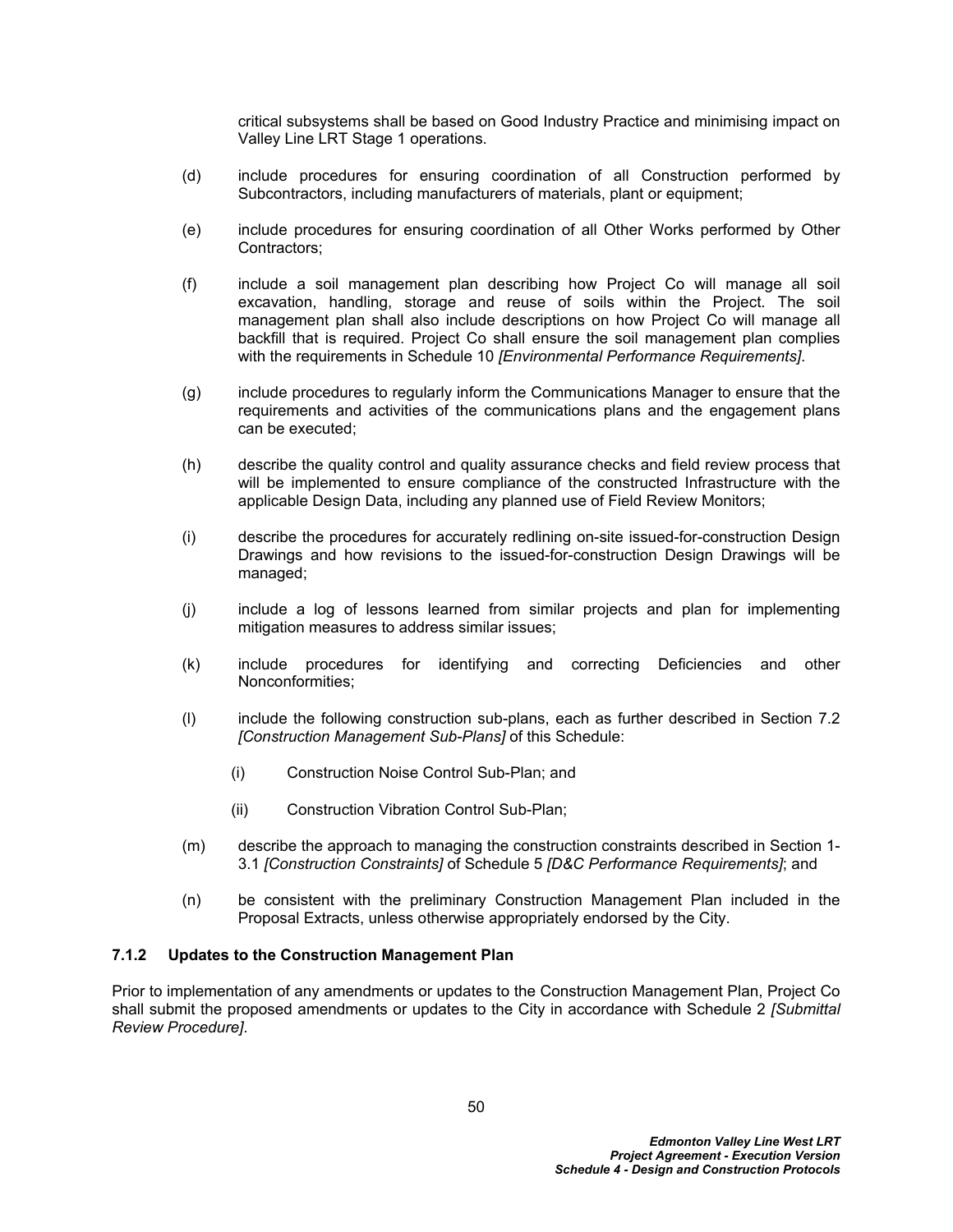## **7.1.3 Compliance with the Construction Management Plan**

Throughout the Construction Period, Project Co shall implement and comply, and ensure that all Project Co Persons comply, with the Construction Management Plan and any amendments or updates which have been Accepted by the City.

### <span id="page-55-0"></span>**7.2 Construction Management Sub-Plans**

#### **7.2.1 Construction Noise Control Sub-Plan**

The Construction Noise Control Sub-Plan shall:

- (a) describe the processes and procedures required to satisfy the requirements of Section 1-3.3 *[Construction Noise]* of Schedule 5 *[D&C Performance Requirements]*;
- (b) describe the strategy to minimize Construction noise;
- (c) describe the truck routes to be used for each Site;
- (d) describe the truck movement restrictions within each Site, including limits on speed and reverse manoeuvres with back-up alarms;
- (e) identify any special mitigation measures to be employed at noise-sensitive locations and/or noise-sensitive times of day and in the vicinity of festivals/events;
- (f) identify areas of Construction noise concerns that may require additional communications and engagement attention; and
- (g) be consistent with the preliminary Construction Noise Control Sub-Plan included in the Proposal Extracts unless otherwise agreed to by the City.

### **7.2.2 Construction Vibration Control Sub-Plan**

The Construction Vibration Control Sub-Plan shall:

- (a) describe the processes and procedures required to satisfy the requirements of Section 1-3.4 *[Construction Vibration Control]* of Schedule 5 *[D&C Performance Requirements]*;
- (b) describe the strategy to minimize vibration impacts;
- (c) list all vibration-generating equipment and processes to be employed in the Construction;
- (d) identify any special mitigation measures to be employed to mitigate vibration impacts at vibration-sensitive areas, and in the vicinity of festivals/events;
- (e) identify minimum separation distances between operating vibration-generating equipment and buildings;
- (f) identify areas of Construction vibration concerns that may require additional communications and engagement attention; and
- (g) be consistent with the preliminary Construction Vibration Control Sub-Plan included in the Proposal Extracts.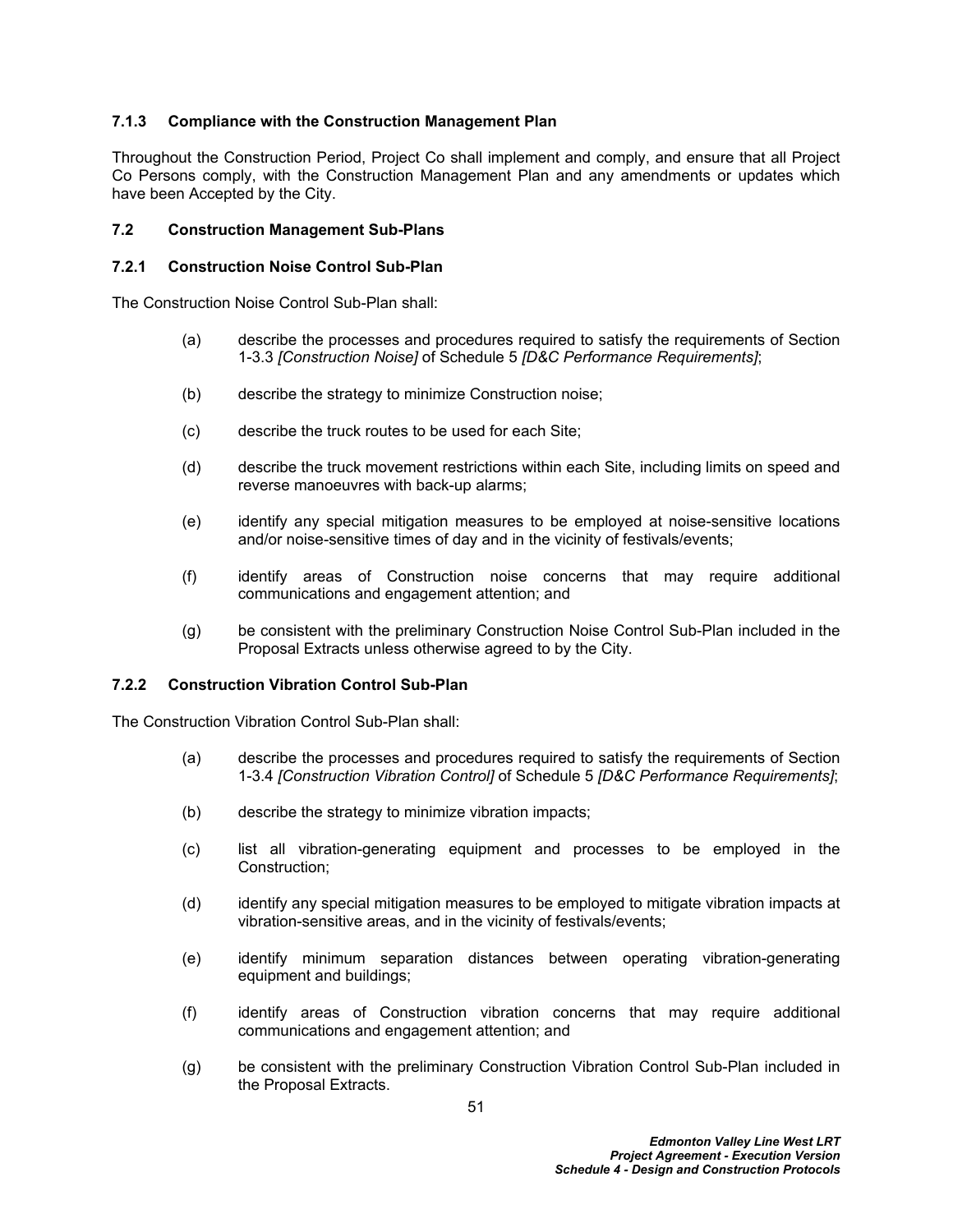## **7.2.3 Construction Maintenance Program**

- (a) Not less than 30 days before commencing any Construction activities within the Lands, Project Co shall prepare and submit to the City a comprehensive Construction Maintenance program for the Construction Period (the "**Construction Maintenance Program**"), which shall list the specific Construction Maintenance procedures in accordance with Section 1-3.5 *[Maintenance During Construction]* of Schedule 5 *[D&C Performance Requirements].*
- (b) Project Co shall review and amend the Construction Maintenance Program, not less than annually on the anniversary of the Effective Date throughout the Construction Period, and more often as necessary, to ensure that the Construction Maintenance Program at all times:
	- (i) reflects the nature of the Project Work being performed at the applicable Sites; and
	- (ii) complies with the requirements set out in Section 1-3.5C *[Maintenance During Construction]* of Schedule 5 *[D&C Performance Requirements].*
- (c) Any amendments to the Construction Maintenance Program shall be submitted to the City pursuant to Schedule 2 *[Submittal Review Procedure].*
- (d) The Construction Maintenance Program shall terminate on the Construction Completion Date**.**

# **7.3 Construction Requirements**

### **7.3.1 Skilled Workers**

Project Co shall employ or cause any entity performing Construction on the Project to employ a sufficient number of appropriately qualified and skilled workers to perform the Construction in compliance with this Agreement.

# **7.3.2 Control of the Construction**

Project Co shall have total control of the Construction and shall effectively direct and supervise the Construction so that it is undertaken in compliance with the terms of this Agreement. Project Co shall be responsible for all construction means, methods, techniques, sequences and procedures with respect to the Construction and for coordinating the various elements of the Construction and nothing in this Agreement (including this Schedule) shall be interpreted as giving any responsibility for the above to the City, the City's Representative or any other representative or agent of the City or to the Independent Certifier.

### **7.3.3 Construction Drawings**

- (a) Project Co shall have all issued-for-construction Design Drawings on-site and available for review throughout the Construction Period.
- (b) All on-site issued-for-construction Design Drawings shall be redlined, as required, to confirm As Built information, such that the actual state of Construction is accurately reflected on the on-site issued-for-construction Design Drawings at all times.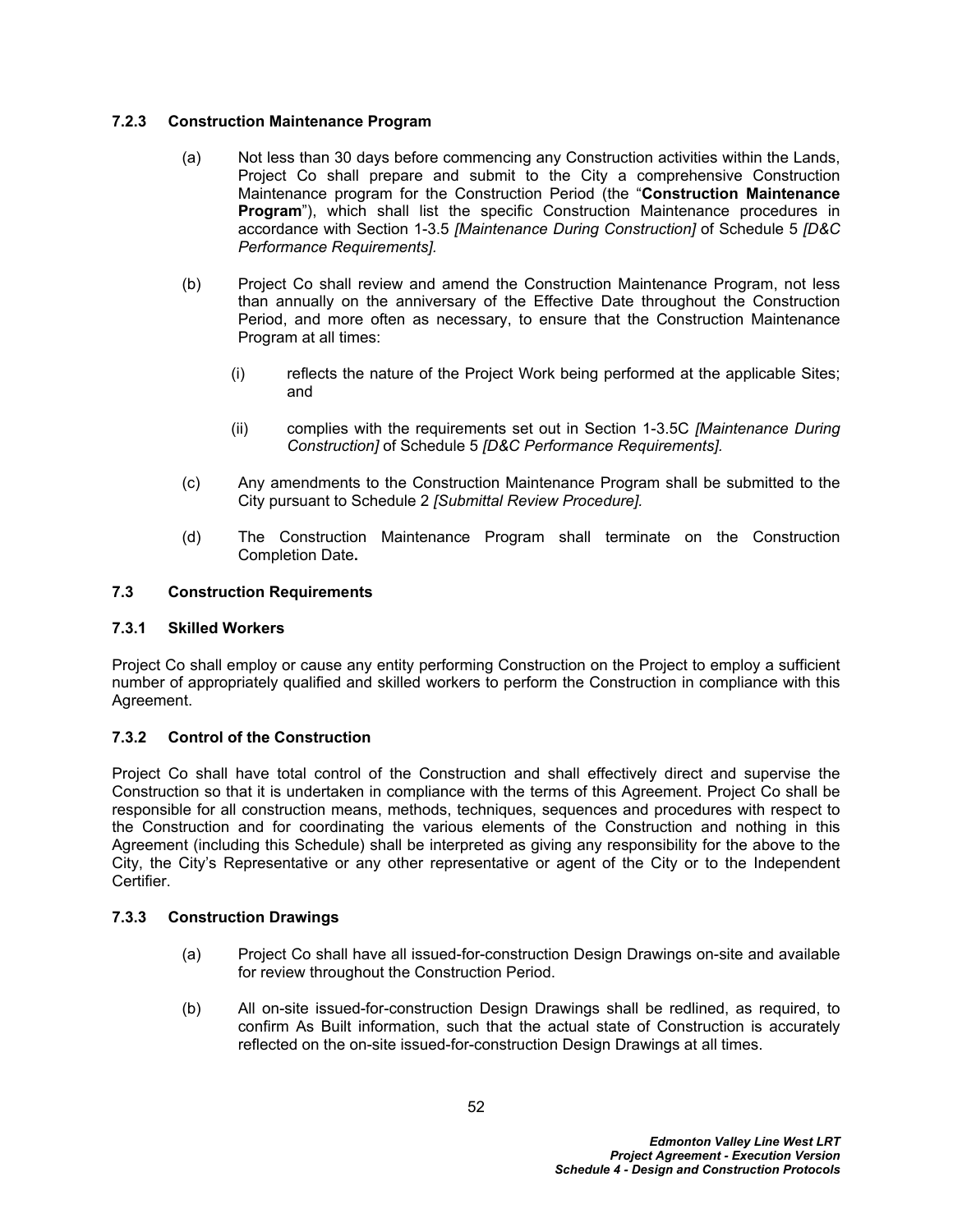- (c) Upon completion of the Construction and prior to issuance of the Construction Certificate for the applicable Work Package, the original copy of each final redlined issued-for-construction Design Drawing shall be returned to the Designer for creation of the final Record Drawing.
- (d) Copies of each final redlined issued-for-construction Design Drawing shall be submitted to the City in accordance with Schedule 2 *[Submittal Review Procedure]* and retained as an As Built copy until superseded by the associated Record Drawing.

## **7.3.4 Emergency Measures**

Project Co shall, for purposes of managing Emergency and crisis incidents during Construction:

- (a) develop a Crisis Communications and issues management protocol between the City, Project Co and Emergency Services to advise the City of any potential crisis on any site including, without limitation, a terrorist attack, infrastructure failing fatality or major injury. The Crisis Communications and issues management protocol shall be consistent and integrated with the Emergency Response Plan;
- (b) develop and communicate procedures for on-site fire response, including contact information for local fire and other Emergency Services, to all Site personnel;
- (c) provide a 24-hour hotline, advertised for emergency use only (and Project Co shall post the phone number in prominent locations at each Site) for notification of Construction related emergencies;
- (d) support the City's lead role in addressing all Crisis Communications in accordance with Section 3.8 *[Crisis Communications]* of Schedule 12 *[Communications and Engagement]*;
- (e) maintain and provide access to the Lands, including maintenance of all overhead clearances for use by emergency response vehicles; and
- (f) co-ordinate the development and implementation of emergency evacuation and response plans with the City to accommodate festivals and events, including any set-up and tear-down periods as described in Section 1-3.1.2 *[Festivals & Events]* of Schedule 5 *[D&C Performance Requirements]*.

### <span id="page-57-0"></span>**7.3.5 City's Access to Lands**

- (a) Without limiting, and in addition to, the access rights described elsewhere in this Agreement, Project Co shall ensure that the City and its representatives, subject to complying with all reasonable safety procedures, including any relevant health and safety plans for the carrying out of the Construction and Project Co's and/or the Construction Contractor's reasonable site rules, have access to:
	- (i) attend the Lands and view and observe the Construction at any time;
	- (ii) attend and observe all aspects of the Commissioning Work;
	- (iii) attend the Lands to perform City Works in accordance with Section 1-1.3 [City Works] of Schedule 5 [D&C Performance Requirements];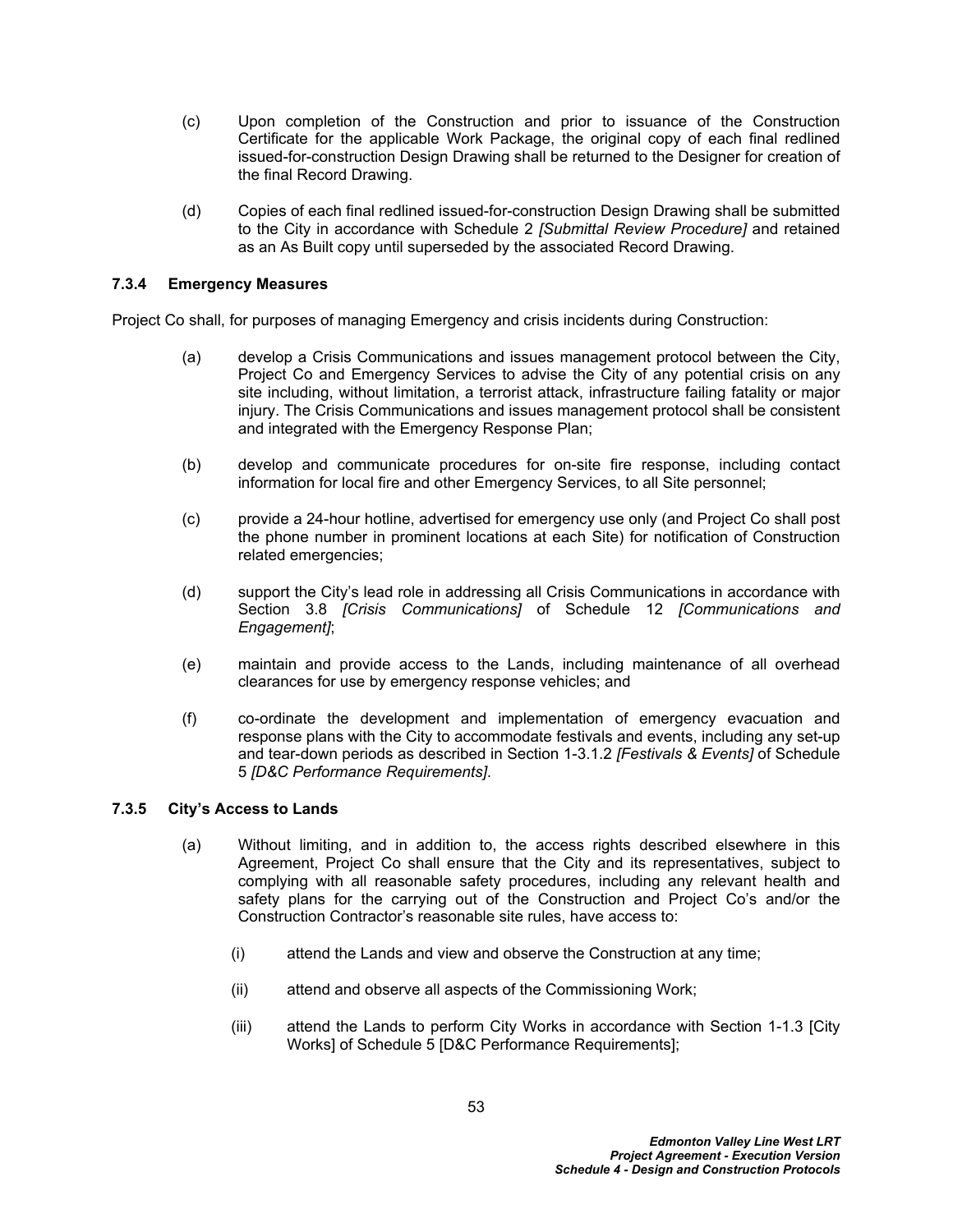- (iv) perform independent inspections/tests as described in Section 8.2 *[City Audits]* of Schedule 9 *[Quality Management]*;
- (v) take photographs or video or install a device for taking photographs or video over a period of time for project monitoring, progress capture and communications purposes; and
- (vi) during normal working hours, visit any site or workshop where materials, plant or equipment are being manufactured, prepared or stored for use in the Construction, for the purposes of general inspection and of attending any test, investigation or Commissioning Work being carried out in respect of the Design or Construction.
- (b) The City and its representatives shall have the right to attend all monthly progress meetings and site meetings, including meetings between Project Co and the Project Contractors and Project Co shall provide reasonable advance notice of the time and location of all such meetings to the City.
- (c) Project Co shall cooperate with the City to arrange for tours of the Lands at reasonable times during the Construction Period in a way that does not unreasonably interfere with the progress of the Construction and in compliance with Section 3.6 *[Special Events]* of Schedule 12 *[Communicating and Engagement]*.

## **7.3.6 Inspection**

- (a) Prior to the Final Completion Date, Project Co shall, upon request by the City, which request shall include detailed reasons for the request, open up for inspection by the City or its representatives any part of the Infrastructure which the City, acting reasonably, believes is defective;
- (b) If the Parties agree, or if it is determined in accordance with the Dispute Resolution Procedure, that there are no Deficiencies in the relevant part of the Infrastructure, and Project Co complied with the requirements of Section [7.3.5](#page-57-0) *[City's Access to Lands]* of this Schedule and Section 8 *[Permitted Access]* of Schedule 15 *[Independent Certifier]* , then the exercise of such rights shall be treated as a Relief Event and be subject to Section 11 *[Relief Events and Limited Relief Events]* of the Agreement;
- (c) If the Parties agree, or if it is determined in accordance with the Dispute Resolution Procedure, that any relevant part of the Infrastructure contains Deficiencies:
	- (i) Project Co shall rectify and correct such Deficiencies;
	- (ii) any consequence of such rectification or correcting Deficiencies shall be carried out by Project Co at no cost to the City; and
	- (iii) Project Co shall not be entitled to any extension of time to the Target Completion Date in relation to such rectification and Making Good of such Deficiencies; and
- (d) If the Parties are unable to reach agreement in accordance with Sections 7.3.6(a) *[Inspection]* or 7.3.6(b) [*Inspection*] above, the matter shall, at the request of either Party, be referred to the Dispute Resolution Procedure. If, in order to maintain compliance with the Construction Schedule, it is necessary to proceed in respect of the matter in Dispute, the Parties shall proceed in accordance with the position of the City,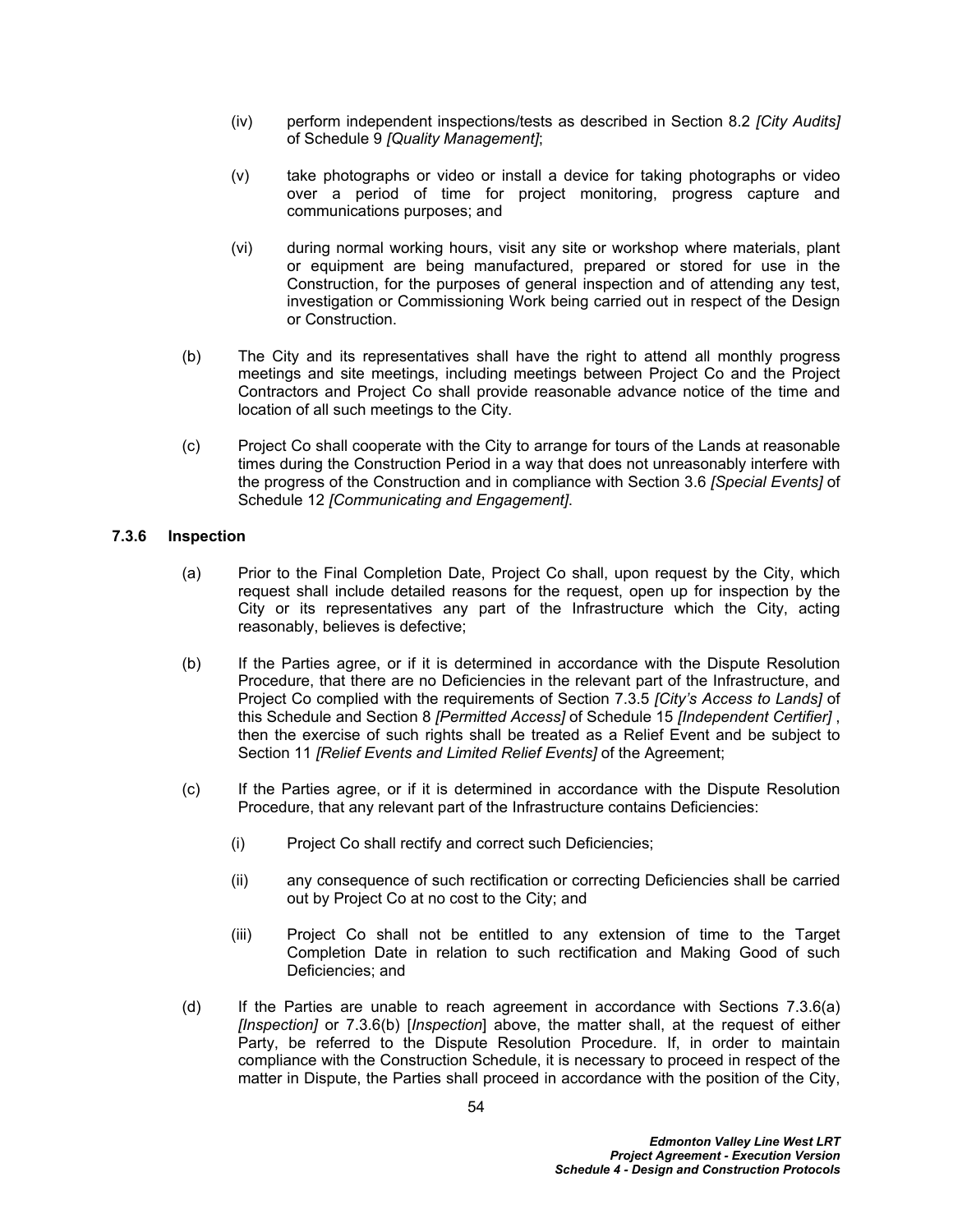provided that, if Project Co proceeds in accordance with the City's position and the Dispute is finally determined in favour of Project Co, Project Co shall be entitled to claim a Relief Event subject to and in accordance with Section 11 *[Relief Events and Limited Relief Events]* of this Agreement.

## **7.3.7 City Project Meetings**

At the City's request, Project Co's Representative shall attend meetings to update the City on the progress of the Design and Construction and to discuss any issues that have arisen. These meetings shall not be held more frequently than weekly unless mutually agreed otherwise.

## **7.4 Transportation Management Plan**

## **7.4.1 Transportation Management Plan (TMP)**

Within 90 days following the Effective Date Project Co shall prepare and submit to the City a Transportation Management plan, (the "**Transportation Management Plan**"), which shall be divided into the following chapters:

- (a) Transportation Accommodation, in accordance with Section [7.4.2](#page-59-0) *[Transportation Accommodation]* of this Schedule;
- (b) public notification, in accordance with Section [7.4.3](#page-60-0) *[Public Notification]* of this Schedule; and
- (c) incident management, in accordance with Section [7.4.4](#page-60-1) *[Incident Management]* of this Schedule.

### <span id="page-59-0"></span>**7.4.2 Transportation Accommodation**

The Transportation Accommodation chapter of the TMP shall include:

- (a) an overall strategy for provision of safe and continuous access to and passage for all impacted transportation modes, including pedestrians, bicycles and vehicles, through or around all Sites;
- (b) an overall strategy for maintaining continuous, safe and efficient access to all impacted properties;
- (c) a description of all safety Hazards associated with the Transportation Closures and the available mitigation measures;
- (d) a description and drawings of the proposed Construction staging identifying:
	- (i) the location, anticipated duration and nature of each Transportation Closure; and
	- (ii) the traffic movements, pedestrian and bicycle routes including alternate routes where applicable;
- (e) identification of all transit routes impacted by Transportation Closures;
- (f) the approach to co-ordination of Transportation Accommodation with City Works, Other Works, other construction projects, festivals and events on or adjacent to the Lands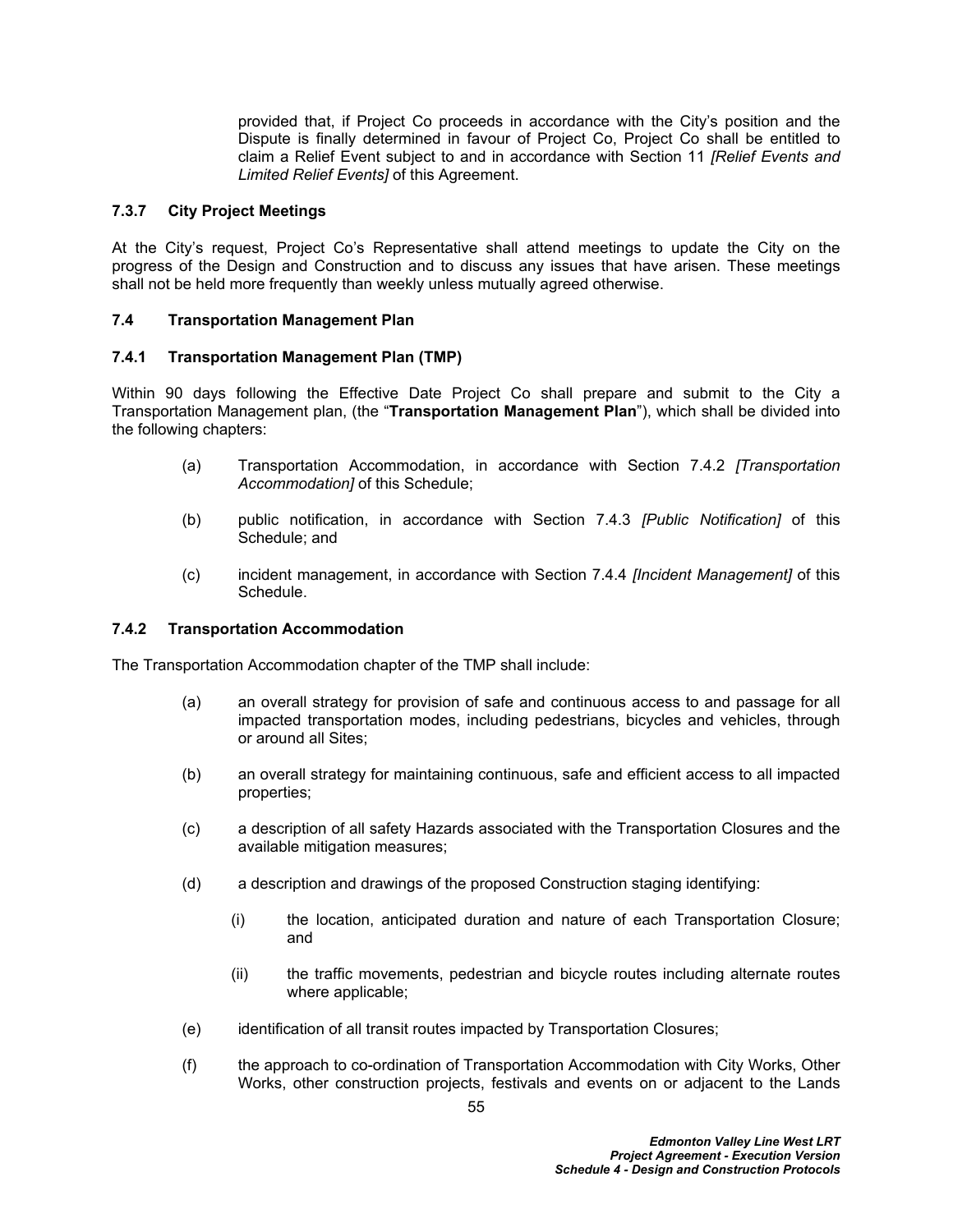and all of the Construction constraints described under Section 1-3.1 *[Construction Constraints]* of Schedule 5 *[D&C Performance Requirements]*;

## <span id="page-60-0"></span>**7.4.3 Public Notification**

The public notification chapter of the TMP shall address the approach to compliance with the applicable requirements of Schedule 12 *[Communications and Engagement],* including but not limited to Section 3.2 *[Design and Construction Communications Services]* of Schedule 12 *[Communications and Engagement],* addressing all activities impacting all transportation modes throughout the Construction Period.

### <span id="page-60-1"></span>**7.4.4 Incident Management**

The incident management chapter of the TMP shall address:

- (a) procedures to deal with traffic incidents and emergencies within or adjacent to the Site;
- (b) the approach to involving Emergency Services when developing the traffic incident management requirements of each TAR, TAP and TAS;
- (c) identification of circumstances under which PCMSs will be used to provide incident information to the public; and
- (d) a process for assessment, reaction, communication and staff training related to traffic incident reporting procedures.

### **7.4.5 Review and Amendment of the Transportation Management Plan**

- (a) Project Co shall review and amend the Transportation Management Plan, at a minimum on every anniversary of the Effective Date throughout the Construction Period, based on monitoring of the Transportation Accommodation, as necessary to ensure that the Transportation Management Plan at all times:
	- (i) reflects the nature of the Project Work being performed, including any changes in the Sites, work methods, Construction staging or Construction Schedule;
	- (ii) complies with the requirements of Section 1-4 *[Transportation Management]* of Schedule 5 *[D&C Performance Requirements].*
- (b) Any Transportation Management Plan amendments shall be submitted to the City for review pursuant to Schedule 2 *[Submittal Review Procedure]*.

### **8. ASSET TAGGING AND REGISTER**

### <span id="page-60-2"></span>**8.1 Asset Tagging**

- (a) Project Co shall, in consultation with the City and the Operator, supply and affix asset radio frequency identification tags to all Equipment, including all components thereof, to the level of line replaceable units, including:
	- (i) On-track Vehicles, except LRVs and their on-board equipment;
	- (ii) Structures;
	- (iii) OCS poles;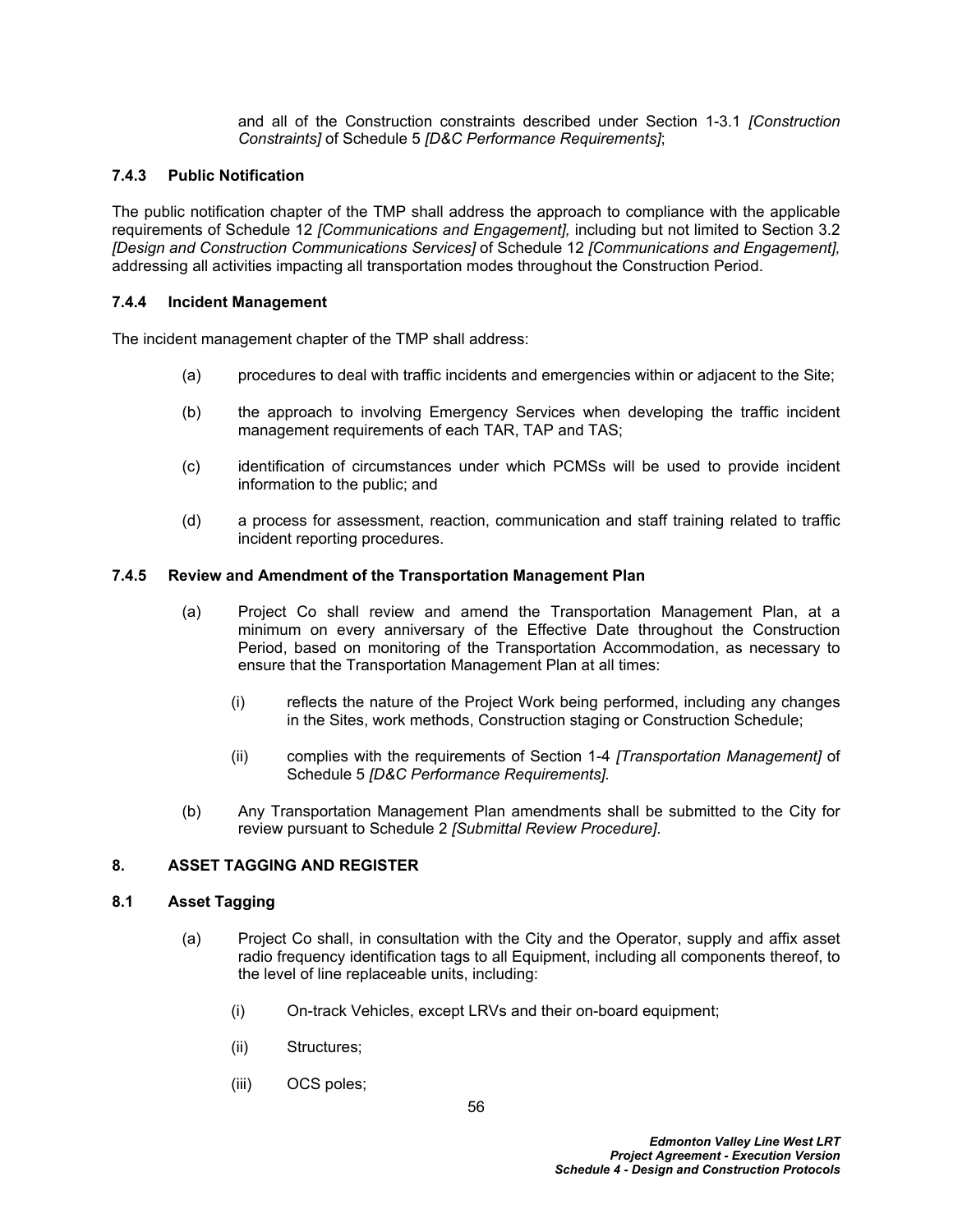- (iv) transformers;
- (v) power operated switch machines;
- (vi) hand throw switches;
- (vii) switch blowers;
- (viii) Switch Position Indicators;
- (ix) relays;
- (x) street lights;
- (xi) communication and wayside cabinets;
- (xii) CCTV cameras;
- (xiii) PA speakers;
- (xiv) Road Traffic Signal poles, cantilevers and luminaires;
- (xv) LRT Traffic Signal fixtures;
- (xvi) Block Signals;
- (xvii) Traffic Controller cabinets;
- (xviii) Utility Complexes;
- (xix) TPSSs; and
- (xx) Data Centres.
- (b) Each asset identification tag shall include a unique numerical identifier.

# **8.2 Asset Register**

Within 150 days after the Effective Date, Project Co shall create, maintain, update and provide to the City, an asset register in electronic format ready for uploading to the Asset Management System, of all items required to be tagged with an asset identification tag pursuant to Section [8.1](#page-60-2) *[Asset Tagging]* of this Schedule (the **"Asset Register"**). The Asset Register shall be consistent with the City's Asset Classification and Numbering System. For each item included in the Asset Register, Project Co shall, as applicable, record, or provide a remotely accessible link to, the following information:

- (a) unique numerical identifier;
- (b) make, model and device type, where applicable;
- (c) critically based on the RAMs assessment;
- (d) asset tag number;
- (e) serial number, where applicable;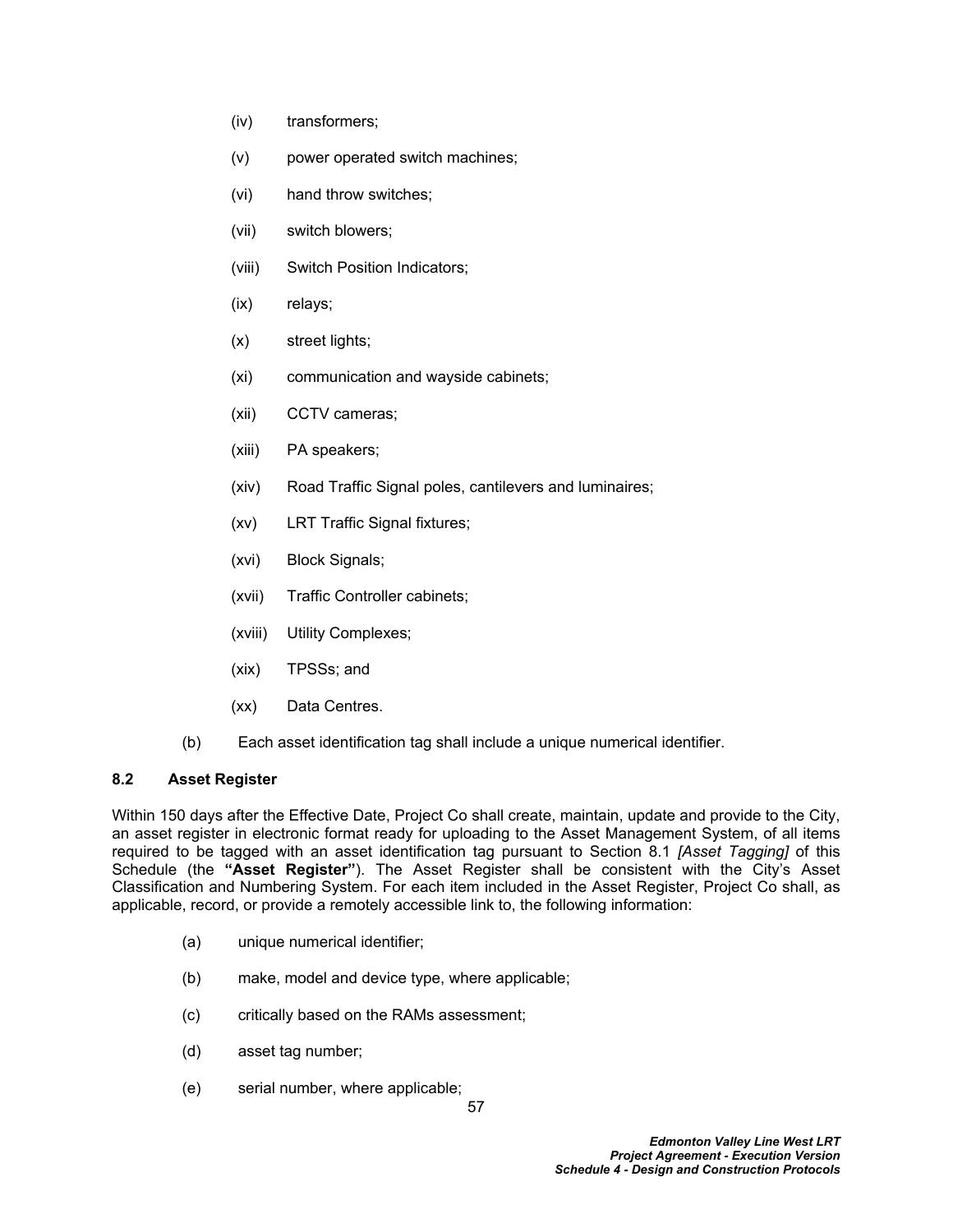- (f) executive software name, version, date installed, and checksum, where applicable;
- (g) application software name, version, date installed, and checksum, where applicable;
- (h) purchase order or equipment purchase contract identifier;
- (i) equipment supplier and contact information for the equipment supplier;
- (j) installed location;
- (k) date installed;
- (l) any maintenance carried out before handover;
- (m) anticipated replacement date or timeframe;
- (n) warranty tracking, including manufacturer warranty start date and expiry date, where applicable;
- (o) required Utility or other connections;
- (p) applicable drawings;
- (q) operation and maintenance manual(s), work instructions and Training Manuals, where applicable;
- (r) complete quantitative and baseline performance data, including applicable Commissioning data; and
- (s) any other information that may be agreed upon by the City and Project Co or as may be otherwise required pursuant to, or by, the Project Requirements.

## **8.3 Asset Management System**

The City will use commercially reasonable efforts to provide Project Co with information regarding the Asset Management System sufficient to enable Project Co to perform its obligations hereunder as soon as reasonably practicable, and in any case, on or before the date that is 90 days following the Effective Date.

### <span id="page-62-0"></span>**9. COMMISSIONING**

### **9.1 Commissioning Manager**

- (a) Project Co shall retain a qualified Commissioning manager (the "**Commissioning Manager**") at least 12 months prior to the first Commissioning activity who:
	- (i) shall have a minimum of ten (10) years of demonstrable experience in commissioning light rail transit systems;
	- (ii) shall be registered, or be qualified to be registered, as a Professional Engineer;
	- (iii) is acceptable to the City, acting reasonably; and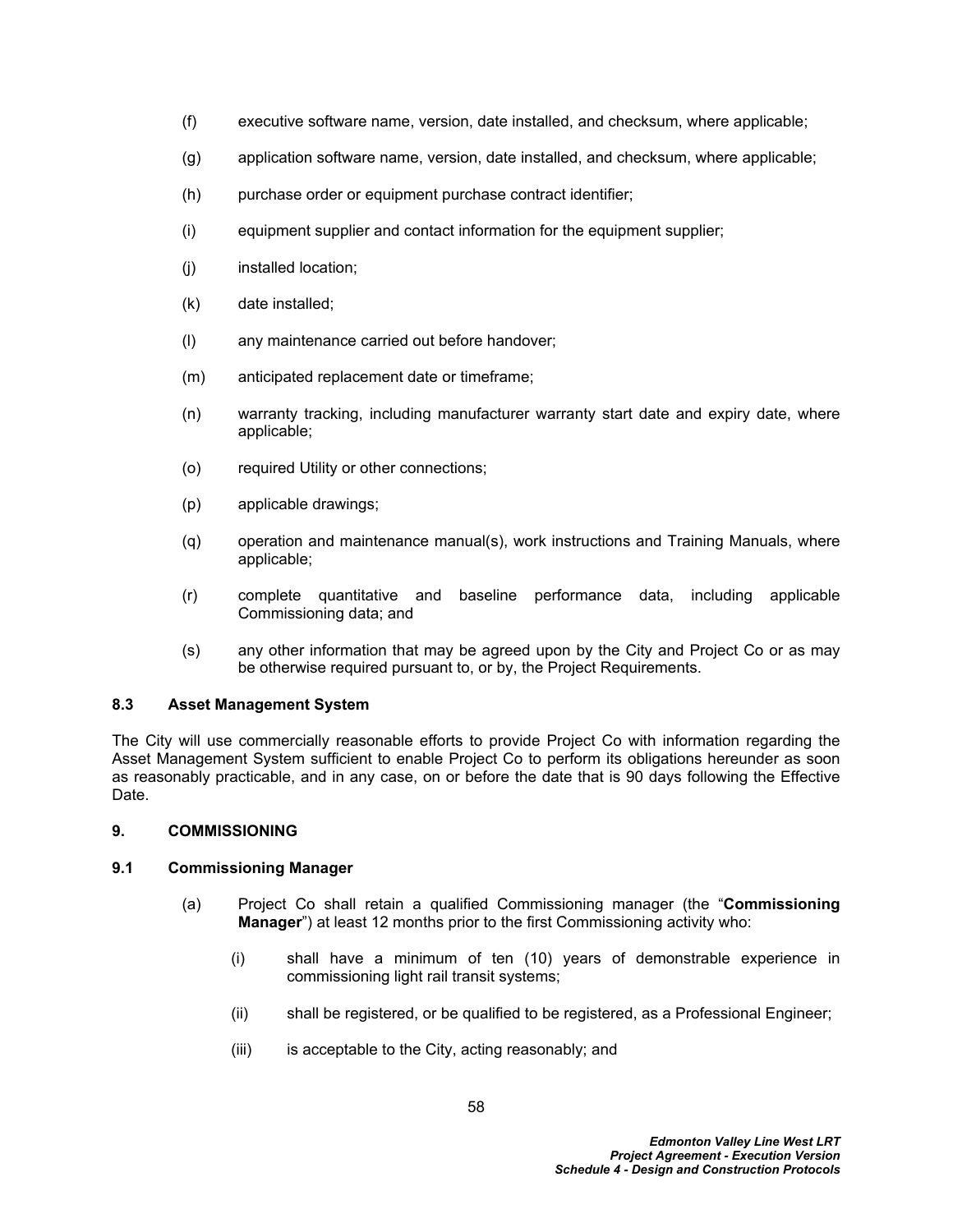- (iv) shall be responsible for planning, implementation, management and oversight of all Commissioning Work and for preparation of all Commissioning documentation, records and Integration testing.
- (b) Project Co shall cause the Commissioning Manager to:
	- (i) conduct and complete all tests and inspections, including all pre-Commissioning and Commissioning Work, required by and in accordance with, this Agreement and Good Industry Practice; and
	- (ii) prepare and submit to the City and the Independent Certifier all Commissioning Certificates and copies of the applicable documentation, records and reports required to:
		- (A) demonstrate to the Independent Certifier, the City and all applicable Governmental Authorities that all applicable Equipment, components, systems and sub-systems and the fully Integrated Infrastructure comply with the Project Requirements;
		- (B) establish a baseline record of Equipment, components, systems and sub-systems in electronic format suitable for storing in an Asset Management System for comparing performance and determining deterioration over the applicable Design Service Life;
		- (C) demonstrate that the Gerry Wright OMF Stage 2 is ready for, and has met all of the conditions precedent for, Phase 1 Construction Completion;
		- (D) demonstrate that the Infrastructure is ready for, and has met all of the conditions precedent for, Construction Completion;
		- (E) validate the technical performance of individual Equipment, components, systems and sub-systems;
		- (F) demonstrate Integration of the individual Equipment, components, systems and sub-systems into the Infrastructure;
		- (G) demonstrate that all Commissioning test equipment has been properly calibrated and that such calibration is documented and traceable to the applicable standards;
		- (H) validate the safety and security of the Infrastructure in accordance with the Safety and Security Certification Program;
		- (I) confirm the Infrastructure meets the RAM targets set out in the RAM Program and this Agreement;
		- (J) demonstrate that the Infrastructure is electromagnetically compatible with its environment and achieves emission and susceptibility targets set out in the EMC Program described in Section 1-2.3 *[Electromagnetic Compatibility]* of Schedule 5 *[D&C Performance Requirements];*
		- (K) demonstrate that the Stray Current emissions from the Infrastructure and corrosion control activities are compliant with the levels set out in the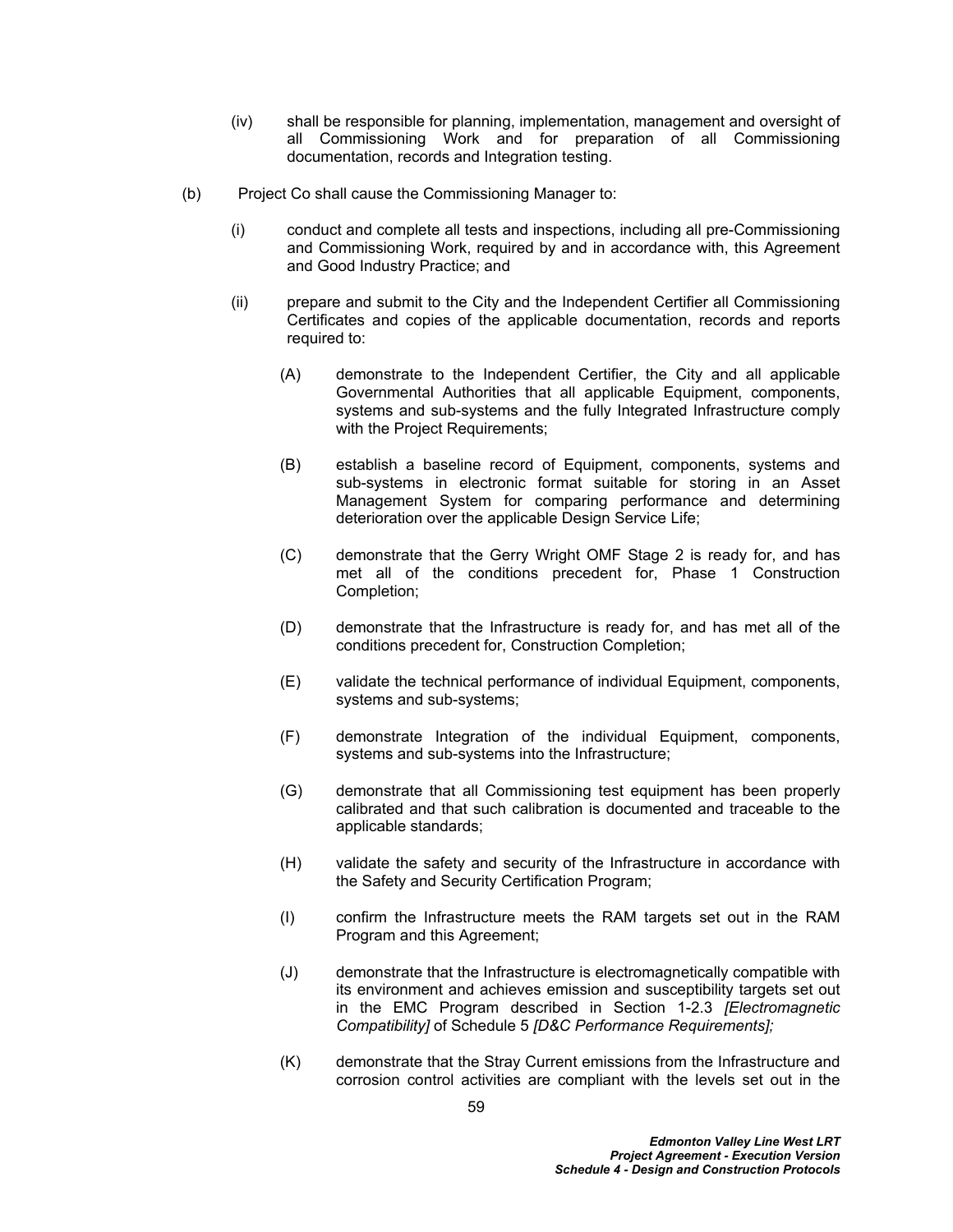Stray Current Program described in Section 1-2.4 *[Stray Current and Corrosion Control Program]* of Schedule 5 *[D&C Performance Requirements];*

- (L) demonstrate that noise levels do not exceed the levels set out in the Noise Control Sub-Plan;
- (M) demonstrate that vibration levels do not exceed the levels set out in the Vibration Control Sub-Plan;
- (N) demonstrate that wheel/rail profiles and associated wear levels do not exceed the levels set out in the Integration Management Plan;
- (O) demonstrate that the OCS/pantograph contact forces and associated wear levels do not exceed the levels set out in the Integration Management Plan;
- (P) demonstrate that the LRV platform gaps are consistent with those detailed in the Integration Management Plan; and
- (Q) demonstrate that the LRV and the Gerry Wright OMF Stage 2 interfaces are consistent with those set out in the Integration Management Plan.

### **9.2 Commissioning Sub-Committee**

- (a) Not less than nine (9) months prior to the first scheduled activity of the Commissioning Work, the City and Project Co shall establish and maintain, until the Construction Completion Date, a joint liaison committee (the "**Commissioning Sub-Committee**") consisting of the Commissioning Manager, Project Co's Representative, the City's Representative, a member from IV&V Team and such other members as the Parties may agree from time to time. The City shall be entitled to have a representative **of** the Operator attend meetings of the Commissioning Sub-Committee.
- (b) The Commissioning Sub-Committee shall be a sub-committee of the Construction Joint Committee and is intended to provide a formal forum for the Parties to consult and cooperate in all matters relating to Commissioning, including discussion, clarification, planning and coordination of the Commissioning Work.
- (c) The Commissioning Sub-Committee shall meet at least once every four (4) weeks and more frequently as necessary. If any member of the Commissioning Sub-Committee requests an additional meeting, the Parties shall act reasonably in accommodating this request. Meetings of the Commissioning Sub-Committee shall be convened on not less than two (2) Business Days' notice (which notice shall also identify the agenda items to be discussed at the meeting and include the then-current Commissioning Schedule), provided that, in the case of urgency, a meeting may be called at any time by any member on such notice as may be reasonable in the circumstances. The Commissioning Sub-Committee shall be chaired by the Commissioning Manager unless the City requires that a representative of the City chair the Commissioning Sub-Committee.
- (d) Project Co shall keep minutes of all recommendations, action items and meetings of the Commissioning Sub-Committee and circulate such minutes to the City within five (5) Business Days of the holding of the meeting, the making of the recommendation or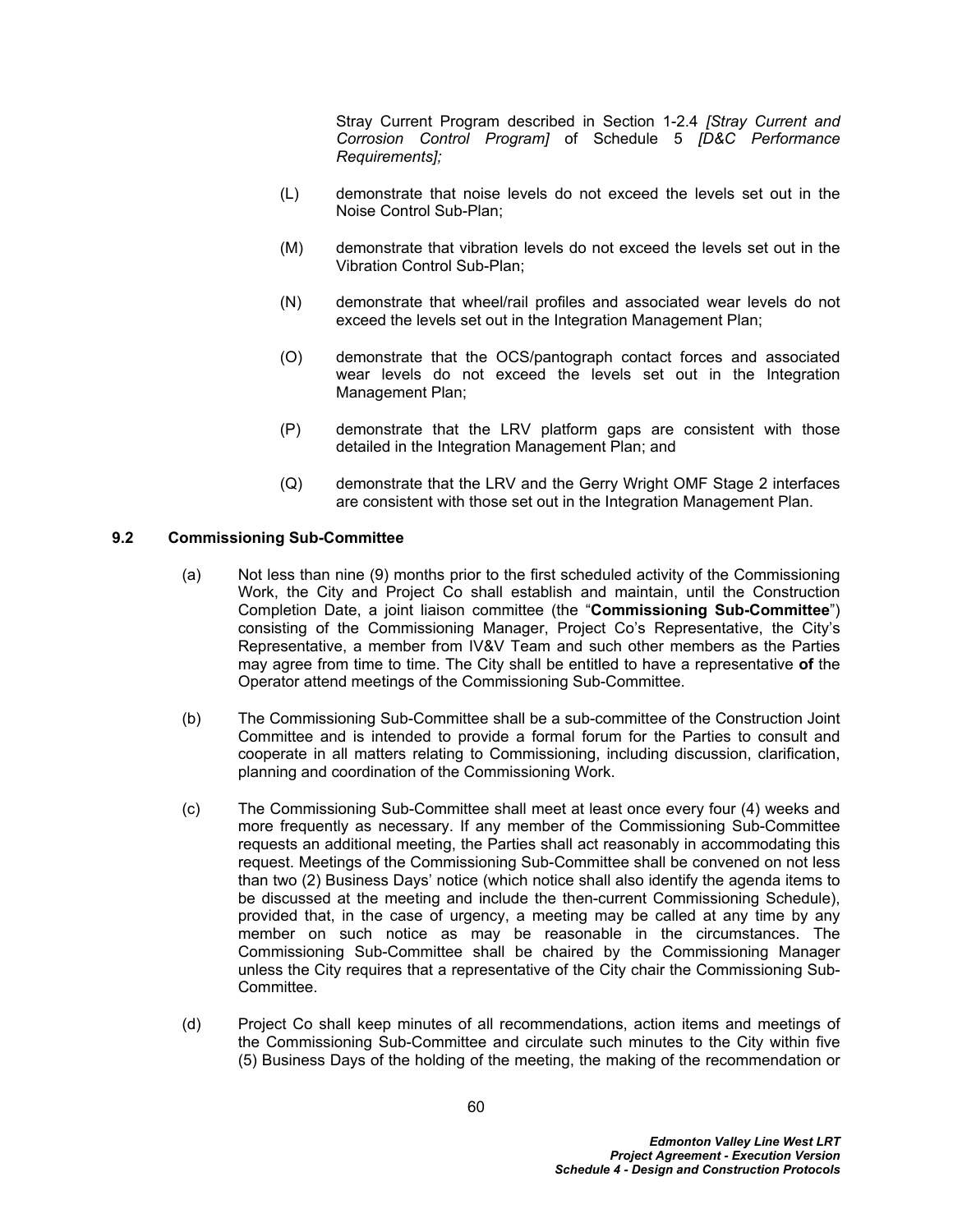the identification of the action item. Meeting minutes shall clearly identify all agreed upon items.

### <span id="page-65-0"></span>**9.3 Minimum Commissioning Requirements**

- (a) For the purpose of this Schedule 4 *[Design and Construction Protocols]* successful completion of a Commissioning step, inspection or test shall mean that the step, inspection or test has demonstrated compliance of the Infrastructure, or portion thereof, with the applicable Project Requirements.
- (b) Project Co shall provide all required resources and work processes to plan, schedule, coordinate and execute the overall Commissioning for the Project.
- (c) Project Co shall be solely responsible for all checking and verification activities relating to individual components, sub systems, equipment and facilities associated with the Infrastructure that are required prior to Commissioning and that are necessary to demonstrate the fully integrated operation and successful Commissioning of the Infrastructure, to the satisfaction of the Independent Certifier.
- (d) Project Co shall ensure that:
	- (i) all testing equipment used for taking or recording Commissioning data is properly calibrated and that such calibration is documented and traceable to the applicable standards;
	- (ii) all test results are signed and dated by the tester and the Commissioning Manager;
	- (iii) where a Nonconformity or Deficiency is discovered, it is promptly rectified and all affected Equipment, components, systems and sub-systems are re-tested in accordance with Schedule 9 *[Quality Management]* until they meet the applicable Project Requirements;
	- (iv) where a Nonconformity is discovered during Commissioning, the applicable Nonconformity is investigated, and the source or cause of the Nonconformity is determined and rectified prior to proceeding with further Commissioning of the affected Equipment, components, systems or sub-systems;
	- (v) subject to complying with all reasonable safety procedures, including any relevant health and safety plans for the carrying out of the Commissioning Work and Project Co's and/or any Subcontractor's reasonable Site rules, the City's Representative, designated City Persons and the Independent Certifier, and their respective representatives, have access to all Infrastructure throughout the Commissioning;
	- (vi) the Independent Certifier, the City's Representative, designated City Persons and their respective representatives receive reasonable advance notice of, and have full access to attend, all testing, inspection and Commissioning of all parts of the Infrastructure, including individual pieces of Equipment, components, systems and sub-systems;
	- (vii) copies of all inspection and test procedures, test results, technical documentation and other data and photographs recorded or observed by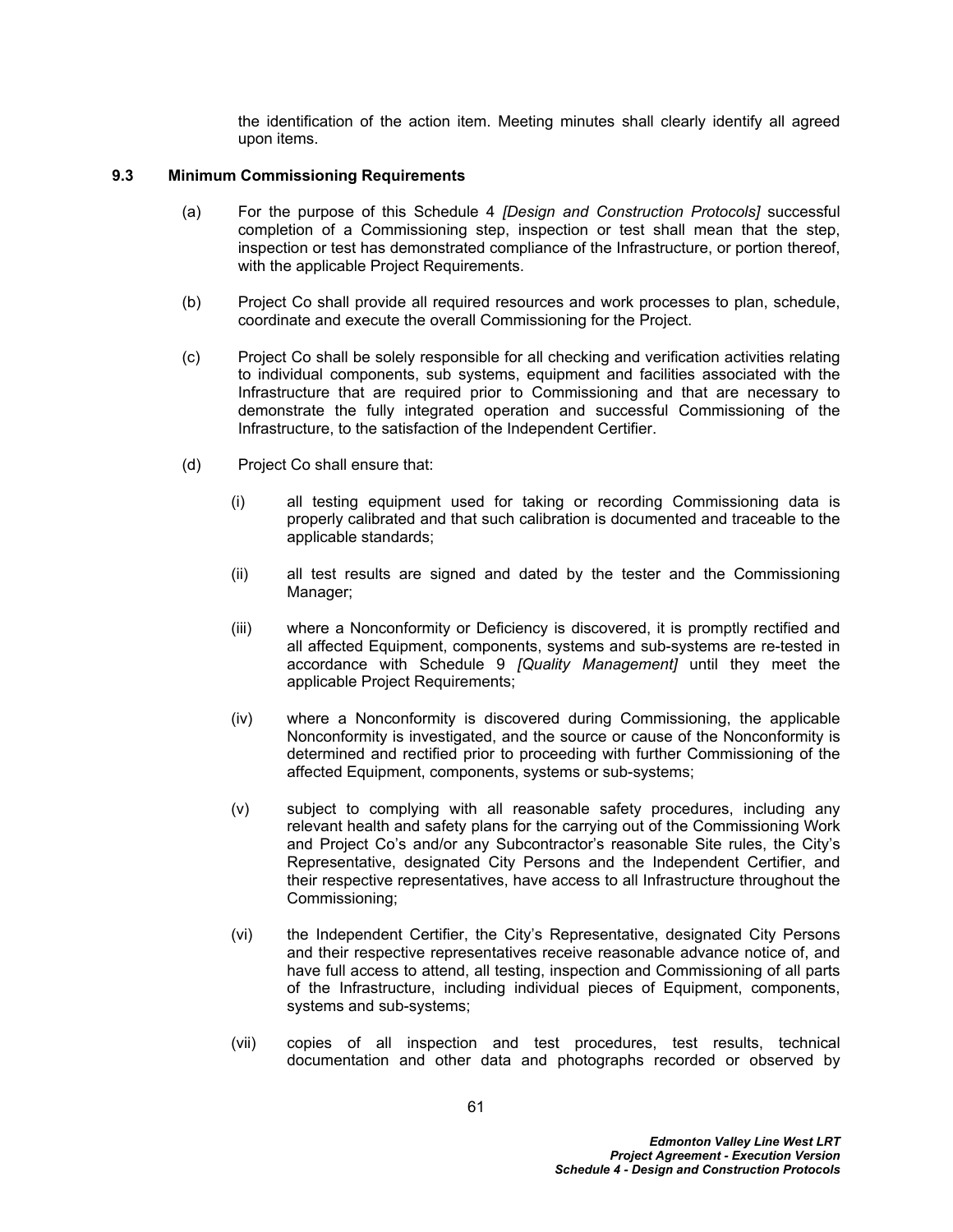Project Co or any Project Co Person are submitted to the Independent Certifier and to the City upon request; and

- (viii) to the greatest extent practicable, all test data is recorded electronically. Where electronic recording of test data is impracticable, such test data shall be recorded manually and tabulated in a neat, consistent and methodical manner and Project Co shall manually enter such data into a digital platform.
- (ix) testing of systems and sub-systems encompasses:
	- (A) device and operational testing of the individual systems and subsystems, including their components; and
	- (B) end-to-end testing, confirming all integrated systems and sub-systems operate in accordance with the applicable Project Requirements;
- (e) Project Co's Commissioning Work shall include:
	- (i) pre-delivery tests, including:
		- (A) Qualification Testing on Equipment that is newly designed and developed and, where prior qualification cannot be demonstrated in a similar and representative environment. Such testing shall demonstrate compliance with the standards required by the Agreement;
		- (B) Type Testing on Equipment subjected to previous Qualification Testing to demonstrate compliance with the standards required by the Agreement; and
		- (C) Factory Acceptance Tests (FAT) on Equipment, Infrastructure and Systems specified in Schedule 5 *[D&C Performance Requirements]* and as per Good Industry Practice;
	- (ii) Post Installation Checkout (PICO) tests, audits and inspections after a component, subsystem or system has been installed; and
	- (iii) Site Acceptance Tests (SAT) following the successful completion of PICO tests, audits and inspections.
		- (A) Where power, including Traction Power, is applied during SAT, site safety procedures shall be implemented to reflect this new Hazard on the testing and commissioning site.
- (f) Project Co's Commissioning shall include Site Integration Testing (SIT) of all Systems described in Schedule 5 *[D&C Performance Requirements]* including, but not limited to, the following:
	- (i) Traction Power System;
	- (ii) Overhead Catenary System;
	- (iii) Train Control System;
	- (iv) Train Routing and Priority System;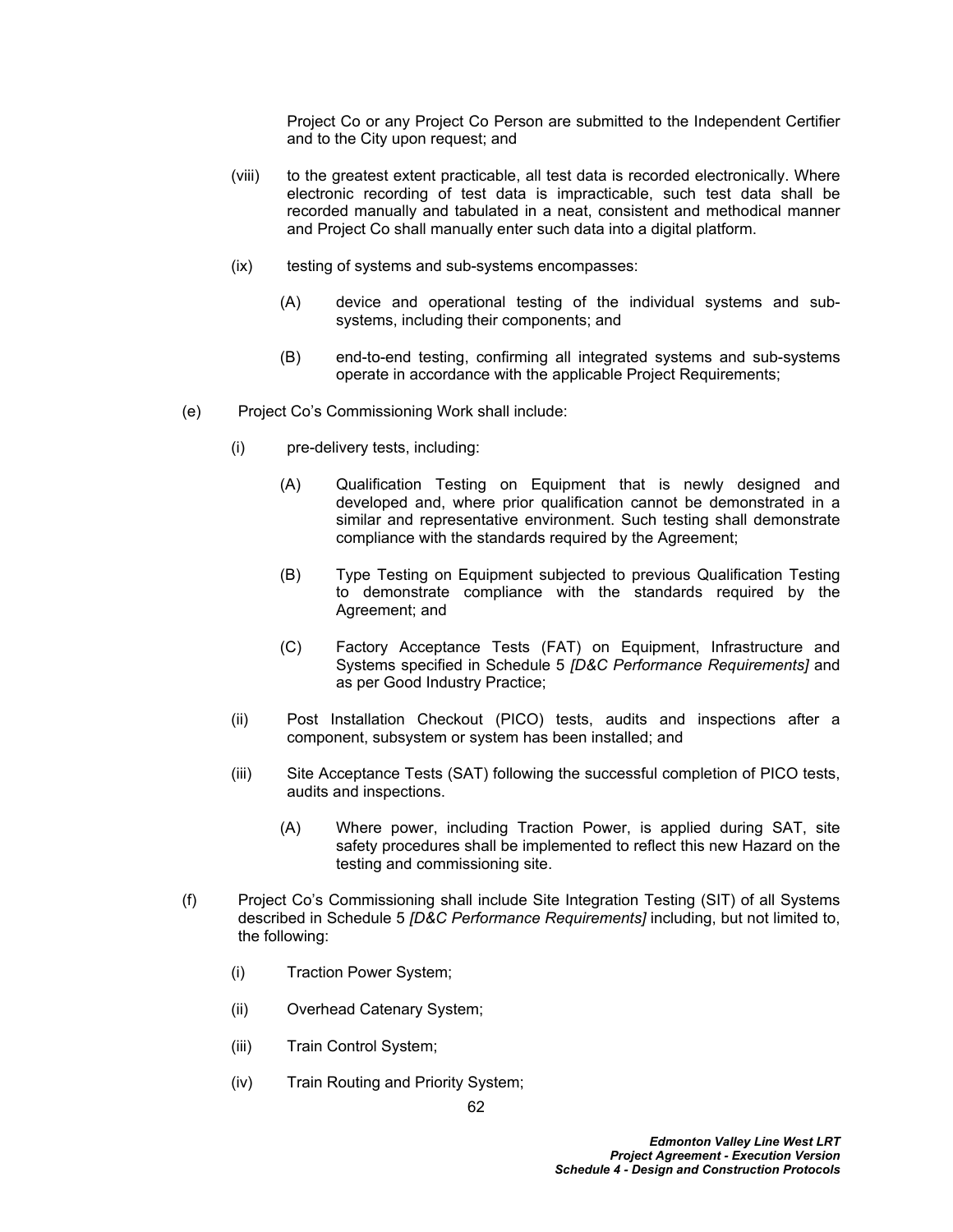- (v) Traffic Signal system;
- (vi) communications and controls, including, at a minimum, the following:
	- (A) Communication Transmission System;
	- (B) City Fibre;
	- (C) Fibre Optic Backbone;
	- (D) Building Administration Network;
	- (E) CCTV system;
	- (F) radio systems;
	- (G) telephone systems;
	- (H) Building SCADA system;
	- (I) security and alarm system;
	- (J) Network Management System;
	- (K) public address and variable messaging system;
	- (L) intrusion detection;
	- (M) UPS; and
	- (N) Master Clock system;
- (vii) Electromagnetic interference and electromagnetic compatibility;
- (viii) Track;
- (ix) LRVs to the Infrastructure;
- (x) Maintenance and Storage Facilities and Mainline Track Integration, including Platform interface; and
- (xi) corrosion control systems.
- (g) Project Co's Commissioning Work shall include testing and inspection of all Building Structure and Elevated Guideway systems, including, at a minimum, the following:
	- (i) maintenance equipment systems;
	- (ii) site development;
	- (iii) building envelope;
	- (iv) elevators and escalators;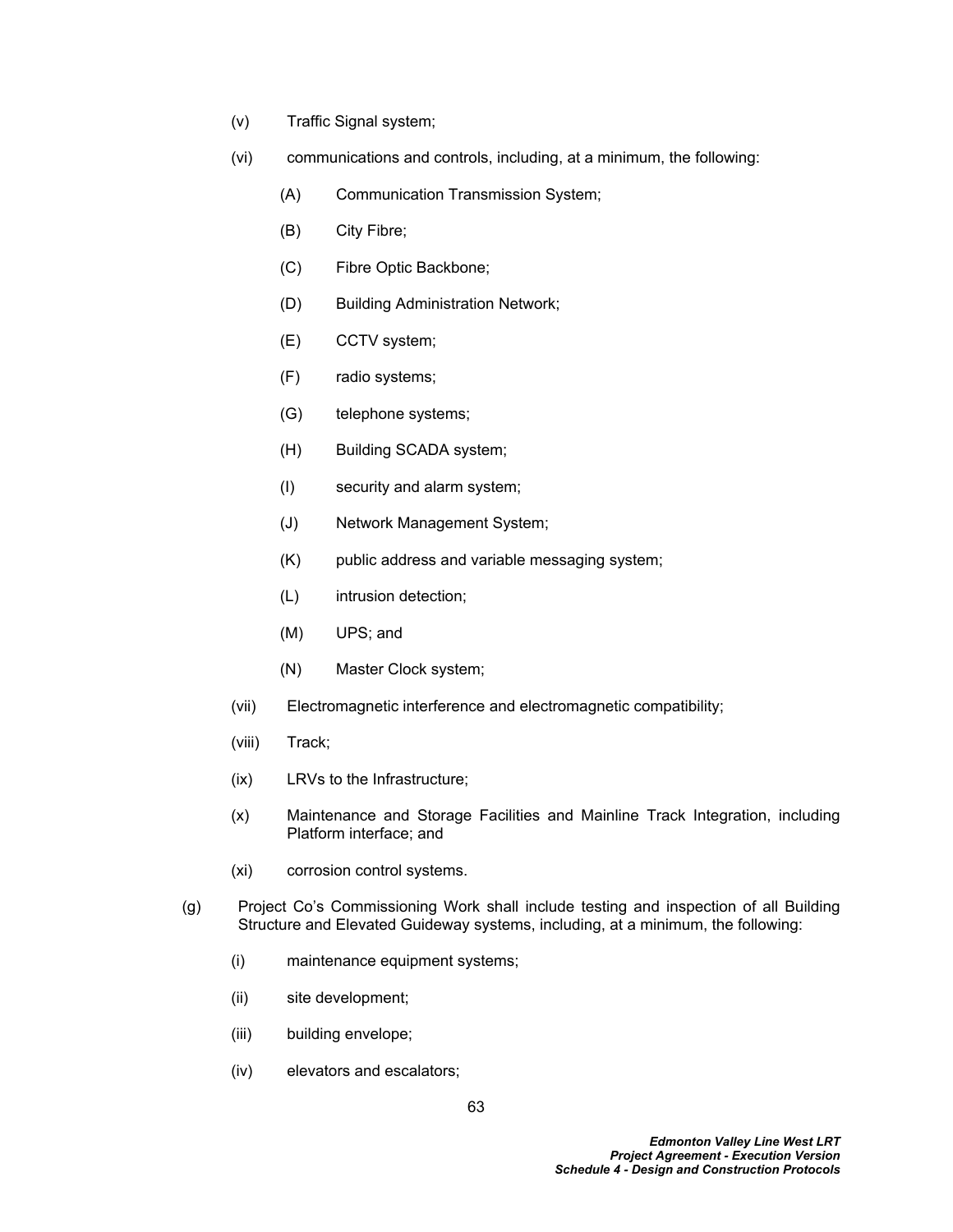- (v) fire detection, protection, and alarm systems;
- (vi) plumbing systems;
- (vii) HVAC systems;
- (viii) electrical systems;
- (ix) security and safety systems;
- (x) interfaces with Stops and Stations;
- (xi) drainage systems; and
- (xii) emergency power generators.
- (h) Project Co's Commissioning Work shall include testing and inspection of the civil engineering elements of the Structures for purposes of establishing readiness for intended use, including, at a minimum, the following:
	- (i) Structures;
	- (ii) Roadways and Roadway related infrastructure;
	- (iii) landscaping and SUI elements;
	- (iv) OCS support structures and foundations, and related infrastructure components; and
	- (v) wayfinding, signage and visual displays.
- (i) Project Co shall use Stage 1 LRVs for Integration and Commissioning of the Phase 1 Infrastructure. The City will be responsible to make available two (2) Stage 1 LRVs in accordance with Section 7-1.3 [*City Integration Obligations*] of Schedule 5 [*D&C Performance Requirements*]. Failure by the City to make at least two (2) Stage 1 LRVs available to Project Co as required by Project Co for Integration and Commissioning of the Phase 1 Infrastructure shall entitle Project Co to claim a Relief Event subject to and in accordance with Section 11 *[Relief Events and Limited Relief Events]* of this Agreement.
- (j) Project Co shall use both Stage 1 LRVs and Stage 2 LRVs for Integration and Commissioning of the Infrastructure (other than the Phase 1 Infrastructure). The City will be responsible to make available to Project Co not less than two (2) Stage 1 LRVs and two (2) Stage 2 LRVs for purposes of Commissioning. In the event that the Stage 2 LRVs are not available 12 months prior to Construction Completion, the City shall cause no fewer than four (4) Stage 1 LRVs to be available for purposes of Commissioning. Failure by the City to make at least four (4) LRVs available to Project Co as required by Project Co for Commissioning shall entitle Project Co to claim a Relief Event subject to and in accordance with Section 11 *[Relief Events and Limited Relief Events]* of this Agreement.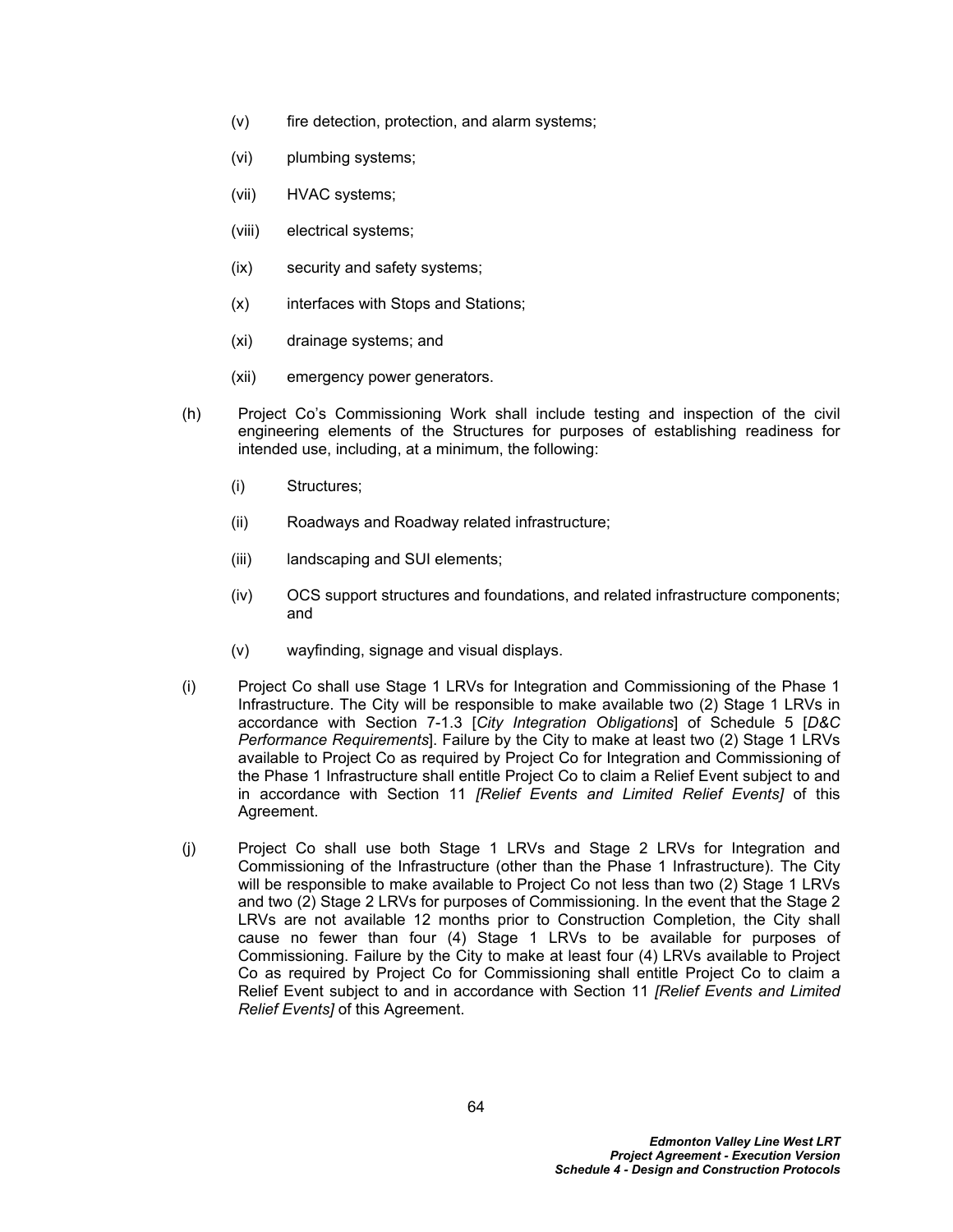## **9.3.1 System Migration**

- (a) Project Co shall migrate all applicable Systems in accordance with the Migration Plan described in Section [9.4.3](#page-72-0) *[Migration Plan]* of this Schedule.
- (b) Project Co shall coordinate with the Operator or TransEd Partners throughout the migration process.
- (c) Prior to Phase 1 Construction Completion, Project Co shall be responsible for all maintenance activities on all infrastructure on the Gerry Wright OMF Stage 1 that has been replaced due to the Project Work.
- (d) Prior to Construction Completion, Project Co shall be responsible for all maintenance activities on all infrastructure on the Valley Line LRT Stage 1 that has been replaced due to the Project Work.
- (e) At no point shall the migration of Systems cause a degradation of revenue service on the Valley Line LRT Stage 1, except as explicitly noted in Part 1 *[General]* of Schedule 5 *[D&C Performance Requirements].*

## **9.4 Commissioning Plans**

## **9.4.1 Phase 1 Commissioning Plan**

Not less than six (6) months prior to the Anticipated Phase 1 Construction Completion Date, Project Co shall prepare and submit to the City and to the Independent Certifier a detailed plan setting out the Commissioning activities, requirements and applicable acceptance criteria, training and other activities Project Co intends to carry out to fully Commission the Gerry Wright OMF Stage 2 and to satisfy the requirements of Section [9](#page-62-0) *[Commissioning]* of this Schedule (the "**Phase 1 Commissioning Plan**"). The Phase 1 Commissioning Plan shall:

- (a) be prepared by, or under the direction of, the Commissioning Manager;
- (b) include an initial Phase 1 Commissioning Register to be used for monitoring the Phase 1 Commissioning Work;
- (c) describe the Phase 1 Commissioning Work to be performed to Commission the Gerry Wright OMF Stage 2;
- (d) describe the approach and methodology to Commission the Gerry Wright OMF Stage 2 without the use of a Stage 2 LRV, with reference to Section 7-1.3 *[City Integration Obligations]* of Schedule 5 *[D&C Performance Requirements]* for Stage 1 LRV availability;
- (e) include details of the Integrated LRV Commissioning process related to the Gerry Wright OMF Stage 2;
- (f) include details of the organization, roles and responsibilities for the above Phase 1 Commissioning Work;
- (g) include a list of the Commissioning deliverables required for Commissioning the Gerry Wright OMF Stage 2;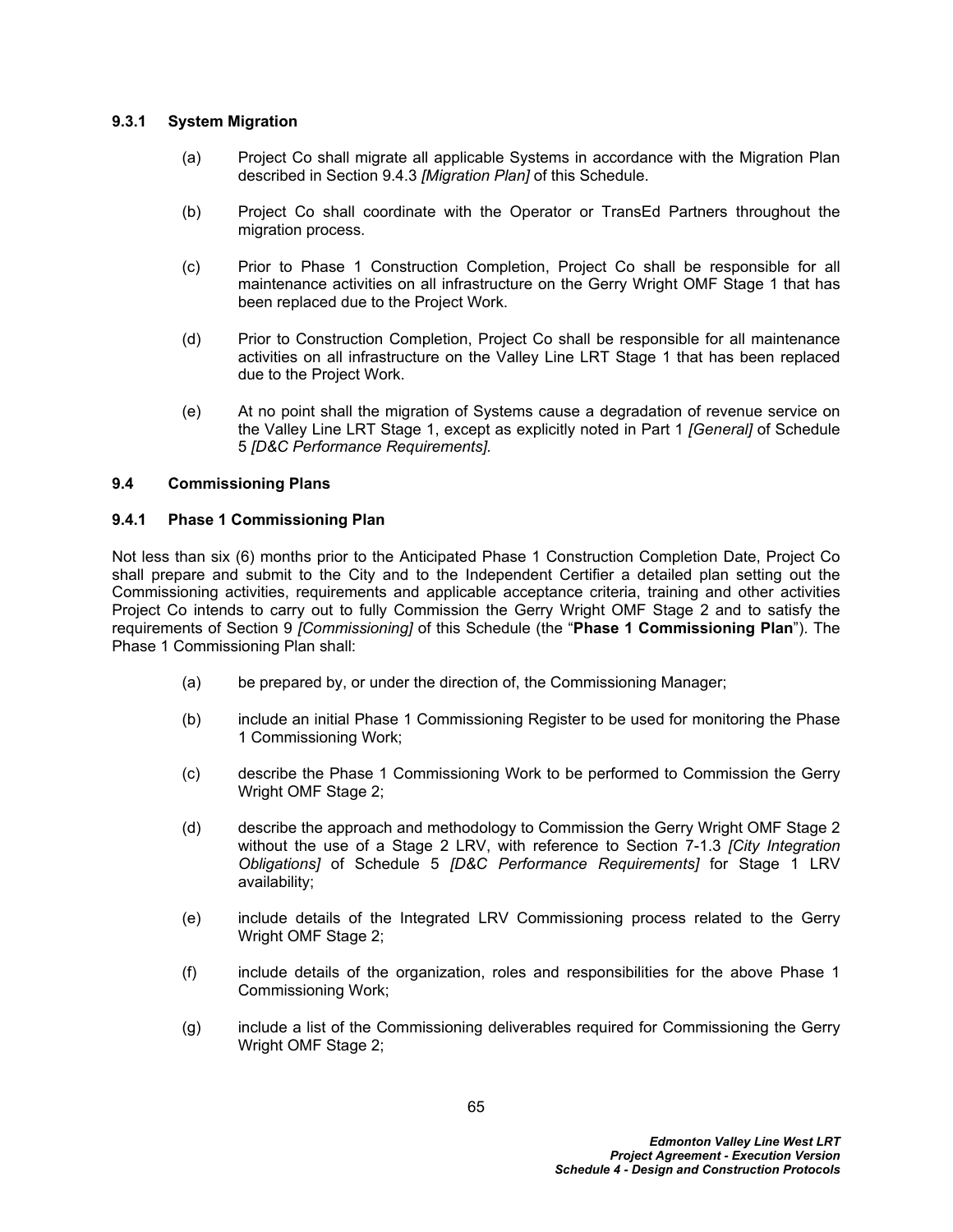- (h) identify the specific requirements for the City, the Operator, the LRV Supplier or other third-party interfaces;
- (i) include a list of all Equipment, components, systems, sub-systems and processes to be subjected to Qualification Testing, Type Testing, FAT, PICO, SAT and SIT to be Commissioned under the Phase 1 Commissioning Plan;
- (j) include a description and diagram illustrating the structure and sequence of the Phase 1 Commissioning Work;
- (k) include a list of the Test Procedures for conducting the relevant Phase 1 Commissioning Work;
- (l) include a draft of each Test Procedure listed in the Phase 1 Commissioning Plan as an appendix;
- (m) describe the process for demonstrating compliance with the RAM Program, the Safety and Security Certification Program and the other Project Requirements;
- (n) provide a description of the procedures and Phase 1 Commissioning rules to be implemented to manage Hazards during Phase 1 Commissioning arising from Train movements, energized Traction Power and active Track switches, adjacent and crossing vehicular traffic, other On-track Vehicles, and pedestrians. These procedures shall include safe operating restriction for the City and Operator whom will be participating in each Phase 1 Commissioning event;
- (o) include the organization and responsibilities of each member of the Commissioning team, including the involvement of the Appropriate Person(s) and the IV&V Team; and
- (p) include an initial high-level schedule for performance of the Phase 1 Commissioning Work. The high-level schedule shall identify:
	- (i) the timing and location of all Phase 1 Commissioning Work, including all testing, inspection and training activities; and
	- (ii) for each of the Condition Precedents for Phase 1 Construction Completion, the date upon which Project Co anticipates completing the relevant Phase 1 Commissioning Work.

# **9.4.2 Commissioning Plan**

Not less than 18 months prior to the Target Construction Completion Date, Project Co shall prepare and submit to the City and to the Independent Certifier a detailed plan setting out the Commissioning activities, requirements and applicable acceptance criteria, training and other activities Project Co intends to carry out to fully commission the Infrastructure and to satisfy the requirements of Section 9 *[Commissioning]* of this Schedule (the "**Commissioning Plan**"). The Commissioning Plan shall:

- (a) be prepared by, or under the direction of, the Commissioning Manager;
- (b) include an initial Commissioning Register to be used for monitoring the Commissioning Work:
- (c) include the following Commissioning sub-plans, each further described in Section [9.4.4](#page-72-1)  *[Commissioning Sub-Plans]* of this Schedule: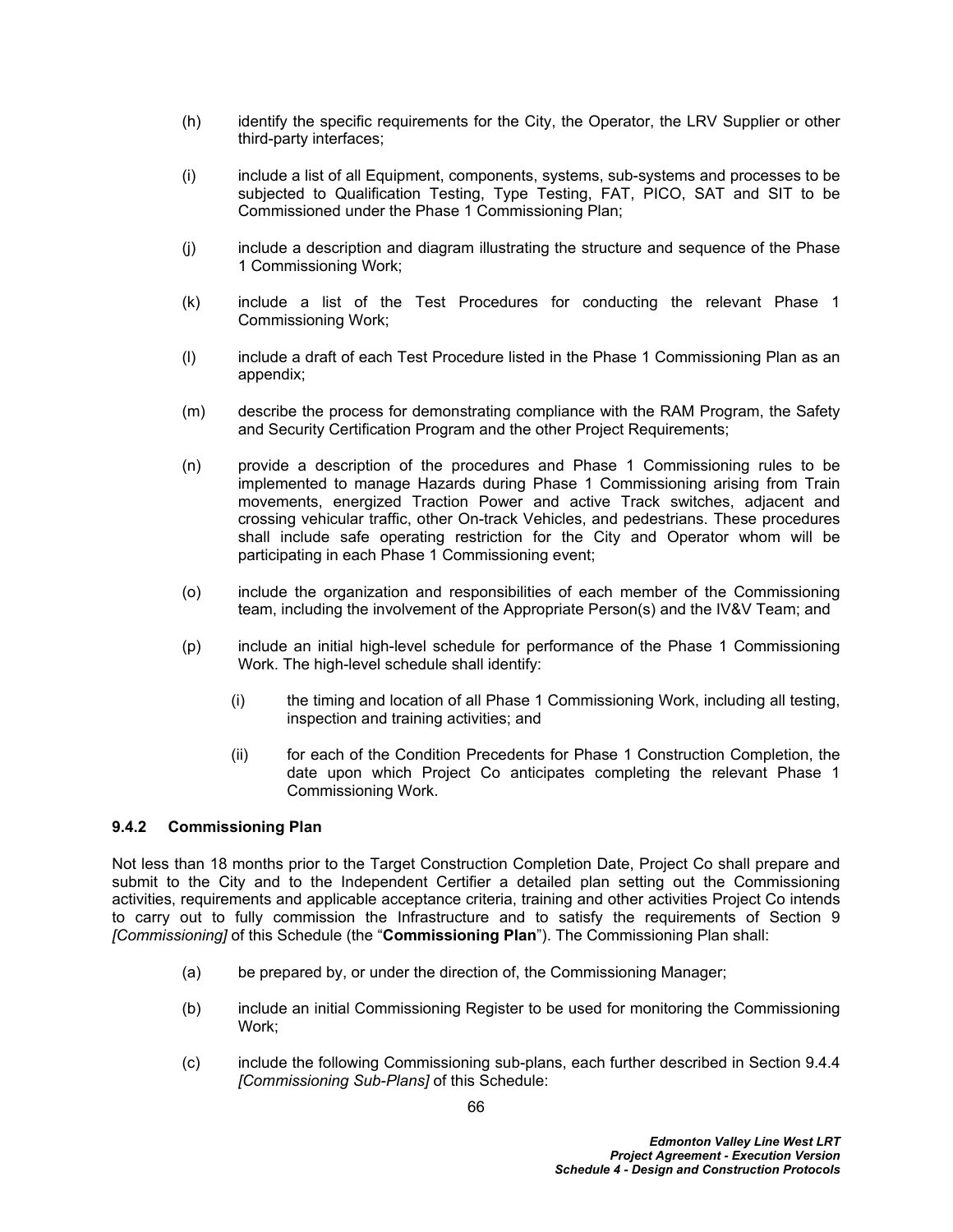- (i) Traction Power Commissioning Sub-Plan;
- (ii) Signalling Commissioning Sub-Plan;
- (iii) Communication Commissioning Sub-Plan;
- (iv) Integration Commissioning Sub-Plan; and
- (v) Civil Commissioning Sub-Plan;
- (d) include a short description of all Equipment, components, systems, sub-systems and processes to be inspected, tested or demonstrated as part of the Commissioning Work;
- (e) include a list of all Equipment, components, systems, sub-systems and processes to be subjected to Qualification Testing, Type Testing, FAT, PICO, SAT and SIT;
- (f) include a detailed list of the Commissioning deliverables to be submitted, and crossreference to the appropriate Commissioning sub-plan when applicable;
- (g) include a description and diagram illustrating the structure and sequence of the Commissioning Work;
- (h) describe the process for demonstrating compliance with the RAM Program, the Safety and Security Certification Program and the other Project Requirements;
- (i) include the organization and responsibilities of each member of the Commissioning team, including the involvement of the Appropriate Person(s) and the IV&V Team;
- (i) identify specific requirements for the City, the Operator or other third-party interfaces;
	- (i) where an interface is defined in a specific sub-plan listed in 9.4.2(d) *[General]* of this Schedule, include a cross-reference in the Commissioning Plan and the associated sub-plan(s).
- (k) provide a description of the procedures and Commissioning rules to be implemented to manage Hazards during Commissioning arising from Train movements, energized Traction Power and active Track switches, adjacent and crossing vehicular traffic, pedestrians and other members of the public. These procedures shall include safe operating restrictions for the City and Operator whom will participating in each Commissioning event;
- (l) include a description of Project Co's system for managing Commissioning documentation and records of tests, inspections, quality assurance and training to demonstrate how the requirements of Section [9.3](#page-65-0) *[Minimum Commissioning Requirements]* of this Schedule will be satisfied;
- (m) include an initial high-level schedule for performance of the Commissioning Work, which schedule shall be consistent with the Key Dates and the then-current Construction Schedule. The high-level schedule shall identify:
	- (i) the timing and location of all Commissioning Work, including all testing, inspection and training activities;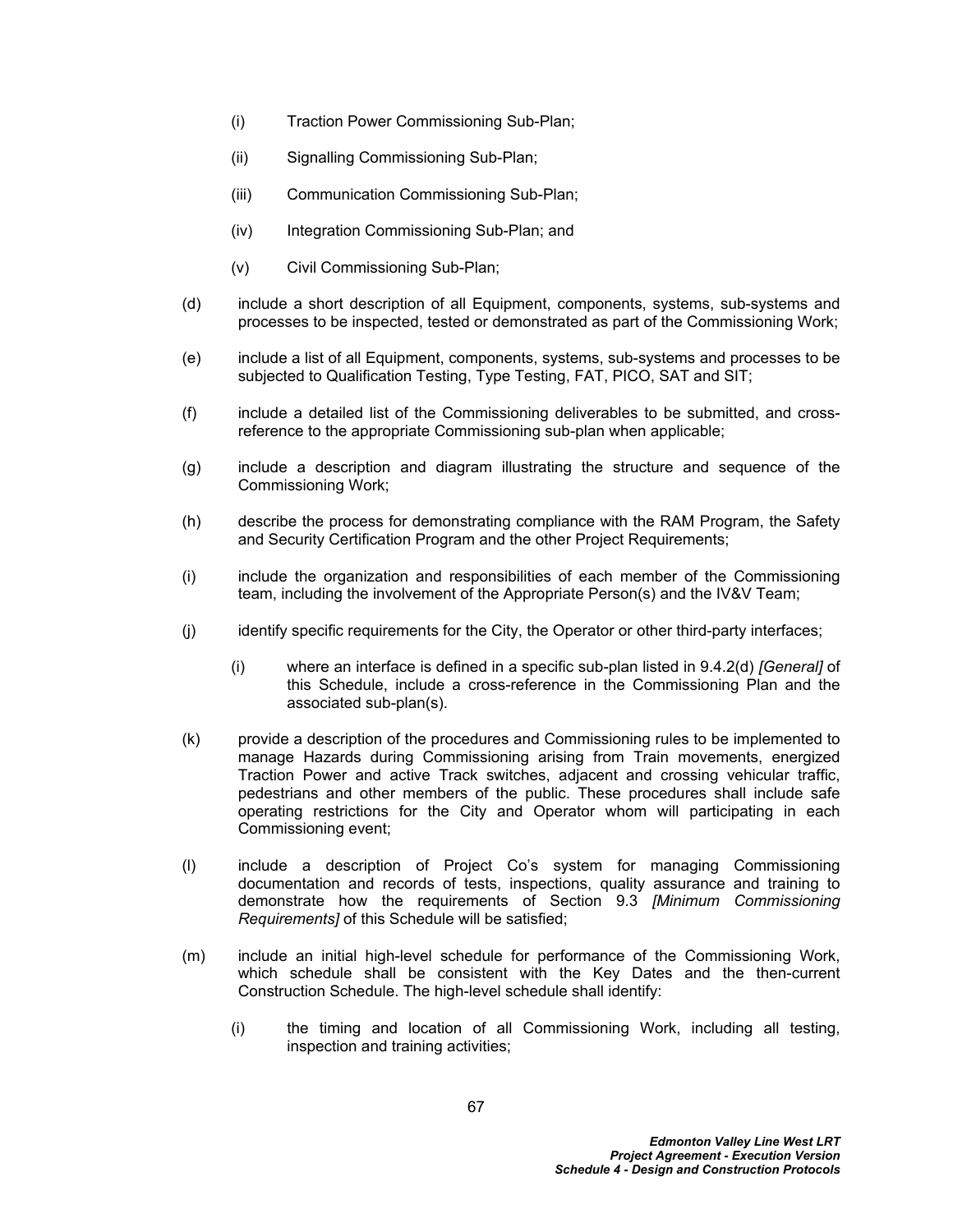- (ii) a narrative describing all locations and Grade Crossings impacted by each Commissioning Work activity, including details of the protective measures for vehicular traffic, pedestrians and cyclists to be employed during the performance of the applicable Commissioning Work; and
- (iii) for each of the Condition Precedents for Construction Completion, the date upon which Project Co anticipates completing the relevant Commissioning Work; and
- (n) include a list of the Test Procedures for conducting the Commissioning Work.

# **9.4.3 Migration Plan**

- (a) Not less than 60 days prior to Phase 1 Construction Completion, Project Co shall prepare and submit a migration plan for the upgrade or replacement of the Systems of the Valley Line LRT Stage 1 to a complete and operationally contiguous Valley Line LRT system (the "**Migration Plan**").
- (b) The Migration Plan shall:
	- (i) identify each specific System that shall be migrated from the Valley Line LRT Stage 1 infrastructure, and shall include, at minimum, the following systems:
		- (A) TRPS;
		- (B) CTS;
		- (C) YCS at the Gerry Wright OMF;
		- (D) Voice Radio System;
		- (E) WiFi O&M Data Radio System;
		- (F) transfer trip between the Churchill TPSS and the 107 St TPSS; and
		- (G) OCS;
	- (ii) identify and develop the process for informing the Operator or TransEd Partners, as applicable, of any and all safe operating restrictions or operating restrictions resulting from migration activities;
	- (iii) describe the timeline and coordination requirements for any additional training required for the Operator or TransEd Partners; and
	- (iv) describe how Project Co will coordinate migration activities with the Operator or TransEd Partners.

# **9.4.4 Updates to the Commissioning Plans**

Prior to implementation of any amendments or updates to the Phase 1 Commissioning Plan and the Commissioning Plan, Project Co shall submit the proposed amendments or updates to the City in accordance with Schedule 2 *[Submittal Review Procedure]*.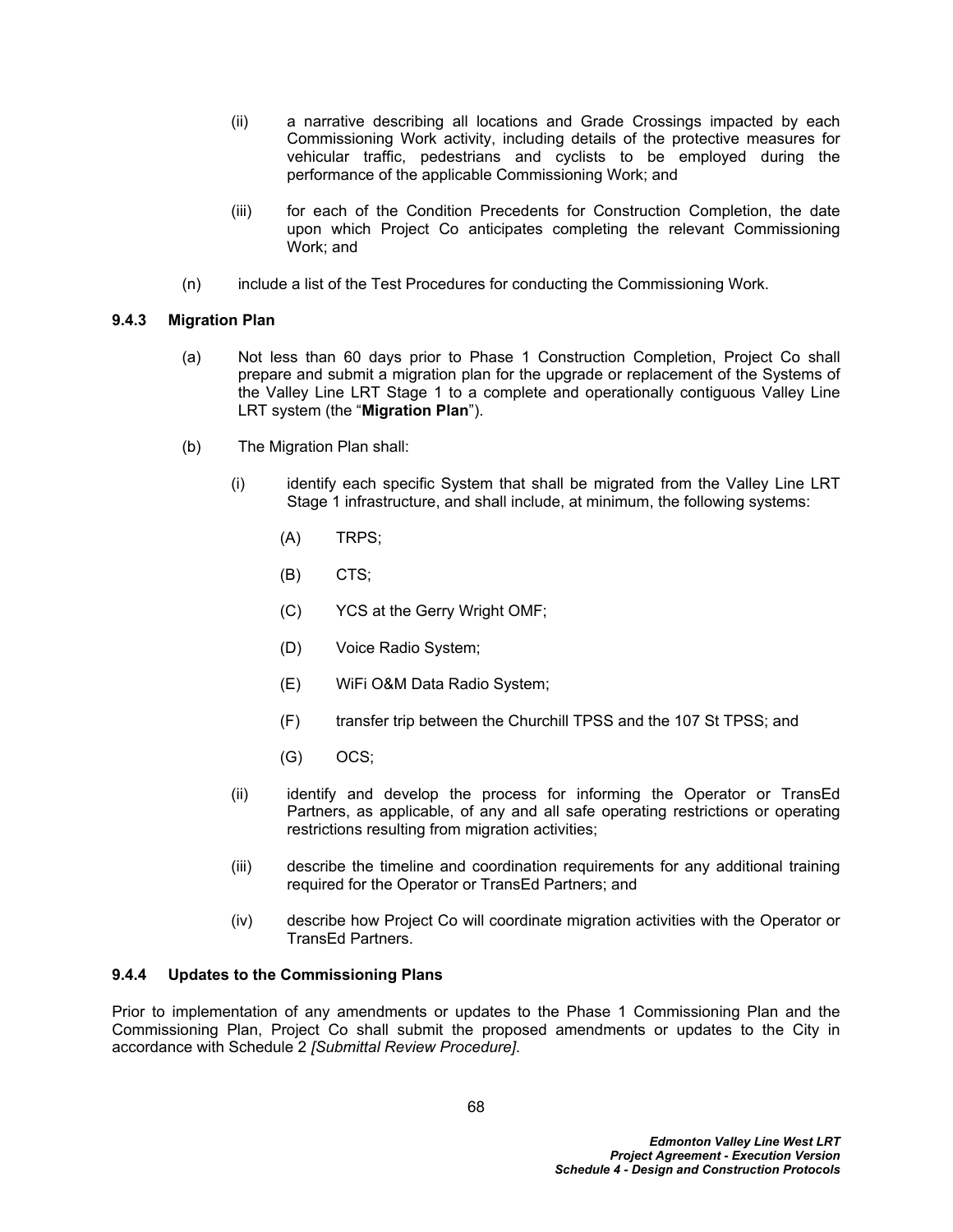# **9.4.5 Compliance with the Commissioning Plans**

Project Co shall implement and ensure that all Project Co Persons engaged in the Commissioning Work comply with the Accepted Phase 1 Commissioning Plan and Commissioning Plan and any subsequent amendments or updates to the Phase 1 Commissioning Plan and the Commissioning Plan which have been appropriately endorsed by the City.

## **9.4.6 Commissioning Sub-Plans**

#### **9.4.6.1 Traction Power Commissioning Sub-Plan**

The Traction Power Commissioning Sub-Plan shall:

- <span id="page-73-0"></span>(a) describe the Commissioning Work to be performed to Commission the following systems:
	- (i) the Traction Power System; and
	- (ii) the Overhead Catenary System;
- (b) include details of the organization, roles and responsibilities for the above Commissioning Work, cross-referencing the Commissioning Plan;
- (c) include a list of the Commissioning deliverables required for Commissioning the systems listed in Section [9.4.6.1\(a\)](#page-73-0) *[Traction Power Commissioning Sub-Plan]* of this Schedule;
- (d) identify the specific requirements for the City, the Operator, the LRV Supplier or other third-party interfaces;
- (e) include a list of all Equipment, components, systems, sub-systems and processes to be subjected to Qualification Testing, Type Testing, FAT, PICO, SAT and SIT to be Commissioned under the Traction Power Commissioning Sub-Plan;
- (f) include a list of the Test Procedures for conducting the relevant Commissioning Work; and
- (g) include a draft of each Test Procedure listed in the Traction Power Commissioning Sub-Plan as an appendix.

## **9.4.6.2 Signalling Commissioning Sub-Plan**

The Signalling Commissioning Sub-Plan shall:

- <span id="page-73-1"></span>(a) describe the Commissioning Work to be performed to Commission the following:
	- (i) the Train Control System;
	- (ii) the Train Routing and Priority System; and
	- (iii) the Traffic Signal system;
- (b) include details of the organization, roles and responsibilities for the above Commissioning Work, cross-referencing the Commissioning Plan;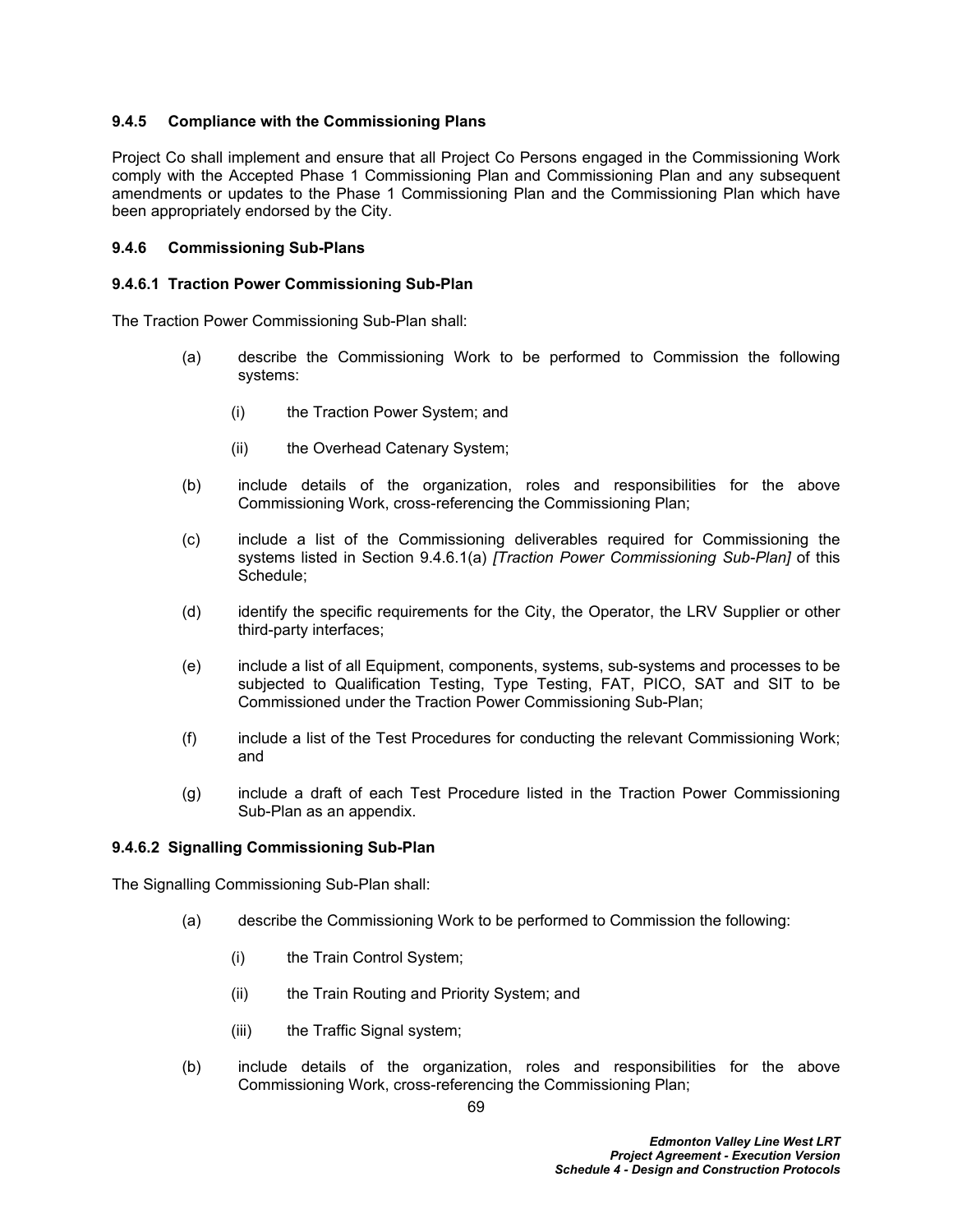- (c) include a list of the Commissioning deliverables required for Commissioning the systems listed in Section [9.4.6.2\(a\)](#page-73-1) *[Signalling Commissioning Sub-Plan]* of this Schedule;
- (d) identify the specific requirements for the City, the Operator, the LRV Supplier or other third-party interfaces;
- (e) include a list of all Equipment, components, systems, sub-systems and processes to be subjected to Qualification Testing, Type Testing, FAT, PICO and SAT to be Commissioned under the Signalling Commissioning Sub-Plan;
- (f) include a list of the Test Procedures for conducting the relevant Commissioning Work; and
- (g) include a draft of each Test Procedure listed in the Signalling Commissioning Sub-Plan as an appendix.

## **9.4.6.3 Communication Commissioning Sub-Plan**

The Communication Commissioning Sub-Plan shall:

- <span id="page-74-0"></span>(a) describe the Commissioning Work to be performed to Commission, at minimum, the following:
	- (i) the Communication Transmission System;
	- (ii) City Fibre;
	- (iii) Fibre Optic Backbone;
	- (iv) CCTV system;
	- (v) Building SCADA system;
	- (vi) Network Management Systems;
	- (vii) Voice Radio System;
	- (viii) O&M Wi-Fi Data Radio System; and
	- (ix) public address and variable messaging system;
- (b) include details of the organization, roles and responsibilities for the above Commissioning Work, cross-referencing the Commissioning Plan;
- (c) include a list of the Commissioning deliverables required for Commissioning the systems listed in Section [9.4.6.3\(a\)](#page-74-0) *[Communication Commissioning Sub-Plan]* of this Schedule;
- (d) identify the specific requirements for the City, the Operator, the LRV Supplier or other third-party interfaces;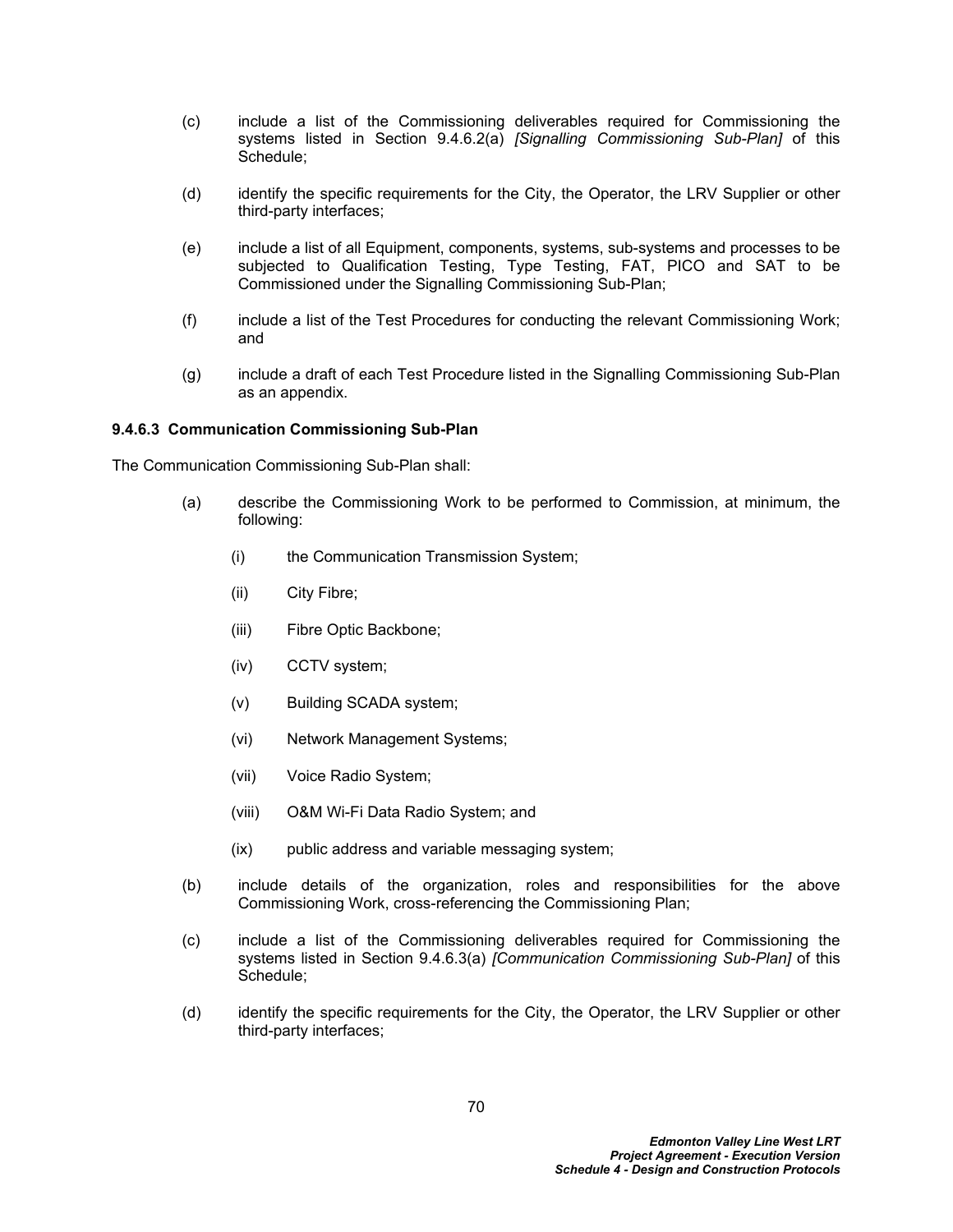- (e) include a list of all Equipment, components, systems, sub-systems and processes to be subjected to Qualification Testing, Type Testing, FAT, PICO and SAT to be Commissioned under the Communication Commissioning Sub-Plan;
- (f) include a list of the Test Procedures for conducting the relevant Commissioning Work; and
- (g) include a draft of each Test Procedure listed in the Communication Commissioning Sub-Plan as an appendix.

# **9.4.6.4 Integration Commissioning Sub-Plan**

The Integration Commissioning Sub-Plan shall:

- <span id="page-75-0"></span>(a) describe the Commissioning Work to be performed to Commission the interfaces included on the Integration Register;
- (b) include details of the Integrated LRV Commissioning process;
- (c) include details of the organization, roles and responsibilities for the above Commissioning Work, cross-referencing the Commissioning Plan;
- (d) include a list of the Commissioning deliverables required for Commissioning the systems listed in Section [9.4.6.4\(a\)](#page-75-0) *[Integration Commissioning Sub-Plan]* of this Schedule;
- (e) identify the specific requirements for the City, the Operator, the LRV Supplier or other third-party interfaces;
- (f) include a list of the Test Procedures for conducting the relevant Commissioning Work; and
- (g) include a draft of each Test Procedure listed in the Integration Commissioning Sub-Plan as an appendix.

## **9.4.6.5 Civil Commissioning Sub-Plan**

The Civil Commissioning Sub-Plan shall:

- <span id="page-75-1"></span>(a) describe the Commissioning Work to be performed to Commission, at minimum, the following:
	- (i) Building Structures and Building Structure systems;
	- (ii) Elevated Guideways and Elevated Guideway systems;
	- (iii) OCS support structures and foundations, and related infrastructure components;
	- (iv) Roadways; and
	- (v) wayfinding, signage and visual displays;
- (b) include details of the organization, roles and responsibilities for the above Commissioning Work, cross-referencing the Commissioning Plan;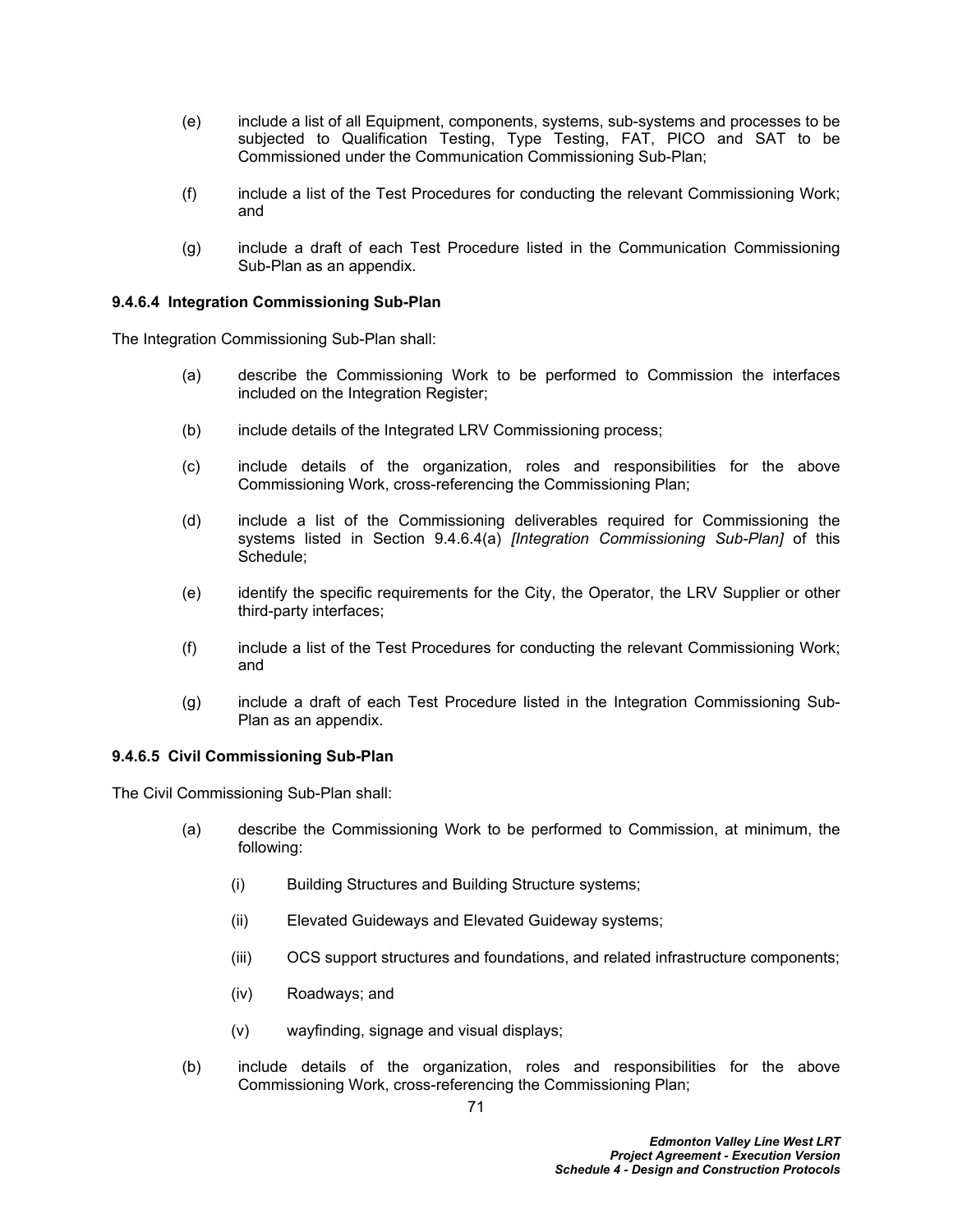- (c) include a list of the Commissioning deliverables required for Commissioning the systems listed in Section [9.4.6.5\(a\)](#page-75-1) *[Civil Commissioning Sub-Plan]* of this Schedule;
- (d) identify the specific requirements for the City, the Operator, the LRV Supplier or other third-party interfaces;
- (e) include a list of all Equipment, components, systems, sub-systems and processes to be subjected to Qualification Testing, Type Testing, FAT, PICO, SAT, SIT and other relevant tests to be Commissioned under the Civil Commissioning Sub-Plan;
- (f) include a list of the Test Procedures for conducting the relevant Commissioning Work; and
- (g) include a draft of each Test Procedure listed in the Civil Commissioning Sub-Plan as an appendix.

## **9.5 Commissioning Schedules**

## **9.5.1 Phase 1 Commissioning Schedule**

- (a) At least twenty (20) Business Days prior to the commencement of Phase 1 Commissioning Work, Project Co shall prepare and submit a detailed schedule for the applicable Phase 1 Commissioning Work, (each, a "**Phase 1 Commissioning Schedule**"). Each Phase 1 Commissioning Schedule shall:
	- (i) update the high-level schedule included in the Phase 1 Commissioning Plan to provide details of the applicable Phase 1 Commissioning Work to be performed and the timing of all applicable Phase 1 Commissioning Work, including all testing, inspection and training activities;
	- (ii) be consistent with the Key Dates and the then-current Construction Schedule; and
	- (iii) be safe, reasonable, practicable and in accordance with Good Industry Practice.
- (b) Project Co shall be responsible for the coordination and scheduling of all Phase 1 Commissioning Work and shall perform all Phase 1 Commissioning Work in accordance with the applicable appropriately endorsed Phase 1 Commissioning **Schedule**

## **9.5.2 Commissioning Schedule**

- (a) At least twenty (20) Business Days prior to the commencement of Commissioning Work, Project Co shall prepare and submit a detailed schedule for the applicable Commissioning Work, (each, a "**Commissioning Schedule**"). Each Commissioning Schedule shall:
	- (i) update the high-level schedule included in the Commissioning Plan to provide details of the applicable Commissioning Work to be performed and the timing of all applicable Commissioning Work, including all testing, inspection and training activities;
	- (ii) be consistent with the Key Dates and the then-current Construction Schedule; and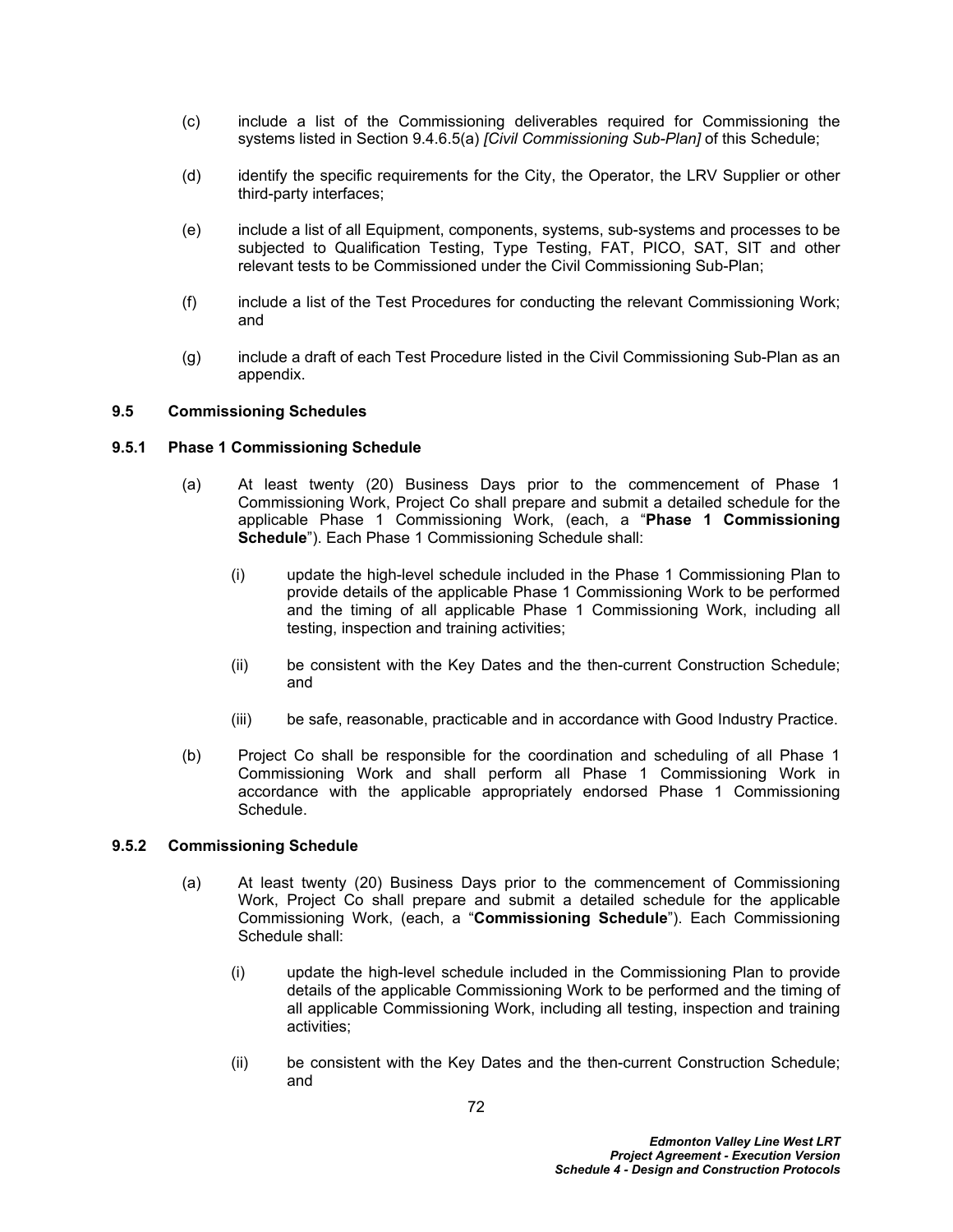- (iii) be safe, reasonable, practicable and in accordance with Good Industry Practice.
- (b) Project Co shall be responsible for the coordination and scheduling of all Commissioning Work and shall perform all Commissioning Work in accordance with the applicable appropriately endorsed Commissioning Schedule.

# **9.6 Commissioning Constraints**

- (a) All Phase 1 Commissioning Work and Commissioning Work activities that:
	- (i) are not intended to test and demonstrate operation during the peak hours as shown under the heading 'LRT Network General Hours of Operation' in the Operability and Maintainability Parameters; and
	- (ii) have the potential to disrupt adjacent or crossing vehicular traffic,

shall be performed during off peak periods.

- (b) All Phase 1 Commissioning Work and Commissioning Work activities shall comply with the Operating Rule Book and Standard Operating Procedures.
- (c) Project Co shall coordinate all Phase 1 Commissioning Work and Commissioning Work activities with the City's commissioning activities described in Section [9.7](#page-77-0) *[City Works Commissioning]* of this Schedule.

# <span id="page-77-0"></span>**9.7 City Works Commissioning**

The City shall provide at least twenty (20) days written notice to Project Co in advance of performing any Commissioning Work activities related to the City Works identified in Section 1-1.3 *[City Works]* of Schedule 5 *[D&C Performance Requirements]*.

## **9.8 Commissioning Documents**

## **9.8.1 Phase 1 Commissioning Register**

Not less than 30 days before the first scheduled activity of the Phase 1 Commissioning Work, Project Co shall prepare and submit a register identifying and listing all activities to be performed as part of the Phase 1 Commissioning Work, (the "**Phase 1 Commissioning Register**"). The Phase 1 Commissioning Register shall include data fields to:

- (a) record the Test Procedure document number and version to be used to perform each activity;
- (b) record the Commissioning Test Report document number to be used to record each activity;
- (c) record the actual date(s) of each activity;
- (d) record the pass/fail status of each activity;
- (e) specify the sample rate or test frequency for each activity;
- (f) identify the Project Co Person responsible for performing each activity;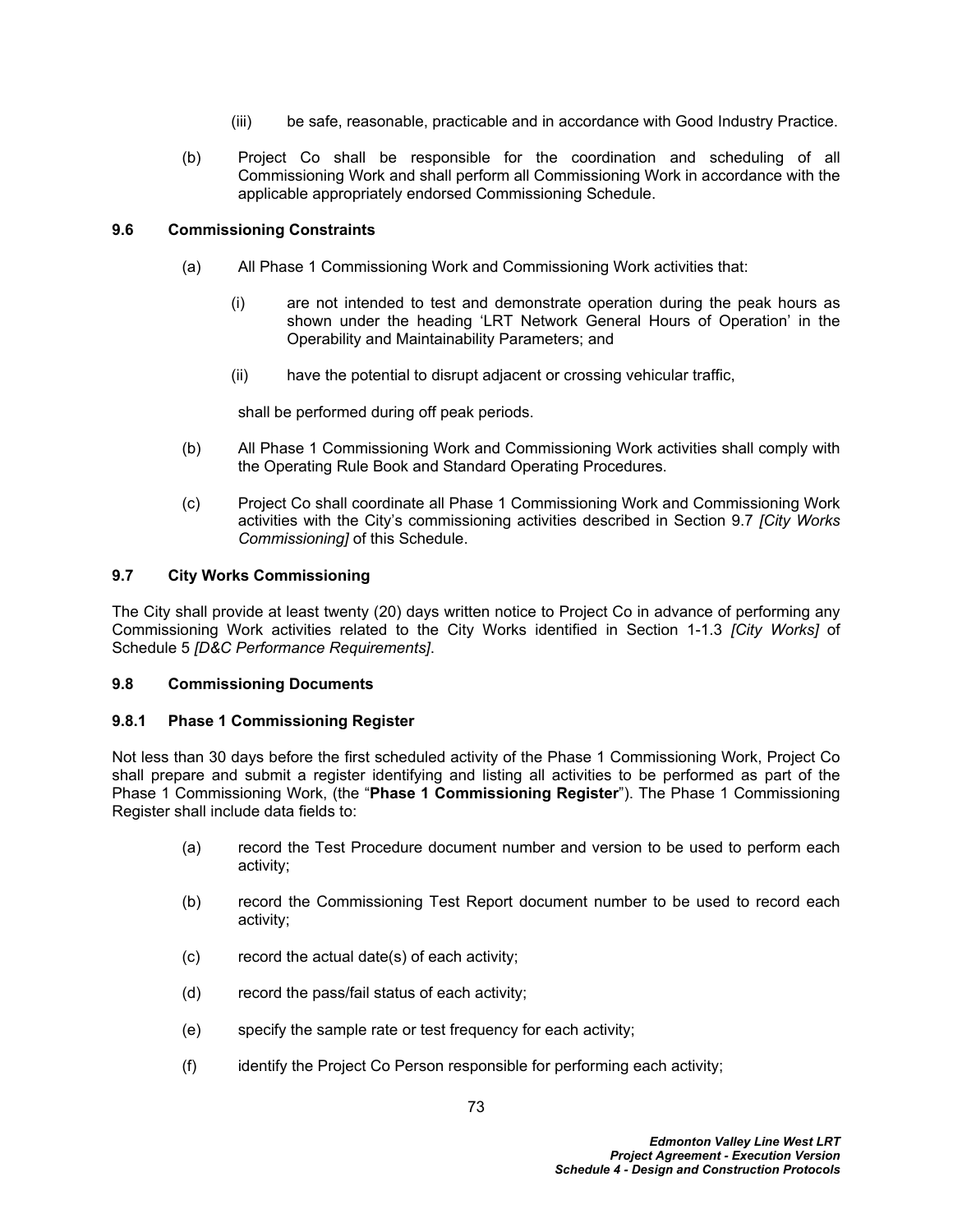- (g) identify the Project Co Person responsible for witnessing each activity; and
- (h) identify the reference or document number of the standard, inspection checklist or procedure that shall be used to conduct each activity.

## **9.8.2 Commissioning Register**

Not less than 30 days before the first scheduled activity of the Commissioning Work, Project Co shall prepare and submit a register identifying and listing all activities to be performed as part of the Commissioning Work, (the "**Commissioning Register**"). The Commissioning Register shall include data fields to:

- <span id="page-78-0"></span>(a) record the Test Procedure document number and version to be used to perform each activity;
- (b) record the Commissioning Test Report document number to be used to record each activity;
- (c) record the actual date(s) of each activity;
- (d) record the pass/fail status of each activity;
- (e) specify the sample rate or test frequency for each activity;
- (f) identify the Project Co Person responsible for performing each activity;
- (g) identify the Project Co Person responsible for witnessing each activity; and
- (h) identify the reference or document number of the standard, inspection checklist or procedure that shall be used to conduct each activity.

## **9.8.3 Test Procedures**

- (a) Not less than 60 days before the scheduled date of the associated Phase 1 Commissioning Work or Commissioning Work activity, as applicable, Project Co shall prepare and submit final inspection, validation and test procedures for the relevant Phase 1 Commissioning Work or Commissioning Work activity, as applicable, (in each case, the "**Test Procedures**"). Each set of Test Procedures shall:
	- (i) be assigned a unique document number that corresponds with the reference or document number identified for the corresponding activity in the Phase 1 Commissioning Register or Commissioning Register;
	- (ii) describe the purpose of the document and how the test or inspection activity shall be performed;
	- (iii) uniquely identify the Equipment, component, system or sub-system undergoing the inspection or test;
	- (iv) include a description and diagram of the test configuration set-up, including test equipment connections and test points;
	- (v) include enumerated, step by step, instructions for performing the inspections or tests, along with pass/fail criteria and provision to record the results;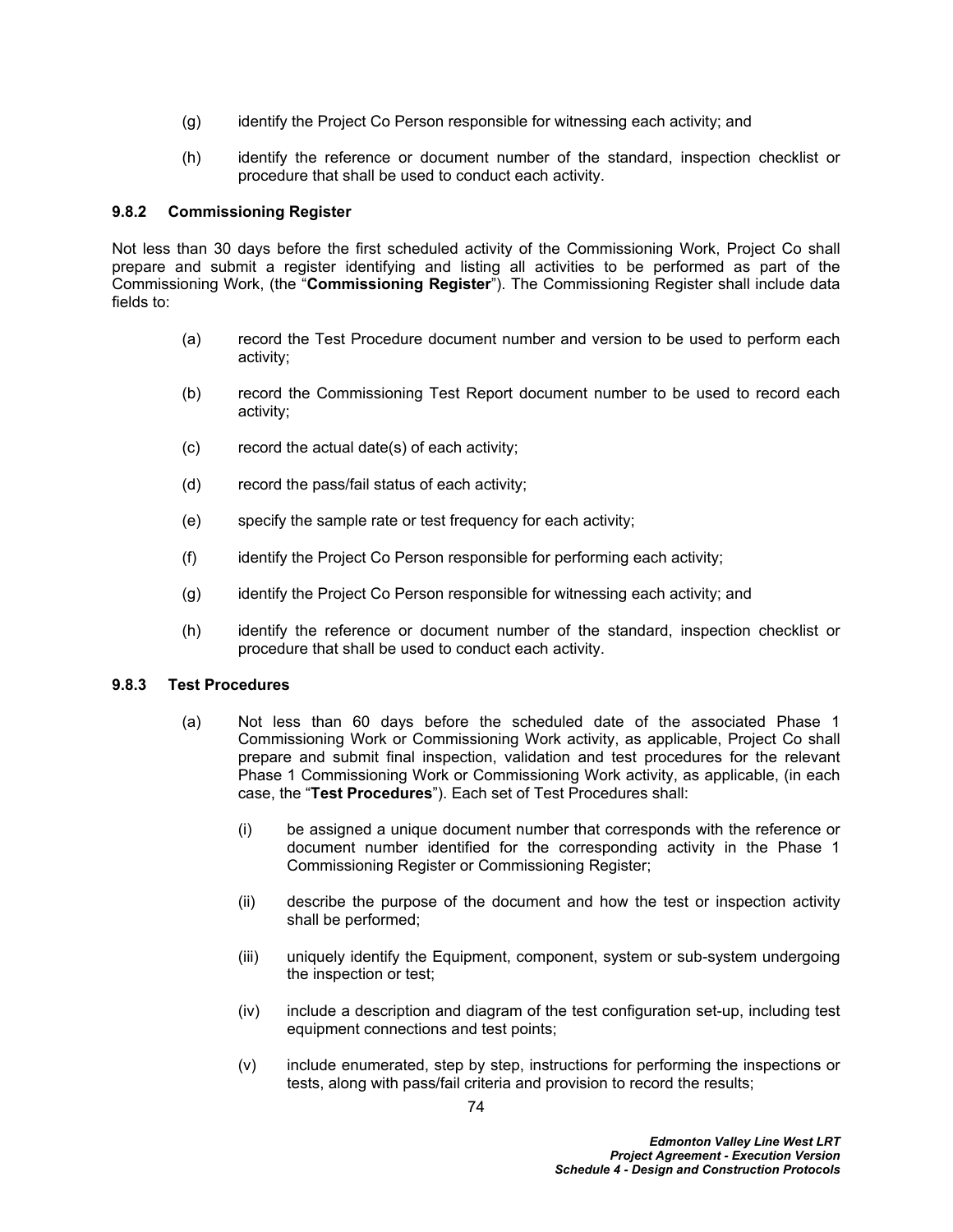- (vi) identify staffing requirements, including requirements from the City or other third parties;
- (vii) identify required instrumentation, Equipment, facilities and supporting systems;
- (viii) identify the test location;
- (ix) provide Requirements Management traceability of the Project Requirements applicable to the inspection or test; and
- (x) include detailed procedures and Commissioning rules to manage Hazards during Commissioning as further described in Section [9.4.2](#page-70-0) *[Commissioning Plan]* of this Schedule.
- (b) Without limiting Section [9.8.2\(a\)](#page-78-0) *[Commissioning Documents]* of this Schedule:
	- (i) Test Procedures for Equipment described in Part 6 *[Systems]* of Schedule 5 *[D&C Performance Requirements]* shall be in accordance with Good Industry Practice and include:
		- (A) Equipment and sub-system functional tests;
		- (B) system functional tests; and
		- (C) system Integration tests;
	- (ii) Test Procedures for Equipment described in Part 5 *[Facilities]* of Schedule 5 *[D&C Performance Requirements]* shall be in accordance with Good Industry Practice and include:
		- (A) Equipment and sub-system functional tests;
		- (B) system functional tests; and
		- (C) system Integration tests; and
	- (iii) Test Procedures for Traffic Signal Equipment described in Part 6 *[Systems]* of Schedule 5 *[D&C Performance Requirements]* shall be in accordance with Good Industry Practice and include:
		- (A) equipment and sub-system functional tests; and
		- (B) checklist items contained in the *Traffic Signal Commissioning Test Report*, a copy of which is included in the Disclosed Data.

## **9.8.4 Test Reports**

- (a) Project Co shall prepare and submit a test report for each activity listed in the Phase 1 Commissioning Register and Commissioning Register (each, a "**Commissioning Test Report**"), no more than 28 days after the associated activity has been performed. Each Commissioning Test Report shall:
	- (i) document the results for the applicable activity listed in the Phase 1 Commissioning Register or Commissioning Register;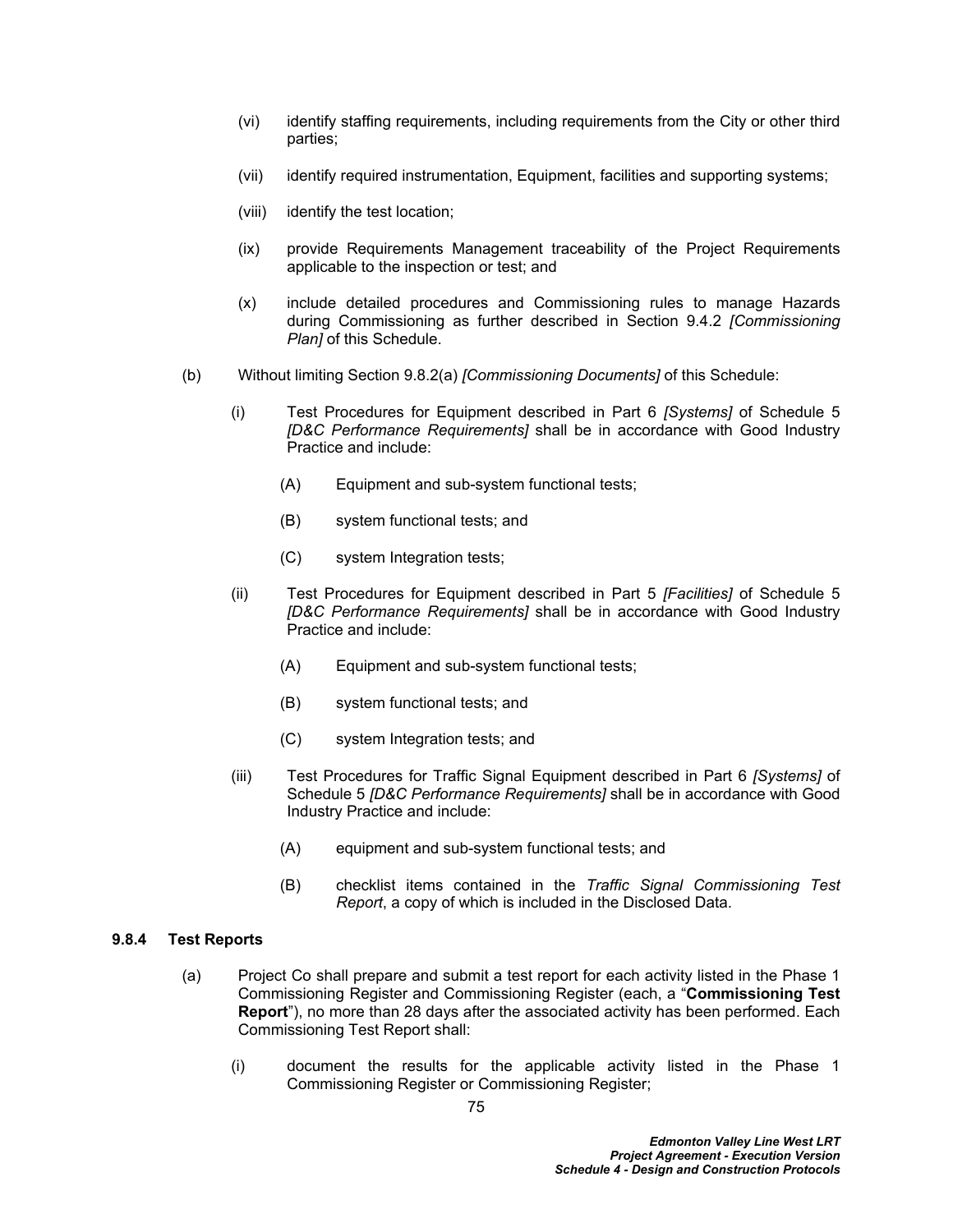- (ii) be assigned a unique document number that matches the reference or document number identified for the corresponding activity in the Phase 1 Commissioning Register or Commissioning Register;
- (iii) contain a reference to the corresponding Test Procedure;
- (iv) record the date of the inspection or test;
- (v) document version control;
- (vi) record the equipment used in the inspection or test and applicable calibration results;
- (vii) contain legible results, as recorded during the test or inspection;
- (viii) include sample calculations demonstrating how the results were obtained from measured data;
- (ix) include, where appropriate, photographs and other documentation;
- (x) include a summary and conclusion of the test or inspection; and
- (xi) identify any Deficiencies and Nonconformities.
- (b) Not less than 30 days prior to the first scheduled Phase 1 Commissioning Work or Commissioning Work activity, Project Co shall develop and implement an inspection and test recording system that permits ready retrieval of all inspection and test results. The City shall be provided with secure access to the recording system. All inspection and test results shall be provided to the City upon request.

# **9.9 Commissioning Certifications**

## <span id="page-80-0"></span>**9.9.1 Phase 1 Commissioning Certification**

- (a) Project Co shall issue a separate Phase 1 Commissioning Certificate for each applicable Phase 1 Commissioning Work activity described in the Phase 1 Commissioning Register, and a final Phase 1 Commissioning Certificate for the whole of the Gerry Wright OMF. The Phase 1 Commissioning Certificates shall be in the form attached hereto as Appendix 4A *[Certificate Forms] [6-Commissioning Certificate]* of this Schedule.
- (b) All Phase 1 Commissioning Certificates, together with the applicable Commissioning Test Report(s) and applicable supporting documentation, shall be submitted to the City in accordance with Schedule 2 *[Submittal Review Procedure]* and to the Independent Certifier, with original signatures, stamps and registration numbers and in such form as to allow the City to perform its review in respect of such Phase 1 Commissioning Certificates without delay.
- (c) The Commissioning Manager shall sign and stamp all Phase 1 Commissioning Certificates.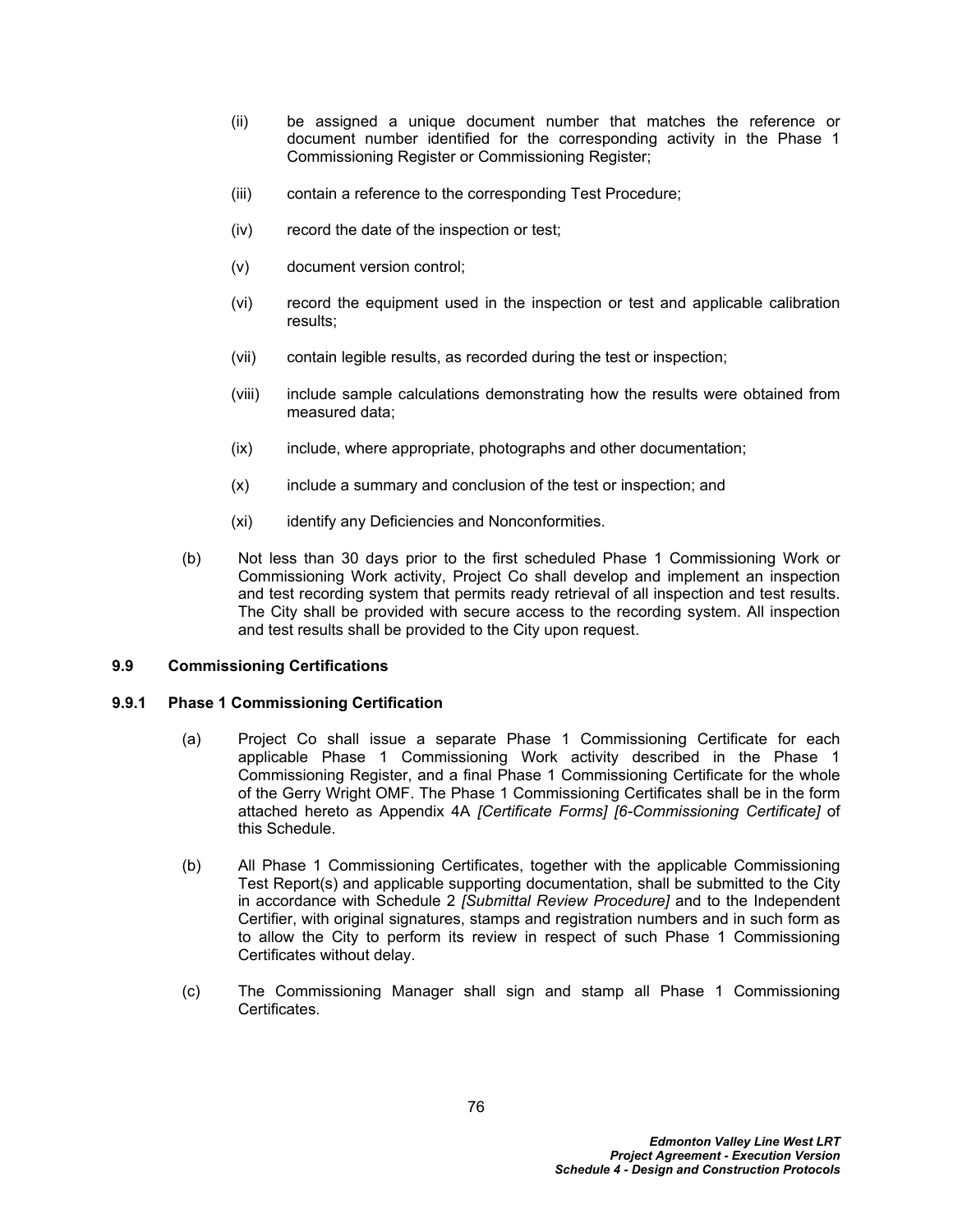## **9.9.2 Commissioning Certification**

- (a) Project Co shall issue a separate Commissioning Certificate for each applicable Commissioning Work activity described in the Commissioning Register, and a final Commissioning Certificate for the whole of the Infrastructure, other than any Infrastructure Commissioned pursuant to Section [9.9.1](#page-80-0) *[Phase 1 Commissioning Certification]* of this Schedule. The Commissioning Certificates shall be in the form attached hereto as Appendix 4A *[Certificate Forms] [6-Commissioning Certificate]* of this Schedule.
- (b) All Commissioning Certificates, together with the applicable Commissioning Test Report(s) and applicable supporting documentation, shall be submitted to the City in accordance with Schedule 2 *[Submittal Review Procedure]* and to the Independent Certifier, with original signatures, stamps and registration numbers and in such form as to allow the City to perform its review in respect of such Commissioning Certificates without delay.
- (c) The Commissioning Manager shall sign and stamp all Commissioning Certificates.

# **9.10 Commissioning Program Reports**

# **9.10.1 Phase 1 Commissioning Program Report**

Within 30 days following the Phase 1 Construction Completion Date, Project Co shall cause the Commissioning Manager to compile, prepare and submit a comprehensive Commissioning program report to the City (the "**Phase 1 Commissioning Program Report**"). The Phase 1 Commissioning Program Report shall include:

- (a) a description of all Phase 1 Commissioning Work, together with detailed records of all results, data and observations obtained during the Commissioning;
- (b) copies of all relevant Test Procedures and the corresponding test or inspection results;
- (c) a copy of all applicable Commissioning Test Reports;
- (d) sample calculations demonstrating how the test or inspection results were obtained from measured data;
- (e) photographs and other documentation;
- (f) all signed-off quality control inspection sheets with final calibrations, set points, measurements and inspection results; and
- (g) a baseline report covering each tested piece of Equipment, component, system and sub-system, including all quantitative data required to establish a baseline for comparing performance, determining deterioration over the applicable Design Service Life and assessing the sufficiency and performance of the Maintenance Concept;

and each section of the Phase 1 Commissioning Program Report shall be:

(h) formally reviewed by the Designer to confirm conformance of the Infrastructure to the Project Requirements and the applicable Design; and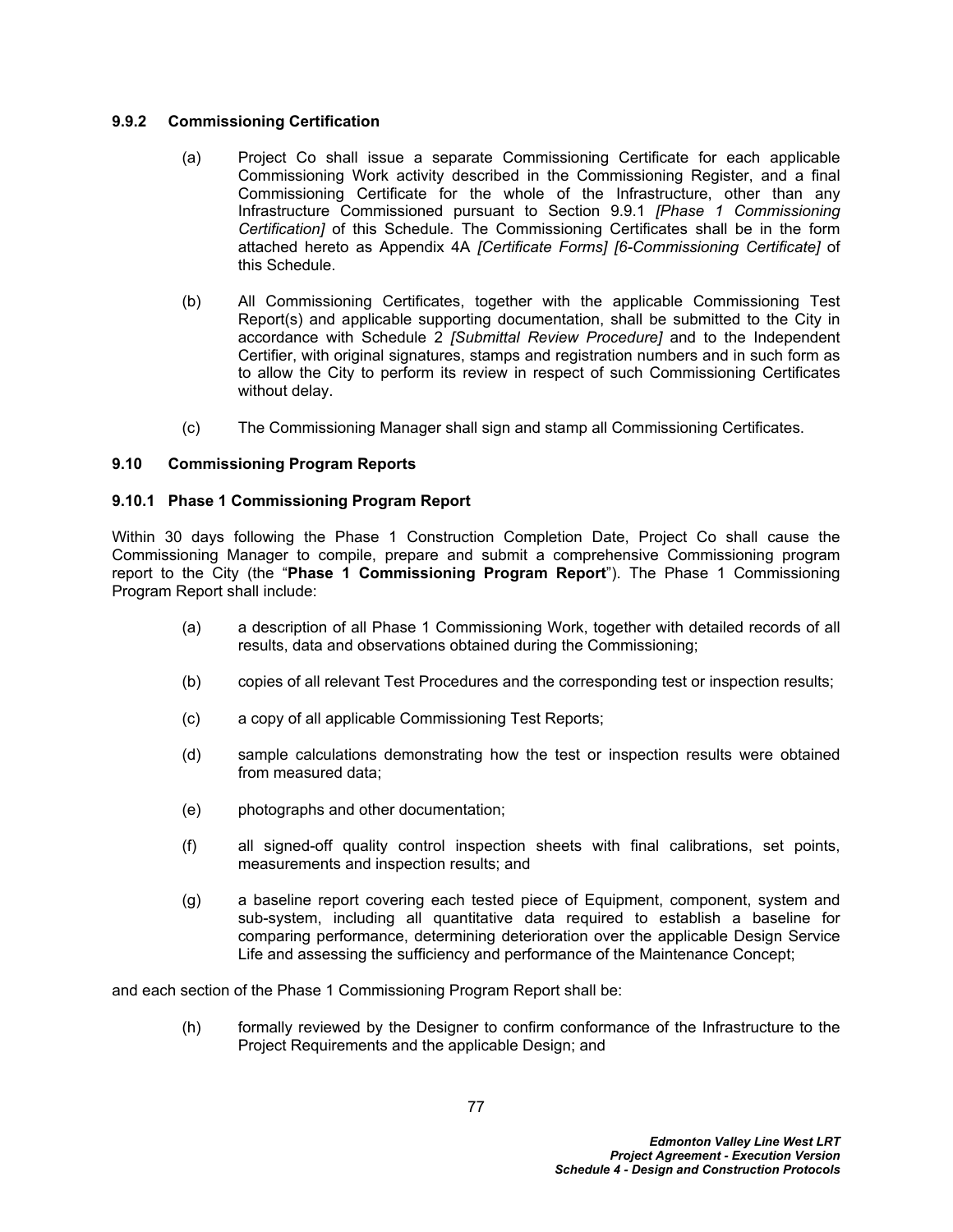(i) signed and stamped by the Appropriate Person(s), where required to be so signed and stamped, and signed by the Commissioning Manager.

# **9.10.2 Commissioning Program Report**

Within 30 days following the Construction Completion Date, Project Co shall cause the Commissioning Manager to compile, prepare and submit a comprehensive Commissioning program report to the City (the "**Commissioning Program Report**"). The Commissioning Program Report shall include:

- (a) a description of all Commissioning Work, together with detailed records of all results, data and observations obtained during the Commissioning;
- (b) copies of all relevant Test Procedures and the corresponding test or inspection results;
- (c) a copy of all applicable Commissioning Test Reports;
- (d) sample calculations demonstrating how the test or inspection results were obtained from measured data;
- (e) photographs and other documentation;
- (f) all signed-off quality control inspection sheets with final calibrations, set points, measurements and inspection results; and
- (g) a baseline report covering each tested piece of Equipment, component, system and sub-system, including all quantitative data required to establish a baseline for comparing performance, determining deterioration over the applicable Design Service Life and assessing the sufficiency and performance of the Maintenance Concept;

and each section of the Commissioning Program Report shall be:

- (h) formally reviewed by the Designer to confirm conformance of the Infrastructure to the Project Requirements and the applicable Design; and
- (i) signed and stamped by the Appropriate Person(s), where required to be so signed and stamped, and signed by the Commissioning Manager.

## **10. TRAINING AND OPERATING AND MAINTENANCE MANUALS**

## **10.1 Training and Assessment Program**

- (a) Project Co shall, in consultation with the Operator, develop a comprehensive Training and Assessment Program, which shall provide a description of the Phase 1 Training and Assessment Plan, Infrastructure Training and Assessment Plan, and training program/process, including certification and re-certification, for each sub-system and associated training materials.
- (b) Project Co shall provide hands-on training to the Operator to ensure the Operator's competence in operating and maintaining the Infrastructure, the Equipment and systems.
- (c) Project Co shall ensure that qualified and skilled training and assessor personnel are available to adequately provide the Operator with the required quantity and quality of training in Edmonton unless otherwise Accepted by the City.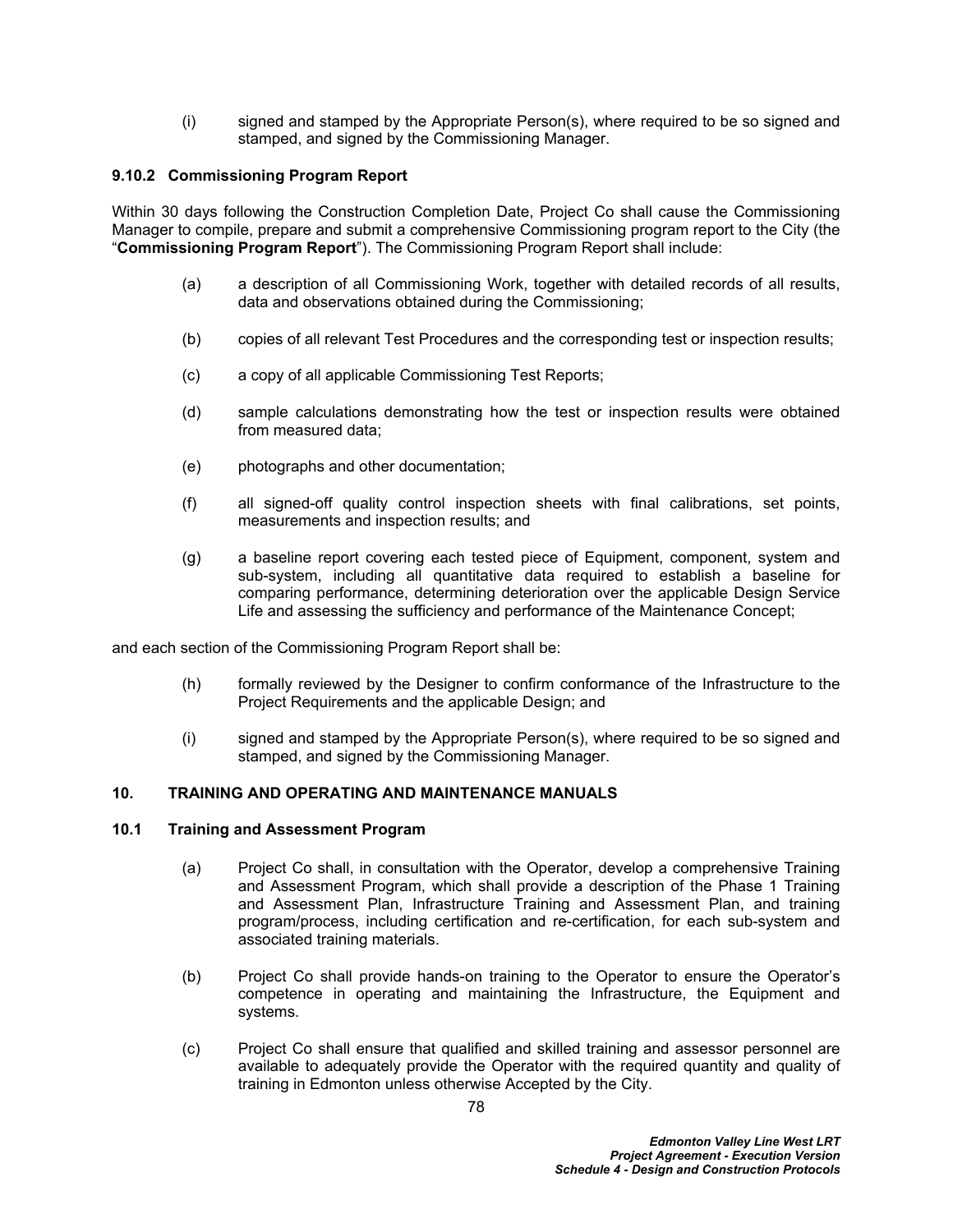- (d) Project Co shall submit the CVs of the trainer and assessor six (6) months prior to the start of each course for approval. Each trainer and assessor should have at least ten (10) years' experience delivering training and assessment programmes. They should have a recognised training and assessment qualification and have experience of delivering adult based learning programmes, ideally within an O&M rail environment.
- (e) Training shall commence in two stages:
	- (i) two (2) months prior to Phase 1 Construction Completion and conclude prior to the Phase 1 Construction Completion Date; and
	- (ii) at the ICS Integration Ready Date and conclude prior to the Construction Completion Date.
- (f) Project Co shall develop the Phase 1 Training and Assessment Plan, Infrastructure Training and Assessment Plan, and all training courses, including curriculum and materials, referenced in this Section 10 *[Training and Operating and Maintenance Manuals]* and shall submit such training courses and materials in accordance with Schedule 2 *[Submittal Review Procedure]* at the following times:
	- (i) six (6) months prior to Phase 1 Construction Completion for all training courses listed in the Phase 1 Training and Assessment Plan. Changes to the training courses arising from review by the City shall be incorporated prior to commencement of training; and
	- (ii) six (6) months prior to the ICS Integration Ready Date for all training courses listed in the Infrastructure Training and Assessment Plan. Changes to the training courses arising from review by the City shall be incorporated prior to commencement of training.
- (g) Project Co shall submit final training schedules not less than:
	- (i) three (3) months prior to Phase 1 Construction Completion for training activities described in the Phase 1 Training and Assessment Plan; and
	- (ii) three (3) months prior to the ICS Integration Ready Date for training activities described in the Infrastructure Training and Assessment Plan.
- (h) Project Co shall provide training sessions for the City and Operator personnel, in accordance with the Phase 1 Training and Assessment Plan, the Infrastructure Training and Assessment Plan, and the final training schedules and shall ensure that all City and Operator personnel have the opportunity to receive training prior to the Phase 1 Construction Completion Date and the Construction Completion Date respectively. The City and the Operator will be responsible for attendance of City and Operator personnel at the applicable training sessions held in accordance with the final Phase 1 Training and Assessment Plan, Infrastructure Training and Assessment Plan and training schedules.
- (i) The Phase 1 Training and Assessment Plan and Infrastructure Training and Assessment Plan shall use a 'train the trainer' format, so that the Operator, who will be trained by Project Co, will be enabled to deliver subsequent training to its staff. In the first session, a City Person and an Operator trainer will be members of the session. In the second training session, the City Person and an Operator trainer will assist the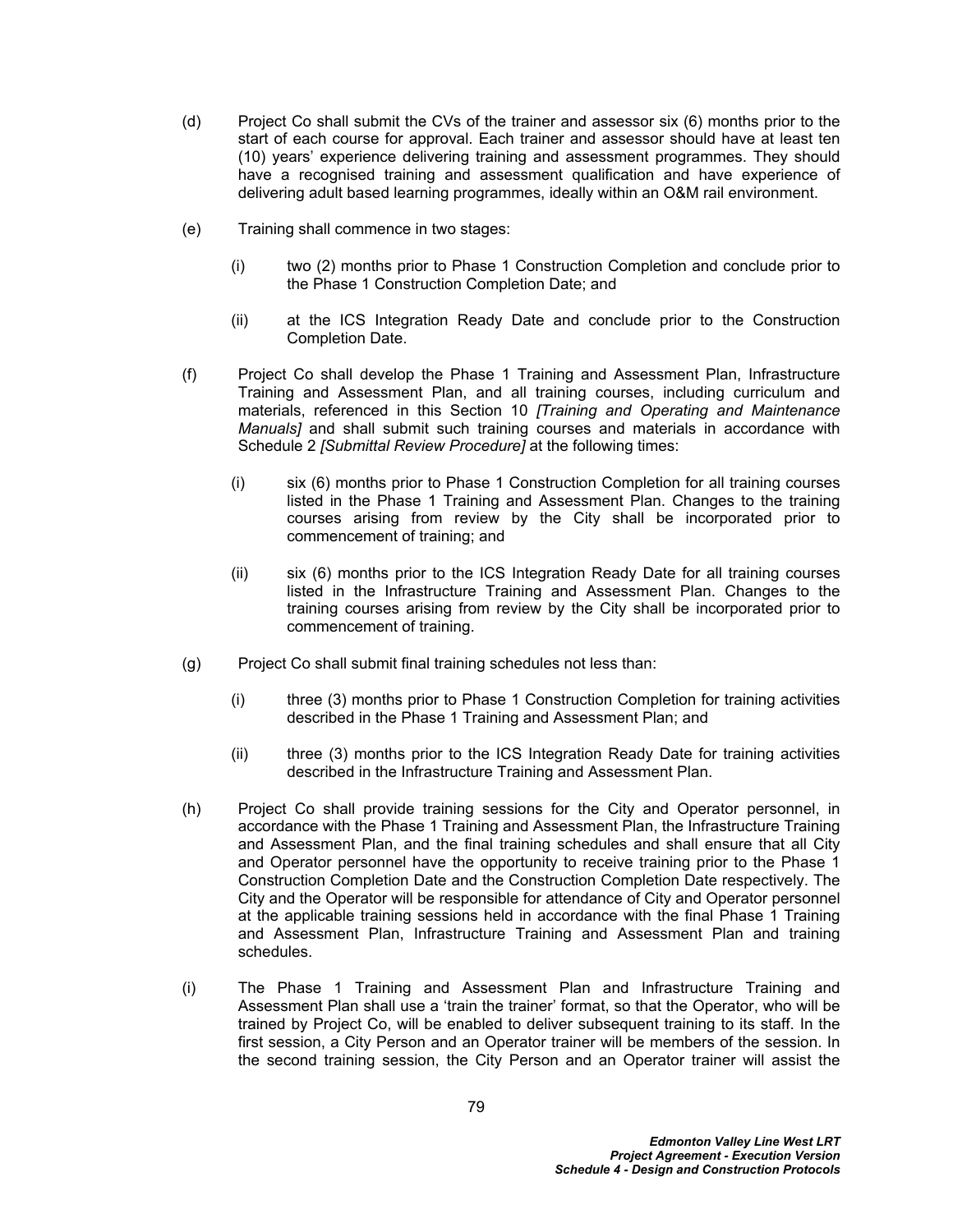instructor. In the third and any subsequent training sessions, the City representative and an Operator trainer will deliver the training, assisted by the Project Co instructor.

- (j) Sufficient time shall be provided between training sessions to allow the City Person and Operator trainer to study the reference material in preparation for the next training session.
- (k) At least one full training session, presented by Project Co's instructors, of each course shall be completely recorded on video in 1080p. All video recordings will be provided to the City and the Operator in a format agreed by the City.
- (l) Each training course shall include a testing component pursuant to which each student will be granted a pass or fail status according to his or her demonstration of competence. The assessment methodology and pass/fail criteria shall be developed by Project Co and agreed with the appropriate Operator management personnel.
- (m) Training and assessment materials and course content shall be of high quality and follow Good Industry Practice for adult learning. Training and assessment materials, including instructor support documents, shall be of sufficient quality and content to be used in continued in-house training by the Operator. Principal documents used for training shall be tailored to reflect the specific course content and the target audience. At a minimum, Project Co shall deliver:
	- (i) one (1) complete set of student materials for each participant enrolled in any training led by Project Co;
	- (ii) one (1) complete set of training materials for the Operator in a high-quality digital format so further copies can be made with no noticeable decrease in copy quality; and
	- (iii) one (1) complete set of assessment materials for the Operator in a high-quality digital format so further copies can be made with no noticeable decrease in copy quality. The assessment documentation must include clear description of how to conduct practical assessment / simulated assessments as well as written assessments. Assessment materials should include model answer sheets and clearly outline the pass/fail criteria.
- (n) Training schedules shall reasonably account for trainee availability (notice period normal work shifts, days of rest and holidays) and shall be conducted in a manner that does not impact the on-going operation and maintenance of the Infrastructure.
- (o) Training courses shall be provided for the following personnel:
	- (i) OCC staff;
	- (ii) security staff, including ETS personnel;
	- (iii) Operator training staff and assessment supervisors, inspectors and managers;
	- (iv) Operator maintenance staff for all Infrastructure.
	- (v) Track and wayside Equipment maintainers;
	- (vi) Traction Power System; and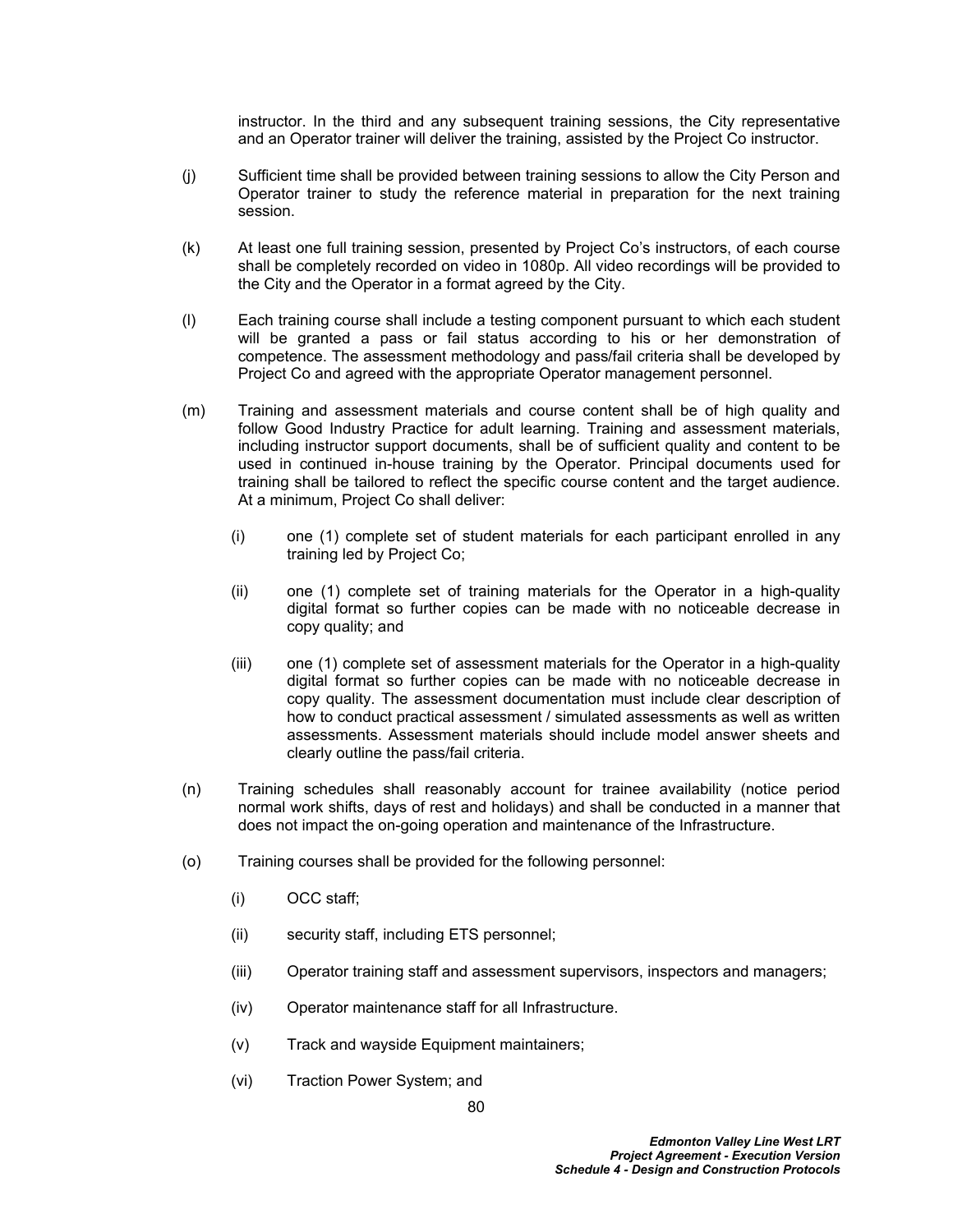(vii) IT and technical maintenance staff responsible for maintaining the Infrastructure, systems, networks, Data Centres and other communications systems.

## **10.2 Training and Assessment Plan**

## **10.2.1 Phase 1 Training and Assessment Plan**

- (a) Project Co shall develop and submit a draft training plan (the "**Phase 1 Training and Assessment Plan**") one (1) year prior to the Target Phase 1 Construction Completion Date that describes the procedures and courses that shall be used to instruct the City and the Operator on the recommended operation and maintenance practices for the Gerry Wright OMF Stage 2 and that shall include:
	- (i) the organizational structure and corresponding staff qualifications required to maintain the Gerry Wright OMF Stage 2, including the categorization of roles and the number of staff within each category, broken down as follows:
		- (A) supervisory staff;
		- (B) maintenance staff, divided into specialist areas (e.g. Track maintainers, Traction Power System maintainers);
	- (ii) a minimum list of courses which shall be provided by Project Co and, as guidance, the number of sessions required;
	- (iii) proposed course structure;
	- (iv) overview of course material;
	- (v) overview of course content;
	- (vi) a list of any prerequisites;
	- (vii) duration of each course;
	- (viii) instructional technique to be used;
	- (ix) instructional aids which will be used;
	- (x) instructional materials which will be used;
	- (xi) assessment approach (practical, simulated and/or written) to be used;
	- (xii) the proposed pilot course and final course presentation schedules;
	- (xiii) training facilities and equipment to be used;
	- (xiv) instructor qualifications, including the following information:
		- (A) position in Project Co's organization, or in product supplier's organization;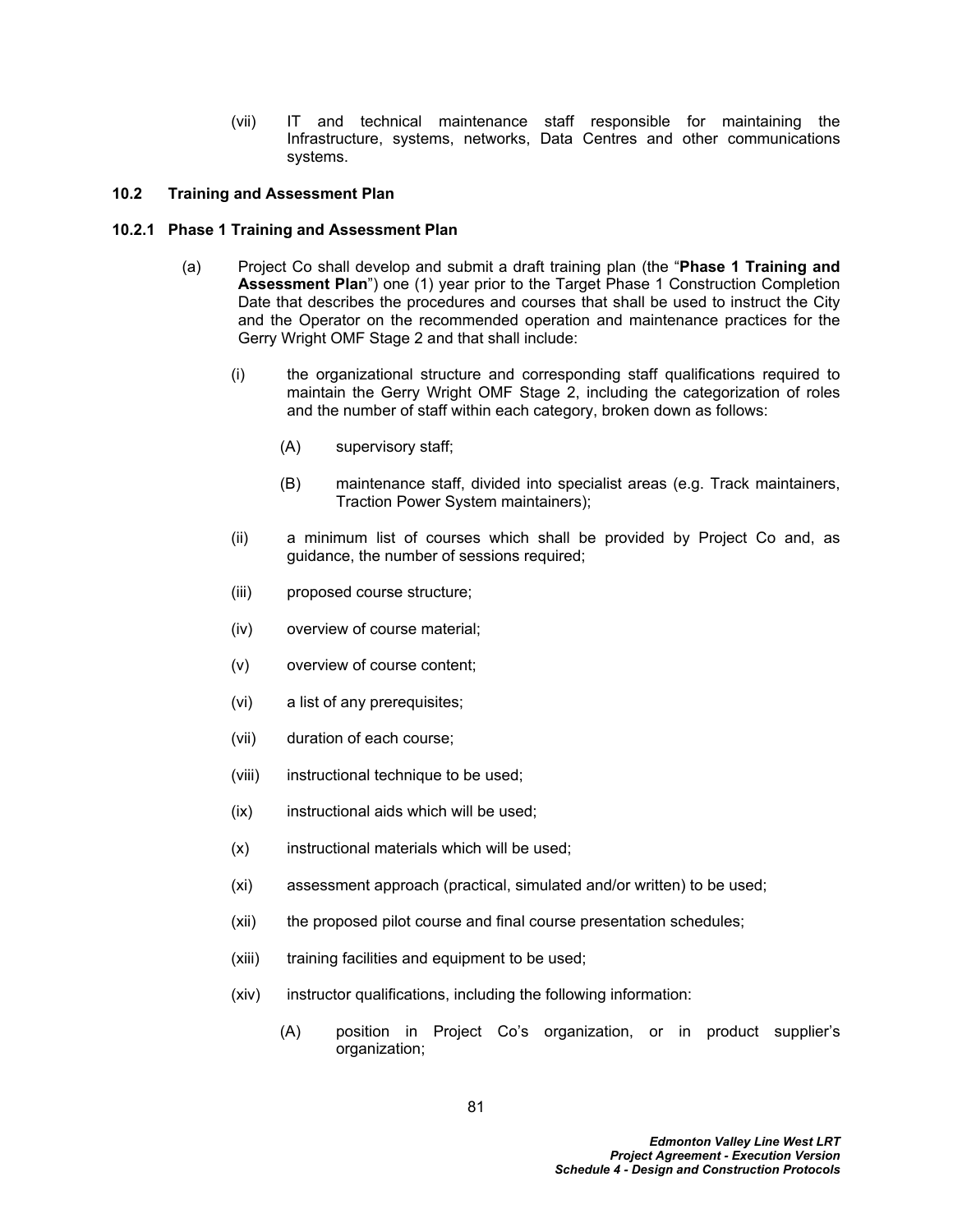- (B) length of time employed in Project Co's organization, or in product supplier's organization;
- (C) relevant training experience;
- (D) education and reasons for Project Co selection of instructor; and
- (E) demonstrated knowledge of the Equipment in respect of which training is provided; and
- (xv) any special requirements beyond training facilities detailed in this Section.
- (b) In delivering the Phase 1 Training and Assessment Plan, Project Co shall or shall be responsible to:
	- (i) provide all labour, equipment, tools, aids, products, services and supervision required to carry out the training as defined in the Accepted Phase 1 Training and Assessment Plan;
	- (ii) provide formal training for personnel identified by the Operator and the City in the proper understanding, operation and maintenance of the Equipment;
	- (iii) assume the target trainees for technical equipment possess as a minimum the knowledge of an electrical journeyman, licensed in the Province of Alberta;
	- (iv) assume the target trainees for the Operators possess Operating Rule Book training;
	- (v) provide training materials sufficient to support continued training by the City and the Operator;
	- (vi) provide updated training and training materials when, changes or modifications are made that affect the operation or maintenance;
	- (vii) provide the necessary qualified instructors, instructional material, reference information and equipment to carry out the Phase 1 Training and Assessment Plan;
	- (viii) provide sufficient classroom and on-the-job training and testing for City and Operator personnel to ensure their competence in understanding, operating and maintaining the Gerry Wright OMF Stage 2 in accordance with the Maintenance Concept, and up to the standards required by the City and by any and all regulatory Governmental Authorities;
	- (ix) provide instructors who are competent and completely familiar with the subject(s) being taught and with the special tooling, test equipment, manuals and procedures to be employed by the City or the Operator;
	- (x) make optimum use of the supplemental materials in the delivery of all training courses, such that formal instruction is augmented by effective hands-on experience; and
	- (xi) provide the training in Edmonton.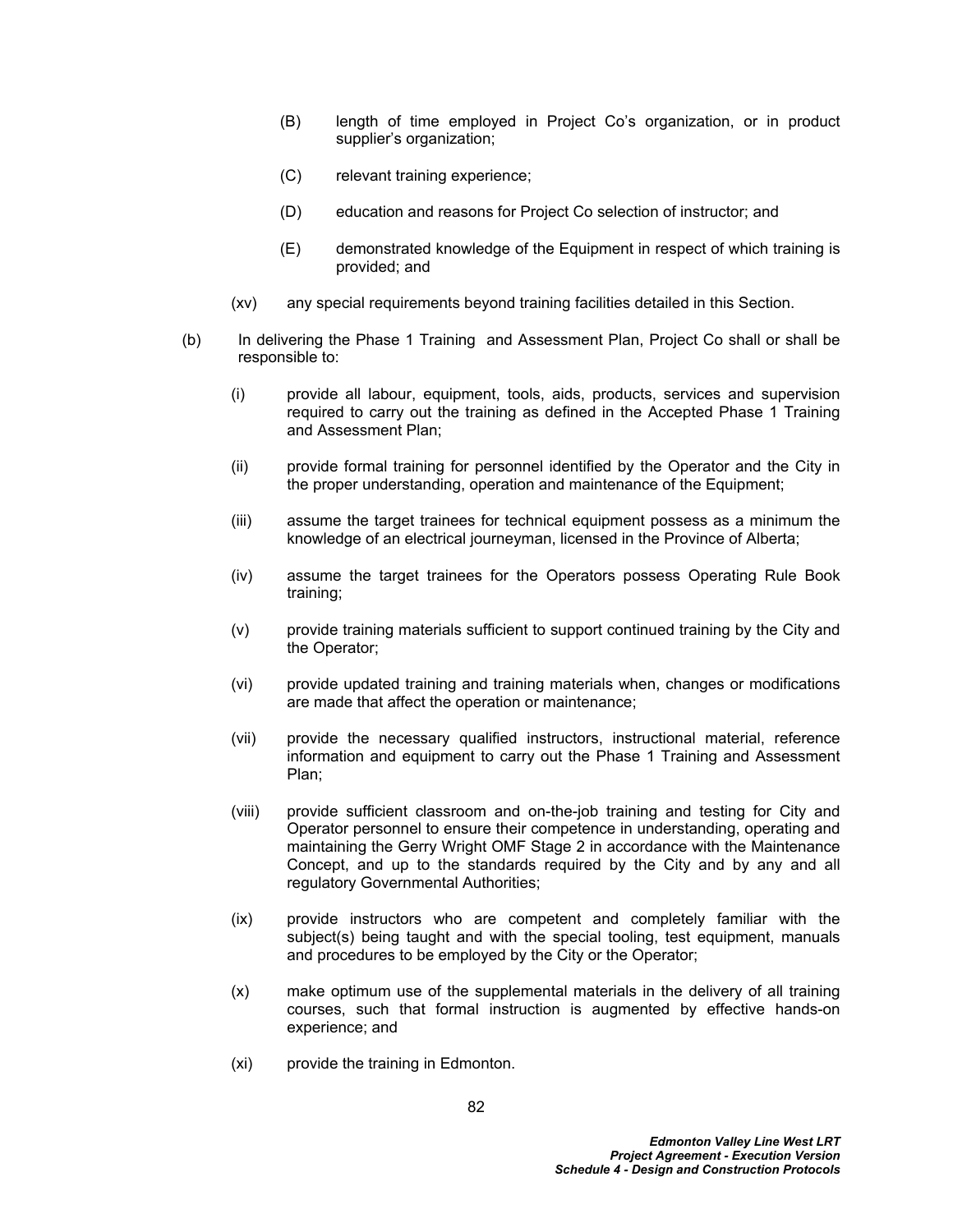(c) The City or Operator may use, reproduce and modify any instructional materials (such as manuals, lesson plans, and audio-visual aids) as the City or Operator deems necessary for further instruction of City or Operator personnel.

# **10.2.2 Infrastructure Training and Assessment Plan**

- (a) Project Co shall develop and submit a draft training plan (the "**Infrastructure Training and Assessment Plan**") two (2) years prior to the Target Construction Completion Date that describes the procedures and courses that shall be used to instruct the City and the Operator on the recommended operation and maintenance practices for the Infrastructure, excluding the Gerry Wright OMF Stage 2, and that shall include:
	- (i) the organizational structure and corresponding staff qualifications required to maintain the Infrastructure, excluding the Gerry Wright OMF Stage 2, and including the categorization of roles and the number of staff within each category, broken down as follows:
		- (A) supervisory staff;
		- (B) maintenance staff, divided into specialist areas (e.g. Track maintainers, Traction Power System maintainers);
	- (ii) a minimum list of courses which shall be provided by Project Co and, as guidance, the number of sessions required;
	- (iii) proposed course structure;
	- (iv) overview of course material;
	- (v) overview of course content;
	- (vi) a list of any prerequisites;
	- (vii) duration of each course;
	- (viii) instructional technique to be used;
	- (ix) instructional aids which will be used;
	- (x) instructional materials which will be used;
	- (xi) assessment approach (practical, simulated and written) to be used;
	- (xii) the proposed pilot course and final course presentation schedules;
	- (xiii) training facilities and equipment to be used;
	- (xiv) instructor qualifications, including the following information:
		- (A) position in Project Co's organization, or in product supplier's organization;
		- (B) length of time employed in Project Co's organization, or in product supplier's organization;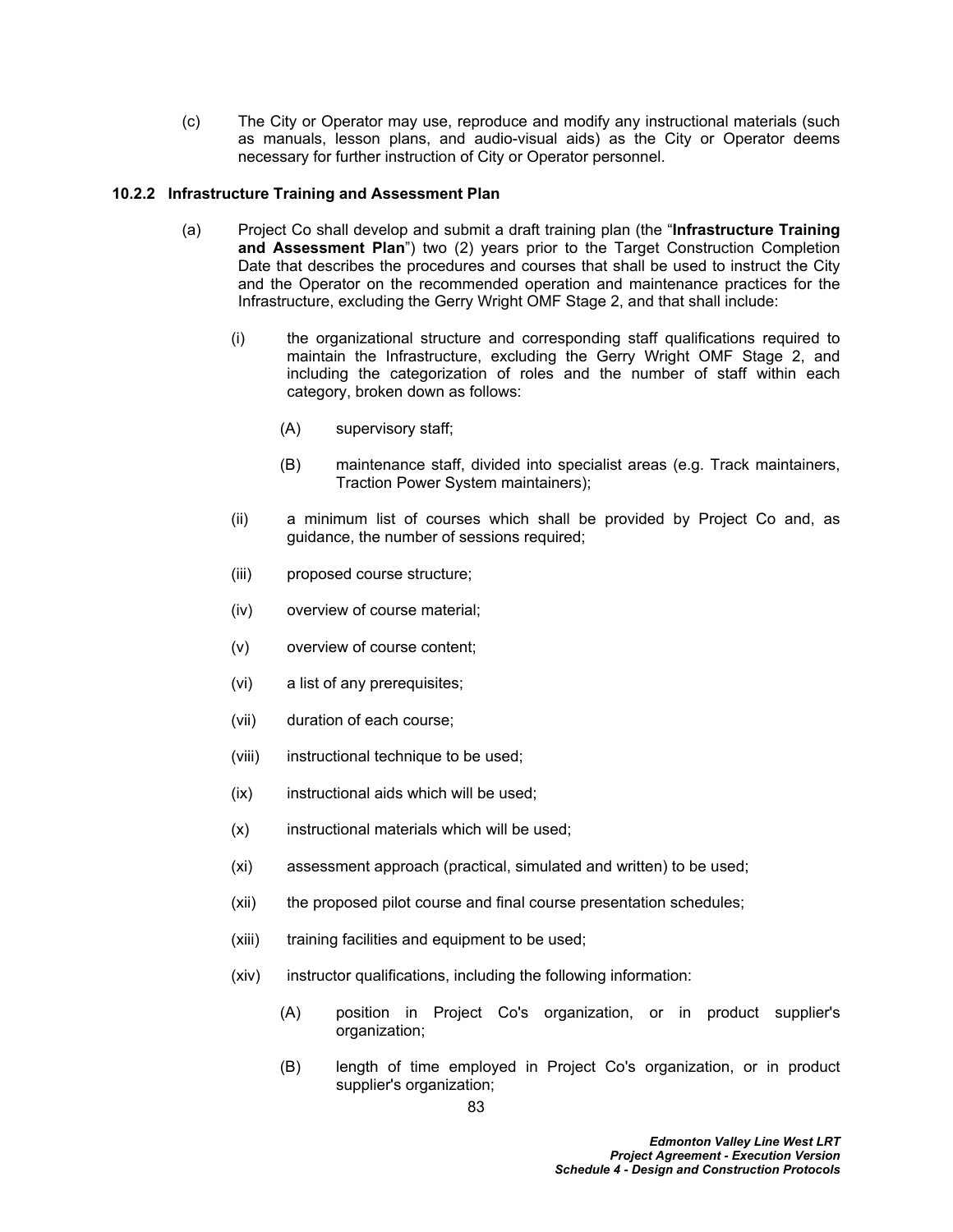- (C) relevant training experience;
- (D) education and reasons for Project Co selection of instructor; and
- (E) demonstrated knowledge of the Equipment in respect of which training is provided; and
- (xv) any special requirements beyond training facilities detailed in this Section.
- (b) In delivering the Infrastructure Training and Assessment Plan, Project Co shall or shall be responsible to:
	- (i) provide all labour, equipment, tools, aids, products, services and supervision required to carry out the training as defined in the Accepted Infrastructure Training and Assessment Plan;
	- (ii) provide formal training for personnel identified by the Operator and the City in the proper understanding, operation and maintenance of the Equipment;
	- (iii) assume the target trainees for technical equipment possess as a minimum the knowledge of an electrical journeyman, licensed in the Province of Alberta;
	- (iv) assume the target trainees for the Operators possess Operating Rule Book training;
	- (v) provide training materials sufficient to support continued training by the City and the Operator;
	- (vi) provide updated training and training materials when, changes or modifications are made that affect the operation or maintenance;
	- (vii) provide the necessary qualified instructors, instructional material, reference information and equipment to carry out the Infrastructure Training and Assessment Plan;
	- (viii) provide sufficient classroom and on-the-job training and testing for City and Operator personnel to ensure their competence in understanding, operating and maintaining the Infrastructure, excluding the Gerry Wright OMF Stage 2, in accordance with the Maintenance Concept, and up to the standards required by the City and by any and all regulatory Governmental Authorities;
	- (ix) provide instructors who are competent and completely familiar with the subjects being taught and with the special tooling, test equipment, manuals and procedures to be employed by the City or the Operator;
	- (x) make optimum use of the supplemental materials in the delivery of all training courses, such that formal instruction is augmented by effective hands-on experience; and
	- (xi) provide the training in Edmonton.
- (c) The City or Operator may use, reproduce and modify any instructional materials (such as manuals, lesson plans, and audio-visual aids) as the City or Operator deems necessary for further instruction of City or Operator personnel.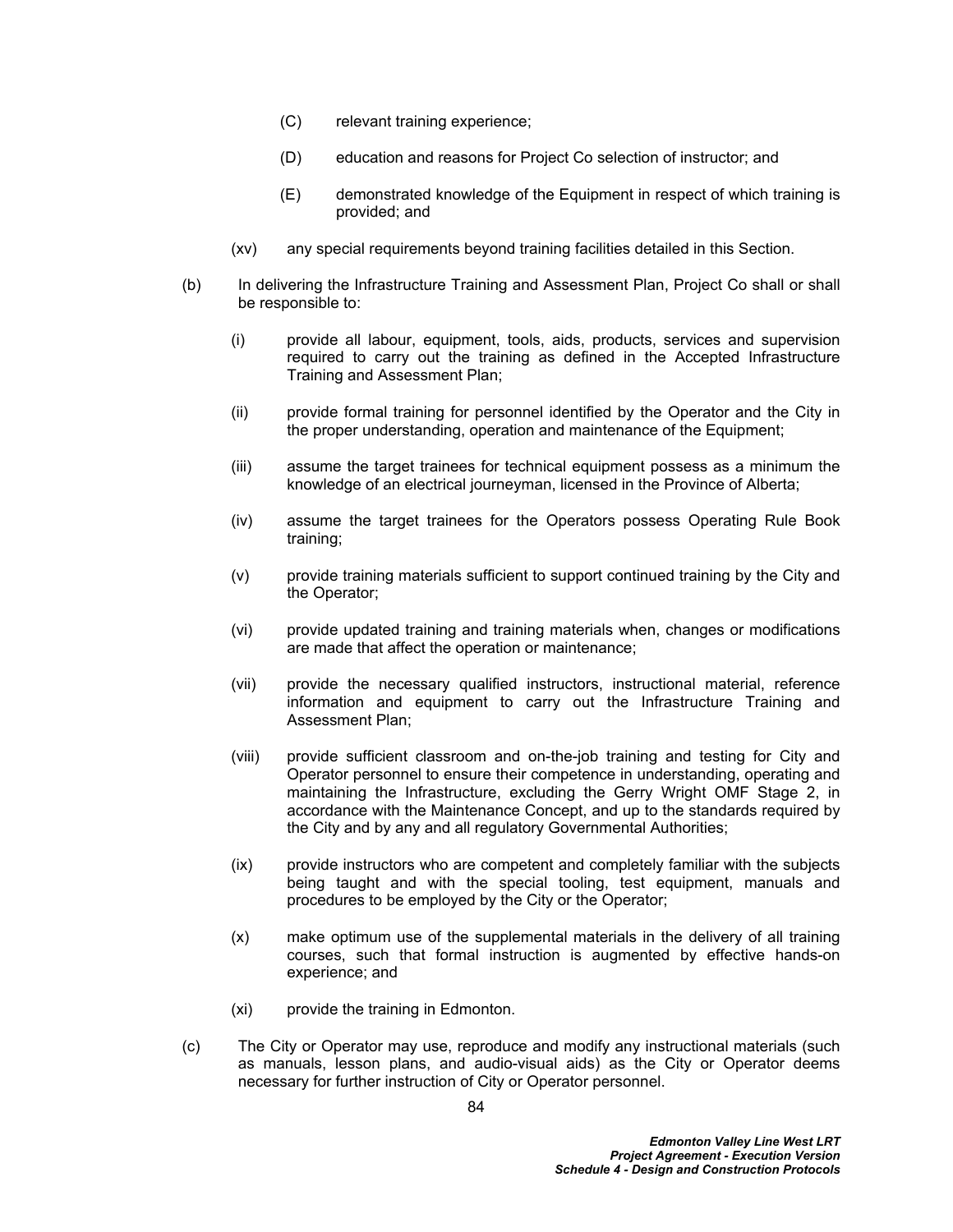## **10.3 Training Documentation**

- (a) Project Co shall develop and submit an "Instructor's Guide" for each training course, which shall contain, at a minimum:
	- (i) a system overview;
	- (ii) a statement of overall program goals;
	- (iii) lesson plans, a session by session outline containing the following:
		- (A) student learning objectives, stated in measurable terms;
		- (B) an overview of each lesson;
		- (C) the suggested instructional methods and learning activities;
		- (D) the required equipment and resources; and
		- (E) safety procedures and instructions, as appropriate; and
	- (iv) the assessment methods consisting of written and practical tests designed to measure the extent to which the student has met all learning objectives, with a model answer key for each of the tests developed.
- (b) Project Co shall develop and submit a "Student Manual" for each training course, which shall contain, but not be limited to:
	- (i) a system overview and introduction;
	- (ii) a statement of overall program goals;
	- (iii) the student's learning objectives, stated in measurable terms that describe the desired behaviours or knowledge that will be taught;
	- (iv) a fully developed narrative, not outline format, of content presentation, developed in the same modular format as the instructor's guide;
	- (v) illustrations, tables, charts, or graphics, as needed to enhance content presentation;
	- (vi) problems and questions related to lesson content, as appropriate; and
	- (vii) safety procedures and instructions, as appropriate.
- (c) Project Co shall provide one (1) copy of any Operating and Maintenance Manuals for each student in the session and incorporate them into the course instruction, provided that incorporation into, or reference to, Operating and Maintenance Manuals in the instructor's guide and the student manual shall not compromise the ability of each manual to stand alone and function independently. The provided Operating and Maintenance Manuals may be recovered at the end of each session and re-used in subsequent sessions.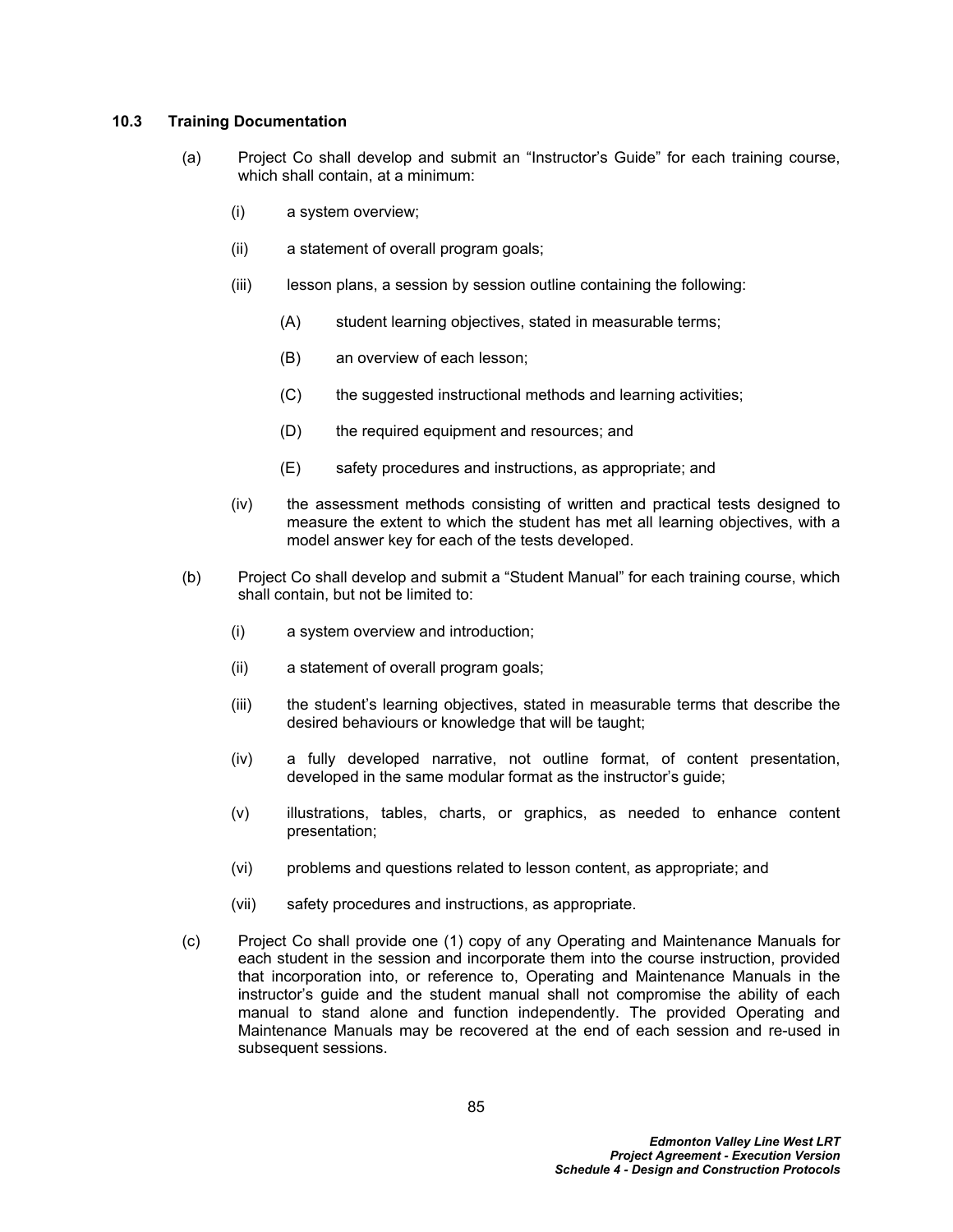- (d) Final training and Operating and Maintenance Manuals shall reflect the "As Built" Infrastructure. If errors or omissions in the Operating and Maintenance Manuals are found at any stage of training, all affected documentation contained in the instructor's guide, student manual, and Operating and Maintenance Manuals shall be updated. Following correction and update, all corrected and updated training documentation shall be distributed immediately to all participants who have completed the course. Similarly, any updated Operating and Maintenance Manuals shall be resubmitted to the City in accordance with Section [10.6](#page-92-0) *[Operating and Maintenance Manual]* of this Schedule.
- (e) Project Co shall deliver a complete set of instructors' guides, presentation materials, assessment guides and materials, and training aids to each training course session and a set of complete student materials for each participant enrolled in each training class.

# **10.4 Instructional Aids**

Project Co shall provide appropriate instructional aids to support the formal instruction carried out at each training session. The suitability of these aids will be assessed and agreed by the City following their use at a designated pilot course. The following instructional aids shall be provided to support formal instruction:

- (a) audio-visual aids such as handouts, transparencies, slides, videos, simulators;
- (b) supplemental materials, which provide a functional mock-up or a functional representation. This will be required of any Equipment which requires theoretical discussion. This may be in the form of an animated schematic, a model of the equipment, an interactive video training device or the like. Any such mock-ups that are not actual items of supplied equipment will become the property of the City upon Construction Completion; and
- (c) working Equipment. For the duration of the training period and until Final Completion, Project Co shall provide, for the purposes of supporting formal instruction, a facility that contains a fully functional mock-up of the Equipment for which training is being provided.

## **10.5 Training Courses**

- (a) Project Co shall ensure that the training courses meet the following requirements:
	- (i) Training courses shall provide instruction in the theory, operation and Maintenance of the Infrastructure and related subsystems. This shall include all of the hardware and software supplied as part of the Infrastructure. Separate training courses shall be provided for both operations and Maintenance, although each course shall include relevant overviews.
	- (ii) Project Co shall provide separate training sessions, to enable the City and Operator personnel who work in shifts to participate in the courses. Project Co will be required to coordinate with the City and Operator in order to agree upon the exact number of each session.
	- (iii) Each training session shall not train more than eight (8) persons and the duration of each course "day" shall not exceed eight (8) hours.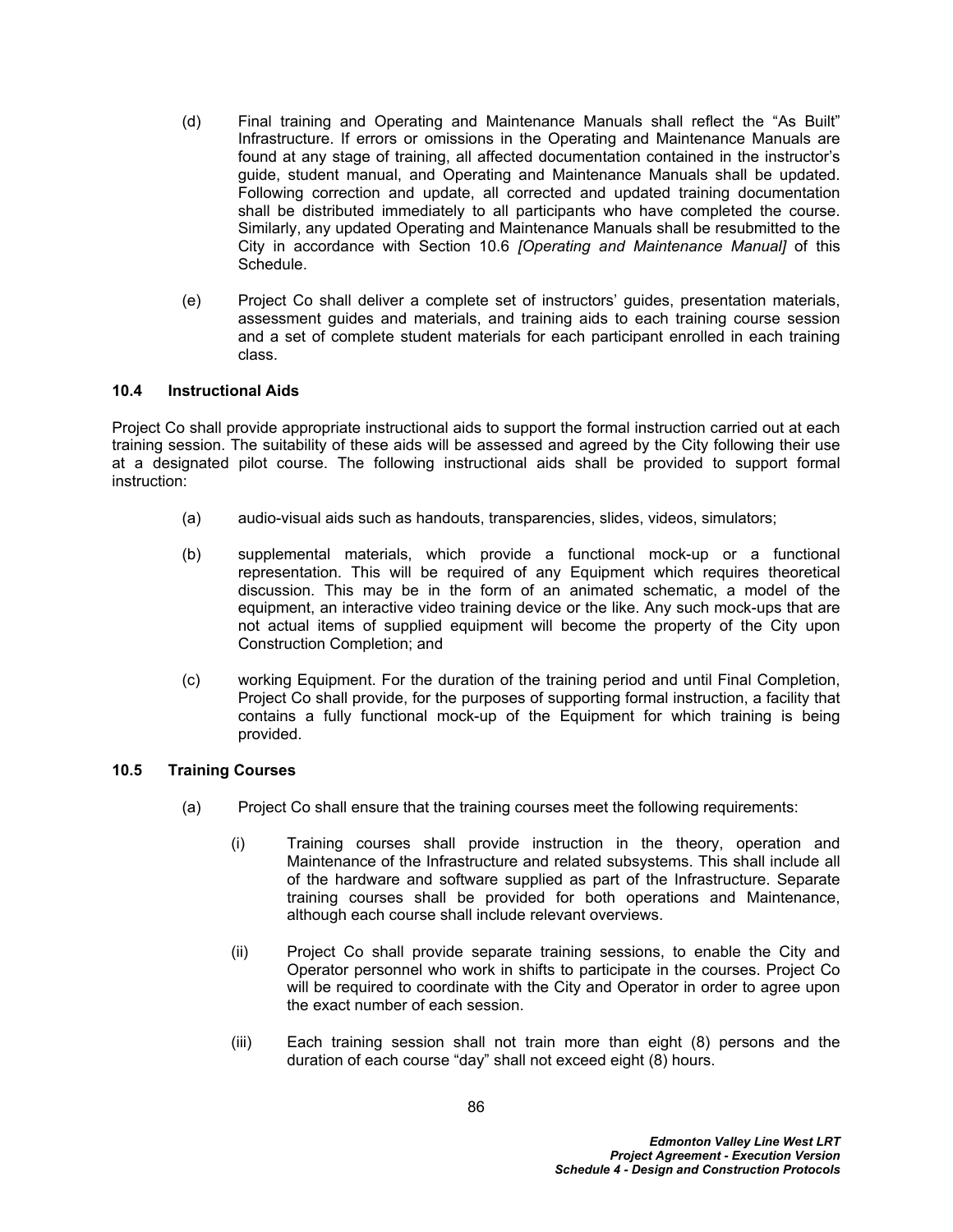- (iv) Allowance shall be made for sessions in each of the shift periods worked by City and Operator personnel.
- (v) Each operations training course shall include detailed reviews of product operating manuals and shall include product operating demonstrations, all in sufficient detail to enable the City and Operator to operate the Infrastructure to its full potential.
- (vi) Each Maintenance training course shall include detailed reviews of product maintenance manuals and accompanying documentation and shall cover materials in enough detail so that the City and the Operator's Maintenance personnel can fully maintain the Infrastructure in all respects.
- (vii) Maintenance training shall provide City and the Operator personnel with a full understanding of the function and operation, as well as maintenance requirements, of all components. It will include a review of the drawings and electrical schematics, cover all scheduled inspection and lubrication requirements, adjustments and/or calibrations, detailed troubleshooting and diagnostic tools, component removal and installation.
- (viii) Maintenance training shall provide practical knowledge and shall facilitate competence in the type of product being trained upon.
- (ix) All training courses provided shall use a combination of classroom and handson instruction. The Instructors shall tailor the course for the attending audience.
- (x) All training courses shall employ the use of actual assets or mock ups in order to facilitate hands-on instruction thereby ensuring that course participants further appreciate and build upon key concepts presented by formal instruction.
- (xi) All Maintenance courses shall cover Equipment installation, operation, interfaces and cabling/piping between Equipment, preventive Maintenance, diagnostics procedures, corrective maintenance and expansion procedures. Course participants shall operate actual Equipment, run all applicable diagnostic software and, perform hands-on diagnosis and repair of simulated failures on actual Equipment.
- (xii) The communications network training shall enable the City and the Operator's operation and maintenance groups to be familiar with the communication network and have an in- depth working knowledge of all associated external interfaces, devices and alarms. Instruction will also include procedures to take in the event of a radio frequency interference, fibre cable cut, Equipment failure, alarm, or the like.
- (b) Project Co shall provide one (1) pilot course for each training course which shall meet the following requirements:
	- (i) The pilot course shall be presented at least ten (10) Business Days prior to the first scheduled training course in that area of instruction.
	- (ii) The pilot course shall be presented by the course instructor who will be teaching the actual course using full course materials and aids.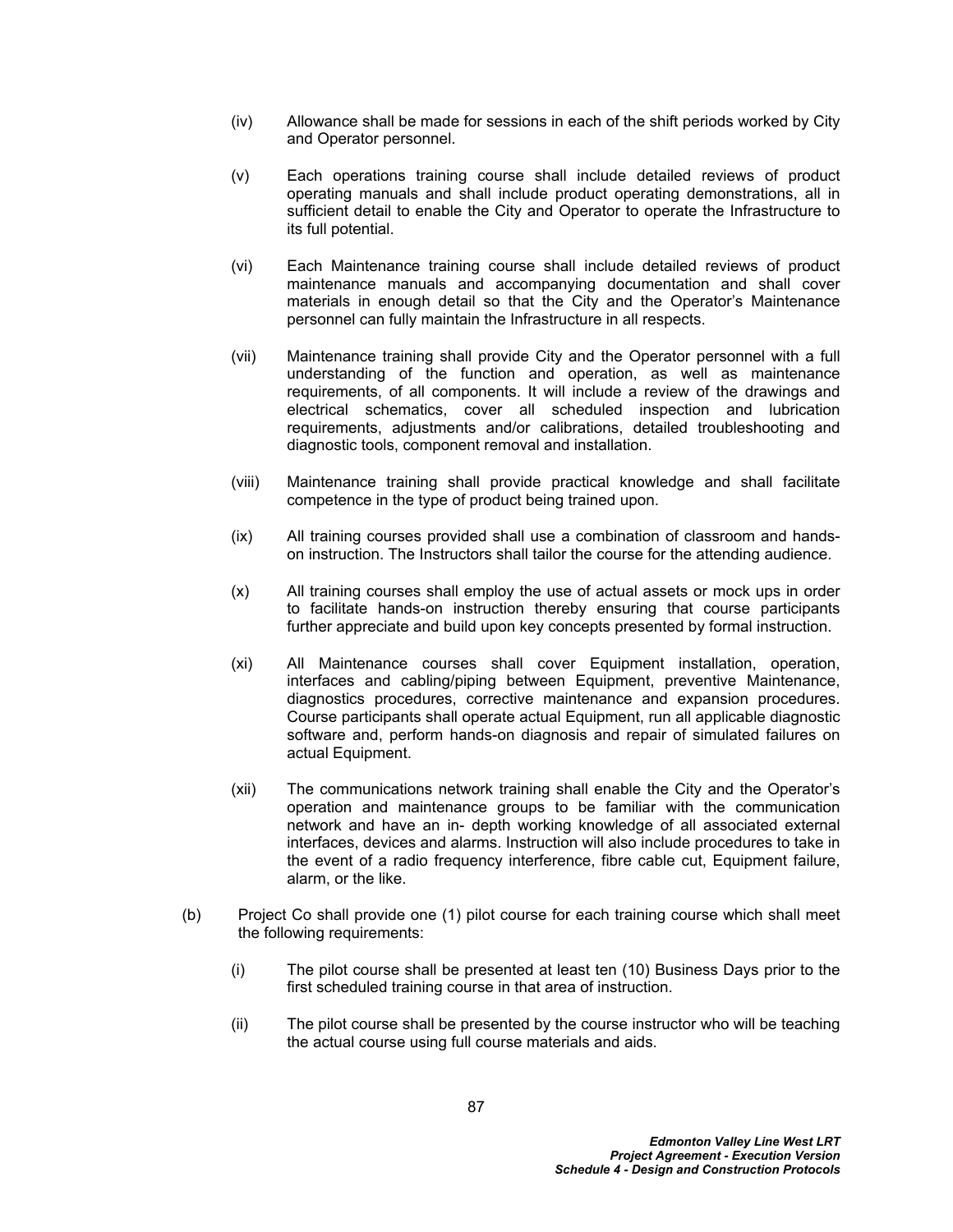- (iii) The pilot course will be attended by a small number of City and Operator personnel who will evaluate the course and recommend changes to be incorporated prior to providing further training.
- (c) All training courses shall include both written and practical tests, as appropriate, as a measuring device to determine adequate transfer of knowledge. Specifically:
	- (i) Tests shall be appropriate for the intended audience and shall have been validated in the corresponding pilot course or by some other means agreed to by the City and the Operator.
	- (ii) Whenever possible, a practical hands-on test shall be developed to demonstrate the successful transfer of operational and mechanical skills. Where appropriate, practical assignments may be employed for the purpose of testing that design concepts have been learned.
	- (iii) Records of test results shall be kept and submitted to the City and the Operator after each training session. These records shall identify individual students and measure their success in meeting the training objectives for each course.

# <span id="page-92-0"></span>**10.6 Operating and Maintenance Manuals**

## **10.6.1 General**

- (a) Project Co shall develop and submit, in accordance with Schedule 2 *[Submittal Review Procedure]*, a comprehensive, and specific for the Valley Line LRT Infrastructure, installation, operation and maintenance manual (the "**Operating and Maintenance Manual**") for the Infrastructure, including each sub-system. The Operating and Maintenance Manual shall cover all Equipment supplied as part of the Project Work and, with the agreement of the City, may be split into manageable sized, logical multiple volumes where appropriate.
- (b) The Operating and Maintenance Manual shall be entirely in Canadian English using the Crystal Mark Accreditation standard, shall give comprehensive descriptions and illustrations of each and every system's operating layouts and shall include, without limitation, such items as operation, overhaul, adjustments, maintenance, recommended maintenance schedule, component removal and replacement, part numbers, operating voltage and other pertinent information.
- (c) The Operating and Maintenance Manual shall have sufficient detail in order that the City and Operator can fully maintain the Infrastructure, including all Equipment, in proper working order without the assistance of Project Co or any other external parties. The manual shall include all pertinent software and hardware documentation.
- (d) Project Co shall submit a draft of the Operating and Maintenance Manual no later than:
	- (i) four (4) months prior to Phase 1 Construction Completion for all Operating and Maintenance Manual sections related to the operation and maintenance of the Gerry Wright OMF Stage 2; and
	- (ii) 60 days prior to the ICS Integration Ready Date for all other Operating and Maintenance Manual sections.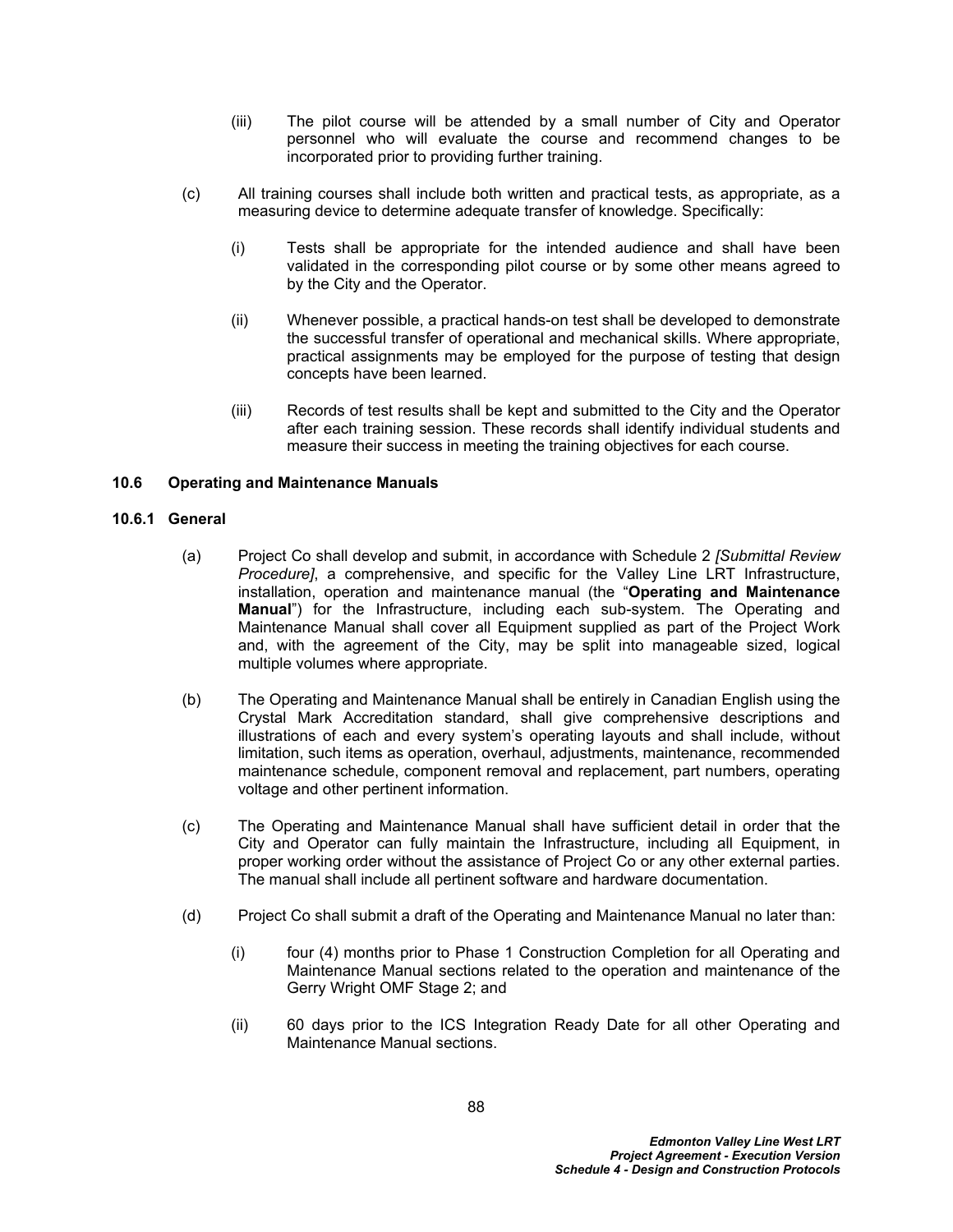(e) Project Co shall incorporate revisions from training sessions into final copies of the Operating and Maintenance Manual already in the possession of the City and Operator. These revisions shall be in the form of the requisite number of replacement pages and shall be transmitted to the City.

# **10.6.2 Format**

- (a) Project Co shall provide, along with the final copies of the Operating and Maintenance Manual, a full copy of the manuals in searchable PDF format on CD, DVD, USB drive or portable HDD suitable for the reprinting of any manual without loss of resolution or quality and uploading into an Asset Management System in whole or in part.
- (b) Five (5) hard copies of the final Operating and Maintenance Manual shall be provided by Project Co to the City.
- (c) The Operating and Maintenance Manual shall fulfil the following format requirements:
	- (i) Organize text, data, illustrations and drawings in the form of an instructional manual.
	- (ii) Use commercial quality, hard cover, three (3) ring binders, 219 mm x 279 mm  $(8\frac{1}{2}$ " x 11") maximum size.
	- (iii) When multiple binders are used, group data by binder into related consistent groupings.
	- (iv) Identify each binder with typed or printed title "O&M Manual"; add the City contract number and title of contract; identify subject matter of contents.
	- (v) Arrange content by systems or process flow, under section numbers in the same sequence as the Table of Contents.
	- (vi) Provide tabbed fly leaf for each separate product and system, with typed description of product and major component parts.
	- (vii) Present manufacturer's printed data, or typewritten data on 20-pound paper with non-water soluble inks.
	- (viii) If water soluble coloured inks, dyes or pigments are used in illustrations they must be laminated. Where coloured inks, dyes or pigments of any type are used, use those with the greatest resistance to fading.

## (ix) FORMAT AND CONTENT

- (A) TABLE OF CONTENTS: List the City contract number and title of contract, and schedule of products and systems, indexed to match the content of the volume(s).
- (B) REFERENCES: For each product or system list names, addresses and telephone numbers of suppliers, including local source of supplies and replacement parts and warranties. List names, addresses, and telephone numbers of Project Co and Subcontractors with names of responsible persons.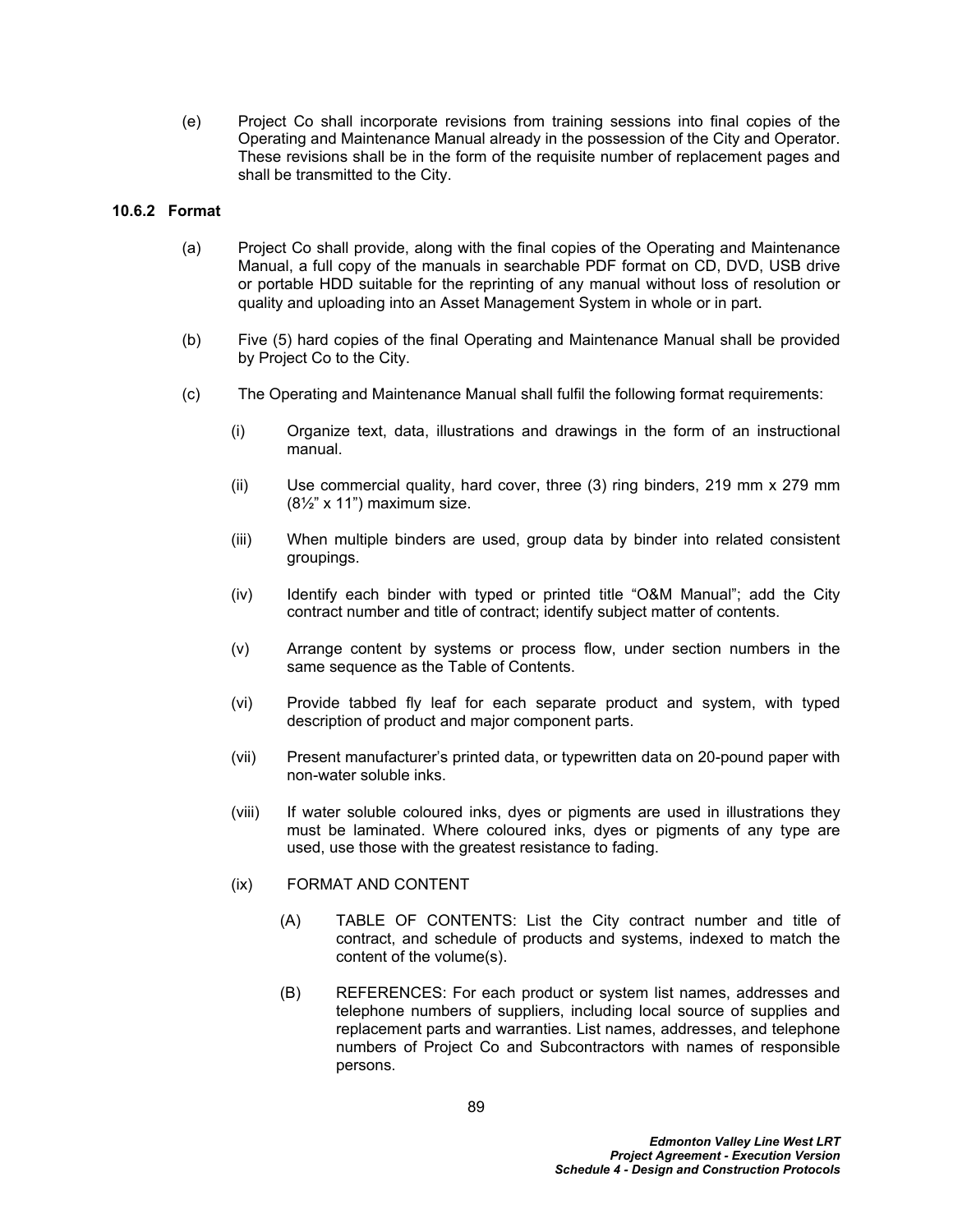- (C) OVERVIEW: Discuss concept, details of design, construction and fabrication features, component function and maintenance requirements, with enough detail to permit effective start- up, operation, maintenance, repair, modification, extension and expansion of any portion or feature of the Infrastructure.
- (D) TECHNICAL DATA: Provide technical data and product data supplemented by bulletins, component illustrations, detailed views, technical descriptions and parts lists. If standard literature is incorporated into the Operating and Maintenance Manual, only information directly relevant to the installed equipment shall be included and highlighted and any extraneous or irrelevant information shall be deleted, where practicable.
- (E) SCHEMATICS: Include schematic and point to point wiring diagrams showing the value of each component, wiring interconnection lists and diagrams fully cross referenced and coordinated. Provide cross referenced components lists and sequence of operations. Suitable diagrams of pneumatic and hydraulic systems shall be provided, including component values and settings; interconnections, valves and sensors.
- (F) FAULT CORRECTION: Provide a trouble shooting and fault location guide along with sequential instructions on the quick return of malfunctioning Equipment to normal operation.
- (G) SERVICE AND MAINTENANCE: Lay out a routine servicing and preventative maintenance schedule for products. Include estimate of hours required for routine servicing and preventative maintenance tasks.
- (H) SPARE PARTS: Include a list of recommended spare parts and the recommended quantity of each to be stocked. List should be based on the Spare Parts List produced in accordance with Section 5.6.6 *[Spare Parts]* of this Schedule.
- (I) PERFORMANCE CURVES: Include performance curves for products, equipment and components.
- (J) TYPED TEXT: Use typed text as required to, without limitation, supplement product data. Provide a logical sequence of instructions for each procedure, incorporating the manufacturer's instructions.

## (x) DRAWINGS

- (A) DRAWINGS: Provide with reinforced punched binder tab. Bind in with text; fold to size of text pages.
- (B) DRAWINGS: Use drawings, as required, to supplement product data to illustrate the relationship of component parts of equipment and systems and to show control and flow diagrams.
- (C) SHOP DRAWINGS: Include a complete set of Accepted shop drawings.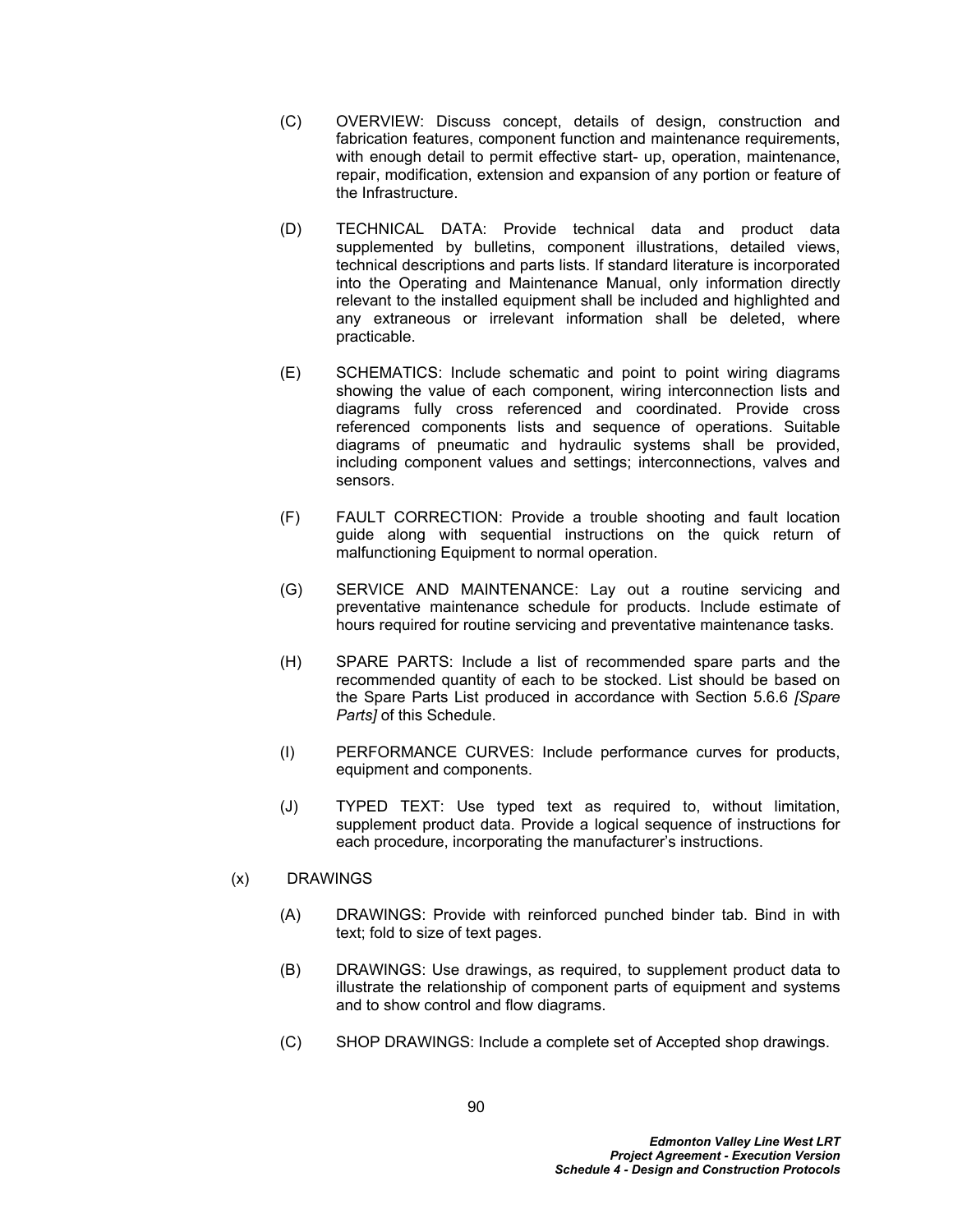- (xi) EQUIPMENT LOG Include a maintainable Equipment log in each Operating and Maintenance Manual. Without limitation, the log should include the following information:
	- (A) all Equipment that requires either regular, irregular or infrequent Maintenance by the City;
	- (B) all Equipment that requires either regular, irregular or infrequent maintenance by the manufacturer or a third-party specialist;
	- (C) criticality of the equipment to the safety and reliability of the system;
	- (D) the location, part numbers and serial numbers of Equipment;
	- (E) supplier's name, contact person(s), telephone numbers, e-mail addresses and postal addresses for the products;
	- (F) supplier and/or Equipment web page address if such exists;
	- (G) the maintainable elements of the Equipment;
	- (H) the type of Maintenance required;
	- (I) initial recommended frequency of maintenance and the reasons therefor, so that as the asset ages the frequency can be adjusted through appropriate engineering change control;
	- (J) the manufacturer's recommended products, tools and equipment required to carry out the Maintenance;
	- (K) any formal qualifications required by personnel carrying out the Maintenance;
	- (L) details of any re-certification or recalibration required after Maintenance is carried out; and
	- (M) details of any re-certification or recalibration required on any installed Equipment even if maintenance is not required.
- (d) Project Co shall develop and submit a Maintenance plan (the "**Maintenance Concept**") as part of the Operating and Maintenance Manual taking the following into consideration:
	- (i) It is assumed that troubleshooting and repair shall be performed by an individual who possesses as a minimum the knowledge of a journeyman from the relevant discipline (e.g. electrical), licensed in the Province of Alberta.
	- (ii) Spare Parts recommended by Project Co as per the Spare Parts List defined in Section [5.6.5](#page-32-0) *[Spare Parts]* of this Schedule will be available.
	- (iii) Maintenance will be performed at three discrete levels: on-line, off-line, and bench.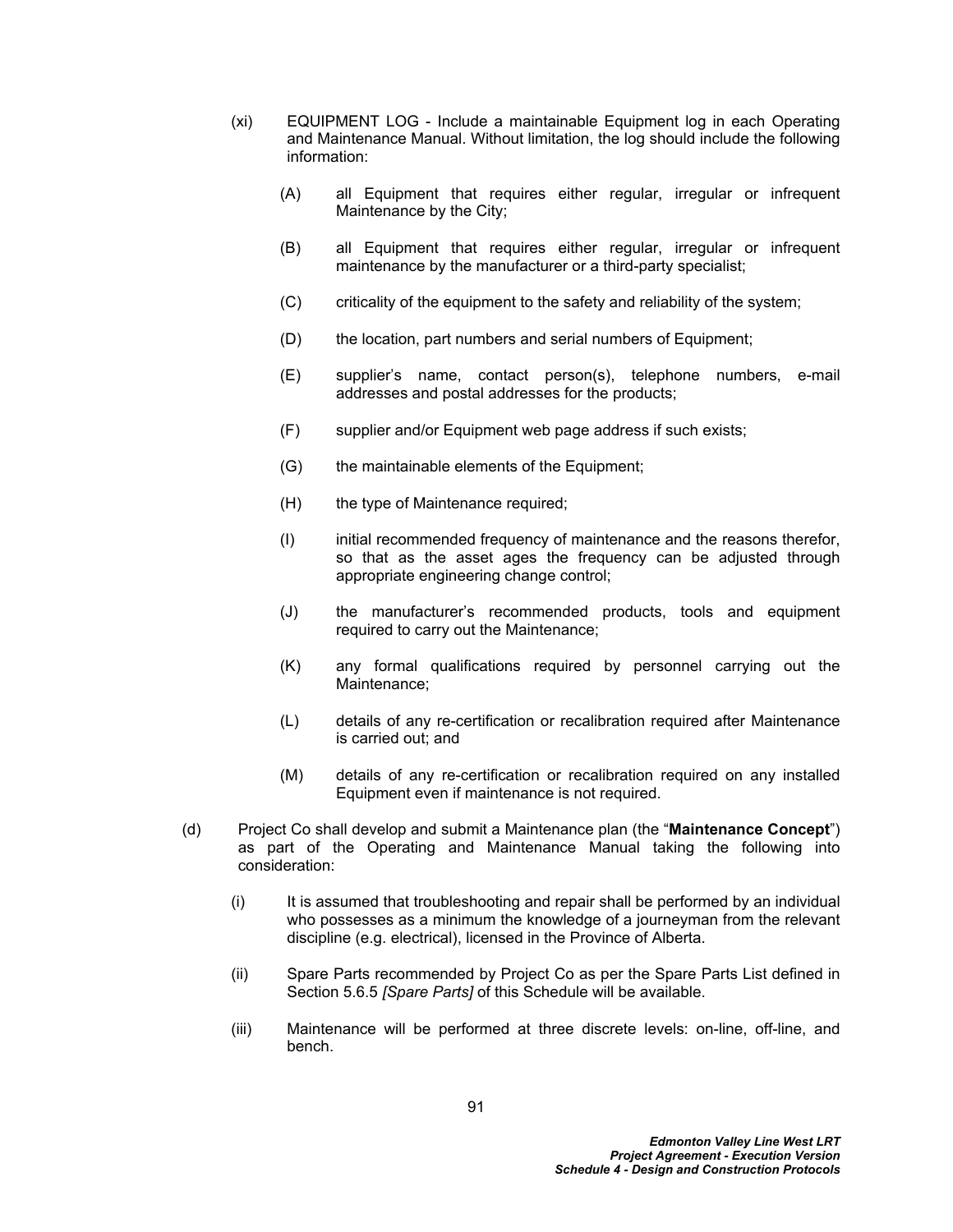- (A) on-line Maintenance is performed on an in-place and operational Equipment element. Test points or built-in indicators shall facilitate identification of interfaces with other system elements. On-line maintenance shall not disrupt service;
- (B) off-line Maintenance is performed on in-place but out-of-service Equipment elements; and
- (C) bench maintenance is performed on out-of-place and service Equipment elements. This Maintenance is to be performed in a shop area where standard test equipment and fixtures are available. Test equipment and procedures shall allow maintenance to the lowest line replaceable unit part level.
- (iv) The Maintenance Concept shall define the repair, corrective, and preventive Maintenance program plans, policies, and support requirements for all Equipment supplied under this Project. It shall:
	- (A) minimize each level of Maintenance consistent with the specification requirements and system RAM requirements defined in Section 5 *[System and Safety Assurance]* of this Schedule;
	- (B) include by design simple access arrangements to carry out maintenance safely without affecting service or causing inconvenience to passengers;
	- (C) recommend policies and practices which include a schedule of planned preventative maintenance inspections to determine the condition of any asset, carry out any adjustments required and replacement of any worn parts before failure. Where possible, maintenance practices must include recording of wear and/or cycles of use to assess the performance of line replaceable units against the specification requirements and system RAM requirements defined in Section [5](#page-18-0) [*System and Safety Assurance*] of this Schedule 4 *[Design and Construction Protocols]* and predict the actual life to allow for any changes in reliability arising as asset ages and due to differences in usage and environmental conditions; and
	- (D) recommend policies and practices which ensure that, at the time of a failure, qualified maintenance personnel will be promptly notified and will have the necessary documentation, tools, test equipment, and Spare Parts to affect the repair in a minimum of time and carry out diagnostics to determine how to avoid any future significant failures.
- (v) The Maintenance Concept shall develop recommendations for:
	- (A) depth and frequency of maintenance requirements at each level;
	- (B) facilities required;
	- (C) support Equipment and tools required;
	- (D) skill levels and numbers of personnel required;
	- (E) subsystem, component, and piece part repair policy; and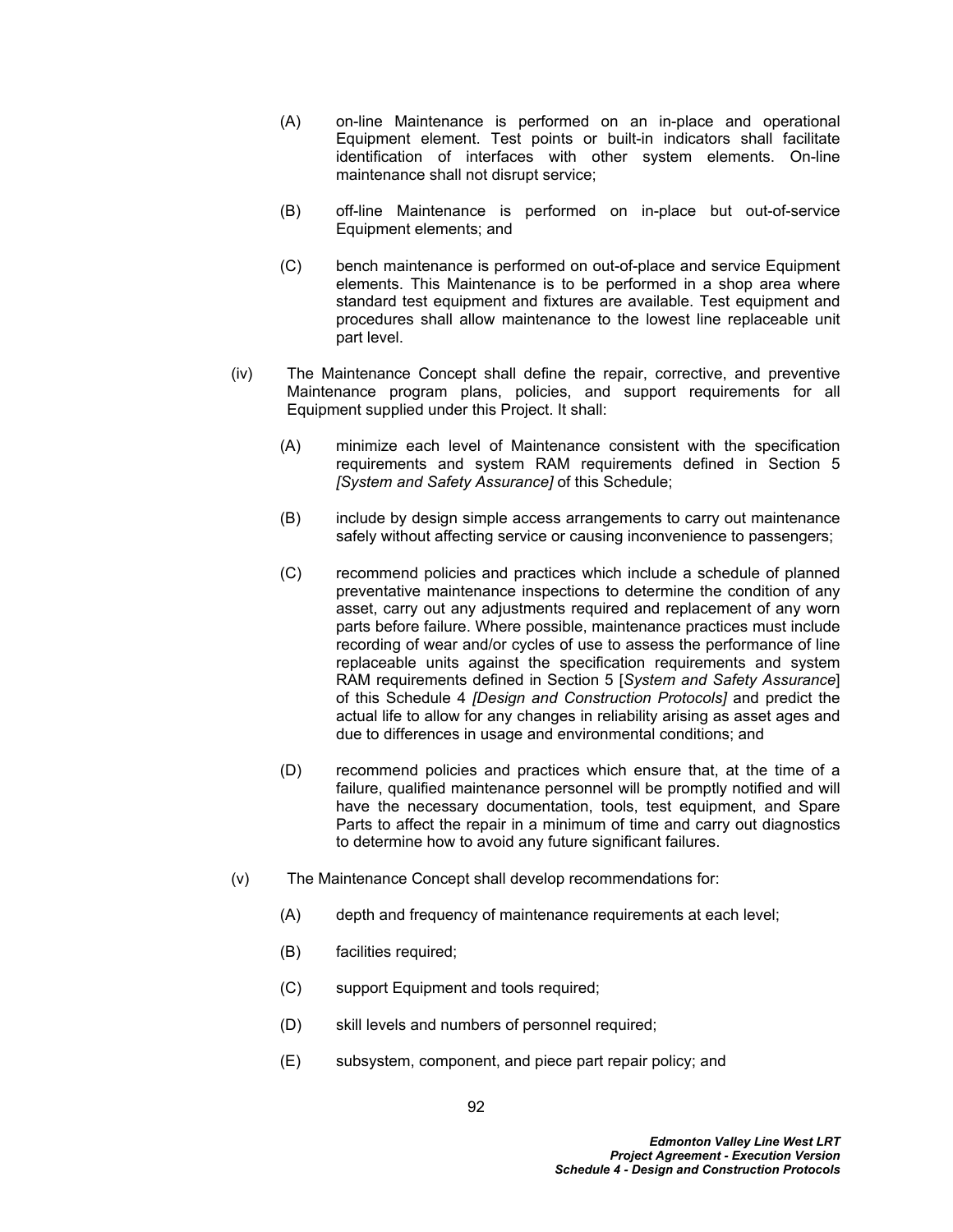(F) detailed fault isolation and troubleshooting procedures, diagnostic equipment, and special test equipment.

# **10.6.3 Standard Operating Procedures and Operating Rule Book**

Project Co acknowledges that Valley Line West LRT will adopt the Valley Line LRT Stage 1 Standard Operating Procedures and Operating Rule Book. Project Co shall identify and communicate any proposed revisions to the Standard Operating Procedures or Operating Rule Book that are required due to LRT technology to the City 180 days prior to the ICS Integration Ready Date.

# **11. RECORD DOCUMENTATION AND FINAL REPORTING**

## **11.1 Construction Certificates**

- (a) Project Co shall, in accordance with the procedures set out in the Design Management Plan, the relevant Quality Documentation and the other Project Requirements, submit a Construction Certificate for each Work Package to the Independent Certifier and the City within 30 days after commencement of Construction on any successor Work Package (as identified in the Integrated Project Management Plan) and, in any event, prior to making an application for:
	- (i) Completion of any element of the Infrastructure that is included in the applicable Work Package; or
	- (ii) Construction Completion, in accordance with Section [14](#page-112-0) *[Construction Completion]* of this Schedule.

Construction Certificates for Temporary Works and for decommissioning or removal of Existing Infrastructure only need to be submitted prior to making an application for Construction Completion, in accordance with Section [14](#page-112-0) *[Construction Completion]* of this Schedule.

- (b) Each Construction Certificate shall contain, or refer to and be submitted with, all information used to verify and confirm that the Work Package covered by the Construction Certificate has been:
	- (i) Constructed in accordance with the applicable Final Design; and
	- (ii) completed in accordance with the applicable Project Requirements.
- (c) For elements of the Infrastructure that are governed by the NBCAE, the Construction Certificates shall be in the forms required by the NBCAE. For all other elements the Construction Certificates shall be in the form attached hereto as Appendix 4A-4 *[Construction Certificate - Assurance of Professional Review and Compliance]* of this Schedule and shall be signed and stamped by the Designer.

## **11.2 Final Design and Construction Report**

Prior to the Construction Completion Date, Project Co shall prepare and submit to the City a final report on the Design and Construction (the "**Final Design and Construction Report**"). The Final Design and Construction Report shall show the details and progression of the Design and Construction for each portion of the Infrastructure and will include, as a minimum:

(a) an executive summary of Project scope;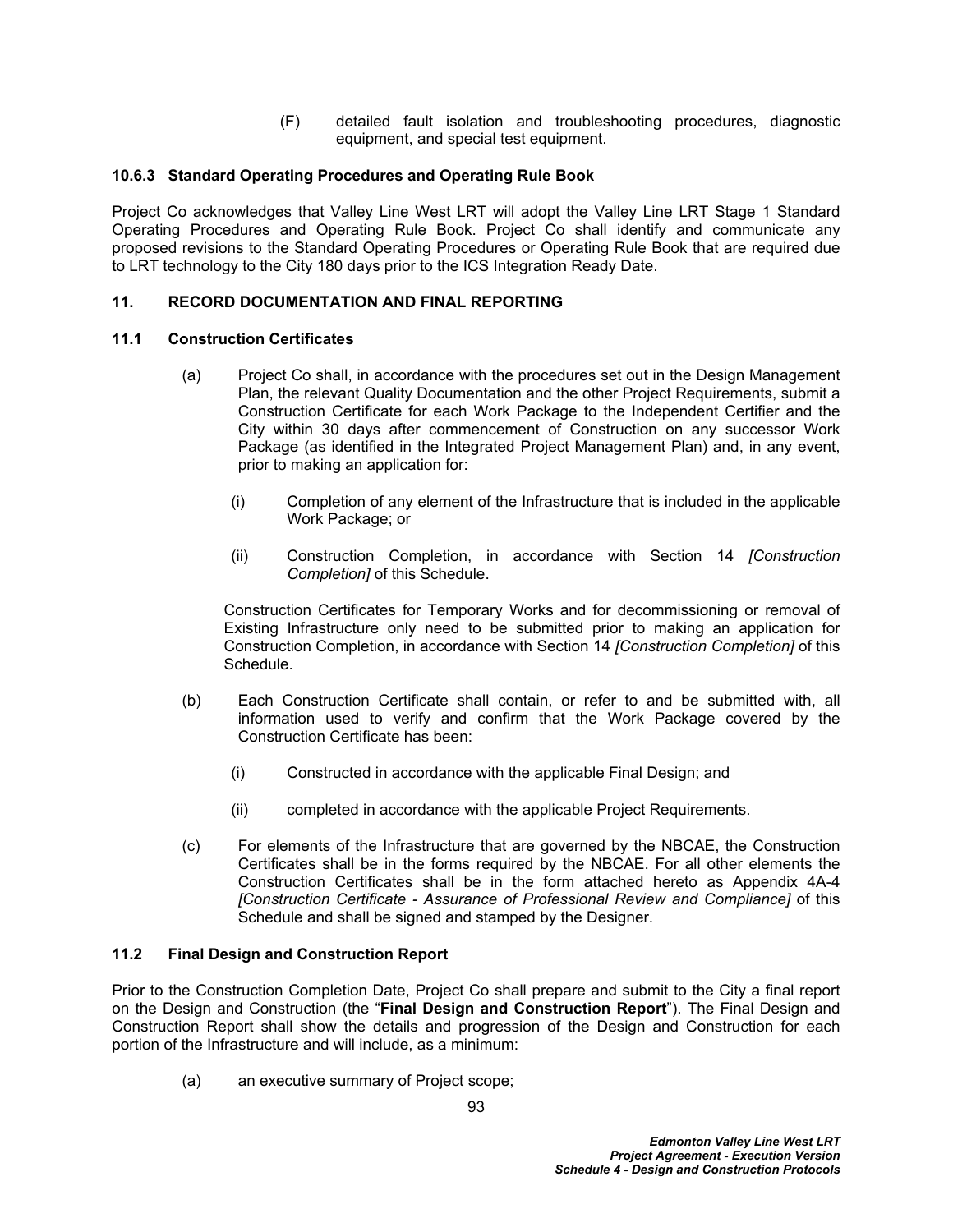- (b) Design Team information;
- (c) Design notes and check notes;
- (d) Construction team information;
- (e) the As Built Construction Schedule, compared against the Baseline Construction Schedule;
- (f) Quality Management Reports in accordance with Schedule 9 *[Quality Management]*;
- (g) a statistical summary of safety accidents, near miss incidents, public safety incidents and injuries;
- (h) lessons learned; and
- (i) As Built reports for each of the following:
	- (i) Transportation Structure(s), with each As Built report to include:
		- (A) shop drawings for fabrication;
		- (B) weld procedures;
		- (C) mill reports for stressing strand;
		- (D) stress-strain curves for stressing strand;
		- (E) stressing calculations;
		- (F) girder camber and deflection records including final girder profiles;
		- (G) stay cable acceptance testing reports;
		- (H) mill certificates;
		- (I) non-destructive test reports, including Charpy impact, hardness, radiography, ultrasonic, magnetic particle, and dye penetrant reports;
		- (J) heat treatment records;
		- (K) concrete and asphalt mix designs;
		- (L) pile driving, pile drilling and foundation records;
		- (M) location and details of remaining substructure elements from demolished structures;
		- (N) concrete test results;
		- (O) post-tensioning and stressing records, including for ground anchors and stay cables;
		- 94 (P) material testing results, including gradation analysis for backfill materials;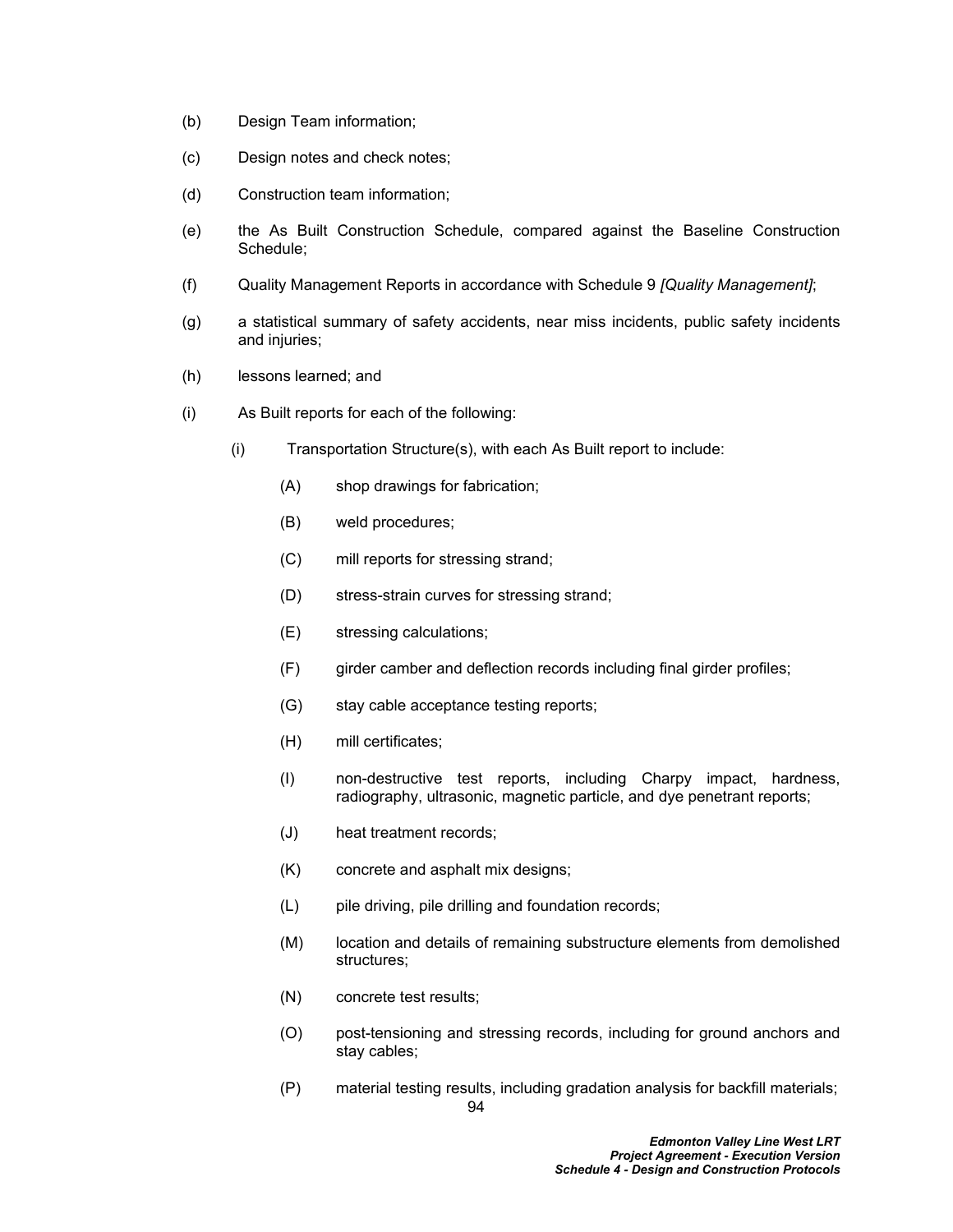- (Q) ground anchor testing records; and
- (R) any other information recorded as part of the QMS and required to document material properties or construction details;
- (ii) Track, with the As Built report to be titled "Reports of Conformity to Trackwork Tolerances" and shall have all information separated by Track and shall include:
	- (A) records of Special Trackwork tolerances;
	- (B) conformity/deviations between specified tolerances and actual Track conditions;
	- (C) the dates when measurements were taken;
	- (D) the name and designation of the Track to which the measurements apply;
	- (E) the chainage of each point where measurements are made at finite points, or the chainage at intervals not exceeding 3m where measurements are made continuously;
	- (F) the design grades and the As Built variations from design grades and design centreline;
	- (G) the design and As Built gauge and superelevation and variations thereof;
	- (H) shop drawings for Special Trackwork; and
	- (I) mill certificates, welding procedures and records.
- (iii) Traffic Signals, with the As Built reports for Traffic Signal Equipment at each signalized intersection to include:
	- (A) Traffic Signal Record Drawings (with a copy to be placed within the Traffic Controller cabinet in a weather protected pouch);
	- (B) Traffic Controller database (in both hardcopy format and digital format in native controller database format);
	- (C) bench test results; and
	- (D) "Flashing Operation" and "Full Operation" checklists in accordance with Section 6-4.3.7 *[Traffic Controller and Cabinet]* of Schedule 5 *[D&C Performance Requirements]*; and
- (j) a summary and notes of all public communications and engagement activities undertaken during the Construction Period.

# **11.3 Phase 1 Record Drawings**

At least 60 days prior to the Phase 1 Construction Completion Date, Project Co shall prepare and submit to the City all Record Drawings for Gerry Wright OMF Stage 2. The Record Drawings for the Gerry Wright OMF shall: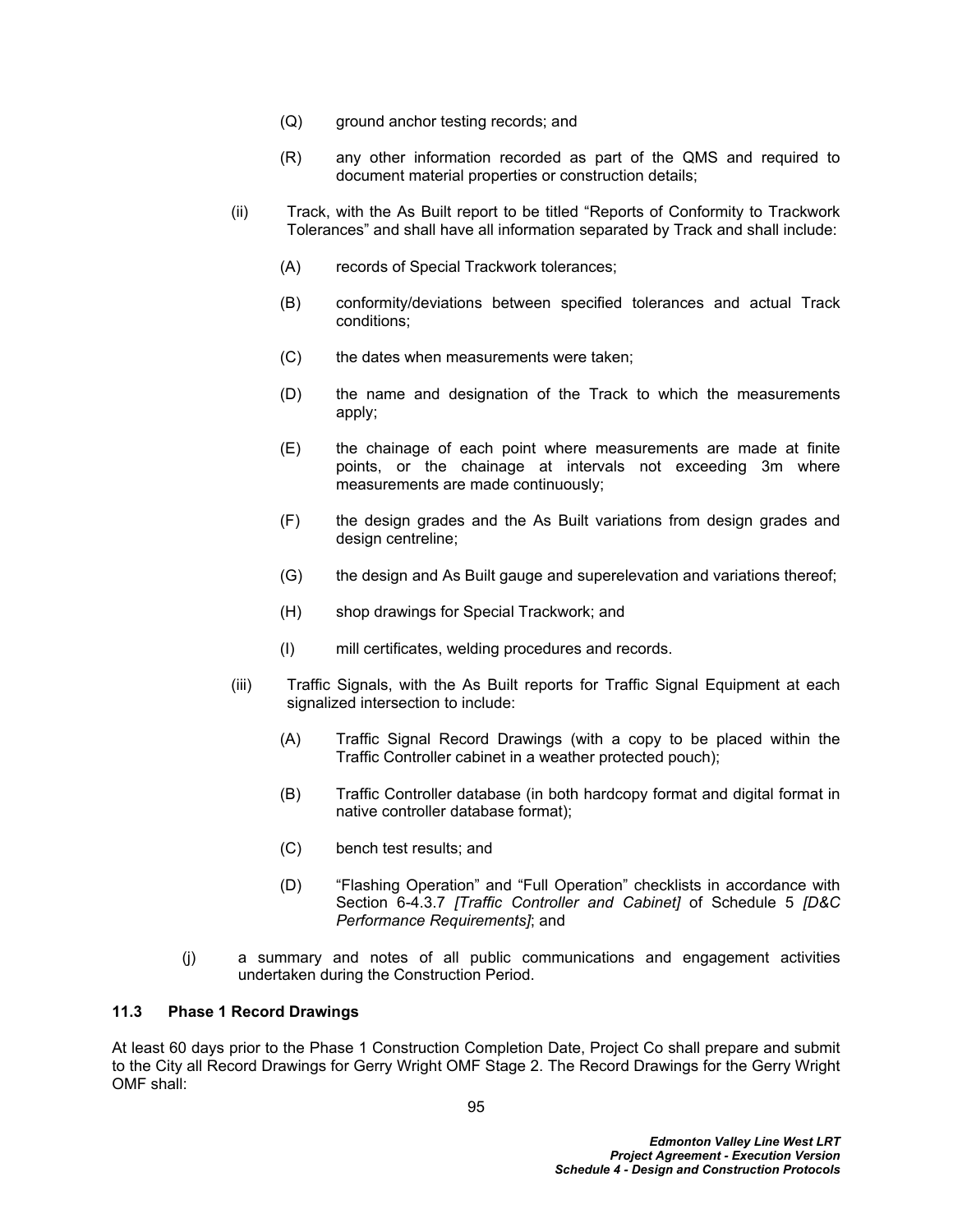- (a) incorporate all As Built information contained on the final, redlined, issued for construction Design Drawings;
- (b) be provided in the formats and quantities described in Section 2.2.2(f) *[Drawing Submissions]* of Appendix 4C *[Project Drawing Standards]* of this Schedule; and
- (c) be signed and stamped by the Designer in accordance with Applicable Law, and the policies and requirements of applicable Governmental Authorities and regulatory agencies, including APEGA, ASET, AAA, and AALA.

# **11.4 Record Drawings**

At least 90 days prior to the Construction Completion Date, Project Co shall prepare and submit to the City all Record Drawings for the Infrastructure. The Record Drawings for the Infrastructure shall:

- (a) incorporate all As Built information contained on the final, redlined, issued for construction Design Drawings;
- (b) be provided in the formats and quantities described in Section 2.2.2(f) *[Drawing Submissions]* of Appendix 4C *[Project Drawing Standards]* of this Schedule; and
- (c) be signed and stamped by the Designer in accordance with Applicable Law, and the policies and requirements of applicable Governmental Authorities and regulatory agencies, including APEGA, ASET, AAA, and AALA.

# **11.5 Phase 1 Design and Construction Report**

Prior to the Phase 1 Construction Completion Date, Project Co shall prepare and submit to the City a report on the Design and Construction of the Gerry Wright OMF Stage 2 (the "**Phase 1 Design and Construction Report**"). The Phase 1 Design and Construction Report shall show the details and progression of the Design and Construction for the Phase 1 Project Work and will include, as a minimum:

- (a) an executive summary of Phase 1 Project Work scope;
- (b) Gerry Wright OMF Stage 2 Design Team information;
- (c) Design notes and check notes;
- (d) Gerry Wright OMF Stage 2 Construction team information;
- (e) the As Built Construction Schedule for the Phase 1 Project Work, compared against the Baseline Construction Schedule;
- (f) Quality Management Reports in accordance with Schedule 9 *[Quality Management]*;
- (g) a statistical summary of safety accidents, near miss incidents, public safety incidents and injuries;
- (h) lessons learned; and
- (i) As Built reports for each of the following:
	- (i) Transportation Structure(s), with each As Built report to include, as applicable: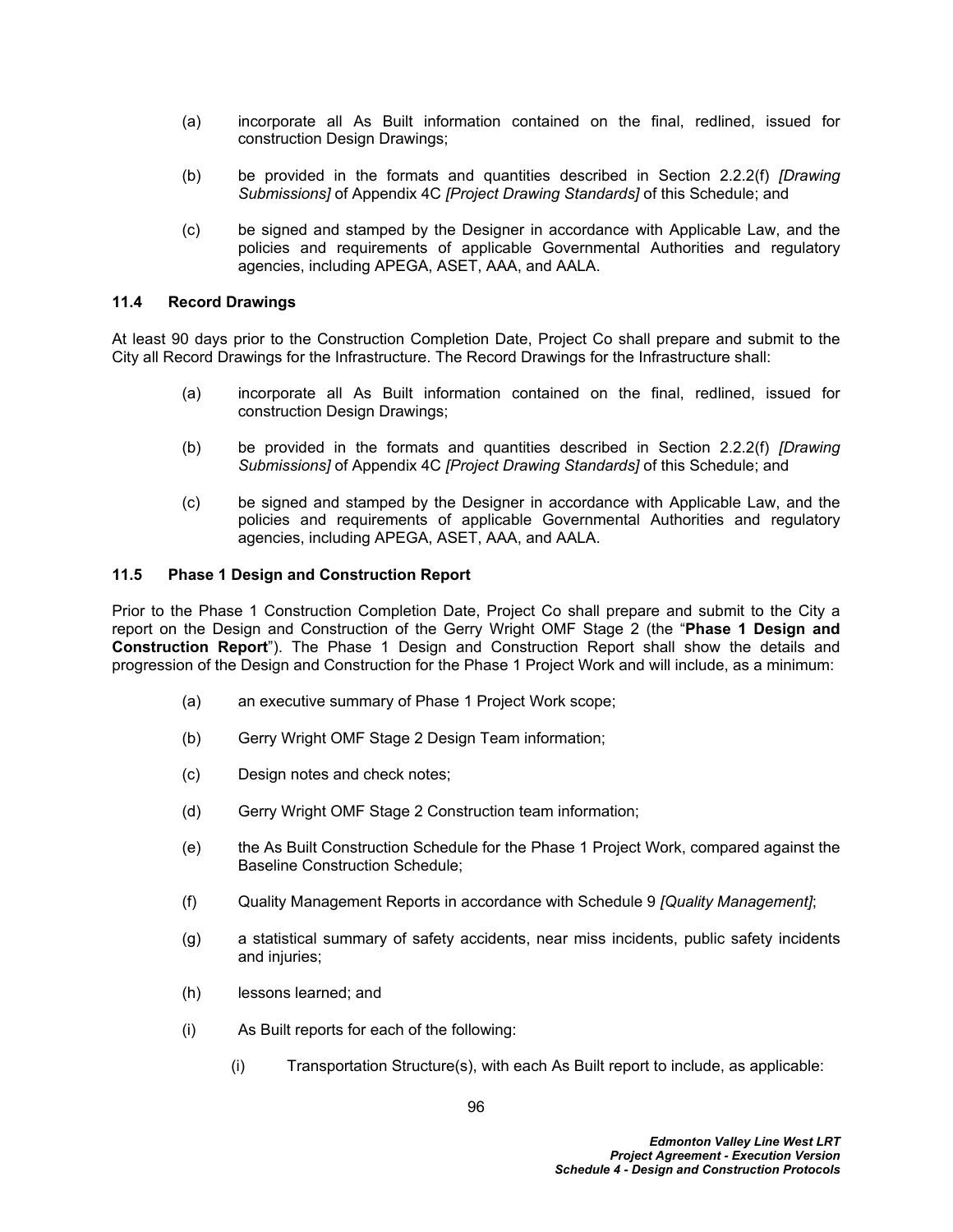- (A) shop drawings for fabrication;
- (B) weld procedures;
- (C) mill reports for stressing strand;
- (D) stress-strain curves for stressing strand;
- (E) stressing calculations;
- (F) girder camber and deflection records including final girder profiles;
- (G) stay cable acceptance testing reports;
- (H) mill certificates;
- (I) non-destructive test reports, including Charpy impact, hardness, radiography, ultrasonic, magnetic particle, and dye penetrant reports;
- (J) heat treatment records;
- (K) concrete and asphalt mix designs;
- (L) pile driving, pile drilling and foundation records;
- (M) location and details of remaining substructure elements from demolished structures;
- (N) concrete test results;
- (O) post-tensioning and stressing records, including for ground anchors and stay cables;
- (P) material testing results, including gradation analysis for backfill materials;
- (Q) ground anchor testing records; and
- (R) any other information recorded as part of the QMS and required to document material properties or construction details;
- (ii) Track, with the As Built report to be titled "Reports of Conformity to Trackwork Tolerances for Gerry Wright OMF Stage 2" and shall have all information separated by Track and shall include, as applicable:
	- (A) records of Special Trackwork tolerances;
	- (B) conformity/deviations between specified tolerances and actual Track conditions;
	- (C) the dates when measurements were taken;
	- (D) the name and designation of the Track to which the measurements apply;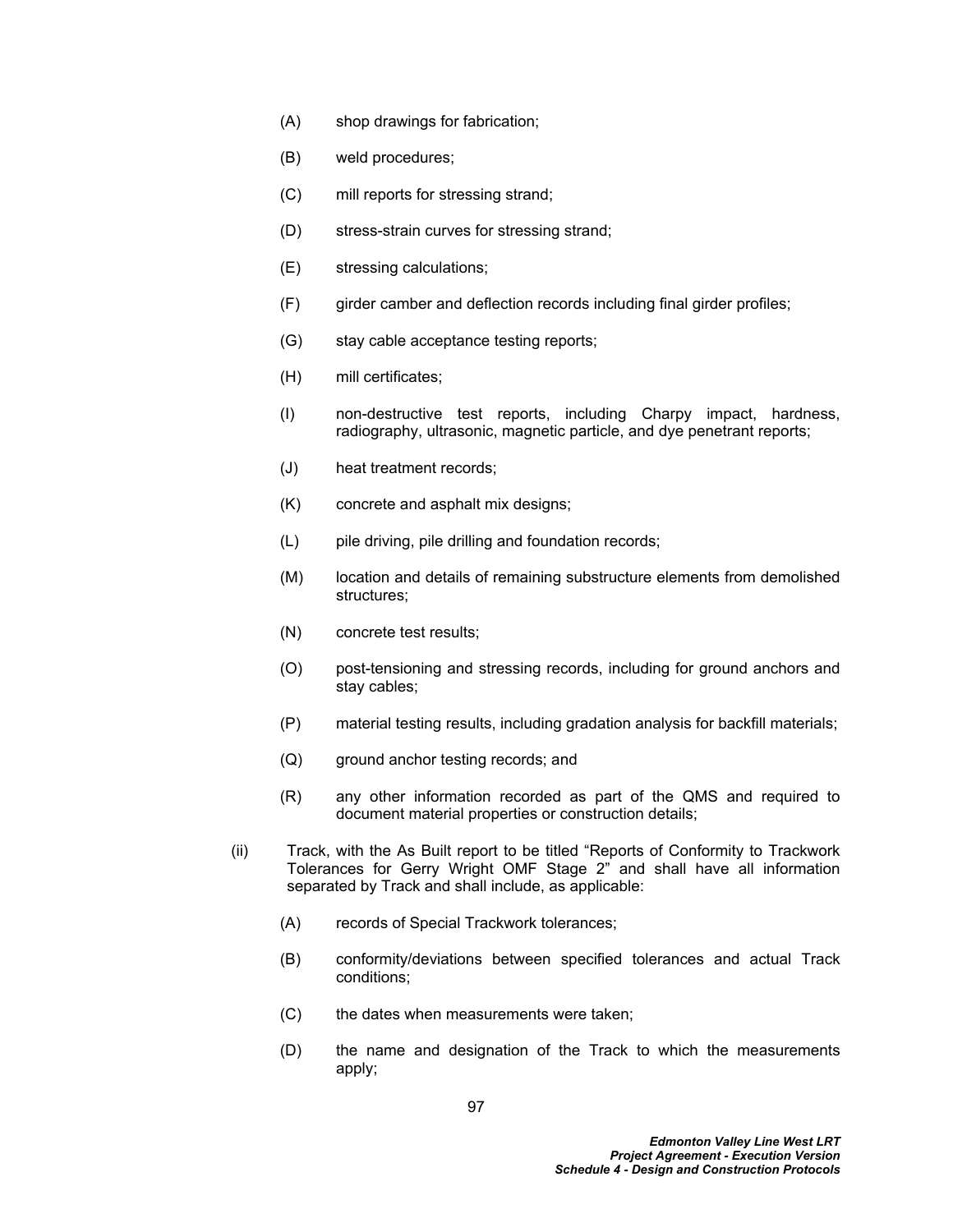- (E) the chainage of each point where measurements are made at finite points, or the chainage at intervals not exceeding 3m where measurements are made continuously;
- (F) the design grades and the As Built variations from design grades and design centreline;
- (G) the design and As Built gauge and superelevation and variations thereof;
- (H) shop drawings for Special Trackwork; and
- (I) mill certificates, welding procedures and records; and
- (j) a summary and notes of all public communications and engagement activities undertaken during the completion of the Phase 1 Project Work.

# **12. CONSTRUCTION COMPLETION OF PHASE 1**

## **12.1 Initial Phase 1 Countdown Notice**

- (a) Not less than 180 days prior to the Target Phase 1 Construction Completion Date and not less than 180 days prior to the Anticipated Phase 1 Construction Completion Date, Project Co shall submit a notice (the "**Initial Phase 1 Countdown Notice**") to the City confirming:
	- (i) the anticipated Phase 1 Construction Completion Date (the "**Anticipated Phase 1 Construction Completion Date**"); and
	- (ii) details of any events or circumstances that have the capacity to impact Project Co's ability to achieve Phase 1 Construction Completion on or before the Anticipated Phase 1 Construction Completion Date;
- (b) If Project Co has at any time reason to believe that Phase 1 Construction Completion will be delayed by more than five (5) Business Days from the Anticipated Phase 1 Construction Completion Date, Project Co shall:
	- (i) submit a notice informing the City of the revised date on which Phase 1 Construction Completion is anticipated to occur (the "**Revised Anticipated Phase 1 Construction Completion Date**"); and
	- (ii) an explanation of the reason for the delay

## (the "**Subsequent Phase 1 Countdown Notice**").

## <span id="page-102-0"></span>**12.2 Delays in Achieving Phase 1 Construction Completion**

In the event that Project Co fails to achieve Phase 1 Construction Completion by the Target Phase 1 Construction Completion Date, Project Co shall pay to the City as liquidated damages in respect of damages suffered and costs incurred by the City related to Project Co's failure to achieve Phase 1 Construction Completion by the Target Phase 1 Construction Completion Date the sum of \$40,000 for each day following the Target Phase 1 Construction Completion Date until the date Phase 1 Construction Completion is achieved, subject to a maximum amount payable pursuant to this Section [12.2](#page-102-0) *[Delays in Achieving Phase 1 Construction Completion]* of \$24,960,000.00. Project Co and the City acknowledge and agree that such liquidated damages are not a penalty but a genuine pre-estimate of the damages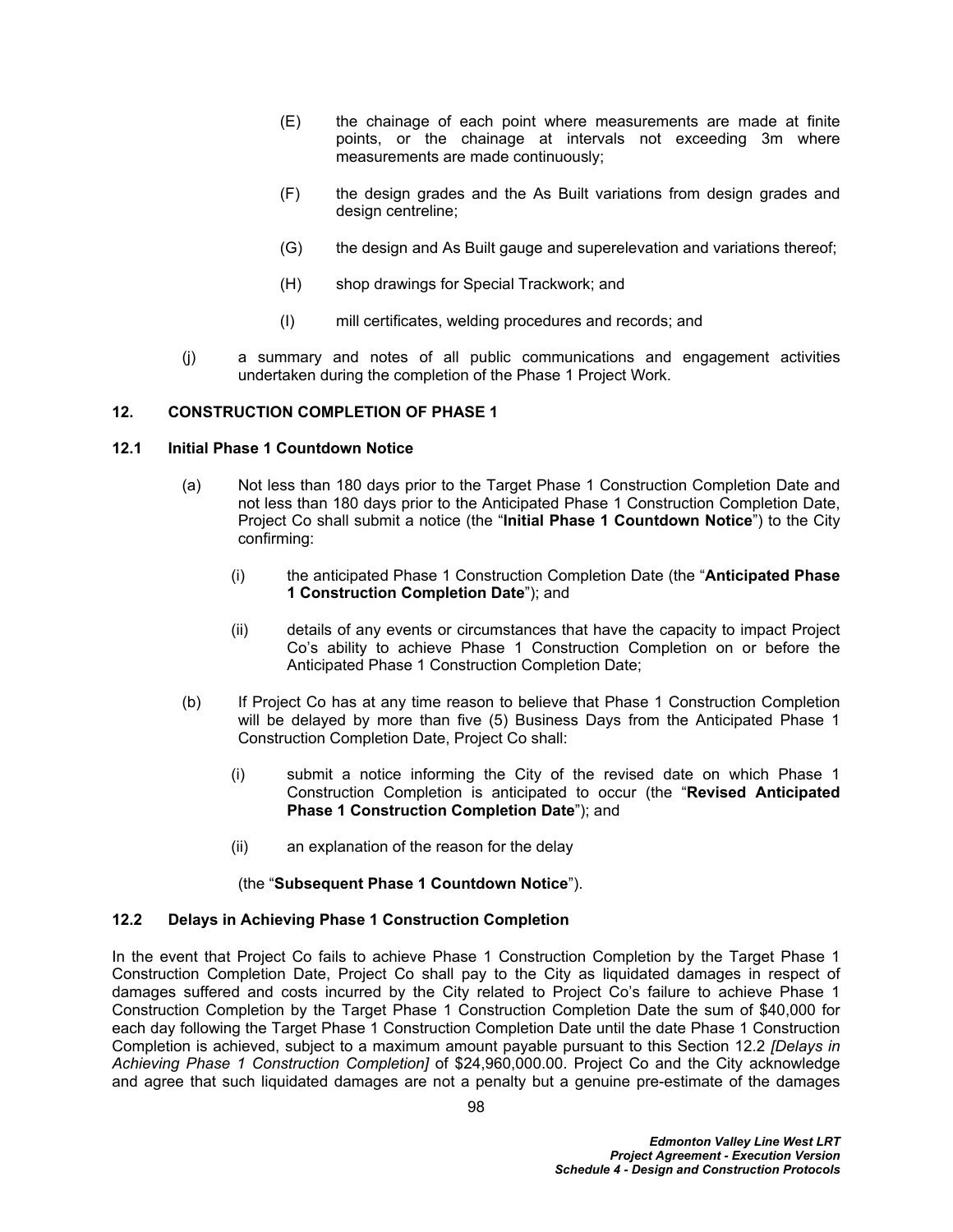suffered by the City as a result of Project Co failing to achieve Phase 1 Construction Completion by the Target Phase 1 Construction Completion Date.

# <span id="page-103-1"></span>**12.3 Advance Notice of Phase 1 Construction Completion**

- (a) Project Co acknowledges that the Project Work in respect of the Gerry Wright OMF Stage 2 is required to be completed by the Target Phase 1 Construction Completion Date.
- (b) The Independent Certifier will be responsible to certify Phase 1 Construction Completion. Project Co acknowledges that the Independent Certifier will require sufficient time to complete any inspections, consult with the City and Project Co and review the list of Deficiencies. Accordingly, Project Co shall:
	- (i) at least 30 days (but no more than 45 days) before the Anticipated Phase 1 Construction Completion Date, deliver to the Independent Certifier and the City's Representative a notice setting out:
		- (A) a description of all outstanding Design and Construction to be completed by Project Co in respect of the Gerry Wright OMF Stage 2 prior to Phase 1 Construction Completion; and
		- (B) a list of all Deficiencies and incomplete Design and Construction in respect of the Gerry Wright OMF Stage 2 that Project Co is aware of at the time of the notice; and
	- (ii) assist the Independent Certifier in making any advance inspections requested by the Independent Certifier.

# **12.4 Phase 1 Construction Completion Deficiency List**

- (a) Prior to, and as a condition of, issuance of the Certificate of Phase 1 Construction Completion, Project Co shall, in co-operation with the City and the Independent Certifier, prepare a complete list of Phase 1 Construction Completion Deficiencies and deliver to the City and the Independent Certifier the list of Phase 1 Construction Completion Deficiencies, together with the Independent Certifier's reasonable estimate of the cost to correct each such Phase 1 Construction Completion Deficiency.
- (b) Subject to the right of the parties to refer matters related to the accuracy or completeness of the list of Phase 1 Construction Completion Deficiencies to the Dispute Resolution Procedure, the list of Phase 1 Construction Completion Deficiencies shall include all items required by the City to be included on such list.

## <span id="page-103-0"></span>**12.5 Conditions Precedent to Phase 1 Construction Completion**

Phase 1 Construction Completion shall only be achieved if, at the time of certification, the following conditions precedent have been satisfied in respect of the Gerry Wright OMF Stage 2:

(a) all Design and Construction of the Gerry Wright OMF Stage 2 has been completed in accordance with the Project Requirements, save for Phase 1 Construction Completion Deficiencies for which the estimated total cost of correction, as determined by the Independent Certifier, does not exceed \$2,000,000 or an amount as otherwise agreed by the City in writing;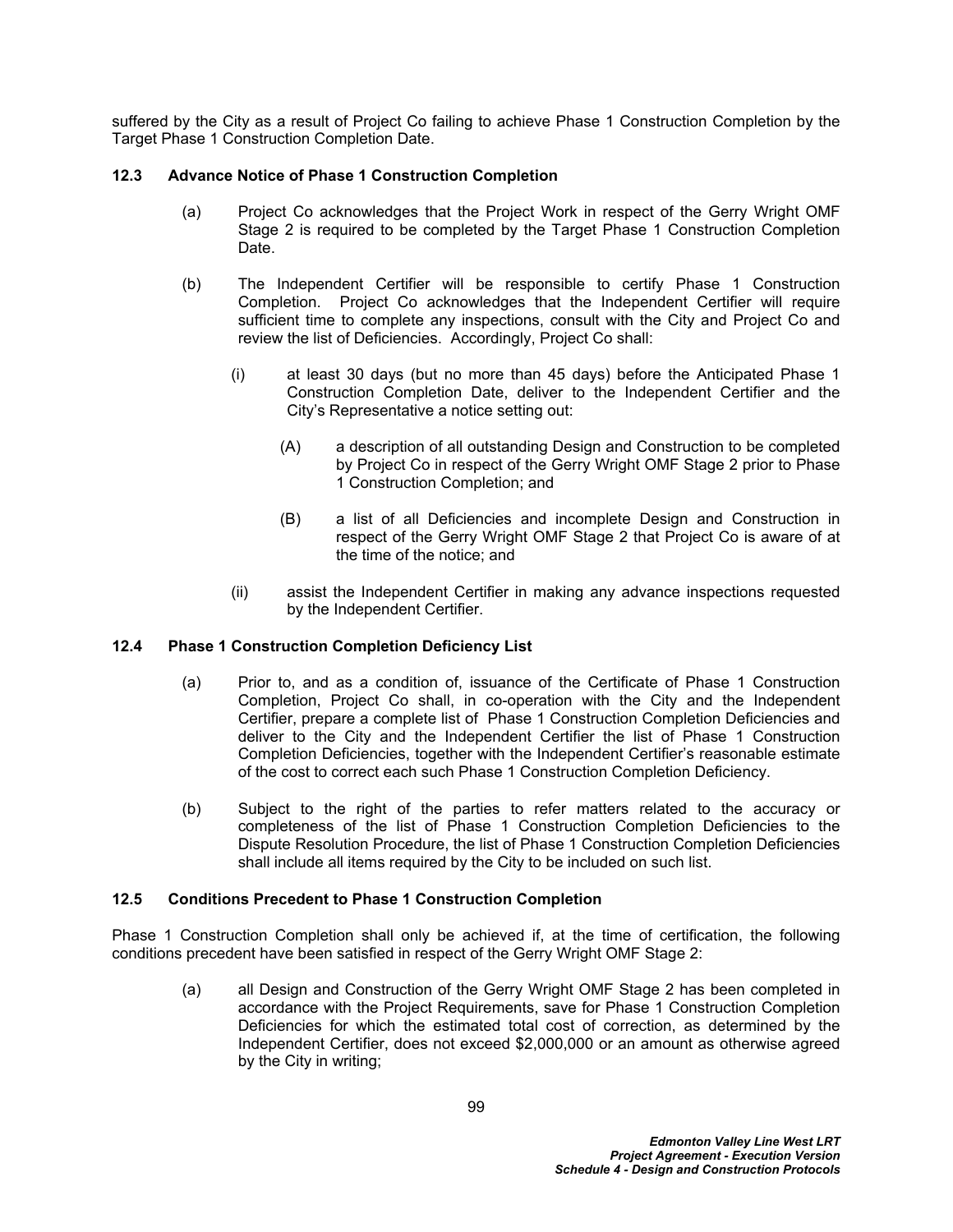- (b) all Major Deficiencies have been rectified;
- (c) the Gerry Wright OMF Part B Systems are Commissioned and ready for use in accordance with the applicable Project Requirements and is safe and permits uninterrupted and unobstructed use;
- (d) the assurance of coordination form in the form of Appendix 4A *[Certificate Forms] [7- Assurance of Design Coordination Certificate]* of this Schedule shall have been completed and delivered;
- (e) the list of Phase 1 Construction Completion Deficiencies has been submitted;
- (f) all Final Design, Design Certificates, Construction Certificates and Commissioning Certificates related to the Gerry Wright OMF Stage 2 have been submitted to, and Accepted by, the City in accordance with Schedule 2 *[Submittal Review Procedure]*;
- (g) the Building Occupancy Permit has been obtained for the Gerry Wright OMF Building B;
- (h) at least 180 days has elapsed from the latest submission date of either the Initial Phase 1 Countdown Notice or any Subsequent Phase 1 Countdown Notice(s) to the City;
- (i) all training has been delivered in accordance with the appropriately endorsed Phase 1 Training and Assessment Plan and schedule;
- (j) a Phase 1 Safety and Security Verification Report and Phase 1 Safety and Security Certificate has been issued by the IV&V Team and submitted to the City;
- (k) LEED project checklists and written opinion related to the Gerry Wright OMF Building B have been delivered to the City in accordance with Section [4.5\(b\)](#page-13-0) *[LEED Silver Certification]* of this Schedule;
- (l) all Spare Parts relevant to the Gerry Wright OMF Stage 2 as set out in the Spare Parts List, pursuant to Section [5.6.5](#page-32-0) *[Spare Parts]* of this Schedule, have been delivered to the City;
- (m) a copy of all redlined, Final Design Drawings related to the Gerry Wright OMF Stage 2 have been submitted to the City in accordance with Section [6.10](#page-50-0) *[Final Designs]* of this Schedule;
- (n) final cleaning related to the Gerry Wright OMF Stage 2 has been completed in accordance with applicable requirements of Section 1-8.4.3 *[Final Cleaning]* of Schedule 5 *[D&C Performance Requirements]*;
- (o) all Gerry Wright OMF Stage 2 Record Drawings have been submitted and Accepted by the City;
- (p) all Warranty Certificates associated with the Gerry Wright OMF Stage 2 that are required to be transferred to the City under this Agreement have been so transferred in accordance with Section 7.1(g) of the Agreement; and
- (q) the final Phase 1 Design and Construction Report has been submitted to the City.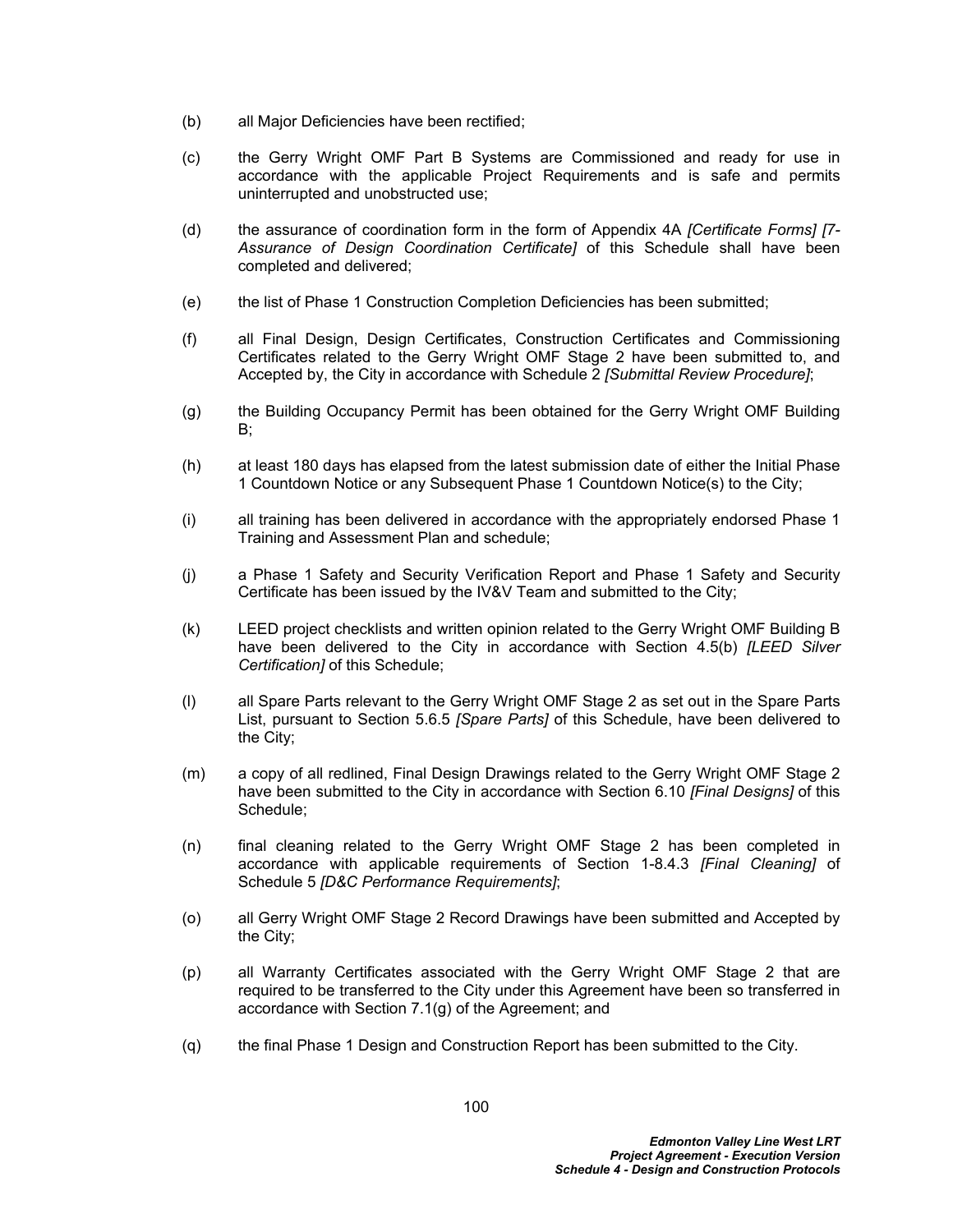# <span id="page-105-0"></span>**12.6 Application for Certificate of Phase 1 Construction Completion**

If Project Co considers that it has achieved the requirements for Phase 1 Construction Completion to Section [12.5](#page-103-0) *[Conditions Precedent to Phase 1 Construction Completion]* of this Schedule and has complied with Section [12.3](#page-103-1) *[Advance Notice of Application for Phase 1 Construction Completion]* of this Schedule, Project Co may apply to the Independent Certifier (with a concurrent copy to the City's Representative) for the Certificate of Phase 1 Construction Completion.

## <span id="page-105-1"></span>**12.7 Inspection for Phase 1 Construction Completion**

No later than ten (10) Business Days after Project Co delivers:

- (a) an application for a Certificate of Phase 1 Construction Completion pursuant to Section [12.6](#page-105-0) *[Application for Certificate of Phase 1 Construction Completion]* of this Schedule; and
- (b) all relevant Certificates and supporting documentation in accordance with the Project Requirements to confirm that all conditions precedent as described in Section [12.5](#page-103-0)  *[Conditions Precedent to Phase 1 Construction Completion]* of this Schedule have been satisfied, to the City's Representative and the Independent Certifier, the Parties shall require the Independent Certifier in co-operation with Project Co's Representative and the City's Representative to;
	- (i) review and verify the accuracy of the Phase 1 Construction Completion Deficiencies;
	- (ii) review all other relevant Certificates and supporting documentation to determine whether all conditions precedent as described in Section [12.5](#page-103-0) *[Conditions Precedent Phase 1 Construction Completion]* of this Schedule have been satisfied; and
	- (iii) perform and complete an inspection of the Gerry Wright OMF Stage 2 to determine whether Phase 1 Construction Completion has been achieved.

## **12.8 Certification of Phase 1 Construction Completion**

No longer than ten (10) Business Days after the completion of the inspection required under Section [12.7](#page-105-1)  *[Inspection for Phase 1 Construction Completion]* of this Schedule, the City and Project Co shall cause the Independent Certifier to either:

- (a) issue the Certificate of Phase 1 Construction Completion stating the date, to the City and Project Co; or
- (b) notify Project Co and the City's Representative of its decision not to issue the Certificate of Phase 1 Construction Completion and state the reasons in detail for such decision, including any further work that is required to achieve Phase 1 Construction Completion.

## **12.9 Refusal to Certify Phase 1 Construction Completion**

The Independent Certifier may refuse to issue the Certificate of Phase 1 Construction Completion only if the Gerry Wright OMF Stage 2 does not meet the conditions precedent specified in Section [12.5](#page-103-0)  *[Conditions Precedent to Phase 1 Construction Completion]* of this Schedule.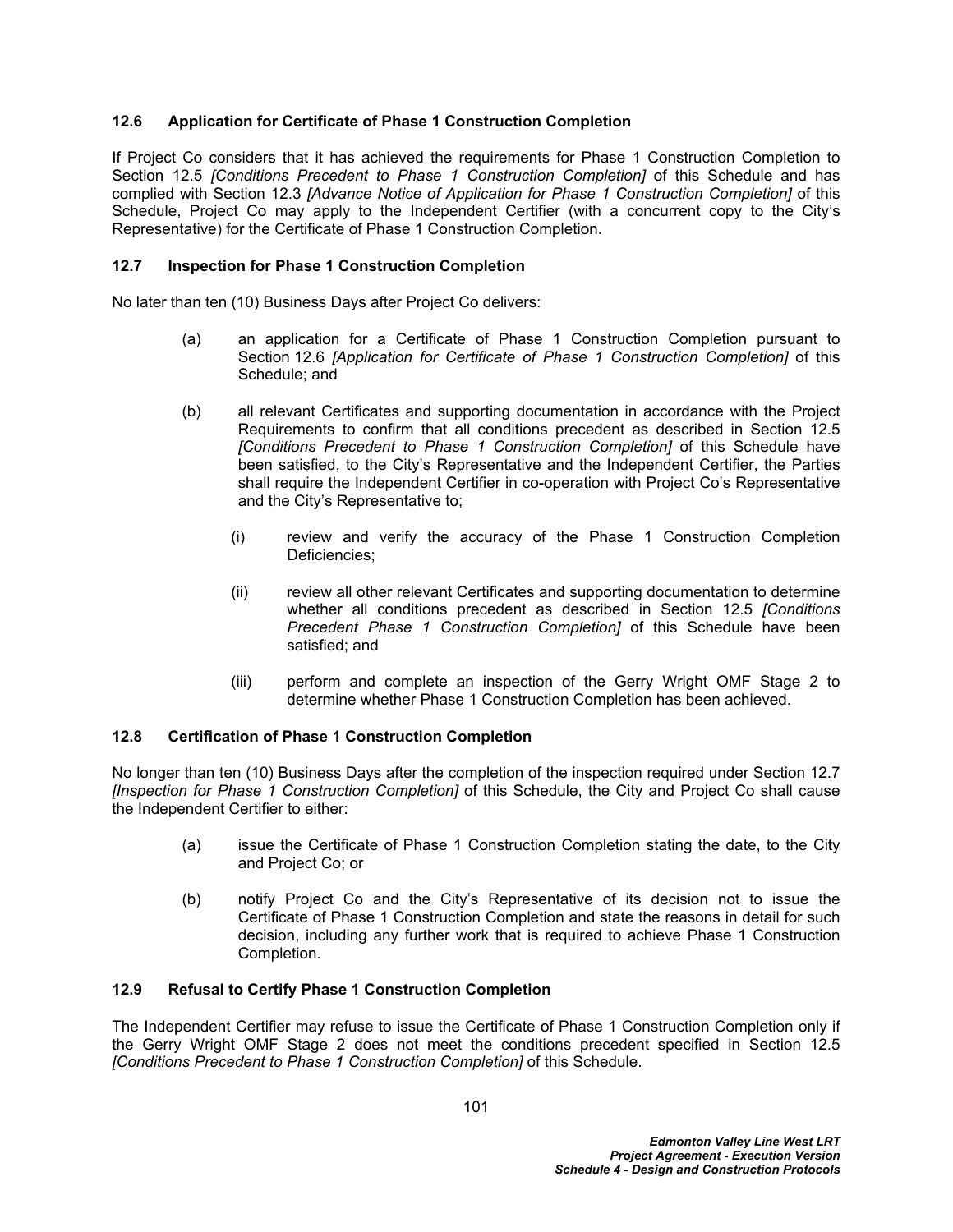# <span id="page-106-1"></span>**12.10 Completion of Further Work for Phase 1 Construction Completion**

In the event the Independent Certifier delivers a notice under Section [12.12](#page-106-0) *[Submissions by the City's Representative]* of this Schedule, Project Co shall issue a notice to the Independent Certifier and the City not less than five (5) Business Days but no more than 15 Business Days prior to the date upon which Project Co expects to complete such further work or other measures necessary or appropriate to remedy or remove the cause of the Independent Certifier's refusal to issue the Certificate of Phase 1 Construction Completion. Upon Project Co notifying the Independent Certifier and the City that such further work or measures necessary or appropriate have been completed, the City and Project Co shall cause the Independent Certifier to commence, within five (5) Business Days of receipt of such notice, an inspection of such further work or measures and the provisions of Section [12.5](#page-103-0) *[Conditions Precedent to Phase 1 Construction Completion]* of this Schedule through to Section [12.12](#page-106-0) *[Submissions by the City's Representative]*, inclusive, shall thereafter apply to such inspection mutatis mutandis.

# <span id="page-106-2"></span>**12.11 Correction of Phase 1 Construction Completion Deficiencies**

Upon issuance of the Certificate of Phase 1 Construction Completion, Project Co shall proceed expeditiously to correct each Phase 1 Construction Completion Deficiency listed in the list of Phase 1 Construction Completion Deficiencies by the date that is 60 days after the Phase 1 Construction Completion Date, or such later date as may be reasonably required to provide sufficient time to correct the Phase 1 Construction Completion Deficiencies and that is agreed to by the City, acting reasonably. Each Phase 1 Construction Completion Deficiency listed in the list of Construction Completion Deficiencies shall have its own deadline for completion (each, a "**Phase 1 Construction Completion Deficiency Deadline**"). Nothing in this Section 12 *[Construction Completion of Phase 1]* limits Project Co's responsibilities for correction of Deficiencies that are identified after the preparation of the list of Phase 1 Construction Completion Deficiencies.

# <span id="page-106-0"></span>**12.12 Submissions by the City's Representative**

The City may, at any time, following receipt of notice given by Project Co pursuant to Section [12.3](#page-103-1)  *[Advance Notice of Application for Phase 1 Construction Completion]* or Section [12.10](#page-106-1) *[Completion of Further Work for Phase 1 Construction Completion]* of this Schedule, and prior to the Independent Certifier issuing the Certificate of Phase 1 Construction Completion, provide the Independent Certifier and Project Co with the City's submissions as to whether the conditions for issuance of the Certificate of Phase 1 Construction Completion have been satisfied and, if applicable, the reasons as to why the City considers that the Certificate of Phase 1 Construction Completion should not be issued. The Independent Certifier shall consider such submissions in determining whether to issue the Certificate of Phase 1 Construction Completion.

## **12.13 No Limitation**

The issuance of a Certificate of Phase 1 Construction Completion shall be without prejudice to and shall not in any way limit the rights and obligations of the Parties under and in accordance with this Agreement.

## **12.14 Disputed Certificate**

A Certificate of Phase 1 Construction Completion issued by the Independent Certifier will be final and not referable to the Dispute Resolution Procedure, provided, however, that Project Co shall be entitled to refer to the Dispute Resolution Procedure a refusal of the Independent Certifier to issue a Certificate of Phase 1 Construction Completion.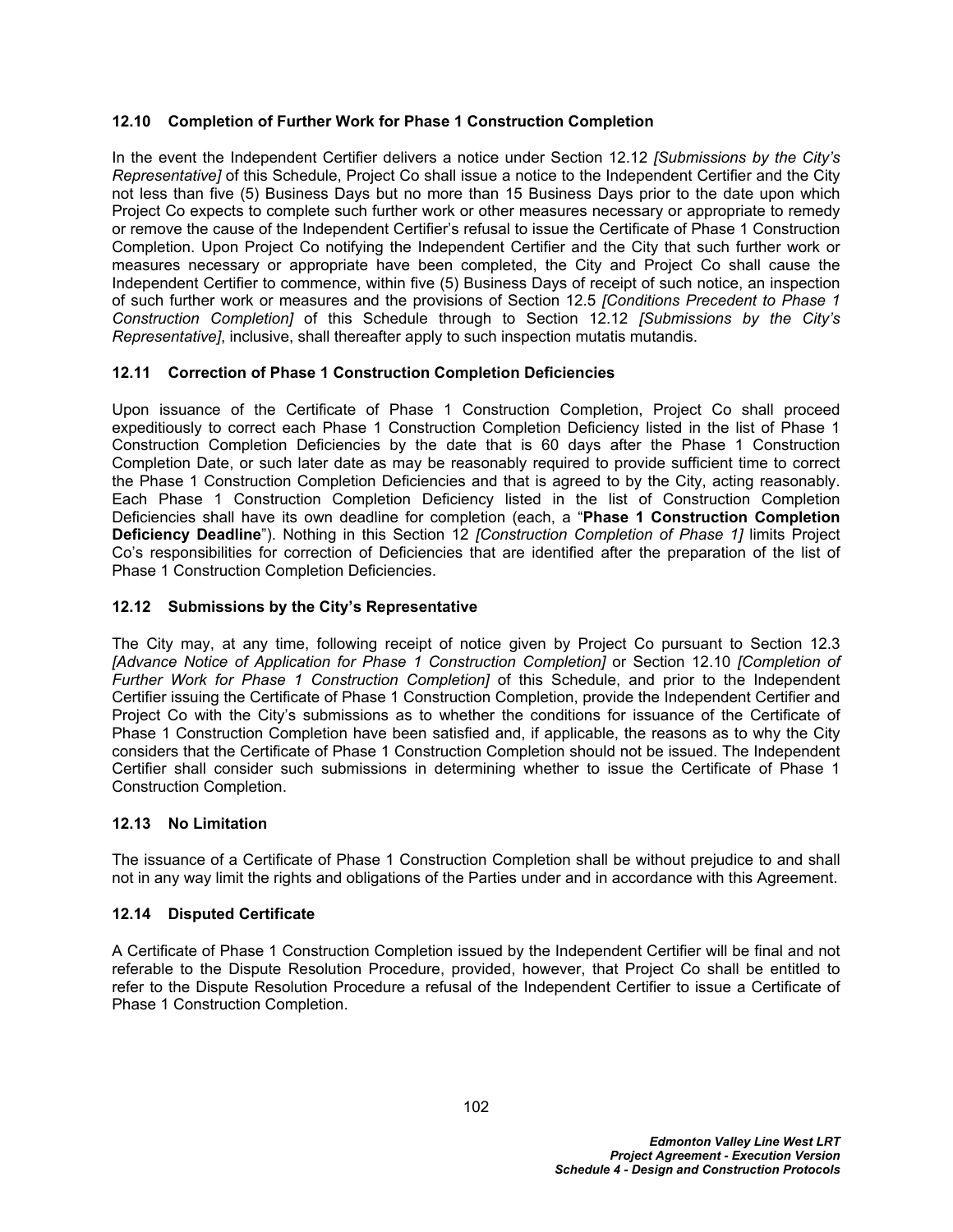# <span id="page-107-0"></span>**12.15 Phase 1 Construction Completion Deficiencies Holdback**

- (a) The City may withhold from the Phase 1 Construction Completion (OMF-B) Payment a holdback amount that is 200% of the amount estimated by the Independent Certifier for the City to complete and rectify all Phase 1 Construction Completion Deficiencies (the "**Phase 1 Construction Completion Deficiencies Holdback**"), which holdback shall be held in an interest-bearing account;
- (b) If Project Co fails to complete and rectify any Phase 1 Construction Completion Deficiency within the time for its completion and rectification specified in Section [12.11](#page-106-2)  *[Correction of Phase 1 Construction Completion Deficiencies]*, the City may engage others to perform the work necessary to complete and rectify such Phase 1 Construction Completion Deficiency at the risk and cost of Project Co, and may deduct such cost from the Phase 1 Construction Completion Deficiencies Holdback and interest accrued thereon;
- (c) Notwithstanding Section [12.15](#page-107-0) *[Phase 1 Construction Completion Deficiencies Holdback]* of this Schedule, the City shall be entitled to set-off against the Phase 1 Construction Completion Deficiencies Holdback any other amounts permitted to be setoff against amounts owing to Project Co pursuant to and in accordance with Section 8.6 *[Set-off]* of the Agreement;
- (d) Upon City acceptance that all Phase 1 Construction Completion Deficiencies have been completed, Project Co shall submit an invoice to the City for the balance of the Phase 1 Construction Completion Deficiencies Holdback together with all supporting documentation demonstrating completion of all Phase 1 Construction Completion Deficiencies. Within 11 Business Days of such invoice, the City shall release to Project Co the balance of Phase 1 Construction Completion Deficiencies Holdback, together with all interest accrued thereon and applicable GST. Where the City exercises its rights pursuant to Section [12.15](#page-107-0) *[Phase 1 Construction Completion Deficiencies Holdback]* of this Schedule, and the cost of such completion and rectification or other set-off exceeds the amount of the Phase 1 Construction Completion Deficiencies Holdback and interest, Project Co shall reimburse the City for all such excess costs within 11 Business Days. Should additional amounts beyond the Phase 1 Construction Completion Deficiencies Holdback be required to rectify Phase 1 Construction Deficiencies in a timely manner, the City may, in its discretion, also draw upon any available Performance Security required by this Agreement.

# **12.16 Phase 1 Construction Completion Deficiencies Letter of Credit**

As security for Project Co's obligations pursuant to Section [12.11](#page-106-2) *[Correction of Phase 1 Construction Completion Deficiencies]*, Project Co may deliver, or cause to be delivered, to the City no later than Phase 1 Construction Completion, an irrevocable letter of credit (the "**Phase 1 Construction Completion Deficiencies Letter of Credit**") substantially in the form of Schedule 30 *[Letter of Credit]* to the Agreement. The Phase 1 Construction Completion Deficiencies Letter of Credit shall be in an amount equal to and in lieu of the Phase 1 Construction Completion Deficiencies Holdback pursuant to Section [12.15](#page-107-0) *[Phase 1 Construction Completion Deficiencies Holdback]*. The Phase 1 Construction Completion Deficiencies Letter of Credit shall be subject to the following:

- (a) The Phase 1 Construction Completion Deficiencies Letter of Credit must be issued by one or more Permitted Letter of Credit Providers;
- (b) In the event that the Phase 1 Construction Completion Deficiencies Letter of Credit must be renewed at any time, Project Co agrees to provide to the City reasonable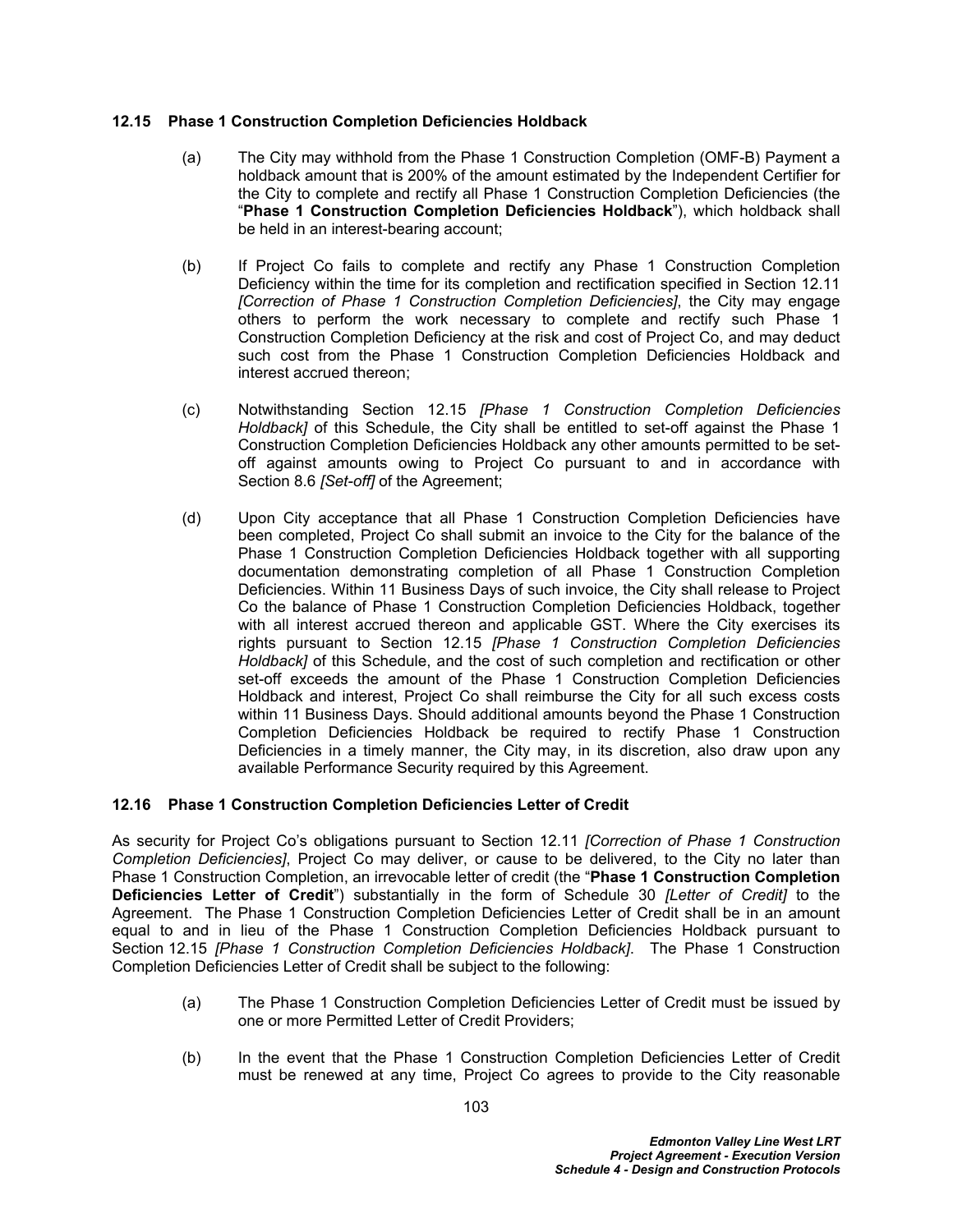evidence of the renewal of such Phase 1 Construction Completion Deficiencies Letter of Credit no later than ten (10) Business Days prior to the renewal date, if any, of such Phase 1 Construction Completion Deficiencies Letter of Credit;

- (c) In the event that the City has withheld the Phase 1 Construction Completion Deficiencies Holdback pursuant to Section [12.15](#page-107-0) *[Phase 1 Construction Completion Deficiencies Holdback]* and Project Co subsequently delivers a Phase 1 Construction Completion Deficiencies Letter of Credit pursuant to this Section [12.16](#page-107-1) *[Phase 1 Construction Completion Deficiencies Letter of Credit]*, the City shall release the Phase 1 Construction Completion Deficiencies Holdback and together with all interest accrued thereon, no later than five (5) days following delivery of the Phase 1 Construction Completion Deficiencies Letter of Credit to the City;
- <span id="page-108-0"></span>(d) If Project Co fails to complete and rectify any Phase 1 Construction Completion Deficiency within the time for its completion and rectification specified in Section [12.11](#page-106-0)  *[Phase 1 Correction of Construction Completion Deficiencies]*, the City may engage others to perform the work necessary to complete and rectify such Phase 1 Construction Completion Deficiency at the risk and cost of Project Co, and may draw on the Phase 1 Construction Completion Deficiencies Letter of Credit to the extent of costs incurred by the City;
- (e) Notwithstanding anything to the contrary in this Section [12.16](#page-107-1) *[Phase 1 Construction Completion Deficiencies Letter of Credit]*, the City shall be entitled to draw on the Phase 1 Construction Completion Deficiencies Letter of Credit:
	- (i) upon the failure of Project Co to renew the Phase 1 Construction Completion Deficiencies Letter of Credit pursuant to Section [12.16\(b\)](#page-107-2) *[Phase 1 Construction Completion Deficiencies Letter of Credit]*.
	- (ii) upon the downgrading of any of the banks or other financial institutions that issued the Phase 1 Construction Completion Deficiencies Letter of Credit so that they no longer meet the requirements of a "Permitted Letter of Credit Provider" where the Phase 1 Construction Completion Deficiencies Letter of Credit has not been replaced by Project Co with a replacement Phase 1 Construction Completion Deficiencies Letter of Credit from a Permitted Letter of Credit Provider within 30 calendar days of such downgrading; or
	- (iii) upon the bankruptcy or insolvency of any of the banks or other financial institutions that issued the Phase 1 Construction Completion Deficiencies Letter of Credit,

provided that the City shall provide Project Co at least two Business Days prior written notice before drawing on the Phase 1 Construction Completion Deficiencies Letter of Credit pursuant to this Section [12.16](#page-107-1) *[Phase 1 Construction Completion Deficiencies Letter of Credit]*;

(f) In the event that the Phase 1 Construction Completion Deficiencies Letter of Credit is drawn down in accordance with Section [12.16\(d\)](#page-108-0) *[Phase 1 Construction Completion Deficiencies Letter of Credit]*, the City shall hold the cash proceeds thereof in an interest bearing account (provided that such account must be at a Permitted Letter of Credit Provider) and such cash proceeds shall thereupon stand in place of the Phase 1 Construction Completion Deficiencies Letter of Credit until Project Co delivers (or causes the delivery of) a replacement Phase 1 Construction Completion Deficiencies Letter of Credit to the City. All interest earned on such cash proceeds shall be for the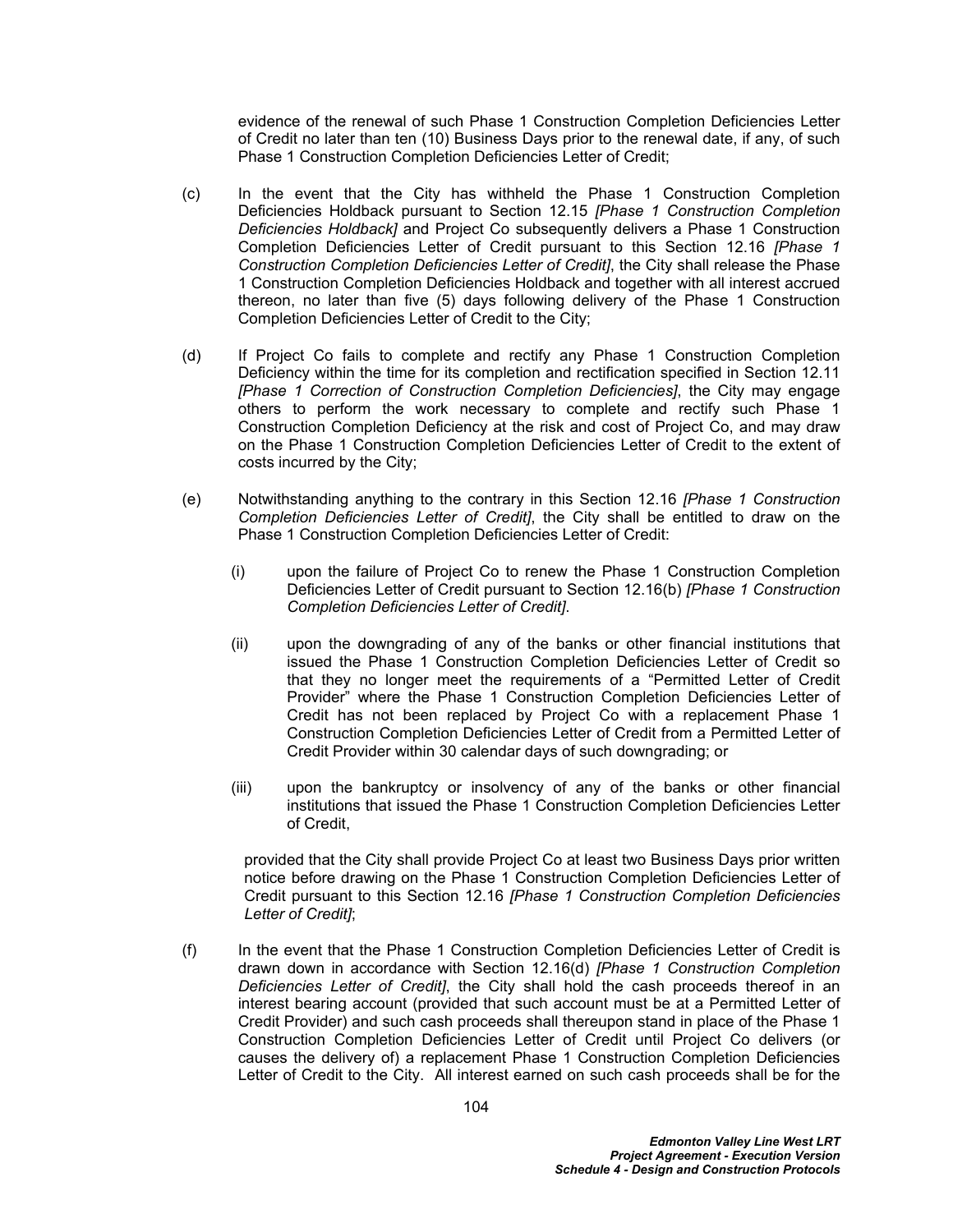benefit of Project Co. The City shall be entitled to withdraw such cash proceeds in the same manner that it is permitted to draw upon the Phase 1 Construction Completion Deficiencies Letter of Credit pursuant to [12.16\(d\)](#page-108-0)[14.16\(d\)](#page-118-0) Phase 1 *[Construction Completion Deficiencies Letter of Credit]*. Upon the replacement of the Phase 1 Construction Completion Deficiencies Letter of Credit by Project Co, the City shall return all remaining cash proceeds and all accrued interest thereon from such segregated bank account to Project Co or as Project Co may direct within five (5) Business Days.

- (g) The City may make multiple calls on the Phase 1 Construction Completion Deficiencies Letter of Credit in accordance with this Section [12.16](#page-107-1) *[Phase 1 Construction Completion Deficiencies Letter of Credit]*; and
- (h) Unless the Phase 1 Construction Completion Deficiencies Letter of Credit is fully drawn by the City in accordance with the provisions of this Agreement, upon City acceptance that all Phase 1 Construction Completion Deficiencies have been completed, the City shall release to Project Co the Phase 1 Construction Completion Deficiencies Letter of Credit. Where the City exercises its rights pursuant to Section [12.15\(b\)](#page-107-3) *[Phase 1 Construction Completion Deficiencies Holdback]* and the cost of such completion and rectification exceeds the amount of the Phase 1 Construction Completion Deficiencies Letter of Credit and interest, Project Co shall reimburse the City for all such excess cost within 11 Business Days. Should additional amounts beyond the Phase 1 Construction Completion Deficiencies Letter of Credit be required to rectify Phase 1 Construction Completion Deficiencies in a timely manner, the City may, in its discretion, also draw upon any available other Performance Security required by this Agreement.

#### **13. INTEGRATED CONTROL SYSTEM (ICS) INTEGRATION READY**

#### <span id="page-109-0"></span>**13.1 Advance Notice of ICS Integration Ready Date**

- (a) Project Co acknowledges that the Operator will be installing an integrated control system (ICS) to be used for Valley Line West LRT operations and shall require access to the relevant Infrastructure and support from Project Co prior to Construction Completion in order to begin integration so that the Operator will complete the ICS installation within 180 days after Construction Completion. The date at which this access and support is to be provided by Project Co is the "**ICS Integration Ready Date**".
- (b) The Independent Certifier will be responsible to certify the ICS Integration Ready Date. Project Co acknowledges that the Independent Certifier will require sufficient time to complete any inspections, consult with the City and Project Co and review the list of Deficiencies. Accordingly, Project Co shall:
	- (i) at least 30 days (but no more than 45 days) before the anticipated ICS Integration Ready Date, deliver to the Independent Certifier and the City's Representative a notice setting out:
		- (A) a description of all outstanding Design and Construction to be completed by Project Co prior to ICS Integration Ready Date; and
		- (B) a list of all Deficiencies and incomplete Design and Construction that Project Co is aware of at the time of the notice; and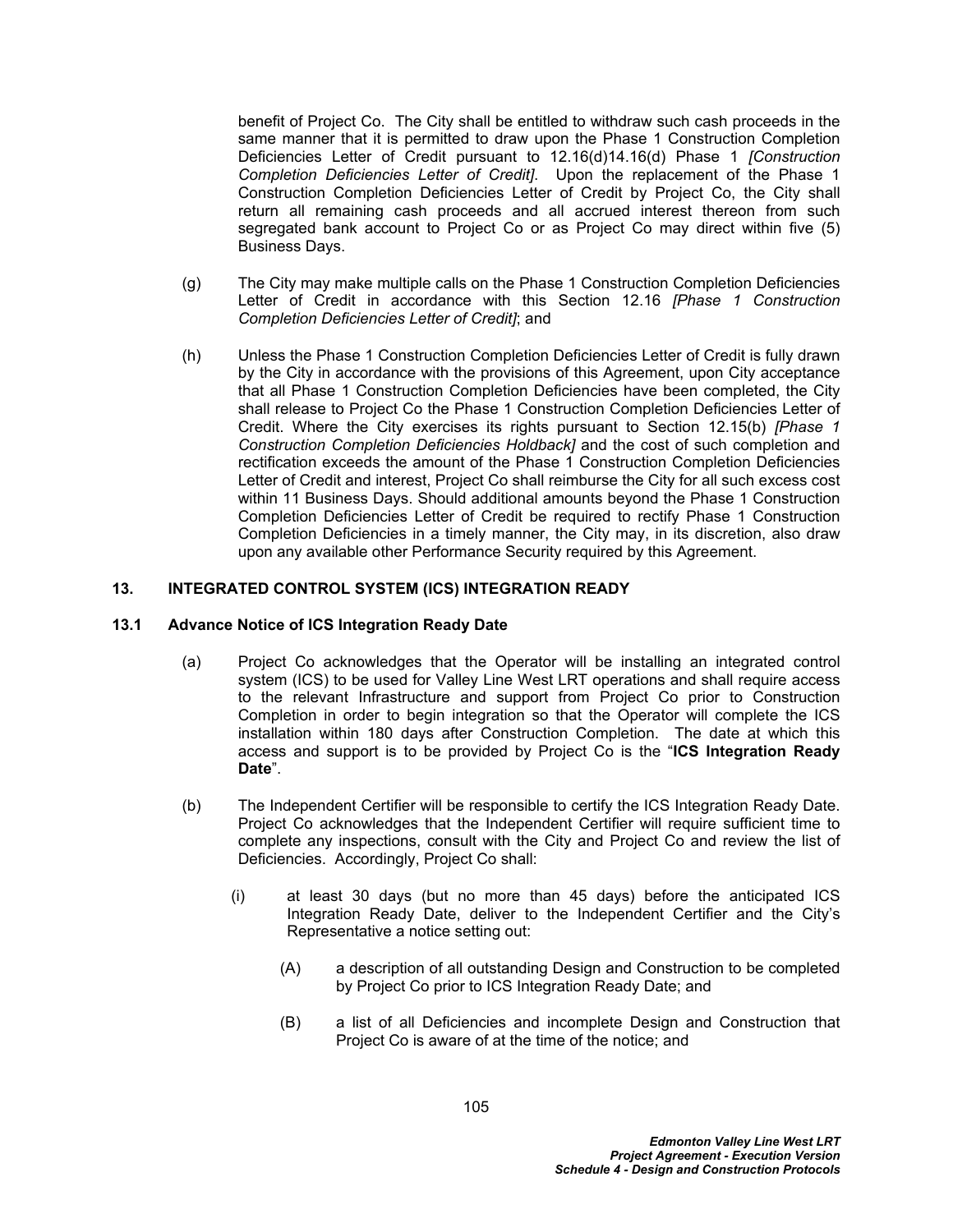(ii) assist the Independent Certifier in making any advance inspections requested by the Independent Certifier.

## <span id="page-110-0"></span>**13.2 Delays in Achieving ICS Integration Ready Date**

In the event that Project Co fails to achieve the ICS Integration Ready Date by the Target ICS Integration Ready Date, then Project Co shall pay to the City as liquidated damages in respect of damages suffered and costs incurred by the City related to Project Co's failure to achieve the ICS Integration Ready Date by the Target ICS Integration Ready Date the sum of \$15,000 for each day following the Target ICS Integration Ready Date until the Target Construction Completion Date, subject to a maximum amount payable pursuant to this Section [13.2](#page-110-0) *[Delays in Achieving ICS Integration Ready Date]* of \$2,700,000.00. Project Co and the City acknowledge and agree that such liquidated damages are not a penalty but a genuine pre-estimate of the damages suffered by the City as a result of Project Co failing to achieve the ICS Integration Ready Date by the Target ICS Integration Ready Date.

## <span id="page-110-2"></span>**13.3 Conditions Precedent to ICS Integration Ready Date**

The ICS Integration Ready Date shall only be achieved if, at the time of certification, the following conditions precedent have been satisfied:

- <span id="page-110-1"></span>(a) all Infrastructure sub-systems with which the ICS must integrate, at minimum those sub-systems identified in Part 6 [*Systems*] of Schedule 5 [*D&C Performance Requirements*], shall have been successfully Commissioned with all related Commissioning Certificates submitted, certified as safe to operate, and are functioning correctly;
- (b) Project Co has demonstrated that from the ICS Integration Ready Date to Construction Completion, it will provide sufficient physical access and resource support to the Operator to enable it to commence Integration of the ICS with the Project Co installed systems;
- (c) all Operating and Maintenance Manuals have been submitted and Accepted by the City; and
- (d) the Accepted Infrastructure Training and Assessment Plan is, in the discretion of the Independent Certifier, sufficiently ready such that training of the City and its representatives shall be completed prior to Construction Completion.

## **13.4 Application for ICS Integration Ready Date Certificate**

If Project Co considers that it has achieved the requirements for ICS Integration Ready Date pursuant to Section 13.3 *[Conditions Precedent to ICS Integration Ready Date]* and has complied with Section [13.1](#page-109-0)  *[Advance Notice of Application for ICS Integration Ready Date]* of this Schedule, Project Co may apply to the Independent Certifier (with a concurrent copy to the City's Representative) for the ICS Integration Ready Date Certificate.

#### <span id="page-110-3"></span>**13.5 Inspection for ICS Integration Ready Date**

No later than ten (10) Business Days after Project Co delivers:

(a) an application for an ICS Integration Ready Date Certificate pursuant to Section [13.3\(a\)](#page-110-1)  *[Application for ICS Integration Ready Date Certificate]* of this Schedule; and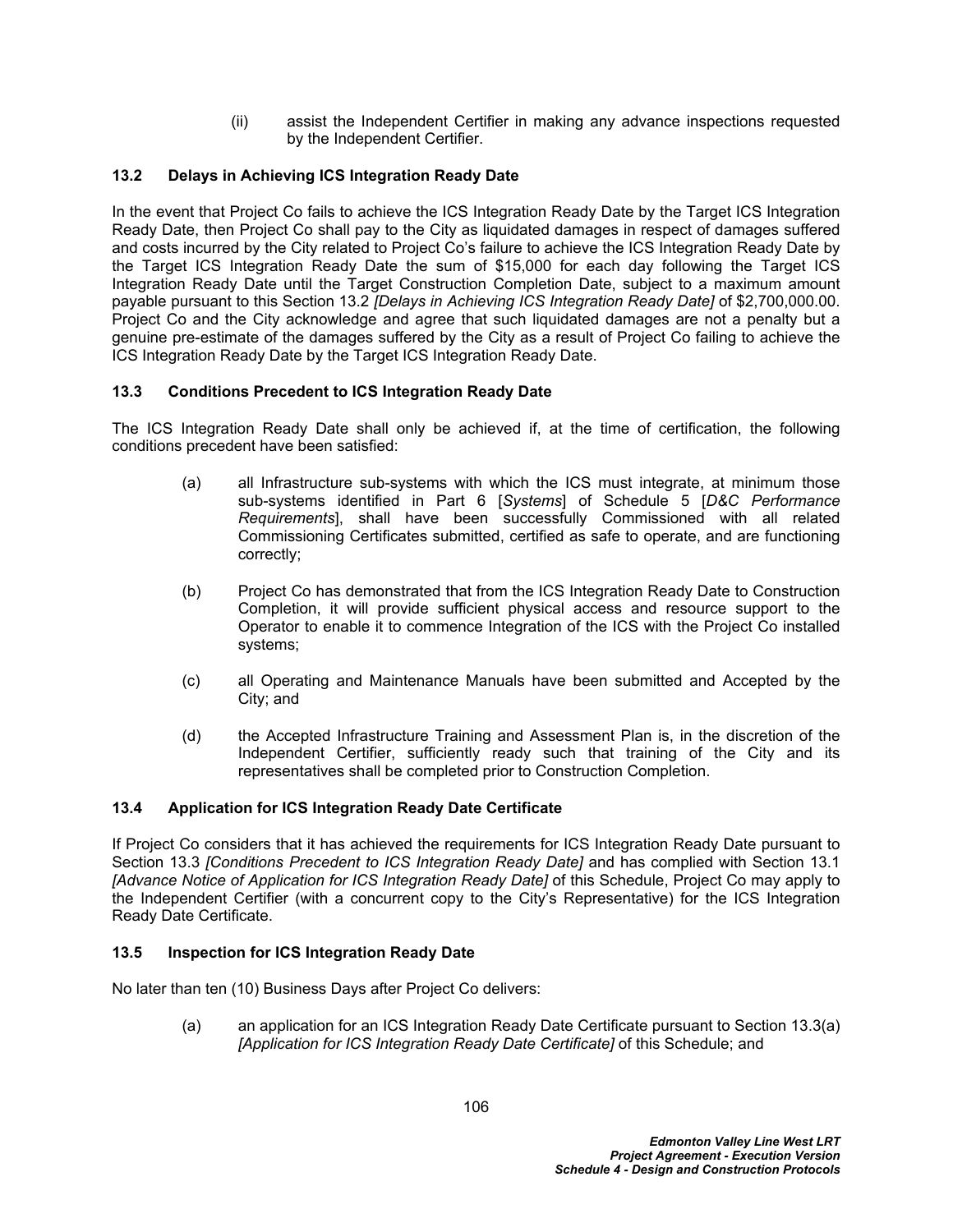- (b) all relevant Certificates and supporting documentation in accordance with the Project Requirements to confirm that all conditions precedent as described in Section [13.3](#page-110-2)  *[Conditions Precedent to ICS Integration Ready Date]* of this Schedule have been satisfied, to the City's Representative and the Independent Certifier, the Parties shall require the Independent Certifier in co-operation with Project Co's Representative and the City's Representative to;
	- (i) review and verify the accuracy of the listed Deficiencies and incomplete Design or Construction;
	- (ii) review all other relevant Certificates and supporting documentation to determine whether all conditions precedent as described in Section [13.3](#page-110-2) *[Conditions Precedent to ICS Integration Ready Date]* of this Schedule have been satisfied; and
	- (iii) perform an inspection of the Infrastructure to determine whether ICS Integration Ready Date has been achieved.

## **13.6 Certification of ICS Integration Ready Date**

No longer than 10 Business Days after the completion of the inspection required under Section [13.5](#page-110-3)  *[Inspection for ICS Integration Ready Date]* of this Schedule, the City and Project Co shall cause the Independent Certifier to either:

- (a) issue the ICS Integration Ready Date Certificate, (the "**ICS Integration Ready Date Certificate**"), stating the date, to the City and Project Co; or
- (b) notify Project Co and the City's Representative of its decision not to issue the ICS Integration Ready Date Certificate and state the reasons in detail for such decision, including any further work that is required to achieve the ICS Integration Ready Date.

#### <span id="page-111-0"></span>**13.7 Refusal to Certify ICS Integration Ready Date**

The Independent Certifier may refuse to issue the ICS Integration Ready Date Certificate only if the Infrastructure does not meet the conditions precedent specified in Section [13.3](#page-110-2) *[Conditions Precedent to ICS Integration Ready Date]* of this Schedule.

#### <span id="page-111-1"></span>**13.8 Completion of Further Work for ICS Integration Ready Date**

In the event the Independent Certifier delivers a notice under Section [13.7](#page-111-0) *[Refusal to Certify ICS Integration Ready Date]* of this Schedule, Project Co shall issue a notice to the Independent Certifier and the City not less than five (5) Business Days but no more than 15 Business Days prior to the date upon which Project Co expects to complete such further work or other measures necessary or appropriate to remedy or remove the cause of the Independent Certifier's refusal to issue the ICS Integration Ready Date Certificate. Upon Project Co notifying the Independent Certifier and the City that such further work or measures necessary or appropriate have been completed, the City and Project Co shall cause the Independent Certifier to commence, within five (5) Business Days of receipt of such notice, an inspection of such further work or measures and the provisions of Section [13.3](#page-110-2) *[Conditions Precedent to ICS Integration Ready Date]* of this Schedule through to this Section [13.9](#page-112-0) *[Submissions by the City's Representative]*, inclusive, shall thereafter apply to such inspection *mutatis mutandis*.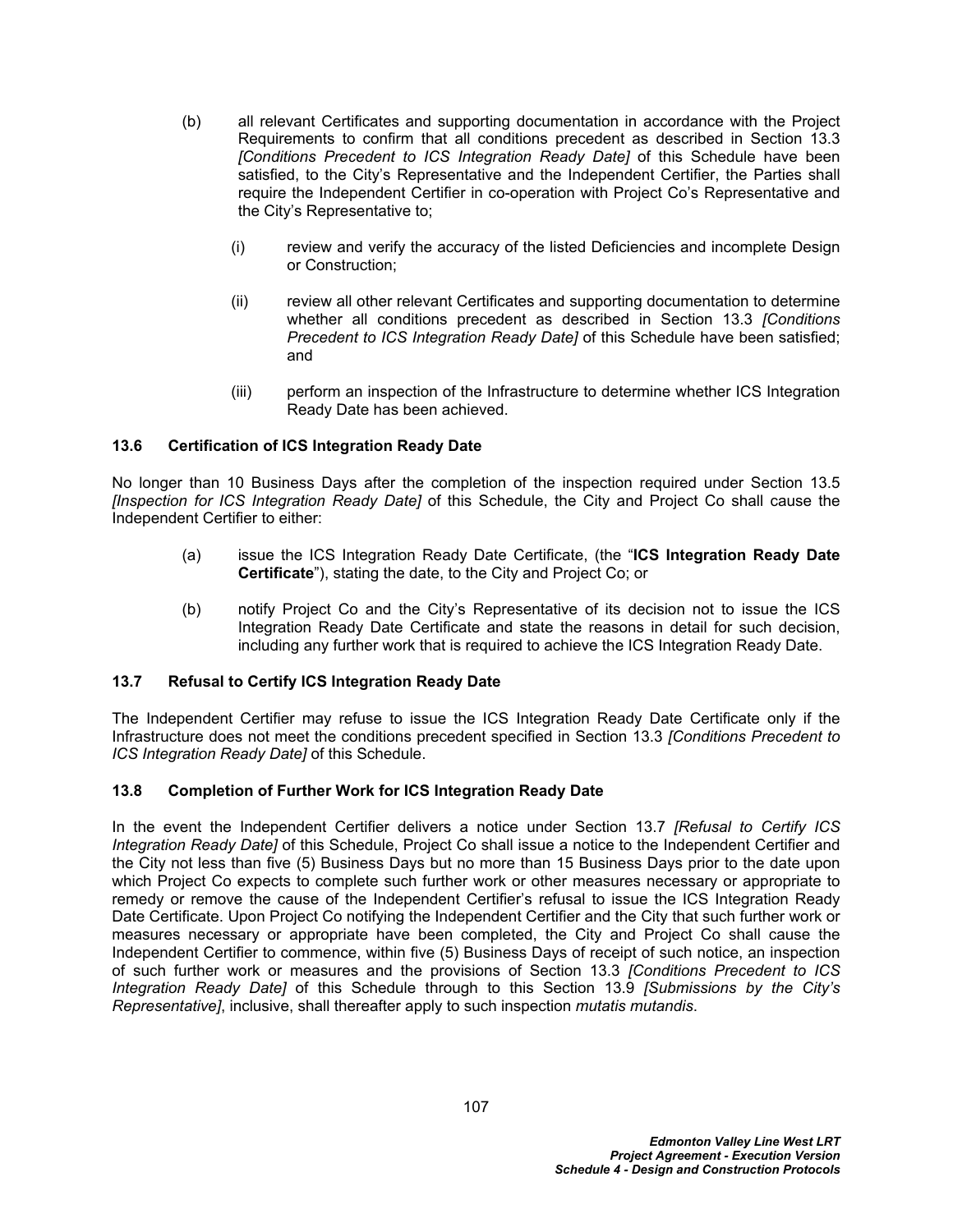#### <span id="page-112-0"></span>**13.9 Submissions by the City's Representative**

The City may, at any time, following receipt of notice given by Project Co pursuant to Section [13.2](#page-110-0)  *[Advance Notice of Application for ICS Integration Ready Date]* or [13.8](#page-111-1) *[Completion of Further Work for ICS Integration Ready Date]* of this Schedule, and prior to the Independent Certifier issuing the ICS Integration Ready Date Certificate, provide to the Independent Certifier and Project Co the City's submissions as to whether the conditions for issuance of the ICS Integration Ready Date Certificate have been satisfied and, if applicable, any reasons as to why the City considers that the ICS Integration Ready Date Certificate should not be issued. The Independent Certifier shall consider such submissions in determining whether to issue the ICS Integration Ready Date Certificate.

#### **13.10 No Limitation**

The issuance of the ICS Integration Ready Date Certificate shall be without prejudice to, and shall not in any way limit, the rights and obligations of the Parties under and in accordance with this Agreement.

#### <span id="page-112-2"></span>**14. CONSTRUCTION COMPLETION**

#### **14.1 Initial Countdown Notice**

- (a) Not less than 180 days prior to the Target Construction Completion Date and not less than 180 days prior to the Anticipated Construction Completion Date, Project Co shall submit a notice (the "**Initial Countdown Notice**") to the City confirming:
	- (i) the anticipated Construction Completion Date (the "**Anticipated Construction Completion Date**"); and
	- (ii) details of any events or circumstances that have the capacity to impact Project Co's ability to achieve Construction Completion on or before the Anticipated Construction Completion Date;
- (b) If Project Co has at any time reason to believe that Construction Completion will be delayed by more than five (5) Business Days from the Anticipated Construction Completion Date, Project Co shall:
	- (i) submit a notice informing the City of the revised date on which Construction Completion is anticipated to occur (the "**Revised Anticipated Construction Completion Date**"); and
	- (ii) an explanation of the reason for the delay; and
	- (iii) a remediation plan.

#### (the "**Subsequent Countdown Notice**").

#### <span id="page-112-1"></span>**14.2 Delays in achieving Construction Completion**

In the event that Project Co fails to achieve Construction Completion by the Target Construction Completion Date, then Project Co shall pay to the City as liquidated damages in respect of damages suffered and costs incurred by the City related to Project Co's failure to achieve Construction Completion by the Target Construction Completion Date the sum of \$61,000 for each day following the Target Construction Completion Date until the date Construction Completion is achieved, subject to a maximum aggregate amount payable pursuant to Section [13.2](#page-110-0) *[Delays in Achieving ICS Integration Ready Date]*  and this Section [14.2](#page-112-1) *[Delays in Achieving Construction Completion]* of \$22,265,000.00. Project Co and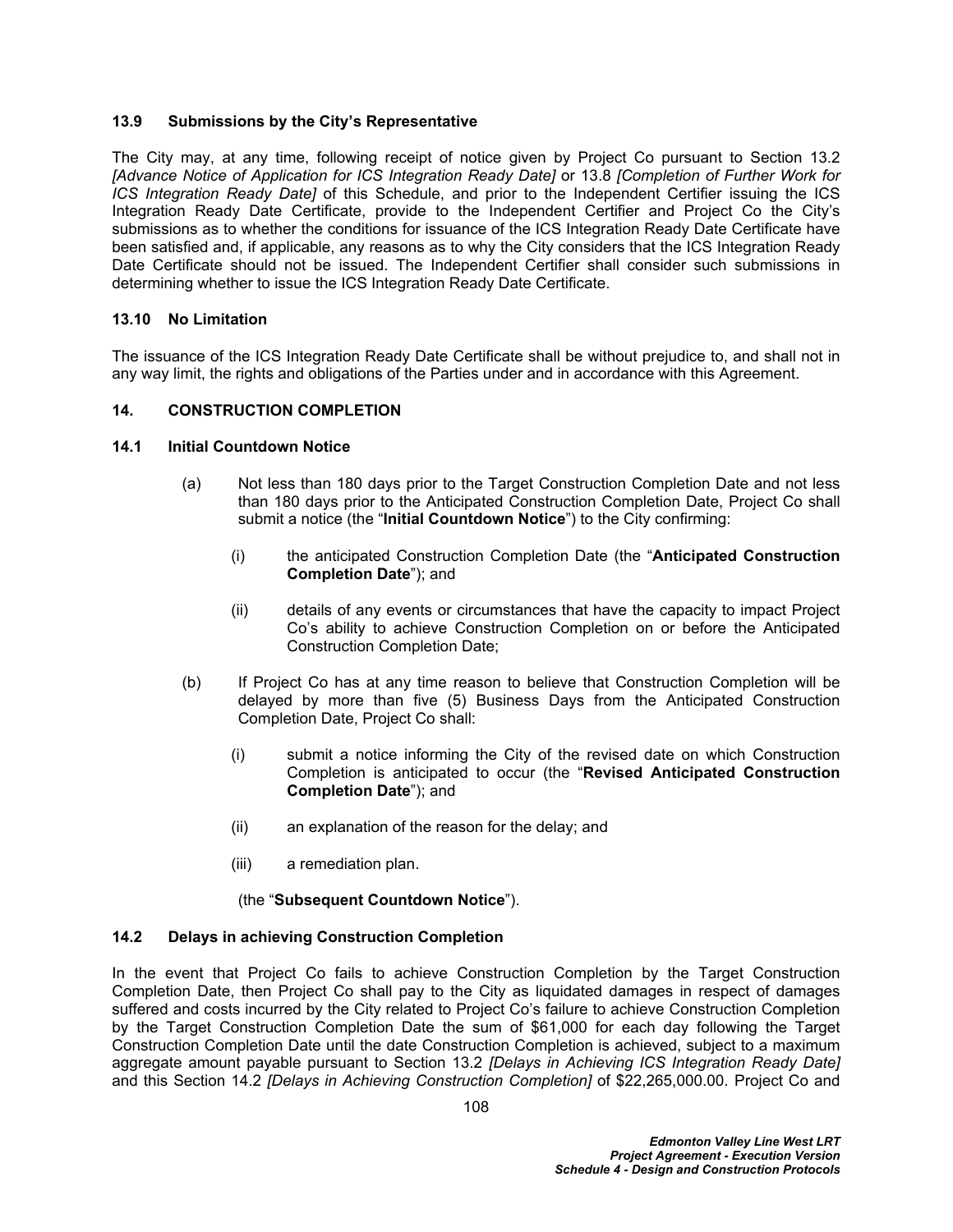the City acknowledge and agree that such liquidated damages are not a penalty but a genuine preestimate of the damages suffered by the City as a result of Project Co failing to achieve to achieve Construction Completion by the Target Construction Completion Date.

### <span id="page-113-0"></span>**14.3 Advance Notice of Application for Construction Completion**

Project Co acknowledges that the Independent Certifier will need sufficient time to complete any inspections, consult with the City and Project Co and review the lists of Deficiencies. Accordingly, Project Co shall:

- (a) at least 30 days (but no more than 45 days) before the Anticipated Construction Completion Date, deliver to the Independent Certifier and the City's Representative a notice setting out:
	- (i) a description of all outstanding Design and Construction to be completed by Project Co prior to Construction Completion; and
	- (ii) a list of all Deficiencies, Nonconformities and incomplete Design and Construction that Project Co is aware of at the time of the notice; and
- (b) assist the Independent Certifier to make any advance inspections requested by the Independent Certifier.

#### **14.4 Deficiency List**

- (a) Prior to, and as a condition of, issuance of the Certificate of Construction Completion, Project Co shall, in co-operation with the City and the Independent Certifier, prepare a complete list of Construction Completion Deficiencies and deliver to the City and the Independent Certifier the list of Construction Completion Deficiencies, together with the Independent Certifier's reasonable estimate of the cost to correct each such Construction Completion Deficiency.
- (b) Subject to the right of the parties to refer matters related to the accuracy or completeness of the list of Construction Completion Deficiencies to the Dispute Resolution Procedure, the list of Construction Completion Deficiencies shall include all items required by the City to be included on such list.

#### <span id="page-113-1"></span>**14.5 Conditions Precedent to Construction Completion**

Construction Completion shall only be achieved if, at the time of certification by the Independent Certifier, the following conditions precedent have been satisfied:

- (a) all Design and Construction has been completed in accordance with the Project Requirements, save for Construction Completion Deficiencies for which the estimated total cost of correction, as determined by the Independent Certifier, does not exceed 1.0% of the Total Capital Cost Amount or an amount as otherwise agreed by the City in writing;
- (b) all Major Deficiencies have been rectified;
- (c) the Infrastructure is ready for use when tasked to perform, provide and deliver all of its intended functions in accordance with the applicable Project Requirements, is safe and permits uninterrupted and unobstructed public use;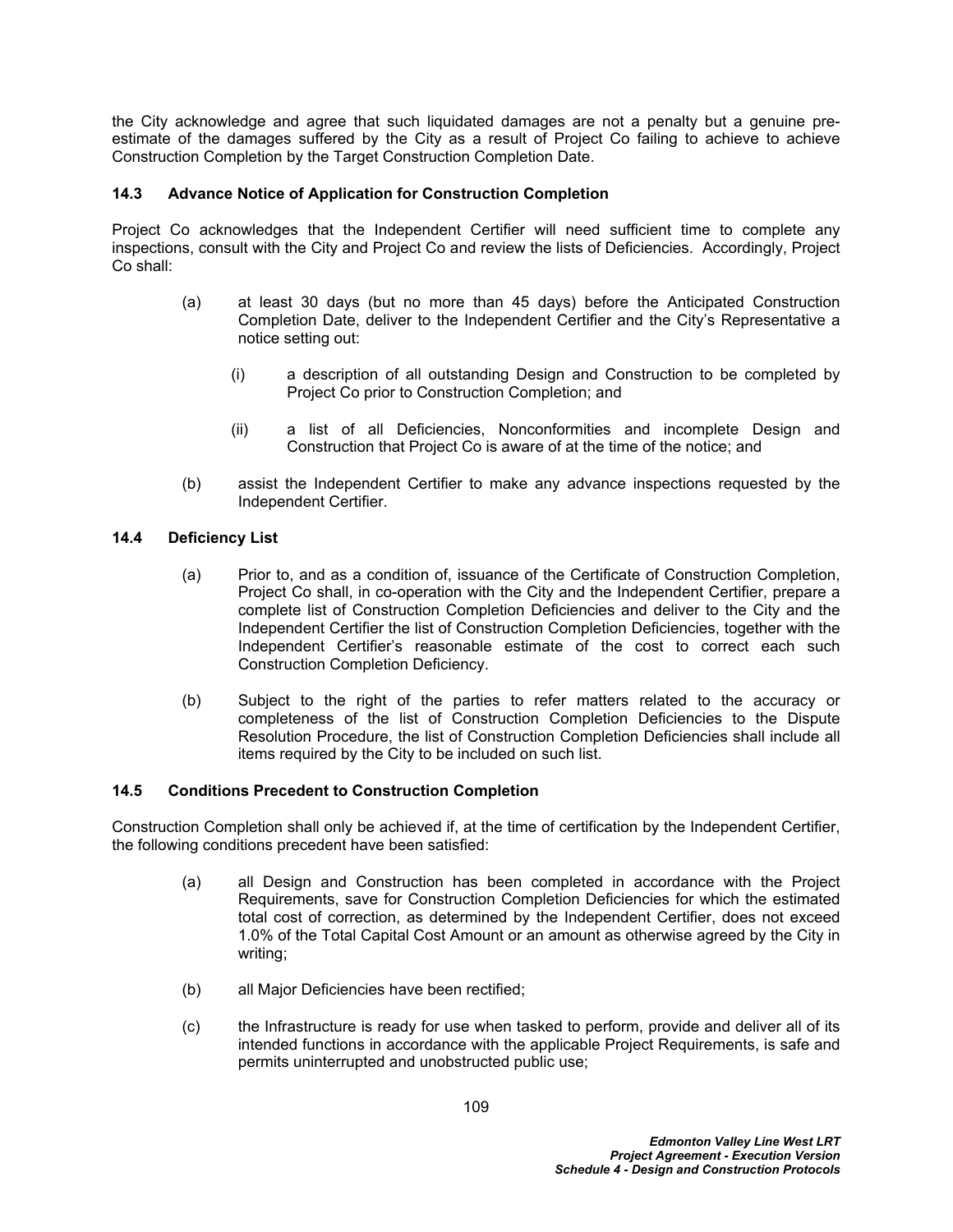- (d) "substantial performance" of the Infrastructure, as defined in the Builder's Lien Act (Alberta) has been achieved;
- (e) The assurance of coordination form in the form of Appendix 4A *[Assurance of Design Coordination Certificate*] of this Schedule shall have been completed and delivered;
- (f) the list of Construction Completion Deficiencies has been submitted;
- (g) all Design Certificates, Construction Certificates and Commissioning Certificates and the Design Coordination Certificate have been submitted to, and endorsed "Accepted" by, the City in accordance with Schedule 2 *[Submittal Review Procedure]*;
- (h) the Certificate of Phase 1 Construction Completion and the ICS Integration Ready Date Certificate have been issued by the Independent Certifier;
- (i) Building Occupancy Permits have been obtained for all Building Structures to which the NBCAE applies;
- (j) for each City Works activity listed in Table 1-1.3 *[City Works]* of Schedule 5 *[D&C Performance Requirements]*, the applicable minimum period of time following completion of all applicable antecedent works has elapsed, unless the City has provided written notification to Project Co and the Independent Certifier that the applicable City Works are complete;
- (k) at least 180 days has elapsed from the latest submission date of either the Initial Countdown Notice or any Subsequent Countdown Notice(s) to the City;
- (l) a Safety and Security Certification Verification Report and Project Safety and Security Certificate has been issued by the IV&V Team and submitted to the City;
- (m) an In-Service Road Safety Audit Certificate has been issued by the Independent Road Safety Auditor and submitted to the City;
- (n) LEED project checklists and written opinion have been delivered to the City in accordance with Section [4.5\(b\)](#page-13-0) *[LEED Silver Certification]* of this Schedule;
- (o) all training has been delivered in accordance with the appropriately endorsed Infrastructure Training and Assessment Plan and schedule;
- (p) a copy of all redlined, Final Design Drawings have been submitted to the City 60 days prior to the Target Construction Completion Date in accordance with Section [6.10](#page-50-0) *[Final Designs]* of this Schedule;
- (q) all Project Work specified in Schedule 10 *[Environmental Performance Requirements]* in respect of each Native Forest Reclamation Area and each Naturalization Area is complete in accordance with the requirements specified in Schedule 10 *[Environmental Performance Requirements]*;
- (r) all Warranty Certificates that are required to be transferred to the City under this Agreement have been so transferred;
- (s) final cleaning has been completed in accordance with Section 1-8.4.3 *[Final Cleaning]* of Schedule 5 *[D&C Performance Requirements]*;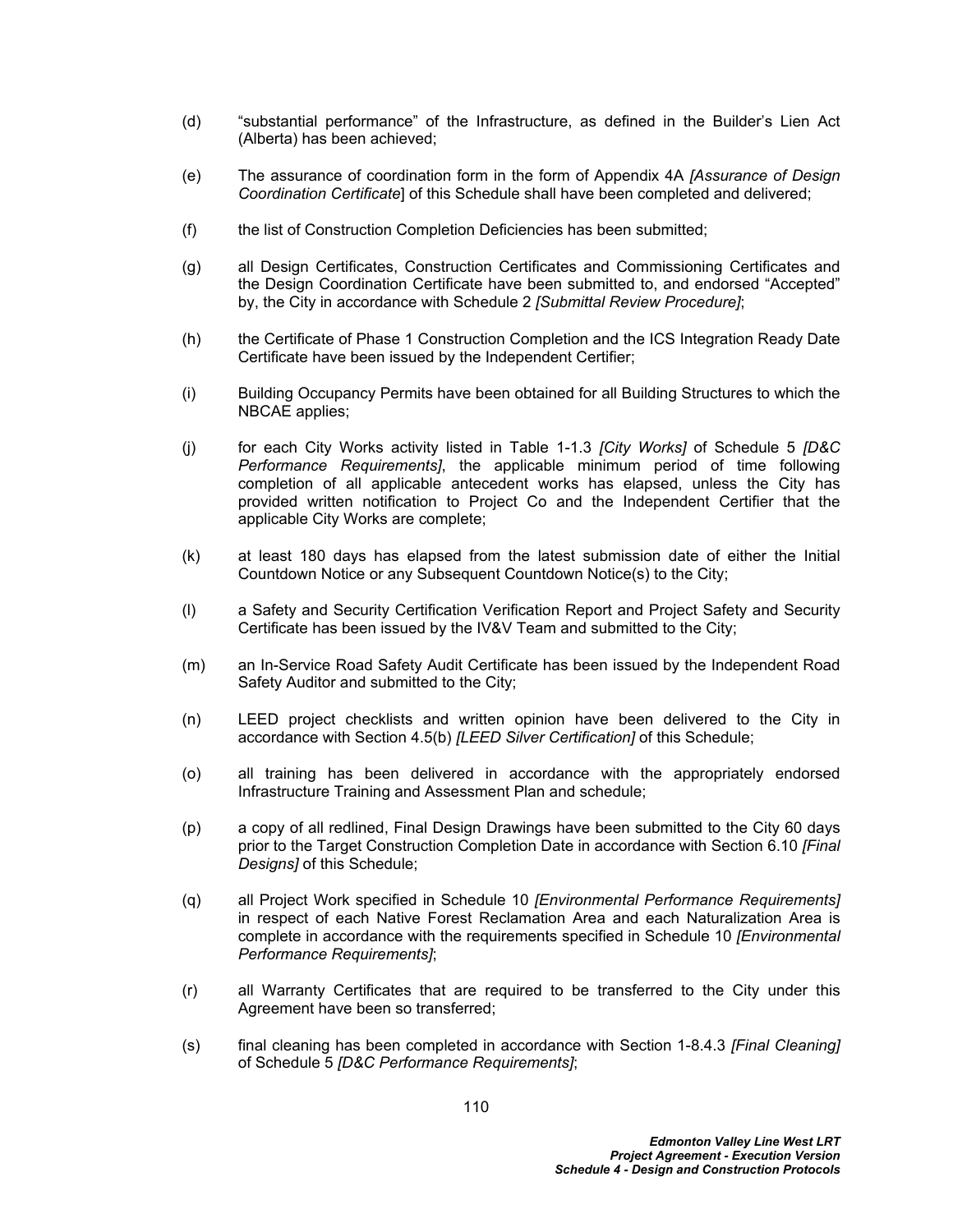- (t) all Record Drawings have been submitted and Accepted by the City;
- (u) all necessary Spare Parts as set out in the Spare Parts List, pursuant to Section [5.6.5](#page-32-0)  *[Spare Parts]* of this Schedule, have been delivered to the City; and
- (v) the Final Design and Construction Report has been submitted to the City.

## **14.6 Application for Construction Completion**

If Project Co is of the opinion that it has achieved the requirements for Construction Completion and has complied with Section 5.6 *[Phase 1 and Construction Completion]* of the Agreement and Section [14.3](#page-113-0)  *[Advance Notice of Application for Construction Completion]* of this Schedule, then Project Co may apply to the Independent Certifier (with a concurrent copy to the City's Representative) for Construction Completion.

## <span id="page-115-0"></span>**14.7 Inspection for Construction Completion**

No later than fifteen (15) Business Days after Project Co delivers to the City's Representative and the Independent Certifier:

- (a) an application for Construction Completion pursuant to Section [14.3](#page-113-0) *[Advance Notice of Application for Construction Completion]* of this Schedule; and
- (b) all relevant Certificates and supporting documentation in accordance with the Project Requirements to confirm that all conditions precedent as described in Section [14.5](#page-113-1)  *[Conditions Precedent to Construction Completion]* of this Schedule have been satisfied, the Parties shall require the Independent Certifier, in co-operation with Project Co's Representative and the City's Representative, to complete the following:
	- (i) review and verify the accuracy of the Construction Completion Deficiencies;
	- (ii) review all other relevant Certificates and supporting documentation to determine whether all conditions precedent to Construction Completion have been satisfied; and
	- (iii) perform and complete an inspection of the Infrastructure to determine whether Construction Completion has been achieved.

## **14.8 Certification of Construction Completion**

No longer than ten (10) Business Days of the completion of the inspection under Section [14.7](#page-115-0) *[Inspection for Construction Completion]* of this Schedule, the City and Project Co shall cause the Independent Certifier, to either:

- (a) issue the Certificate of Construction Completion for the Infrastructure (the "**Certificate of Construction Completion**"), stating the Construction Completion Date, to the City and Project Co; or
- <span id="page-115-1"></span>(b) notify Project Co and the City's Representative of its decision not to issue the Certificate of Construction Completion and state the reasons in detail for such decision, including the further work that is required to achieve Construction Completion.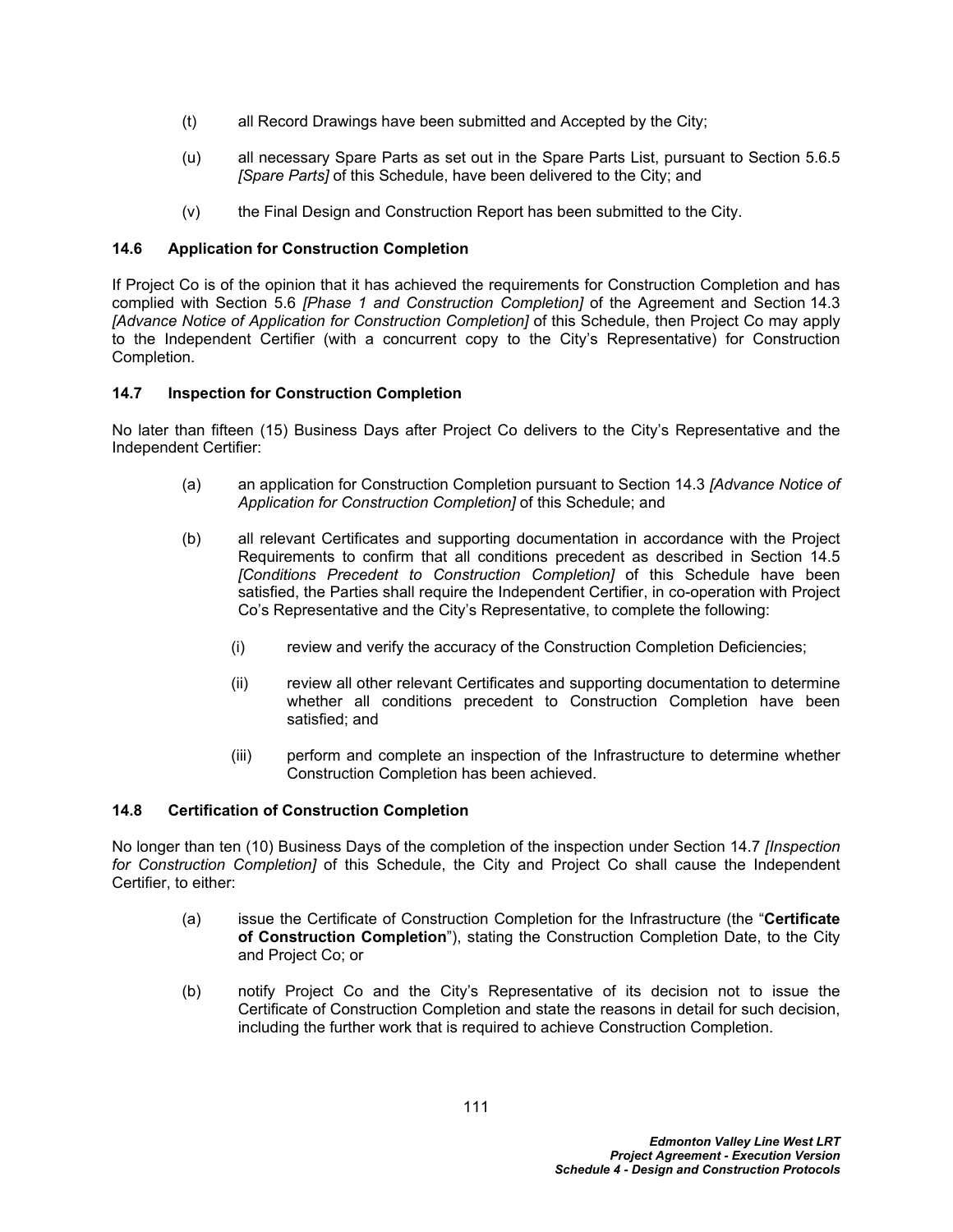## **14.9 Refusal to Certify Construction Completion**

The Independent Certifier may refuse to issue the Certificate of Construction Completion only if:

- (a) the Infrastructure does not meet the conditions precedent to Construction Completion specified in Section [14.5](#page-113-1) *[Conditions Precedent to Construction Completion]* of this Schedule; or
- (b) the Project Safety and Security Certificate has not been Accepted.

## <span id="page-116-0"></span>**14.10 Completion of Further Work for Construction Completion**

In the event the Independent Certifier delivers as notice under Section [14.8\(b\)](#page-115-1) *[Certification of Construction Completion]* of this Schedule, Project Co shall issue a notice to the Independent Certifier and the City not less than five (5) Business Days but no more than 15 Business Days prior to the date upon which Project Co expects to complete such further work or other measures necessary or appropriate to remedy or remove the cause of the Independent Certifier's refusal to issue the Certificate of Construction Completion. Upon Project Co notifying the Independent Certifier and the City that such further work or measures necessary or appropriate have been completed, the City and Project Co shall within five (5) Business Days of receipt of such notice cause the Independent Certifier to commence, an inspection of such further work or measures and the provisions of Section [14.5](#page-113-1) *[Conditions Precedent to Construction Completion]* of this Schedule through to this Section [14.10](#page-116-0) *[Completion of Further Work for Construction Completion]*, inclusive, shall thereafter apply to such notice mutatis mutandis .

## <span id="page-116-1"></span>**14.11 Correction of Construction Completion Deficiencies**

Upon issuance of the Certificate of Construction Completion, Project Co shall proceed expeditiously to correct each Construction Completion Deficiency listed in the list of Construction Completion Deficiencies by the date that is 120 days after the Construction Completion Date, or such later date as may be reasonably required to provide sufficient time to correct the Construction Completion Deficiencies and that is agreed to by the City, acting reasonably. Each Construction Completion Deficiency listed in the list of Construction Completion Deficiencies shall have its own deadline for completion (each, a "**Deficiency Deadline**"). Nothing in this Section [14](#page-112-2) *[Construction Completion]* limits Project Co's responsibilities for correction of Deficiencies that are identified after the preparation of the list of Construction Completion Deficiencies.

## **14.12 Submissions by the City's Representative**

The City may, at any time, following receipt of notice given by Project Co pursuant to Section [14.3](#page-113-0)  *[Advance Notice of Application for Construction Completion]* or Section [14.10](#page-116-0) *[Completion of Further Work for Construction Completion]* of this Schedule, and prior to the Independent Certifier issuing the Certificate of Construction Completion, provide the Independent Certifier and Project Co with the City's submissions as to whether the conditions for issuance of the Certificate of Construction Completion have been satisfied and, if applicable, the reasons as to why the City considers that the Certificate of Construction Completion should not be issued. The Independent Certifier shall consider such submissions in determining whether to issue the Certificate of Construction Completion.

## **14.13 No Limitation**

The issuance of a Certificate of Construction Completion shall be without prejudice to and shall not in any way limit the rights and obligations of the Parties under and in accordance with this Agreement.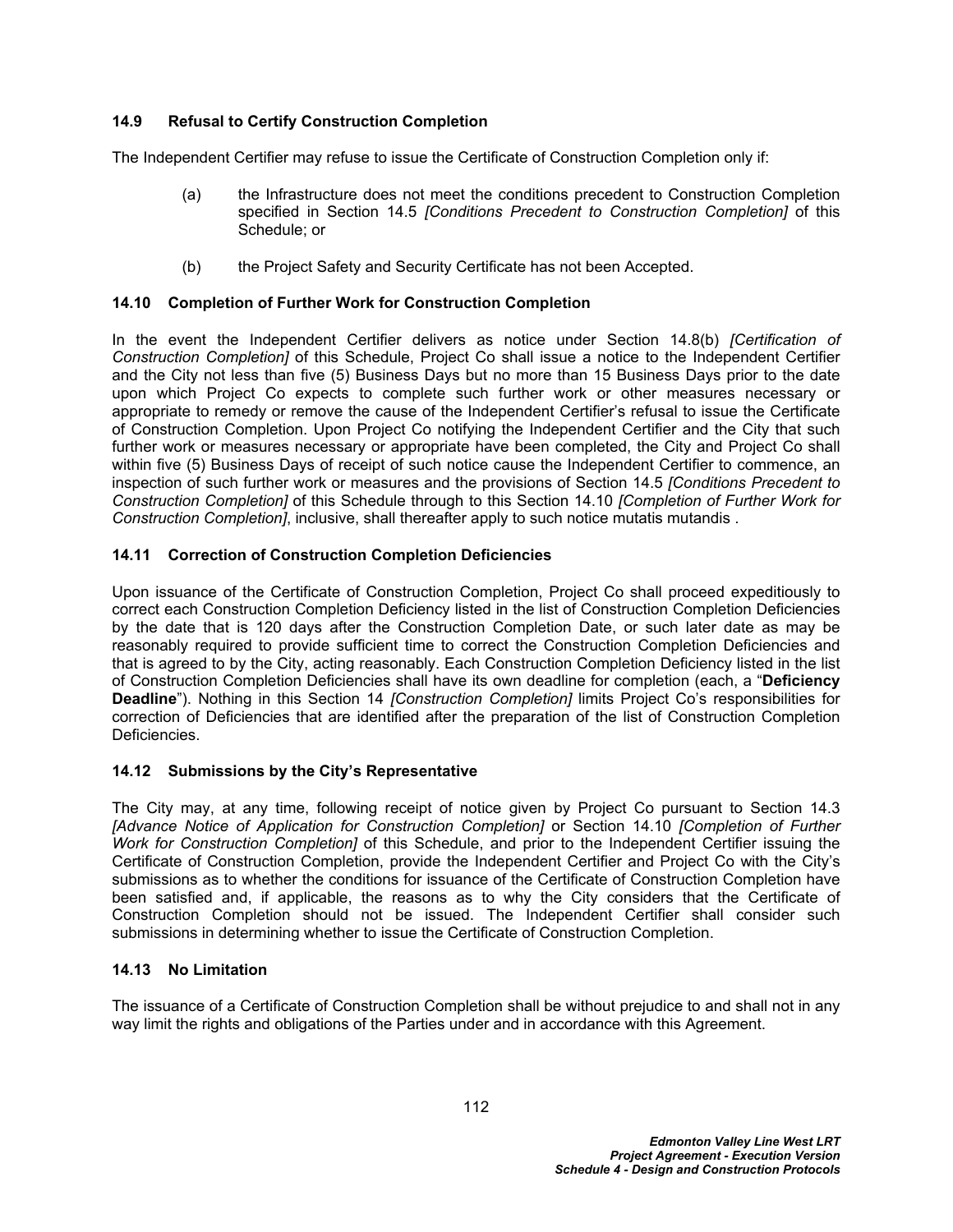## **14.14 Disputed Certificate**

A Certificate of Construction Completion issued by the Independent Certifier will be final and not referable to the Dispute Resolution Procedure, provided, however, that Project Co shall be entitled to refer to the Dispute Resolution Procedure a refusal of the Independent Certifier to issue a Certificate of Construction Completion.

#### <span id="page-117-2"></span>**14.15 Construction Completion Deficiencies Holdback**

- (a) Subject to Section [14.16](#page-117-0) *[Construction Completion Deficiencies Letter of Credit],* the City may withhold from the Construction Completion Payment a holdback amount that is 200% of the amount estimated by the Independent Certifier for the City to complete and rectify all Construction Completion Deficiencies (the "**Construction Completion Deficiencies Holdback**"), which holdback shall be held in an interest-bearing account;
- <span id="page-117-1"></span>(b) If Project Co fails to complete and rectify any Construction Completion Deficiency within the time for its completion and rectification specified in Section [14.11](#page-116-1) *[Correction of Construction Completion Deficiencies]*, the City may engage others to perform the work necessary to complete and rectify such Construction Completion Deficiency at the risk and cost of Project Co, and may deduct such cost from the Construction Completion Deficiencies Holdback and interest accrued thereon;
- (c) Notwithstanding Section [14.15\(b\)](#page-117-1) *[Construction Completion Deficiencies Holdback],* the City shall be entitled to set-off against the Construction Completion Deficiencies Holdback any other amounts permitted to be set-off against amounts owing to Project Co pursuant to and in accordance with Section 8.6 *[Set-off]* of the Agreement;
- (d) Upon City acceptance that all Construction Completion Deficiencies have been completed, Project Co shall submit an invoice to the City for the Construction Completion Deficiencies Holdback together with all supporting documentation demonstrating completion within 11 Business Days of such invoice, the City shall release to Project Co the Construction Completion Deficiencies Holdback, together with all interest accrued thereon and applicable GST. Where the City exercises its rights pursuant to Section [14.15\(b\)](#page-117-1) or (c) *[Construction Completion Deficiencies Holdback],* and the cost of such completion and rectification or other set-off exceeds the amount of the Construction Completion Deficiencies Holdback and interest, Project Co shall reimburse the City for all such excess cost within 11 Business Days. Should additional amounts beyond the Construction Completion Deficiencies Holdback be required to rectify Deficiencies in a timely manner, the City may, in its discretion, also draw upon any available Performance Security required by this Agreement.

## <span id="page-117-0"></span>**14.16 Construction Completion Deficiencies Letter of Credit**

As security for Project Co's obligations pursuant to Section [14.11](#page-116-1) *[Correction of Construction Completion Deficiencies]*, Project Co may deliver, or cause to be delivered, to the City no later than Construction Completion, an irrevocable letter of credit (the "**Construction Completion Deficiencies Letter of Credit**") substantially in the form of Schedule 30 *[Letter of Credit]* to the Agreement. The Construction Completion Deficiencies Letter of Credit shall be in an amount equal to and in lieu of the Construction Completion Deficiencies Holdback pursuant to Section [14.15](#page-117-2) *[Construction Completion Deficiencies Holdback]*. The Construction Completion Deficiencies Letter of Credit shall be subject to the following:

(a) The Construction Completion Deficiencies Letter of Credit must be issued by one or more Permitted Letter of Credit Providers;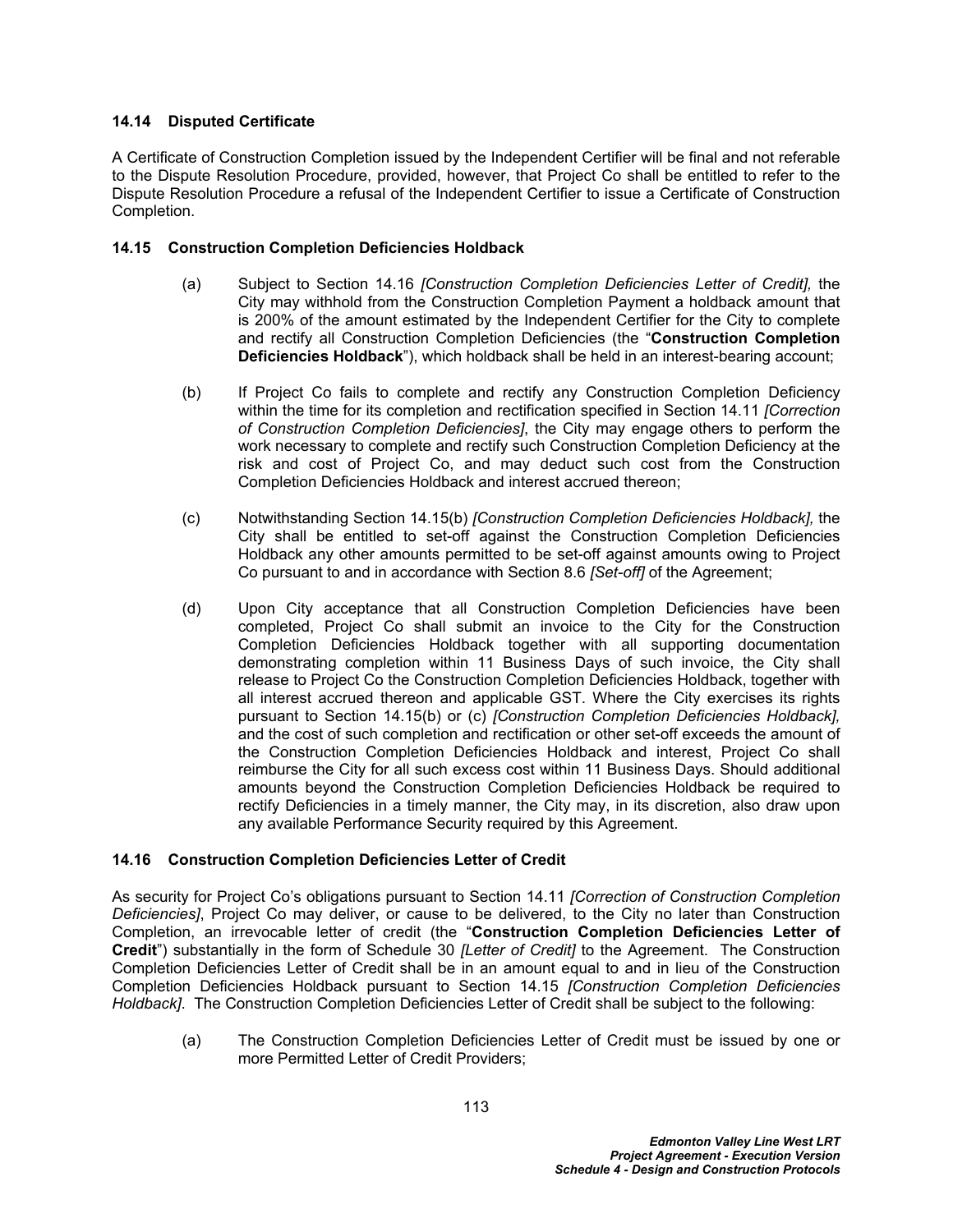- <span id="page-118-1"></span>(b) In the event that the Construction Completion Deficiencies Letter of Credit must be renewed at any time, Project Co agrees to provide to the City reasonable evidence of the renewal of such Construction Completion Deficiencies Letter of Credit no later than ten (10) Business Days prior to the renewal date, if any, of such Construction Completion Deficiencies Letter of Credit;
- (c) In the event that the City has withheld the Construction Completion Deficiencies Holdback pursuant to Section [14.15](#page-117-2) *[Construction Completion Deficiencies Holdback]* and Project Co subsequently delivers a Construction Completion Deficiencies Letter of Credit pursuant to this Section [14.16](#page-117-0) *[Construction Completion Deficiencies Letter of Credit]*, the City shall release the Construction Completion Deficiencies Holdback and together with all interest accrued thereon, no later than five (5) days following delivery of the Construction Completion Deficiencies Letter of Credit to the City;
- <span id="page-118-0"></span>(d) If Project Co fails to complete and rectify any Construction Completion Deficiency within the time for its completion and rectification specified in Section [14.11](#page-116-1) *[Correction of Construction Completion Deficiencies]*, the City may engage others to perform the work necessary to complete and rectify such Construction Completion Deficiency at the risk and cost of Project Co, and may draw on the Construction Completion Deficiencies Letter of Credit to the extent of costs incurred by the City;
- (e) Notwithstanding anything to the contrary in this Section [14.16](#page-117-0) *[Construction Completion Deficiencies Letter of Credit]*, the City shall be entitled to draw on the Construction Completion Deficiencies Letter of Credit:
	- (i) upon the failure of Project Co to renew the Construction Completion Deficiencies Letter of Credit pursuant to Section [14.16\(b\)](#page-118-1) *[Construction Completion Deficiencies Letter of Credit]*.
	- (ii) upon the downgrading of any of the banks or other financial institutions that issued the Construction Completion Deficiencies Letter of Credit so that they no longer meet the requirements of a "Permitted Letter of Credit Provider" where the Construction Completion Deficiencies Letter of Credit has not been replaced by Project Co with a replacement Construction Completion Deficiencies Letter of Credit from a Permitted Letter of Credit Provider within 30 calendar days of such downgrading; or
	- (iii) upon the bankruptcy or insolvency of any of the banks or other financial institutions that issued the Construction Completion Deficiencies Letter of Credit,

provided that the City shall provide Project Co at least two Business Days prior written notice before drawing on the Construction Completion Deficiencies Letter of Credit pursuant to this Section [14.16](#page-117-0) *[Construction Completion Deficiencies Letter of Credit]*;

(f) In the event that the Construction Completion Deficiencies Letter of Credit is drawn down in accordance with Section [14.16\(d\)](#page-118-0) *[Construction Completion Deficiencies Letter of Credit]*, the City shall hold the cash proceeds thereof in an interest bearing account (provided that such account must be at a Permitted Letter of Credit Provider) and such cash proceeds shall thereupon stand in place of the Construction Completion Deficiencies Letter of Credit until Project Co delivers (or causes the delivery of) a replacement Construction Completion Deficiencies Letter of Credit to the City. All interest earned on such cash proceeds shall be for the benefit of Project Co. The City shall be entitled to withdraw such cash proceeds in the same manner that it is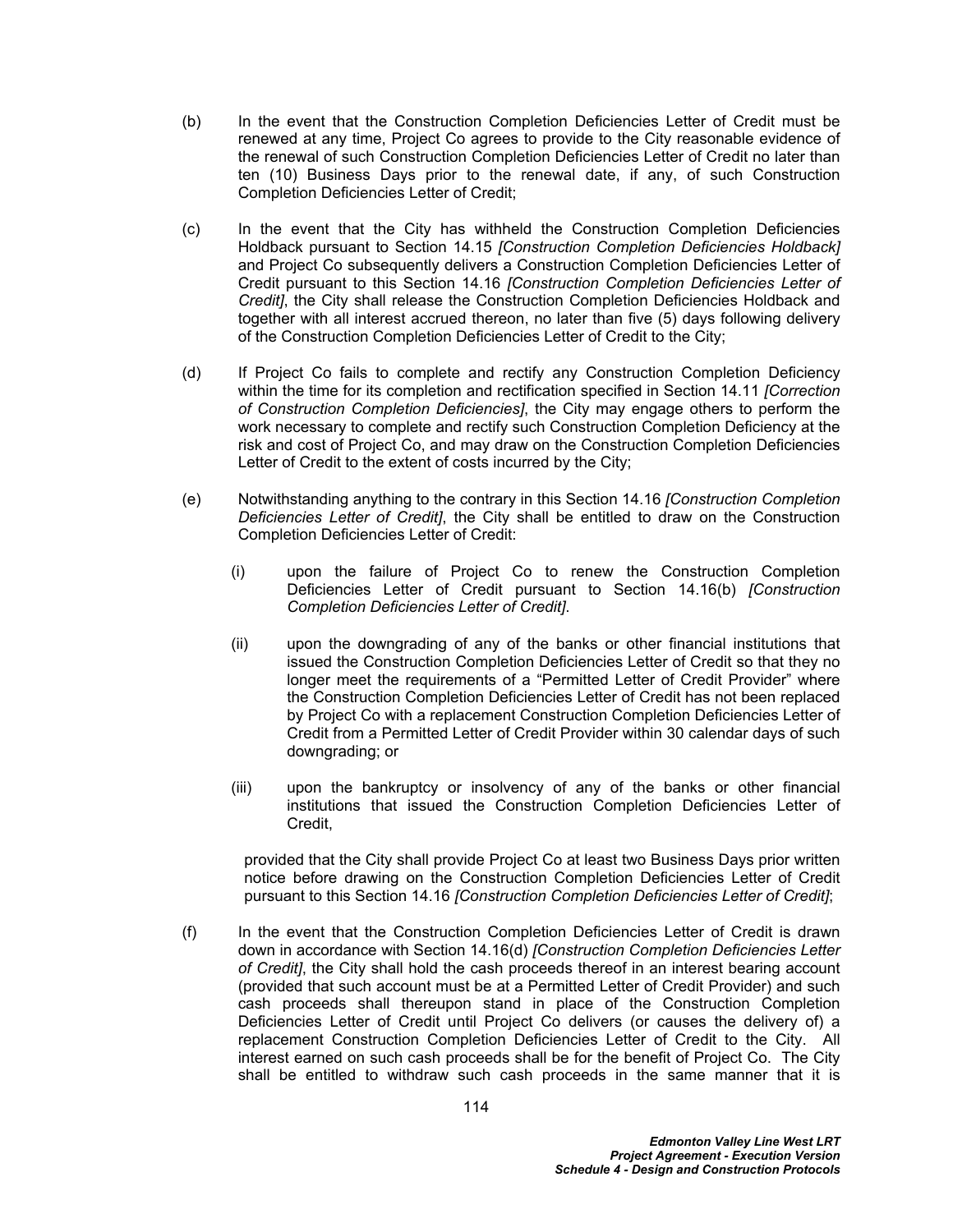permitted to draw upon the Construction Completion Deficiencies Letter of Credit pursuant to [14.16\(d\)](#page-118-0) *[Construction Completion Deficiencies Letter of Credit]*. Upon the replacement of the Construction Completion Deficiencies Letter of Credit by Project Co, the City shall return all remaining cash proceeds and all accrued interest thereon from such segregated bank account to Project Co or as Project Co may direct within five (5) Business Days.

- (g) The City may make multiple calls on the Construction Completion Deficiencies Letter of Credit in accordance with this Section [14.16](#page-117-0) *[Construction Completion Deficiencies Letter of Credit]*; and
- (h) Unless the Construction Completion Deficiencies Letter of Credit is fully drawn by the City in accordance with the provisions of this Agreement, upon City acceptance that all Construction Completion Deficiencies have been completed, the City shall release to Project Co the Construction Completion Deficiencies Letter of Credit. Where the City exercises its rights pursuant to Section [14.15\(b\)](#page-117-1) *[Construction Completion Deficiencies Holdback]* and the cost of such completion and rectification exceeds the amount of the Construction Completion Deficiencies Letter of Credit and interest, Project Co shall reimburse the City for all such excess cost within 11 Business Days. Should additional amounts beyond the Construction Completion Deficiencies Letter of Credit be required to rectify Construction Completion Deficiencies in a timely manner, the City may, in its discretion, also draw upon any available other Performance Security required by this Agreement.

#### **15. SERVICE READINESS**

#### **15.1 Project Co Involvement in Service Readiness**

(a) Project Co acknowledges that, for a 180-day period immediately following the Construction Completion Date and prior to Infrastructure Performance Demonstration, the City and the Operator will be preparing for Service Readiness of the Valley Line LRT Stage 2. Project Co shall cause the relevant Project Co Persons to be available in Edmonton on 24 hours' notice by the City, or as otherwise agreed by the City, to respond to questions, issues, training, site visits, Deficiency corrections or other needs related to Project Co's fulfillment of the Project Requirements.

#### **16. FINAL COMPLETION**

#### <span id="page-119-0"></span>**16.1 Advance Notice of Application for Final Completion**

- (a) Project Co acknowledges that the Independent Certifier will need sufficient time to complete any inspections, consult with the City and Project Co. Accordingly, Project Co shall:
	- (i) at least 30 days (but no more than 45 days) before the anticipated date of Final Completion, deliver to the Independent Certifier and the City's Representative a notice setting out:
		- (A) identification of all outstanding Design and Construction to be completed by Project Co prior to Final Completion; and
		- (B) list of all Construction Completion Deficiencies at the time of the notice; and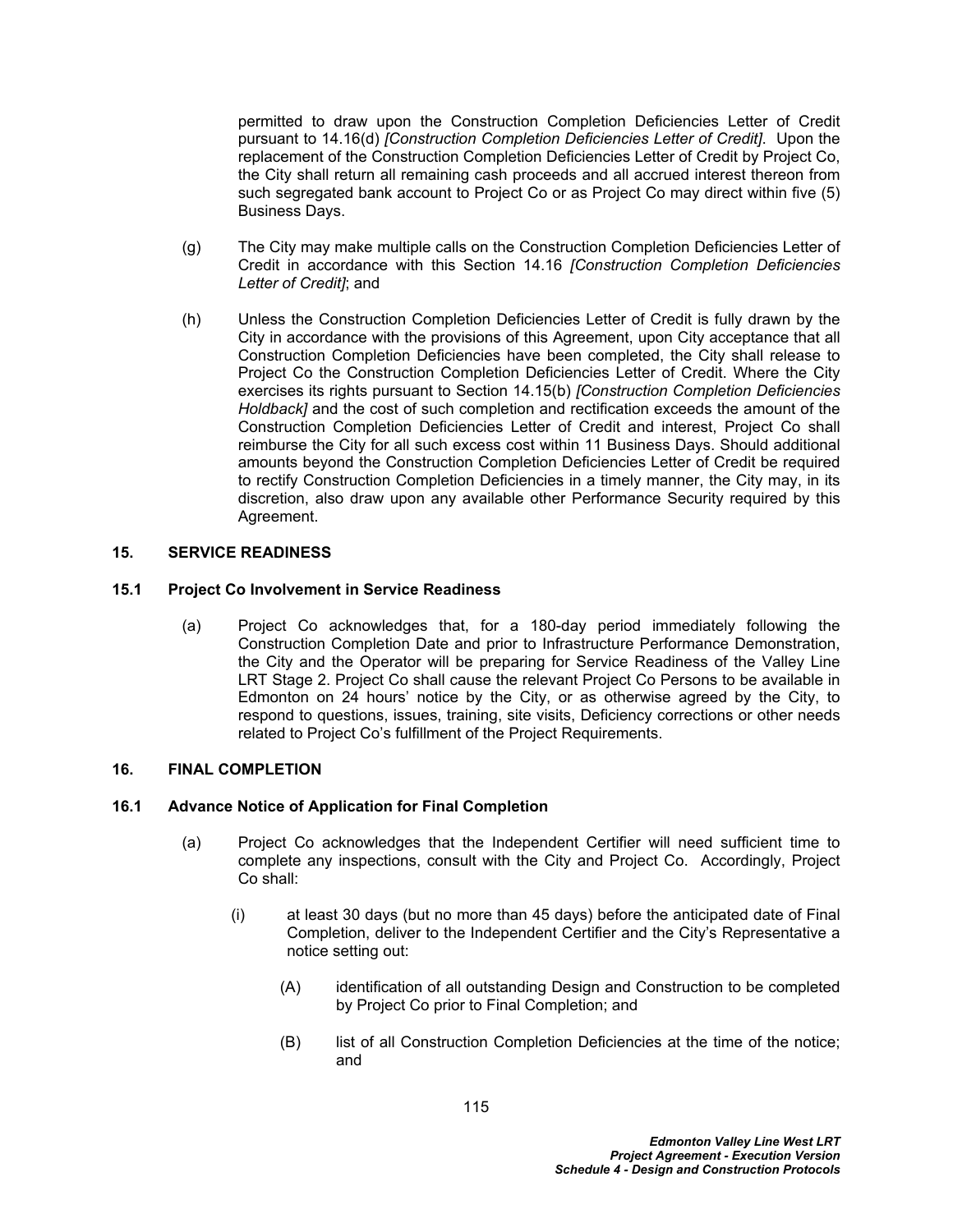- (ii) assist the Independent Certifier in making any advance inspections requested by the Independent Certifier.
- (b) If Project Co has, at any time, reason to believe that the anticipated date of Final Completion will be delayed or achieved earlier by more than five (5) Business Days, it shall issue a fresh notice informing the Independent Certifier and the City's Representative of the new date on which Final Completion is anticipated to occur.

### <span id="page-120-1"></span>**16.2 Conditions Precedent to Final Completion**

Final Completion shall only be achieved if, at the time of certification, the following conditions precedent have been satisfied:

- (a) Construction Completion has been achieved;
- (b) all incomplete Design and Construction and all Construction Completion Deficiencies have been certified by the Independent Certifier to be complete or rectified, as the case may be; and
- (c) Infrastructure Performance Demonstration has been successfully completed and the Certificate of Infrastructure Performance Demonstration Completion has been issued.

#### <span id="page-120-0"></span>**16.3 Application for Final Completion**

If Project Co is of the opinion that it has achieved the requirements for Final Completion and it has complied with Section [16.1](#page-119-0) *[Advance Notice of Application for Final Completion]* of this Schedule, Project Co may apply to the Independent Certifier (with a concurrent copy to the City's Representative) for Final Completion.

#### <span id="page-120-2"></span>**16.4 Inspection for Final Completion**

No later than ten (10) Business Days after Project Co delivers to the City's Representative and the Independent Certifier:

- (a) an application for Final Completion pursuant to Section [16.3](#page-120-0) *[Application for Final Completion]* of this Schedule;
- (b) all relevant Certificates and supporting documentation in accordance with the Project Requirements to confirm that all conditions precedent to Final Completion as set forth in Section [16.2](#page-120-1) *[Conditions Precedent to Final Completion]* of this Schedule have been satisfied;
- (c) the Parties shall require the Independent Certifier to, in co-operation with Project Co's Representative and the City's Representative:
	- (i) review and verify the accuracy of the listed Construction Completion Deficiencies and any other incomplete Design or Construction;
	- (ii) review all other relevant Certificates and supporting documentation to determine whether all conditions precedent to Final Completion as set forth in Section [16.2](#page-120-1)  *[Conditions Precedent to Final Completion]* of this Schedule have been satisfied; and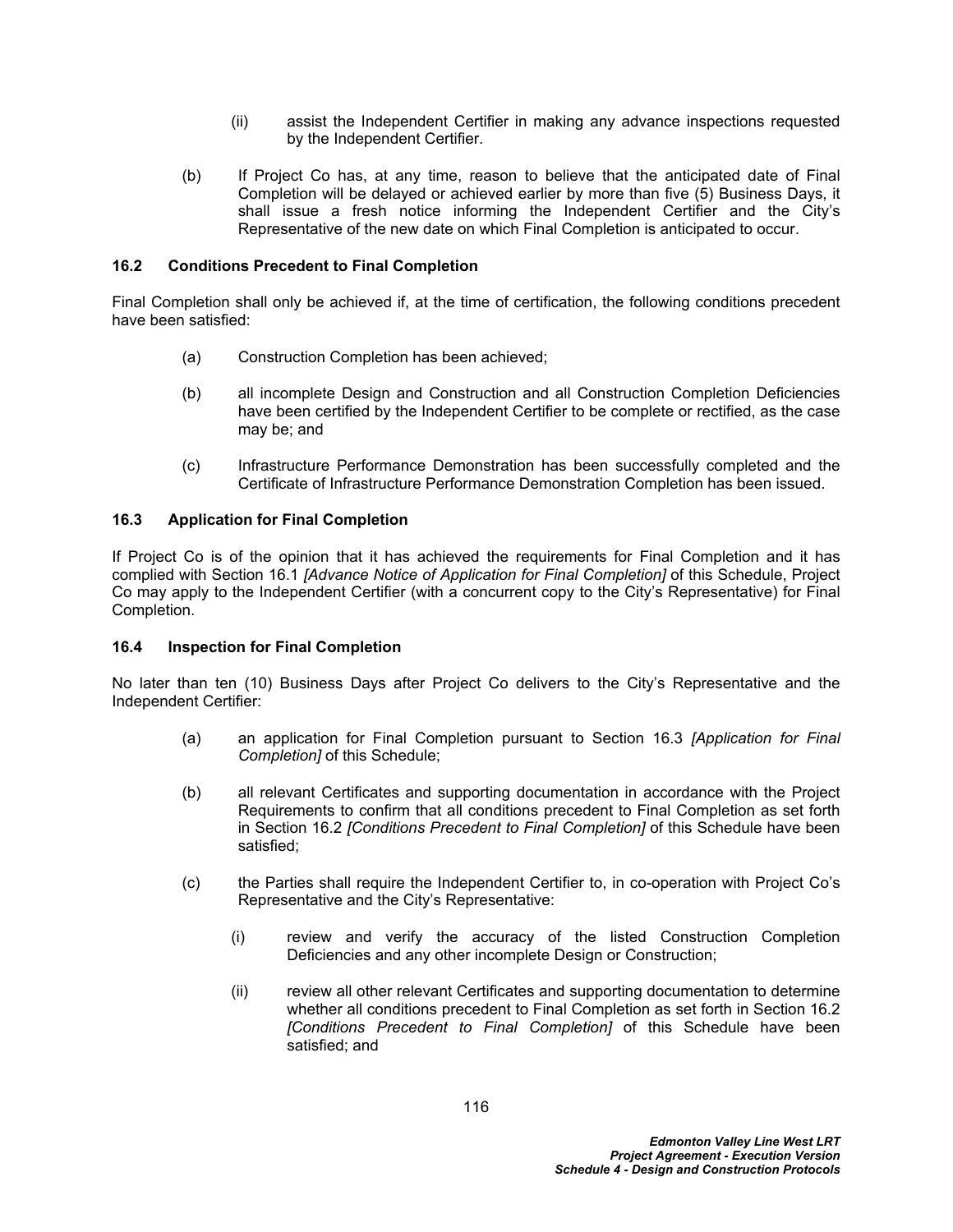(iii) perform an inspection of the Infrastructure to determine whether Final Completion has been achieved.

## **16.5 Certification of Final Completion**

Within five (5) Business Days of the commencement of the inspection under Section [16.4](#page-120-2) *[Inspection for Final Completion]* of this Schedule the City and Project Co shall cause the Independent Certifier to either:

- (a) issue the Certificate of Final Completion (the "**Certificate of Final Completion**"), stating the Final Completion Date, to the City and Project Co; or
- <span id="page-121-0"></span>(b) notify Project Co and the City's Representative of its decision not to issue the Certificate of Final Completion and state the reasons in detail for such decision, including any further work that is required to achieve Final Completion.

#### **16.6 Refusal to Certify Final Completion**

The Independent Certifier may refuse to issue the Certificate of Final Completion only if:

- (a) the Infrastructure does not meet the conditions precedent to Final Completion as set forth in Section [16.2](#page-120-1) *[Conditions Precedent to Final Completion]* of this Schedule; or
- (b) the Project Safety and Security Certificate has not been Accepted.

#### <span id="page-121-1"></span>**16.7 Completion of Further Work for Final Completion**

In the event the Independent Certifier delivers a notice under Section [16.5\(b\)](#page-121-0) *[Certification of Final Completion]* of this Schedule, Project Co shall issue to the Independent Certifier and the City a notice not less than five (5) Business Days but no more than 15 Business Days prior to the date upon which Project Co expects to complete such further work or other measures necessary or appropriate to remedy or remove the cause of the Independent Certifier's refusal to issue the Certificate of Final Completion. Upon Project Co notifying the Independent Certifier and the City that such further work or measures necessary or appropriate have been completed, the City and Project Co shall cause the Independent Certifier to commence, within five (5) Business Days of receipt of such notice, an inspection of such further work or measures and the provisions of Section [16.2](#page-120-1) *[Conditions Precedent to Final Completion]* of this Schedule through to this Section [16.7](#page-121-1) *[Completion of Further Work for Final Completion]*, inclusive, shall thereafter apply to such notice *mutatis mutandis*.

#### <span id="page-121-2"></span>**16.8 Submissions by the City's Representative**

The City may, at any time following receipt of notice given by Project Co pursuant to Section [16.1](#page-119-0)  *[Advance Notice of Application for Final Completion]* or Section [16.8](#page-121-2) *[Completion of Further Work for Final Completion]* of this Schedule and prior to the Independent Certifier issuing the Certificate of Construction Completion, provide the Independent Certifier and Project Co with the City's submissions as to whether the conditions for issuance of the Certificate of Final Completion have been satisfied and, if applicable, any reasons as to why the City considers that the Certificate of Final Completion should not be issued. The Independent Certifier shall consider such submissions in determining whether to issue the Certificate of Final Completion.

#### **16.9 No Limitation**

The issuance of a Certificate of Final Completion shall be without prejudice to and shall not in any way limit the rights and obligations of the Parties under and in accordance with this Agreement.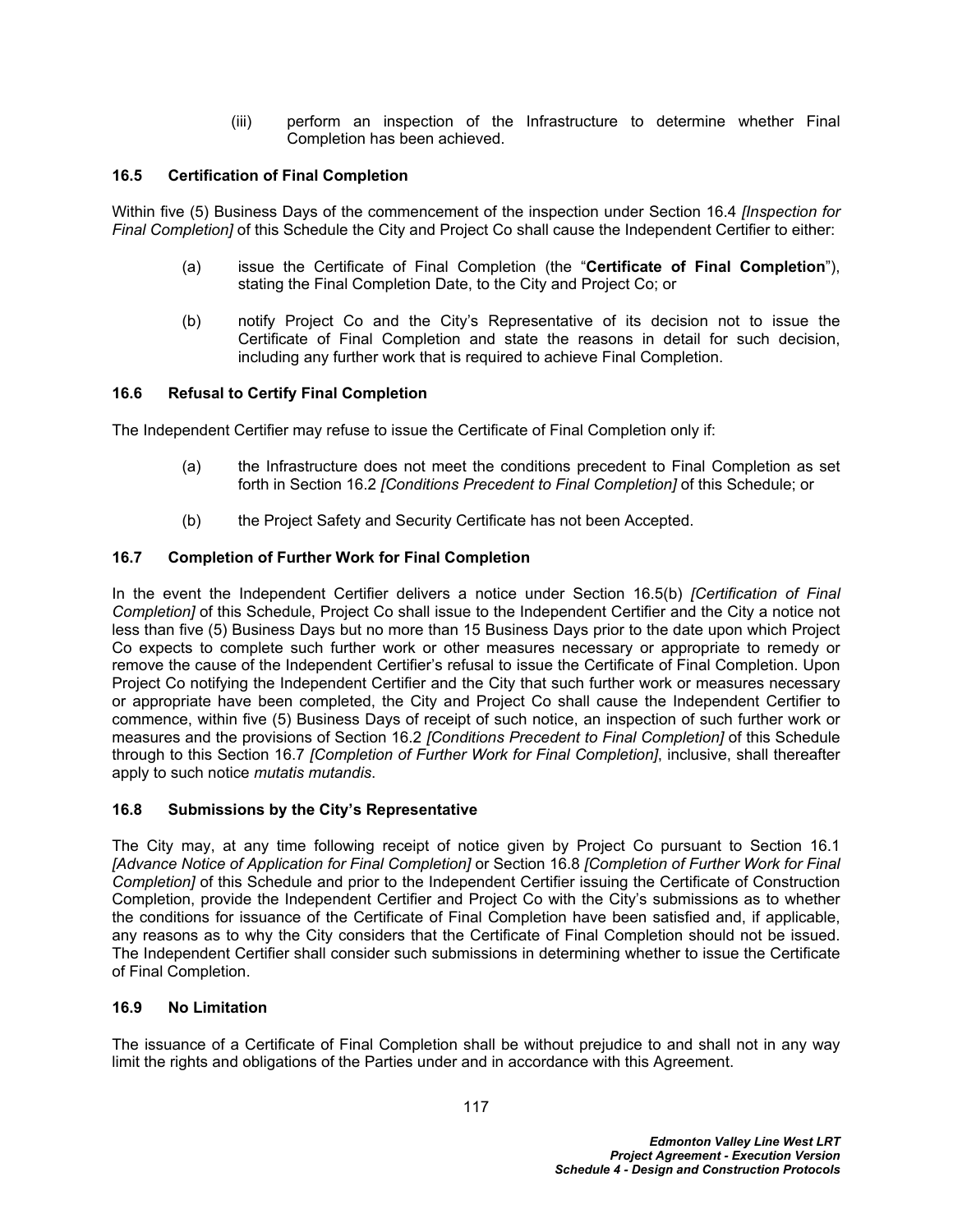#### **16.10 Disputed Certificate**

A Certificate of Final Completion issued by the Independent Certifier will be final and not referable to the Dispute Resolution Procedure, provided, however, that Project Co shall be entitled to refer to the Dispute Resolution Procedure a refusal of the Independent Certifier to issue a Certificate of Final Completion.

### <span id="page-122-0"></span>**17. LANDSCAPE AND VEGETATION HANDBACK**

- (a) Commencing at the Construction Completion Date, until the Landscape and Vegetation Handback Date, Project Co shall inspect each Native Forest Reclamation Area, Naturalization Area and the Landscaped Areas on a monthly basis from May through to October. Project Co shall submit to the City a report, within 10 days after completion of each such inspection, that:
	- (i) describes the inspection, including the date on which the inspection was conducted, the name of the person who conducted the inspection and the weather conditions at the time of inspection;
	- (ii) details the condition of the Native Forest Reclamation Areas, the Naturalization Areas, and the Landscaped Areas at the time of inspection, noting any plants that have failed to germinate, or that have died or that are showing any signs of disease or stress;
	- (iii) describes any adverse conditions in the areas; and
	- (iv) contains a detailed assessment of the ability of the areas to meet the Vegetation Handback Requirements or Landscape Handback Requirements, as applicable, by the Landscape and Vegetation Handback Date and describing any mitigation or other measures Project Co will implement to correct any Deficiencies in the condition of those areas and to ensure that those areas will meet the Vegetation Handback Requirements or Landscape Handback Requirements, as applicable, by the Landscape and Vegetation Handback Date.
- <span id="page-122-1"></span>(b) On the Landscape and Vegetation Handback Date, Project Co and the City shall arrange for an inspection by the Independent Certifier of all Native Forest Reclamation Areas, Naturalization Areas and Landscaped Areas. The Parties shall instruct the Independent Certifier to issue a report to Project Co and the City within 30 days after the Landscape and Vegetation Handback Date stating whether or not the Native Forest Reclamation Areas and Naturalization Areas meet the Vegetation Handback Requirements and the Landscaped Areas meet the Landscape Handback Requirements.
- (c) For each area that does not meet the Vegetation Handback Requirements or Landscape Handback Requirements, as applicable, the Independent Certifier shall be instructed to:
	- (i) identify specific Deficiencies that are to be corrected in order for the area to meet the Vegetation Handback Requirements or Landscape Handback Requirements, as applicable;
	- (ii) provide an estimate of the cost to correct the identified Deficiencies; and
	- (iii) provide an estimate of what the total value of the landscaping, reclamation work and Naturalization in the area would have been had all Vegetation Handback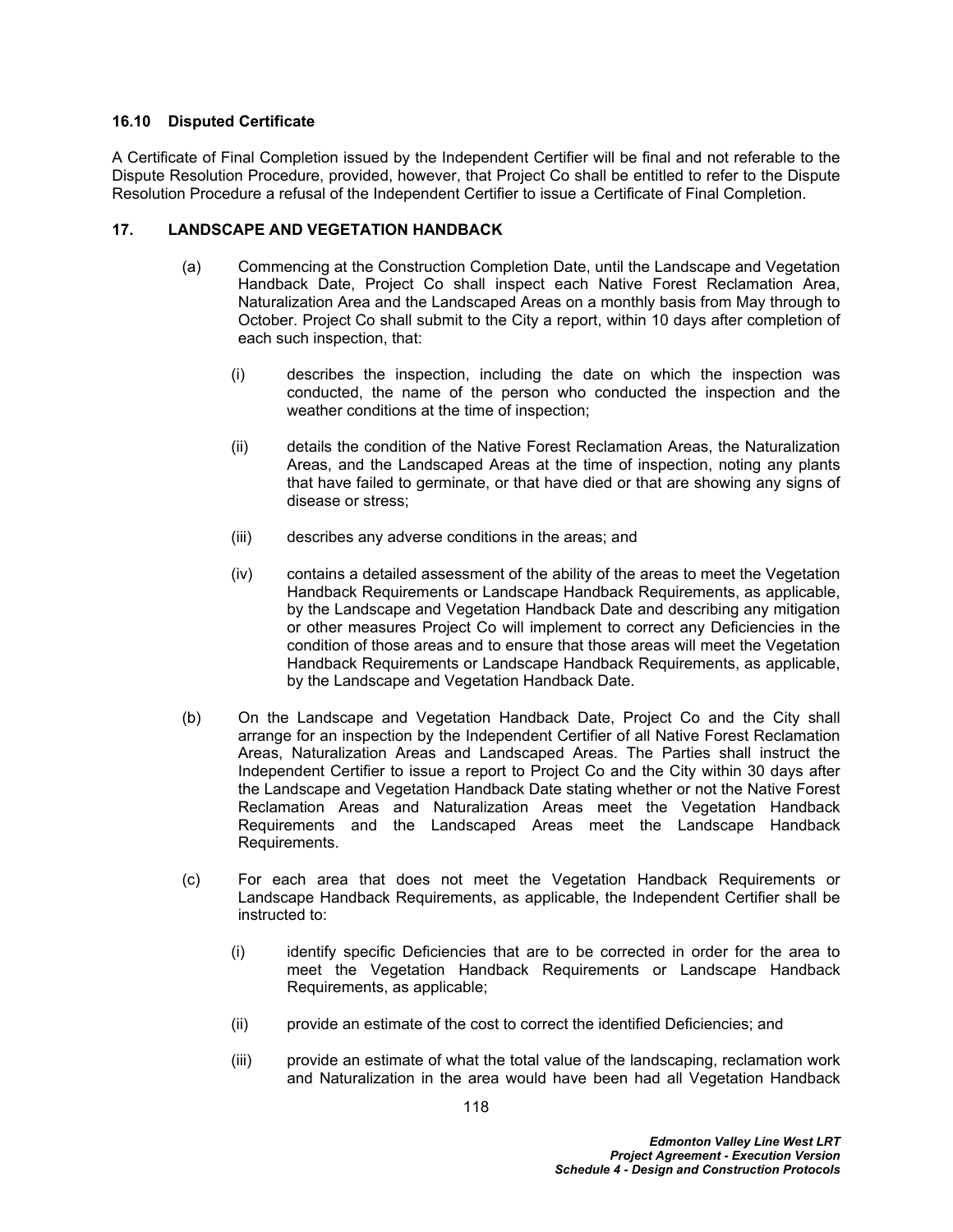Requirements or Landscape Handback Requirements applicable to such area been met.

- (d) The City may provide the Independent Certifier and Project Co with submissions regarding all matters to be included in the Independent Certifier's report. The Independent Certifier shall consider such submissions in preparing its report. The issuance of the Independent Certifier's report shall be without prejudice to and shall not in any way limit the rights and obligations of the Parties under and in accordance with this Agreement.
- (e) If the Independent Certifier's report states that all Vegetation Handback Requirements have been met for all Native Forest Reclamation Areas and Naturalization Areas and all Landscape Handback Requirements have been met for all Landscaped Areas, then Project Co's obligations and liabilities under this Agreement with respect only to vegetation maintenance, pest management and fencing in such areas shall cease to be effective as of the Landscape and Vegetation Handback Date;
- <span id="page-123-0"></span>(f) If the Independent Certifier's report states that the Vegetation Handback Requirements have not been met for a Native Forest Reclamation Area or Naturalization Area or that the Landscape Handback Requirements have not been met for a portion of the Landscaped Areas but the estimated cost as set out in the Independent Certifier's report to correct the identified Deficiencies is less than 5% of the total value (as estimated in the Independent Certifier's report) of what the reclamation work and Naturalization in the area would have been had all Vegetation Handback Requirements or Landscape Handback Requirements applicable to such area been met, then Project Co's obligations and liabilities under this Agreement with respect only to vegetation maintenance, pest management and fencing in such area shall cease to be effective as of the Landscape and Vegetation Handback Date, and the City shall be entitled to draw on the Performance Letter of Credit or the Performance Letter of Credit Holdback, as applicable, in an amount equal to the Independent Certifier's estimate to correct the identified Deficiencies. For certainty, nothing in this Section [17\(f\)](#page-123-0) shall derogate from or negate any of Project Co's other obligations and liabilities under this Agreement for any other aspect of the Project, the Project Work or the Infrastructure.
- (g) If the Independent Certifier's report states that the Vegetation Handback Requirements have not been met for a *Native Forest Reclamation Area or Naturalization Area or that the* Landscape Handback Requirements have not been met for a portion of the Landscaped Areas, and the estimated cost as set out in the Independent Certifier's report to correct the identified Deficiencies is 5% or more of the total value (as estimated in the Independent Certifier's report) of what the landscaping, reclamation work and Naturalization in the area would have been had all Vegetation Handback Requirements or Landscape Handback Requirements applicable to such area been met, then Project Co shall promptly undertake all work identified in the Independent Certifier's report as required to meet the Vegetation Handback Requirements or Landscape Handback Requirements for such area. In this circumstance, Project Co shall remain responsible for such area and shall continue to conduct all maintenance and monitoring of such area in accordance with the Landscape Handback Requirements, the Vegetation Handback Requirements and this Section [17](#page-122-0)  *[Landscape and Vegetation* Handback], and the Landscape and Vegetation Handback Date for such area only shall be extended to the first July 31 that is at least two years (730 days) after the original Landscape and Vegetation Handback Date, subject to further extension in accordance with Section 10 *[Force Majeure]* or Section 11 *[Relief Events and Limited Relief Events]* of this Agreement. At such revised Landscape and Vegetation Handback Date, the provisions of Section [17](#page-122-0) *[Landscape and Vegetation*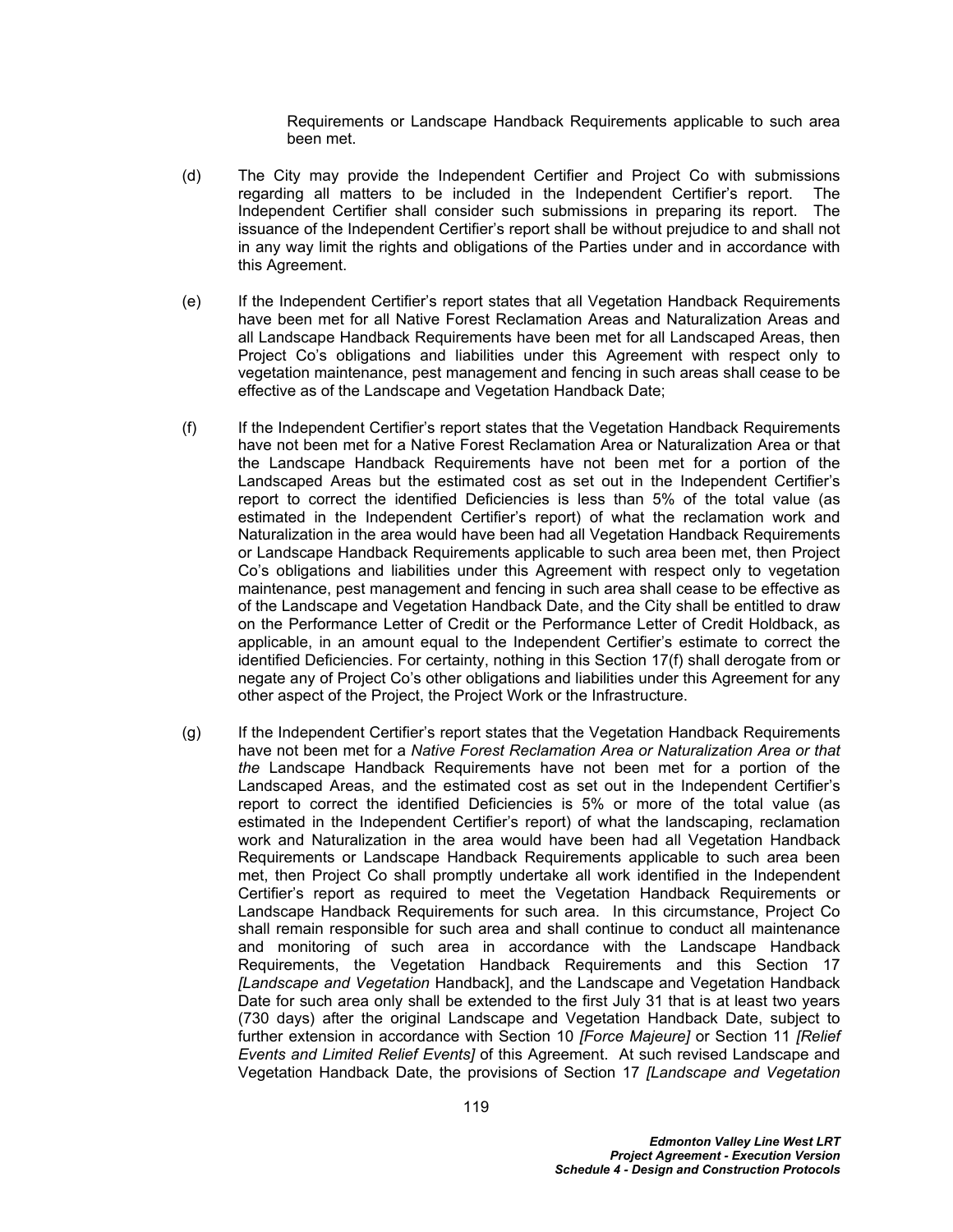*Handback]* shall apply again and the process described in this Section [17](#page-122-0) *[Landscape and Vegetation Handback]* shall continue every two years until the report described in Section [17\(b\)](#page-122-1) *[Landscape and Vegetation Handback]* of this Schedule has been delivered stating that such area meets the Landscape Handback Requirements or Vegetation Handback Requirements for such area.

(h) For greater certainty, for the purposes of this Section [17](#page-122-0) *[Landscape and Vegetation Handback]* of this Schedule, each Native Forest Reclamation Area and each Naturalization Area shall be treated as a separate area.

#### **18. NON-PERFORMANCE EVENTS**

Failure by Project Co to comply with the obligations set forth in this Schedule 4 *[Design and Construction Protocols]* may constitute Non-Performance Events and may result in adjustments to the Payments, as more particularly provided in Schedule 16 *[Payment Mechanism]*.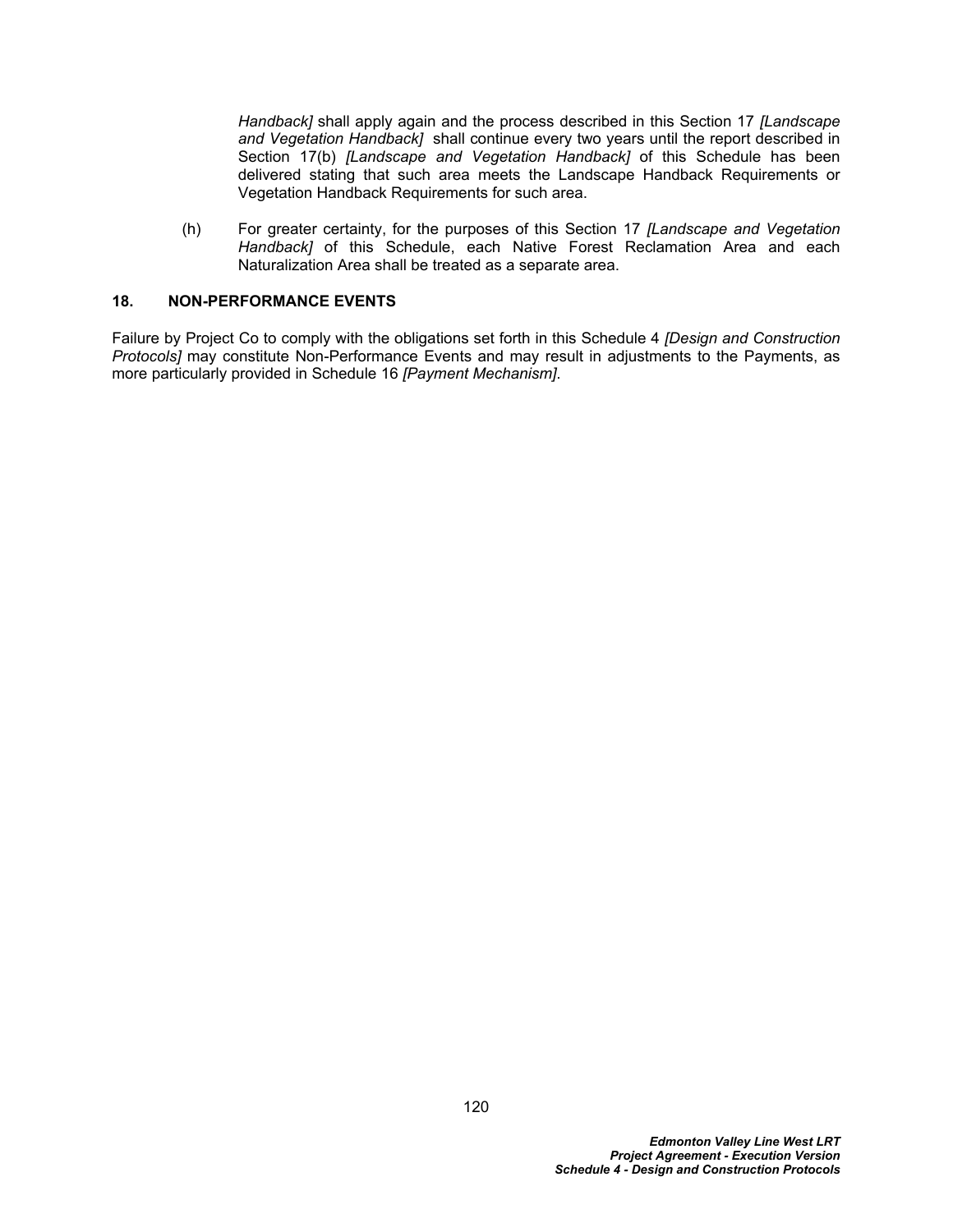## **Appendix 4A - CERTIFICATE FORMS**

### **CONTENTS**

Form of:

- 1. Road Safety Audit Certificate
- 2. Project Safety & Security Certificate
- 3. Certification for Design and Commitment for Field Review
- 4. Construction Certificate Assurance Of Professional Review And Compliance
- 5. Checking Team Design Certificate
- 6. Commissioning Certificate
- 7. Assurance of Design Coordination Certificate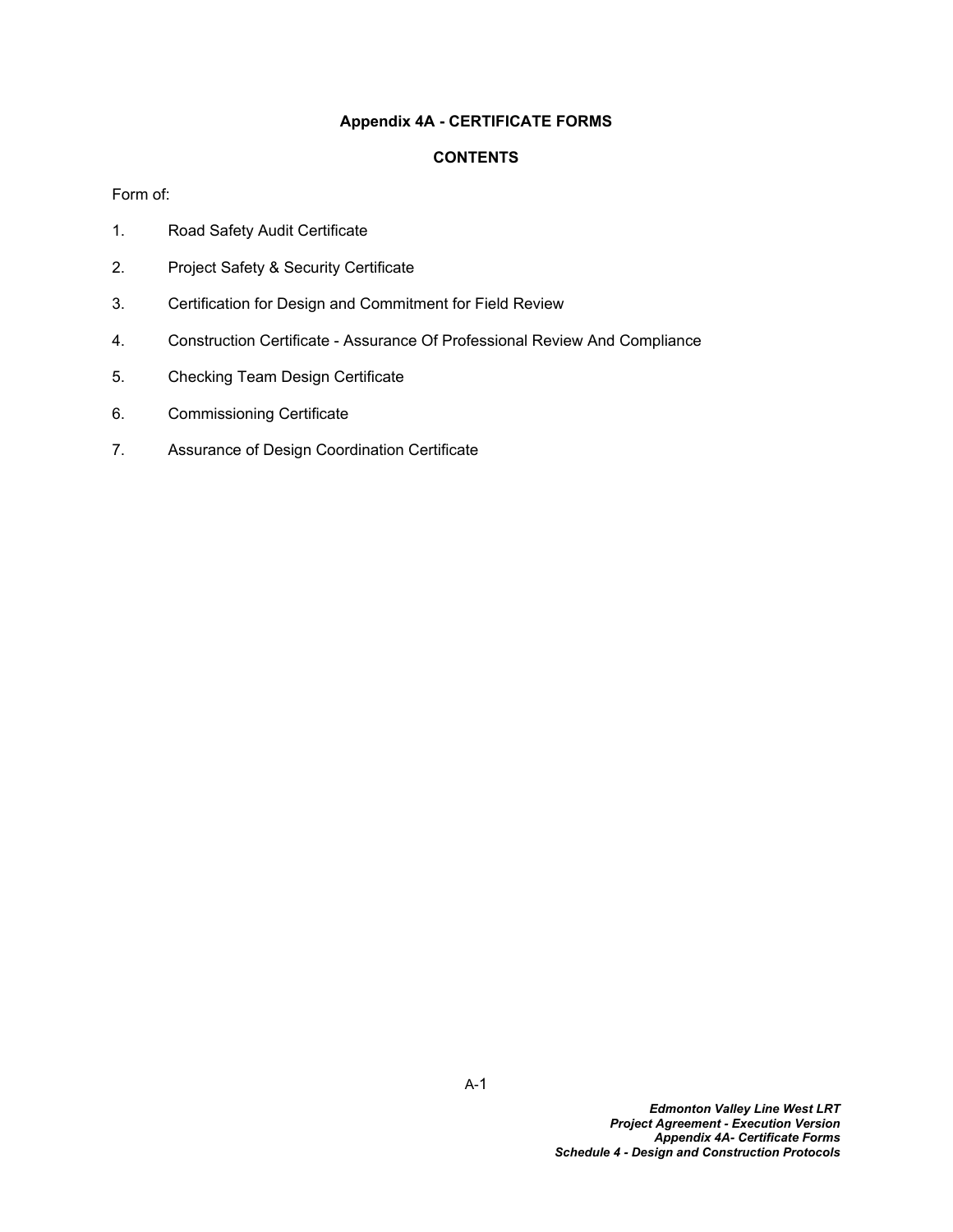

GENERAL INFORMATION

Date:

To: The City of Edmonton

Re: [Detailed Design OR In-Service] Road Safety Audit Certificate for the following project: **Valley Line West LRT**

Form of Certificate for certifying that a [Detailed Design OR In-Service] Road Safety Audit has been carried out in accordance with the Project Requirements.

**CERTIFICATE** 

In this Certificate, capitalized terms have the meaning set out in the project agreement between The City of Edmonton and Marigold Infrastructure Partners Limited Partnership dated December 22, 2020 (the "*Agreement*").

I certify that the Final Design of [ \_\_\_\_\_\_\_\_\_\_\_\_\_\_\_\_\_\_\_\_\_\_\_\_\_\_\_\_\_\_\_\_\_\_\_\_\_\_\_\_\_\_\_\_\_\_\_\_\_\_\_\_\_\_ ]

*insert applicable road segment(s)*

has been the subject of a Road Safety Audit in accordance with Section 5.8 *[Road Safety Audits]* of Schedule 4 *[Design and Construction Protocols]*, the Design Management Plan, the Design Quality Management Plan and all other relevant provisions of the Agreement. The Independent Road Safety Auditor's report and statement certifying that the Detailed Design Road Safety Audit has been carried out are attached.

#### **OR**

I certify that all Roadways constructed as part of this project have been the subject of an In-Service Road Safety Audit in accordance with Section 5.8 [*Road Safety Audits*] of Schedule 4 [*Design and Construction Protocols*] and all other relevant provisions of the Agreement. The In-Service Road Safety Audit Report and statement certifying that the In-Service Road Safety Audit has been carried out are attached.]

| Signed:              |  |
|----------------------|--|
| Independent Road     |  |
| Safety Auditor Name: |  |

Title: **The Community of the Community of the Community of the Community of the Community of the Community of the Community of the Community of the Community of the Community of the Community of the Community of the Commun** 

Date:

Address:

(Affix Professional Seal In Space Above)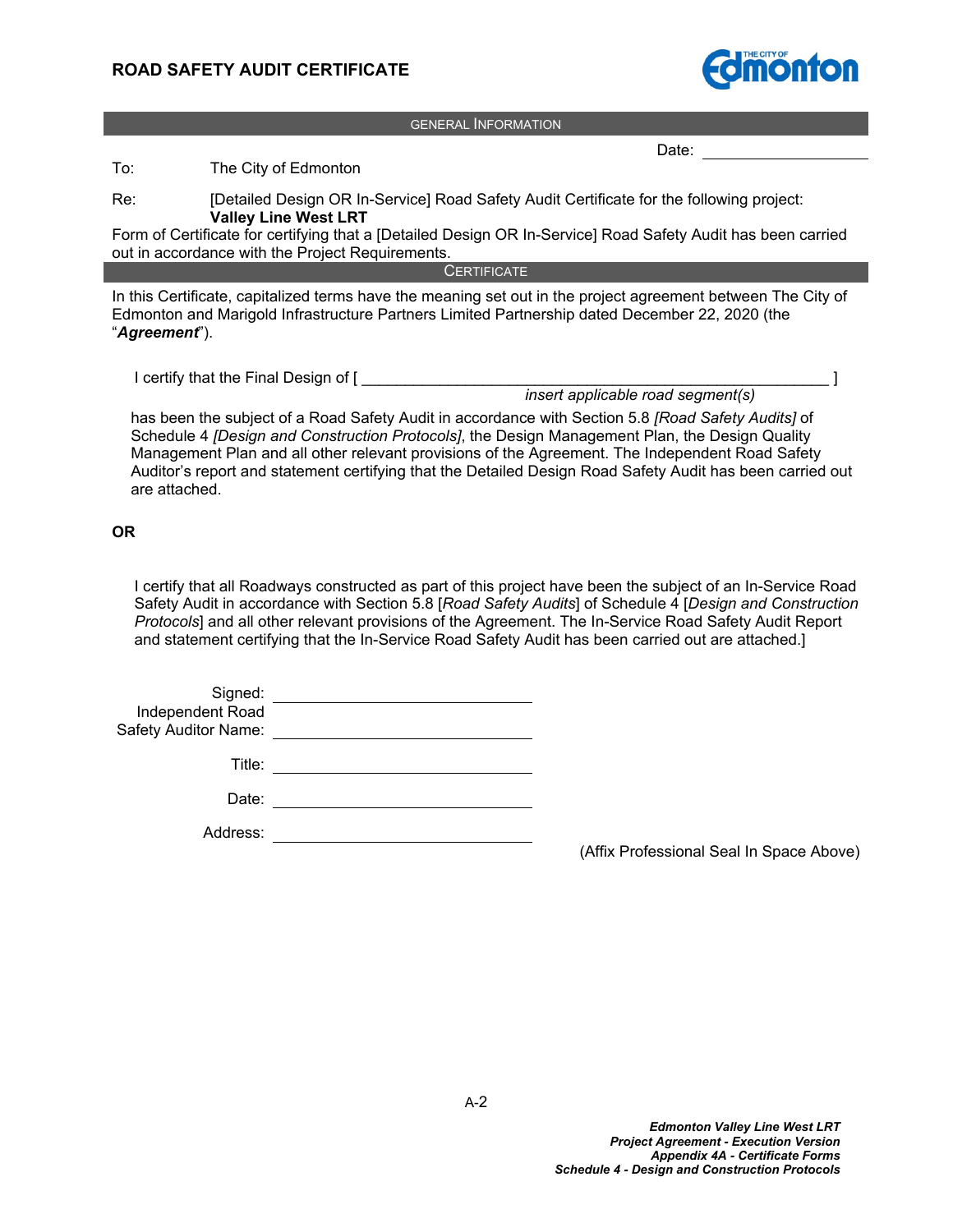# **PROJECT SAFETY & SECURITY CERTIFICATE**



In this Certificate, capitalized terms have the meaning set out in the project agreement between The City of Edmonton and Marigold Infrastructure Partners Limited Partnership dated December 22, 2020 (the "*Agreement*").

The undersigned hereby gives assurance that all safety and security requirements have been successfully completed in accordance with the Safety and Security Certification Program and that the Infrastructure is certified for revenue service, subject only to the following noted restrictions:

**RESTRICTIONS** 

Restrictions (List restrictions if any):

#### PROFESSIONAL ENGINEER

I certify that I am a registered professional engineer, and

I am a member of the firm **EXEC 10** and I sign this Certificate on behalf of the firm

Print Name Date

Signature **Initials** Sample

Address

Address

Phone **(Affix Professional Seal in Space Above)**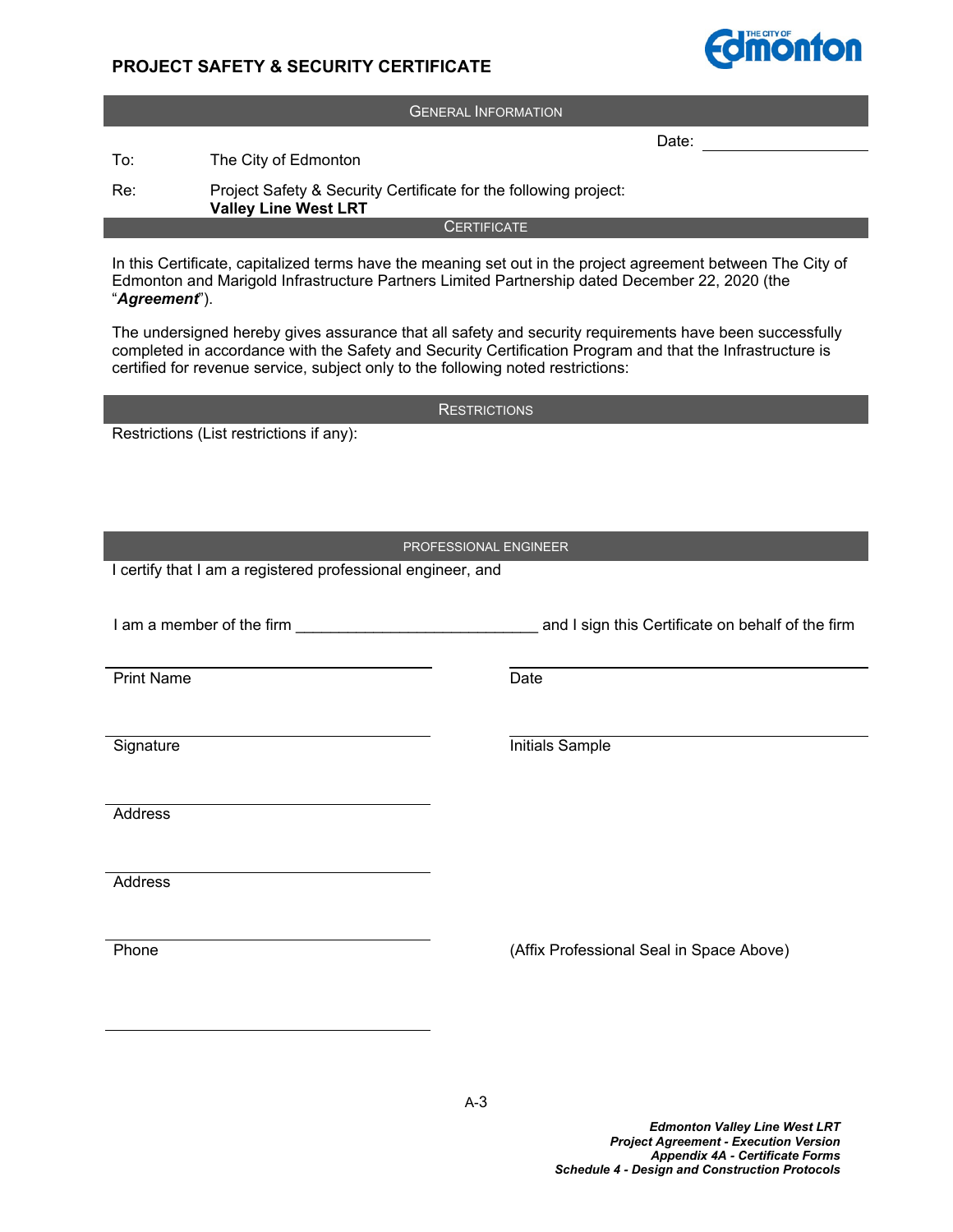# **CERTIFICATION FOR DESIGN AND COMMITMENT FOR FIELD REVIEW**



| <b>GENERAL INFORMATION</b>                                                                                                                                                                                                                                                               |                                                                                                                                                                                                                                |  |
|------------------------------------------------------------------------------------------------------------------------------------------------------------------------------------------------------------------------------------------------------------------------------------------|--------------------------------------------------------------------------------------------------------------------------------------------------------------------------------------------------------------------------------|--|
|                                                                                                                                                                                                                                                                                          | Date:                                                                                                                                                                                                                          |  |
| To:                                                                                                                                                                                                                                                                                      | The City of Edmonton                                                                                                                                                                                                           |  |
| Re:                                                                                                                                                                                                                                                                                      | Certification for Design and Commitment for Field Review for the following project:<br><b>Valley Line West LRT</b>                                                                                                             |  |
|                                                                                                                                                                                                                                                                                          | <b>DESIGN SUBMISSION</b>                                                                                                                                                                                                       |  |
|                                                                                                                                                                                                                                                                                          | <b>Submission Number:</b>                                                                                                                                                                                                      |  |
|                                                                                                                                                                                                                                                                                          | <b>Submission Name:</b>                                                                                                                                                                                                        |  |
| <b>Work Package:</b><br><b>Contents of Design</b><br>Submission:                                                                                                                                                                                                                         |                                                                                                                                                                                                                                |  |
|                                                                                                                                                                                                                                                                                          | (See document / drawing list attached)                                                                                                                                                                                         |  |
| In this Certificate, capitalized terms have the meaning set out in the project agreement between The City of<br>Edmonton and Marigold Infrastructure Partners Limited Partnership dated December 22, 2020 (the<br>"Agreement").<br>I hereby give assurance that the Final Design of the: |                                                                                                                                                                                                                                |  |
|                                                                                                                                                                                                                                                                                          | <b>ARCHITECTURAL</b>                                                                                                                                                                                                           |  |
|                                                                                                                                                                                                                                                                                          | <b>CIVIL</b>                                                                                                                                                                                                                   |  |
|                                                                                                                                                                                                                                                                                          | Road Drainage Utilities Track                                                                                                                                                                                                  |  |
|                                                                                                                                                                                                                                                                                          | <b>ELECTRICAL</b>                                                                                                                                                                                                              |  |
|                                                                                                                                                                                                                                                                                          | <b>GEOTECHNICAL</b>                                                                                                                                                                                                            |  |
|                                                                                                                                                                                                                                                                                          | Temporary Work □ Permanent Work                                                                                                                                                                                                |  |
|                                                                                                                                                                                                                                                                                          | LANDSCAPING, NATIVE FOREST RESTORATION, AND NATURALIZATION                                                                                                                                                                     |  |
|                                                                                                                                                                                                                                                                                          | <b>MECHANICAL</b>                                                                                                                                                                                                              |  |
|                                                                                                                                                                                                                                                                                          | <b>OTHER STRUCTURE</b>                                                                                                                                                                                                         |  |
|                                                                                                                                                                                                                                                                                          | <b>SYSTEM INTEGRATION</b>                                                                                                                                                                                                      |  |
|                                                                                                                                                                                                                                                                                          | <b>SYSTEMS</b>                                                                                                                                                                                                                 |  |
|                                                                                                                                                                                                                                                                                          | <b>TRACTION POWER</b>                                                                                                                                                                                                          |  |
|                                                                                                                                                                                                                                                                                          | <b>TRAFFIC SIGNAL</b>                                                                                                                                                                                                          |  |
|                                                                                                                                                                                                                                                                                          | <b>TRANSPORTATION STRUCTURE</b>                                                                                                                                                                                                |  |
|                                                                                                                                                                                                                                                                                          | OTHER (SPECIFY): Network of the state of the state of the state of the state of the state of the state of the state of the state of the state of the state of the state of the state of the state of the state of the state of |  |
| components of the plans and supporting documents prepared by this registered professional for the Work<br>, comply with the Project Requirements and the Applicable Laws.<br>Package                                                                                                     |                                                                                                                                                                                                                                |  |

Initials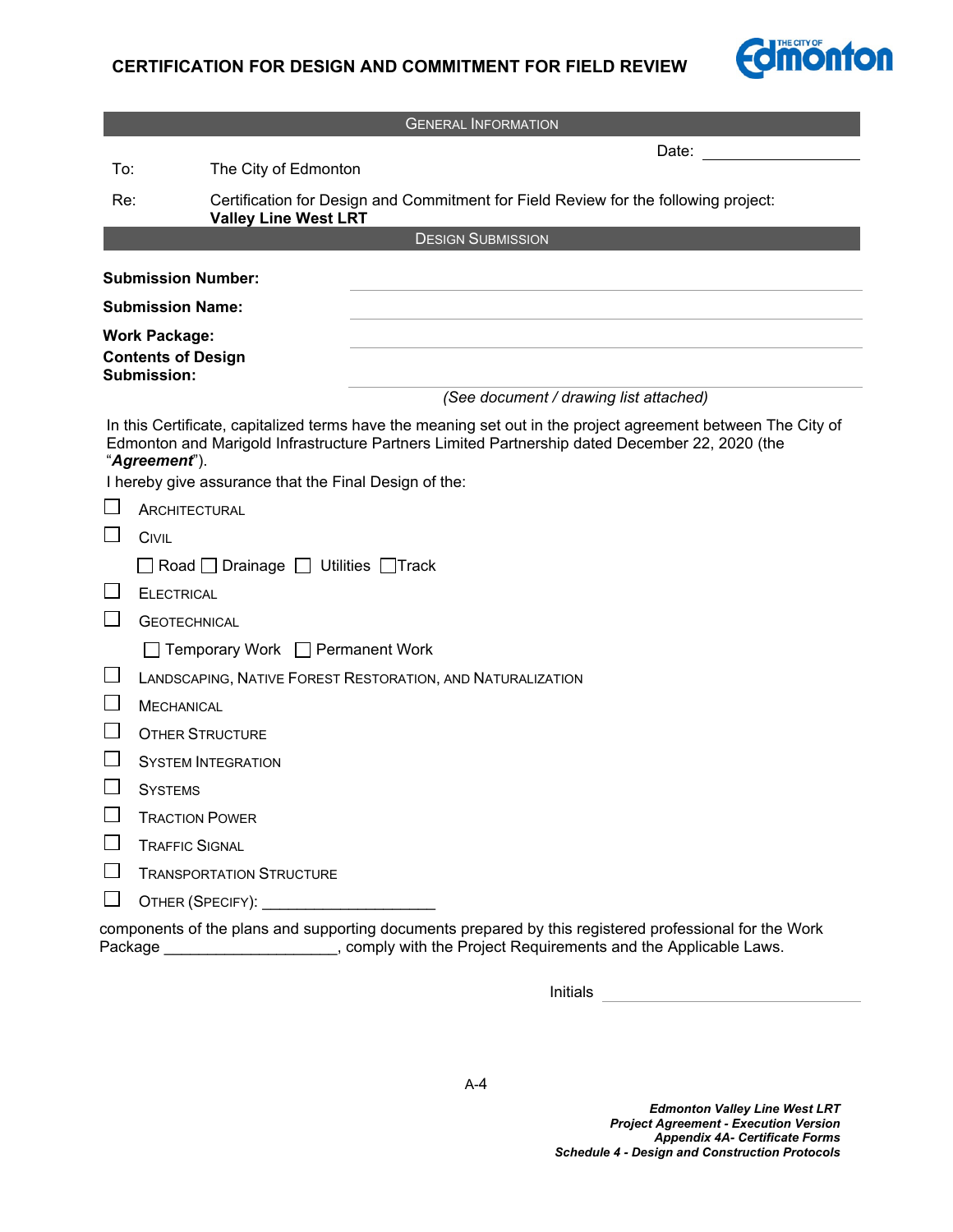# **CERTIFICATION FOR DESIGN AND COMMITMENT FOR FIELD REVIEW**



The undersigned hereby undertakes to be responsible for field reviews of the above referenced components during Construction.

| Initials                                                                                                                                                                                                                                     |                                              |  |  |
|----------------------------------------------------------------------------------------------------------------------------------------------------------------------------------------------------------------------------------------------|----------------------------------------------|--|--|
| The undersigned also undertakes to notify the City in writing as soon as practical if the undersigned's<br>contract for field reviews is terminated at any time prior to the Construction Completion Date.<br><b>REGISTERED PROFESSIONAL</b> |                                              |  |  |
| I certify that I am a registered professional, and                                                                                                                                                                                           |                                              |  |  |
| firm                                                                                                                                                                                                                                         | and I sign this Certificate on behalf of the |  |  |
| <b>Print Name</b>                                                                                                                                                                                                                            | Date                                         |  |  |
| Signature                                                                                                                                                                                                                                    | Initials Sample                              |  |  |
| <b>Address</b>                                                                                                                                                                                                                               |                                              |  |  |
| Address                                                                                                                                                                                                                                      |                                              |  |  |
| Phone                                                                                                                                                                                                                                        | (Affix Professional Seal in Space Above)     |  |  |

*Note: The above letter must be signed by a registered professional, where a registered professional means a person who is registered or licensed to practice as a Professional Engineer under the Alberta Engineering and Geoscience Professions Act or as an architect under the Alberta Architects Act.*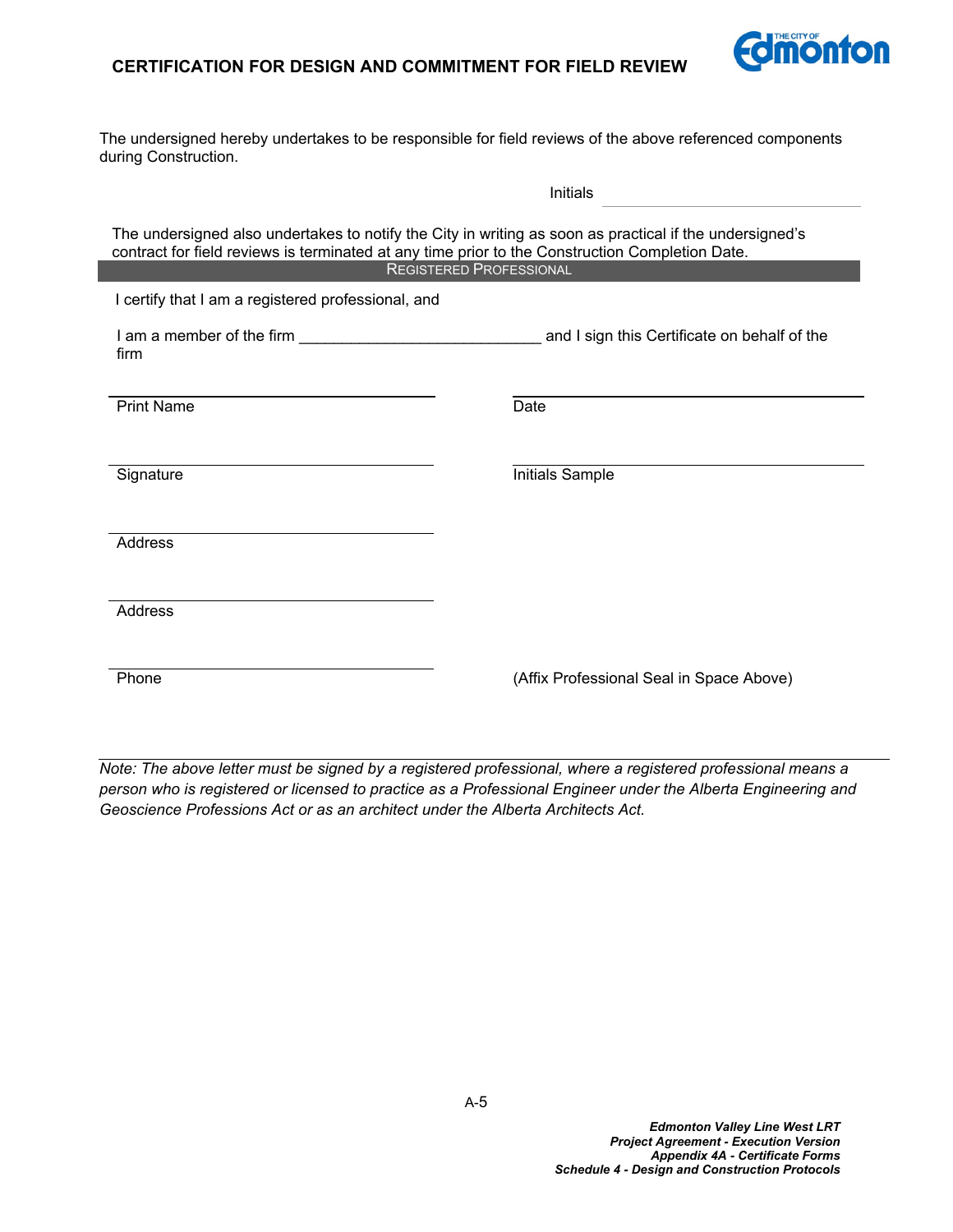

| <b>GENERAL INFORMATION</b>                                                                                                                                                                                                      |                                                                                                                                                                                                                                |  |  |
|---------------------------------------------------------------------------------------------------------------------------------------------------------------------------------------------------------------------------------|--------------------------------------------------------------------------------------------------------------------------------------------------------------------------------------------------------------------------------|--|--|
|                                                                                                                                                                                                                                 | Date: the contract of the contract of the contract of the contract of the contract of the contract of the contract of the contract of the contract of the contract of the contract of the contract of the contract of the cont |  |  |
| To:                                                                                                                                                                                                                             | The City of Edmonton                                                                                                                                                                                                           |  |  |
| Re:                                                                                                                                                                                                                             | Construction Certificate for the following project:<br><b>Valley Line West LRT</b>                                                                                                                                             |  |  |
|                                                                                                                                                                                                                                 | <b>Submission Number:</b>                                                                                                                                                                                                      |  |  |
|                                                                                                                                                                                                                                 | <b>Submission Name:</b>                                                                                                                                                                                                        |  |  |
|                                                                                                                                                                                                                                 | <b>Work Package:</b>                                                                                                                                                                                                           |  |  |
|                                                                                                                                                                                                                                 | <b>DESIGN / BUILD CERTIFICATION</b>                                                                                                                                                                                            |  |  |
| In this Certificate, capitalized terms have the meaning set out in the project agreement between The City<br>of Edmonton and Marigold Infrastructure Partners Limited Partnership dated December 22, 2020 (the<br>"Agreement"). |                                                                                                                                                                                                                                |  |  |
|                                                                                                                                                                                                                                 | I hereby give assurance that the Construction of the:                                                                                                                                                                          |  |  |
|                                                                                                                                                                                                                                 | ARCHITECTURAL                                                                                                                                                                                                                  |  |  |
|                                                                                                                                                                                                                                 | <b>CIVIL</b>                                                                                                                                                                                                                   |  |  |
|                                                                                                                                                                                                                                 | □ Road □ Drainage □ Utilities □ Track                                                                                                                                                                                          |  |  |
|                                                                                                                                                                                                                                 | <b>ELECTRICAL</b>                                                                                                                                                                                                              |  |  |
|                                                                                                                                                                                                                                 | <b>GEOTECHNICAL</b>                                                                                                                                                                                                            |  |  |
|                                                                                                                                                                                                                                 | □ Temporary Work □ Permanent Work                                                                                                                                                                                              |  |  |
| ⊔                                                                                                                                                                                                                               | LANDSCAPING, NATIVE FOREST RESTORATION, AND NATURALIZATION                                                                                                                                                                     |  |  |
| $\mathsf{L}$                                                                                                                                                                                                                    | <b>MECHANICAL</b>                                                                                                                                                                                                              |  |  |
|                                                                                                                                                                                                                                 | <b>OTHER STRUCTURE</b>                                                                                                                                                                                                         |  |  |
|                                                                                                                                                                                                                                 | <b>SYSTEM INTEGRATION</b>                                                                                                                                                                                                      |  |  |
| ப                                                                                                                                                                                                                               | <b>SYSTEMS</b>                                                                                                                                                                                                                 |  |  |
| $\vert \ \ \vert$                                                                                                                                                                                                               | <b>TRACTION POWER</b>                                                                                                                                                                                                          |  |  |
| ⊔                                                                                                                                                                                                                               | <b>TRAFFIC SIGNAL</b>                                                                                                                                                                                                          |  |  |
| $\mathsf{L}$                                                                                                                                                                                                                    | <b>TRANSPORTATION STRUCTURE</b>                                                                                                                                                                                                |  |  |
| $\mathsf{I}$                                                                                                                                                                                                                    |                                                                                                                                                                                                                                |  |  |
| components of Work Package ___________________ have been:                                                                                                                                                                       |                                                                                                                                                                                                                                |  |  |
|                                                                                                                                                                                                                                 | constructed in accordance with the applicable Final Design; and<br>(i)                                                                                                                                                         |  |  |

(ii) completed in accordance with the applicable Project Requirements.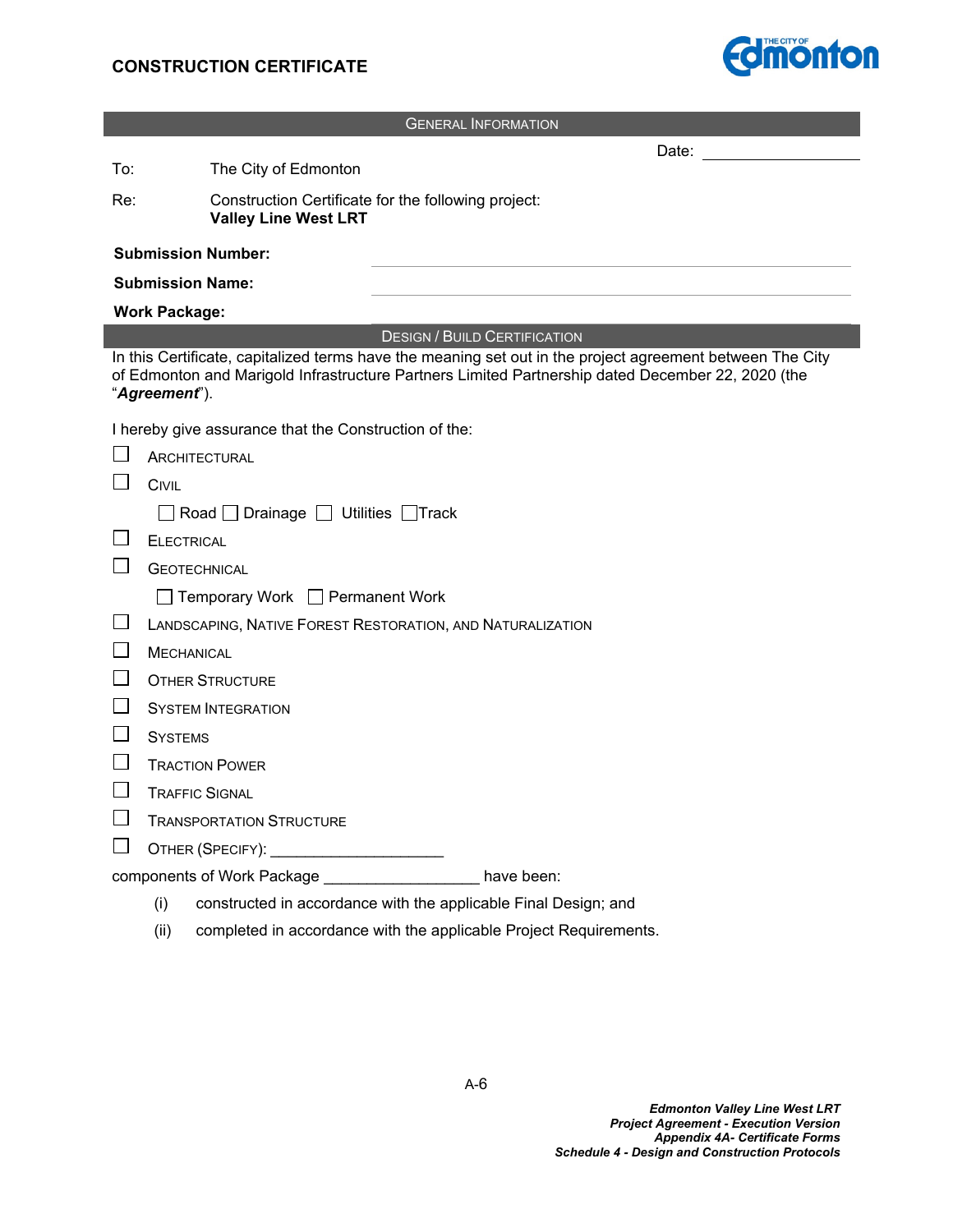## **CONSTRUCTION CERTIFICATE**



| I certify that I am a registered professional, and I am a member of the firm | and I |  |  |
|------------------------------------------------------------------------------|-------|--|--|
| sign this Certificate on behalf of the firm.                                 |       |  |  |

Print Name Date

Signature **Initials** Sample

**Address** 

**Address** 

**Phone** 

(Affix Professional Seal in Space Above)

*Note: The above must be signed by a registered professional, where a registered professional means a person who is registered or licensed to practice as a Professional Engineer under the Alberta Engineering and Geoscience Professions Act or as an architect under the Alberta Architects Act.*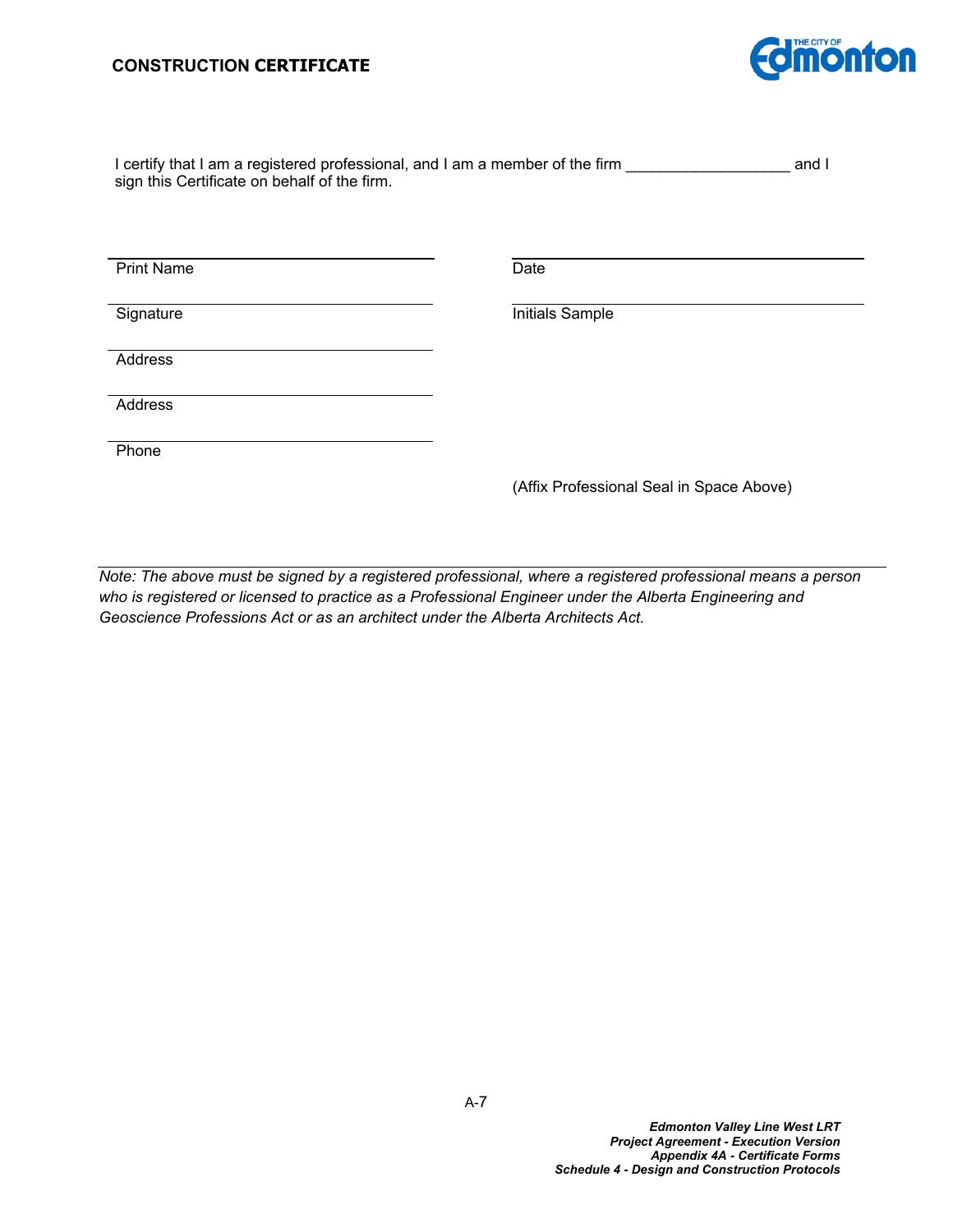# **CHECKING TEAM DESIGN CERTIFICATE**

GENERAL INFORMATION

Date:

To: The City of Edmonton

Re: Checking Team Design Certificate for the following project:

**Valley Line West LRT**

Form of certificate to be used by the Checking Team for certifying the design of infrastructure forming part of, or to be incorporated into, the Infrastructure and requiring an independent check, in accordance with Schedule 4 *[Design and Construction Protocols]* to the Agreement.

**CERTIFICATE** 

In this Certificate, capitalized terms have the meaning set out in the project agreement between The City of Edmonton and Marigold Infrastructure Partners Limited Partnership dated December 22, 2020 (the "*Agreement*").

I certify that the Checking Team has the requisite professional qualifications, skill and experience to perform an independent check of the Design Data referred to herein in accordance with the requirements of the Agreement.

I certify that the Checking Team has performed an independent check of the Design Data for Work Package for *[Name of the design component and list all elements of the component included in* 

*the Design Data]* listed in the Schedule hereto *[and annexed]* and utilizing the standards of care, skill and diligence that, in accordance with the standards of our profession, are required of experienced professionals undertaking such an independent check, and that in our professional opinion the:

- a) design, methodologies and assumptions are consistent with Good Industry Practice; and
- b) said Design Data meets performance expectations outlined in the Agreement, including Design Submittal No. \_\_\_\_\_\_\_\_\_\_\_\_\_\_\_\_\_\_\_\_ dated \_\_\_\_\_\_\_\_\_\_\_\_, as amended by the following:

\_\_\_\_\_\_\_\_\_\_\_\_\_\_\_\_\_\_\_\_\_\_\_\_\_\_\_\_\_\_\_\_\_\_\_\_\_\_\_\_\_\_\_\_\_\_\_\_\_\_\_\_\_\_\_\_\_\_\_\_\_\_\_\_\_\_\_\_\_\_\_\_\_\_\_\_

**Independent Checking Engineer** 

I certify that I am a registered professional engineer, and

I am a member of the firm **Example 20** and I sign this Certificate on behalf of the firm and on behalf of the Checking Team

Print Name Date

Signature **Initials** Sample

**Address** 

Address

Phone

(Affix Professional Seal in Space Above)

*Edmonton Valley Line West LRT Project Agreement - Execution Version Appendix 4A- Certificate Forms Schedule 4 - Design and Construction Protocols*

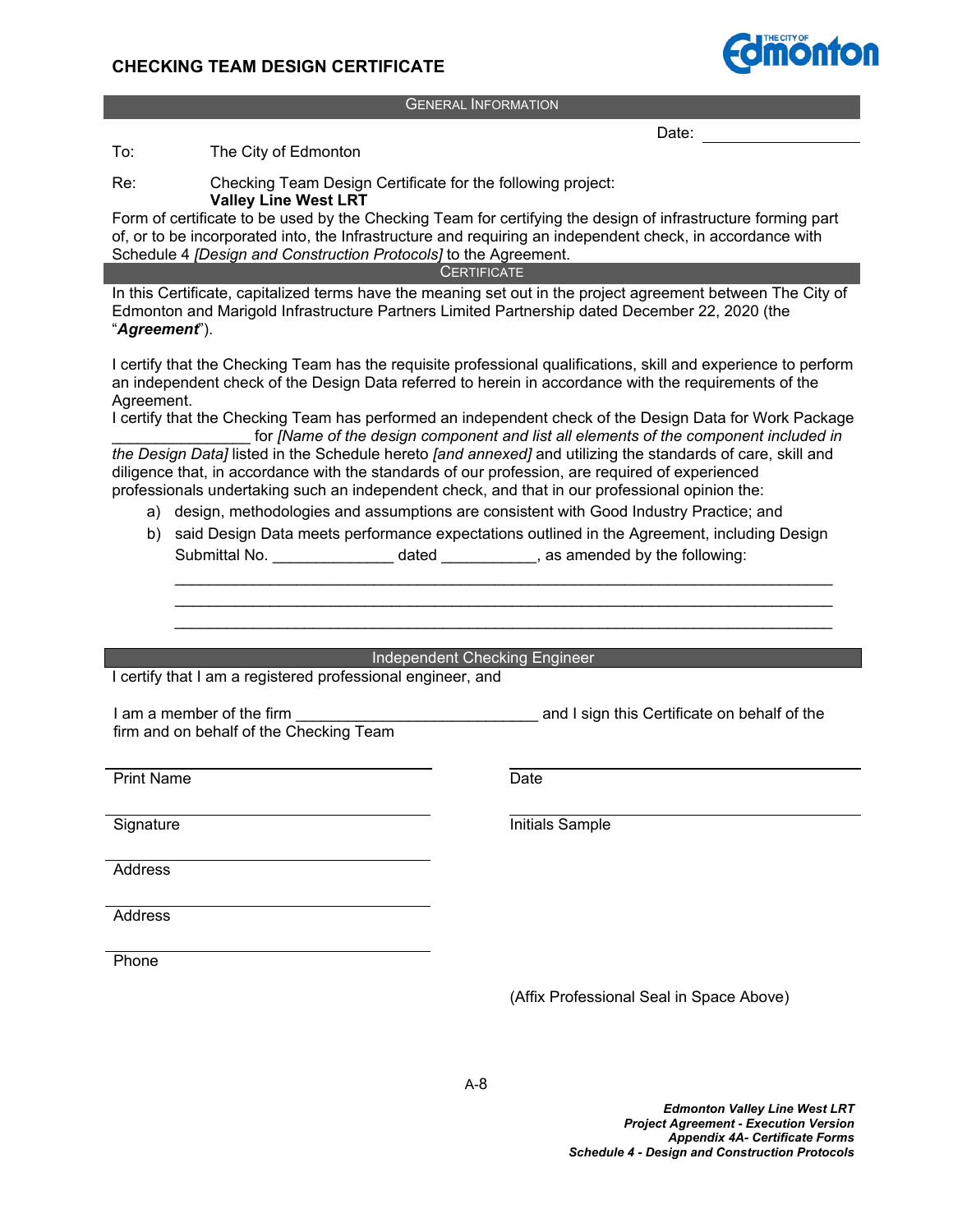

Date:

#### GENERAL INFORMATION

To: The City of Edmonton

Re: Commissioning Certificate for the following project: **Valley Line West LRT**

#### **Submission Number:**

| <b>Submission Name:</b><br><b>Indicate Work</b><br>Package, or System: |  |
|------------------------------------------------------------------------|--|
|                                                                        |  |
|                                                                        |  |

**COMMISSIONING MANAGER CERTIFICATION** 

In this Certificate, capitalized terms have the meaning set out in the project agreement between The City of Edmonton and Marigold Infrastructure Partners Limited Partnership dated December 22, 2020 (the "*Agreement*").

I hereby give assurance that:

I have fulfilled my obligations for Commissioning as outlined in Section 9.1 *[Commissioning Manager]* of Schedule 4 *[Design and Construction Protocols]* for:

□ Work Package **be a commissioning Certificate, certifying that all applicable** equipment, components, systems and sub-systems, of the Work Package operate in accordance with the Project Requirements and are ready for, and have met the Commissioning requirements for, application for Commissioning Certificate in accordance with Section 9 *[Commissioning]* of Schedule 4 *[Design and Construction Protocols]*; or

 $\Box$  System Final Commissioning Certificate, certifying that all applicable equipment, components, systems and sub-systems, of the System have met the Commissioning requirements in accordance with Section 9 *[Commissioning]* of Schedule 4 *[Design and Construction Protocols],* and operate in accordance with the Project Requirements and are ready for application for Service Commencement. I certify that I am a registered professional, and I am a member of the firm **the and I** and I sign this Certificate on behalf of the firm.

Print Name

Signature **Initials** Sample

Address

Address

Phone

(Affix Professional Seal in Space Above))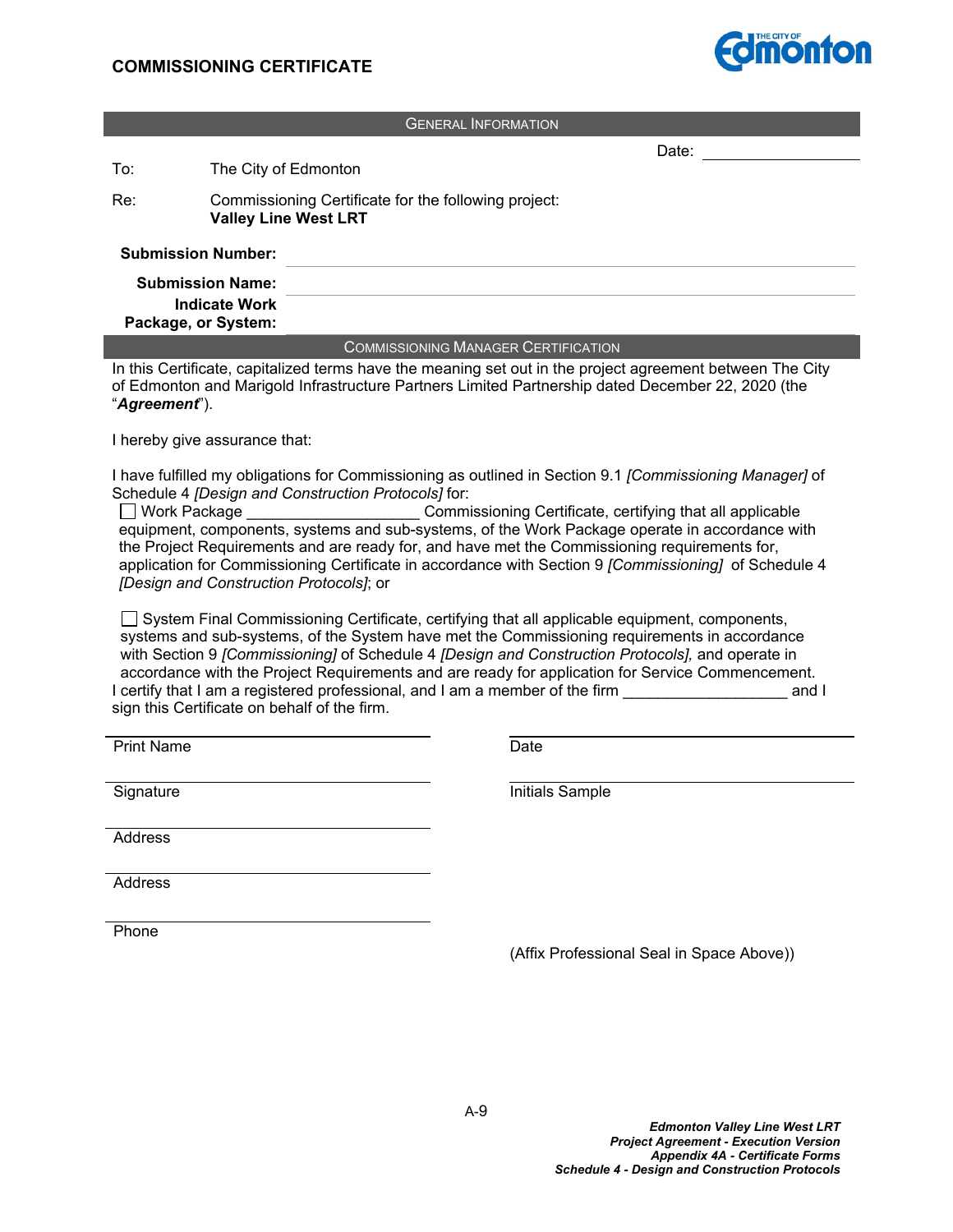

# **ASSURANCE OF DESIGN COORDINATION CERTIFICATE**

|                                                                                                                                                                                                                                                                                                                                                                                                            |                                                                                            | <b>GENERAL INFORMATION</b>               |
|------------------------------------------------------------------------------------------------------------------------------------------------------------------------------------------------------------------------------------------------------------------------------------------------------------------------------------------------------------------------------------------------------------|--------------------------------------------------------------------------------------------|------------------------------------------|
| To:                                                                                                                                                                                                                                                                                                                                                                                                        | The City of Edmonton                                                                       | Date:                                    |
|                                                                                                                                                                                                                                                                                                                                                                                                            |                                                                                            |                                          |
| Re:                                                                                                                                                                                                                                                                                                                                                                                                        | Assurance of Design Coordination for the following project:<br><b>Valley Line West LRT</b> |                                          |
|                                                                                                                                                                                                                                                                                                                                                                                                            |                                                                                            | <b>CERTIFICATE</b>                       |
| In this Certificate, capitalized terms have the meaning set out in the project agreement between The City of<br>Edmonton and Marigold Infrastructure Partners Limited Partnership dated December 22, 2020 (the<br>"Agreement").                                                                                                                                                                            |                                                                                            |                                          |
| The undersigned hereby gives assurance that<br>the Final Design of the Infrastructure has been appropriately coordinated;<br>design of each element and Work Package has been effectively coordinated with every other<br>$\bullet$<br>element and Work Package; and<br>sufficient inter-disciplinary review meetings have taken place;<br>in accordance with the Agreement and the Design Management Plan |                                                                                            |                                          |
|                                                                                                                                                                                                                                                                                                                                                                                                            |                                                                                            | PROFESSIONAL ENGINEER                    |
|                                                                                                                                                                                                                                                                                                                                                                                                            | I certify that I am a registered professional engineer                                     |                                          |
|                                                                                                                                                                                                                                                                                                                                                                                                            |                                                                                            |                                          |
|                                                                                                                                                                                                                                                                                                                                                                                                            |                                                                                            |                                          |
| <b>Print Name</b>                                                                                                                                                                                                                                                                                                                                                                                          |                                                                                            | Date                                     |
|                                                                                                                                                                                                                                                                                                                                                                                                            |                                                                                            |                                          |
| Signature                                                                                                                                                                                                                                                                                                                                                                                                  |                                                                                            | Initials Sample                          |
|                                                                                                                                                                                                                                                                                                                                                                                                            |                                                                                            |                                          |
| Address                                                                                                                                                                                                                                                                                                                                                                                                    |                                                                                            |                                          |
|                                                                                                                                                                                                                                                                                                                                                                                                            |                                                                                            |                                          |
|                                                                                                                                                                                                                                                                                                                                                                                                            |                                                                                            |                                          |
| Address                                                                                                                                                                                                                                                                                                                                                                                                    |                                                                                            |                                          |
|                                                                                                                                                                                                                                                                                                                                                                                                            |                                                                                            |                                          |
| Phone                                                                                                                                                                                                                                                                                                                                                                                                      |                                                                                            | (Affix Professional Seal in Space Above) |
|                                                                                                                                                                                                                                                                                                                                                                                                            |                                                                                            |                                          |
|                                                                                                                                                                                                                                                                                                                                                                                                            |                                                                                            |                                          |
|                                                                                                                                                                                                                                                                                                                                                                                                            |                                                                                            |                                          |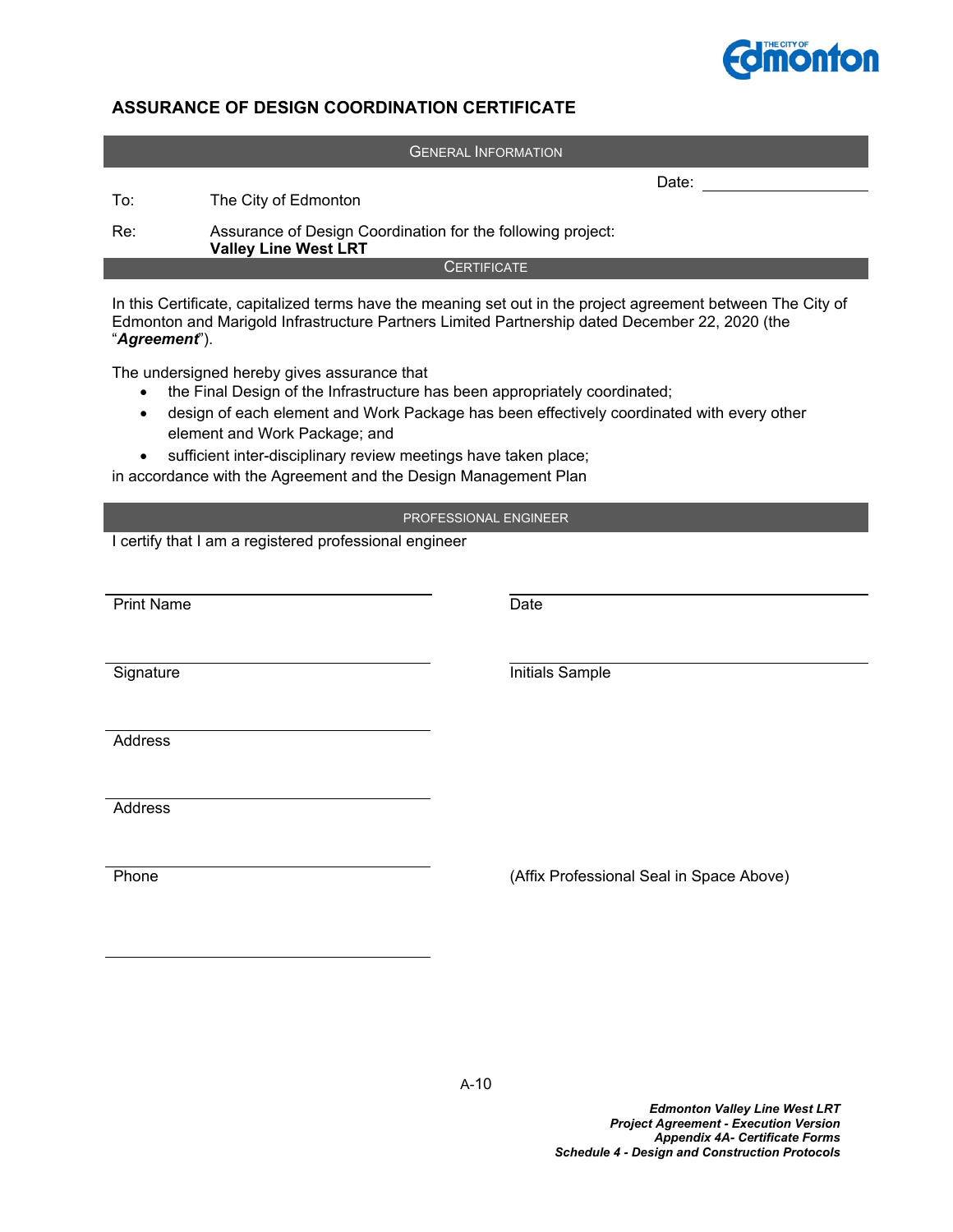#### **Appendix 4B - PROJECT SPECIFIC SUBMISSION REQUIREMENTS**

### **1. INTERIM DESIGN REQUIREMENTS**

The contents of the Interim Designs for each discipline shall contain an appropriate amount of information to allow for a multidisciplinary review of the Work Packages at the applicable level of design. Interim Designs for the same Work Package shall be submitted at two distinct, reasonable levels of design (e.g. 50% and 75%). The requirements identified below for the Interim Designs are not meant to form an exhaustive list.

- (a) For all Roadway Interim Designs:
	- (i) first Interim Design to include:
		- (A) roll plans with profiles drawn to scale of 1:500 horizontal and 1:100 vertical containing:
			- (I) Design criteria/standards/considerations (for example, design and posted speed, design vehicle and e-rate) for the existing and ultimate stages;
			- (II) Proposed access locations (including width and curve radii);
			- (III) Proposed turn bay locations and requirements (taper and bay lengths);
			- (IV) Horizontal and vertical alignment;
			- (V) Pedestrian and cyclist accessibility, curb ramps, and bus stop requirements;
			- (VI) Typical and non-typical road cross-sections showing lane width, sidewalks, shared-use path, streetlights, trees, utilities alignments, ditch, berms, noise attenuation, superelevation;
			- (VII) Pavement marking that indicates lane width and turn bay/taper requirements; and
			- (VIII) Existing accesses and infrastructure.
	- (ii) second Interim Design to include: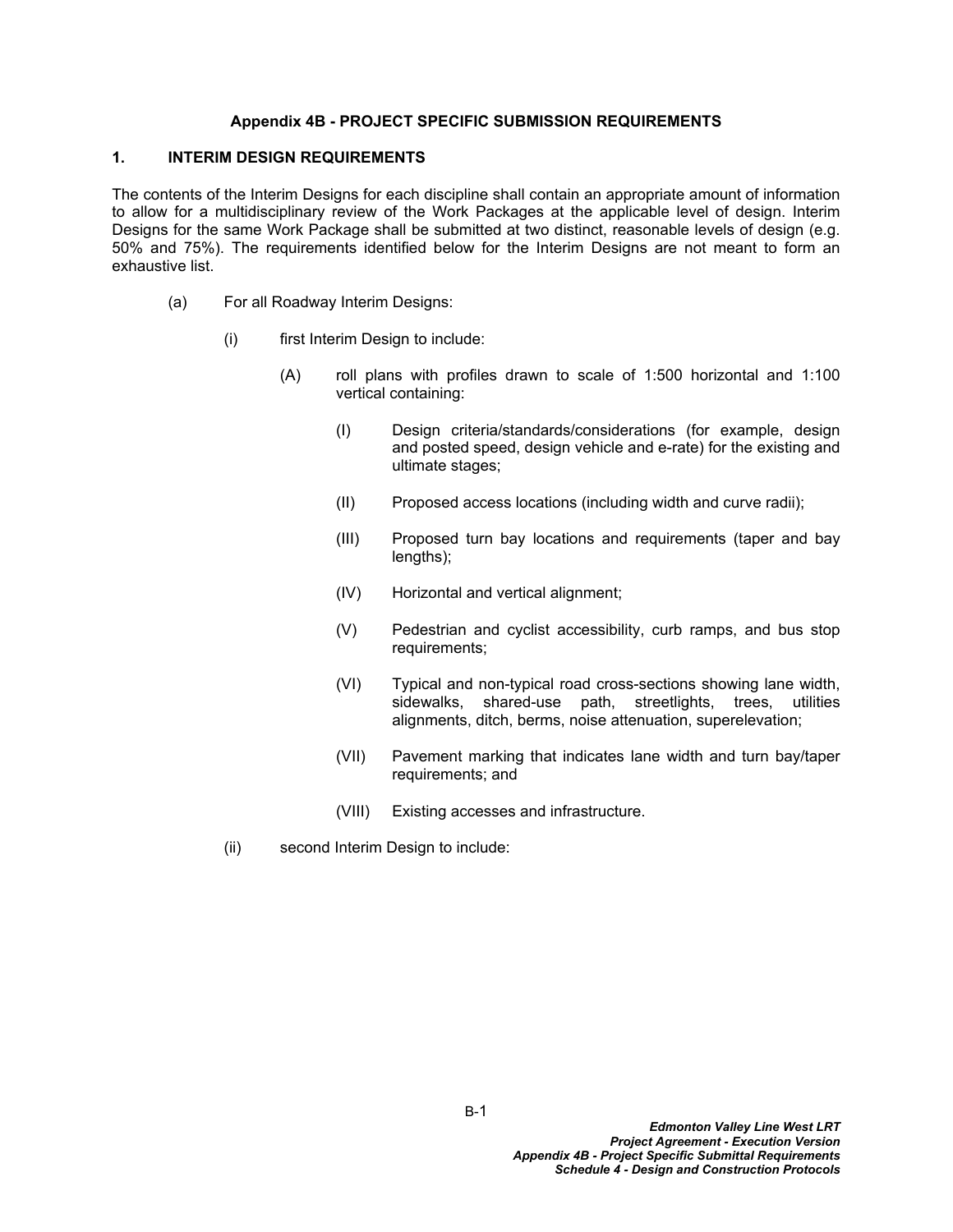- (A) update to the information provided in the first Interim Design; and
- (B) plans and profiles drawn to a scale of 1:500 horizontal and 1:100 vertical organized into:
	- (I) Alignment drawings ("A" plans) containing:
		- 1) road, alley, shared-use path and sidewalk alignments;
		- 2) trackway
		- 3) bus stop pads and walk connections; and
		- 4) alignments of immediately adjacent existing or proposed streets, walks, alleys, roads and ditches, interim access connections and alignment data; and
		- 5) any other elements listed in Section 4.1 of the *City of Edmonton Roadways Design Drawing Standards 2016*, available in the Disclosed Data.
	- (II) Grading drawings ("G" plans) containing:
		- 1) existing ground profile;
		- 2) intersection grades, including PI and 1/4pt elevations;
		- 3) profiles of proposed lip of gutters, alley grades and cross elevations for all intersecting roadways;
		- 4) grade of proposed and field-established elevations of existing local improvements affecting proposed design;
		- 5) gutter elevations of catch basins;
		- 6) curb elevations at beginning and end of corner radii, horizontal and vertical curves and locations where a break in grade takes place;
		- 7) centreline grades on profiles; and
		- 8) any other elements listed in Section 4.5 of the *City of Edmonton Roadways Design Drawing Standards 2016*, available in the Disclosed Data.
	- (III) Details drawings ("D" plans) containing:
		- 1) Pavement structures;
		- 2) Concrete medians, sidewalks, and infill;
		- 3) Shared-use paths;

B-2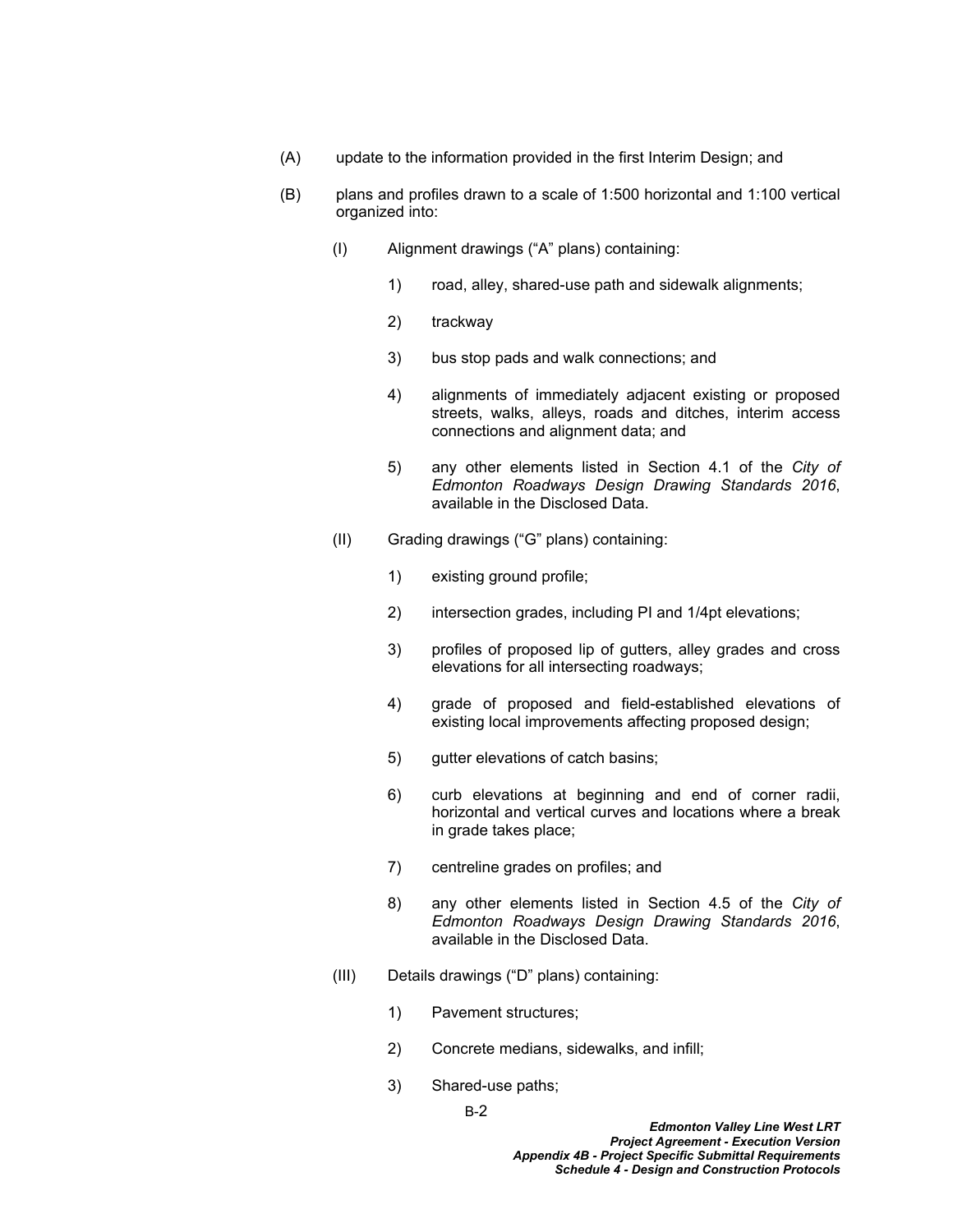- 4) Structures such as retaining walls and guardrails;
- 5) Grind and overlay limits at tie-ins to existing roads; and
- 6) any other elements listed in Section 4.2 of the *City of Edmonton Roadways Design Drawing Standards 2016*, available in the Disclosed Data.
- (IV) Cross-section drawings showing typical and non-typical road cross-sections cross-referenced to relevant plans containing:
	- 1) trackway
	- 2) lane widths;
	- 3) sidewalks;
	- 4) shared-use paths;
	- 5) streetlights;
	- 6) property lines;
	- 7) trees;
	- 8) above and underground utilities;
	- 9) ditches;
	- 10) berms;
	- 11) fences;
	- 12) retaining walls
	- 13) superelevation;
	- 14) pavement structures for roadway construction; and
	- 15) any other elements listed in Section 4.12 of the *City of Edmonton Roadways Design Drawing Standards 2016*, available in the Disclosed Data.
- (V) Pavement marking, signage drawings ("P" plans) containing:
	- 1) sign locations and numbers;
	- 2) pavement marking line types and extents;
	- 3) pavement marking symbol types and locations; and
	- 4) any other elements listed in Section 4.9 of the *City of Edmonton Roadways Design Drawing Standards 2016*, available in the Disclosed Data.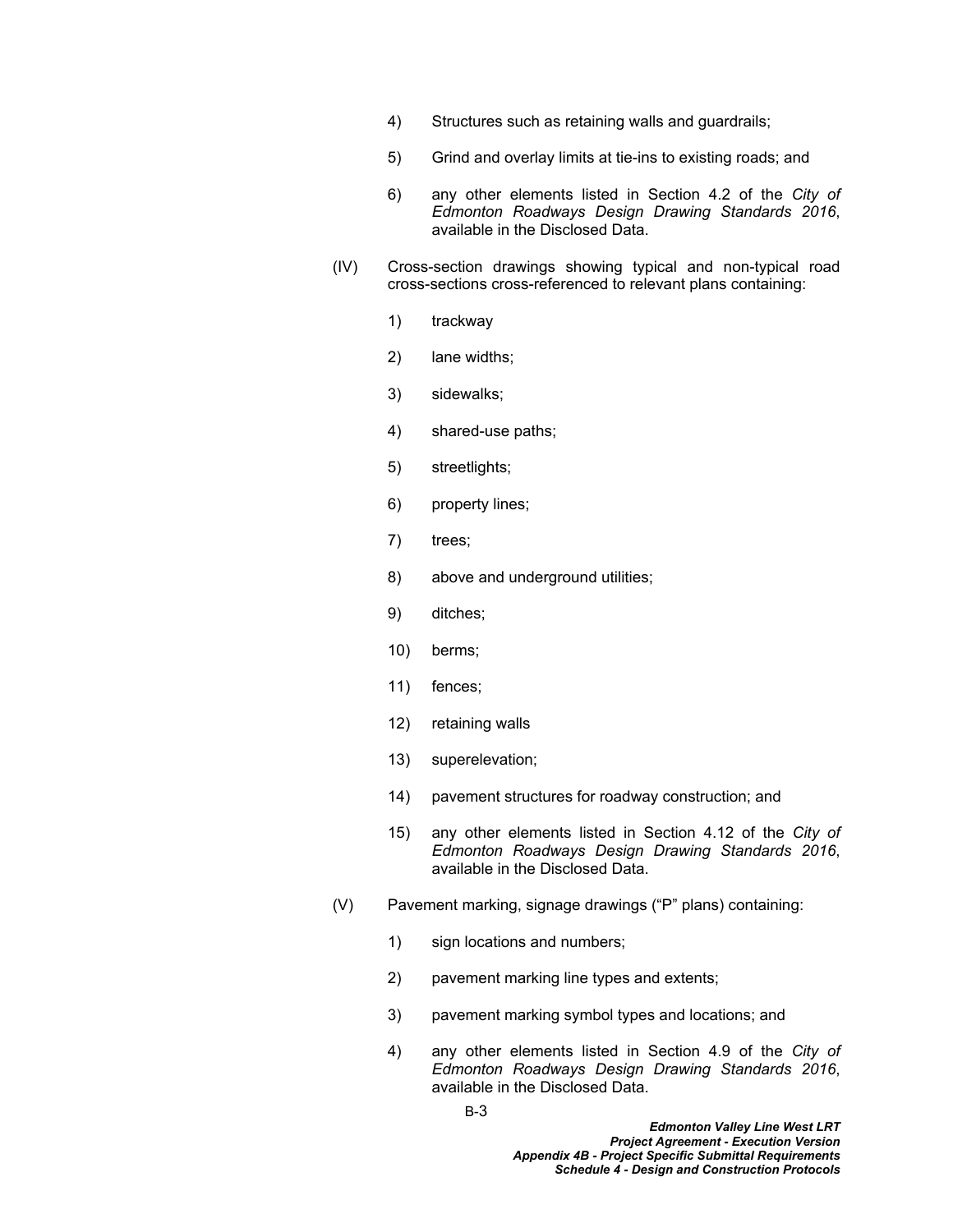- (VI) Any additional drawings as required such as for guardrails and delineators within the TUC.
- (b) for all Civil Drainage Interim Designs:
	- (i) first Interim Design to include:
		- (A) sewer removal/abandonment plans;
		- (B) sewer relocation plan/profile drawings drawn at 1:500h / 1:100v;
		- (C) new drainage system plan and profile drawings drawn at 1:500h / 1:100v containing the minimum information requirements outlined in Section 21.3 of the City of Edmonton Design and Construction Standards Volume 3: Drainage; and
		- (D) track drainage plans;
	- (ii) second Interim Design to include an update to the information provided in the first Interim Design and additional details showing further progression of the design;
- (c) for all Landscaping and Landscaping/Streetscaping Interim Designs:
	- (i) first Interim Design to include:
		- (A) soil and material plans (excluding Utility Complexes, Lewis Farms Storage Facility and Gerry Wright OMF Building B);
		- (B) planting plans and details (excluding Utility Complexes, Lewis Farms Storage Facility and Gerry Wright OMF Building B);
		- (C) furnishing plans (excluding Stop and Station furnishings and WEM Transit Centre furnishings);
		- (D) Jasper Place Opportunity Area streetscape design, which shall include (at a minimum) all information shown in Appendix 5-2B *[Jasper Place Opportunity Area Streetscape Drawings]* of Schedule 5 *[D&C Performance Requirements]*;
		- (E) Downtown Opportunity Area streetscape design, which shall include (at a minimum) all information shown in Appendix 5-2A *[Downtown Opportunity Area Streetscape Drawings]* of Schedule 5 *[D&C Performance Requirements]*;
		- (F) Under Guideway Landscape Area landscape/streetscape design, which shall include (at a minimum) all information shown in Appendix 5-2C *[Under Guideway Landscape Area Drawings] of Schedule 5 [D&C Performance Requirements]*;
	- (ii) second Interim Design to include update to the information provided in the first Interim Design and additional details showing further progression of the design;
- (d) for all Traffic Signals Interim Designs: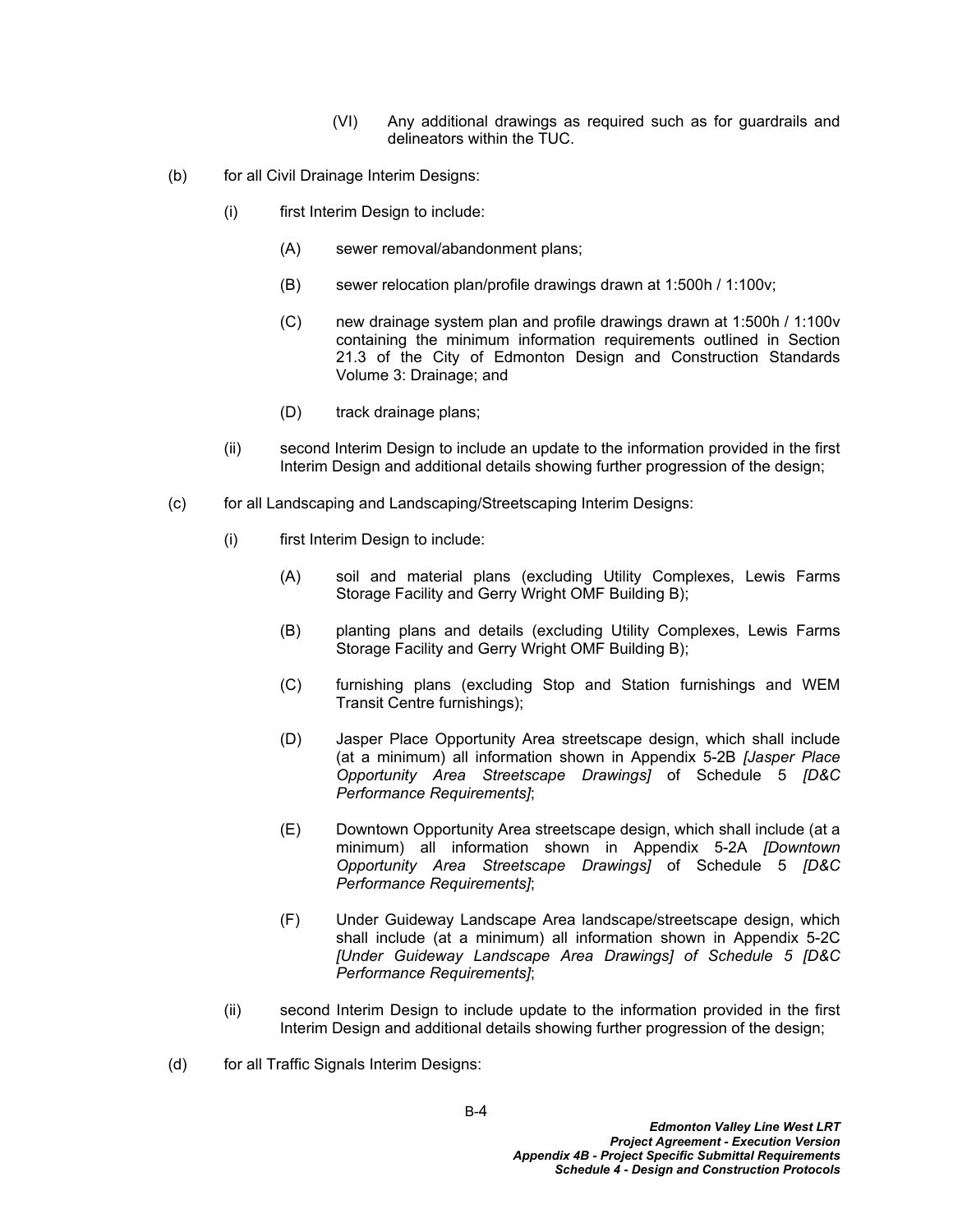- (i) first Interim Design to include:
	- (A) Traffic Signal Equipment location plans;
	- (B) site drawings; and
	- (C) Traffic Signal Equipment typical details;
- (ii) second Interim Design to include:
	- (A) update to the information provided in the first Interim Design;
	- (B) shop drawings of all traffic signal poles used;
	- (C) logic wiring diagrams; and
	- (D) Traffic Controller cabinet wiring diagrams;
- (e) for all Street Lighting Interim Designs:
	- (i) first Interim Design to include:
		- (A) pole types;
		- (B) photometric result drawings; and
		- (C) pole location plans.
	- (ii) second Interim Design to include:
		- (A) update to the information provided in the first Interim Design;
		- (B) banner supports for free-standing pedestrian light poles in the Downtown Opportunity Area and Jasper Place Opportunity Area; and
		- (C) street lighting drawings ("L" plans) containing:
			- (I) the location and type of lighting davit;
			- (II) pole base;
			- (III) underground cable alignment;
			- (IV) offsets to new pole locations;
			- (V) new cabinet locations; and
			- (VI) any other elements listed in Section 4.8 of the *City of Edmonton Roadways Design Drawing Standards 2016*, available in the Disclosed Data.
- (f) for all 87 Avenue Elevated Guideway Interim Designs:
	- (i) first Interim Design to include:

B-5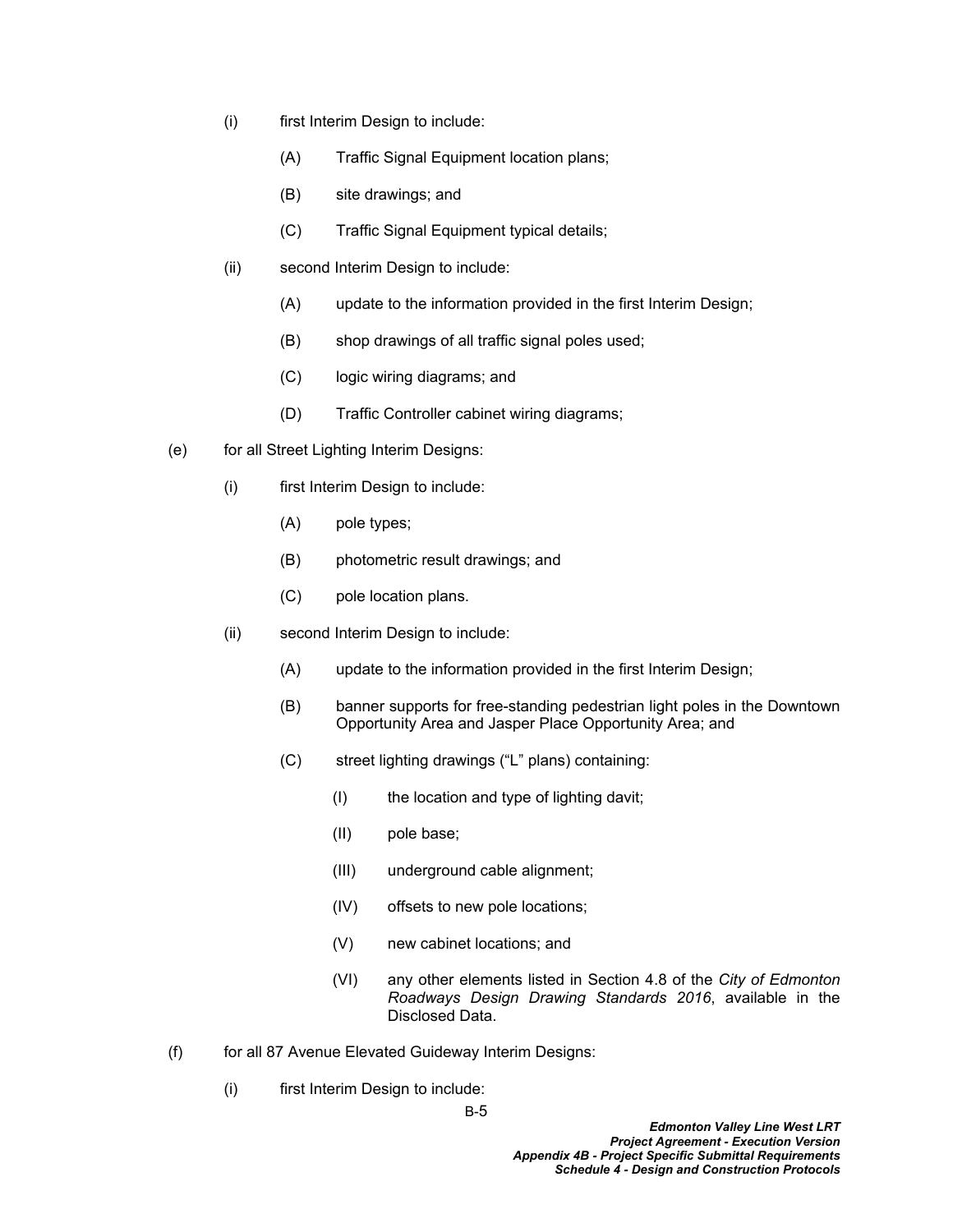- (A) bridge and girder cross-sections;
- (B) horizontal and vertical clearances;
- (C) pier elevations;
- (D) foundation designs;
- (E) MEP integration;
- (F) overall plans and elevations; and
- (G) safety barriers and Protection Railings;
- (ii) second Interim Design to include:
	- (A) update to the information provided in the first Interim Design;
	- (B) bearing details;
	- (C) expansion joints;
	- (D) plans and elevations of any required slope stabilization; and
	- (E) for Anthony Henday Drive LRT Bridge, section view of approach spans and integration with retaining wall structures.
- (g) for all Retaining Walls Interim Designs:
	- (i) first Interim Design to include:
		- (A) finishes, including textures and colours; and
		- (B) structural plans, elevations and cross-sections;
	- (ii) second Interim Design to include update to the information provided in the first Interim Design and additional details showing further progression of the design;
- (h) For all Sign Structure Interim Designs:
	- (i) first Interim Design to include:
		- (A) roll plans identifying the locations of any sign structures:
	- (ii) second Interim Design to include:
		- (A) update to the information provided in the first Interim Design; and
		- (B) Overhead signage drawings ("F" plans) containing
			- (I) sign cross sections;
			- (II) sign boards;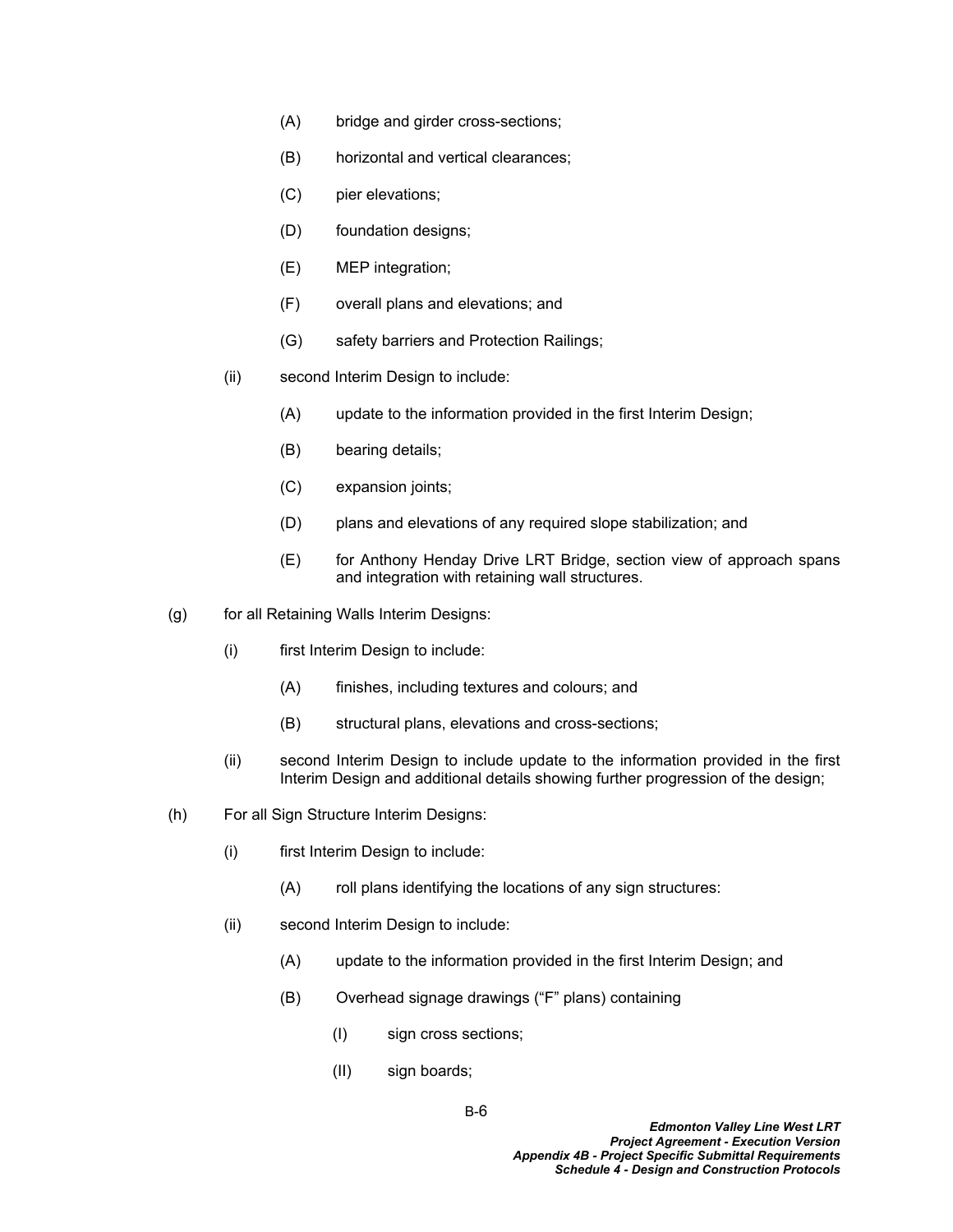- (III) pile specifications; and
- (IV) any other elements listed in Section 4.4 of the *City of Edmonton Roadways Design Drawing Standards 2016*, available in the Disclosed Data.
- (i) for all LRT Stop Interim Designs:
	- (i) first Interim Design to include:
		- (A) branding;
		- (B) architectural design, including finishes, textures and colours;
		- (C) structural design;
		- (D) electrical design;
		- (E) mechanical design;
		- (F) drainage design;
		- (G) locations and types of furnishings;
		- (H) accessibility treatments, including the locations of all tactile attention indicators;
		- (I) crossing treatments, including pedestrian refuge areas, to illustrate relationships between the Trackway, Roadway and Platform grading;
		- (J) locations and types of all signage;
		- (K) Platform surface treatment;
		- (L) locations and sizes of all systems cabinets; and
		- (M) locations of Passenger Interface Equipment;
- (j) for all LRT Station Interim Designs:
	- (i) first Interim Design to include:
		- (A) branding;
		- (B) architectural design;
		- (C) exterior finishes, including textures and colours;
		- (D) structural design;
		- (E) mechanical design;
		- (F) electrical design;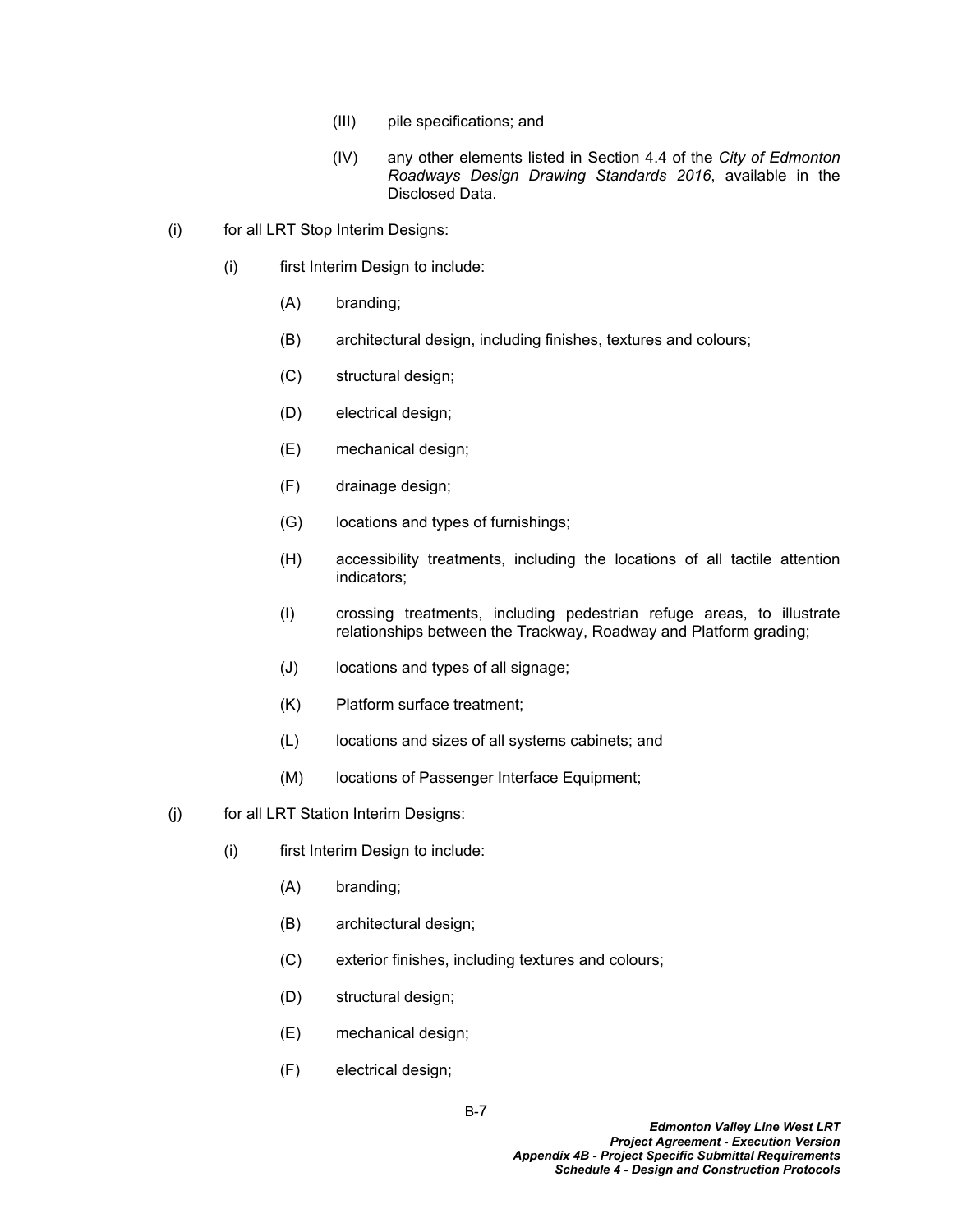- (G) drainage design;
- (H) locations of furnishings;
- (I) accessibility treatments, including the locations of all tactile attention indicators and tactile direction indicator surfaces;
- (J) locations and types of all signage;
- (K) locations of Passenger Interface Equipment;
- (L) locations and types of vertical circulation;
- (M) room layouts for L1 Ground, L2 Mezzanine, and L3 Platform; and
- (N) energy model outputs;
- (ii) second Interim Design to include:
	- (A) update to the information provided in the first Interim Design; and
	- (B) types of furnishings.
- (k) for all Utility Complex Interim Designs:
	- (i) first Interim Design to include:
		- (A) site layout, including driveways and parking stalls;
		- (B) plan layout, including all Systems components and clearances;
		- (C) wall elevations, including location of doors and designated spaces for Public Art;
		- (D) exterior finishes, including textures and colours;
		- (E) structural design;
		- (F) site landscaping; and
		- (G) site drainage design;
- (l) for Gerry Wright OMF Stage 2 Yard Interim Design:
	- (i) first Interim Design to include:
		- (A) site layout, including locations of outdoor storage;
		- (B) pipeline crossing details;
		- (C) track layout;
		- (D) OCS yard wiring plans, yard sectioning details and schedules;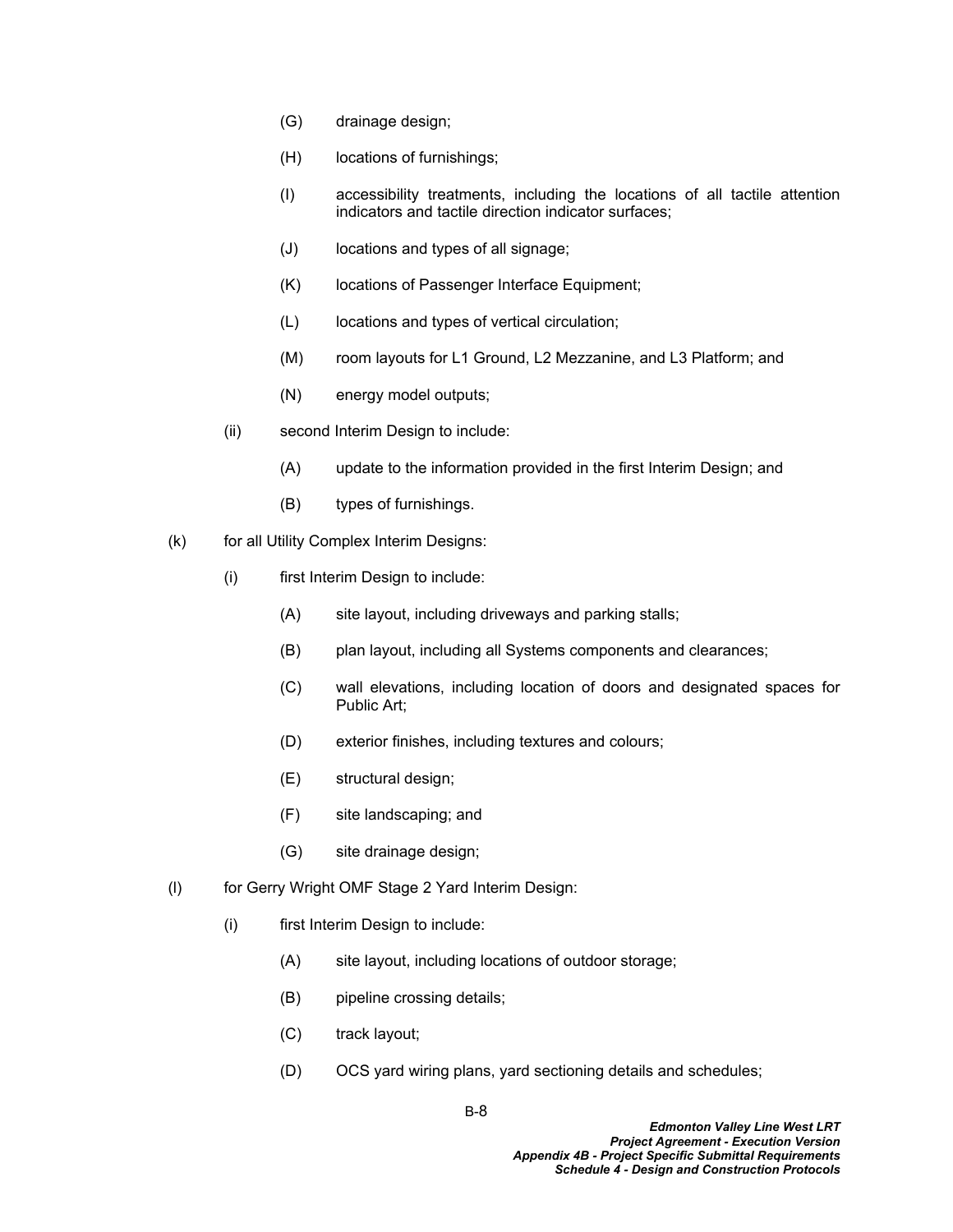- (E) yard TPSS submissions as defined in Section 1.r.i [Interim Design Requirements] of this Appendix;
- (F) drainage;
- (G) site landscaping and screening; and
- (H) building footprint;
- (ii) second Interim Design to include update to the information provided in the first Interim Design and additional details showing further progression of the design;
- (m) for Gerry Wright OMF Building B Interim Design:
	- (i) first Interim Design to include:
		- (A) branding;
		- (B) architectural design, including design of the AVIS facility;
		- (C) exterior finishes, including textures and colours;
		- (D) structural design, including foundation design;
		- (E) electrical design;
		- (F) mechanical design;
		- (G) locations and types of vertical circulation;
		- (H) room layouts for each floor; and
		- (I) energy model outputs.
	- (ii) second Interim Design to include update to the information provided in the first Interim Design and additional details showing further progression of the design;
- (n) for Lewis Farms Storage Facility Yard Interim Design:
	- (i) first Interim Design to include:
		- (A) site layout, including locations of outdoor storage;
		- (B) track layout;
		- (C) OCS yard wiring plans, yard sectioning details and schedules;
		- (D) yard TPSS submissions as defined in Section 1.r.i [Interim Design Requirements] of this Appendix;
		- (E) drainage;
		- (F) site landscaping and screening; and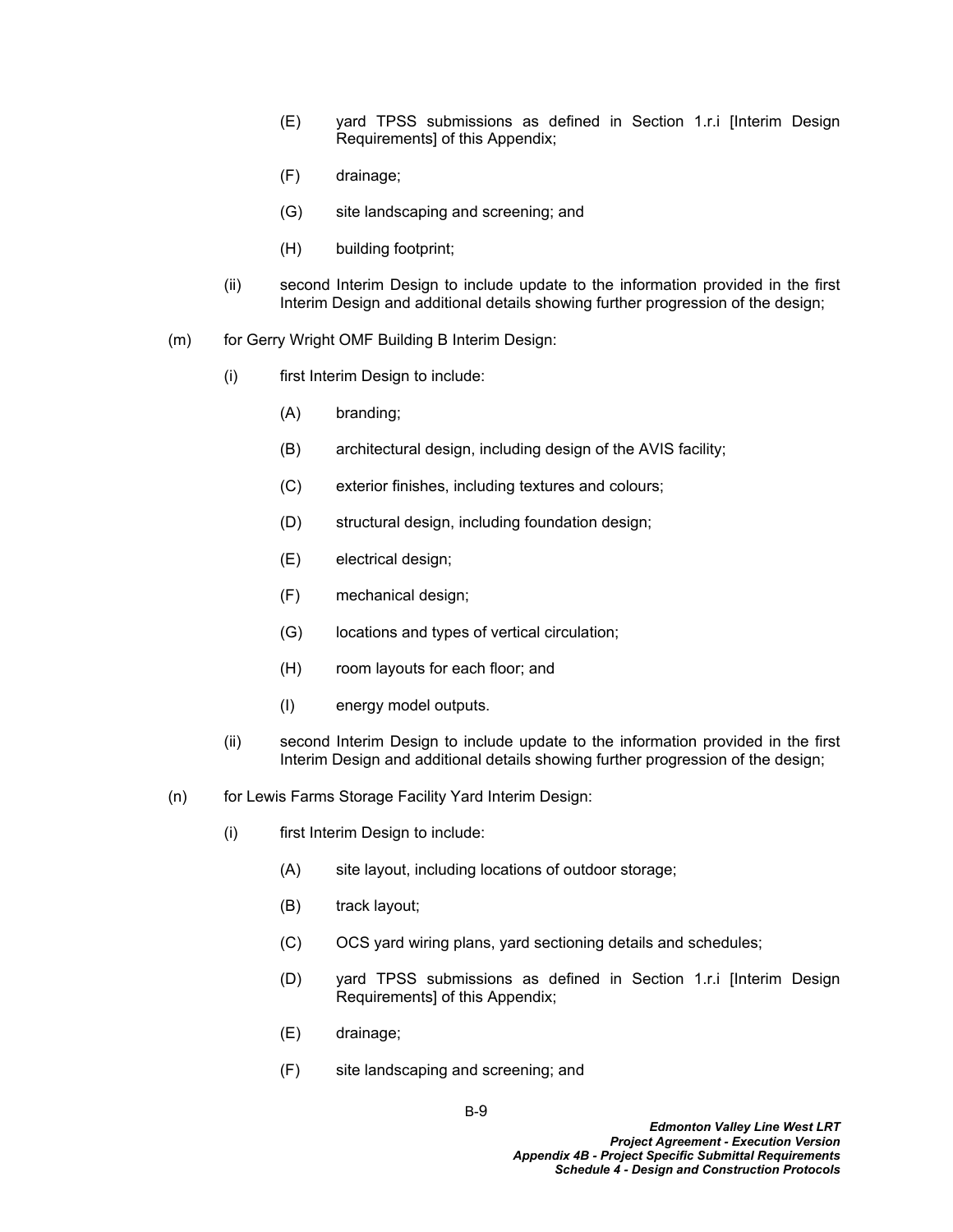- (G) building footprint.
- (ii) second Interim Design to include update to the information provided in the first Interim Design and additional details showing further progression of the design;
- (o) for Lewis Farms Storage Facility Interim Design:
	- (i) first Interim Design to include:
		- (A) branding;
		- (B) architectural design;
		- (C) exterior finishes, including textures and colours;
		- (D) structural design, including foundation design;
		- (E) electrical design;
		- (F) mechanical design;
		- (G) locations and types of vertical circulation;
		- (H) room layouts for each floor;
		- (I) energy model outputs.
	- (ii) second Interim Design to include update to the information provided in the first Interim Design and additional details showing further progression of the design;
- (p) for Lewis Farms Park and Ride Interim Design:
	- (i) first Interim Design to include:
		- (A) overall site plan at a minimum scale of 1:1000, showing the locations of all items on the site, including:
			- (I) Lewis Farms Transit Centre:
			- (II) proposed property lines;
			- (III) all structures, including retaining walls;
			- (IV) Lewis Farms Storage Facility;
			- (V) Lewis Farms Stop Platform;
			- (VI) all Track;
			- (VII) Roadways;
			- (VIII) pedestrian connections and crosswalks;
			- (IX) vehicle parking areas and accesses; and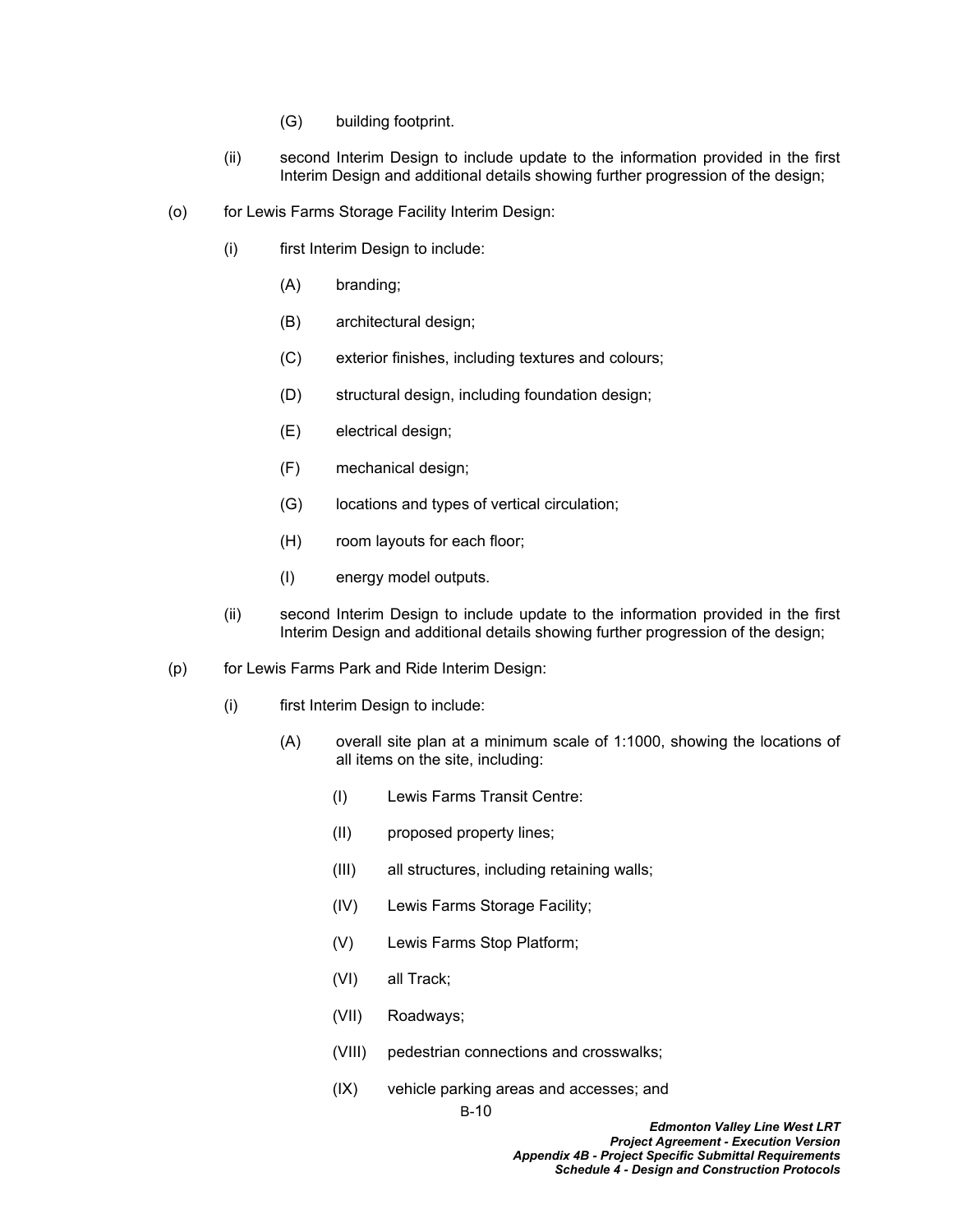- (X) track crossings.
- (B) site plan drawings, at a minimum scale of 1:500, detailing all of the above items, and including:
	- (I) Track drawings showing all Track, including:
		- 1) Limits of Track Types;
		- 2) Track Clearance Envelopes and crossovers; and
		- 3) OCS pole locations.
	- (II) Lewis Farms Park and Ride, including:
		- 1) Streets / Avenues / Roads labels;
		- 2) lane widths;
		- 3) pavement markings including parking bays, longitudinal markings, crosswalk markings and stop bars;
		- 4) turn bay lengths;
		- 5) turn bay tangents;
		- 6) taper lengths;
		- 7) corner radii;
		- 8) existing and proposed sidewalks and SUPs;
		- 9) curb ramp locations;
		- 10) utility crossings;
		- 11) existing and proposed curb lines;
		- 12) locations and number of each type of parking;
		- 13) landscaping areas;
		- 14) bicycle parking; and
		- 15) LRT Track (centerlines, and Track Clearance envelopes and crossovers), and related structures including platforms.
- (ii) second Interim Design to include:
	- (A) update to the information provided in the first Interim Design; and
	- (B) The following plans in accordance with Section 4.1 of the City of Edmonton Roadways Design Drawing Standards 2016: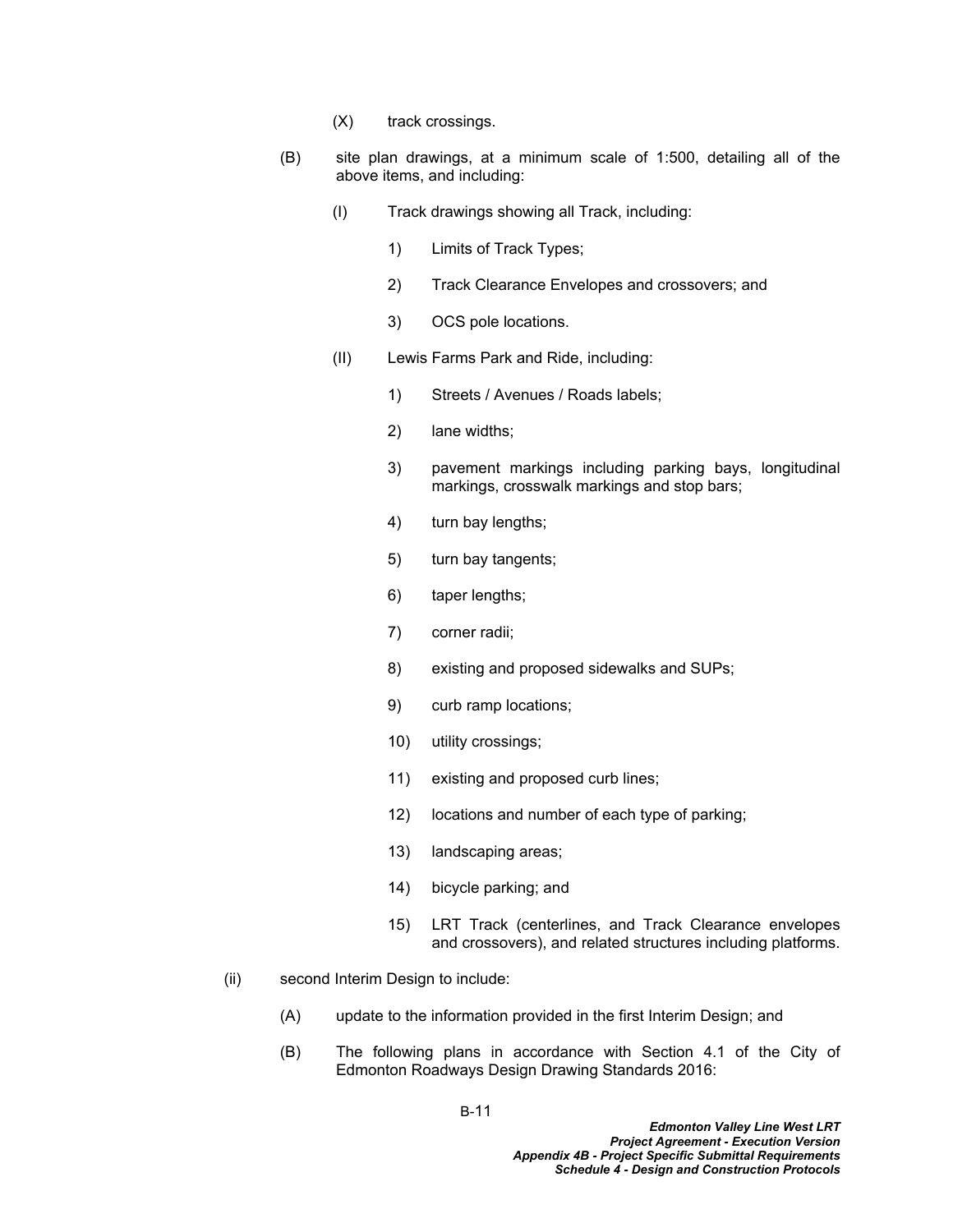- (I) Alignment drawings ("A" plans);
- (II) Details drawings ("D" plans);
- (III) Electrical drawings ("E" plans);
- (IV) Grading drawings ("G" plans);
- (V) Landscaping drawings ("H" plans);
- (VI) Street Lighting Drawings ("L" plans);
- (VII) Pavement Marking and Signage drawings ("P" plans);
- (VIII) Utility drawings ("U" plans); and
- (IX) Cross Section drawings ("X" plans)
- (q) For West Edmonton Mall Transit Centre Interim Design
	- (i) first Interim Design to include:
		- (A) overall site plan at a minimum scale of 1:1000, showing the locations of all items on the site, including:
			- (I) West Edmonton Mall Station Footprint:
			- (II) proposed property lines;
			- (III) all structures, including retaining walls;
			- (IV) Elevated Guideway supports;
			- (V) islands and busway;
			- (VI) pedestrian connections and crosswalks; and
			- (VII) accesses.
		- (B) site plan drawings, at a minimum scale of 1:500, detailing all of the above items, and including:
			- (I) Streets / Avenues / Roads labels;
			- (II) lane widths;
			- (III) pavement markings including longitudinal markings, crosswalk markings and stop bars;
			- (IV) bus bay dimensions;
			- (V) turn bay lengths;
			- (VI) turn bay tangents;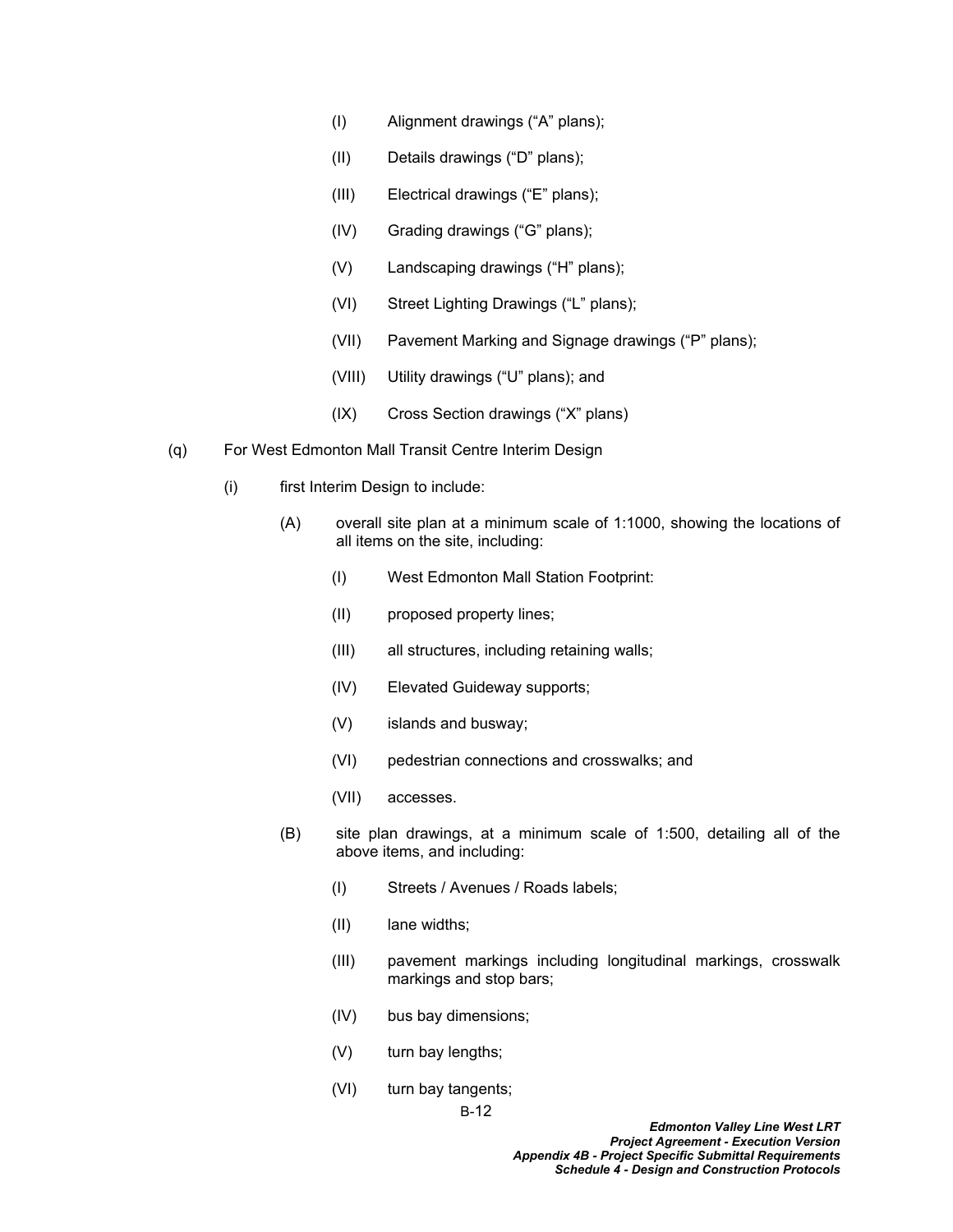- (VII) taper lengths;
- (VIII) corner radii;
- (IX) existing and proposed sidewalks and SUPs;
- (X) curb ramp locations;
- (XI) utility crossings;
- (XII) existing and proposed curb lines;
- (XIII) furnishings;
- (XIV) landscaping areas;
- (XV) bicycle parking;
- (XVI) Elevated Guideway supports and
- (XVII) station footprint, including access points.
- (ii) second interim Design to include:
	- (A) update to the information provided in the first Interim Design; and
	- (B) The following plans in accordance with Section 4.1 of the *City of Edmonton Roadways Design Drawing Standards 2016*:
		- (I) Alignment drawings ("A" plans);
		- (II) Details drawings ("D" plans);
		- (III) Electrical drawings ("E" plans);
		- (IV) Grading drawings ("G" plans);
		- (V) Street Lighting Drawings ("L" plans);
		- (VI) Pavement Marking and Signage drawings ("P" plans);
		- (VII) Utility drawings ("U" plans); and
		- (VIII) Cross Section drawings ("X" plans)
- (r) for all Track Interim Designs:
	- (i) first Interim Design to include:
		- (A) roll plans with profiles drawn to scale of 1:500 horizontal and 1:100 vertical containing:
			- (I) Design criteria/standards/considerations (for example, design and operating speed);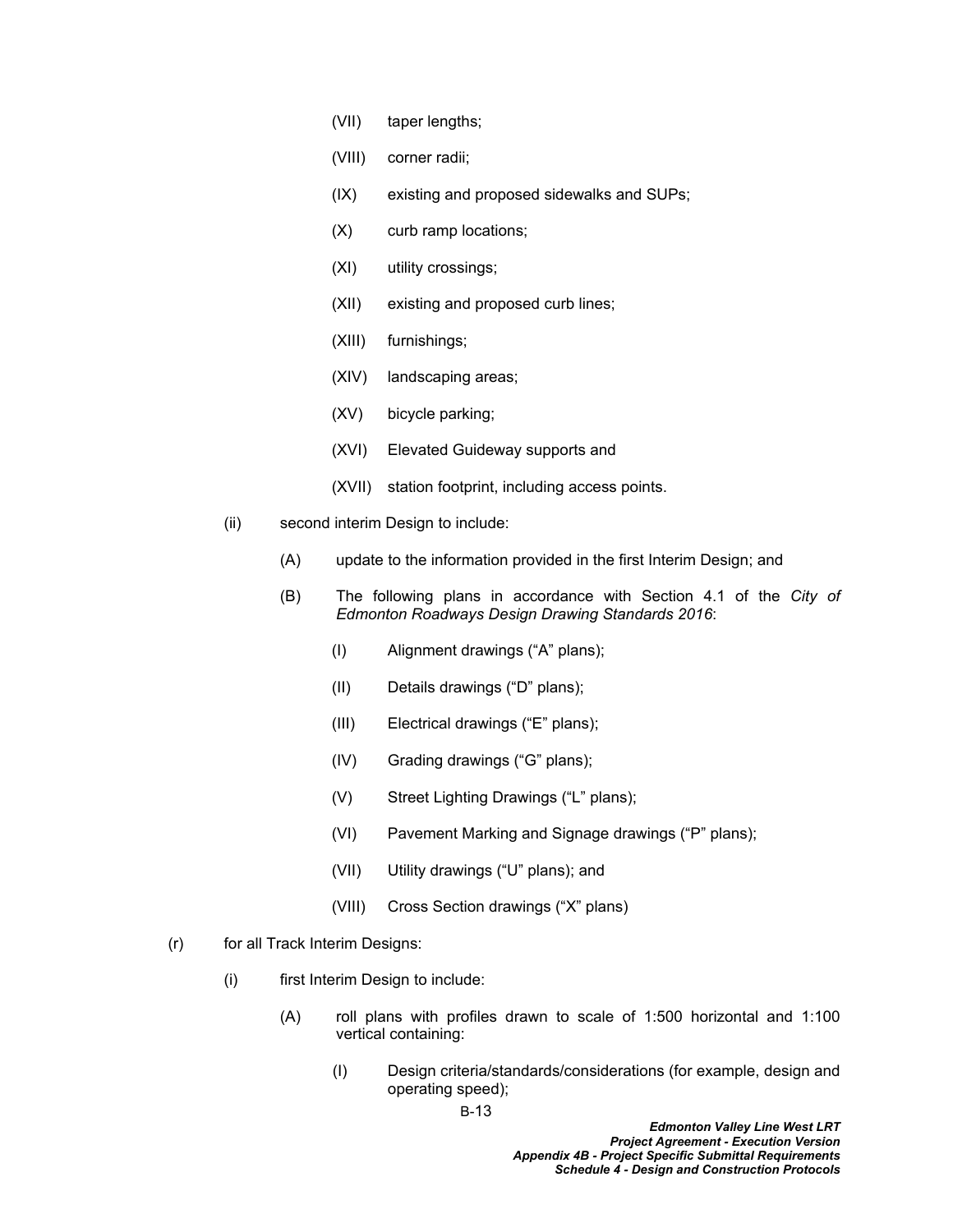- (II) special trackwork type and location;
- (III) locations of embedded, direct fixation, and ballasted track;
- (IV) vehicle arrestors, including colours, wraps and other treatments;
- (V) beginning and end of tangents, spirals and curves; and
- (VI) curve radii, Actual Superelevation (Ea), Unbalance Superelevation (Eu);
- (VII) Track spacing throughout Trackway
- (B) Typical Cross Sections and details of each track type with Dynamic **Envelope**
- (C) Connection and transition details for embedded track tie-in to Valley Line Stage 1 embedded track
- (D) Track Design Criteria Report for all trackwork and track alignment requirements including material requirements, rail neutral temperature and other elements which the design will follow.
- (E) Track Optimization Study as described in Section 3-1.1.2.A *[Track Alignment]* of Schedule 5 *[D&C Performance Requirements]*;
- (ii) second Interim Design to include:
	- (A) Update to the information provided in the first interim design; and
	- (B) Plans and details including the following:
		- (I) All Special Trackwork details including turnout and crossover geometry, details of switch points, frogs, switch blower or heating and connection details (for all track types),
		- (II) Track fastening details, including reinforcement and product materials for all track types
		- (III) Typical sections for all track conditions with clearance envelopes and dimensions including adjacent road, platforms, structures and grading
		- (IV) Layout details in plan for all track types (including direct fixation rail fastening structures/plinths)
		- (V) Typical plan and sections of track drains for each track type
		- (VI) Plan and section of Track transition zones
		- (VII) Layout and fastening details of vehicle arrestors
	- (C) Swept path analysis report including figures for all track conditions (i.e. track spacing change, tight radius curves, etc.)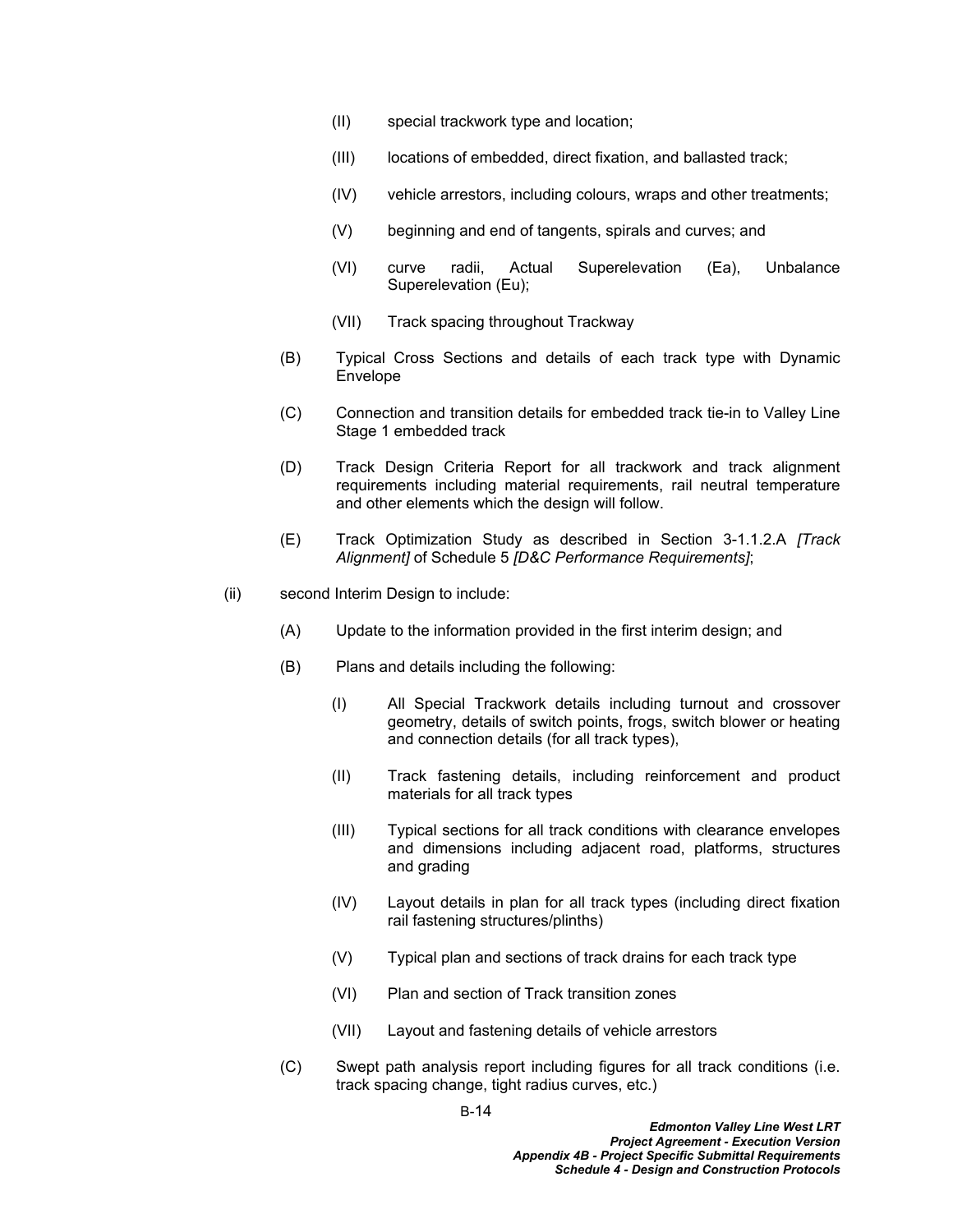- (D) Rail/Structure interaction report including rail gap analysis for all track types and rail deflection with respect to fastener spacing
- (E) Track construction specifications for all track types
- (F) Material procurement specifications for all rail materials including rail, special trackwork, fastening systems, and Other Trackwork Materials (OTM).
- (s) for all Systems Integration and Commissioning Interim Design:
	- (i) first Interim Design to include:
		- (A) a narrative description of the overall approach and technical details for each signalling system, including how Project Co will conform to the requirements set out in Section 6-1 [*Rail Systems*] of Schedule 5 [*D&C performance Requirements*];
		- (B) interface control documents for each system;
		- (C) system requirements specifications, including derived requirements;
		- (D) design drawings, including:
			- (I) single line diagrams;
			- (II) concept of operations and riser diagrams;
			- (III) layout plans and schedules; and
			- (IV) electro-mechanical interface requirements to support system functionality;
		- (E) cable and fibre routing;
		- (F) site locations and site plans;
		- (G) equipment layout drawings;
		- (H) interface control documents;
		- (I) conduit continuity diagrams;
		- (J) conduit fill calculations;
		- (K) identification of major raceway routes;
		- (L) fibre optic cable allocation tables;
		- (M) Fibre Optic Backbone routing and termination details;
		- (N) peripheral device space requirements; and
		- (O) wayside equipment enclosure wrap designs.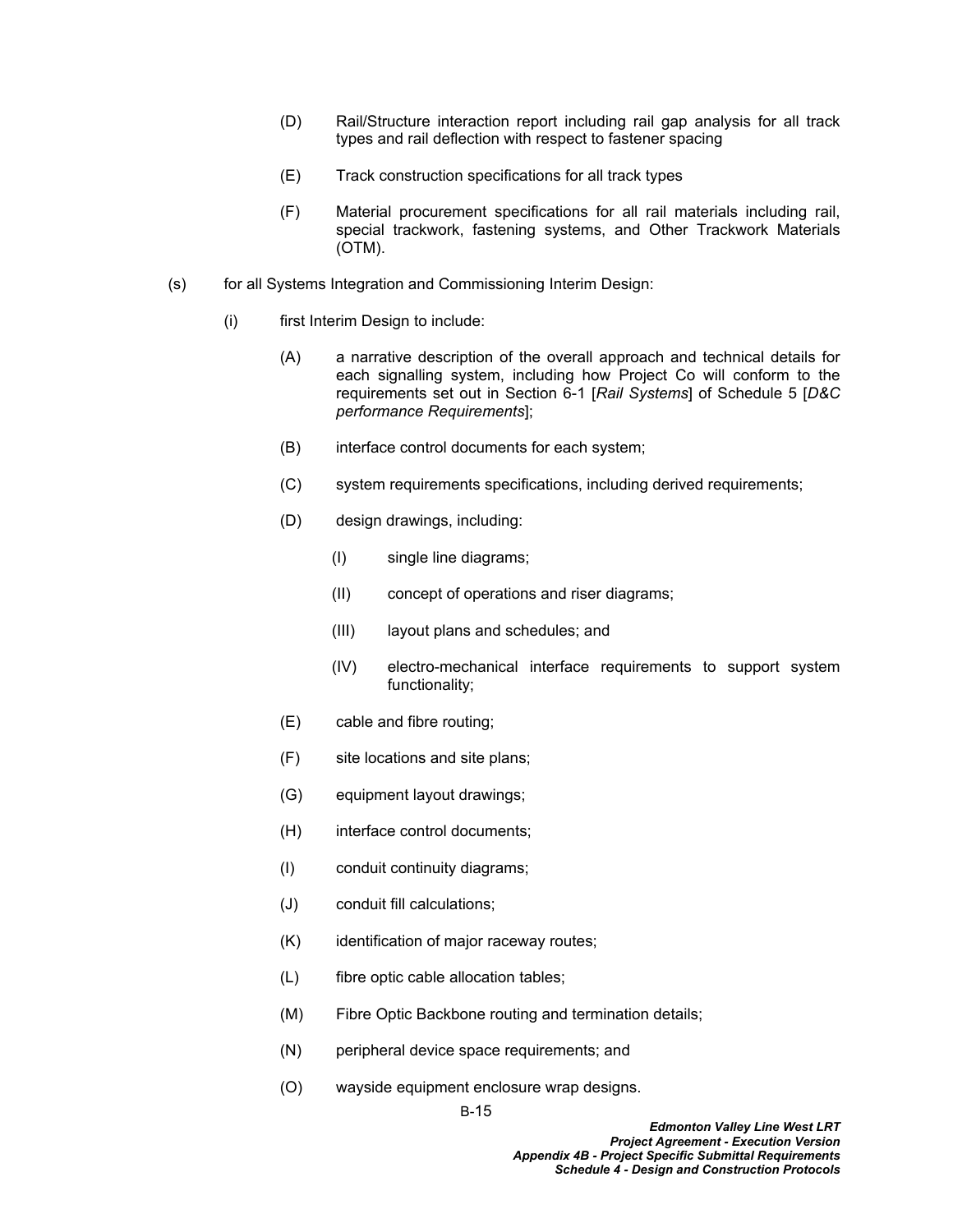- (ii) second Interim Design to include:
	- (A) update to the information provided in the first Interim Design;
	- (B) ICS Interface Control Documents for each system;
	- (C) local control panel HMI interface layouts for each individual system;
	- (D) wiring plans and schedules;
	- (E) local control panel layouts;
	- (F) system elements mounting details;
	- (G) backup OCC room layouts;
	- (H) wiring diagrams for backup OCC equipment;
	- (I) bandwidth calculations for CTS elements;
	- (J) optical power and loss budgets for CTS elements;
	- (K) network security analysis;
	- (L) IP addressing details; and
	- (M) obsolescence management plan
- (t) for all Signalling System Interim Design:
	- (i) first Interim Design to include:
		- (A) a narrative description of the overall approach and technical details for each signalling system, including how Project Co will conform to the requirements set out in Section 6-1 [*Rail Systems*] of Schedule 5 *[D&C performance Requirements*];
		- (B) TRPS Integration Plan;
		- (C) interface control documents for each system;
		- (D) system requirements specifications, including derived requirements;
		- (E) design drawings, including:
			- (I) single line diagrams;
			- (II) concept of operations and riser diagrams;
			- (III) layout plans and schedules; and
			- (IV) electro-mechanical interface requirements to support system functionality;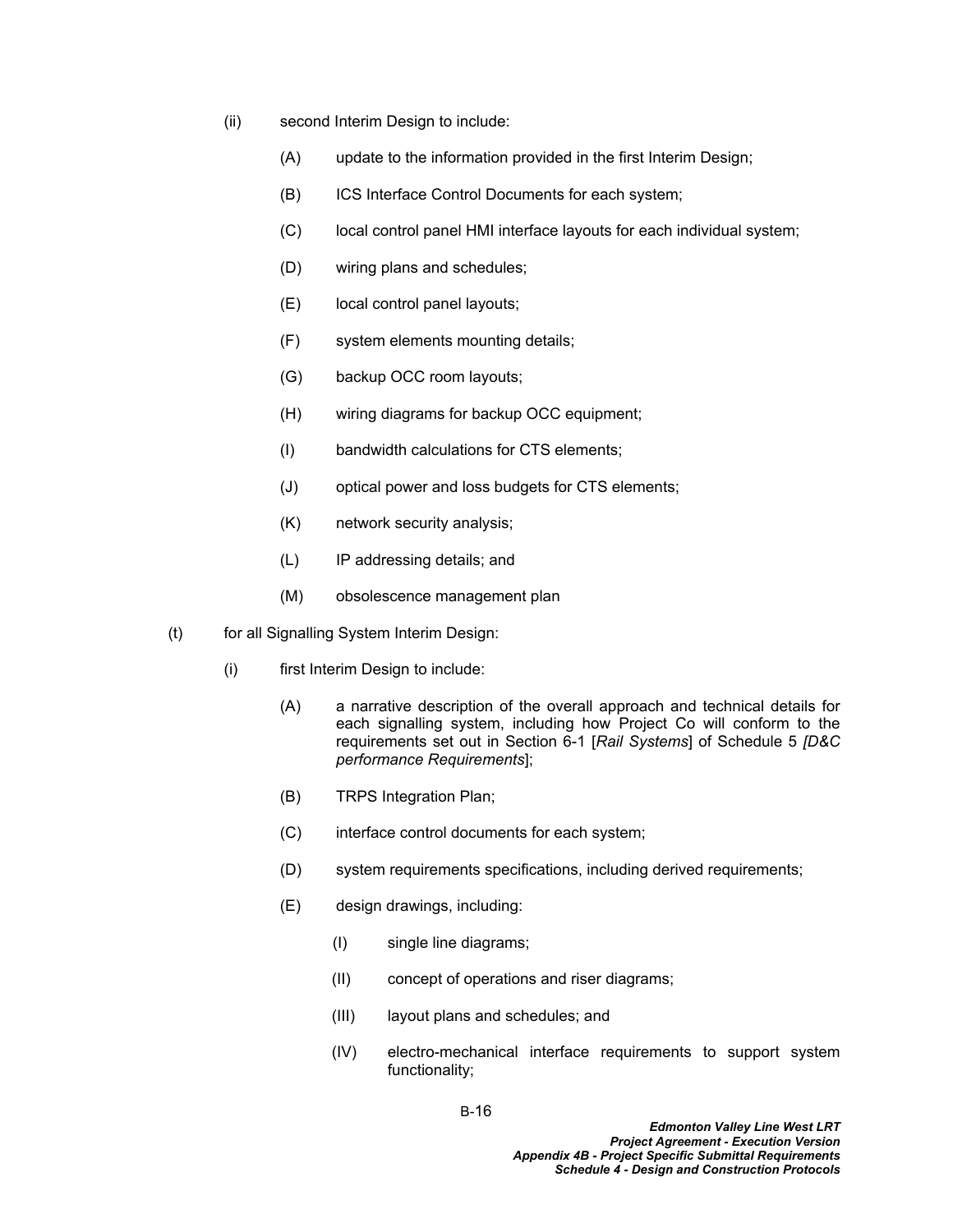- (F) conduit fill calculations;
- (G) identification of major raceway routes;
- (H) fibre optic cable allocation tables;
- (I) Fibre Optic Backbone routing and termination details;
- (J) network diagram;
- (K) fibre splice schedule; and
- (L) peripheral device space requirements for each signalling system;
- (ii) second Interim Design to include:
	- (A) update to the information provided in the first Interim Design;
	- (B) ICS Interface Control Documents for each system;
	- (C) wiring plans and schedules;
	- (D) local control panel layouts;
	- (E) system elements mounting details; and
	- (F) obsolescence management plan;
- (u) for all Communication Systems Interim Designs:
	- (i) first Interim Design to include:
		- (A) a narrative description of the overall approach and technical details for each communication system, including how Project Co will conform to the requirements set out in Section 6-1 [*Rail Systems*] of Schedule 5 [*D&C performance Requirements*];
		- (B) interface control documents for each system;
		- (C) system requirements specifications, including derived requirements;
		- (D) cable and fibre routing;
		- (E) site locations and site plans;
		- (F) equipment layout drawings;
		- (G) interface control documents;
		- (H) conduit continuity diagrams;
		- (I) conduit fill calculations;
		- (J) identification of major raceway routes;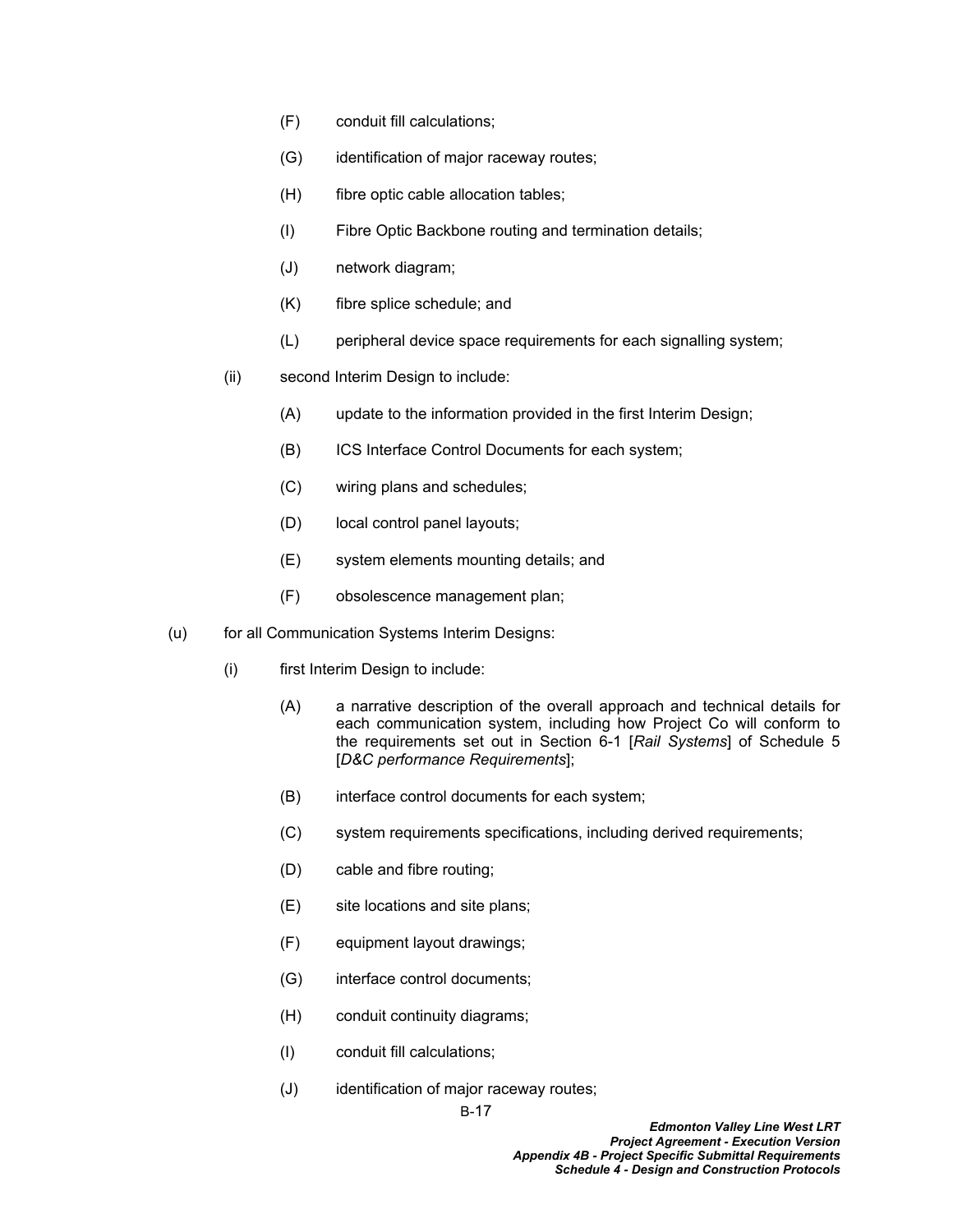- (K) fibre optic cable allocation tables;
- (L) Fibre Optic Backbone routing and termination details;
- (M) network diagram;
- (N) fibre splice schedule; and
- (O) peripheral device space requirements for each communication system;
- (ii) second Interim Design to include:
	- (A) update to the information provided in the first Interim Design;
	- (B) ICS Interface Control Documents for each system;
	- (C) local control panel HMI interface layouts for each individual system;
	- (D) wiring plans and schedules;
	- (E) local control panel layouts;
	- (F) system elements mounting details;
	- (G) backup OCC room layouts;
	- (H) wiring diagrams for backup OCC equipment;
	- (I) bandwidth calculations for CTS elements;
	- (J) optical power and loss budgets for CTS elements;
	- (K) network security analysis;
	- (L) IP addressing details; and
	- (M) obsolescence management plan;
- (v) for all Systems Duct Bank Interim Designs:
	- (i) first Interim Design to include:
		- (A) conduit fill calculations;
		- (B) identification of major raceway routes;
		- (C) fibre optic cable allocation tables;
		- (D) Fibre Optic Backbone routing and termination details;
		- (E) drainage design from maintenance holes and embedded pullboxes; and
		- (F) duct bank configuration, maintenance holes, access points, termination boxes and duct bank capacity allocations;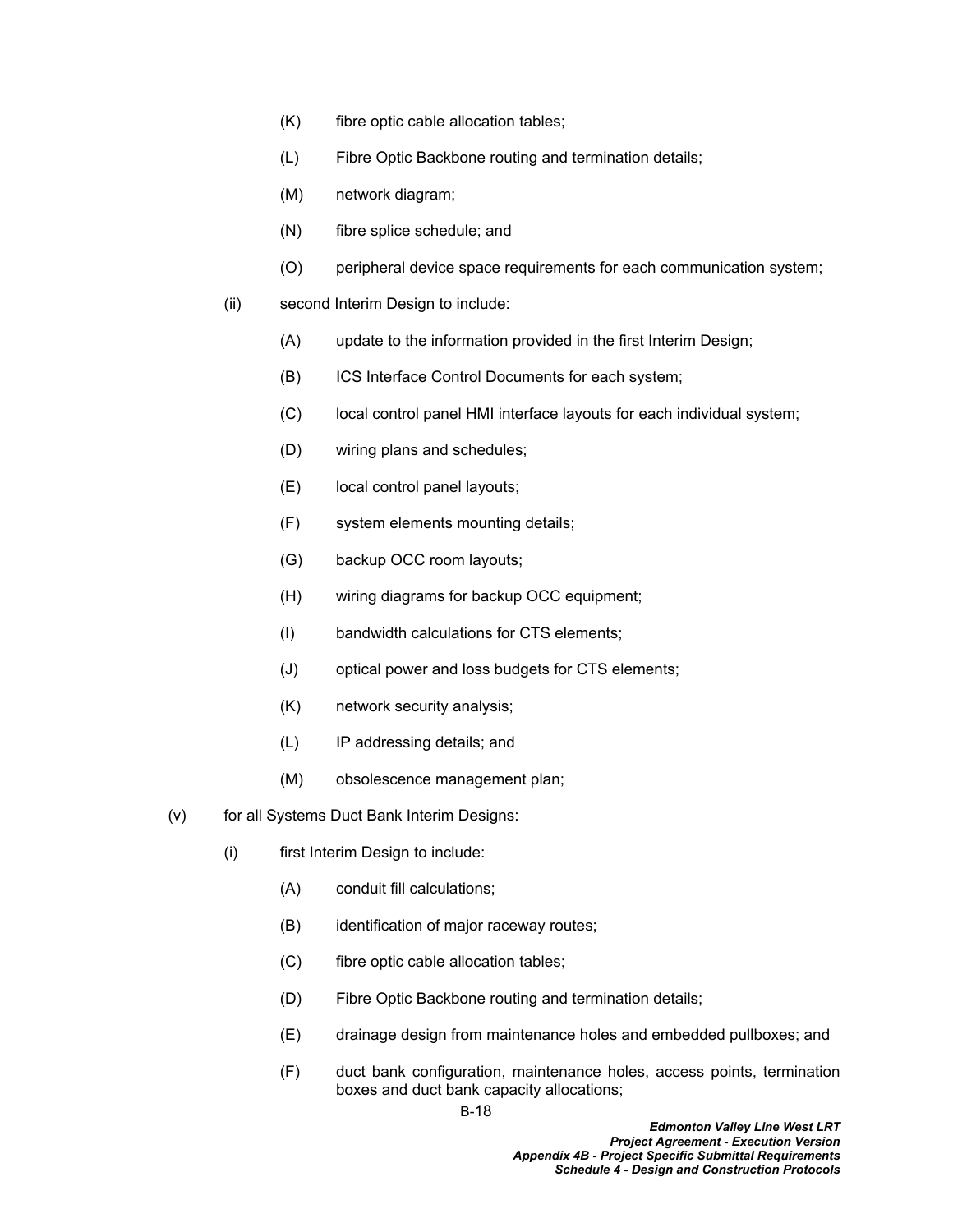- (ii) second Interim Design to include;
	- (A) update to the information provided in the first Interim Design; and
	- (B) conduit and Systems Duct Bank drawings.
- (w) for all Traction Power Substation Supply and Distribution Interim Designs:
	- (i) first Interim Design to include:
		- (A) a narrative description of the overall approach and technical details of the Traction Power System, including how Project Co will conform to the requirements set out in Section 6-2 *[Traction Power System]* of Schedule 5 *[D&C performance Requirements]*;
		- (B) the Load Flow Simulation Study as described in Section 6-2.3.1 *[Traction Power – General]* of Schedule 5 *[D&C Performance Requirements]*;
		- (C) conduit and duct bank routing to all TPSS locations;
		- (D) TPSS internal conduit and cable trays routing layouts;
		- (E) TPSS building below grade grounding drawings;
		- (F) TPSS lighting and 110V services drawings;
		- (G) TPSS equipment layout;
		- (H) maintenance holes and pullbox locations;
		- (I) tie-breaker room layout;
		- (J) negative tie provisions;
		- (K) HVAC ducts and cable trays routing layouts;
		- (L) auxiliary and emergency trip systems concept of operations;
		- (M) fire and smoke detection concept of operations;
		- (N) security and intrusion detection concept of operations;
		- (O) network diagram;
		- (P) fibre splice schedule;
		- (Q) peripheral device space requirements;
		- (R) Emergency Alarm Station locations and conduit stub-ups;
		- (S) a description of the Traction Power supply design, failure modes and mitigations; and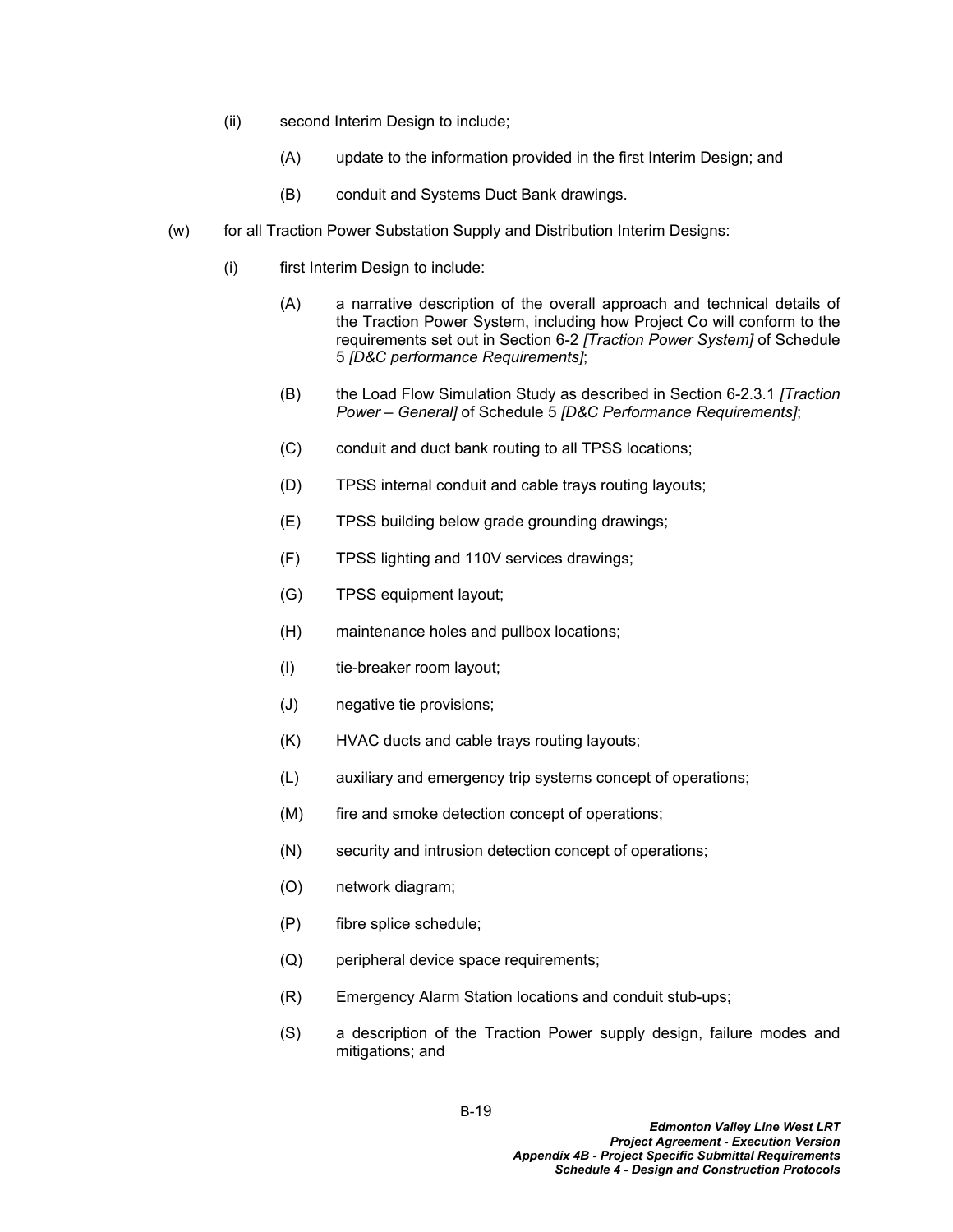- (T) a description of the Traction Power grounding and corrosion control strategy;
- (ii) second Interim Design to include:
	- (A) update to the information provided in the first Interim Design;
	- (B) protective relaying and transfer trip concept of operation;
	- (C) AC and DC circuit breaker control schematic diagrams;
	- (D) ground grid design calculations;
	- (E) detailed design for each TPSS;
	- (F) TPSS conduit and cable tray layout;
	- (G) auxiliary and emergency trip systems riser diagrams;
	- (H) fire and smoke detection riser diagrams;
	- (I) security and intrusion detection riser diagrams;
	- (J) protective relaying schedules; and
	- (K) traction feeder schedule.
- (x) for all OCS and OCS Line Wide Interim Designs:
	- (i) first Interim Design to include:
		- (A) a narrative description of the overall approach and technical details of the OCS system, including how Project Co will conform to the requirements set out in Section 6-3 *[Overhead Catenary System]* of Schedule 5 *[D&C performance Requirements]*;
		- (B) a description of the OCS grounding and corrosion control strategy;
		- (C) typical OCS arrangements within mixed-use sections, confined sections, character zones and areas with height restrictions;
		- (D) switchgear, transformers, and load centres identification and ratings;
		- (E) OCS overlap charts and tension lengths;
		- (F) typical loading tables;
		- (G) wind, ice and radial loads and calculations;
		- (H) along track movement, stagger change and effect, auto tension catenary diagrams;
		- (I) feeder and jumper details;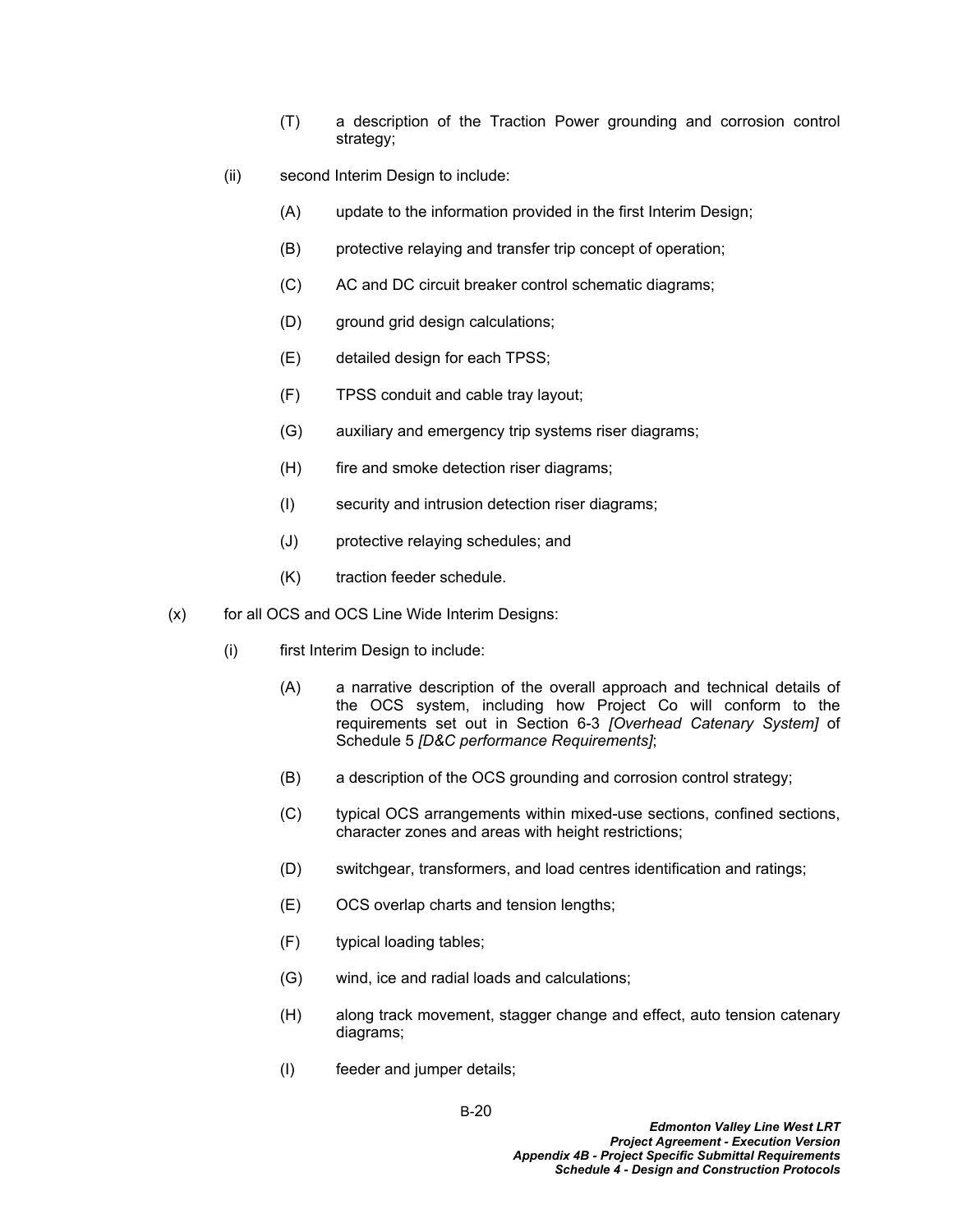- (J) section isolator design;
- (K) catenary hangers and suspension assemblies;
- (L) negative return details;
- (M) pole types, including finishes; and
- (N) pole locations;
- (x) second Interim Design to include update to the information provided in the first Interim Design and additional details showing further progression of the design.

## **2. FINAL DESIGN DRAWING CONTENTS**

The contents of the Final Designs for each discipline shall contain the appropriate amount of information to demonstrate compliance with the Project Requirements, and where applicable shall include final versions of the drawings and documents provided in the second Interim Design, including any updated information. The contents of the Final Designs for certain disciplines shall also include:

- (a) for all Traffic Signal Final Designs:
	- (i) final versions of all previous submittals;
	- (ii) Traffic Controller programming sheets;
	- (iii) cabinet layouts; and
	- (iv) Traffic Controller database files.
- (b) for all System Integration and Commissioning Final Designs:
	- (i) final versions of all previous submittals;
	- (ii) detailed configuration information, including a network administration guide and a system administration guide; and
	- (iii) shop drawings and cutsheets
- (f) for all Signalling System Final Designs:
	- (i) final versions of all previous submittals;
	- (ii) detailed configuration information, including a network administration guide and a system administration guide; and
	- (iii) shop drawings and cutsheets;
- (g) for all Communication Systems Final Designs:
	- (i) final versions of all previous submittals;
	- (ii) detailed configuration information, including a network administration guide and a system administration guide; and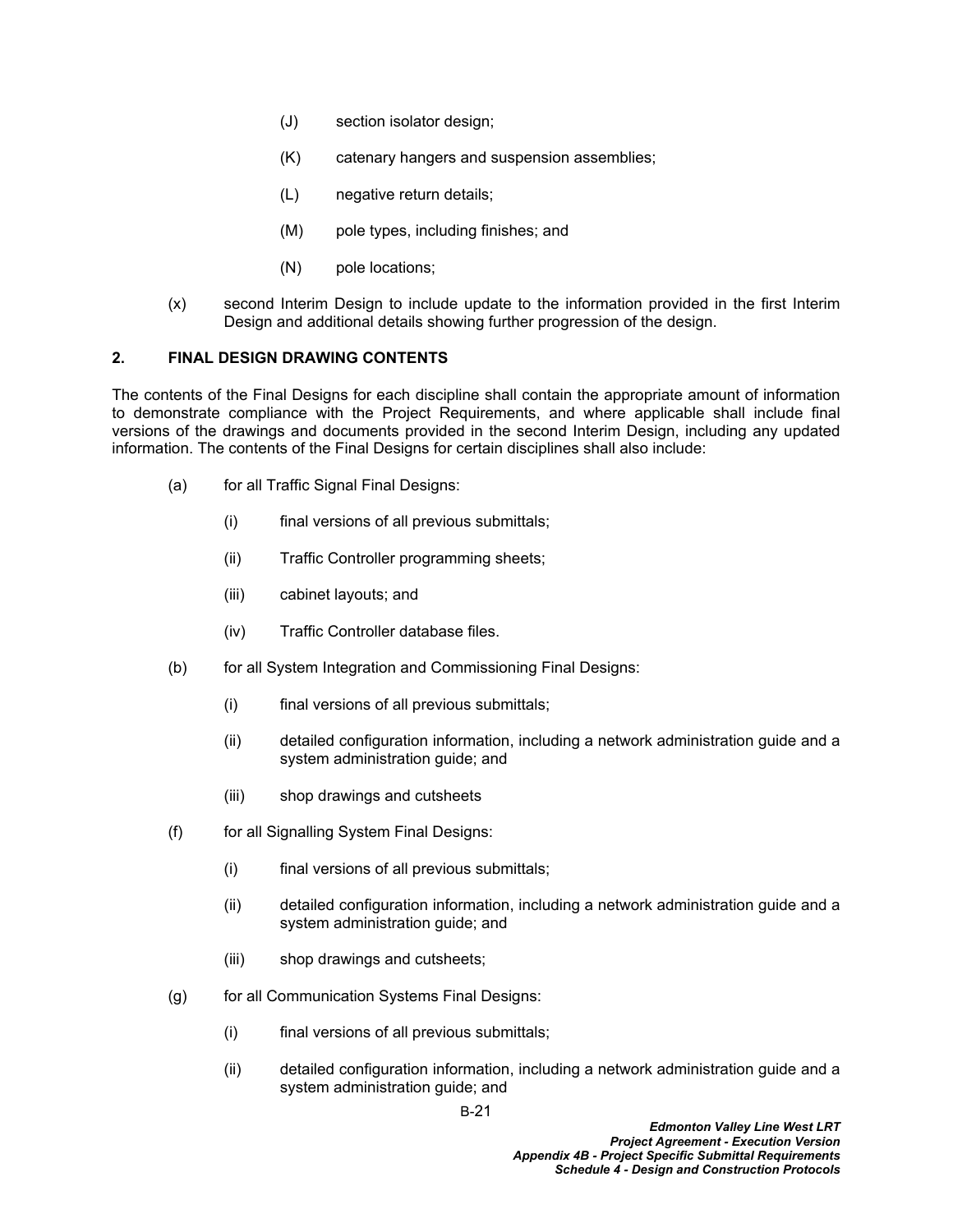- (iii) shop drawings and cutsheets.
- (h) for all Traction Power Substation Supply and Distribution Final Designs:
	- (i) final versions of all previous submittals;
	- (ii) TPSS civil and structural drawings;
	- (iii) relaying and coordination study;
	- (iv) system start-up plan;
	- (v) TPSS shop drawings;
	- (vi) Traction Power System shop drawings; and
	- (vii) description of the Traction Power System, including normal and abnormal operation modes.
- (i) for all OCS and OCS Line Wide Final Designs:
	- (i) final versions of all previous submittals;
	- (ii) section isolator hardware; and
	- (iii) OCS shop drawings.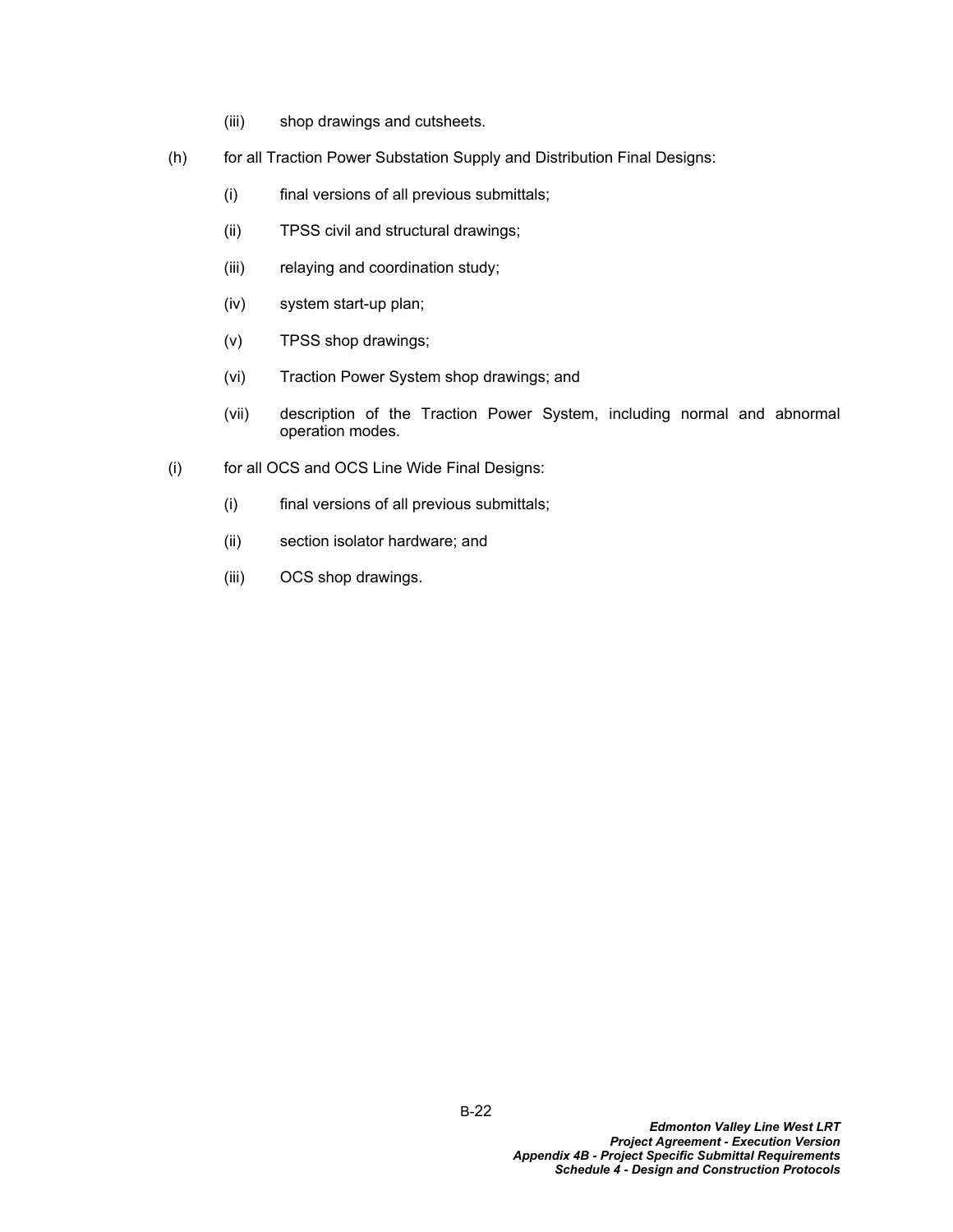### **Appendix 4C - PROJECT DRAWING STANDARDS**

### **1. DRAFTING GUIDELINES AND INSTRUCTIONS**

#### **1.1 General**

- (a) This Appendix 4C *[Project Drawing Standards]* applies to all hard copy and electronic drawing submissions.
- (b) All electronic drawings shall be submitted in a DWG format compatible with Autodesk 2018 or newer products.
- (c) All electronic files submitted shall be virus free.
- (d) The Project coordinate system is NAD83 3TM referenced to the 114° meridian.
- (e) All drawings shall be submitted in GRID coordinates.
- (f) All drawings shall be legible and scalable.
- (g) Drawings shall be in accordance with the City of Edmonton Roadways Design Drawing Standards where indicated.

### **1.2 Drawing Layout**

- (a) All drawings shall be completed in metric units.
- (b) Drawing files shall be drawn at 1:1.
- (c) The scanning of hard copy drawings to produce the required drawing files is not acceptable. Only vector based (CAD) drawings are to be used.
- (d) The file name shall be the same as the drawing number.
- (e) The scale selected for a particular drawing will depend on the information to be shown on the drawing. The scales are based on full-sized, nominally A1, drawings. The preferred scales to be used on all drawings are as in Table 4C1:

| <b>Type of Drawing</b>           | <b>Preferred</b> |       |
|----------------------------------|------------------|-------|
| <b>Overall Plans</b>             |                  | 1:500 |
| Plan / Profiles                  | Horizontal       | 1:500 |
|                                  | Vertical         | 1:100 |
| <b>Cross Sections</b>            | Horizontal       | 1:100 |
|                                  | Vertical         | 1:20  |
| Architectural / Structural Plans | 1:100            |       |
| Details                          |                  | 1:20  |

Table 4C-1. Preferred Drawing Scales

### **1.3 Drafting**

The following is a list of drafting guidelines and instructions for the Project:

(a) all line work must be accurate and all intersections must be trimmed;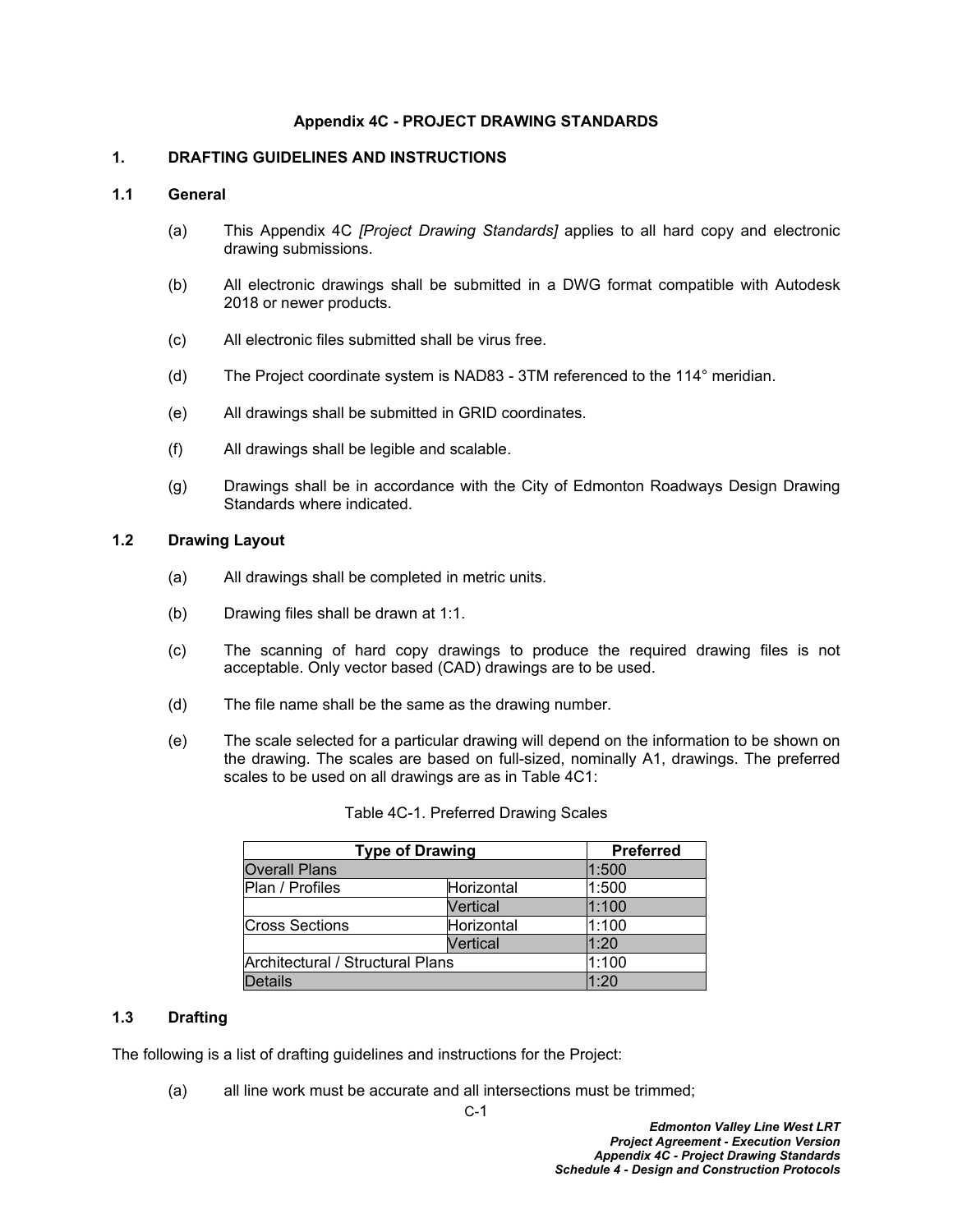- (b) all drawing files must be purged of and audited for redundant and unnecessary information;
- (c) all lettering shall be in capitals except metric SI unit symbols which are to follow SI practice (e.g. mm, m, km, kN, MPa);
- (d) when associated with a number, symbols shall always be used (e.g. 16 m, not 16 metre). However, in text the unit shall be spelled out in full;
- (e) when a decimal fraction is used, a leading zero shall be placed in front of the decimal point;
- (f) do not abbreviate unless required to save space. Do not abbreviate in notes;
- (g) when abbreviating, use only standard abbreviations, and use without periods;
- (h) place annotations as close as possible to the relevant item to eliminate or reduce the length of leaders;
- (i) where possible annotations shall be in full and positioned to be readable from the bottom of the plan;
- (j) river and stream names shall follow the shape of the feature;
- (k) use a space between numbers and units (e.g. 100 mm);
- (l) cross references to other drawings in notes shall refer to the other drawing number;
- (m) all dimensions shall be ground dimensions. Stations may be given in either grid or ground coordinates. The chosen system shall be specified in the general notes and used uniformly across all drawings sets;
- (n) skew angles shall be given to the nearest minute;
- (o) all drawing sets shall have consistent presentation. Design teams shall be coordinated so that all like drawings are presented in a uniform manner;
- (p) each drawing package shall include legends for all linetypes and symbols; and
- (q) design drawings shall illustrate what is to be constructed and shall not show multiple options.

### **1.4 Drawing Content**

For all design within the Road Right of Way, design drawings sets shall be organized in accordance with Chapter 4 of the *City of Edmonton Roadways Design Drawing Standards 2016*, available in the Disclosed Data.

For all other disciplines, design drawings sets shall be organized in accordance with current best practice.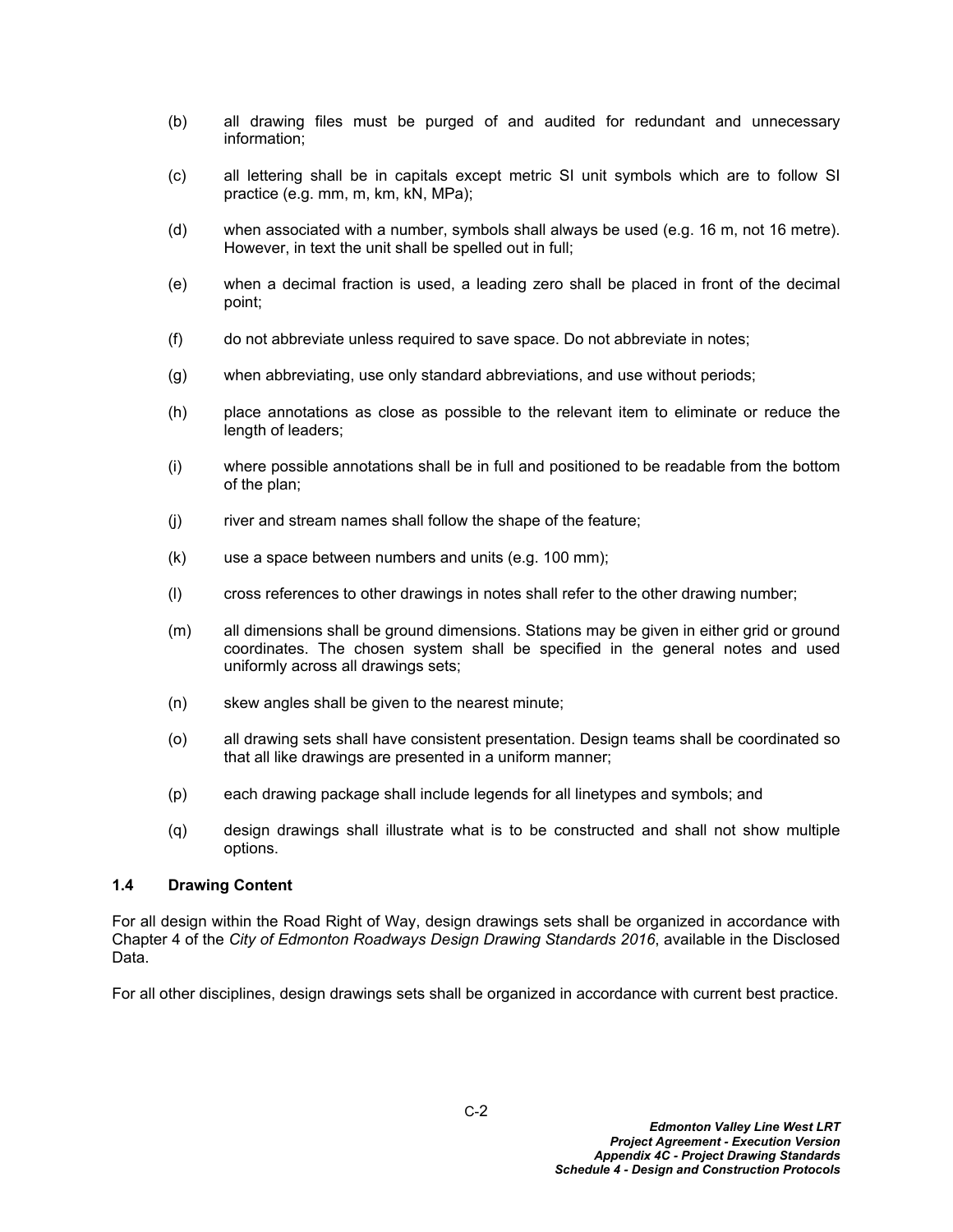## **1.5 Layer Naming Conventions**

A system of CAD layer naming conventions shall be developed and used in accordance with the level structure set out in Chapter 2 of the *City of Edmonton Roadways Design Drawing Standards 2016*, available in the Disclosed Data.

## **2. DRAWING MANAGEMENT**

## **2.1 Drawing Organization**

(a) For all CAD submissions all referenced files shall be bound together into one file.

## **2.2 Submissions**



## **2.2.1 General**

- (a) An index listing of all drawings included in the drawing set shall be shown on the first sheet of the set.
- (b) All objects on layers that are turned off or frozen shall be deleted from the drawing.
- (c) All drawings shall be drawn at a scale of 1:1.
- (d) Confirm that any externally referenced files are correctly attached.

### **2.2.2 Drawing Submissions**

- (a) Presentation drawings for providing information to Stakeholders shall be provided upon request. These are usually larger drawings, images, and charts that may be mounted on foamcore for display, and are intended to be used at open houses, Stakeholder meetings, council presentations, internal meetings, or other gatherings. These drawings shall be submitted:
	- $(i)$  in hard copy and mounted, if requested; and
	- (ii) electronically, in the following formats:
		- (A) PDF;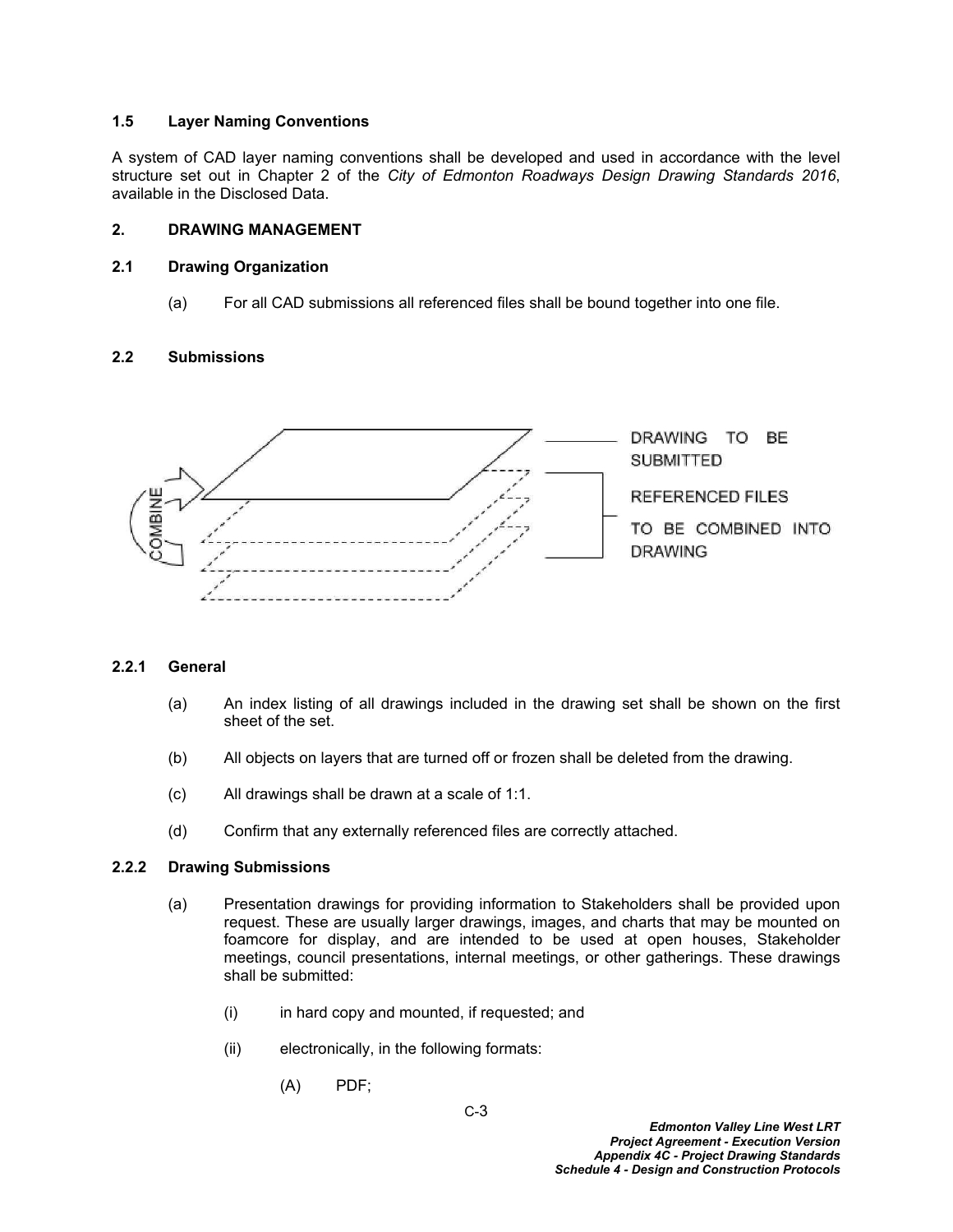- (B) a DWG format compatible with Autodesk 2018 or newer products; and
- (C) scanned to TIFF (if hand drawn or coloured).
- (b) Report drawings & figures, if requested, shall be either  $8\frac{1}{2}$ " x 11" or 11" x 17" in sheet size, and shall be submitted:
	- (i) in hard copy as part of a report; and
	- (ii) electronically as part of the report, in the following formats:
		- (A) PDF;
		- (B) a DWG format compatible with Autodesk 2018 or newer products.; and
		- (C) scanned to TIFF (if hand drawn).
- (c) Where sketches are required for clarification of any design, they shall be either  $8\frac{1}{2}$ " x 11" or 11" x 17" in sheet size, and shall be submitted:
	- (i) in hard copy for distribution to Stakeholders; and
	- (ii) submitted in the following electronic formats:
		- (A) PDF; and
		- (B) a DWG format compatible with Autodesk 2018 or newer products.
- (d) Design Drawings for each Final Design shall:
	- (i) be issue no "0", dated and initialled in the "issue data" portion of the title block for Design Drawings that had no revisions or addenda changes;
	- (ii) have a note on the CAD files indicating when the original Design Drawings were signed and stamped, and by whom;
	- (iii) be submitted electronically in the following quantities and formats:
		- (A) two (2) sets of 11" x 17" Design Drawings, scaled half size, in PDF on CD, DVD, USB drive or portable HDD; and
		- (B) two (2) sets of the native Design Drawings in a DWG format compatible with Autodesk 2018 or newer products on CD, DVD, USB drive or portable HDD;
- (e) If required, revised Design Drawings for a Final Design shall:
	- (i) include the next sequential revision number as the revision number with a description of the revision in the revision block. The revision shall be clouded on the Design Drawing, and noted with the revision number shown adjacent to the cloud in a triangle;
	- (ii) include a note indicating when the original Design Drawing was signed and stamped, and by whom on the AutoCAD versions of the drawing; and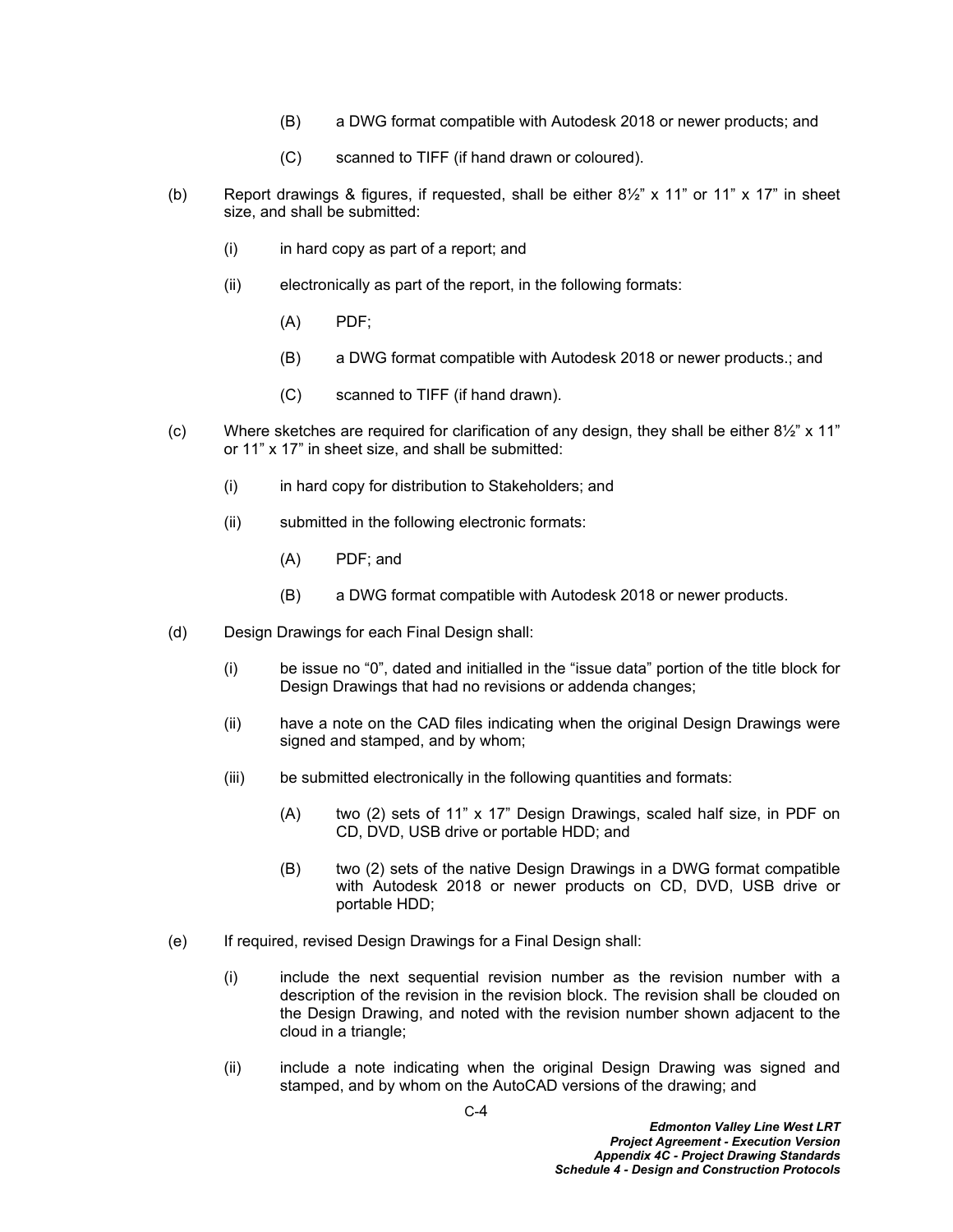- (iii) be submitted in the following electronic formats:
	- (A) PDF; and
	- (B) a DWG format compatible with Autodesk 2018 or newer products.
- (f) All Record Drawings shall:
	- (i) include the note "Record" and initials in the "issue data" portion of the revision block;
	- (ii) be clean of revision notes and clouding from previous revisions;
	- (iii) have the revision number reset to 0;
	- (iv) include the typed name of the reviewer in the "reviewed by" title block;
	- (v) be submitted electronically in the following quantities and formats:
		- (A) two (2) sets of 11" x 17" Record Drawings, scaled half size, in PDF on CD, DVD, USB drive or portable HDD; and
		- (B) two (2) sets of the native Record Drawings in CAD DGN format compatible with Microstation Select Series 10 or newer products on CD, DVD, USB drive or portable HDD;
	- (vi) be submitted in hard copy in the following quantity and format:
		- (A) two (2) sets of signed and stamped full sized set of Record Drawings on 24 lb bond paper; and
	- (vii) include all record shop drawings on CD, DVD, USB drive or portable HDD.

## **2.2.3 City of Edmonton CARDEX Naming Format**

- (a) All Roadways, drainage and landscaping Final Design drawings shall include a secondary drawing numbering format that conforms to the standard City of Edmonton CARDEX system.
- (b) Project Co shall provide a drawing list for all Roadways, drainage and landscaping drawings in advance of the Final Design submission in order for the City to assign CARDEX numbers for the drawings. The City will need 10 Business Days to review the drawings lists and provide the requested numbers. Project Co shall accommodate this requirement in scheduling the submission of all applicable Final Designs.
- (c) For reference, "S085 131 A01", is the file name format for all Roadways, drainage and landscaping drawings.

## **2.2.4 Final Roadways Base Drawing Layer Format**

(a) Notwithstanding the electronic filing requirements of Section 2.2.2 *[Drawing Submissions]* of this Appendix 4C *[Project Drawing Standards]* , the final Roadways base drawing file shall be submitted in DGN format compatible with Microstation Select Series 10 or newer products, with the following levels: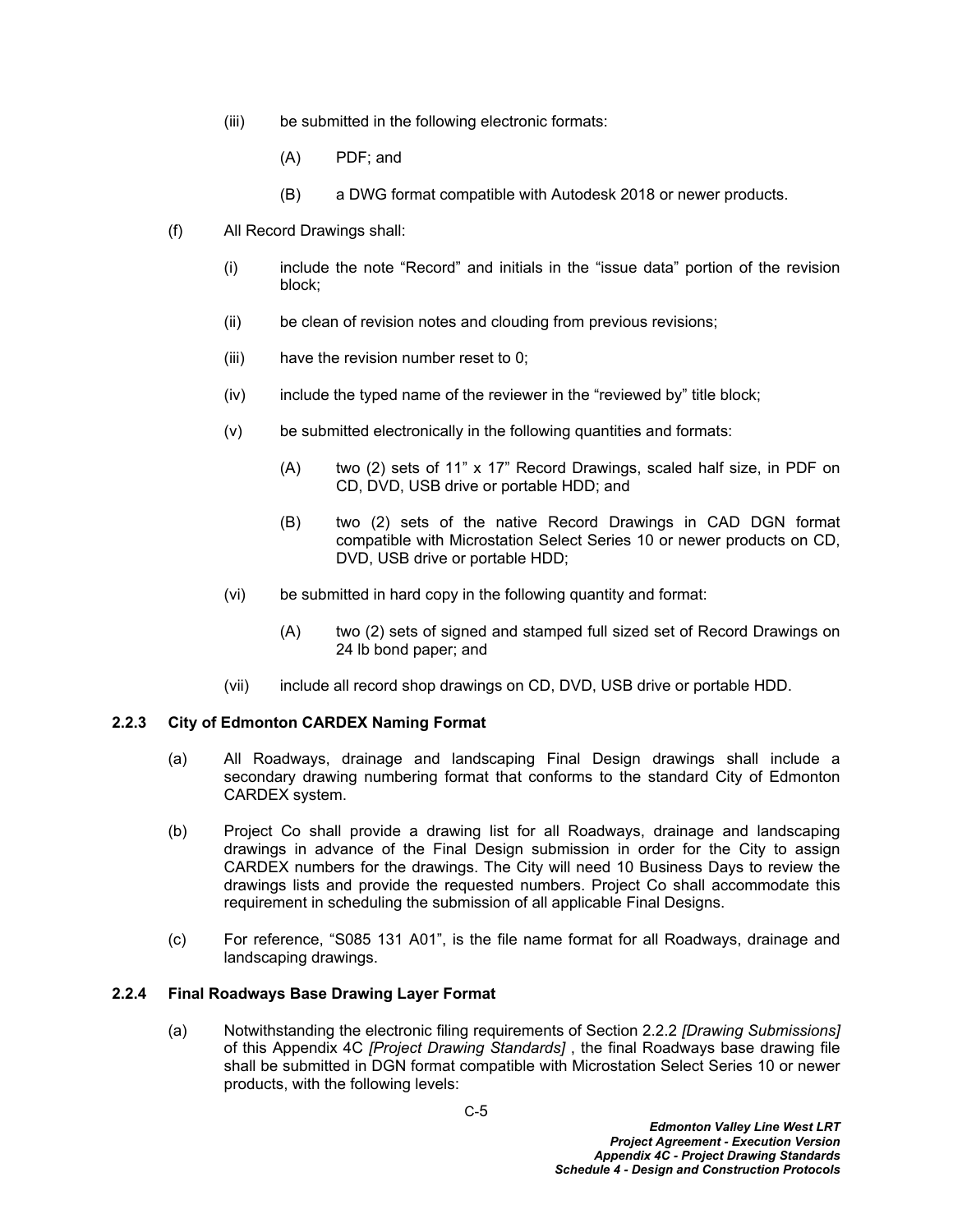(i) Curb Line:

(A) Level Name: RD\_DETL\_CURB, color=9, weight=3, linestyle=0;

(ii) Lip Line:

(A) Level Name: RD\_DETL\_LIPG, color=8, weight=2, linestyle=0;

- (iii) Walk/Curb Ramps:
	- (A) Level Name: RD\_DETL\_WALK, color=13, weight=2, linestyle=0; and
- (iv) Shared Use Paths:
	- (A) Level Name: RD\_DETL\_WALK, color=8, weight=2, linestyle=0.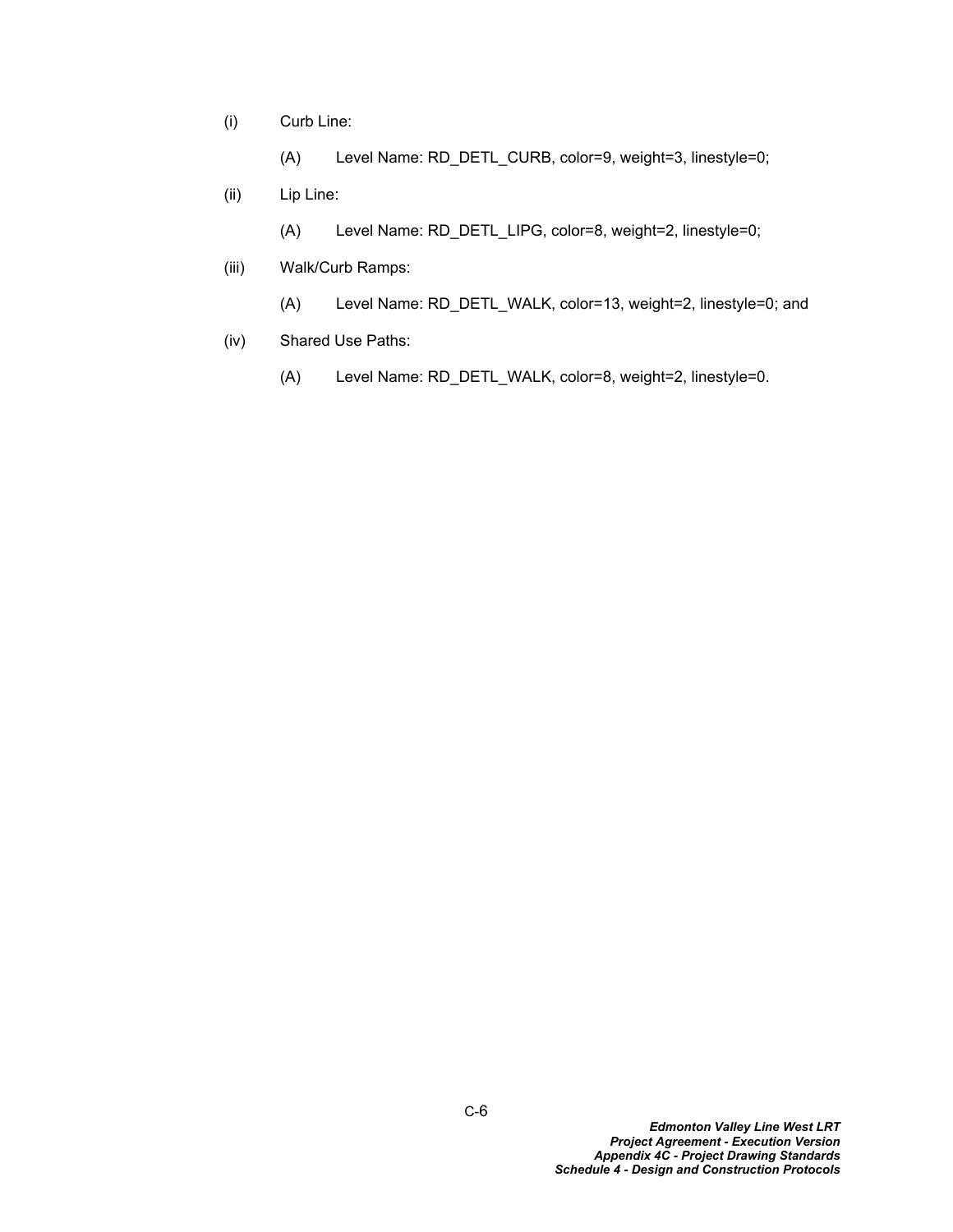| <b>Item</b>         |                    |                                                                                                              |                              |
|---------------------|--------------------|--------------------------------------------------------------------------------------------------------------|------------------------------|
| No.<br>$\mathbf{1}$ | Level              | <b>Name</b>                                                                                                  | <b>WBS Discipline</b>        |
| $\overline{2}$      | Level 0            | <b>Construction</b><br>Area 1 - From east of 102 Ave/102 St to west of 102 Ave/107 St, and from south of 102 |                              |
|                     | Level 1            | Ave/107 St to south of 104 Ave/107 St                                                                        |                              |
| 3                   | Level <sub>2</sub> | <b>Alex Decoteau Stop</b>                                                                                    | <b>Facilities</b>            |
| 4                   | Level <sub>2</sub> | <b>NorQuest Stop</b>                                                                                         | <b>Facilities</b>            |
| 5                   | Level <sub>2</sub> | <b>Utilities</b>                                                                                             | <b>Utilities</b>             |
| 6                   | Level <sub>2</sub> | <b>Civil Drainage</b>                                                                                        | <b>Drainage</b>              |
| 7                   | Level <sub>2</sub> | <b>Roadways</b>                                                                                              | <b>Roads</b>                 |
| 8                   | Level <sub>2</sub> | <b>Track Structure</b>                                                                                       | <b>Structures</b>            |
| 9                   | Level <sub>2</sub> | Landscaping/Streetscaping                                                                                    | Landscaping                  |
| 10                  | Level 2            | 107 Street/104 Avenue Utility Complex                                                                        | <b>Facilities</b>            |
| 11                  | Level <sub>2</sub> | <b>Retaining Walls</b>                                                                                       | <b>Structures</b>            |
| 12                  | Level <sub>2</sub> | <b>OCS Foundations</b>                                                                                       | <b>Structures</b>            |
| 13                  | Level <sub>2</sub> | <b>Duct Bank</b>                                                                                             | <b>Duct Banks</b>            |
| 14                  | Level <sub>2</sub> | <b>Street Lighting</b>                                                                                       | <b>Street Lighting</b>       |
| 15                  | Level <sub>2</sub> | <b>Traffic Signals</b>                                                                                       | <b>Traffic Signals</b>       |
| 16                  | Level <sub>2</sub> | <b>Public Art</b>                                                                                            | <b>Public Art</b>            |
| 17                  |                    |                                                                                                              | <b>System</b>                |
|                     | Level 2            | <b>Systems Integration and Commissioning</b>                                                                 | Integration                  |
| 18                  | Level 1            | Area 2 - From east of 104 Ave/105 St to west of 104 Ave/121 St                                               |                              |
| 19                  | Level <sub>2</sub> | <b>MacEwan Arts/112 Street Stop</b>                                                                          | <b>Facilities</b>            |
| 20                  | Level <sub>2</sub> | The Yards/116 Street Stop                                                                                    | <b>Facilities</b>            |
| 21                  | Level 2            | <b>Brewery/120 Street Stop</b>                                                                               | <b>Facilities</b>            |
| 22                  | Level <sub>2</sub> | <b>Utilities</b>                                                                                             | <b>Utilities</b>             |
| 23                  | Level <sub>2</sub> | <b>Civil Drainage</b>                                                                                        | <b>Drainage</b>              |
| 24                  | Level <sub>2</sub> | <b>Roadways</b>                                                                                              | <b>Roads</b>                 |
| 25                  | Level <sub>2</sub> | <b>Track Structure</b>                                                                                       | <b>Structures</b>            |
| 26                  | Level <sub>2</sub> | Landscaping                                                                                                  | Landscaping                  |
| 27                  | Level <sub>2</sub> | <b>Retaining Walls</b>                                                                                       | <b>Structures</b>            |
| 28                  | Level <sub>2</sub> | <b>Oliver Square Utility Complex</b>                                                                         | <b>Facilities</b>            |
| 29                  | Level <sub>2</sub> | <b>OCS Foundations</b>                                                                                       | <b>Structures</b>            |
| 30                  | Level 2            | <b>Duct Bank</b>                                                                                             | <b>Duct Banks</b>            |
| 31                  | Level <sub>2</sub> | <b>Street Lighting</b>                                                                                       | <b>Street Lighting</b>       |
| 32                  | Level 2            | <b>Traffic Signals</b>                                                                                       | <b>Traffic Signals</b>       |
| 33                  | Level <sub>2</sub> | <b>Public Art</b>                                                                                            | <b>Public Art</b>            |
| 34                  | Level 2            | <b>Systems Integration and Commissioning</b>                                                                 | <b>System</b><br>Integration |
| 35                  |                    | Area 3 - From west of 104 Ave/121 St to west of Stony Plain Rd./139                                          |                              |
|                     | Level 1            | <b>St</b>                                                                                                    |                              |
| 36                  | Level <sub>2</sub> | 124 Street Stop                                                                                              | <b>Facilities</b>            |
| 37                  | Level <sub>2</sub> | <b>Glenora Stop</b>                                                                                          | <b>Facilities</b>            |
| 38                  | Level 2            | <b>Utilities</b>                                                                                             | <b>Utilities</b>             |
| 39                  | Level <sub>2</sub> | <b>Stony Plain Road Bridge</b>                                                                               | <b>Structures</b>            |
| 40                  | Level <sub>2</sub> | <b>Civil Drainage</b>                                                                                        | <b>Drainage</b>              |
| 41                  | Level 2            | <b>Roadways</b>                                                                                              | <b>Roads</b>                 |

# **Appendix 4D - WORK BREAKDOWN STRUCTURE**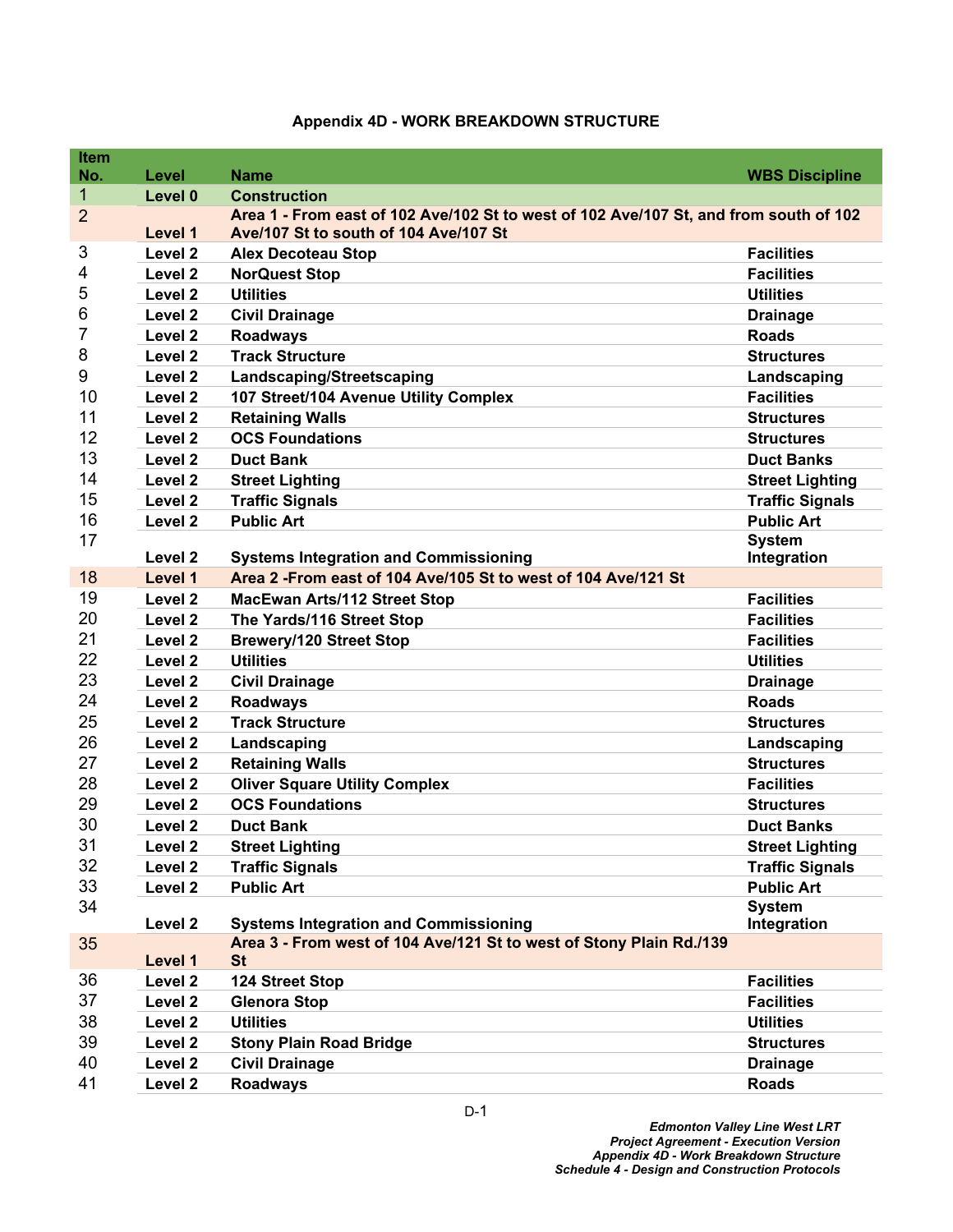| 42 | Level <sub>2</sub> | <b>Track Structure</b>                                                                                                                      | <b>Structures</b>      |
|----|--------------------|---------------------------------------------------------------------------------------------------------------------------------------------|------------------------|
| 43 | Level <sub>2</sub> | Landscaping                                                                                                                                 | Landscaping            |
| 44 | Level 2            | 124 Street/Stony Plain Road Utility Complex                                                                                                 | <b>Facilities</b>      |
| 45 | Level 2            | <b>Stony Plain Road/132 Street Utility Complex</b>                                                                                          | <b>Facilities</b>      |
| 46 | Level 2            | <b>Retaining Walls</b>                                                                                                                      | <b>Structures</b>      |
| 47 | Level <sub>2</sub> | <b>OCS Foundations</b>                                                                                                                      | <b>Structures</b>      |
| 48 | Level <sub>2</sub> | <b>Duct Bank</b>                                                                                                                            | <b>Duct Banks</b>      |
| 49 | Level <sub>2</sub> | <b>Street Lighting</b>                                                                                                                      | <b>Street Lighting</b> |
| 50 | Level 2            | <b>Traffic Signals</b>                                                                                                                      | <b>Traffic Signals</b> |
| 51 | Level 2            | <b>Public Art</b>                                                                                                                           | <b>Public Art</b>      |
| 52 |                    |                                                                                                                                             | <b>System</b>          |
|    | Level <sub>2</sub> | <b>Systems Integration and Commissioning</b>                                                                                                | Integration            |
| 53 |                    | Area 4 - From west of Stony Plain Rd./139 St to west of Stony Plain<br>Rd./156 St, and from north of Stony Plain Rd./156 St to north of 156 |                        |
|    | Level 1            | St/99 Ave                                                                                                                                   |                        |
| 54 | Level <sub>2</sub> | <b>Grovenor/142 Street Stop</b>                                                                                                             | <b>Facilities</b>      |
| 55 | Level 2            | <b>Stony Plain Road/149 Street Stop</b>                                                                                                     | <b>Facilities</b>      |
| 56 | Level <sub>2</sub> | <b>Jasper Place Stop</b>                                                                                                                    | <b>Facilities</b>      |
| 57 | Level 2            | <b>Utilities</b>                                                                                                                            | <b>Utilities</b>       |
| 58 | Level <sub>2</sub> | <b>Civil Drainage</b>                                                                                                                       | <b>Drainage</b>        |
| 59 | Level 2            | <b>Roadways</b>                                                                                                                             | <b>Roads</b>           |
| 60 | Level <sub>2</sub> | <b>Track Structure</b>                                                                                                                      | <b>Structures</b>      |
| 61 | Level 2            | Landscaping/Streetscaping                                                                                                                   | Landscaping            |
| 62 | Level 2            | <b>Retaining Walls</b>                                                                                                                      | <b>Structures</b>      |
| 63 | Level <sub>2</sub> | <b>Stony Plain Road/144 Street Utility Complex</b>                                                                                          | <b>Facilities</b>      |
| 64 | Level 2            | 100A Avenue/156 Street Utility Complex                                                                                                      | <b>Facilities</b>      |
| 65 | Level <sub>2</sub> | <b>OCS Foundations</b>                                                                                                                      | <b>Structures</b>      |
| 66 | Level 2            | <b>Duct Bank</b>                                                                                                                            | <b>Duct Banks</b>      |
| 67 | Level 2            | <b>Street Lighting</b>                                                                                                                      | <b>Street Lighting</b> |
| 68 | Level 2            | <b>Traffic Signals</b>                                                                                                                      | <b>Traffic Signals</b> |
| 69 | Level <sub>2</sub> | <b>Public Art</b>                                                                                                                           | <b>Public Art</b>      |
| 70 |                    |                                                                                                                                             | <b>System</b>          |
|    | Level <sub>2</sub> | <b>Systems Integration and Commissioning</b>                                                                                                | Integration            |
| 71 |                    | Area 5 - From north of 156 St/99 Ave to south of Meadowlark Rd, and from east of                                                            |                        |
|    | Level 1            | Meadowlark Rd to east of 87 Ave/163 St                                                                                                      |                        |
| 72 | Level <sub>2</sub> | <b>Glenwood/Sherwood Stop</b>                                                                                                               | <b>Facilities</b>      |
| 73 | Level <sub>2</sub> | <b>Meadowlark Stop</b>                                                                                                                      | <b>Facilities</b>      |
| 74 | Level <sub>2</sub> | <b>Utilities</b>                                                                                                                            | <b>Utilities</b>       |
| 75 | Level 2            | <b>Civil Drainage</b>                                                                                                                       | <b>Drainage</b>        |
| 76 | Level <sub>2</sub> | <b>Roadways</b>                                                                                                                             | <b>Roads</b>           |
| 77 | Level 2            | <b>Track Structure</b>                                                                                                                      | <b>Structures</b>      |
| 78 | Level <sub>2</sub> | Landscaping                                                                                                                                 | Landscaping            |
| 79 | Level <sub>2</sub> | <b>Retaining Walls</b>                                                                                                                      | <b>Structures</b>      |
| 80 | Level <sub>2</sub> | 156 Street/94 Avenue Utility Complex                                                                                                        | <b>Facilities</b>      |
| 81 | Level 2            | 89 Ave/Meadowlark Road Utility Complex                                                                                                      | <b>Facilities</b>      |
| 82 | Level 2            | <b>OCS Foundations</b>                                                                                                                      | <b>Structures</b>      |
| 83 | Level 2            | <b>Duct Bank</b>                                                                                                                            | <b>Duct Banks</b>      |
| 84 | Level 2            | <b>Street Lighting</b>                                                                                                                      | <b>Street Lighting</b> |
| 85 | Level <sub>2</sub> | <b>Traffic Signals</b>                                                                                                                      | <b>Traffic Signals</b> |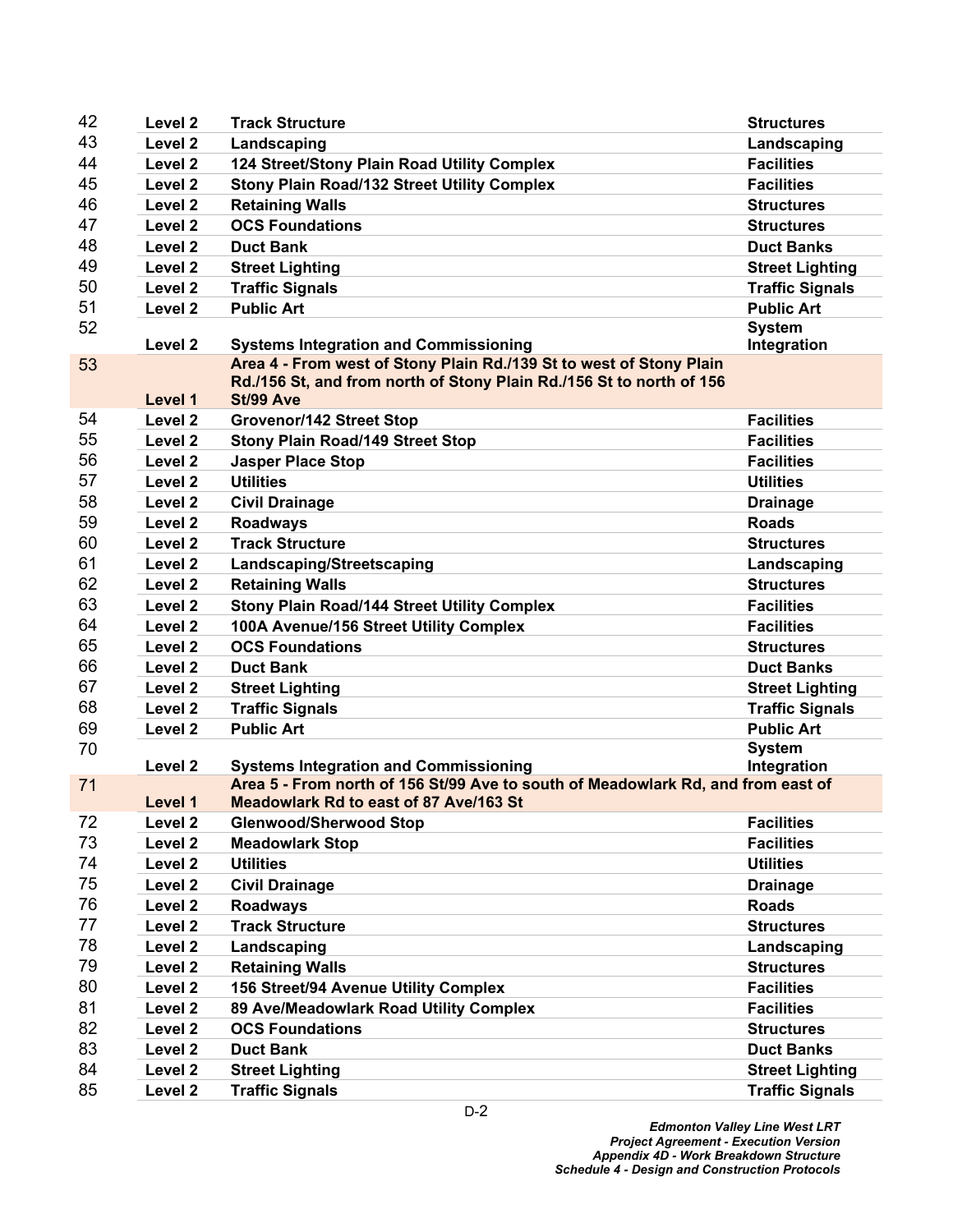| 86         | Level <sub>2</sub>                       | <b>Public Art</b>                                                  | <b>Public Art</b>                           |
|------------|------------------------------------------|--------------------------------------------------------------------|---------------------------------------------|
| 87         |                                          |                                                                    | <b>System</b>                               |
|            | Level <sub>2</sub>                       | <b>Systems Integration and Commissioning</b>                       | Integration                                 |
| 88         | Level 1                                  | Area 6 - From east of 87 Ave/163 St to 87 Ave/TUC                  |                                             |
| 89         | Level <sub>2</sub>                       | <b>Misericordia Station</b>                                        | <b>Facilities</b>                           |
| 90         | Level 2                                  | <b>West Edmonton Mall Station</b>                                  | <b>Facilities</b>                           |
| 91         | Level <sub>2</sub>                       | <b>Aldergrove/Belmead Stop</b>                                     | <b>Facilities</b>                           |
| 92         | Level <sub>2</sub>                       | <b>West Edmonton Mall Transit Centre</b>                           | <b>Roads</b>                                |
| 93         | Level <sub>2</sub>                       | <b>Utilities</b>                                                   | <b>Utilities</b>                            |
| 94         | Level <sub>2</sub>                       | 87 Avenue Elevated Guideway                                        | <b>Structures</b>                           |
| 95         | Level <sub>2</sub>                       | <b>Civil Drainage</b>                                              | <b>Drainage</b>                             |
| 96         | Level <sub>2</sub>                       | <b>Roadways</b>                                                    | <b>Roads</b>                                |
| 97         | Level <sub>2</sub>                       | <b>Track Structure</b>                                             | <b>Structures</b>                           |
| 98         | Level <sub>2</sub>                       | Landscaping                                                        | Landscaping                                 |
| 99         | Level <sub>2</sub>                       | <b>Retaining Walls</b>                                             | <b>Structures</b>                           |
| 100        | Level 2                                  | 87 Avenue/165 Street Utility Complex                               | <b>Facilities</b>                           |
| 101        | Level <sub>2</sub>                       | 87 Avenue/182 St Utility Complex                                   | <b>Facilities</b>                           |
| 102        | Level 2                                  | 87 Avenue/190 Street Utility Complex                               | <b>Facilities</b>                           |
| 103        | Level <sub>2</sub>                       | <b>OCS Foundations</b>                                             | <b>Structures</b>                           |
| 104        | Level <sub>2</sub>                       | <b>Duct Bank</b>                                                   | <b>Duct Banks</b>                           |
| 105        | Level <sub>2</sub>                       | <b>Street Lighting</b>                                             | <b>Street Lighting</b>                      |
| 106        | Level <sub>2</sub>                       | <b>Traffic Signals</b>                                             | <b>Traffic Signals</b>                      |
| 107        | Level <sub>2</sub>                       | <b>Public Art</b>                                                  | <b>Public Art</b>                           |
| 108        |                                          |                                                                    | <b>System</b>                               |
|            | Level <sub>2</sub>                       | <b>Systems Integration and Commissioning</b>                       | Integration                                 |
| 109        | Level 1                                  | Area 7 - From east TUC boundary to west TUC boundary               |                                             |
| 110        | Level <sub>2</sub>                       | <b>Utilities</b>                                                   | <b>Utilities</b>                            |
| 111        | Level <sub>2</sub>                       | <b>Anthony Henday Drive LRT Bridge</b>                             | <b>Structures</b>                           |
| 112        | Level <sub>2</sub>                       | <b>Civil Drainage</b>                                              | <b>Drainage</b>                             |
| 113        | Level 2                                  | <b>Roadways</b>                                                    | <b>Roads</b>                                |
| 114        | Level <sub>2</sub>                       | <b>Track Structure</b>                                             | <b>Structures</b>                           |
| 115        | Level 2                                  | Landscaping                                                        | Landscaping                                 |
| 116        | Level <sub>2</sub>                       | <b>Retaining Walls</b>                                             | <b>Structures</b>                           |
| 117        | Level <sub>2</sub>                       | <b>OCS Foundations</b>                                             | <b>Structures</b>                           |
| 118        | Level <sub>2</sub>                       | <b>Duct Bank</b>                                                   | <b>Duct Banks</b>                           |
| 119        | Level 2                                  | <b>Street Lighting</b>                                             | <b>Street Lighting</b>                      |
| 120        | Level <sub>2</sub>                       | <b>Traffic Signals</b>                                             | <b>Traffic Signals</b>                      |
| 121        |                                          |                                                                    | <b>System</b>                               |
|            | Level <sub>2</sub>                       | <b>Systems Integration and Commissioning</b>                       | Integration                                 |
| 122        |                                          | Area 8 - From west TUC boundary to west of Webber Greens           |                                             |
|            | Level 1                                  | <b>Drive/Park and Ride Access Road and Lewis Farms Site</b>        |                                             |
| 123        |                                          |                                                                    |                                             |
|            | Level 2                                  | <b>Lewis Farms Stop</b>                                            | <b>Facilities</b>                           |
| 124        | Level <sub>2</sub>                       | <b>Lewis Farms Park and Ride</b>                                   | <b>Roads</b>                                |
| 125        | Level <sub>2</sub>                       | <b>Roadways</b>                                                    | <b>Roads</b>                                |
| 126        | Level <sub>2</sub>                       | <b>Civil Drainage</b>                                              | <b>Drainage</b>                             |
| 127        | Level <sub>2</sub>                       | <b>Track Structure</b>                                             | <b>Structures</b>                           |
| 128<br>129 | Level <sub>2</sub><br>Level <sub>2</sub> | <b>Yard and Track Works</b><br><b>Lewis Farms Storage Facility</b> | <b>Track Alignment</b><br><b>Facilities</b> |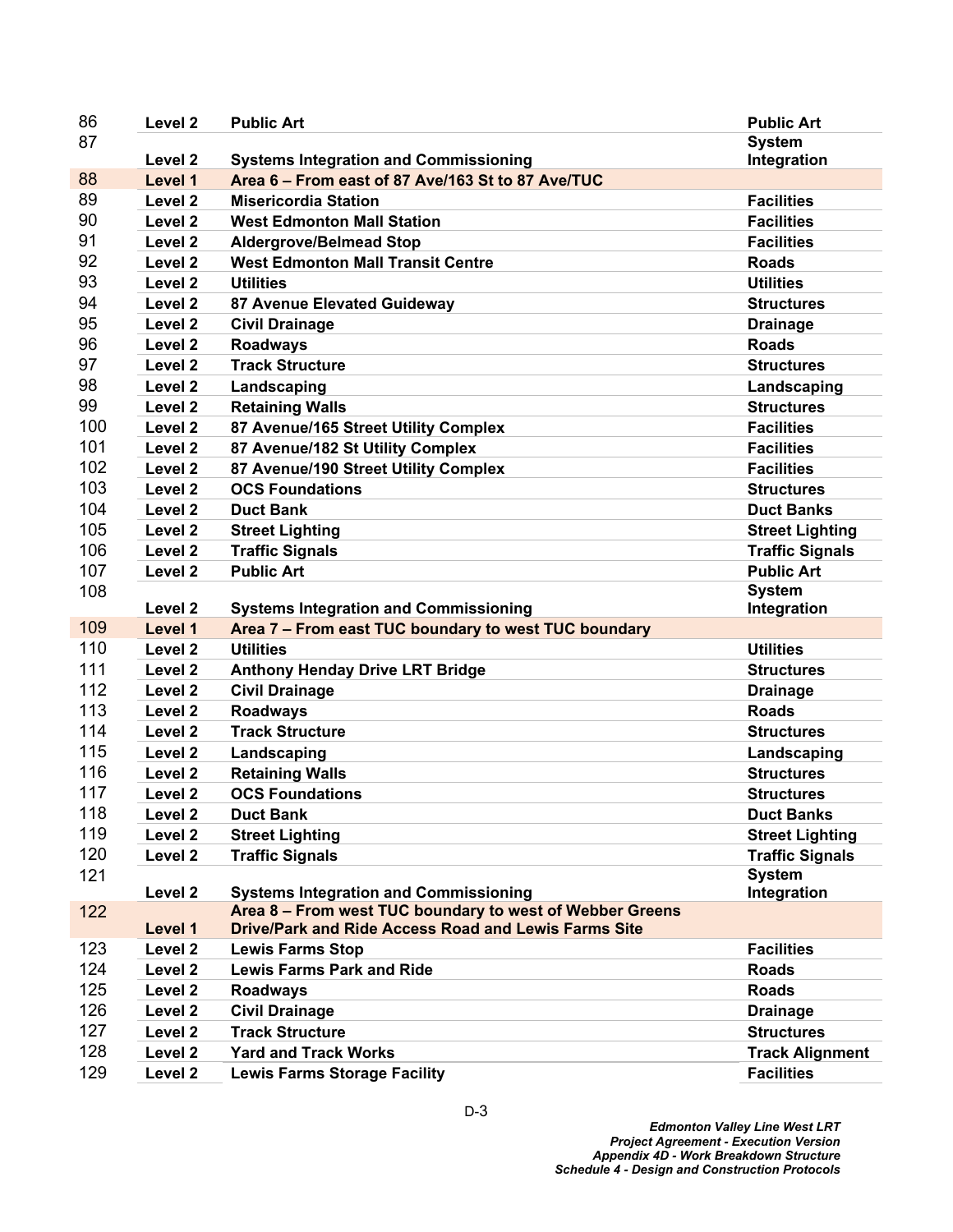| 130 | Level <sub>2</sub> | <b>Utilities</b>                                         | <b>Utilities</b>             |
|-----|--------------------|----------------------------------------------------------|------------------------------|
| 131 | Level 2            | Landscaping                                              | Landscaping                  |
| 132 | Level <sub>2</sub> | <b>Retaining Walls</b>                                   | <b>Structures</b>            |
| 133 | Level 2            | <b>OCS Foundations</b>                                   | <b>Structures</b>            |
| 134 | Level 2            | <b>OCS</b>                                               | <b>OCS</b>                   |
| 135 | Level <sub>2</sub> | <b>Duct Bank</b>                                         | <b>Duct Banks</b>            |
| 136 | Level 2            | <b>Street Lighting</b>                                   | <b>Street Lighting</b>       |
| 137 | Level 2            | <b>Traffic Signals</b>                                   | <b>Street Lighting</b>       |
| 138 | Level <sub>2</sub> | <b>Public Art</b>                                        | <b>Public Art</b>            |
| 139 |                    |                                                          | <b>System</b>                |
|     | Level 2            | <b>Systems Integration and Commissioning</b>             | Integration                  |
| 140 | Level 1            | Area 9 - Gerry Wright OMF Stage 2                        |                              |
| 141 | Level <sub>2</sub> | <b>Track Structure</b>                                   | <b>Structures</b>            |
| 142 | Level 2            | <b>Yard and Track Works</b>                              | <b>Track Alignment</b>       |
| 143 | Level 2            | <b>Gerry Wright OMF Part B and Equipment</b>             | <b>Facilities</b>            |
| 144 | Level 2            | <b>Roadways</b>                                          | <b>Roads</b>                 |
| 145 | Level <sub>2</sub> | <b>Civil Drainage</b>                                    | <b>Drainage</b>              |
| 146 | Level <sub>2</sub> | <b>Utilities</b>                                         | <b>Utilities</b>             |
| 147 | Level 2            | Landscaping                                              | Landscaping                  |
| 148 | Level <sub>2</sub> | <b>Retaining Walls</b>                                   | <b>Structures</b>            |
| 149 | Level <sub>2</sub> | <b>OCS Foundations</b>                                   | <b>Structures</b>            |
| 150 | Level <sub>2</sub> | <b>OCS</b>                                               | <b>OCS</b>                   |
| 151 | Level 2            | <b>Duct Bank</b>                                         | <b>Duct Banks</b>            |
| 152 | Level 2            | <b>Public Art</b>                                        | <b>Public Art</b>            |
| 153 |                    |                                                          | <b>System</b>                |
|     | Level 2            | <b>Systems Integration and Commissioning</b>             | Integration                  |
| 154 | Level 1            | <b>Area 10 - Alignment Wide Scope</b>                    |                              |
| 155 | Level <sub>2</sub> | <b>Signaling System</b>                                  | <b>Train Signals</b>         |
| 156 | Level 2            | <b>Communications Systems</b>                            | <b>Communications</b>        |
| 157 | Level 2            | <b>Traction Power Substation Supply and Distribution</b> | <b>Traction Power</b>        |
| 158 | Level 2            | Stray current, EMI, Noise Vibration mitigation line wide | <b>Stray Current</b>         |
| 159 | Level 2            | <b>OCS Line Wide</b>                                     | <b>OCS</b>                   |
| 160 |                    |                                                          | <b>System</b>                |
|     | Level 2            | <b>Integrated Testing and Commissioning</b>              | Integration                  |
| 161 | Level <sub>2</sub> | <b>Mainline Track Alignment</b>                          | <b>Track Alignment</b>       |
| 162 | Level <sub>2</sub> | <b>Spare Parts</b>                                       | <b>System</b><br>Integration |
| 163 | Level <sub>2</sub> | <b>Environmental</b>                                     | Environmental                |
| 164 | Level 2            | <b>Operations Plan</b>                                   | <b>Operations</b>            |
| 165 | Level 0            | <b>Management, Engineering, and Overhead</b>             |                              |
| 166 |                    |                                                          | <b>Project</b>               |
|     | Level 1            | <b>Project Management</b>                                | <b>Management</b>            |
| 167 |                    |                                                          | Project                      |
|     | Level 1            | <b>Design/Engineering</b>                                | <b>Management</b>            |
| 168 |                    |                                                          | Project                      |
|     | Level <sub>2</sub> | <b>Civil</b>                                             | <b>Management</b>            |
| 169 |                    |                                                          | Project                      |
|     | Level <sub>2</sub> | <b>Systems</b>                                           | <b>Management</b>            |
| 170 | Level <sub>2</sub> | <b>Structures</b>                                        | Project                      |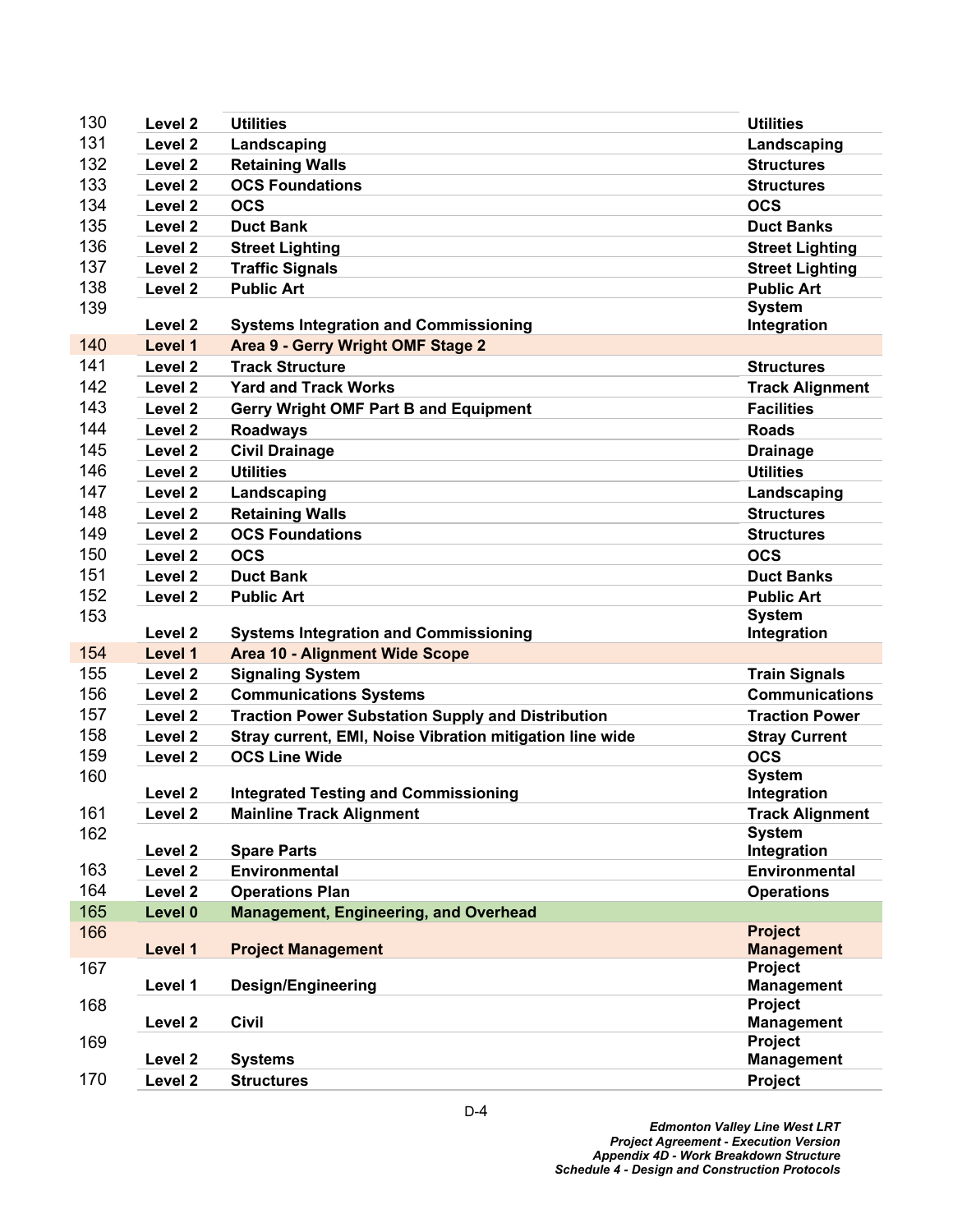|     |              |                                                             | <b>Management</b>     |
|-----|--------------|-------------------------------------------------------------|-----------------------|
| 171 |              |                                                             | <b>Project</b>        |
|     | Level 2      | <b>SUI/Facilities</b>                                       | <b>Management</b>     |
| 172 |              |                                                             | <b>Project</b>        |
|     | Level 1      | <b>Construction Management</b>                              | <b>Management</b>     |
| 173 | Level 1      | <b>Professional Advisory Services (Legal/Financial)</b>     | n/a                   |
| 174 | Level 1      | <b>Communications and Public Engagement</b>                 | <b>Communications</b> |
| 175 | Level 1      | <b>Offices</b>                                              | n/a                   |
| 176 | Level 1      | <b>SPV Staff and Operations Costs</b>                       | n/a                   |
| 177 | Level 1      | <b>Proposal Phase Costs</b>                                 | n/a                   |
| 178 | Level 1      | <b>Construction Independent Certifier Fees</b>              | n/a                   |
| 179 | Level 1      | <b>Performance Demonstration Independent Certifier Fees</b> | n/a                   |
| 180 | Level 0      | <b>Financing Related Costs</b>                              |                       |
| 181 | Level 1      | <b>Upfront Fees and Charges</b>                             | n/a                   |
| 182 | Level 1      | <b>Interest expenses</b>                                    | n/a                   |
| 183 | <b>Total</b> | <b>Total Capital Cost Amount</b>                            |                       |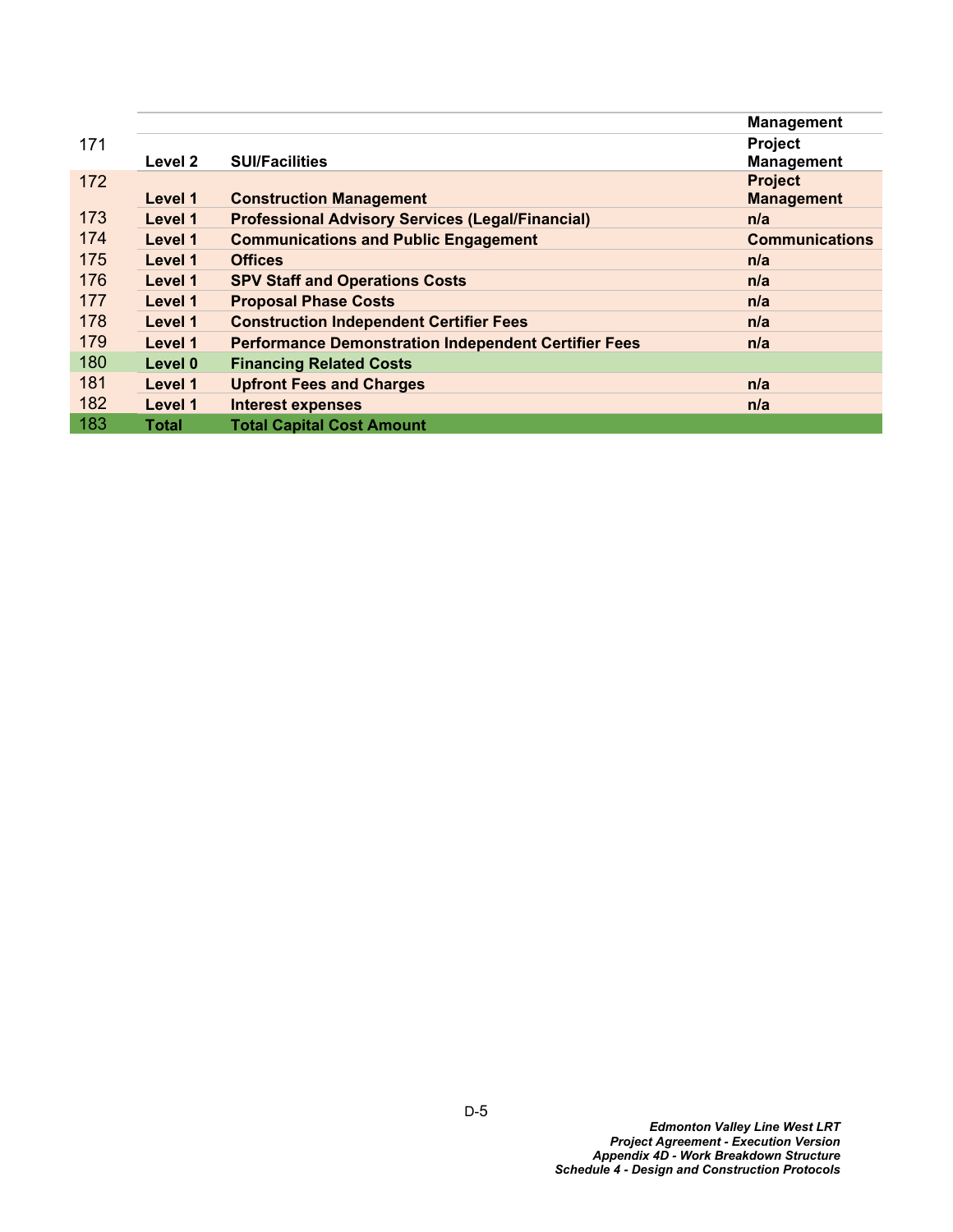# **APPENDIX 4E - CONSTRUCTION JOINT COMMITTEE TERMS OF REFERENCE**

## **MANDATE**

The Construction Joint Committee (CJC) is established in accordance with the Project Agreement.

The CJC provides a forum for the City Representative and its delegates (the "City"), and, Project Co Representative and its delegates ("Project Co") to consult and cooperate in all matters relating to the Valley Line LRT Stage 2, during the Construction Period. The CJC is the central point of communication between the City and Project Co and is the forum to which other sub-committees report.

The CJC is a joint committee and has no authority to amend the Project Agreement (PA).

### **MEETING SCHEDULE**

The CJC shall meet at least once monthly throughout the Construction Period and at other times as determined by the CJC.

## **DUTIES OF COMMITTEE**

- **●** Consult and cooperate in matters relating to the Project during the Construction Period;
- Appoint or delegate representatives to attend the Communications Working Group meetings to align project management, Design, and Construction and operations transition with public and stakeholder communications;
- Report on current status of Design (including Interim Design submissions), Environmental compliance, Quality, Construction, Safety, Commissioning, Relief Event, Limited Relief Event or Force Majeure Event status, Changes, Payments, Communications and Stakeholder Engagement, and other administrative issues;
- Review key points on the 90-day look-ahead schedule;
- Develop subcommittees as required, including the establishment of terms of reference, delegate authority in alignment with the PA, and appoint members based on required experience and qualifications to achieve the objectives laid out in the PA.

## **OUTCOMES/OUTPUTS**

- **●** To align the project management team comprised of City and Project Co key leadership staff, who will work collaboratively in the interests of the Project to execute a successful Project;
- A clear understanding of the activities, opportunities and impacts related to those activities and those accountable for the compliant execution;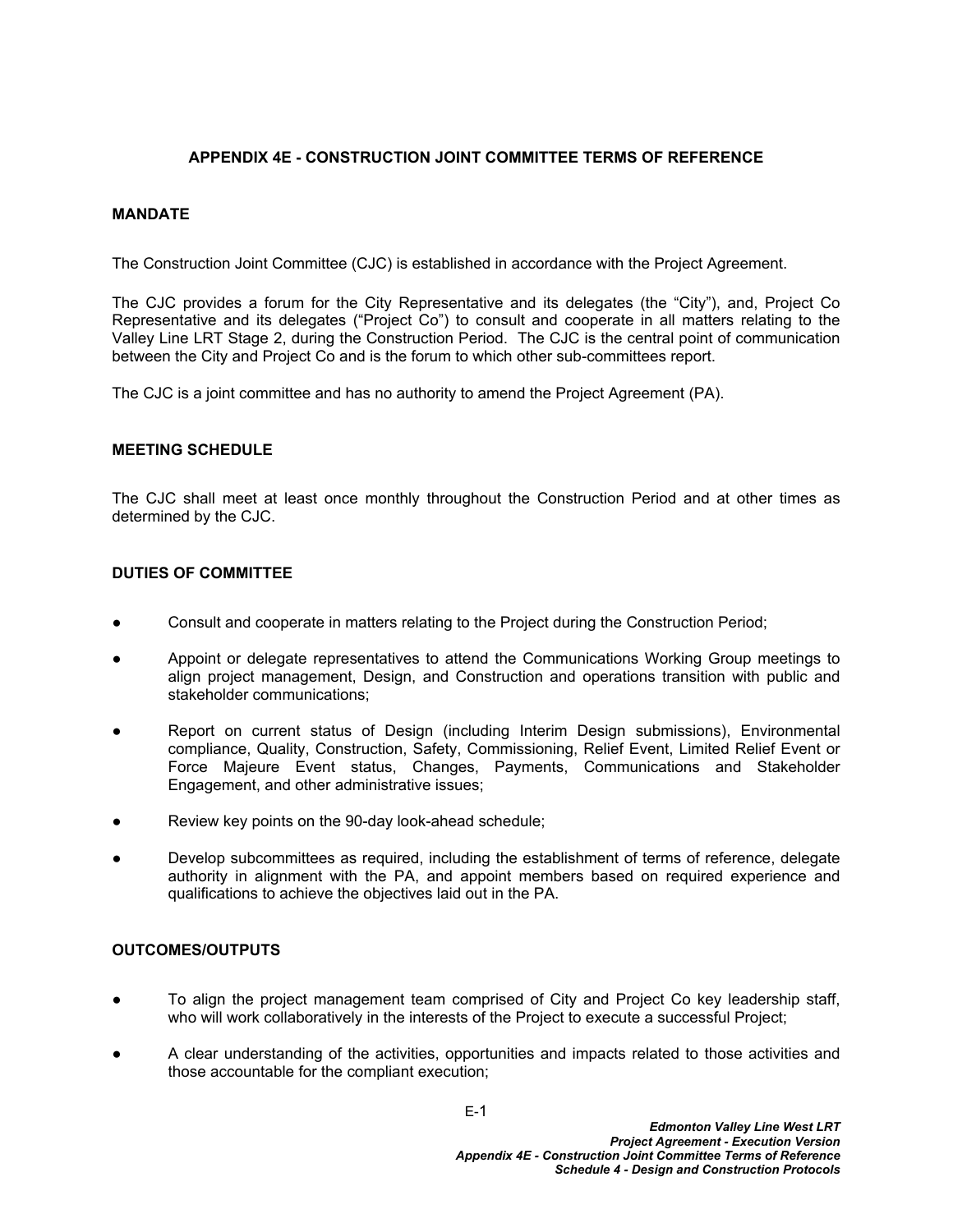- Identification and discussion of important risks and opportunities, as well as issues that may impact the Project and action plans to mitigate them;
- Record meeting minutes to document issues, key discussions and decisions made over the course of the Construction Period;
- Action items that guide implementation and measure progress of important tasks and activities arising from the meetings; and
- Create team relationship built on trust, healthy conflict, commitment, accountability and attention to results through open communication and mutual respect.

## **ORGANIZATION, ACCOUNTABILITY AND RESPONSIBILITIES**

### **● City Representation:**

- o City Representative City Project Director (Chair)
- o City Technical Manager
- o City Commercial Manager
- o Owner's Engineer Project Manager

### **Project Controls Manager (Co-Chair):**

- $\circ$  Responsible for facilitating meeting, scheduling meeting, location and invites, development and issuance of agenda:
- o City Communications
- o Subject Matter Experts (as required)

### **● Project Co Representation:**

- o Project Co Representative
- o Design Manager
- o Construction Manager
- o Communications Manager
- o Quality Manager
- o Integration Manager
- o SUI Leader
- o Utilities Manager
- o Other Key Individuals and Subject Matter Experts (as required)